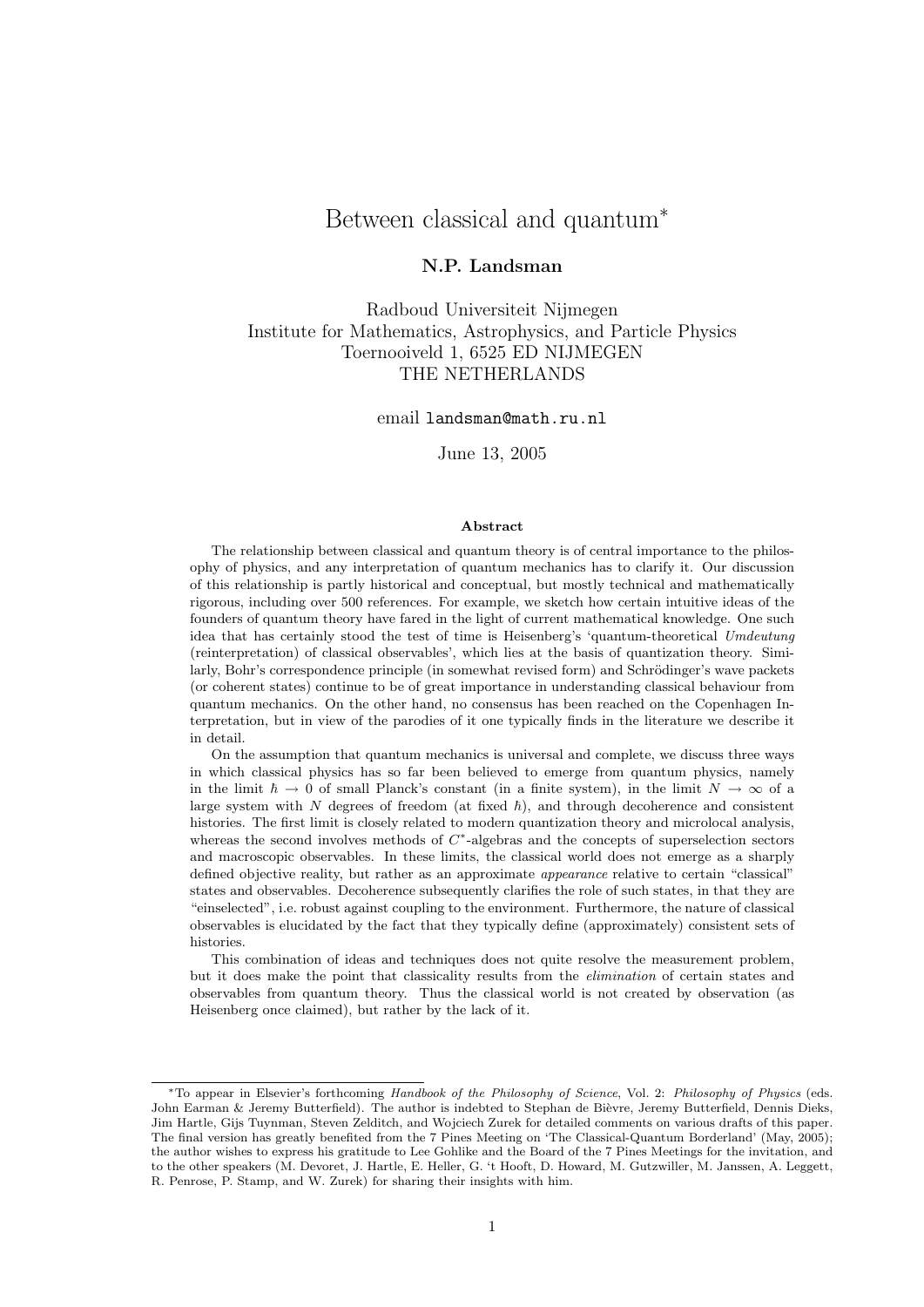# Contents

| 1                       | Introduction                                                                                                                                                                                                                                                             | 3                                      |
|-------------------------|--------------------------------------------------------------------------------------------------------------------------------------------------------------------------------------------------------------------------------------------------------------------------|----------------------------------------|
| 2                       | Early history<br>2.1<br>2.2<br>2.3<br>2.4<br>2.5                                                                                                                                                                                                                         | 6<br>7<br>8<br>9<br>10<br>11           |
| 3                       | Copenhagen: a reappraisal<br>3.1<br>3.2<br>3.3<br>3.4                                                                                                                                                                                                                    | 13<br>14<br>16<br>18<br>20             |
| $\overline{\mathbf{4}}$ | Quantization<br>Canonical quantization and systems of imprimitivity<br>4.1<br>4.2<br>4.3<br>4.4<br>Geometric quantization<br>4.5<br>Epilogue: functoriality of quantization $\dots \dots \dots \dots \dots \dots \dots \dots \dots \dots \dots$                          | 21<br>21<br>25<br>28<br>32<br>35       |
| 5                       | The limit $\hbar\rightarrow 0$<br>5.1<br>5.2<br>5.3<br>5.4<br>5.5<br>5.6<br>Epilogue: quantum chaos $\dots \dots \dots \dots \dots \dots \dots \dots \dots \dots \dots \dots \dots \dots$                                                                                | 38<br>38<br>40<br>43<br>45<br>46<br>48 |
| 6                       | The limit $N \to \infty$<br>6.1<br>6.2<br>6.3<br>6.4<br>A simple example: the infinite spin chain $\dots \dots \dots \dots \dots \dots \dots \dots \dots \dots$<br>6.5<br>6.6<br>Epilogue: Macroscopic observables and the measurement problem $\dots \dots \dots \dots$ | 52<br>53<br>55<br>58<br>60<br>62<br>65 |
| 7                       | Why classical states and observables?<br>7.1<br>7.2                                                                                                                                                                                                                      | 67<br>67<br>72                         |
| 8                       | Epilogue                                                                                                                                                                                                                                                                 | 77                                     |
| 9                       | References                                                                                                                                                                                                                                                               | 78                                     |
|                         |                                                                                                                                                                                                                                                                          |                                        |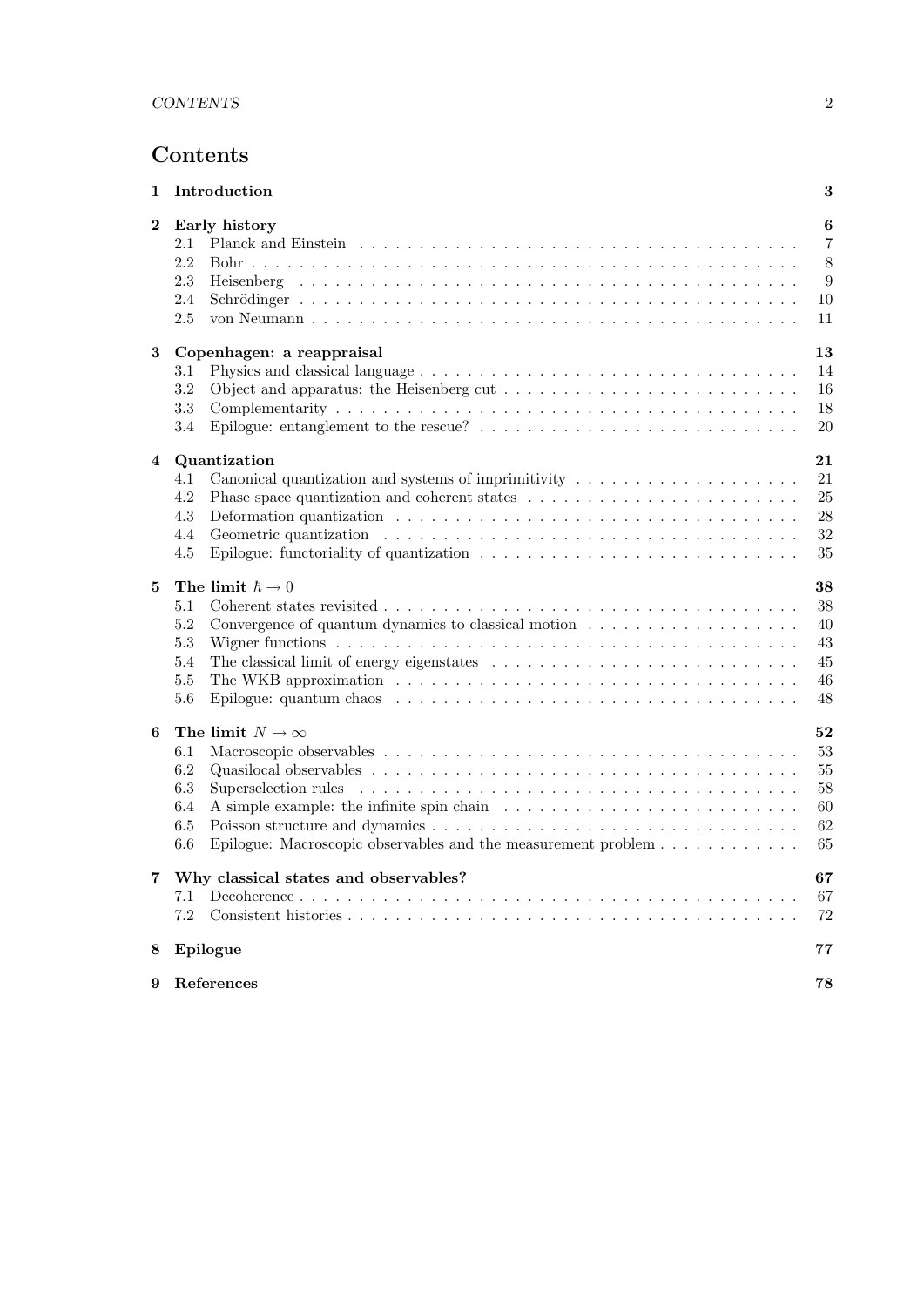#### 1 INTRODUCTION 3

'But the worst thing is that I am quite unable to clarify the transition [of matrix mechanics] to the classical theory.' (Heisenberg to Pauli, October 23th,  $1925$ )<sup>1</sup>

'Hendrik Lorentz considered the establishment of the correct relation between the classical and the quantum theory as the most fundamental problem of future research. This problem bothered him as much as it did Planck.' (Mehra & Rechenberg, 2000, p. 721)

'Thus quantum mechanics occupies a very unusual place among physical theories: it contains classical mechanics as a limiting case, yet at the same time it requires this limiting case for its own formulation.' (Landau & Lifshitz, 1977, p. 3)

# 1 Introduction

Most modern physicists and philosophers would agree that a decent interpretation of quantum mechanics should fullfil at least two criteria. Firstly, it has to elucidate the physical meaning of its mathematical formalism and thereby secure the empirical content of the theory. This point (which we address only in a derivative way) was clearly recognized by all the founders of quantum theory.<sup>2</sup> Secondly (and this is the subject of this paper), it has to explain at least the *appearance* of the classical world.<sup>3</sup> As shown by our second quotation above, Planck saw the difficulty this poses, and as a first contribution he noted that the high-temperature limit of his formula for black-body radiation converged to the classical expression. Although Bohr believed that quantum mechanics should be interpreted through classical physics, among the founders of the theory he seems to have been unique in his lack of appreciation of the problem of *deriving classical physics from quantum theory*. Nonetheless, through his correspondence principle (which he proposed in order to address the first problem above rather than the second) Bohr made one of the most profound contributions to the issue. Heisenberg initially recognized the problem, but quite erroneously came to believe he had solved it in his renowned paper on the uncertainty relations.<sup>4</sup> Einstein famously did not believe in the fundamental nature of quantum theory, whereas Schrödinger was well aware of the problem from the beginning, later highlighted the issue with his legendary cat, and at various stages in his career made important technical contributions towards its resolution. Ehrenfest stated the well-known theorem named after him. Von Neumann saw the difficulty, too, and addressed it by means of his well-known analysis of the measurement procedure in quantum mechanics.

The problem is actually even more acute than the founders of quantum theory foresaw. The experimental realization of Schrödinger's cat is nearer than most physicists would feel comfortable with (Leggett, 2002; Brezger et al., 2002; Chiorescu et al., 2003; Marshall et al., 2003; Devoret et al., 2004). Moreover, awkward superpositions are by no means confined to physics laboratories: due to its chaotic motion, Saturn's moon Hyperion (which is about the size of New York) has been estimated to spread out all over its orbit within 20 years if treated as an isolated quantum-mechanical wave packet (Zurek & Paz, 1995). Furthermore, decoherence theorists have made the point that "measurement" is not only a procedure carried out by experimental physicists in their labs, but takes place in Nature all the time without any human intervention. On the conceptual side, parties as diverse as Bohm & Bell and their followers on the one hand and the quantum cosmologists on the other have argued that a "Heisenberg cut" between object and observer cannot possibly lie at the basis of a fundamental theory

<sup>3</sup>That these point are quite distinct is shown by the Copenhagen Interpretation, which exclusively addresses the first at utter neglect of the second. Nonetheless, in most other approaches to quantum mechanics there is substantial overlap between the various mechanisms that are proposed to fullfil the two criteria in question.

<sup>&</sup>lt;sup>1</sup>'Aber das Schlimmste ist, daß ich über den Übergang in die klassische Theorie nie Klarheit bekommen kann.' See Pauli (1979), p. 251.

<sup>&</sup>lt;sup>2</sup>The history of quantum theory has been described in a large number of books. The most detailed presentation is in Mehra & Rechenberg (1982–2001), but this multi-volume series has by no means superseded smaller works such as Jammer (1966), vander Waerden (1967), Hendry (1984), Darrigol (1992), and Beller (1999). Much information may also be found in biographies such as Heisenberg (1969), Pais (1982), Moore (1989), Pais (1991), Cassidy (1992), Heilbron (2000), Enz (2002), etc. See also Pauli (1979). A new project on the history of matrix mechanics led by Jürgen Renn is on its way.

<sup>4</sup> 'One can see that the transition from micro- to macro-mechanics is now very easy to understand: classical mechanics is altogether part of quantum mechanics.' (Heisenberg to Bohr, 19 March 1927, just before the submission on 23 March of Heisenberg (1927). See Bohr's Scientific Correspondence in the Archives for the History of Quantum Physics).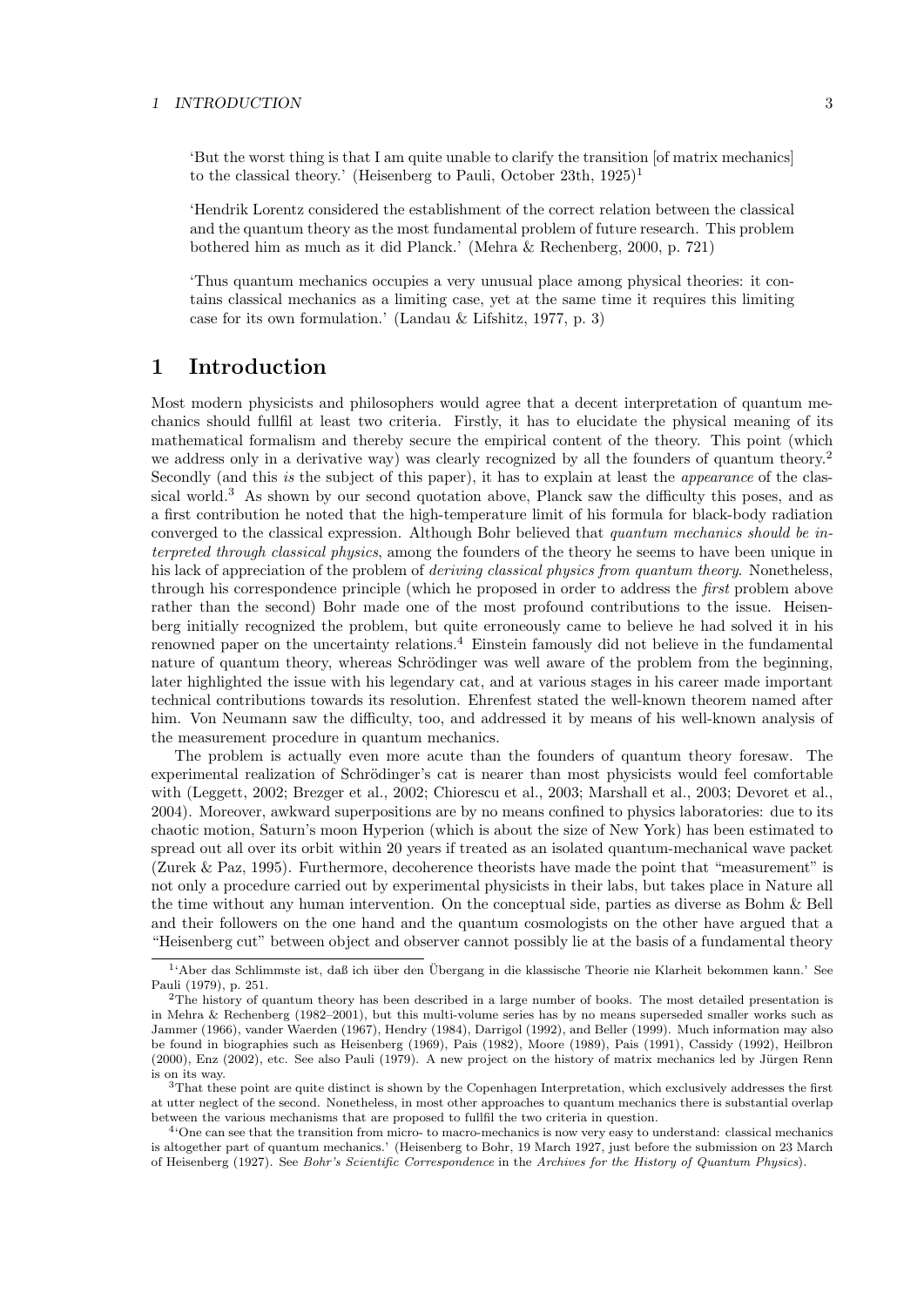#### 1 INTRODUCTION 4

of physics.<sup>5</sup> These and other remarkable insights of the past few decades have drawn wide attention to the importance of the problem of interpreting quantum mechanics, and in particular of explaining classical physics from it.

We will discuss these ideas in more detail below, and indeed our discussion of the relationship between classical and quantum mechanics will be partly historical. However, other than that it will be technical and mathematically rigorous. For the problem at hand is so delicate that in this area sloppy mathematics is almost guaranteed to lead to unreliable physics and conceptual confusion (notwithstanding the undeniable success of poor man's math elsewhere in theoretical physics). Except for von Neumann, this was not the attitude of the pioneers of quantum mechanics; but while it has to be acknowledged that many of their ideas are still central to the current discussion, these ideas per se have not solved the problem. Thus we assume the reader to be familiar with the Hilbert space formalism of quantum mechanics,<sup>6</sup> and for some parts of this paper (notably Section 6 and parts of Section 4) also with the basic theory of  $C^*$ -algebras and its applications to quantum theory.<sup>7</sup> In addition, some previous encounter with the conceptual problems of quantum theory would be helpful.<sup>8</sup>

Which ideas have solved the problem of explaining the appearance of the classical world from quantum theory? In our opinion, none have, although since the founding days of quantum mechanics a number of new ideas have been proposed that almost certainly will play a role in the eventual resolution, should it ever be found. These ideas surely include:

- The limit  $\hbar \rightarrow 0$  of small Planck's constant (coming of age with the mathematical field of microlocal analysis);
- The limit  $N \to \infty$  of a large system with N degrees of freedom (studied in a serious only way after the emergence of  $C^*$ -algebraic methods);
- Decoherence and consistent histories.

Mathematically, the second limit may be seen as a special case of the first, though the underlying physical situation is of course quite different. In any case, after a detailed analysis our conclusion will be that none of these ideas in isolation is capable of explaining the classical world, but that there is some hope that by combining all three of them, one might do so in the future.

Because of the fact that the subject matter of this review is unfinished business, to date one may adopt a number of internally consistent but mutually incompatible philosophical stances on the relationship between classical and quantum theory. Two extreme ones, which are always useful to keep in mind whether one holds one of them or not, are:

- 1. Quantum theory is fundamental and universally valid, and the classical world has only "relative" or "perspectival" existence.
- 2. Quantum theory is an approximate and derived theory, possibly false, and the classical world exists absolutely.

An example of a position that our modern understanding of the measurement problem<sup>9</sup> has rendered internally inconsistent is:

3. Quantum theory is fundamental and universally valid, and (yet) the classical world exists absolutely.

<sup>5</sup>Not to speak of the problem, also raised by quantum cosmologists, of deriving classical space-time from some theory of quantum gravity. This is certainly part of the general program of deriving classical physics from quantum theory, but unfortunately it cannot be discussed in this paper.

 $6A$ part from seasoned classics such as Mackey (1963), Jauch (1968), Prugovecki (1971), Reed & Simon (1972), or Thirring (1981), the reader might consult more recent books such as Gustafson & Sigal (2003) or Williams (2003). See also Dickson (2005).

<sup>7</sup>For physics-oriented introductions to C∗-algebras see Davies (1976), Roberts & Roepstorff (1969), Primas (1983), Thirring (1983), Emch (1984), Strocchi (1985), Sewell (1986), Roberts (1990), Haag (1992), Landsman (1998), Araki (1999), and Sewell (2002). Authoratitive mathematical texts include Kadison & Ringrose (1983, 1986) and Takesaki (2003).

<sup>8</sup>Trustworthy books include, for example, Scheibe (1973), Jammer (1974), van Fraassen (1991), dEspagnat (1995), Peres (1995), Omnès (1994, 1999), Bub (1997), and Mittelstaedt (2004).

 $9$ See the books cited in footnote 8, especially Mittelstaedt (2004).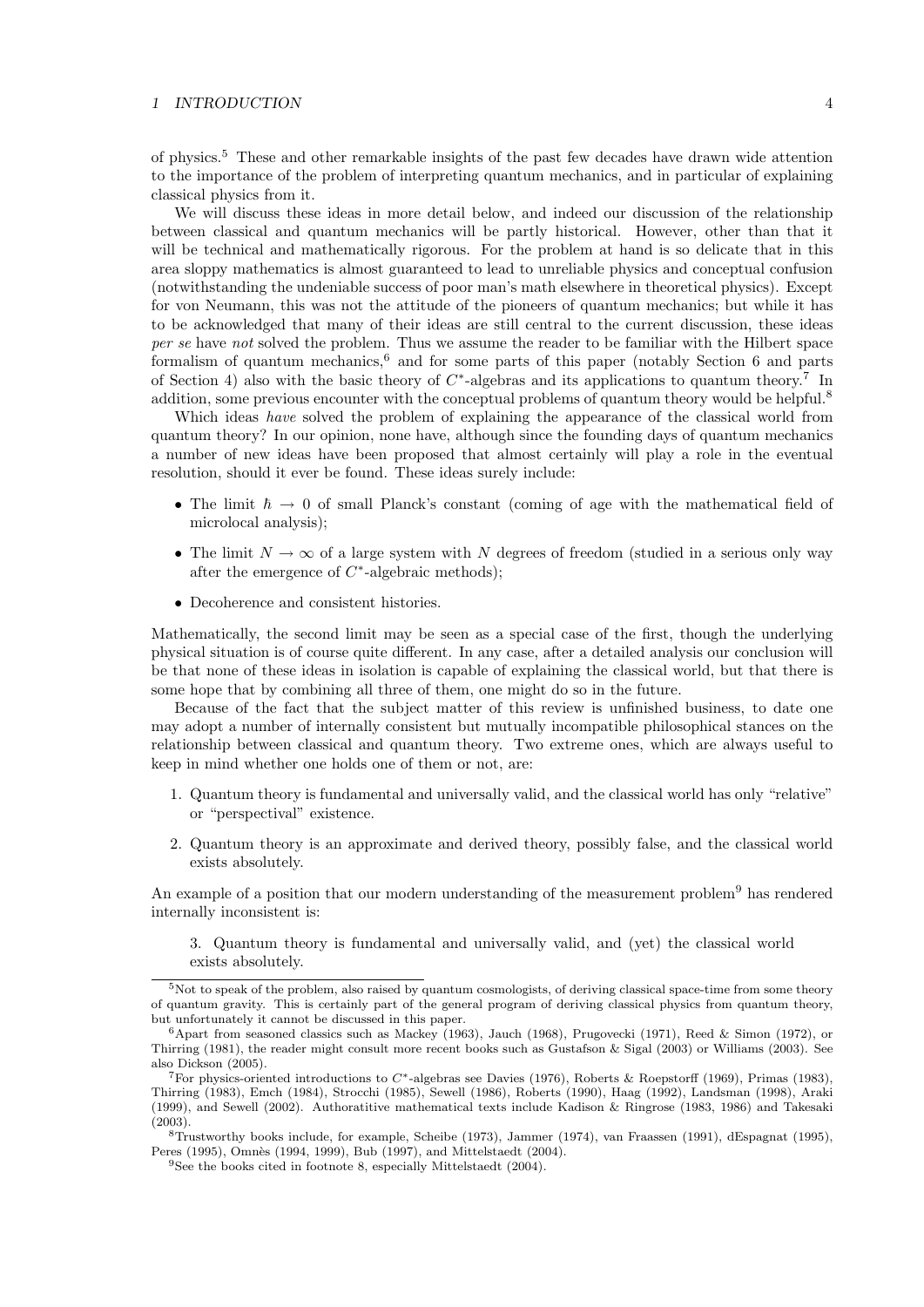#### 1 INTRODUCTION 5

In some sense stance 1 originates with Heisenberg (1927), but the modern era started with Everett  $(1957).$ <sup>10</sup> These days, most decoherence theorists, consistent historians, and modal interpreters seem to support it. Stance 2 has a long and respectable pedigree unequivocally, including among others Einstein, Schrödinger, and Bell. More recent backing has come from Leggett as well as from "spontaneous collapse" theorists such as Pearle, Ghirardi, Rimini, Weber, and others. As we shall see in Section 3, Bohr's position eludes classification according to these terms; our three stances being of an ontological nature, he probably would have found each of them unattractive.<sup>11</sup>

Of course, one has to specify what the terminology involved means. By quantum theory we mean standard quantum mechanics including the eigenvector-eigenvalue link.<sup>12</sup> Modal interpretations of quantum mechanics (Dieks (1989a,b; van Fraassen, 1991; Bub, 1999; Vermaas, 2000; Bene & Dieks, 2002; Dickson, 2005) deny this link, and lead to positions close to or identical to stance 1. The projection postulate is neither endorsed nor denied when we generically speak of quantum theory.

It is a bit harder to say what "the classical world" means. In the present discussion we evidently can not define the classical world as the world that exists independently of observation - as Bohr did, see Subsection 3.1 - but neither can it be taken to mean the part of the world that is described by the laws of classical physics full stop; for if stance 1 is correct, then these laws are only approximately valid, if at all. Thus we simply put it like this:

The classical world is what observation shows us to behave - with appropriate accuracy according to the laws of classical physics.

There should be little room for doubt as to what 'with appropriate accuracy' means: the existence of the colour grey does not imply the nonexistence of black and white!

We can define the *absolute existence of* the classical world à la Bohr as its existence independently of observers or measuring devices. Compare with Moore's (1939) famous proof of the existence of the external world:

How? By holding up my two hands, and saying, as I make a certain gesture with the right hand, 'Here is one hand', and adding, as I make a certain gesture with the left, 'and here is another'.

Those holding position 1, then, maintain that the classical world exists only as an appearance relative to a certain specification, where the specification in question could be an observer (Heisenberg), a certain class of observers and states (as in decoherence theory), or some coarse-graining of the Universe defined by a particular consistent set of histories, etc. If the notion of an observer is construed in a sufficiently abstract and general sense, one might also formulate stance 1 as claiming that the classical world merely exists from the perspective of the observer (or the corresponding class of observables).<sup>13</sup> For example, Schrödinger's cat "paradox" dissolves at once when the appropriate perspective is introduced; cf. Subsection 6.6.

Those holding stance 2, on the other hand, believe that the classical world exists in an absolute sense (as Moore did). Thus stance 2 is akin to common-sense realism, though the distinction between 1 and 2 is largely independent of the issue of scientific realism.<sup>14</sup> For defendants of stance 1 usually

<sup>13</sup>The perspectival terminology was suggested to the author by Richard Healey.

<sup>10</sup> Note, though, that stance 1 by no means implies the so-called Many-Worlds Interpretation, which also in our opinion is 'simply a meaningless collage of words' (Leggett, 2002).

 $11$ To the extent that it was inconclusive, Bohr's debate with Einstein certainly suffered from the fact that the latter attacked strawman 3. The fruitlessness of discussions such as those between Bohm and Copenhagen (Cushing, 1994) or between Bell (1987, 2001) and Hepp (1972) has the same origin.

<sup>&</sup>lt;sup>12</sup>Let A be a selfadjoint operator on a Hilbert space H, with associated projection-valued measure  $P(\Delta)$ ,  $\Delta \subset \mathbb{R}$ , so that  $A = \int dP(\lambda) \lambda$  (see also footnote 95 below). The eigenvector-eigenvalue link states that a state  $\Psi$  of the system lies in  $P(\Delta)\mathcal{H}$  if and only if A takes some value in  $\Delta$  for sure. In particular, if  $\Psi$  is an eigenvector of A with eigenvalue  $\lambda$  (so that  $P(\{\lambda\}) \neq 0$  and  $\Psi \in P(\{\lambda\})\mathcal{H}$ ), then A takes the value  $\lambda$  in the state  $\Psi$  with probability one. In general, the probability  $p_{\Psi}(\Delta)$  that in a state  $\Psi$  the observable a takes some value in  $\Delta$  ("upon measurement") is given by the Born–von Neumann rule  $p_{\Psi}(\Delta) = (\Psi, P(\Delta)\Psi).$ 

<sup>14</sup>See Landsman (1995) for a more elaborate discussion of realism in this context. Words like "objective" or "subjective" are not likely to be helpful in drawing the distinction either: the claim that 'my children are the loveliest creatures in the world' is at first glance subjective, but it can trivially be turned into an objective one through the reformulation that 'Klaas Landsman finds his children the loveliest creatures in the world'. Similarly, the proposition that (perhaps due to decoherence) 'local observers find that the world is classical' is perfectly objective, although it describes a subjective experience.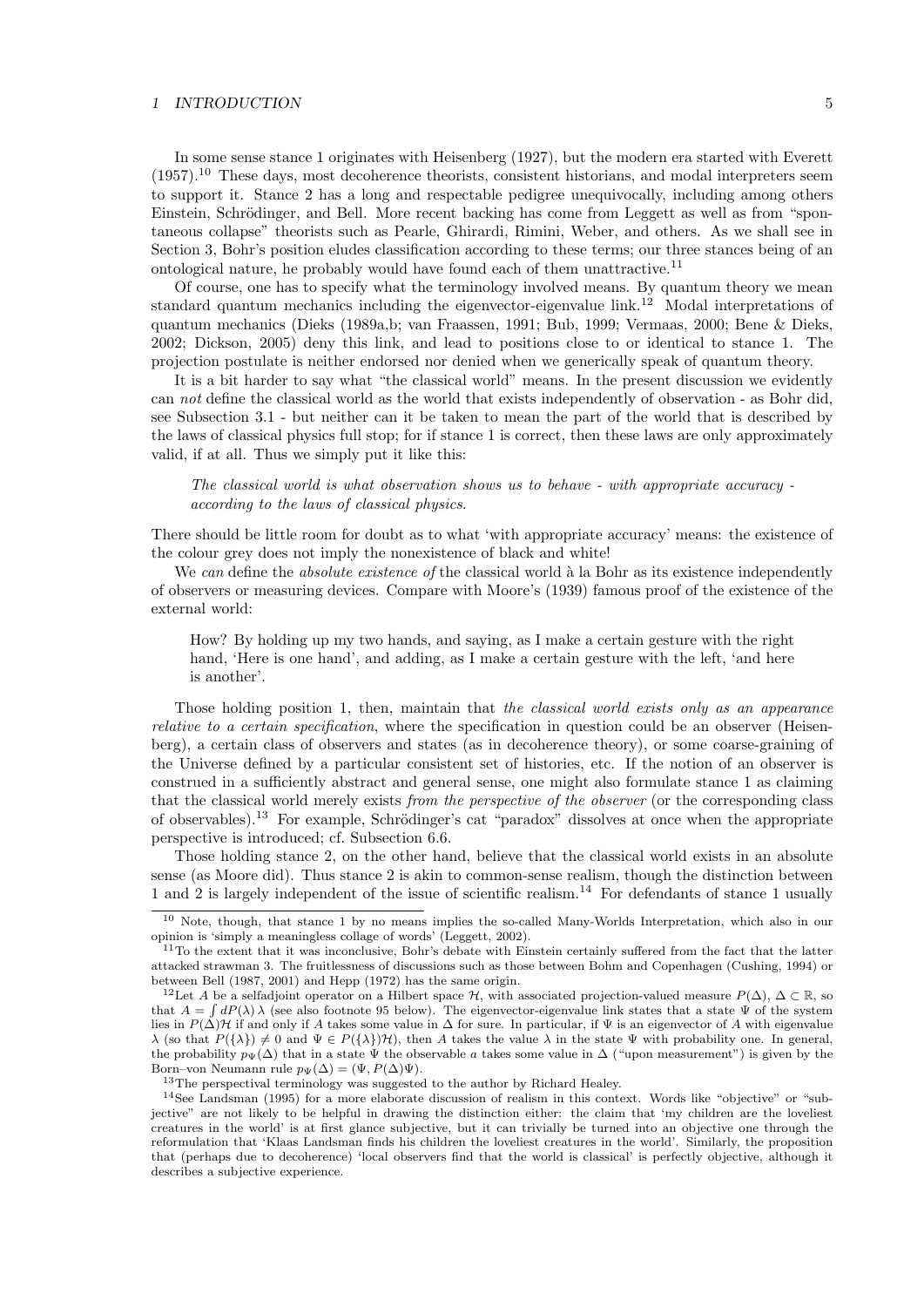still believe in the existence of some observer-independent reality (namely somewhere in the quantum realm), but deny that this reality incorporates the world observed around us. This justifies a pretty vague specification of such an important notion as the classical world: one of the interesting outcomes of the otherwise futile discussions surrounding the Many Worlds Interpretation has been the insight that if quantum mechanics is fundamental, then the notion of a classical world is intrinsically vague and approximate. Hence it would be self-defeating to be too precise at this point.<sup>15</sup>

Although stance 1 is considered defensive if not cowardly by adherents of stance 2, it is a highly nontrivial mathematical fact that so far it seems supported by the formalism of quantum mechanics. In his derision of what he called 'FAPP' (= For All Practical Purposes) solutions to the measurement problem (and more general attempts to explain the appearance of the classical world from quantum theory), Bell (1987, 2001) and others in his wake mistook a profound epistemological stance for a poor defensive move.<sup>16</sup> It is, in fact, stance 2 that we would recommend to the cowardly: for proving or disproving stance 1 seems the real challenge of the entire debate, and we regard the technical content of this paper as a survey of progress towards actually proving it. Indeed, to sum up our conclusions, we claim that there is good evidence that:

- 1. Classical physics emerges from quantum theory in the limit  $\hbar \to 0$  or  $N \to \infty$  provided that the system is in certain "classical" states and is monitored with "classical" observables only;
- 2. Decoherence and consistent histories will probably explain why the system happens to be in such states and has to be observed in such a way.

However, even if one fine day this scheme will be made to work, the explanation of the appearance of the classical world from quantum theory will be predicated on an external solution of the notorious 'from "and" to "or" problem': If quantum mechanics predicts various possible outcomes with certain probabilities, why does only one of these appear to us?<sup>17</sup>

For a more detailed outline of this paper we refer to the table of contents above. Most philosophical discussion will be found in Section 3 on the Copenhagen interpretation, since whatever its merits, it undeniably set the stage for the entire discussion on the relationship between classical and quantum.<sup>18</sup> The remainder of the paper will be of an almost purely technical nature. Beyond this point we will try to avoid controversy, but when unavoidable it will be confined to the Epilogues appended to Sections 3-6. The final Epilogue (Section 8) expresses our deepest thoughts on the subject.

# 2 Early history

This section is a recapitulation of the opinions and contributions of the founders of quantum mechanics regarding the relationship between classical and quantum. More detail may be found in the books cited in footnote 2 and in specific literature to be cited; for an impressive bibliography see also Gutzwiller (1998). The early history of quantum theory is of interest in its own right, concerned as it is with one of the most significant scientific revolutions in history. Although this history is not a main focus of this paper, it is of special significance for our theme. For the usual and mistaken interpretation of Planck's work (i.e. the idea that he introduced something like a "quantum postulate", see Subsection 3.2 below) appears to have triggered the belief that quantum theory and Planck's constant are related to a universal discontinuity in Nature. Indeed, this discontinuity is sometimes even felt to mark the basic difference between classical and quantum physics. This belief is particularly evident in the writings of Bohr, but still resonates even today.

<sup>&</sup>lt;sup>15</sup>See Wallace (2002, 2003); also cf. Butterfield (2002). This point was not lost on Bohr and Heisenberg either; see Scheibe (1973).

<sup>&</sup>lt;sup>16</sup>The insistence on "precision" in such literature is reminiscent of Planck's long-held belief in the absolute nature of irreversibility (Darrigol, 1992; Heilbron, 2002). It should be mentioned that although Planck's stubbornness by historical accident led him to take the first steps towards quantum theory, he eventually gave it up to side with Boltzmann.

<sup>&</sup>lt;sup>17</sup>It has to be acknowledged that we owe the insistence on this question to the defendants of stance 2. See also footnote 10.

<sup>&</sup>lt;sup>18</sup>We do not discuss the classical limit of quantum mechanics in the philosophical setting of theory reduction and intertheoretic relations; see, e.g., Scheibe (1999) and Batterman (2002).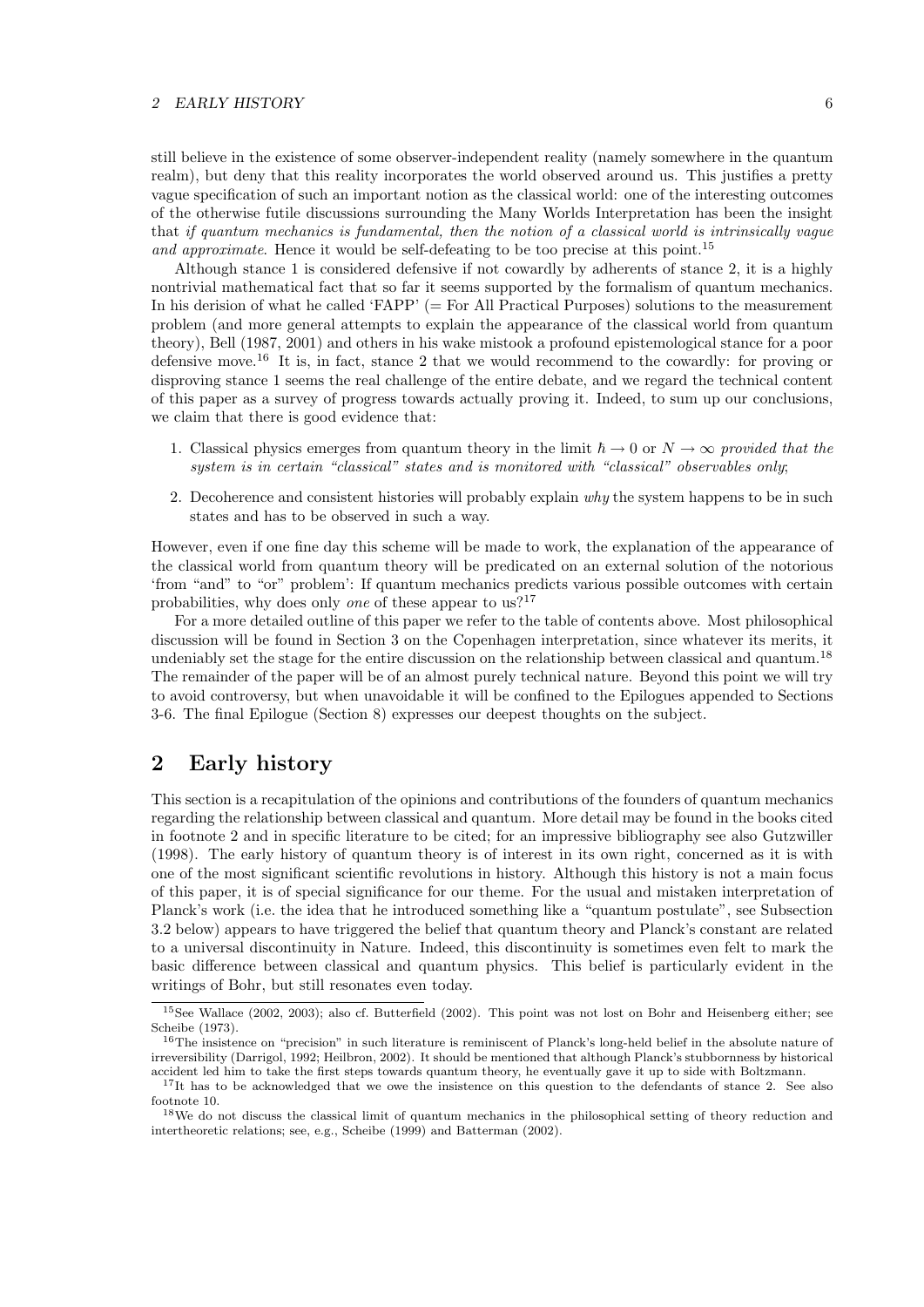#### 2.1 Planck and Einstein

The relationship between classical physics and quantum theory is so subtle and confusing that historians and physicists cannot even agree about the precise way the classical gave way to the quantum! As Darrigol (2001) puts it: 'During the past twenty years, historians [and physicists] have disagreed over the meaning of the quanta which Max Planck introduced in his black-body theory of 1900. The source of this confusion is the publication  $(\ldots)$  of Thomas Kuhn's  $[(1978)]$  iconoclastic thesis that Planck did not mean his energy quanta to express a quantum discontinuity.'

As is well known (cf. Mehra & Rechenberg, 1982a, etc.), Planck initially derived Wien's law for blackbody radiation in the context of his (i.e. Planck's) program of establishing the absolute nature of irreversibility (competing with Boltzmann's probabilistic approach, which eventually triumphed). When new high-precision measurements in October 1900 turned out to refute Wien's law, Planck first guessed his famous expression

$$
E_{\nu}/N_{\nu} = h\nu/(e^{h\nu/kT} - 1)
$$
\n(2.1)

for the correct law, en passant introducing two new constants of nature h and  $k,$ <sup>19</sup> and subsequently, on December 14, 1900, presented a theoretical derivation of his law in which he allegedly introduced the idea that the energy of the resonators making up his black body was quantized in units of  $\varepsilon_{\nu} = h\nu$ (where  $\nu$  is the frequency of a given resonator). This derivation is generally seen as the birth of quantum theory, with the associated date of birth just mentioned.

However, it is clear by now (Kuhn, 1978; Darrigol, 1992, 2001; Carson, 2000; Brush, 2002) that Planck was at best agnostic about the energy of his resonators, and at worst assigned them a continuous energy spectrum. Technically, in the particular derivation of his empirical law that eventually turned out to lead to the desired result (which relied on Boltzmann's concept of entropy),<sup>20</sup> Planck had to count the number of ways a given amount of energy  $E_{\nu}$  could be distributed over a given number of resonators  $N_{\nu}$  at frequency  $\nu$ . This number is, of course, infinite, hence in order to find a finite answer Planck followed Boltzmann in breaking up  $E_\nu$  into a large number  $A_\nu$  of portions of identical size  $\varepsilon_{\nu}$ , so that  $A_{\nu}\varepsilon_{\nu} = E_{\nu}^{21}$ . Now, as we all know, whereas Boltzmann let  $\varepsilon_{\nu} \to 0$  at the end of his corresponding calculation for a gas, Planck discovered that his empirical blackbody law emerged if he assumed the relation  $\varepsilon_{\nu} = h\nu$ .

However, this postulate did not imply that Planck quantized the energy of his resonators. In fact, in his definition of a given distribution he counted the number of resonators with energy between say  $(k-1)\varepsilon_{\nu}$  and  $k\varepsilon_{\nu}$  (for some  $k \in \mathbb{N}$ ), as Boltzmann did in an analogous way for a gas, rather than the number of resonators with energy  $k\epsilon_{\nu}$ , as most physicists came to interpret his procedure. More generally, there is overwhelming textual evidence that Planck himself by no means believed or implied that he had quantized energy; for one thing, in his Nobel Prize Lecture in 1920 he attributed the correct interpretation of the energy-quanta  $\varepsilon_{\nu}$  to Einstein. Indeed, the modern understanding of the earliest phase of quantum theory is that it was Einstein rather than Planck who, during the period 1900–1905, clearly realized that Planck's radiation law marked a break with classical physics (Büttner, Renn, & Schemmel, 2003). This insight, then, led Einstein to the quantization of energy. This he did in a twofold way, both in connection with Planck's resonators - interpreted by Einstein as harmonic oscillators in the modern way - and, in a closely related move, through his concept of a photon. Although Planck of course introduced the constant named after him, and as such is the founding father of the theory characterized by  $\hbar$ , it is the introduction of the photon that made Einstein at least the mother of quantum theory. Einstein himself may well have regarded the photon as his most revolutionary discovery, for what he wrote about his pertinent paper is not matched in selfconfidence by anything he said about relativity: 'Sie handelt über die Strahlung und die energetischen Eigenschaften des Lichtes und ist sehr revolutionär.<sup>'22</sup> This makes it clear that Einstein specifically discussed the nature of radiation, so that neither Planck nor Einstein in fact claimed that quantum theory amounted to the 'discretization of nature'.

<sup>&</sup>lt;sup>19</sup>Hence Boltzmann's constant k was introduced by Planck, who was the first to write down the formula  $S = k \log W$ .  $^{20}\rm{Despite}$  the fact that Planck only converted to Boltzmann's approach to irreversibility around 1914.

<sup>&</sup>lt;sup>21</sup>The number in question is then given by  $(N + A - 1)!/(N - 1)!A!$ , dropping the dependence on  $\nu$  in the notation.

<sup>&</sup>lt;sup>22</sup>'[This paper] is about radiation and the energetic properties of light, and is very revolutionary.' See also the Preface to Pais (1982).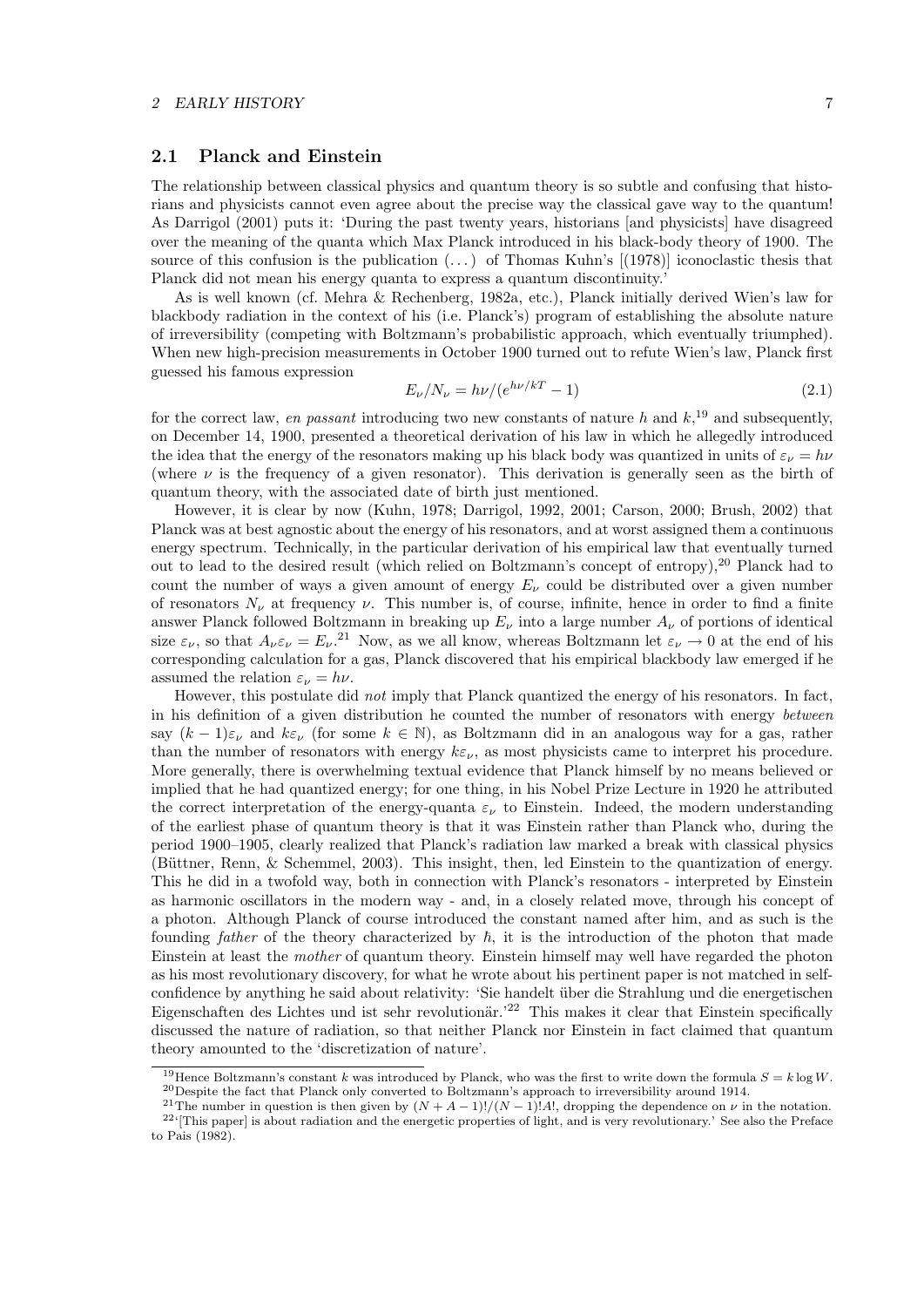### 2.2 Bohr

Bohr's brilliant model of the atom reinforced his idea that quantum theory was a theory of quanta.<sup>23</sup> Since this model simultaneously highlighted the clash between classical and quantum physics and carried the germ of a resolution of this conflict through Bohr's equally brilliant correspondence principle, it is worth saying a few words about it here.<sup>24</sup> Bohr's atomic model addressed the radiative instability of Rutherford's solar-system-style atom:<sup>25</sup> according to the electrodynamics of Lorentz, an accelerating electron should radiate, and since the envisaged circular or elliptical motion of an electron around the nucleus is a special case of an accelerated motion, the electron should continuously lose energy and spiral towards the nucleus.<sup>26</sup> Bohr countered this instability by three simultaneous moves, each of striking originality:

- 1. He introduced a quantization condition that singled out only a discrete number of allowed electronic orbits (which subsequently were to be described using classical mechanics, for example, in Bohr's calculation of the Rydberg constant  $R$ ).
- 2. He replaced the emission of continuous radiation called for by Lorentz by quantum jumps with unpredictable destinations taking place at unpredictable moments, during which the atom emits light with energy equal to the energy difference of the orbits between which the electron jumps.
- 3. He prevented the collapse of the atom through such quantum jumps by introducing the notion of ground state, below which no electron could fall.

With these postulates, for which at the time there existed no foundation whatsoever,  $27$  Bohr explained the spectrum of the hydrogen atom, including an amazingly accurate calculation of  $R$ . Moreover, he proposed what was destined to be the key guiding principle in the search for quantum mechanics in the coming decade, viz. the correspondence principle (cf. Darrigol, 1992, passim, and Mehra & Rechenberg, 1982a, pp. 249–257).

In general, there is no relation between the energy that an electron loses during a particular quantum jump and the energy it would have radiated classically (i.e. according to Lorentz) in the orbit it revolves around preceding this jump. Indeed, in the ground state it cannot radiate through quantum jumps at all, whereas according to classical electrodynamics it should radiate all the time. However, Bohr saw that in the opposite case of very wide orbits (i.e. those having very large principal quantum numbers n), the frequency  $\nu = (E_n - E_{n-1})/h$  (with  $E_n = -R/n^2$ ) of the emitted radiation approximately corresponds to the frequency of the lowest harmonic of the classical theory, applied to electron motion in the initial orbit.<sup>28</sup> Moreover, the measured intensity of the associated spectral line (which theoretically should be related to the probability of the quantum jump, a quantity out of the reach of early quantum theory), similarly turned out to be given by classical electrodynamics. This property, which in simple cases could be verified either by explicit computation or by experiment, became a guiding principle in situations where it could not be verified, and was sometimes even extended to low quantum numbers, especially when the classical theory predicted selection rules.

It should be emphasized that Bohr's correspondence principle was concerned with the properties of radiation, rather than with the mechanical orbits themselves. <sup>29</sup> This is not quite the same as what

<sup>&</sup>lt;sup>23</sup>Although at the time Bohr followed practically all physicists in their rejection of Einstein's photon, since he believed that during a quantum jump the atom emits electromagnetic radiation in the form of a spherical wave. His model probably would have gained in consistency by adopting the photon picture of radiation, but in fact Bohr was to be the last prominent opponent of the photon, resisting the idea until 1925. See also Blair Bolles (2004) and footnote 34 below.  $24$ Cf. Darrigol (1992) for a detailed treatment; also see Liboff (1984) and Steiner (1998).

<sup>&</sup>lt;sup>25</sup>The solar system provides the popular visualization of Rutherford's atom, but his own picture was more akin to

Saturn' rings than to a planet orbiting the Sun.

<sup>&</sup>lt;sup>26</sup>In addition, any Rutherford style atom with more than one electron is mechanically unstable, since the electrons repel each other, as opposed to planets, which attract each other.

<sup>27</sup>What has hitherto been mathematically proved of Bohr's atomic model is the existence of a ground state (see Griesemer, Lieb, & Loss, 2001, and references therein for the greatest generality available to date) and the metastability of the excited states of the atom after coupling to the electromagnetic field (cf. Bach, Fröhlich, & Sigal, 1998, 1999 and Gustafson & Sigal, 2003). The energy spectrum is discrete only if the radiation field is decoupled, leading to the usual computation of the spectrum of the hydrogen atom first performed by Schrödinger and Weyl. See also the end of Subsection 5.4.

<sup>&</sup>lt;sup>28</sup>Similarly, higher harmonics correspond to quantum jumps  $n \to n - k$  for  $k > 1$ .

<sup>29</sup>As such, it remains to be verified in a rigorous way.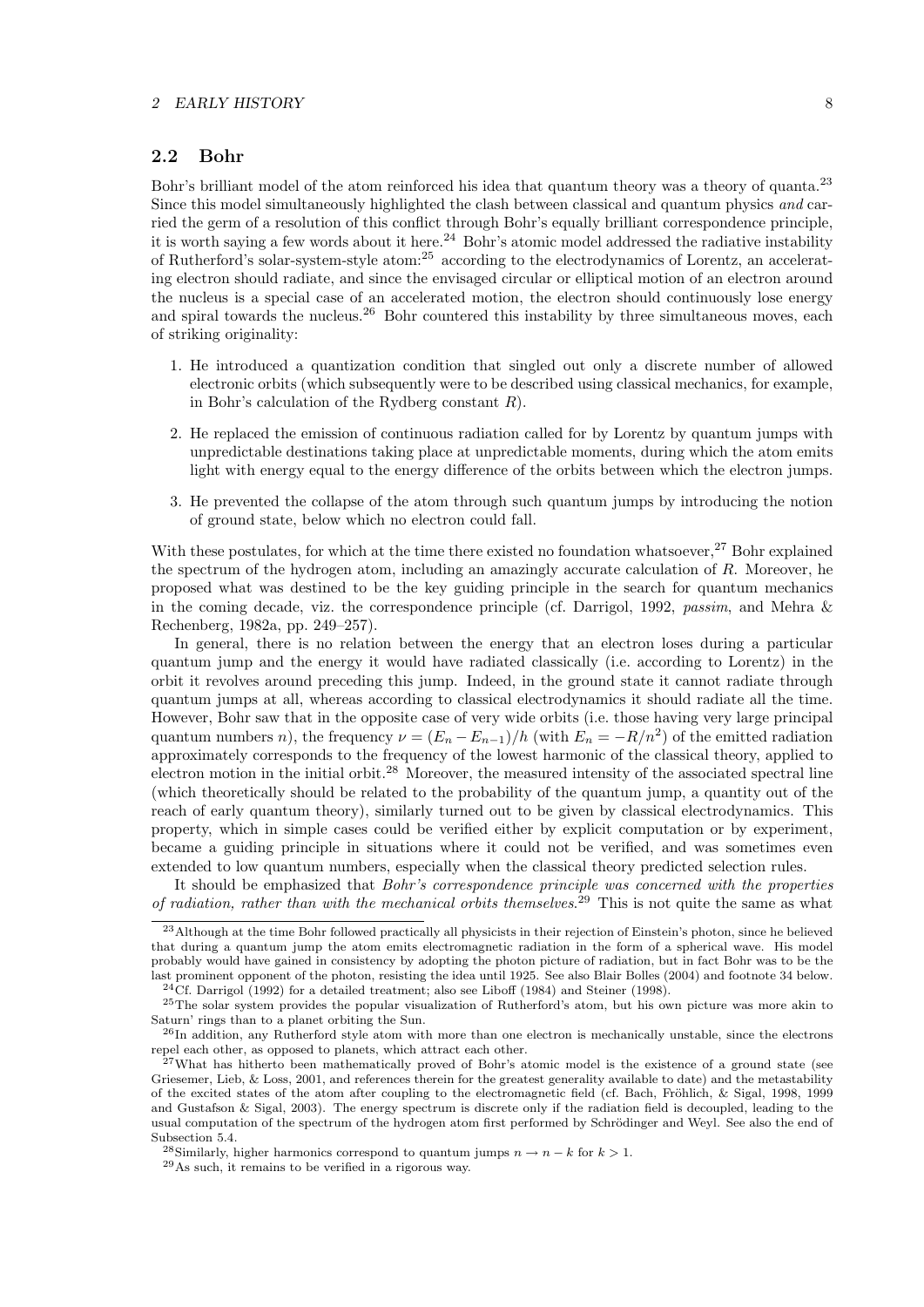is usually called the correspondence principle in the modern literature.<sup>30</sup> In fact, although also this modern correspondence principle has a certain range of validity (as we shall see in detail in Section 5), Bohr never endorsed anything like that, and is even on record as opposing such a principle:<sup>31</sup>

'The place was Purcell's office where Purcell and others had taken Bohr for a few minutes of rest [during a visit to the Physics Department at Harvard University in 1961]. They were in the midst of a general discussion when Bohr commented: "People say that classical mechanics is the limit of quantum mechanics when h goes to zero." Then, Purcell recalled, Bohr shook his finger and walked to the blackboard on which he wrote  $e^2/hc$ . As he made three strokes under  $h$ , Bohr turned around and said, "you see  $h$  is in the denominator."

# 2.3 Heisenberg

Heisenberg's (1925) paper Über die quantentheoretische Umdeutung kinematischer und mechanischer Beziehungen<sup>32</sup> is generally seen as a turning point in the development of quantum mechanics. Even A. Pais, no friend of Heisenberg's,<sup>33</sup> conceded that Heisenberg's paper marked 'one of the great jumps perhaps the greatest - in the development of twentieth century physics.' What did Heisenberg actually accomplish? This question is particularly interesting from the perspective of our theme.

At the time, atomic physics was in a state of crisis, to which various camps responded in different ways. Bohr's approach might best be described as *damage control*: his quantum theory was a hybrid of classical mechanics adjusted by means of ad hoc quantization rules, whilst keeping electrodynamics classical at all cost.<sup>34</sup> Einstein, who had been the first physicist to recognize the need to quantize classical electrodynamics, in the light of his triumph with General Relativity nonetheless dreamt of a classical field theory with singular solutions as the ultimate explanation of quantum phenomena. Born led the radical camp, which included Pauli: he saw the need for an entirely new mechanics replacing classical mechanics,  $35$  which was to be based on discrete quantities satisfying difference equations.  $36$ This was a leap in the dark, especially because of Pauli's frowning upon the correspondence principle (Hendry, 1984; Beller, 1999).

It was Heisenberg's genius to *interpolate* between Bohr and Born.<sup>37</sup> The meaning of his Umdeu $tung$  was to keep the classical equations of motion,<sup>38</sup> whilst reinterpreting the mathematical symbols occurring therein as (what were later recognized to be) matrices. Thus his Umdeutung  $x \mapsto a(n, m)$ was a precursor of what now would be called a quantization map  $f \mapsto Q_h(f)$ , where f is a classical observable, i.e. a function on phase space, and  $Q_h(f)$  is a quantum mechanical observable, in the sense of an operator on a Hilbert space or, more abstractly, an element of some  $C^*$ -algebra. See Section 4 below. As Heisenberg recognized, this move implies the noncommutativity of the quantum mechanical observables; it is this, rather than something like a "quantum postulate" (see Subsection 3.2 below), that is the defining characteristic of quantum mechanics. Indeed, most later work on quantum physics and practically all considerations on the connection between classical and quantum

<sup>30</sup>A typical example of the modern version is: 'Non-relativistic quantum mechanics was founded on the correspondence principle of Bohr: "When the Planck constant  $\hbar$  can be considered small with respect to the other parameters such as masses and distances, quantum theory approaches classical Newton theory."' (Robert, 1998, p. 44). The reference to Bohr is historically inaccurate!

<sup>31</sup>Quoted from Miller (1984), p. 313.

 $32$ On the quantum theoretical reinterpretation of kinematical and mechanical relations. English translation in vander Waerden, 1967.

<sup>&</sup>lt;sup>33</sup>For example, in Pais (2000), claiming to portray the 'genius of science', Heisenberg is conspicously absent.

<sup>34</sup> Continuing footnote 23, we quote from Mehra & Rechenberg, 1982a, pp 256–257: 'Thus, in the early 1920s, Niels Bohr arrived at a definite point of view how to proceed forward in atomic theory. He wanted to make maximum use of what he called the "more dualistic prescription"  $(\ldots)$  In it the atom was regarded as a mechanical system having discrete states and emitting radiation of discrete frequencies, determined (in a nonclassical way) by the energy differences between stationary states; radiation, on the other hand, had to be described by the classical electrodynamic theory.'

 $35$ It was Born who coined the name *quantum mechanics* even before Heisenberg's paper.

 $\rm{^{36}This}$ idea had earlier occurred to Kramers.

 $37A$ lso literally! Heisenberg's traveled between Copenhagen and Göttingen most of the time.

<sup>&</sup>lt;sup>38</sup>This crucial aspect of Umdeutung was appreciated at once by Dirac (1926): 'In a recent paper Heisenberg puts forward a new theory which suggests that it is not the equations of classical mechanics that are in any way at fault, but that the mathematical operations by which physical results are deduced from them require modification. (. . . ) The correspondence between the quantum and classical theories lies not so much in the limiting agreement when  $\hbar \to 0$  as in the fact that the mathematical operations on the two theories obey in many cases the same laws.'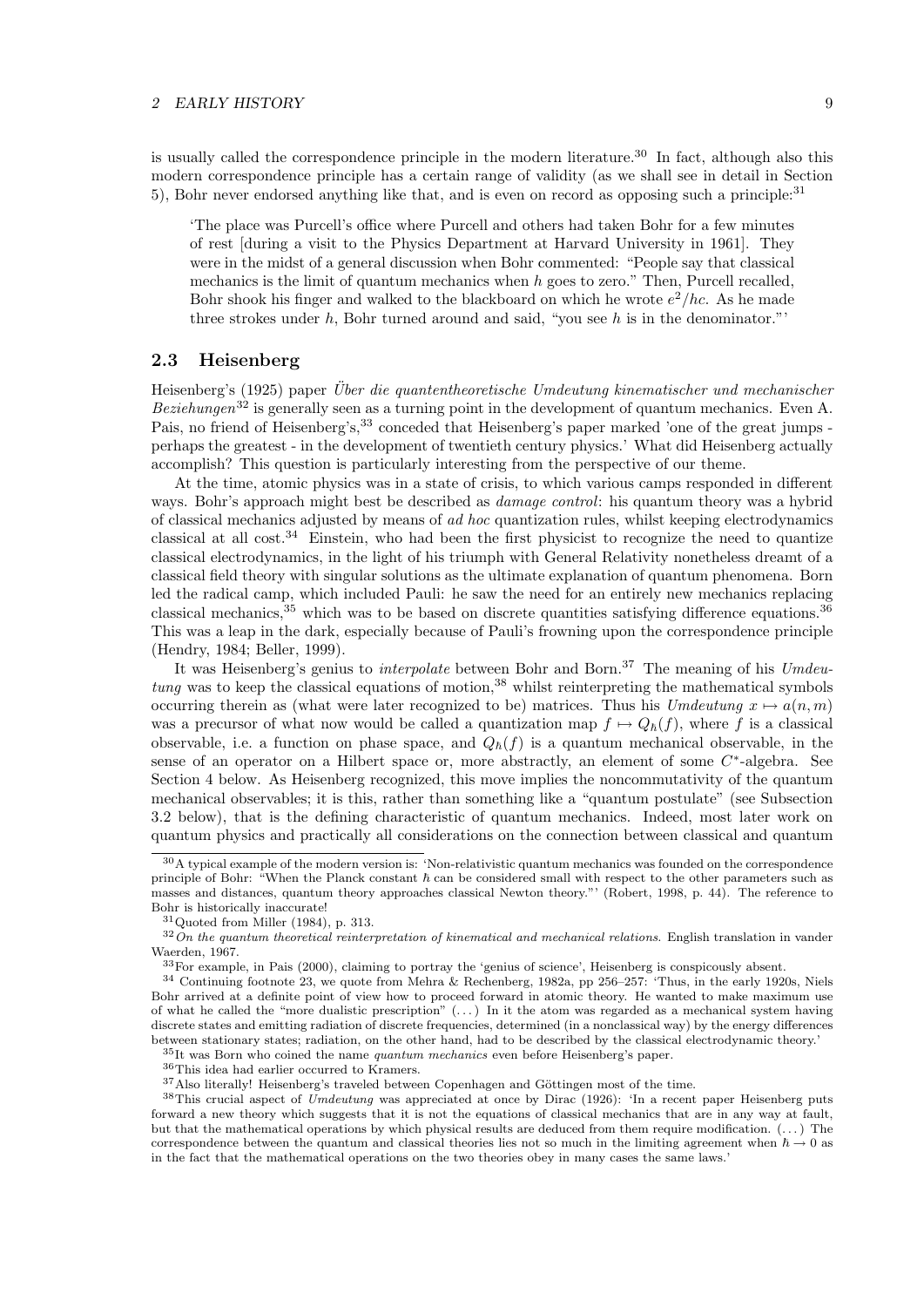rely on Heisenberg's idea of Umdeutung. This even applies to the mathematical formalism as a whole; see Subsection 2.5.

We here use the term "observable" in a loose way. It is now well recognized (Mehra & Rechenberg, 1982b; Beller, 1999; Camilleri, 2005) that Heisenberg's claim that his formalism could be physically interpreted as the replacement of atomic orbits by observable quantities was a red herring, inspired by his discussions with Pauli. In fact, in quantum mechanics any mechanical quantity has to be "reinterpreted", whether or not it is observable. As Heisenberg (1969) recalls, Einstein reprimanded him for the illusion that physics admits an *a priori* notion of an observable, and explained that a theory determines what can be observed. Rethinking the issue of observability then led Heisenberg to his second major contribution to quantum mechanics, namely his uncertainty relations.

These relations were Heisenberg's own answer to the quote opening this paper. Indeed, matrix mechanics was initially an extremely abstract and formal scheme, which lacked not only any visualization but also the concept of a state (see below). Although these features were initially quite to the liking of Born, Heisenberg, Pauli, and Jordan, the success of Schrödinger's work forced them to renege on their radical stance, and look for a semiclassical picture supporting their mathematics; this was a considerable U-turn (Beller, 1999; Camilleri, 2005). Heisenberg (1927) found such a picture, claiming that his uncertainty relations provided the 'intuitive content of the quantum theoretical kinematics and mechanics' (as his paper was called). His idea was that the classical world emerged from quantum mechanics through observation: 'The trajectory only comes into existence because we observe it.' <sup>39</sup> This idea was to become extremely influential, and could be regarded as the origin of stance 1 in the Introduction.

# 2.4 Schrödinger

The history of quantum mechanics is considerably clarified by the insight that Heisenberg and Schrödinger did not, as is generally believed, discover two equivalent formulations of the theory, but rather that Heisenberg (1925) identified the mathematical nature of the observables, whereas Schrödinger (1926a) found the description of states.<sup>40</sup> Matrix mechanics lacked the notion of a state, but by the same token wave mechanics initially had no observables; it was only in his attempts to relate wave mechanics to matrix mechanics that Schrödinger (1926c) introduced the position and momentum operators<sup>41</sup>

$$
\mathcal{Q}_{\hbar}(q^{j}) = x^{j}; \n\mathcal{Q}_{\hbar}(p_{j}) = -i\hbar \frac{\partial}{\partial x^{j}}.
$$
\n(2.2)

This provided a new basis for Schrödinger's equation<sup>42</sup>

$$
\left(-\frac{\hbar^2}{2m}\sum_{j=1}^n\frac{\partial^2}{\partial x_j^2} + V(x)\right)\Psi = i\hbar\frac{\partial\Psi}{\partial t},\tag{2.3}
$$

by interpreting the left-hand side as  $H\Psi$ , with  $H = \mathcal{Q}_{\hbar}(h)$  in terms of the classical Hamiltonian  $h(p,q) = \sum_j p_j^2/2m + V(q)$ . Thus Schrödinger founded the theory of the operators now named after him,<sup>43</sup> and in doing so gave what is still the most important example of Heisenberg's idea of Umdeutung of classical observables.

Subsequently, correcting and expanding on certain ideas of Dirac, Pauli, and Schrödinger, von Neumann (1932) brilliantly glued these two parts together through the concept of a Hilbert space. He also gave an abstract form of the formulae of Born, Pauli, Dirac, and Jordan for the transition probabilities, thus completing the mathematical formulation of quantum mechanics.

<sup>39</sup>'Die Bahn entsteht erst dadurch, daß wir sie beobachten.'

<sup>40</sup>See also Muller (1997).

<sup>&</sup>lt;sup>41</sup>Here  $j = 1, 2, 3$ . In modern terms, the expressions on the right-hand side are unbounded operators on the Hilbert space  $\mathcal{H} = L^2(\mathbb{R}^n)$ . See Section 4 for more details. The expression  $x^i$  is a multiplication operator, i.e.  $(x^j\Psi)(x)$  $x^{j}\Psi(x)$ , whereas, obviously,  $(\partial/\partial x^{j}\Psi)(x) = (\partial \Psi/\partial x^{j})(x)$ .

 ${}^{42}\mathrm{Or}$  the corresponding time-independent one, with  $E\Psi$  on the right-hand side.

<sup>43</sup> See Reed & Simon (1972, 1975, 1987, 1979), Cycon et al. (1987), Hislop & Sigal (1996), Hunziker & Sigal (2000), Simon (2000), Gustafson & Sigal (2003). For the mathematical origin of the Schrödinger equation also cf. Simon (1976).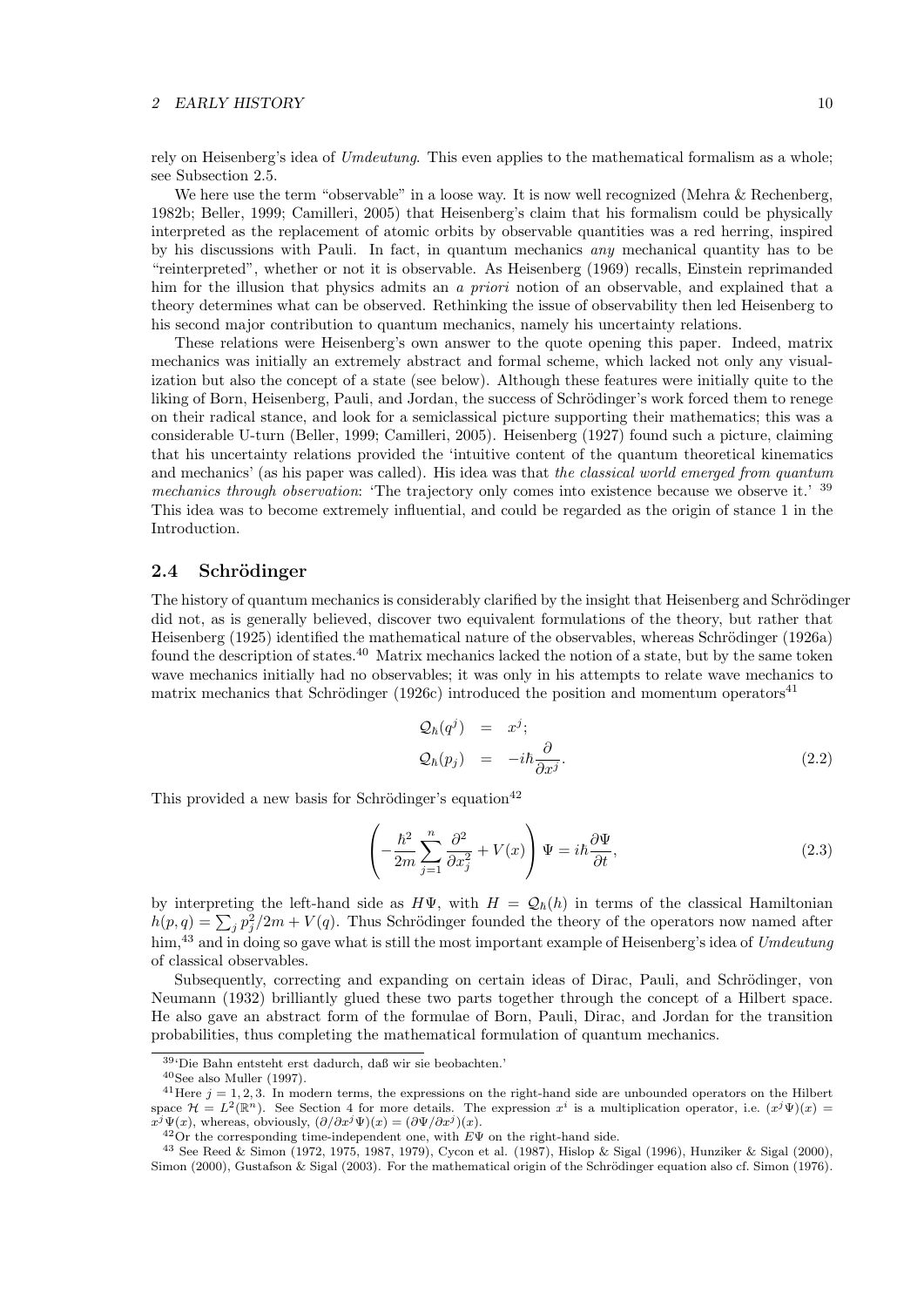However, this is not how Schrödinger saw his contribution. He intended wave mechanics as a fullfledged classical field theory of reality, rather than merely as one half (namely in modern parlance the state space half) of a probabilistic description of the world that still incorporated the quantum jumps he so detested (Mehra & and Rechenberg, 1987; Götsch, 1992; Bitbol & Darrigol, 1992; Bitbol, 1996; Beller, 1999). Particles were supposed to emerge in the form of wave packets, but it was immediately pointed out by Heisenberg, Lorentz, and others that in realistic situations such wave packets tend to spread in the course of time. This had initially been overlooked by Schrödinger (1926b), who had based his intuition on the special case of the harmonic oscillator. On the positive side, in the course of his unsuccessful attempts to derive classical particle mechanics from wave mechanics through the use of wave packets, Schrödinger (1926b) gave the first example of what is now called a *coherent* state. Here a quantum wave function  $\Psi_z$  is labeled by a 'classical' parameter z, in such a way that the quantum-mechanical time-evolution  $\Psi_z(t)$  is approximately given by  $\Psi_{z(t)}$ , where  $z(t)$  stands for some associated classical time-evolution; see Subsections 4.2 and 5.2 below. This has turned out to be a very important idea in understanding the transition from quantum to classical mechanics.

Furthermore, in the same paper Schrödinger (1926b) proposed the following wave-mechanical version of Bohr's correspondence principle: classical atomic states should come from superpositions of a very large number (say at least 10,000) of highly excited states (i.e. energy eigenfunctions with very large quantum numbers). After decades of limited theoretical interest in this idea, interest in wave packets in atomic physics was revived in the late 1980s due to the development of modern experimental techniques based on lasers (such as pump-probing and phase-modulation). See Robinett (2004) for a recent technical review, or Nauenberg, Stroud, & Yeazell (1994) for an earlier popular account. Roughly speaking, the picture that has emerged is this: a localized wave packet of the said type initially follows a time-evolution with almost classical periodicity, as Schrödinger hoped, but subsequently spreads out after a number of orbits. Consequently, during this second phase the probability distribution approximately fills the classical orbit (though not uniformly). Even more surprisingly, on a much longer time scale there is a phenomenon of wave packet revival, in which the wave packet recovers its initial localization. Then the whole cycle starts once again, so that one does see periodic behaviour, but not of the expected classical type. Hence even in what naively would be thought of as the thoroughly classical regime, wave phenomena continue to play a role, leading to quite unusual and unexpected behaviour. Although a rigorous mathematical description of wave packet revival has not yet been forthcoming, the overall picture (based on both "theoretical physics" style mathematics and experiments) is clear enough.

It is debatable (and irrelevant) whether the story of wave packets has evolved according to Schrödinger's intentions (cf. Littlejohn, 1986); what is certain is that his other main idea on the relationship between classical and quantum has been extremely influential. This was, of course, Schrödinger's (1926a) "derivation" of his wave equation from the Hamilton-Jacobi formalism of classical mechanics. This gave rise to the WKB approximation and related methods; see Subsection 5.5.

In any case, where Schrödinger hoped for a classical interpretation of his wave function, and Heisenberg wanted to have nothing to do with it whatsoever (Beller, 1999), Born and Pauli were quick to realize its correct, probabilistic significance. Thus they deprived the wave function of its naive physical nature, and effectively degraded it to the purely mathematical status of a probability amplitude. And in doing so, Born and Pauli rendered the connection between quantum mechanics and classical mechanics almost incomprehensible once again! It was this incomprehensibility that Heisenberg addressed with his uncertainty relations.

# 2.5 von Neumann

Through its creation of the Hilbert space formalism of quantum mechanics, von Neumann's book (1932) can be seen as a mathematical implementation of Heisenberg's idea of Umdeutung. Von Neumann in effect proposed the following quantum-theoretical reinterpretations:

Phase space  $M \mapsto$  Hilbert space H;

Classical observable (i.e. real-valued measurable function on  $M$ )  $\mapsto$  self-adjoint operator on H;

Pure state (seen as point in  $M$ )  $\mapsto$  unit vector (actually ray) in H;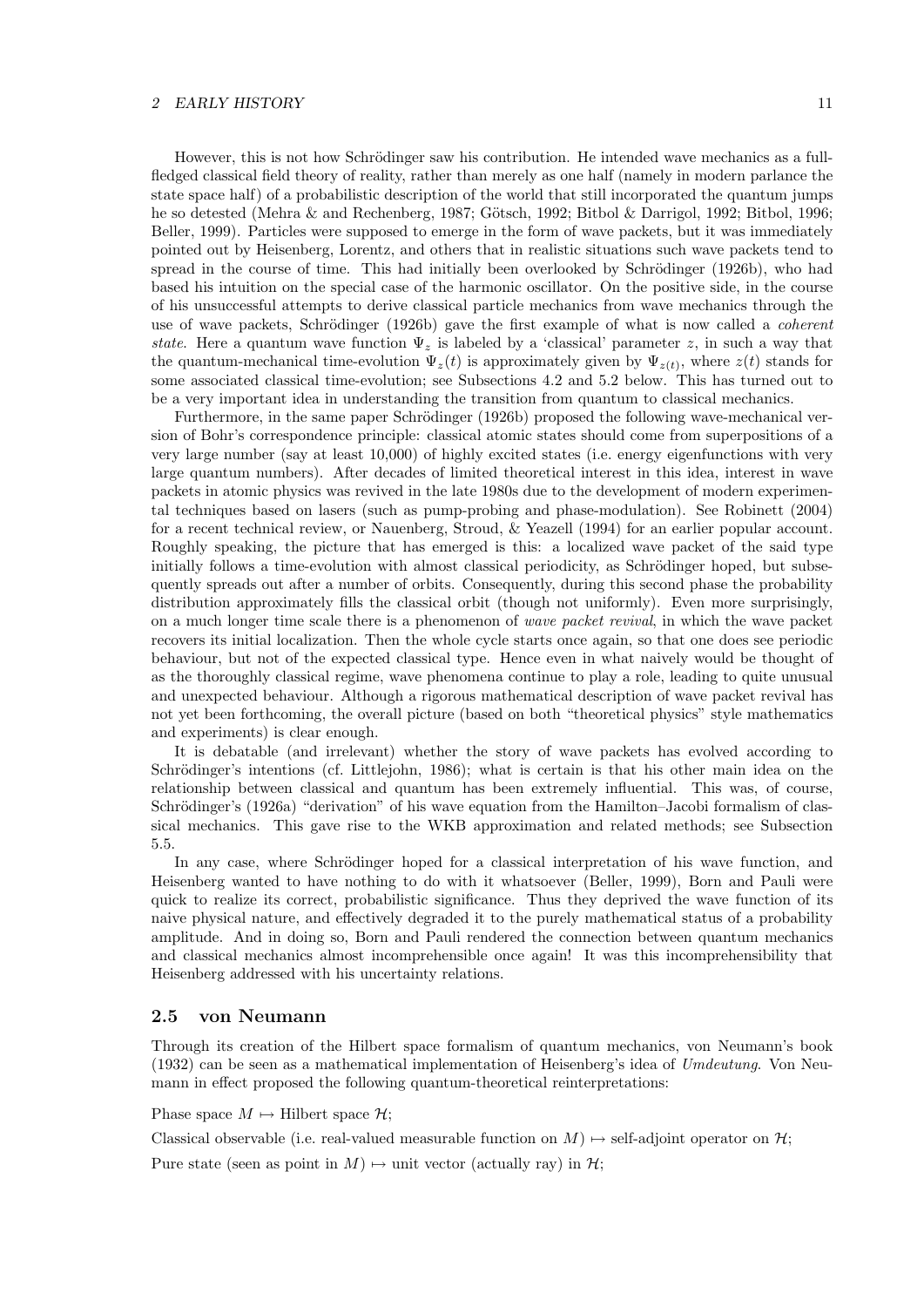Mixed state (i.e. probability measure on  $M$ )  $\mapsto$  density matrix on  $\mathcal{H}$ ; Measurable subset of  $M \mapsto$  closed linear subspace of H; Set complement  $\mapsto$  orthogonal complement; Union of subsets  $\mapsto$  closed linear span of subspaces; Intersection of subsets  $\mapsto$  intersection of subspaces;

Yes-no question (i.e. characteristic function on  $M$ )  $\mapsto$  projection operator.<sup>44</sup>

Here we assume for simplicity that quantum observables R on a Hilbert space  $\mathcal H$  are bounded operators, i.e.  $R \in \mathcal{B}(\mathcal{H})$ . Von Neumann actually *derived* his Umdeutung of classical mixed states as density matrices from his axiomatic characterization of quantum-mechanical states as linear maps  $Exp : \mathcal{B}(\mathcal{H}) \to \mathbb{C}$  that satisfy  $Exp(R) \geq 0$  when  $R \geq 0,^{45}$   $Exp(1) = 1,^{46}$ , and countable additivity on a commuting set of operators. For he proved that such a map Exp is necessarily given by a density matrix ρ according to  $\text{Exp}(R) = \text{Tr}(\rho R)^{47}$ . A unit vector  $\Psi \in \mathcal{H}$  defines a pure state in the sense of von Neumann, which we call  $\psi$ , by  $\psi(R) = (\Psi, R\Psi)$  for  $R \in \mathcal{B}(\mathcal{H})$ . Similarly, a density matrix  $\rho$ on H defines a (generally mixed) state, called  $\rho$  as well, by  $\rho(R) = \text{Tr}(\rho R)$ . In modern terminology, a state on  $\mathcal{B}(\mathcal{H})$  as defined by von Neumann would be called a *normal* state. In the C<sup>\*</sup>-algebraic formulation of quantum physics (cf. footnote 7), this axiomatization has been maintained until the present day; here  $\mathcal{B}(\mathcal{H})$  is replaced by more general algebras of observables in order to accommodate possible superselection rules (Haag, 1992).

Beyond his mathematical axiomatization of quantum mechanics, which (along with its subsequent extension by the  $C^*$ -algebraic formulation) lies at the basis of all serious efforts to relate classical and quantum mechanics, von Neumann contributed to this relationship through his famous analysis of the measurement problem.<sup>48</sup> Since here the apparent clash between classical and quantum physics comes to a head, it is worth summarizing von Neumann's analysis of this problem here. See also Wheeler & Zurek (1983), Busch, Lahti & Mittelstaedt (1991), Auletta (2001) and Mittelstaedt (2004) for general discussions of the measurement problem.

The essence of the measurement problem is that certain states are never seen in nature, although they are not merely allowed by quantum mechanics (on the assumption of its universal validity), but are even predicted to arise in typical measurement situations. Consider a system  $S$ , whose pure states are mathematically described by normalized vectors (more precisely, rays) in a Hilbert space  $\mathcal{H}_S$ . One wants to measure an observable  $\mathcal{O}$ , which is mathematically represented by a self-adjoint operator  $\mathcal{O}$ on  $\mathcal{H}_S$ . Von Neumann assumes that O has discrete spectrum, a simplification which does not hide the basic issues in the measurement problem. Hence O has unit eigenvectors  $\Psi_n$  with real eigenvalues  $o_n$ . To measure  $\mathcal{O}_1$ , one couples the system to an apparatus A with Hilbert space  $\mathcal{H}_A$  and "pointer" observable  $P$ , represented by a self-adjoint operator P on  $\mathcal{H}_A$ , with discrete eigenvalues  $p_n$  and unit eigenvectors  $\Phi_n$ . The pure states of the total system  $S + A$  then correspond to unit vectors in the tensor product  $\mathcal{H}_{S} \otimes \mathcal{H}_{A}$ . A good ("first kind") measurement is then such that after the measurement,

 $^{44}$ Later on, he of course added the Umdeutung of a Boolean lattice by a modular lattice, and the ensuing Umdeutung of classical logic by quantum logic (Birkhoff & von Neumann, 1936).

<sup>&</sup>lt;sup>45</sup>I.e., when R is self-adjoint with positive spectrum, or, equivalently, when  $R = S^*S$  for some  $S \in \mathcal{B}(\mathcal{H})$ .

 $46$ Where the 1 in Exp(1) is the unit operator on  $H$ .

<sup>&</sup>lt;sup>47</sup>This result has been widely misinterpreted (apparently also by von Neumann himself) as a theorem excluding hidden variables in quantum mechanics. See Scheibe (1991). However, Bell's characterization of von Neumann's linearity assumption in the definition of a state as "silly" is far off the mark, since it holds both in classical mechanics and in quantum mechanics. Indeed, von Neumann's theorem does exclude all hidden variable extensions of quantum mechanics that are classical in nature, and it is precisely such extensions that many physicists were originally looking for. See Rédei & Stöltzner (2001) for a recent discussion of this issue, and also for a survey of von Neumann's many other contributions to quantum theory and their aftermath.

<sup>48</sup>Von Neumann (1932) refrained from discussing either the classical limit of quantum mechanics or (probably) the notion of quantization. In the latter direction, he declares that 'If the quantity  $\Re$  has the operator  $R$ , then the quantity  $f(\mathfrak{R})$  has the operator  $f(R)$ ', and that 'If the quantities  $\mathfrak{R}, \mathfrak{S}, \cdots$  have the operators  $R, S, \cdots$ , then the quantity  $\mathfrak{R} + \mathfrak{S} + \cdots$  has the operator  $R + S + \cdots$ . However, despite his legendary clarity and precision, von Neumann is rather vague about the meaning of the transition  $\mathfrak{R} \mapsto R$ . It is tempting to construe  $\mathfrak{R}$  as a classical observable whose quantum-mechanical counterpart is  $R$ , so that the above quotations might be taken as axioms for quantization. However, such an interpretation is neither supported by the surrounding text, nor by our current understanding of quantization (cf. Section 4). For example, a quantization map  $\mathfrak{R} \mapsto \mathcal{Q}_{h}(\mathfrak{R})$  cannot satisfy  $f(\mathfrak{R}) \mapsto f(\mathcal{Q}_{h}(\mathfrak{R}))$  even for very reasonable functions such as  $f(x) = x^2$ .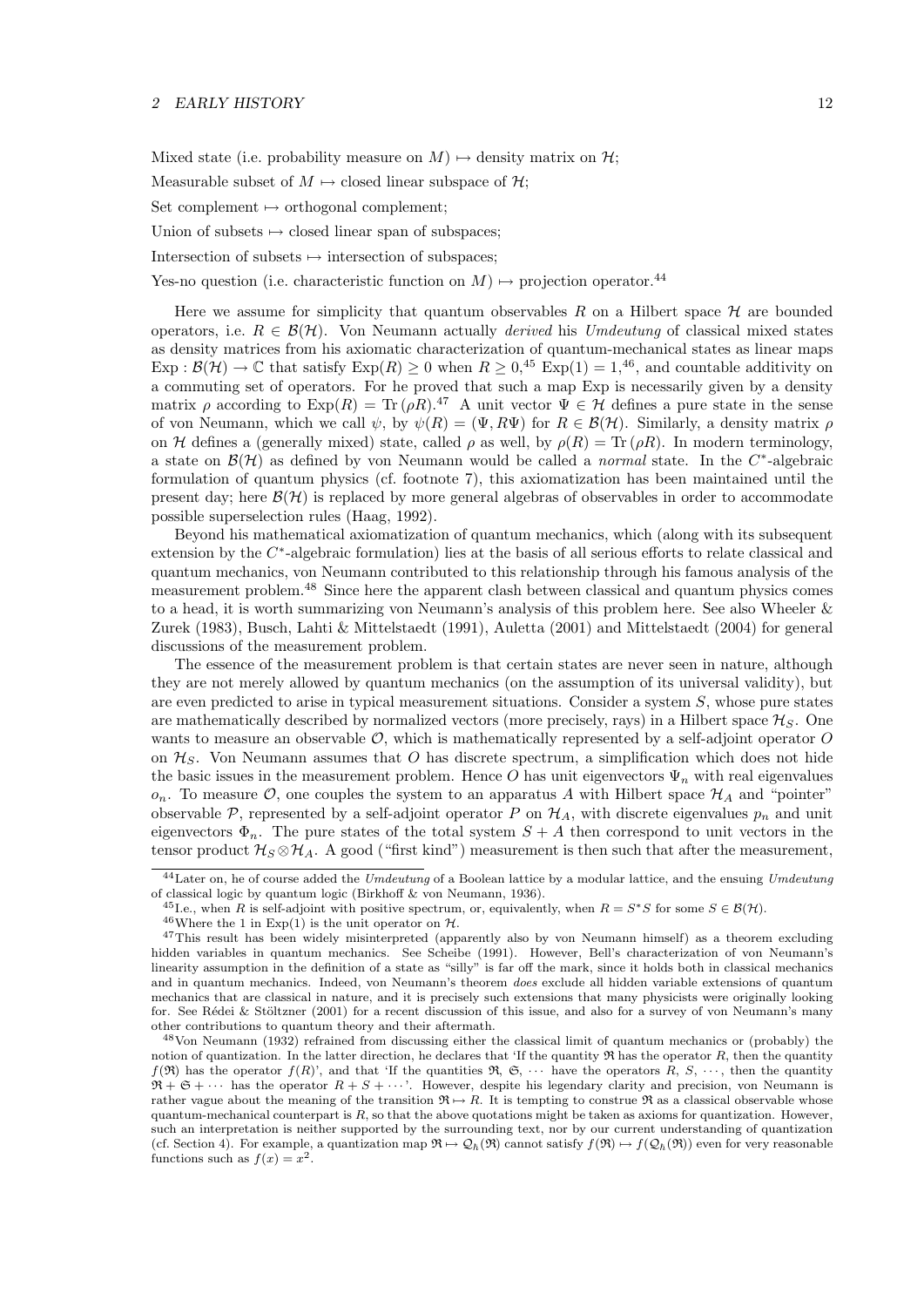$\Psi_n$  is correlated to  $\Phi_n$ , that is, for a suitably chosen initial state  $I \in \mathcal{H}_A$ , a state  $\Psi_n \otimes I$  (at  $t = 0$ ) almost immediately evolves into  $\Psi_n \otimes \Phi_n$ . This can indeed be achieved by a suitable Hamiltonian.

The problem, highlighted by Schrödinger's cat, now arises if one selects the initial state of  $S$  to be  $\sum_{n} c_n \Psi_n$  (with  $\sum |c_n|^2 = 1$ ), for then the superposition principle leads to the conclusion that the final state of the coupled system is  $\sum_n c_n \Psi_n \otimes \Phi_n$ . Now, basically all von Neumann said was that if one restricts the final state to the system  $S$ , then the resulting density matrix is the mixture  $\sum_{n} |c_n|^2 [\Psi_n]$  (where  $[\Psi]$  is the orthogonal projection onto a unit vector  $\Psi$ ),<sup>49</sup> so that, from the *perspective of the system alone*, the measurement appears to have caused a transition from the pure state  $\sum_{n,m} c_n \overline{c_m} \Psi_n \Psi_m^*$  to the mixed state  $\sum_n |c_n|^2 [\Psi_n]$ , in which interference terms  $\Psi_n \Psi_m^*$  for  $n \neq m$ are absent. Here the operator  $\Psi_n\Psi_m^*$  is defined by  $\Psi_n\Psi_m^*f = (\Psi_m, f)\Psi_n$ ; in particular,  $\Psi\Psi^* = [\Psi].^{50}$ Similarly, the apparatus, taken by itself, has evolved from the pure state  $\sum_{n,m} c_n \overline{c_m} \Phi_n \Phi_m^*$  to the mixed state  $\sum_{n} |c_n|^2 [\Phi_n]$ . This is simply a mathematical theorem (granted the possibility of coupling the system to the apparatus in the desired way), rather than a proposal that there exist two different time-evolutions in Nature, viz. the unitary propagation according to the Schrödinger equation side by side with the above "collapse" process.

In any case, by itself this move by no means solves the measurement problem.<sup>51</sup> Firstly, in the given circumstances one is not allowed to adopt the ignorance interpretation of mixed states (i.e. assume that the system really is in one of the states  $\Psi_n$ ); cf., e.g., Mittelstaedt (2004). Secondly, even if one were allowed to do so, one could restore the problem (i.e. the original superposition  $\sum_n c_n \Psi_n \otimes \Phi_n$ ) by once again taking the other component of the system into account.

Von Neumann was well aware of at least this second point, to which he responded by his construction of a *chain*: one redefines  $S + A$  as the system, and couples it to a new apparatus B, etc. This eventually leads to a post-measurement state  $\sum_n c_n \Psi_n \otimes \Phi_n \otimes \chi_n$  (in hopefully self-explanatory notation, assuming the vectors  $\chi_n$  form an orthonormal set), whose restriction to  $S + A$  is the mixed state  $\sum_{n} |c_n|^2 [\Psi_n] \otimes [\Phi_n]$ . The restriction of the latter state to S is, once again,  $\sum_{n} |c_n|^2 [\Psi_n]$ . This procedure may evidently be iterated; the point of the construction is evidently to pass on superpositions in some given system to arbitrary systems higher up in the chain. It follows that for the final state of the original system it does not matter where one "cuts the chain" (that is, which part of the chain one leaves out of consideration), as long as it is done somewhere. Von Neumann (1932, in beautiful prose) and others suggested identifying the cutting with the act of observation, but it is preferable and much more general to simply say that *some* end of the chain is omitted in the description.

The burden of the measurement problem, then, is to

- 1. Construct a suitable chain along with an appropriate cut thereof; it doesn't matter where the cut is made, as long as it is done.
- 2. Construct a suitable time-evolution accomplishing the measurement.
- 3. Justify the ignorance interpretation of mixed states.

As we shall see, these problems are addressed, in a conceptually different but mathematically analogous way, in the Copenhagen interpretation as well as in the decoherence approach. (The main conceptual difference will be that the latter aims to solve also the more ambitious problem of explaining the appearance of the classical world, which in the former seems to be taken for granted).

We conclude this section by saying that despite some brilliant ideas, the founders of quantum mechanics left wide open the problem of deriving classical mechanics as a certain regime of their theory.

# 3 Copenhagen: a reappraisal

It is well recognized by now that the so-called Copenhagen interpretation is not really the coherent doctrine on quantum mechanics jointly formulated by Bohr, Heisenberg, and Pauli around 1927 it is

<sup>&</sup>lt;sup>49</sup>I.e.,  $[\Psi]f = (\Psi, f)\Psi$ ; in Dirac notation one would have  $[\Psi] = [\Psi \rangle \langle \Psi]$ .

<sup>&</sup>lt;sup>50</sup>In Dirac notation one would have  $\Psi_n\Psi_m^* = |\Psi_n\rangle \langle \Psi_m|$ .

<sup>51</sup>Not even in an ensemble-interpretation of quantum mechanics, which was the interpretation von Neumann unfortunately adhered to when he wrote his book.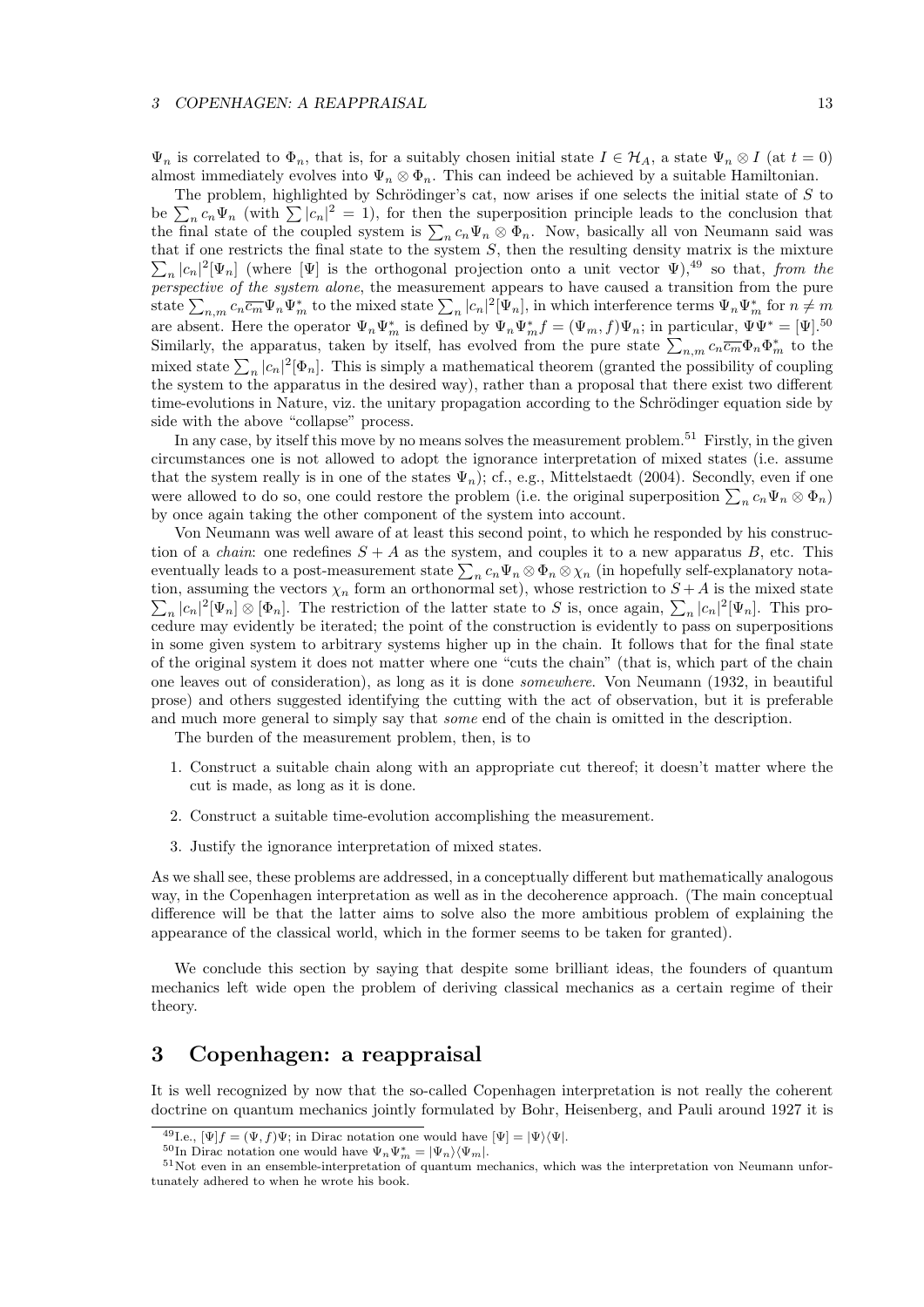traditionally supposed to be. Instead, in the late 1920s there were sharp differences of opinion on the interpretation of quantum mechanics between Bohr and Heisenberg, and it was only in the 1950s that Heisenberg (1958) closed ranks (perhaps for political reasons related to his outcast status after the War) and introduced the term "Copenhagen interpretation" for a certain mixture of his ideas and Bohr's. See Scheibe (1973), Hendry (1984), French & Kennedy (1985), Beller (1999), Chevalley (1999), Howard (2004), and Camilleri (2005). Thus it is necessary to discuss the ideas of Bohr and Heisenberg on the foundations of quantum mechanics separately. The principal primary sources are Bohr's Como Lecture, his reply to EPR, and his essay dedicated to Einstein (Bohr, 1927, 1935, 1949).<sup>52</sup> Historical discussions of the emergence and reception of these papers are given in Bohr (1985, 1996) and in Mehra & Rechenberg (2000). As a selection of the enormous literature these papers have given rise to, we mention among relatively recent works Scheibe (1973), Feyerabend (1981), Folse (1985), Murdoch (1987), Lahti & Mittelstaedt (1987), Honner (1989), Chevalley (1991), Faye (1991), Faye & Folse (1994), Howard (1994), Beller (1999), and Saunders (2004). For Bohr's sparring partners see Heisenberg (1930, 1942, 1958, 1984a,b, 1985) with associated secondary literature (Heelan, 1965; Hörz, 1968; Geyer et al., 1993; Camilleri, 2005), and Pauli (1933, 1949, 1979, 1985, 1994), along with Laurikainen (1988) and Enz (2002).

In assessing the literature on these ideas, it is helpful to keep the following points in mind. Firstly, whereas Heisenberg largely based his ideas on the mathematical formalism of quantum theory, Bohr's position was primarily philosophically oriented: it was, in fact, epistemological in nature. As a case in point, Bohr's claimed that a description of quantum mechanics in terms of classical physics was necessary in order to guarantee the objectivity of our description of Nature. See also the very titles of Bohr (1934) and Bohr (1958)!

Secondly, as with Marx and Wittgenstein, it helps to understand Bohr if one makes a distinction between an "early" Bohr and a "late" Bohr.<sup>53</sup> Despite a good deal of continuity in his thought (see below), the demarcation point is his response to EPR (Bohr, 1935),<sup>54</sup> and the main shift he made afterwards lies in his sharp insistence on the indivisible unity of object and observer after 1935, focusing on the concept of a *phenomenon*.<sup>55</sup> Before EPR, Bohr equally well believed that object and observer were both necessary ingredients of a complete description of quantum theory, but he then thought that although their interaction could never be neglected, they might at least logically be considered separately. After 1935, Bohr gradually began to claim that object and observer no longer even had separate identities, together forming a "phenomenon". Accordingly, also his notion of complementarity changed, increasingly focusing on the idea that the specification of the experimental conditions is crucial for the unambiguous use of (necessarily) classical concepts in quantum theory (Scheibe, 1973). See also Subsection 3.3 below. This development culminated in Bohr's eventual denial of the existence of the quantum world:

'There is no quantum world. There is only an abstract quantum-physical description. It is wrong to think that the task of physics is to find out how nature is. Physics concerns what we can say about nature.  $(\ldots)$  What is it that we humans depend on? We depend on our words. Our task is to communicate experience and ideas to others. We are suspended in language.' (quoted by Petersen  $(1963)$ , p. 8.)<sup>56</sup>

# 3.1 Physics and classical language

Despite this shift, it seems that Bohr stuck to one key thought throughout his mature career: 'However far the phenomena transcend the scope of classical physical explanation, the account of all evidence must be expressed in classical terms.  $(\ldots)$  The argument is simply that by the word *experiment* we

<sup>&</sup>lt;sup>52</sup>These papers were actually written in collaboration with Pauli, Rosenfeld, and Pais, respectively.

<sup>53</sup>Here we side with Beller (1999) against Howard (1994) and Suanders (2004). See also Pais (2000), p. 22: 'Bohr's Como Lecture did not bring the house down, however. He himself would later frown on expressions he used there, such as "disturbing the phenomena by observation". Such language may have contributed to the considerable confusion that for so long has reigned around this subject.'

<sup>&</sup>lt;sup>54</sup>This response is problematic, as is EPR itself. Consequently, there exists a considerable exegetical literature on both, marked by the fact that equally competent and well-informed pairs of commentators manage to flatly contradict each other while at the same time both claiming to explain or reconstruct what Bohr "really" meant. This situation is familiar from, indeed, the literature on Marx and Wittgenstein.

<sup>55</sup>'No phenomenon is a phenomenon unless it is an observed phenomemon,' in the oft-quoted words of J.A. Wheeler.  $56$ See Mermin (2004) for a discussion of this famous quotation.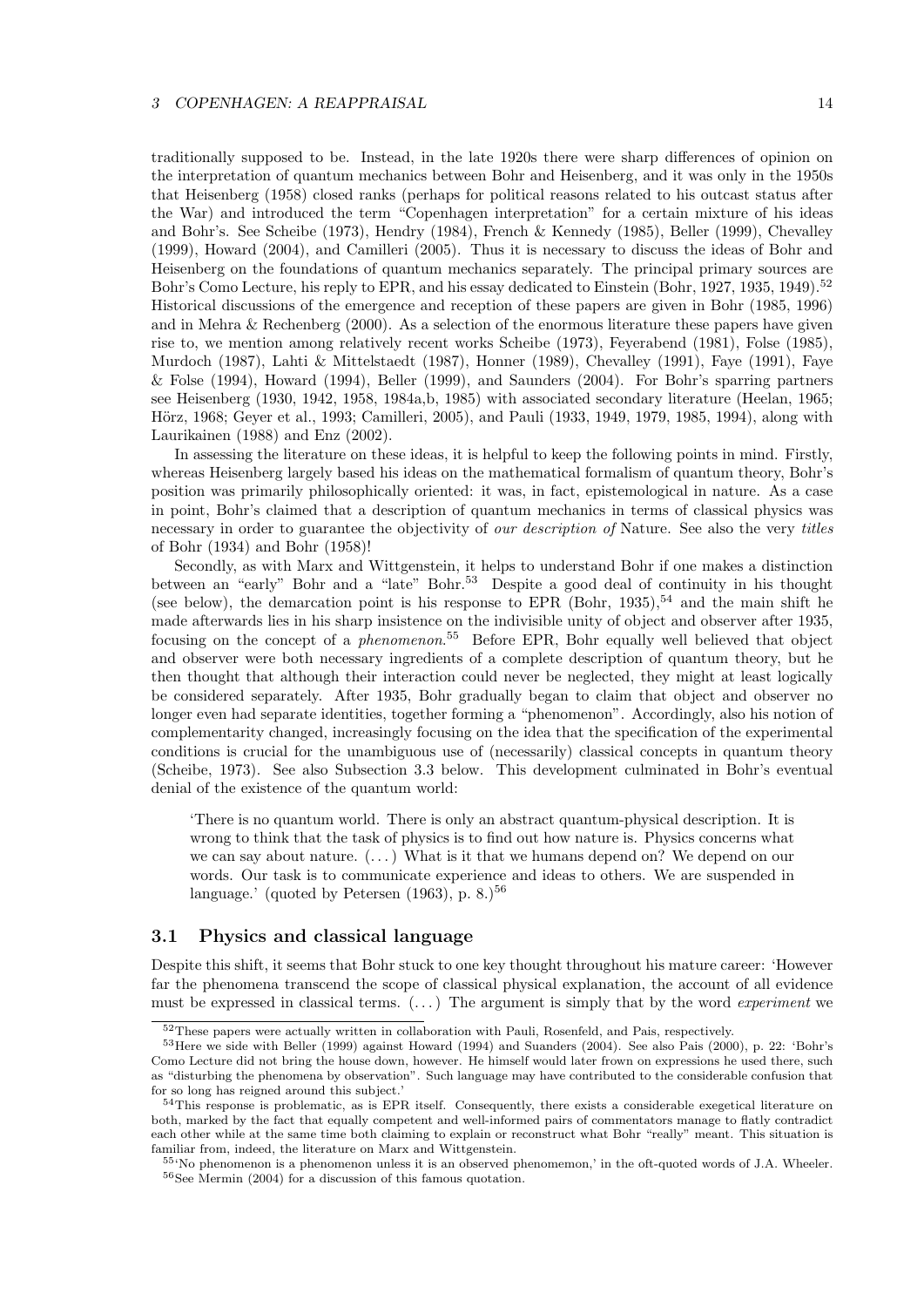refer to a situation where we can tell others what we have done and what we have learned and that, therefore, the account of the experimental arrangements and of the results of the observations must be expressed in unambiguous language with suitable application of the terminology of classical physics.' (Bohr, 1949).

Although his many drawings and stories may suggest otherwise, Bohr does not quite express the idea here that the goal of physics lies in the description of experiments.<sup>57</sup> In fact, he merely points out the need for "unambiguous" communication, which he evidently felt threatened by quantum mechanics.<sup>58</sup> The controversial part of the quote lies in his identification of the means of unambiguous communication with the language of classical physics, involving particles and waves and the like. We will study Bohr's specific argument in favour of this identification below, but it has to be said that, like practically all his foundational remarks on quantum mechanics, Bohr presents his reasoning as self-evident and not in need of any further analysis (Scheibe, 1973; Beller, 1999). Nonetheless, young Heisenberg clashed with Bohr on precisely this point, for Heisenberg felt that the abstract mathematical formalism of quantum theory (rather than Bohr's world of words and pictures) provided those means of unambiguous communication.<sup>59</sup>

By classical physics Bohr undoubtedly meant the theories of Newton, Maxwell, and Lorentz, but that is not the main point.<sup>60</sup> For Bohr, the *defining* property of classical physics was the property that it was objective, i.e. that it could be studied in an observer-independent way: 'all description of experiences so far has been based on the assumption, already inherent in ordinary conventions of language, that it is possible to distinguish sharply between the behaviour of objects and the means of observation. This assumption is not only fully justified by everyday experience, but even constitutes the whole basis of classical physics' (Bohr, 1958, p. 25; italics added).<sup>61</sup> See also Scheibe (1973) and Howard (1994). Heisenberg (1958, p. 55) shared this view:  $62$ 

'In classical physics science started from the belief - or should one say from the illusion? - that we could describe the world or at least part of the world without any reference to ourselves. This is actually possible to a large extent. We know that the city of London exists whether we see it or not. It may be said that classical physics is just that idealization in which we can speak about parts of the world without any reference to ourselves. Its success has led to the general idea of an objective description of the world.'

On the basis of the "quantum postulate" (see Subsection 3.2), Bohr came to believe that, similarly, the defining property of quantum physics was precisely the opposite, i.e. the necessity of the role of the observer (or apparatus - Bohr did not distinguish between the two and never assigned a special role to the mind of the observer or endorsed a subjective view of physics). Identifying unambiguous communication with an objective description, in turn claimed to be the essence of classical physics, Bohr concluded that despite itself quantum physics had to be described entirely in terms of classical physics. This sounds like an impossible and even self-contradictory task (cf. Heisenberg, 1958). The

<sup>57</sup>Which often but misleadingly has been contrasted with Einstein's belief that the goal of physics is rather to describe reality.

<sup>58</sup>Here "unambiguous" means "objective" (Scheibe, 1973; Chevalley, 1991).

<sup>59</sup>It is hard to disagree with Beller's (1999) conclusion that Bohr was simply not capable of understanding the formalism of post-1925 quantum mechanics, turning his own need of understanding this theory in terms of words and pictures into a deep philosophical necessity.

 $60$ Otherwise, one should wonder why one shouldn't use the physics of Aristotle and the scholastics for this purpose, which is a much more effective way of communicating our naive impressions of the world. In contrast, the essence of physics since Newton has been to unmask a reality behind the phenomena. Indeed, Newton himself empasized that his physics was intended for those capable of natural philosophy, in contrast to ye vulgar who believed naive appearances. The fact that Aristotle's physics is now known to be wrong should not suffice to disqualify its use for Bohr's purposes, since the very same comment may be made about the physics of Newton etc.

 $61$  Despite the typical imperial tone of this quotation, Bohr often attributed certain other properties deemed essential to classical physics, such as determinism, the combined use of space-time concepts and dynamical conservation laws, and the possibility of pictorial descriptions. However, these properties were in some sense secondary, as Bohr considered them to be a consequence of the possibility to isolate an object in classical physics. For example: 'The assumption underlying the ideal of causality [is] that the behaviour of the object is uniquely determined, quite independently of whether it is observed or not' (Bohr, 1937), and then again, now negatively: 'the renunciation of the ideal of causality [in quantum mechanics] is founded logically only on our not being any longer in a position to speak of the autonomous behaviour of a physical object' (Bohr, 1937). See Scheibe (1973).

 $62\text{As}$  Camilleri (2005, p. 161) states: 'For Heisenberg, classical physics is the fullest expression of the ideal of objectivity.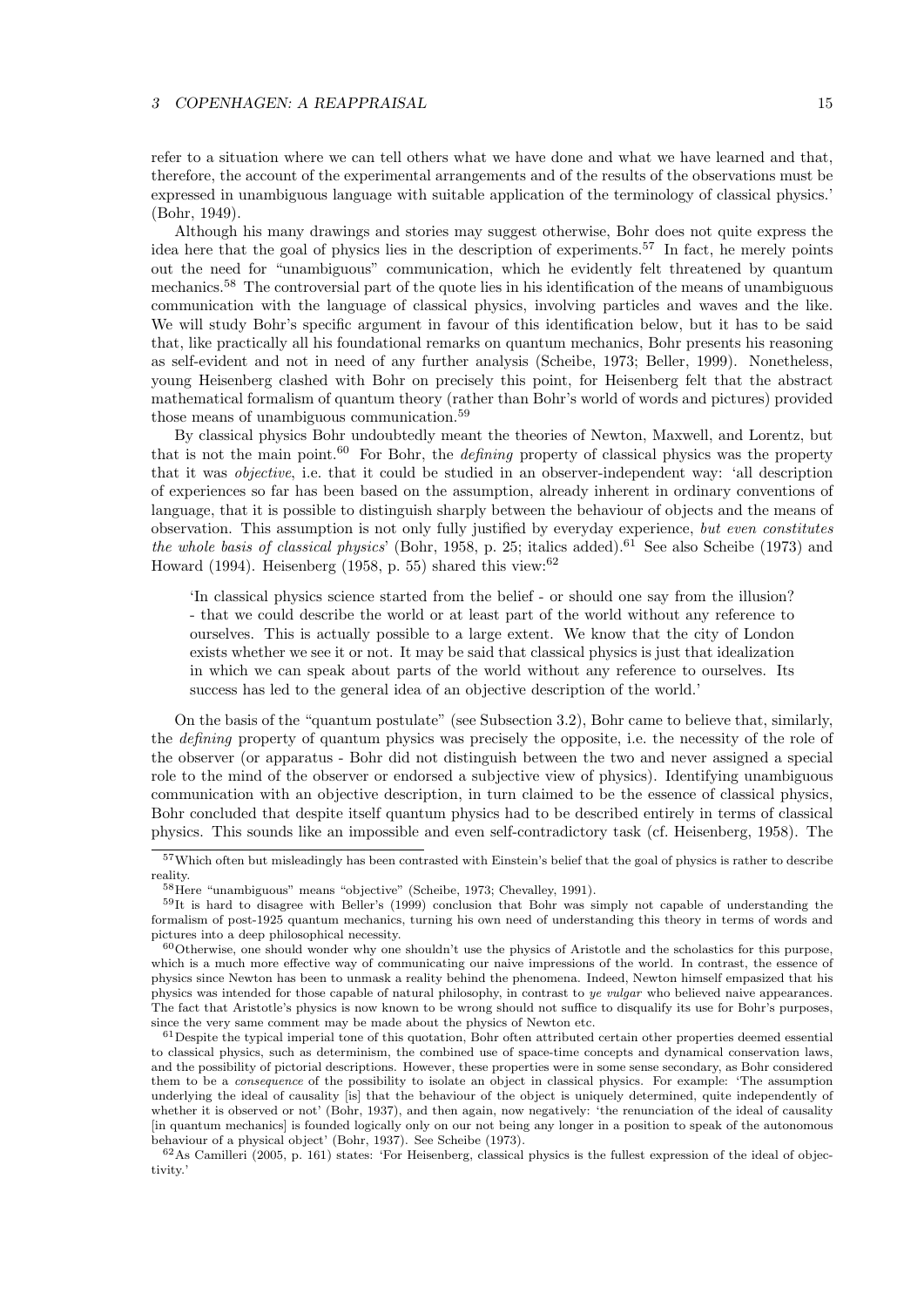fascination of Bohr's philosophy of quantum mechanics lies precisely in his brilliant resolution of this apparent paradox (summarized in the next two subsections).

Before turning to this resolution, we wish to recall Wittgenstein's maxim: 'The riddle does not exist'. Why should one actually interpret quantum mechanics through classical mechanics? As we have seen, Bohr's argument starts from the claim that classical physics is objective (or 'unambiguous') in being independent of the observer. In fact, nowadays it is widely believed that quantum mechanics leads to the *opposite* conclusion that "quantum reality" (whatever that may be) is objective (though "veiled" in the terminology of dEspagnat (1995)), while "classical reality" only comes into existence relative to a certain specification: this is stance 1 discussed in the Introduction.<sup>63</sup> Those who disagree with stance 1 cannot use stance 2 (of denying the fundamental nature of quantum theory) at this point either, as that is certainly not what Bohr had in mind.

This is not to say that there might not be good reasons for holding that quantum theory should be interpreted through classical physics; Bohr just did not give them. Unfortunately, in his most outspoken defence of Bohr, even Heisenberg (1958, p. 55) was unable to find a better argument for Bohr's insistence on the use of classical language than the vague remark that 'the use of classical concepts is finally a consequence of the general human way of thinking.<sup>'64</sup> Fortunately, there are such reasons, to be discussed in Subsection 3.4. So let us be optimistic, and proceed on the assumption that Bohr was right in his insistence on classical language.

# 3.2 Object and apparatus: the Heisenberg cut

Whatever the right motivation for Bohr's apparently paradoxical point of view, it has radical and fascinating consequences. For one, it precludes a completely quantum-mechanical description of the world: 'However far the phenomena transcend the scope of classical physical explanation, the account of all evidence must be expressed in classical terms.'<sup>65</sup> In particular, Bohr considered it pointless to directly ascribe a state to a quantum-mechanical object considered on its own. Yet at the same time Bohr understood as well as anyone that classical physics in itself did not suffice to describe the world either.

The solution to this dilemma that Bohr and Heisenberg proposed is to divide the system whose description is sought into two parts: one, the object, is to be described quantum-mechanically, whereas the other, the apparatus, is treated as if it were classical. Despite innumerable claims to the contrary in the literature (i.e. to the effect that Bohr held that a separate realm of Nature was intrinsically classical), there is no doubt that both Bohr and Heisenberg believed in the fundamental and universal nature of quantum mechanics, and saw the classical description of the apparatus as a *purely episte*mological move, which expressed the fact that a given quantum system is being used as a measuring device.<sup>66</sup> For example: 'The construction and the functioning of all apparatus like diaphragms and shutters, serving to define geometry and timing of the experimental arrangements, or photographic plates used for recording the localization of atomic objects, will depend on properties of materials which are themselves essentially determined by the quantum of action' (Bohr, 1948), as well as: 'We

<sup>63</sup>Indeed, interesting recent attempts to make Bohr's philosophy of quantum mechanics precise accommodate the a priori status of classical observables into some version of the modal interpretation; see Dieks (1989b), Bub (1999), Halvorson & Clifton (1999, 2002), and Dickson (2005). It should give one some confidence in the possibility of world peace that the two most hostile interpretations of quantum mechanics, viz. Copenhagen and Bohm (Cushing, 1994) have now found a common home in the modal interpretation in the sense of the authors just cited! Whether or not one agrees with Bub's (2004) criticism of the modal interpretation, Bohr's insistence on the necessity of classical concepts is not vindicated by any current version of it.

 $64$ And similarly: 'We are forced to use the language of classical physics, simply because we have no other language in which to express the results.' (Heisenberg, 1971, p. 130). Camilleri (2005) contains many analogous quotations. Murdoch (1987, pp. 207–210) desperately tries to boost this into a profound philosophical argument by appealing to Strawson (1959).

 $65$ And at the same time it precludes a purely classical description of the world, for underneath classical physics one has quantum theory. This peculiar situation makes it very hard to give a realist account of the Copenhagen interpretation, since quantum reality is denied whereas classical reality is neither fundamental nor real.

<sup>66</sup>See especially Scheibe (1973) on Bohr, and Heisenberg (1958). The point in question has also been made by R. Haag (who knew both Bohr and Heisenberg) in most of his talks on quantum mechanics in the 1990s. In this respect we disagree with Howard (1994), who claims that according to Bohr a classical description of an apparatus amounts to picking a particular (maximally) abelian subalgebra of its quantum-mechanical algebra of 'beables', which choice is dictated by the measurement context. But having a commutative algebra falls far short of a classical description, since in typical examples one obtains only half of the canonical classical degrees of freedom in this way. Finding a classical description of a quantum-mechanical system is a much deeper problem, to which we shall return throughout this paper.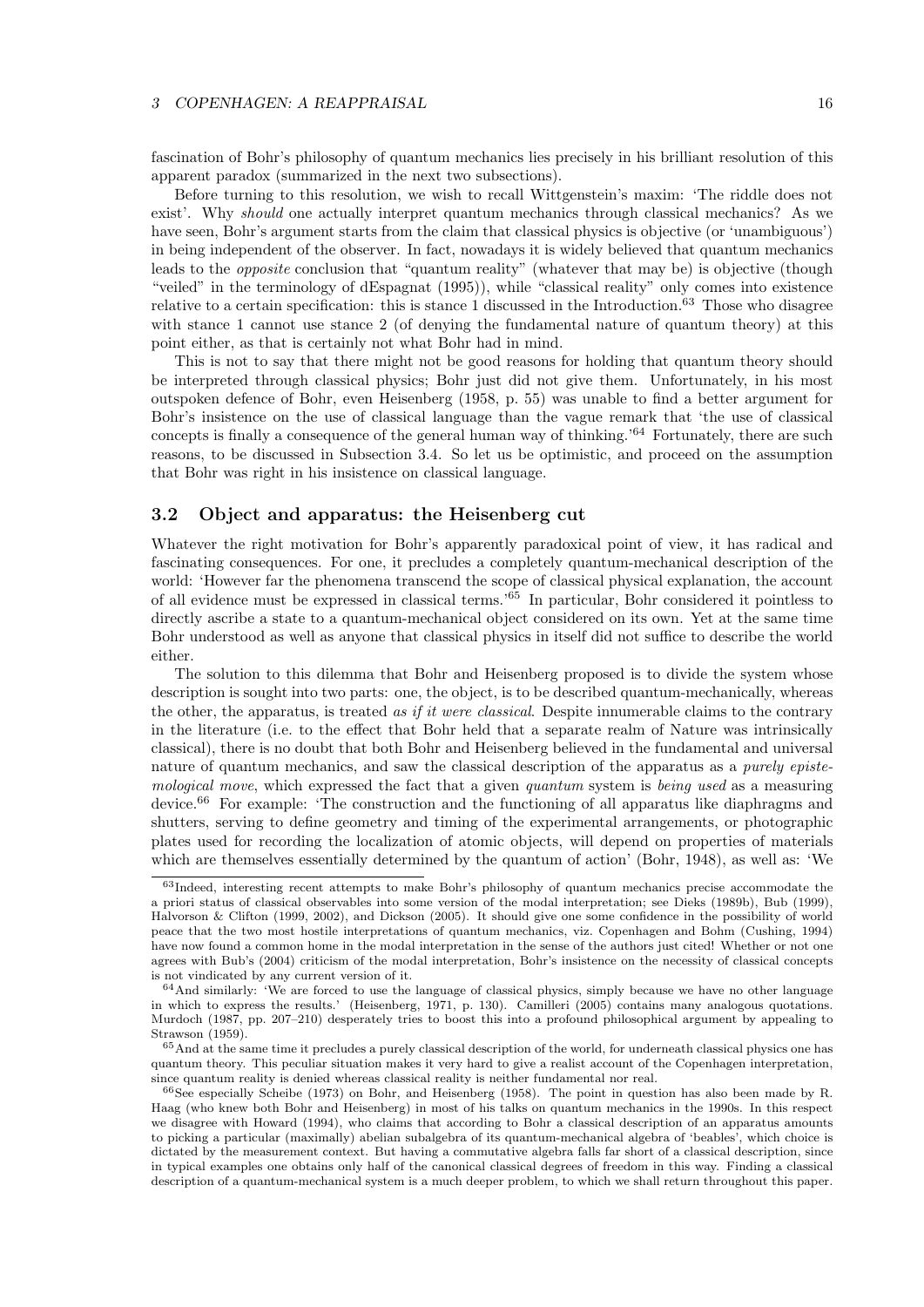are free to make the cut only within a region where the quantum mechanical description of the process concerned is effectively equivalent with the classical description' (Bohr, 1935).

Object and apparatus are separated by what is usually called the Heisenberg cut, which plays an absolutely central role in the Copenhagen interpretation of quantum mechanics.<sup>67</sup> The idea, then, is that a quantum-mechanical object is studied exclusively through its influence on an apparatus that is described classically. Although described classically, the apparatus is supposed to be influenced by its quantum-mechanical coupling to the underlying object.

The alleged necessity of including both object and apparatus in the description was initially claimed to be a consequence of the so-called "quantum postulate". This notion played a key role in Bohr's thinking: his famous Como Lecture (Bohr, 1927) was even entitled 'The quantum postulate and the recent development of atomic theory'. There he stated its contents as follows: 'The essence of quantum theory is the quantum postulate: every atomic process has an essential discreteness completely foreign to classical theories - characterized by Plancks quantum of action.'68 Even more emphatically, in his reply to EPR (Bohr, 1935): 'Indeed the finite interaction between object and measuring agencies conditioned by the very existence of the quantum of action entails - because of the impossibility of controlling the reaction of the object on the measurement instruments if these are to serve their purpose - the necessity of a final renunication of the classical ideal of causality and a radical revision of our attitude towards the problem of physical reality.' Also, Heisenberg's uncertainty relations were originally motivated by the quantum postulate in the above form. According to Bohr and Heisenberg around 1927, this 'essential discreteness' causes an 'uncontrollable disturbance' of the object by the apparatus during their interaction. Although the "quantum postulate" is not supported by the mature mathematical formalism of quantum mechanics and is basically obsolete, the intuition of Bohr and Heisenberg that a measurement of a quantum-mechanical object causes an 'uncontrollable disturbance' of the latter is actually quite right.<sup>69</sup>

In actual fact, the reason for this disturbance does not lie in the "quantum postulate", but in the phenomenon of entanglement, as further discussed in Subsection 3.4. Namely, from the point of view of von Neumann's measurement theory (see Subsection 2.5) the Heisenberg cut is just a two-step example of a von Neumann chain, with the special feature that after the quantum-mechanical interaction has taken place, the second link (i.e. the apparatus) is *described* classically. The latter feature not only supports Bohr's philosophical agenda, but, more importantly, also suffices to guarantee the applicability of the ignorance interpretation of the mixed state that arises after completion of the measurement.<sup>70</sup> All of von Neumann's analysis of the arbitrariness of the location of the cut applies here, for one may always extend the definition of the quantum-mechanical object by coupling the original choice to any other purely quantum-mechanical system one likes, and analogously for the classical part. Thus the two-step nature of the Heisenberg cut includes the possibility that the first link or object is in fact a lengthy chain in itself (as long as it is quantum-mechanical), and similarly for the second link (as long as it is classical).<sup>71</sup> This arbitrariness, subject to the limitation expressed by the second (1935) Bohr quote in this subsection, was well recognized by Bohr and Heisenberg, and was found at least by Bohr to be of great philosophical importance.

<sup>67</sup>Pauli (1949) went as far as saying that the Heisenberg cut provides the appropriate generalization modern physics offers of the old Kantian opposition between a knowable object and a knowing subject: 'Auf diese Weise verallgemeinert die moderne Physik die alte Gegenüberstellung von erkennenden Subjekt auf der einen Seite und des erkannten Objektes auf der anderen Seite zu der Idee des Schnittes zwischen Beobachter oder Beobachtungsmittel und dem beobachten System.' ('In this way, modern physics generalizes the old opposition between the knowing subject on the one hand and the known object on the other to the idea of the cut between observer or means of observation and the observed system.') He then continued calling the cut a necessary condition for human knowledge: see footnote 71.

<sup>68</sup>Instead of 'discreteness', Bohr alternatively used the words 'discontinuity' or 'individuality' as well. He rarely omitted amplifications like 'essential'.

<sup>&</sup>lt;sup>69</sup>Despite the fact that Bohr later distanced himself from it; cf. Beller (1999) and footnote 53 above. In a correct analysis, what is disturbed upon coupling to a classical apparatus is the quantum-mechanical state of the object (rather than certain sharp values of classical observables such as position and momentum, as the early writings of Bohr and Heisenberg suggest).

<sup>70</sup>In a purely quantum-mechanical von Neumann chain the final state of system plus apparatus is pure, but if the apparatus is classical, then the post-measurement state is mixed.

 $71$  Pauli (1949) once more: 'Während die Existenz eines solchen Schnittes eine notwendige Bedingung menschlicher Erkenntnis ist, faßt sie die Lage des Schnittes als bis zu einem gewissen Grade willk¨urlich und als Resultat einer durch Zweckmäßigkeitserwägungen mitbestimmten, also teilweise freien Wahl auf.' ('While the EXISTENCE of such a [Heisenberg] cut is a necessary condition for human knowledge, its LOCATION is to some extent arbitrary as a result of a pragmatic and thereby partly free choice.')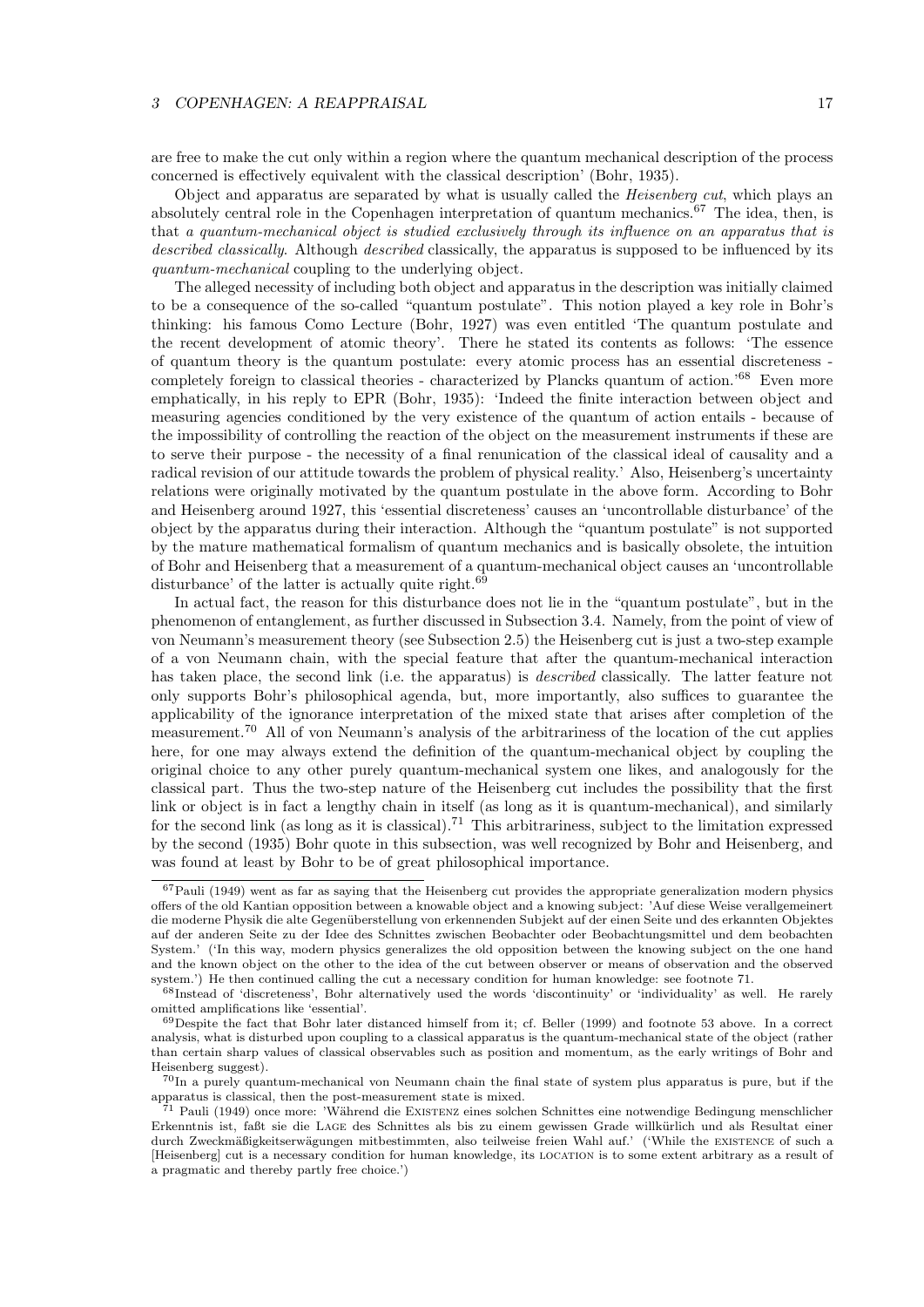It is the interaction between object and apparatus that causes the measurement to 'disturb' the former, but it is only and precisely the classical description of the latter that (through the ignorance interpretation of the final state) makes the disturbance 'uncontrollable'.<sup>72</sup> In the Copenhagen interpretation, probabilities arise solely because we look at the quantum world through classical glasses. Bohr (1956): 'Just the necessity of accounting for the function of the measuring agencies on classical lines excludes in principle in proper quantum phenomena an accurate control of the reaction of the measuring instruments on the atomic objects.' Heisenberg (1958): 'One may call these uncertainties objective, in that they are simply a consequence of the fact that we describe the experiment in terms of classical physics; they do not depend in detail on the observer. One may call them subjective, in that they reflect our incomplete knowledge of the world.' Thus the picture that arises is this: Although the quantum-mechanical side of the Heisenberg cut is described by the Schrödinger equation (which is deterministic), while the classical side is subject to Newton's laws (which are equally deterministic), $^{73}$ unpredictability arises because the quantum system serving as an apparatus is approximated by a classical system. The ensuing probabilities reflect the ignorance arising from the decision (or need) to ignore the quantum-mechanical degrees of freedom of the apparatus, and are intersubjective.

Despite the appeal of this entire picture, it is not at all clear that it actually applies! There is no a priori guarantee whatsoever that one may indeed describe a quantum system "as if it were classical". Bohr and Heisenberg apparently took this possibility for granted, probably on empirical grounds, blind to the extremely delicate theoretical nature of their assumption. It is equally astounding that they never reflected in print on the question if and how the classical worlds of mountains and creeks they loved so much emerges from a quantum-mechanical world. In our opinion, the main difficulty in making sense of the Copenhagen interpretation is therefore not of a philosophical nature, but is a mathematical one. This difficulty is the main topic of this paper, of which Section 6 is of particular relevance in the present context.

### 3.3 Complementarity

The notion of a Heisenberg cut is subject to a certain arbitrariness even apart from the precise location of the cut within a given chain, for one might in principle construct the chain in various different and incompatible ways. This arbitrariness was analyzed by Bohr in terms of what he called complementarity. 74

Bohr never gave a precise definition of complementarity,<sup>75</sup> but restricted himself to the analysis of a number of examples.<sup>76</sup> A prominent such example is the complementarity between a "causal"  $77$ description of a quantum system in which conservation laws hold, and a space-time description that is necessarily statistical in character. Here Bohr's idea seems to have been that a stationary state (i.e. an energy eigenstate) of an atom is incompatible with an electron moving in its orbit in space and time - see Subsection 5.4 for a discussion of this issue. Heisenberg (1958), however, took this example of complementarity to mean that a system on which no measurement is performed evolves deterministically according to the Schrödinger equation, whereas a rapid succession of measurements produces a space-time path whose precise form quantum theory is only able to predict statistically (Camilleri, 2005). In other words, this example reproduces precisely the picture through which Heisenberg (1927) believed he had established the connection between classical and quantum mechanics; cf. Subsection 2.3.

Bohr's other key example was the complementarity between particles and waves. Here his principal aim was to make sense of Young's double-slit experiment. The well-known difficulty with a classical

<sup>72</sup>These points were not clearly separated by Heisenberg (1927) in his paper on the uncertainty relations, but were later clarified by Bohr. See Scheibe (1973).

<sup>73</sup>But see Earman (1986, 2005).

<sup>74</sup>Unfortunately and typically, Bohr once again presented complementarity as a necessity of thought rather than as the truly amazing possible mode of description it really is.

<sup>75</sup>Perhaps he preferred this approach because he felt a definition could only reveal part of what was supposed to be defined: one of his favourite examples of complementarity was that between definition and observation.

<sup>76</sup>We refrain from discussing the complementarity between truth and clarity, science and religion, thoughts and feelings, and objectivity and introspection here, despite the fact that on this basis Bohr's biographer Pais (1997) came to regard his subject as the greatest philosopher since Kant.

<sup>77</sup> Bohr's use the word "causal" is quite confusing in view of the fact that in the British empiricist tradition causality is often interpreted in the sense of a space-time description. But Bohr's "causal" is meant to be complementary to a space-time description!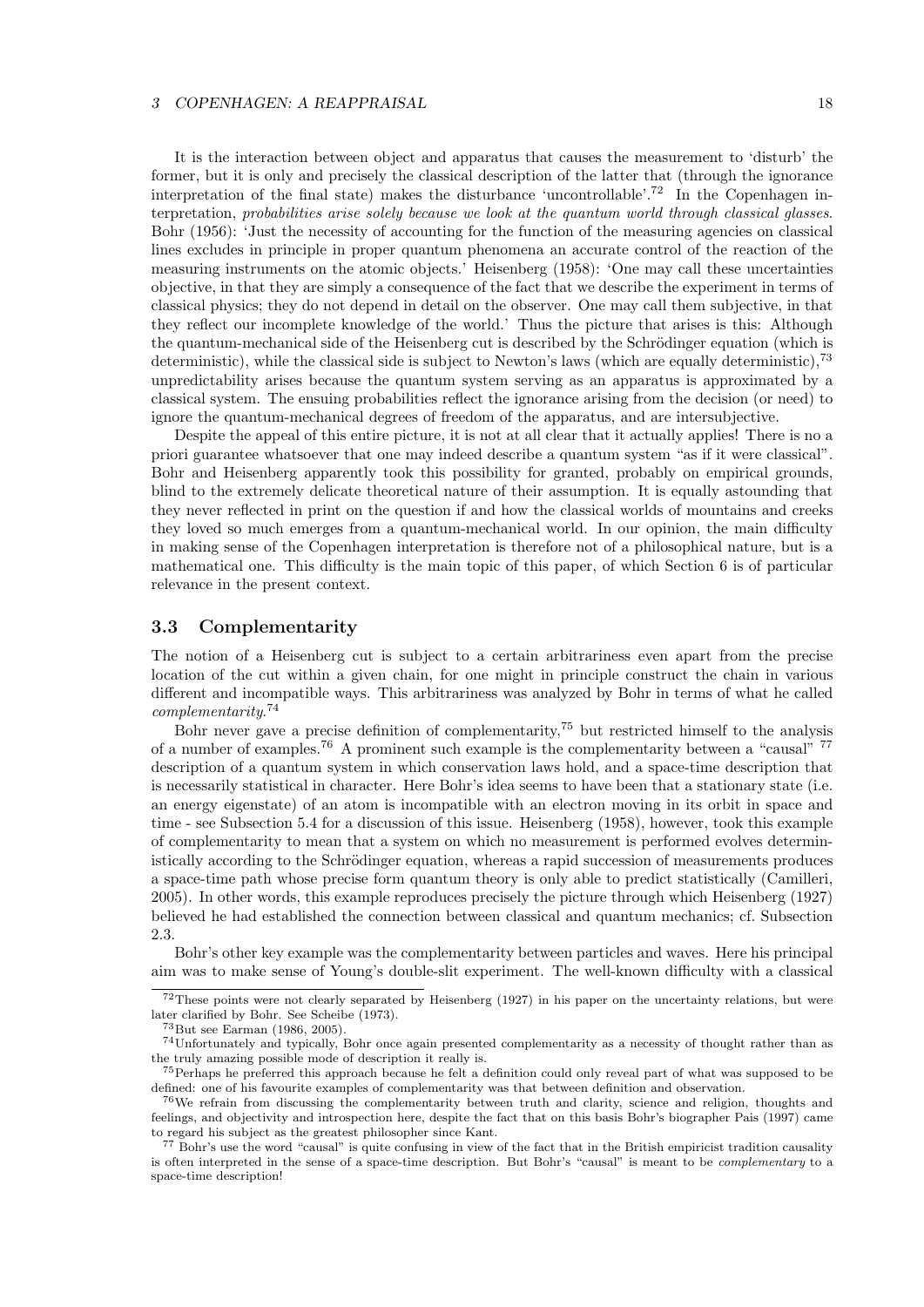visualization of this experiment is that a particle description appears impossible because a particle has to go through a single slit, ruining the interference pattern gradually built up on the detection screen, whereas a wave description seems incompatible with the point-like localization on the screen once the wave hits it. Thus Bohr said that whilst each of these classical descriptions is incomplete, the union of them is necessary for a complete description of the experiment.<sup>78</sup>

It is unclear to what precise definition of complementarity these examples should lead. In the first, the complementary notions of determinism and a space-time description are in mutual harmony as far as classical physics is concerned, but are apparently in conflict with each other in quantum mechanics. In the second, however, the wave description of some entity contradicts a particle description of the same entity precisely in classical physics, whereas in quantum mechanics these descriptions somehow coexist.<sup>79</sup> Scheibe (1973, p. 32) notes a 'clear convergence [in the writings of Bohr] towards a preferred expression of a complementarity between phenomena', where a Bohrian phenomenon is an indivisible union (or "whole") of a quantum system and a classically described experimental arrangement used to study it; see item 2 below. Some of Bohr's early examples of complementarity can be brought under this heading, others cannot. For many students of Bohr (including the present author) the fog has yet to clear up. Nonetheless, the following mathematical interpretations might assign some meaning to the idea of complementarity in the framework of von Neumann's formalism of quantum mechanics.<sup>80</sup>

- 1. Heisenberg (1958) identified complementary pictures of a quantum-mechanical system with equivalent mathematical representations thereof. For example, he thought of the complementarity of x and p as the existence of what we now call the Schrödinger representations of the canonical commutation relations (CCR) on  $L^2(\mathbb{R}^n)$  and its Fourier transform to momentum space. Furthermore, he felt that in quantum field theory particles and waves gave two equivalent modes of description of quantum theory because of second quantization. Thus for Heisenberg complementary pictures are classical because there is an underlying classical variable, with no apparatus in sight, and such pictures are not mutually contradictory but (unitarily) equivalent. See also Camilleri (2005, p. 88), according to whom 'Heisenberg never accepted Bohr's complementarity arguments'.
- 2. Pauli (1933) simply stated that two observables are complementary when the corresponding operators fail to commute.<sup>81</sup> Consequently, it then follows from Heisenberg's uncertainty relations that complementary observables cannot be measured simultaneously with arbitrary precision. This suggests (but by no means proves) that they should be measured independently, using mutually exclusive experimental arrangements. The latter feature of complementarity was emphasized by Bohr in his later writings.<sup>82</sup> This approach makes the notion of complementarity unambiguous and mathematically precise, and perhaps for this reason the few physicists who actually use the idea of complementarity in their work tend to follow Pauli.<sup>83</sup>

<sup>78</sup>It is hard to see what one gains with this explanation, since the two given classical descriptions are not merely incomplete but in fact incorrect.

 $79$ On top of this, Bohr mixed these examples in conflicting ways. In discussing bound states of electrons in an atom he jointly made determinism and particles one half of a complementary pair, waves and space-time being the other. In his description of electron-photon scattering he did it the other way round: this time determinism and waves formed one side, particles and space-time the other (cf. Beller, 1999).

 $80$ This exercise is quite against the spirit of Bohr, who is on record as saying that 'von Neumann's approach  $(\dots)$ did not solve problems but created *imaginary difficulties* (Scheibe, 1973, p. 11, quoting Feyerabend; italics in original).

<sup>&</sup>lt;sup>81</sup>More precisely, one should probably require that the two operators in question generate the ambient algebra of observables, so that complementarity in Pauli's sense is really defined between two commutative subalgebras of a given algebra of observables (again, provided they jointly generate the latter).

<sup>&</sup>lt;sup>82</sup>Bohr's earlier writings do not quite conform to Pauli's approach. In Bohr's discussions of the double-slit experiment particle and wave form a complementary pair, whereas Pauli's complementary observables are position and momentum, which refer to a single side of Bohr's pair.

<sup>83</sup>Indeed adopting Pauli's point of view, it is tempting to capture the complementarity between position and momentum by means of the following conjecture: Any normal pure state  $\omega$  on  $\mathcal{B}(L^2(\mathbb{R}^n))$  (that is, any wave function seen as a state in the sense of  $C^*$ -algebras) is determined by the pair  $\{\omega | L^{\infty}(\mathbb{R}^n), \omega | F L^{\infty}(\mathbb{R}^n) F^{-1}\}\$  (in other words, by its restrictions to position and momentum). Here  $L^{\infty}(\mathbb{R}^n)$  is the von Neumann algebra of multiplication operators on  $L^2(\mathbb{R}^n)$ , i.e. the von Neumann algebra generated by the position operator, whereas  $FL^\infty(\mathbb{R}^n)F^{-1}$  is its Fourier transform, i.e. the von Neumann algebra generated by the momentum operator. The idea is that each of its restrictions  $\omega |L^{\infty}(\mathbb{R}^n)$  and  $\omega |FL^{\infty}(\mathbb{R}^n)F^{-1}$  gives a classical picture of  $\omega$ . These restrictions are a measure on  $\mathbb{R}^n$  interpreted as position space, and another measure on  $\mathbb{R}^n$  interpreted as momentum space. Unfortunately, this conjecture is false. The following counterexample was provided by D. Buchholz (private communication): take  $\omega$  as the state defined by the wave function  $\Psi(x) \sim \exp(-ax^2/2)$  with Re  $(a) > 0$ , Im  $(a) \neq 0$ , and  $|a|^2 = 1$ . Then  $\omega$  depends on Im  $(a)$ , whereas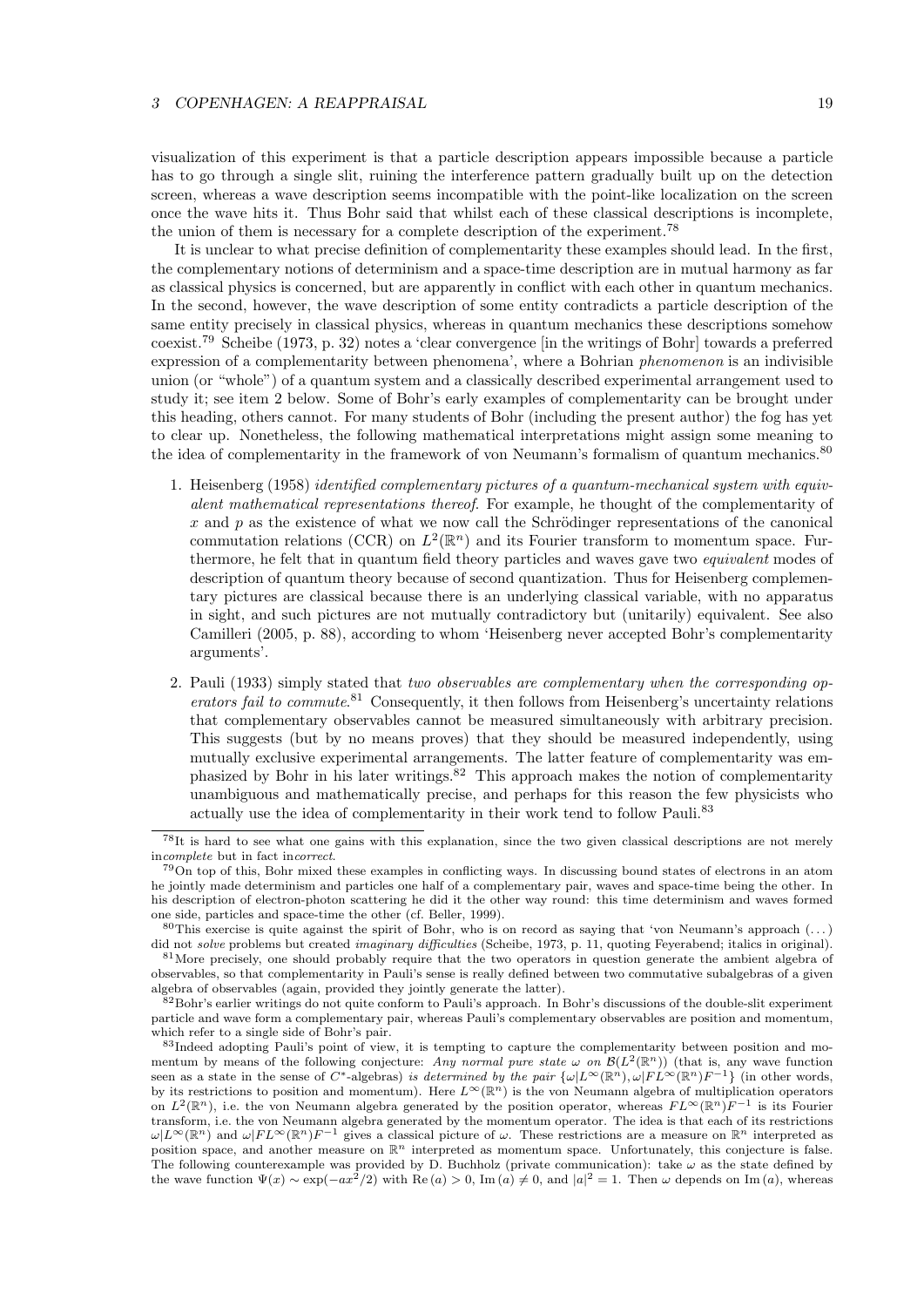3. The present author proposes that observables and pure states are complementary. For in the Schrödinger representation of elementary quantum mechanics, the former are, roughly speaking, generated by the position and momentum operators, whereas the latter are given by wave functions. Some of Bohr's other examples of complementarity also square with this interpretation (at least if one overlooks the collapse of the wavefunction upon a measurement). Here one captures the idea that both ingredients of a complementary pair are necessary for a complete description, though the alleged mutual contradiction between observables and states is vague. Also, this reading of complementarity relies on a specific representation of the canonical commutation relations. It is not quite clear what one gains with this ideology, but perhaps it deserves to be developed in some more detail. For example, in quantum field theory it is once more the observables that carry the space-time description, especially in the algebraic description of Haag (1992).

# 3.4 Epilogue: entanglement to the rescue?

Bohr's "quantum postulate" being obscure and obsolete, it is interesting to consider Howard's (1994) 'reconstruction' of Bohr's philosophy of physics on the basis of entanglement.<sup>84</sup> His case can perhaps be strengthened by an appeal to the analysis Primas (1983) has given of the need for classical concepts in quantum physics.<sup>85</sup>

Primas proposes to define a "quantum object" as a physical system  $S$  that is free from EPRcorrelations with its environment. Here the 'environment' is meant to include apparatus, observer, the rest of the universe if necessary, and what not. In elementary quantum mechanics, quantum objects in this sense exist only in very special states: if  $\mathcal{H}_S$  is the Hilbert space of the system S, and  $\mathcal{H}_E$  that of the environment E, any pure state of the form  $\sum_i c_i \Psi_i \otimes \Phi_i$  (with more than one term) by definition correlates S with E; the only uncorrelated pure states are of the form  $\Psi \otimes \Phi$  for unit vectors  $\Psi \in \mathcal{H}_S$ ,  $\Phi \in \mathcal{H}_E$ . The restriction of an EPR-correlated state on  $S + E$  to S is mixed, so that the (would-be) quantum object 'does not have its own pure state'; equivalently, the restriction of an EPR-correlated state  $\omega$  to S together with its restriction to E do not jointly determine  $\omega$ . Again in other words, if the state of the total  $S + E$  is EPR-correlated, a complete characterization of the state of S requires  $E$  (and vice versa). But (against Bohr!) mathematics defeats words: the sharpest characterization of the notion of EPR-correlations can be given in terms of the associated Bell inequalities, as follows. In the interest of the remainder of the discussion we proceed in a rather general way; elementary quantum mechanics is a special case of what follows by choosing  $A = \mathcal{B}(\mathcal{H}_S)$ and  $\mathcal{B} = \mathcal{B}(\mathcal{H}_E)^{86}$ .

Let A and B be C<sup>\*</sup>-subalgebras of a given C<sup>\*</sup>-algebra  $\mathcal{C}^{.87}$  The Bell correlation of a state  $\omega$  on C

84We find little evidence that Bohr himself ever thought along those lines. With approval we quote Zeh, who, following a statement of the quantum postulate by Bohr similar to the one in Subsection 3.2 above, writes: 'The later revision of these early interpretations of quantum theory (required by the important role of entangled quantum states for much larger systems) seems to have gone unnoticed by many physicists.' (Joos et al., 2003, p. 23.) See also Howard (1990) for an interesting historical perspective on entanglement, and cf. Raimond, Brune, & Haroche (2001) for the experimental situation.

 $85\mbox{See}$  also Amann & Primas (1997).

<sup>86</sup>We use von Neumann's notion of a state as a particular functional  $\omega : \mathcal{B}(\mathcal{H}) \to \mathbb{C}$ ; see Subsection 2.5

87 Recall that a C<sup>∗</sup>-algebra is a complex algebra A that is complete in a norm  $\|\cdot\|$  that satisfies  $||AB|| \le ||A|| ||B||$ for all  $A, B \in \mathcal{A}$ , and has an involution  $A \to A^*$  such that  $||A^*A|| = ||A||^2$ . A basic examples is  $\mathcal{A} = \mathcal{B}(\mathcal{H})$ , the algebra of all bounded operators on a Hilbert space  $H$ , equipped with the usual operator norm and adjoint. By the Gelfand–Naimark theorem, any  $C^*$ -algebra is isomorphic to a norm-closed self-adjoint subalgebra of  $\mathcal{B}(\mathcal{H})$ , for some Hilbert space  $\mathcal H$ . Another key example is  $\mathcal A = C_0(X)$ , the space of all continuous complex-valued functions on a (locally compact Hausdorff) space X that vanish at infinity (in the sense that for every  $\varepsilon > 0$  there is a *compact* subset  $K \subset X$ such that  $|f(x)| < \varepsilon$  for all  $x \notin K$ , equipped with the supremum norm  $||f||_{\infty} := \sup_{x \in X} |f(x)|$ , and involution given by (pointwise) complex conjugation. By the Gelfand–Naimark lemma, any commutative  $C^*$ -algebra is isomorphic to

neither  $\omega|L^{\infty}(\mathbb{R}^n)$  nor  $\omega|FL^{\infty}(\mathbb{R}^n)F^{-1}$  does. There is even a counterexample to the analogous conjecture for the  $C^*$ algebra of 2 × 2 matrices, found by H. Halvorson: if A is the commutative C<sup>∗</sup>-algebra generated by  $\sigma_x$ , and B the one generated by  $\sigma_y$ , then the two different eigenstates of  $\sigma_z$  coincide on A and on B. One way to improve our conjecture might be to hope that if, in the Schrödinger picture, two states coincide on the two given commutative von Neumann algebras for all times, then they must be equal. But this can only be true for certain "realistic" time-evolutions, for the trivial Hamiltonian  $H = 0$  yields the above counterexample. We leave this as a problem for future research. At the time of writing, Halvorson (2004) contains the only sound mathematical interpretation of the complementarity between position and momentum, by relating it to the representation theory of the CCR. He shows that in any representation where the position operator has eigenstates, there is no momentum operator, and vice versa.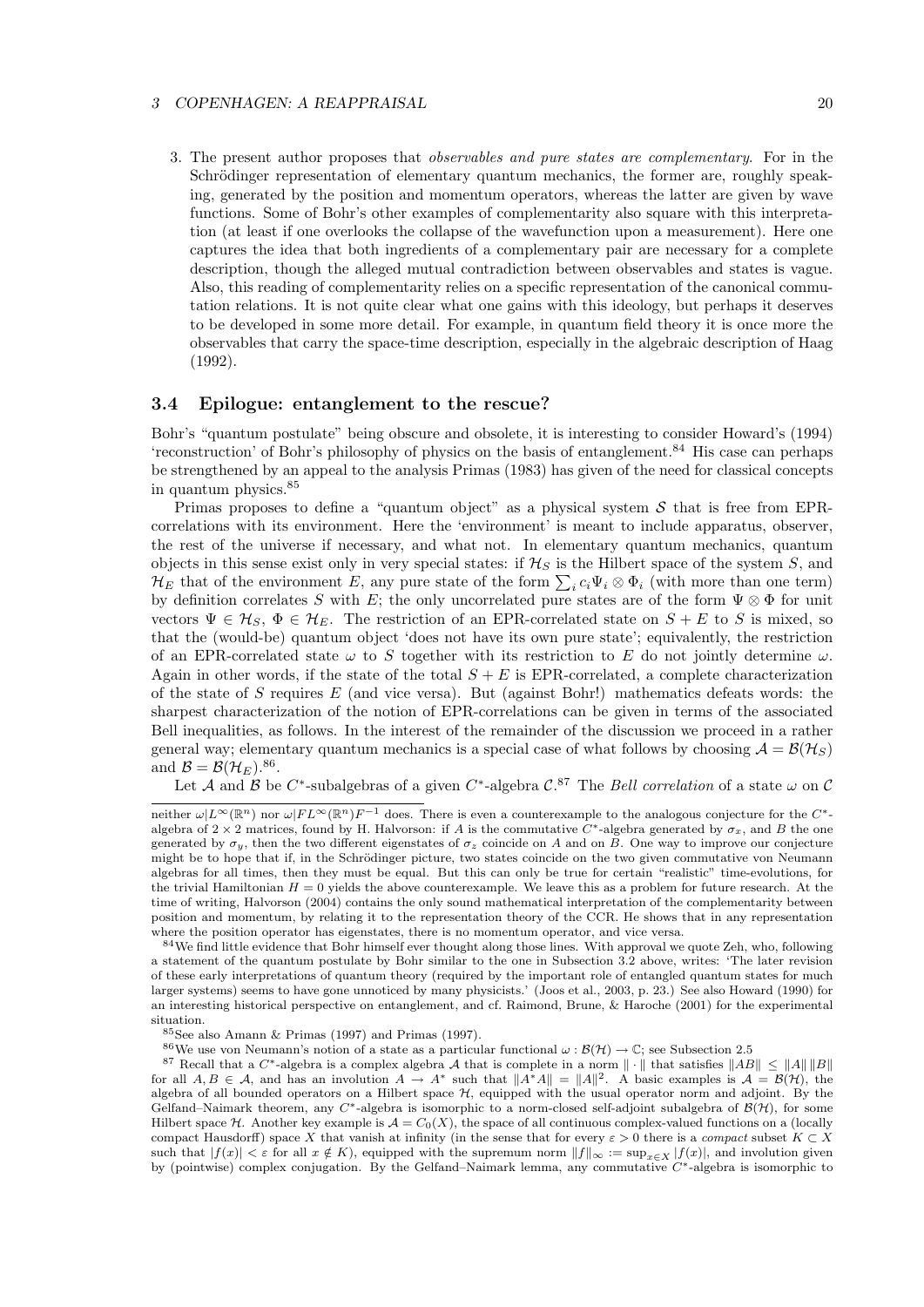is defined by

$$
BC(\omega, \mathcal{A}, \mathcal{B}) = \frac{1}{2} \sup \{ \omega(A_1(B_1 + B_2) + A_2(B_1 - B_2)) \},\tag{3.1}
$$

where the supremum is taken over all self-adjoint  $A_1, A_2 \in \mathcal{A}, B_1, B_2 \in \mathcal{B}$ , each of norm  $\leq 1$ . The Bell inequality reads

$$
BC(\omega, \mathcal{A}, \mathcal{B}) \le 1. \tag{3.2}
$$

Summers & Werner (1987) give a number of sufficent conditions for Bell's inequality to hold: for example, (3.2) is satisfied when the restriction of  $\omega$  to either A or B is pure, or, for any  $\omega$ , when either A or B is commutative.<sup>88</sup> In the special case that A and B are given  $C^*$ -algebras one may take  $\mathcal{C} = \mathcal{A} \hat{\otimes} \mathcal{B}$  (the so-called projective tensor product of  $\mathcal{A}$  and  $\mathcal{B}$ ), in which case Baez (1987) proves that (3.2) holds when  $\omega$  is decomposable, in the sense that  $\omega = \sum_i p_i \rho_i \otimes \sigma_i$ , where  $\rho_i$  and  $\sigma_i$  are states on  $\mathcal A$  and  $\mathcal B$ , respectively.<sup>89</sup> Conversely, Raggio (1988) shows that *all* states on  $\mathcal A\hat\otimes\mathcal B$  satisfy Bell's inequality iff at least one of the algebras is commutative.<sup>90</sup>

By definition of the word "quantum", we suppose that the algebra of observables  $A$  of the system is noncommutative, as in the case  $A = \mathcal{B}(\mathcal{H}_S)$ . If we now agree that, either as a definition or as a theorem, a state on  $\hat{A} \hat{\otimes} \hat{\mathcal{B}}$  is EPR-correlated when Bell's inequality is violated, we are left with two ways of defining a quantum object as a system free of such correlations.

Firstly, we may pay lip-service to Bohr in taking  $\beta$  (interpreted as the algebra of observables of the environment in the widest possible sense, as above) to be commutative. In fact, in view of the above mathematical results we may even conclude with Primas (1983) that a quantum system is an "object" in any possible state iff  $\mathcal B$  is commutative. But clarly this is not the only possibility. For even in the case of elementary quantum mechanics (where  $\mathcal{A} = \mathcal{B}(\mathcal{H}_S)$  and  $\mathcal{B} = \mathcal{B}(\mathcal{H}_E)$ ), the system is still an "object" as long as the total state  $\omega$  of  $S + E$  is decomposable. In general, for pure states this just means that  $\omega = \psi \otimes \phi$ , i.e. that the total state is a product of pure states. To accomplish this, one has to define the Heisenberg cut in an appropriate way, and subsequently hope that the given product state remains so under time-evolution (see Amann & Primas (1997) and Atmanspacher, Amann & Müller-Herold, 1999, and references therein). This selects certain states on  $A$  as "robust" or "stable", in much the same way as in the decoherence approach. We therefore continue this discussion in Section 7 (see especially point 6 in Subsection 7.1).

# 4 Quantization

Heisenberg's (1925) idea of Umdeutung (reinterpretation) suggests that it is possible to construct a quantum-mechanical description of a physical system whose classical description is known. As we have seen, this possibility was realized by Schrödinger (1925c), who found the simplest example (2.2) and (2.3) of Umdeutung in the context of atomic physics. This early example was phenomenally successful, as almost all of atomic and molecular physics is still based on it.

Quantization theory is an attempt to understand this example, make it mathematically precise, and generalize it to more complicated systems. It has to be stated from the outset that, like the entire classical-quantum interface, the nature of quantization is not yet well understood. This fact is reflected by the existence of a fair number of competing quantization procedures, the most transparent of which we will review below.<sup>91</sup> Among the first mathematically serious discussions of quantization are Mackey (1968) and Souriau (1969); more recent and comprehensive treatments are, for example, Woodhouse (1992), Landsman (1998), and Ali & Englis (2004).

# 4.1 Canonical quantization and systems of imprimitivity

The approach based on  $(2.2)$  is often called *canonical quantization*. Even apart from the issue of mathematical rigour, one can only side with Mackey (1992, p. 283), who wrote: 'Simple and elegant

 $C_0(X)$  for some locally compact Hausdorff space X.

<sup>88</sup>See also Rédei, 1998.

<sup>89</sup>More precisely,  $\omega$  is decomposable if it is in the w<sup>\*</sup>-closure of the convex hull of the product states on  $\mathcal{A}\hat{\otimes}\mathcal{B}$ .

<sup>&</sup>lt;sup>90</sup>Raggio proved this for von Neumann algebras A and B, so that  $\mathcal{A}\hat{\otimes}\mathcal{B}$  is the spatial tensor product and all states under consideration are normal. This implies the statement in the main text, however, by passing from a given  $C^*$ -algebra to its double dual.

<sup>91</sup>The path integral approach to quantization is still under development and so far has had no impact on foundational debates, so we will not discuss it here. See Albeverio & Høegh-Krohn (1976) and Glimm & Jaffe (1987).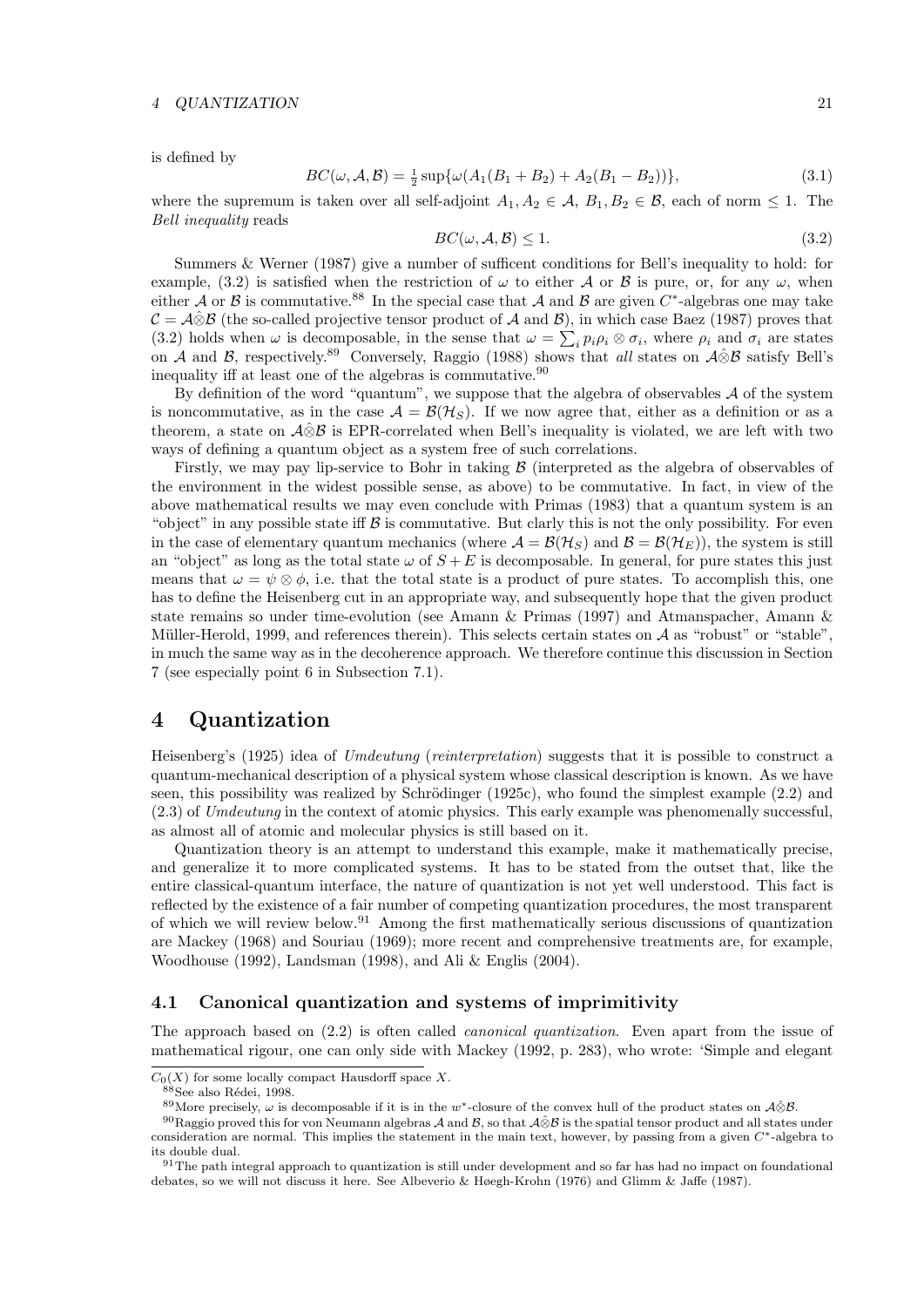as this model is, it appears at first sight to be quite arbitrary and ad hoc. It is difficult to understand how anyone could have guessed it and by no means obvious how to modify it to fit a model for space different from  $\mathbb{R}^r$ .'

One veil of the mystery of quantization was lifted by von Neumann (1931), who (following earlier heuristic proposals by Heisenberg, Schrödinger, Dirac, and Pauli) recognized that  $(2.2)$  does not merely provide a representation of the canonical commutation relations

$$
[\mathcal{Q}_{\hbar}(p_j), \mathcal{Q}_{\hbar}(q^k)] = -i\hbar \delta_j^k, \qquad (4.1)
$$

but (subject to a regularity condition)<sup>92</sup> is the only such representation that is irreducible (up to unitary equivalence). In particular, the seemingly different formulations of quantum theory by Heisenberg and Schrödinger (amended by the inclusion of states and of observables, respectively - cf. Section 2) simply involved superficially different but unitarily equivalent representations of (4.1): the difference between matrices and waves was just one between coordinate systems in Hilbert space, so to speak. Moreover, any other conceivable formulation of quantum mechanics - now simply defined as a (regular) Hilbert space representation of  $(4.1)$  - has to be equivalent to the one of Heisenberg and Schrödinger.<sup>93</sup>

This, then, transfers the quantization problem of a particle moving on  $\mathbb{R}^n$  to the canonical commutation relations (4.1). Although a mathematically rigorous theory of these commutation relations (as they stand) exists (Jørgensen, & Moore, 1984; Schmüdgen, 1990), they are problematic nonetheless. Firstly, technically speaking the operators involved are unbounded, and in order to represent physical observables they have to be self-adjoint; yet on their respective domains of self-adjointness the commutator on the left-hand side is undefined. Secondly, and more importantly, (4.1) relies on the possibility of choosing global coordinates on  $\mathbb{R}^n$ , which precludes a naive generalization to arbitrary configuration spaces. And thirdly, even if one has managed to quantize  $p$  and  $q$  by finding a representation of (4.1), the problem of quantizing other observables remains - think of the Hamiltonian and the Schrödinger equation.

About 50 years ago, Mackey set himself the task of making good sense of canonical quantization; see Mackey (1968, 1978, 1992) and the brief exposition below for the result. Although the author now regards Mackey's reformulation of quantization in terms of induced representations and systems of imprimitivity merely as a stepping stone towards our current understanding based on deformation theory and groupoids (cf. Subsection 4.3 below), Mackey's approach is (quite rightly) often used in the foundations of physics, and one is well advised to be familiar with it. In any case, Mackey (1992, p. 283 - continuing the previous quotation) claims with some justification that his approach to quantization 'removes much of the mystery.'

Like most approaches to quantization, Mackey assigns momentum and position a quite different role in quantum mechanics, despite the fact that in classical mechanics  $p$  and  $q$  can be interchanged by a canonical transformation: <sup>94</sup>

1. The position operators  $\mathcal{Q}_{\hbar}(q^j)$  are collectively replaced by a single projection-valued measure F on  $\mathbb{R}^n$ ,<sup>95</sup> which on  $L^2(\mathbb{R}^n)$  is given by  $P(E) = \chi_E$  as a multiplication operator. Given this P, any multiplication operator defined by a (measurable) function  $f : \mathbb{R}^n \to \mathbb{R}$  can be represented as  $\int_{\mathbb{R}^n} dP(x) f(x)$ , which is defined and self-adjoint on a suitable domain.<sup>96</sup> In particular, the

 $94$ Up to a minus sign, that is. This is true globally on  $\mathbb{R}^n$  and locally on any symplectic manifold, where local Darboux coordinates do not distinguish between position and momentum.

<sup>96</sup> This domain consists of all  $\Psi \in H$  for which  $\int_{\mathbb{R}^n} d(\Psi, P(x)\Psi) |f(x)|^2 < \infty$ .

<sup>&</sup>lt;sup>92</sup>It is required that the unbounded operators  $\mathcal{Q}_h(p_j)$  and  $\mathcal{Q}_h(q^k)$  integrate to a unitary representation of the  $2n+1$ dimensional Heisenberg group  $H_n$ , i.e. the unique connected and simply connected Lie group with  $2n + 1$ -dimensional Lie algebra with generators  $X_i, Y_i, Z$   $(i = 1, ..., n)$  subject to the Lie brackets  $[X_i, X_j] = [Y_i, Y_j] = 0$ ,  $[X_i, Y_j] = \delta_{ij} Z$ ,  $[X_i, Z] = [Y_i, Z] = 0$ . Thus von Neumann's uniqueness theorem for representations of the canonical commutation relations is (as he indeed recognized himself) really a uniqueness theorem for unitary representations of  $H_n$  for which the central element Z is mapped to  $-i\hbar^{-1}\hat{1}$ , where  $\hbar \neq 0$  is a fixed constant. See, for example, Corwin & Greenleaf (1989) or Landsman (1998).

 $93$ This is unrelated to the issue of the Heisenberg picture versus the Schrödinger picture, which is about the timeevolution of observables versus that of states.

<sup>&</sup>lt;sup>95</sup> A projection-valued measure P on a space  $\Omega$  with Borel structure (i.e. equipped with a  $\sigma$ -algebra of measurable sets defined by the topology) with values in a Hilbert space H is a map  $E \mapsto P(E)$  from the Borel subsets  $E \subset \Omega$  to the projections on H that satisfies  $P(\emptyset) = 0$ ,  $P(\Omega) = 1$ ,  $P(E)P(F) = P(F)P(E) = P(E \cap F)$  for all measurable  $E, F \subset \Omega$ , and  $P(\bigcup_{i=1}^{\infty} E_i) = \sum_{i=1}^{\infty} P(E_i)$  for all countable collections of mutually disjoint  $E_i \subset \Omega$ .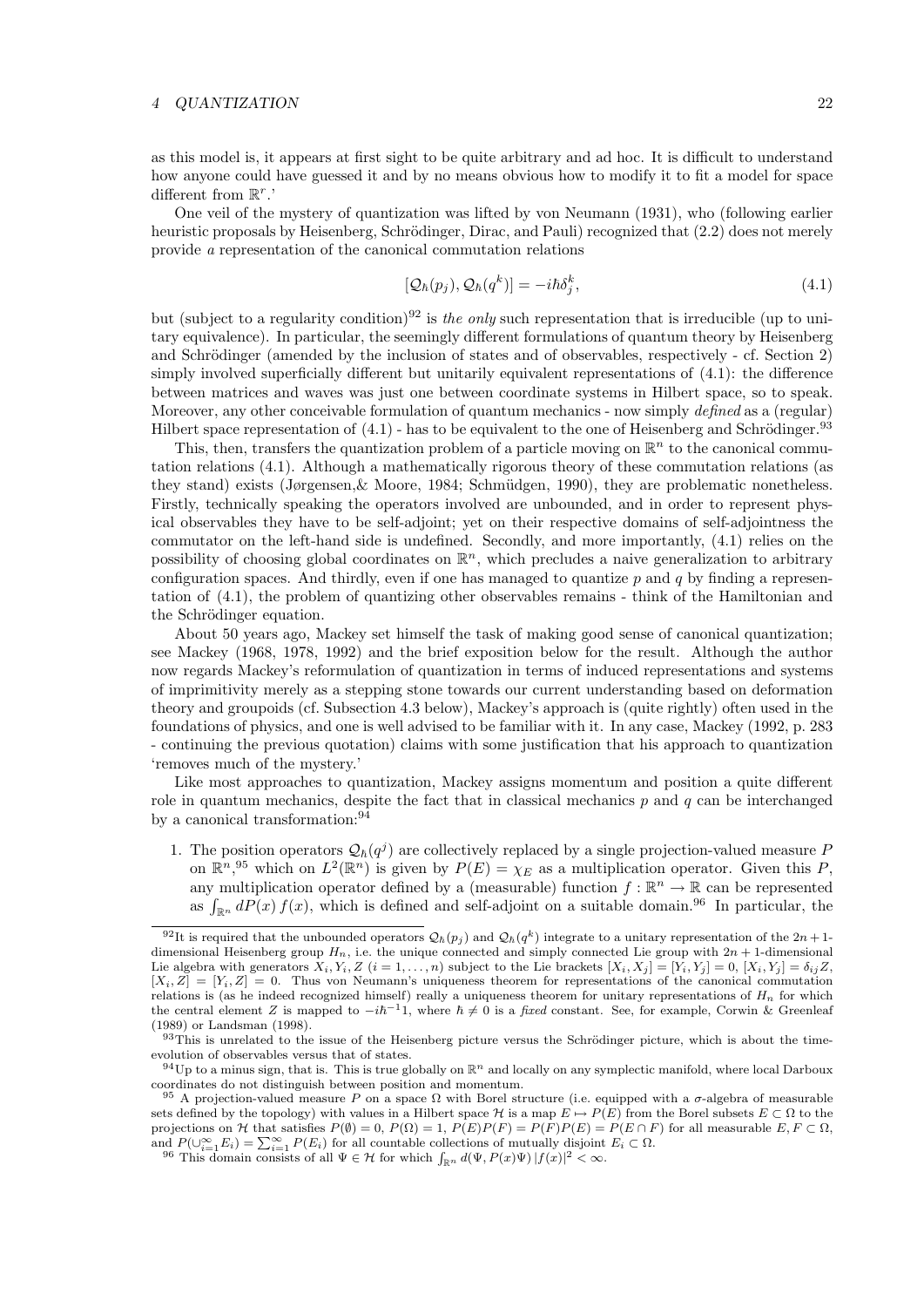position operators  $\mathcal{Q}_{\hbar}(q^j)$  can be reconstructed from P by choosing  $f(x) = x^j$ , i.e.

$$
\mathcal{Q}_{\hbar}(q^j) = \int_{\mathbb{R}^n} dP(x) x^j.
$$
\n(4.2)

2. The momentum operators  $\mathcal{Q}_{\hbar}(p_j)$  are collectively replaced by a single unitary group representation  $U(\mathbb{R}^n)$ , defined on  $L^2(\mathbb{R}^n)$  by

$$
U(y)\Psi(x) := \Psi(x - y).
$$

Each  $\mathcal{Q}_{\hbar}(p_i)$  can be reconstructed from U by means of

$$
\mathcal{Q}_{\hbar}(p_j)\Psi := i\hbar \lim_{t_j \to 0} t_j^{-1} (U(t_j) - 1)\Psi,
$$
\n(4.3)

where  $U(t_j)$  is U at  $x^j = t_j$  and  $x^k = 0$  for  $k \neq j$ .<sup>97</sup>

Consequently, it entails no loss of generality to work with the pair  $(P, U)$  instead of the pair  $(Q_h(q^k), Q_h(p_j))$ . The commutation relations (4.1) are now replaced by

$$
U(x)P(E)U(x)^{-1} = P(xE),
$$
\n(4.4)

where E is a (Borel) subset of  $\mathbb{R}^n$  and  $xE = \{x \omega \mid \omega \in E\}$ . On the basis of this reformulation, Mackey proposed the following sweeping generalization of the the canonical commutation relations:<sup>98</sup>

A system of imprimitivity  $(H, U, P)$  for a given action of a group G on a space Q consists of a Hilbert space  $\mathcal{H}$ , a unitary representation U of G on  $\mathcal{H}$ , and a projection-valued measure  $E \mapsto P(E)$  on Q with values in H, such that (4.4) holds for all  $x \in G$  and all Borel sets  $E \subset Q$ .

In physics such a system describes the quantum mechanics of a particle moving on a configuration space  $Q$  on which  $G$  acts by symmetry transformations; see Subsection 4.3 for a more detailed discussion. When everything is smooth,<sup>99</sup> each element X of the Lie algebra g of G defines a generalized momentum operator

$$
\mathcal{Q}_{\hbar}(X) = i\hbar dU(X) \tag{4.5}
$$

on  $\mathcal{H}^{100}$  These operators satisfy the generalized canonical commutation relations<sup>101</sup>

$$
[\mathcal{Q}_{\hbar}(X), \mathcal{Q}_{\hbar}(Y)] = i\hbar \mathcal{Q}_{\hbar}([X, Y]). \qquad (4.6)
$$

Furthermore, in terms of the operators<sup>102</sup>

$$
\mathcal{Q}_{\hbar}(f) = \int_{Q} dP(x) f(x), \qquad (4.7)
$$

where f is a smooth function on Q and  $X \in \mathfrak{g}$ , one in addition has

$$
[\mathcal{Q}_{\hbar}(X), \mathcal{Q}_{\hbar}(f)] = i\hbar \mathcal{Q}_{\hbar}(\xi_X^Q f), \qquad (4.8)
$$

where  $\xi_X^Q$  is the canonical vector field on  $Q$  defined by the G-action,<sup>103</sup> and

$$
[\mathcal{Q}_{\hbar}(f_1), \mathcal{Q}_{\hbar}(f_2)] = 0. \tag{4.9}
$$

 $^{102}\mathrm{For}$  the domain of  $\mathcal{Q}_{\hbar}(f)$  see footnote 96.

<sup>&</sup>lt;sup>97</sup>By Stone's theorem (cf. Reed & Simon, 1972), this operator is defined and self-adjoint on the set of all  $\Psi \in H$  for which the limit exists.

<sup>98</sup>All groups and spaces are supposed to be locally compact, and actions and representations are assumed continuous.  $^{99}{\rm Le.}$   $G$  is a Lie group,  $Q$  is a manifold, and the  $G\text{-action}$  is smooth.

<sup>&</sup>lt;sup>100</sup>This operator is defined and self-adjoint on the domain of vectors  $\Psi \in \mathcal{H}$  for which  $dU(X)\Psi :=$  $\lim_{t\to 0} t^{-1}(U(\exp(tX))-1)\Psi$  exists.

 $101\,\text{As}$  noted before in the context of (4.1), the commutation relations (4.6), (4.8) and (4.9) do not hold on the domain of self-adjointness of the operators involved, but on a smaller common core.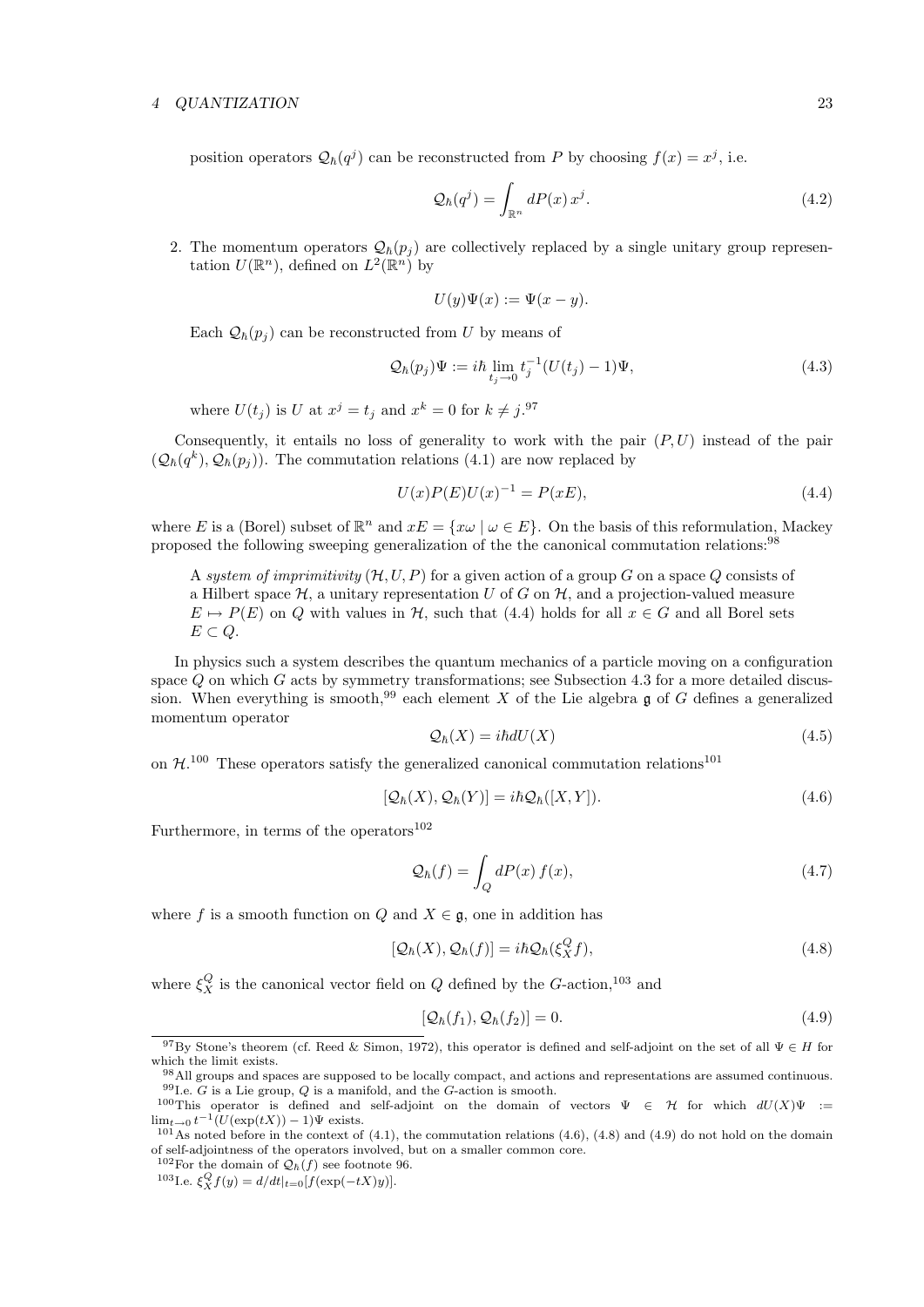Elementary quantum mechanics on  $\mathbb{R}^n$  corresponds to the special case  $Q = \mathbb{R}^n$  and  $G = \mathbb{R}^n$  with the usual additive group structure. To see this, we denote the standard basis of  $\mathbb{R}^3$  (in its guise as the Lie algebra of  $\mathbb{R}^3$  by the name  $(p_j)$ , and furthermore take  $f_1(q) = q^j$ ,  $f_2(q) = f(q) = q^k$ . Eq. (4.6) for  $X = p_i$  and  $Y = p_k$  then reads  $[Q_h(p_i), Q_h(p_k)] = 0$ , eq. (4.8) yields the canonical commutation relations (4.1), and (4.9) states the commutativity of the position operators, i.e.  $[Q_{\hbar}(q^j), Q_{\hbar}(q^k)] = 0$ .

In order to incorporate spin, one picks  $G = E(3) = SO(3) \ltimes \mathbb{R}^3$  (i.e. the Euclidean motion group), acting on  $Q = \mathbb{R}^3$  in the obvious (defining) way. The Lie algebra of  $E(3)$  is  $\mathbb{R}^6 = \mathbb{R}^3 \times \mathbb{R}^3$  as a vector space; we extend the basis  $(p_j)$  of the second copy of  $\mathbb{R}^3$  (i.e. the Lie algebra of  $\mathbb{R}^3$ ) by a basis  $(J_i)$  of the first copy of  $\mathbb{R}^3$  (in its guise as the Lie algebra of  $SO(3)$ ), and find that the  $\mathcal{Q}_{\hbar}(J_i)$  are just the usual angular momentum operators.<sup>104</sup>

Mackey's generalization of von Neumann's (1931) uniqueness theorem for the irreducible representations of the canonical commutation relations  $(4.1)$  is his *imprimitivity theorem*. This theorem applies to the special case where  $Q = G/H$  for some (closed) subgroup  $H \subset G$ , and states that (up to unitary equivalence) there is a bijective correspondence between:

- 1. Systems of imprimitivity  $(H, U, P)$  for the left-translation of G on  $G/H$ ;
- 2. Unitary representations  $U_x$  of  $H$ .

This correspondence preserves irreducibility.<sup>105</sup>

For example, von Neumann's theorem is recovered as a special case of Mackey's by making the choice  $G = \mathbb{R}^3$  and  $H = \{e\}$  (so that  $Q = \mathbb{R}^3$ , as above): the uniqueness of the (regular) irreducible representation of the canonical commutation relations here follows from the uniqueness of the irreducible representation of the trivial group. A more illustrative example is  $G = E(3)$  and  $H = SO(3)$ (so that  $Q = \mathbb{R}^3$ ), in which case the irreducible representations of the associated system of imprimitivity are classified by spin  $j = 0, 1, \ldots^{106}$  Mackey saw this as an explanation for the emergence of spin as a purely quantum-mechanical degree of freedom. Although the opinion that spin has no classical analogue was widely shared also among the pioneers of quantum theory,  $107$  it is now obsolete (see Subsection 4.3 below). Despite this unfortunate misinterpretation, Mackey's approach to canonical quantization is hard to surpass in power and clarity, and has many interesting applications.<sup>108</sup>

We mention one of specific interest to the philosophy of physics, namely the Newton–Wigner position operator (as analyzed by Wightman,  $1962$ ).<sup>109</sup> Here the general question is whether a given unitary representation U of  $G = E(3)$  on some Hilbert space H may be extended to a system of imprimitivity with respect to  $H = SO(3)$  (and hence  $Q = \mathbb{R}^3$ , as above); in that case, U (or rather the associated quantum system) is said to be *localizable* in  $\mathbb{R}^3$ . Following Wigner's (1939) suggestion that a relativistic particle is described by an irreducible representation  $U$  of the Poincaré group  $P$ , one obtains a representation  $U(E(3))$  by restricting  $U(P)$  to the subgroup  $E(3) \subset P$ .<sup>110</sup> It then follows from the previous analysis that the particle described by  $U(P)$  is localizable if and only if  $U(E(3))$  is

<sup>&</sup>lt;sup>104</sup>The commutation relations in the previous paragraph are now extended by the familiar relations  $[Q_h(J_i), Q_h(J_j)] =$  $i\hbar\epsilon_{ijk}\mathcal{Q}_{\hbar}(J_k),\ [\mathcal{Q}_{\hbar}(J_i),\mathcal{Q}_{\hbar}(p_j)]=i\hbar\epsilon_{ijk}\mathcal{Q}_{\hbar}(p_k), \text{ and } [\mathcal{Q}_{\hbar}(J_i),\mathcal{Q}_{\hbar}(q^j)]=i\hbar\epsilon_{ijk}\mathcal{Q}_{\hbar}(q^k).$ 

<sup>&</sup>lt;sup>105</sup>Specifically, given  $U_\chi$  the triple  $(\mathcal{H}^\chi, U^\chi, P^\chi)$  is a system of imprimitivity, where  $\mathcal{H}^\chi = L^2(G/H) \otimes \mathcal{H}_\chi$  carries the representation  $U^{\chi}(G)$  induced by  $U_{\chi}(H)$ , and the P<sup>x</sup> act like multiplication operators. Conversely, if  $(\mathcal{H}, U, P)$  is a system of imprimitivity, then there exists a unitary representation  $U_{\chi}(H)$  such that the triple  $(\mathcal{H}, U, P)$  is unitarily equivalent to the triple  $(H^{\chi}, U^{\chi}, P^{\chi})$  just described. For example, for  $G = E(3)$  and  $H = SO(3)$  one has  $\chi = j =$  $0, 1, 2, \ldots$  and  $\mathcal{H}^j = L^2(\mathbb{R}^3) \otimes \mathcal{H}_j$  (where  $\mathcal{H}_j = \mathbb{C}^{2j+1}$  carries the given representation  $U_j(SO(3))$ ).

 $10^6$ By the usual arguments (Wigner's theorem), one may replace  $SO(3)$  by  $SU(2)$ , so as to obtain  $j = 0, 1/2, \ldots$ 

<sup>107</sup>This opinion goes back to Pauli (1925), who talked about a 'klassisch nicht beschreibbare Zweideutigkeit in den quantentheoretischen Eigenschaften des Elektrons,' (i.e. an 'ambivalence in the quantum theoretical properties of the electron that has no classical description') which was later identified as spin by Goudsmit and Uhlenbeck. Probably the first person to draw attention to the classical counterpart of spin was Souriau (1969). Another misunderstanding about spin is that its ultimate explanation must be found in relativistic quantum mechanics.

<sup>108</sup>This begs the question about the 'best' possible proof of Mackey's imprimitivity theorem. Mackey's own proof was rather measure-theoretic in flavour, and did not shed much light on the origin of his result. Probably the shortest proof has been given by Ørsted (1979), but the insight brevity gives is still rather limited. Quite to the contrary, truly transparent proofs reduce a mathematical claim to a tautology. Such proofs, however, tend to require a formidable machinery to make this reduction work; see Echterhoff et al. (2002) and Landsman (2005) for two different approaches to the imprimitivity theorem in this style.

 $109$  Fleming & Butterfield (2000) give an up-to-date introduction to particle localization in relativistic quantum theory. See also De Bièvre (2003).

<sup>110</sup>Strictly speaking, this hinges on the choice of an inertial frame in Minkowski space, with associated adapted coordinates such that the configuration space  $\mathbb{R}^3$  in question is given by  $x^0 = 0$ .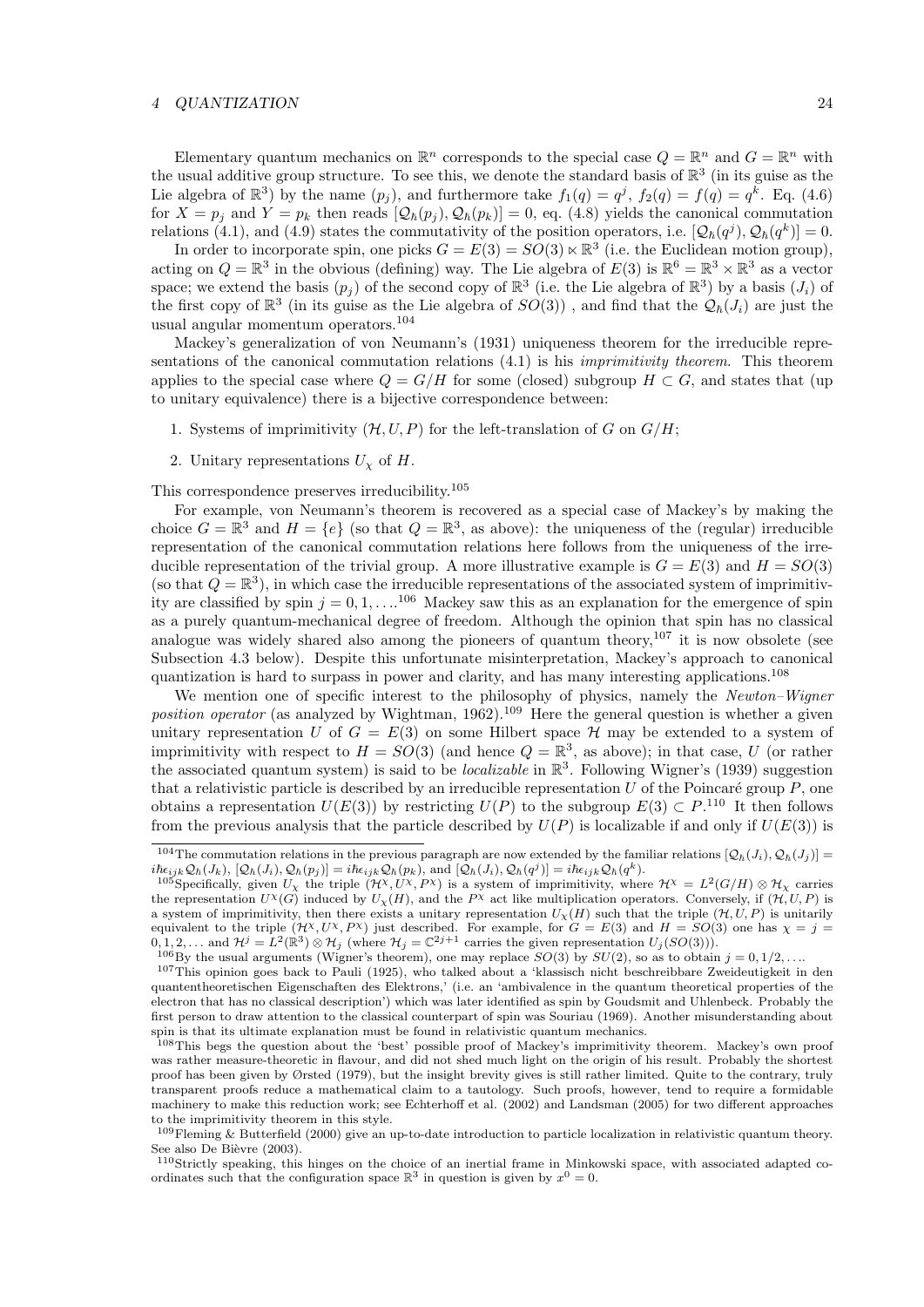induced by some representation of  $SO(3)$ . This can, of course, be settled, with the result that massive particles of arbitrary spin can be localized in  $\mathbb{R}^3$  (the corresponding position operator being precisely the one of Newton and Wigner), whereas massless particles may be localized in  $\mathbb{R}^3$  if and only if their helicity is less than one. In particular, the photon (and the graviton) cannot be localized in  $\mathbb{R}^3$  in the stated sense.<sup>111</sup>

To appreciate our later material on both phase space quantization and deformation quantization, it is helpful to give a  $C^*$ -algebraic reformulation of Mackey's approach. Firstly, by the spectral theorem (Reed & Simon, 1972; Pedersen, 1989), a projection-valued measure  $E \mapsto P(E)$  on a space Q taking values in a Hilbert space  $\mathcal H$  is equivalent to a nondegenerate representation  $\pi$  of the commutative  $C^*$ algebra  $C_0(Q)$  on H through the correspondence  $(4.7)$ .<sup>112</sup> Secondly, if H in addition carries a unitary representation U of G, the defining condition  $(4.4)$  of a system of imprimitivity (given a G-action on Q) is equivalent to the covariance condition

$$
U(x)\mathcal{Q}_{\hbar}(f)U(x)^{-1} = \mathcal{Q}_{\hbar}(L_x f) \tag{4.10}
$$

for all  $x \in G$  and  $f \in C_0(Q)$ , where  $L_x f(m) = f(x^{-1}m)$ . Thus a system of imprimitivity for a given G-action on Q is "the same" as a covariant nondegenerate representation of  $C_0(Q)$ . Thirdly, from a G-action on Q one can construct a certain  $C^*$ -algebra  $C^*(G, Q)$ , the so-called transformation group  $C^*$ algebra defined by the action, which has the property that its nondegenerate representations correspond bijectively (and "naturally") to covariant nondegenerate representations of  $C_0(Q)$ , and therefore to systems of imprimitivity for the given G-action (Effros & Hahn, 1967; Pedersen, 1979; Landsman, 1998). In the C<sup>\*</sup>-algebraic approach to quantum physics,  $C^*(G, Q)$  is the algebra of observables of a particle moving on Q subject to the symmetries defined by the G-action; its inequivalent irreducible representations correspond to the possible superselection sectors of the system (Doebner & Tolar, 1975; Majid, 1988, 1990; Landsman, 1990a, 1990b, 1992).<sup>113</sup>

### 4.2 Phase space quantization and coherent states

In Mackey's approach to quantization, Q is the *configuration space* of the system; the associated position coordinates *commute* (cf.  $(4.9)$ ). This is reflected by the correspondence just discussed between projection-valued measures on Q and representations of the *commutative*  $C^*$ -algebra  $C_0(Q)$ . The noncommutativity of observables (and the associated uncertainty relations) typical of quantum mechanics is incorporated by adding the symmetry group G to the picture and imposing the relations  $(4.4)$  (or, equivalently,  $(4.8)$  or  $(4.10)$ ). As we have pointed out, this procedure upsets the symmetry between the phase space variables position and momentum in classical mechanics.

This somewhat unsatisfactory feature of Mackey's approach may be avoided by replacing Q by the phase space of the system, henceforth called  $M$ .<sup>114</sup> In this approach, noncommutativity is incorporated by a treacherously tiny modification to Mackey's setup. Namely, the projection-valued measure  $E \mapsto$  $P(M)$  on M with which he starts is now replaced by a *positive-operator-valued measure* or  $POVM$  on M, still taking values in some Hilbert space K. This is a map  $E \mapsto A(E)$  from the (Borel) subsets E of M to the collection of *positive* bounded operators on  $K$ ,<sup>115</sup> satisfying  $A(\emptyset) = 0$ ,  $A(M) = 1$ ,

<sup>&</sup>lt;sup>111</sup>Seeing photons as quantized light waves with two possible polarizations transverse to the direction of propagation, this last result is physically perfectly reasonable.

<sup>&</sup>lt;sup>112</sup>A representation of a  $C^*$ -algebra A on a Hilbert space H is a linear map  $\pi : \mathcal{A} \to \mathcal{B}(\mathcal{H})$  such that  $\pi(AB) = \pi(A)\pi(B)$ and  $\pi(A^*) = \pi(A)^*$  for all  $A, B \in \mathcal{A}$ . Such a representation is called *nondegenerate* when  $\pi(A)\Psi = 0$  for all  $A \in \mathcal{A}$ implies  $\Psi = 0$ .

<sup>113</sup>Another reformulation of Mackey's approach, or rather an extension of it, has been given by Isham (1984). In an attempt to reduce the whole theory to a problem in group representations, he proposed that the possible quantizations of a particle with configuration space  $G/H$  are given by the inequivalent irreducible representations of a "canonical" group"  $G_c = G \ltimes V$ , where V is the lowest-dimensional vector space that carries a representation of G under which  $G/H$  is an orbit in the dual vector space  $V^*$ . All pertinent systems of imprimitivity then indeed correspond to unitary representations of  $G_c$ , but this group has many other representations whose physical interpretation is obscure. See also footnote 153.

<sup>&</sup>lt;sup>114</sup>Here the reader may think of the simplest case  $M = \mathbb{R}^6$ , the space of p's and q's of a particle moving on  $\mathbb{R}^3$ . More generally, if Q is the configuration space, the associated phase space is the cotangent bundle  $M = T^*Q$ . Even more general phase spaces, namely arbitrary symplectic manifolds, may be included in the theory as well. References for what follows include Busch, Grabowski, & Lahti, 1998, Schroeck, 1996, and Landsman, 1998, 1999a.

<sup>&</sup>lt;sup>115</sup>A bounded operator A on K is called positive when  $(\Psi, A\Psi) > 0$  for all  $\Psi \in \mathcal{K}$ . Consequently, it is self-adjoint with spectrum contained in  $\mathbb{R}^+$ .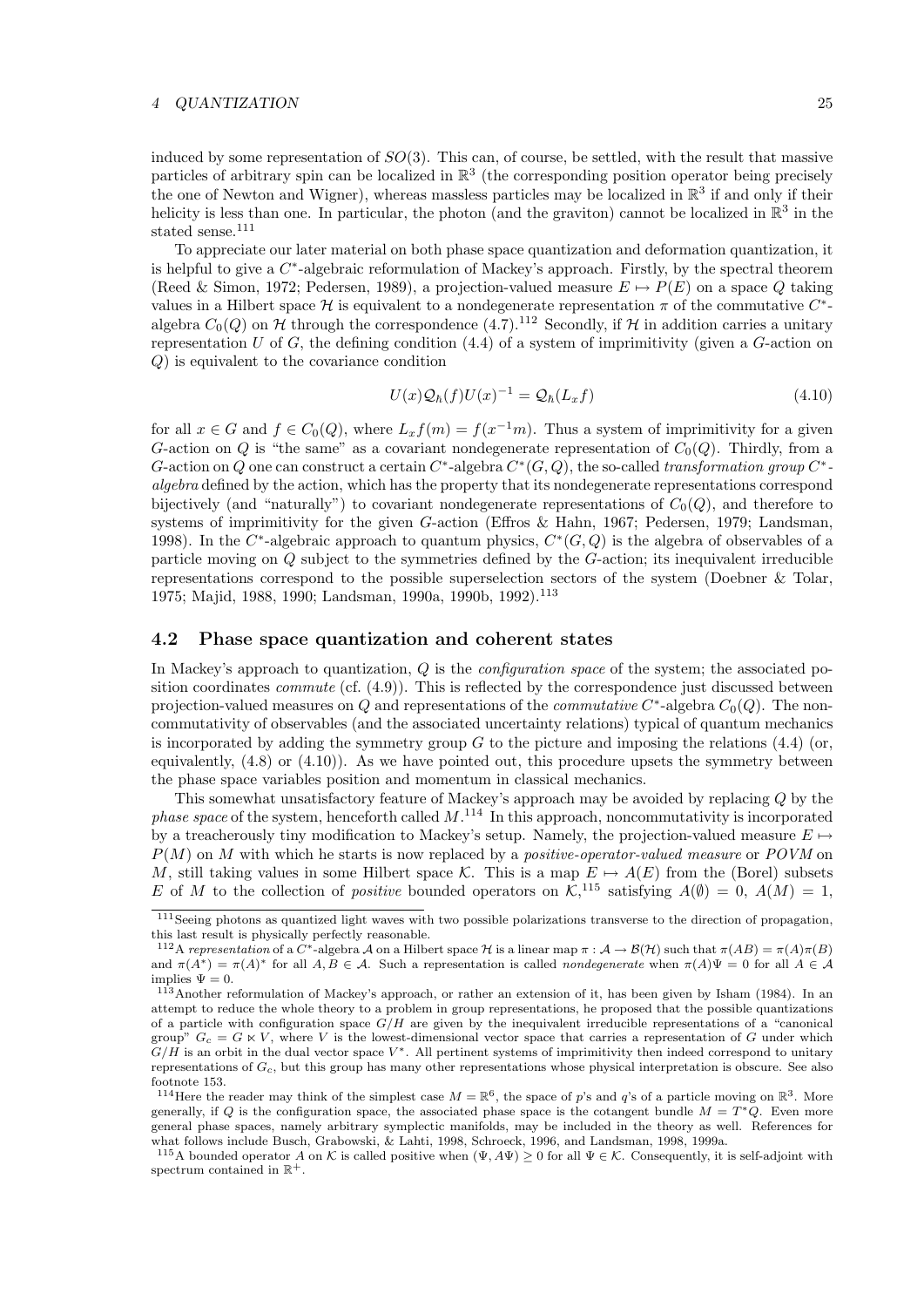and  $A(\cup_i E_i) = \sum_i A(E_i)$  for any countable collection of disjoint Borel sets  $E_i$ <sup>116</sup> A POVM that satisfies  $A(E \cap F) = A(E)A(F)$  for all (Borel)  $E, F \subset M$  is precisely a projection-valued measure, so that a POVM is a generalization of the latter.<sup>117</sup> The point, then, is that a given POVM defines a quantization procedure by the stipulation that a classical observable f (i.e. a measurable function on the phase space M, for simplicity assumed bounded) is quantized by the operator<sup>118</sup>

$$
\mathcal{Q}(f) = \int_{M} dA(x) f(x). \tag{4.11}
$$

Thus the seemingly slight move from projection-valued measures on configuration space to positiveoperator valued measures on phase space gives a wholly new perspective on quantization, actually reducing this task to the problem of finding such POVM's.<sup>119</sup>

The solution to this problem is greatly facilitated by *Naimark's dilation theorem*.<sup>120</sup> This states that, given a POVM  $E \mapsto A(E)$  on M in a Hilbert space K, there exists a Hilbert space H carrying a projection-valued measure P on M and an isometric injection  $K \hookrightarrow \mathcal{H}$ , such that

$$
A(E) = [\mathcal{K}]P(E)[\mathcal{K}] \tag{4.12}
$$

for all  $E \subset M$  (where  $\vert \mathcal{K} \vert$  is the orthogonal projection from H onto K). Combining this with Mackey's imprimitivity theorem yields a powerful generalization of the latter (Poulsen, 1970; Neumann, 1972; Scutaru, 1977; Cattaneo, 1979; Castrigiano & Henrichs, 1980).

First, define a *generalized system of imprimitivity*  $(K, U, A)$  for a given action of a group G on a space M as a POVM A on M taking values in a Hilbert space  $K$ , along with a unitary representation V of G on  $\mathcal K$  such that

$$
V(x)A(E)V(x)^{-1} = A(xE)
$$
\n(4.13)

for all  $x \in G$  and  $E \subset M$ ; cf. (4.4). Now assume  $M = G/H$  (and the associated canonical left-action on M). The generalized imprimitivity theorem states that a generalized system of imprimitivity  $(K, V, A)$ for this action is necessarily (unitarily equivalent to) a reduction of a system of imprimitivity  $(\mathcal{H}, U, P)$ for the same action. In other words, the Hilbert space  $\mathcal H$  in Naimark's theorem carries a unitary representation  $U(G)$  that commutes with the projection  $[\mathcal{K}]$ , and the representation  $V(G)$  is simply the restriction of U to K. Furthermore, the POVM A has the form (4.12). The structure of  $(\mathcal{H}, U, P)$ is fully described by Mackey's imprimitivity theorem, so that one has a complete classification of generalized systems of imprimitivity.<sup>121</sup> One has

$$
\mathcal{K} = p\mathcal{H}; \quad \mathcal{H} = L^2(M) \otimes \mathcal{H}_\chi,\tag{4.14}
$$

where  $L^2$  is defined with respect to a suitable measure on  $M = G/H$ ,<sup>122</sup> the Hilbert space  $\mathcal{H}_\chi$  carries a unitary representation of H, and p is a projection in the commutant of the representation  $U^{\chi}(G)$ induced by  $U_y(G)$ .<sup>123</sup> The quantization (4.11) is given by

$$
\mathcal{Q}(f) = pfp,\tag{4.15}
$$

<sup>&</sup>lt;sup>116</sup>Here the infinite sum is taken in the weak operator topology. Note that the above conditions force  $0 \leq A(E) \leq 1$ , in the sense that  $0 \leq (\Psi, A(E)\Psi) \leq (\Psi, \Psi)$  for all  $\Psi \in \mathcal{K}$ .

 $117$ This has given rise to the so-called *operational approach* to quantum theory, in which observables are not represented by self-adjoint operators (or, equivalently, by their associated projection-valued measures), but by POVM's. The space M on which the POVM is defined is the space of outcomes of the measuring instrument; the POVM is determined by both A and a calibration procedure for this instrument. The probability that in a state  $\rho$  the outcome of the experiment lies in  $E \subset M$  is taken to be Tr  $(\rho A(E))$ . See Davies (1976), Holevo (1982), Ludwig (1985), Schroeck (1996), Busch, Grabowski, & Lahti (1998), and De Muynck (2002).

<sup>&</sup>lt;sup>118</sup>The easiest way to define the right-hand side of (4.11) is to fix  $\Psi \in \mathcal{K}$  and define a probability measure  $p_{\Psi}$ on M by means of  $p_{\Psi}(E) = (\Psi, A(E)\Psi)$ . One then defines  $\mathcal{Q}(f)$  as an operator through its expectation values  $(\Psi, \mathcal{Q}(f)\Psi) = \int_M dp_{\Psi}(x) f(x)$ . The expression (4.11) generalizes (4.7), and also generalizes the spectral resolution of<br>the operator  $f(A) = \int_{\mathbb{R}} dP(\lambda) f(\lambda)$ , where P is the projection-valued measure defined by a self-adj

<sup>&</sup>lt;sup>119</sup>An important feature of Q is that it is *positive* in the sense that if  $f(x) \geq 0$  for all  $x \in M$ , then  $(\Psi, \mathcal{Q}(f)\Psi) \geq 0$  for all  $\Psi \in \mathcal{K}$ . In other words, Q is positive as a map from the C<sup>\*</sup>-algebra  $C_0(\overline{M})$  to the C<sup>\*</sup>-algebra  $\mathcal{B}(\mathcal{H})$ .

<sup>120</sup>See, for example, Riesz and Sz.-Nagy (1990). It is better, however, to see Naimark's theorem as a special case of Stinesprings's, as explained e.g. in Landsman, 1998, and below.

<sup>&</sup>lt;sup>121</sup>Continuing footnote 105:  $V(G)$  is necessarily a subrepresentation of some representation  $U^{\chi}(G)$  induced by  $U_{\chi}(H)$ .  $122$ In the physically relevant case that  $G/H$  is symplectic (so that it typically is a coadjoint orbit for G) one should take a multiple of the Liouville measure.

<sup>&</sup>lt;sup>123</sup>The explicit form of  $U^{\chi}(g)$ ,  $g \in G$ , depends on the choice of a cross-section  $\sigma : G/H \to G$  of the projection  $\pi: G \to G/H$  (i.e.  $\pi \circ \sigma = id$ ). If the measure on  $G/H$  defining  $L^2(G/H)$  is G-invariant, the explicit formula is  $U^{\chi}(g)\Psi(x) = U_{\chi}(s(x)^{-1}gs(g^{-1}x))\Psi(g^{-1}x).$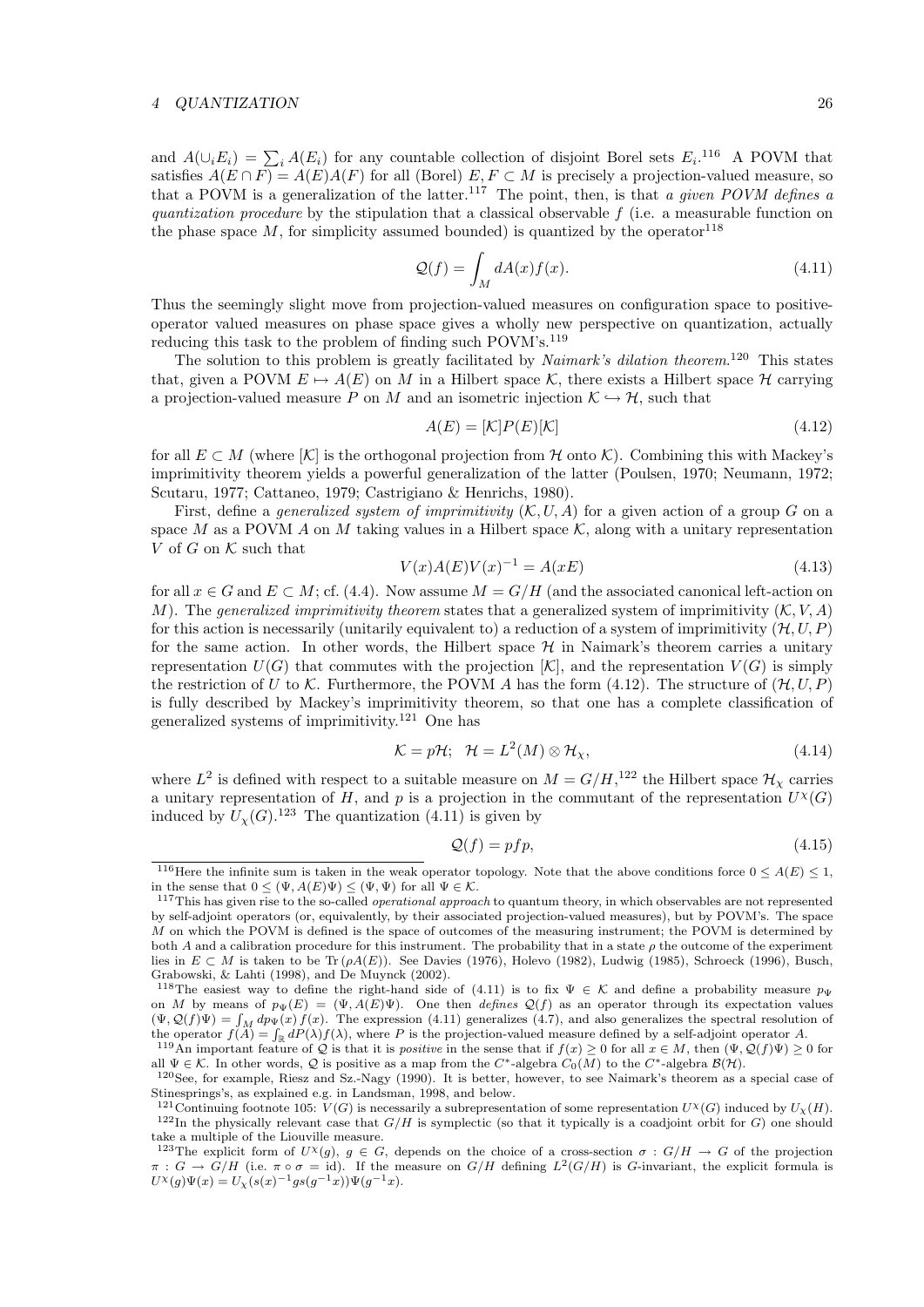where f acts on  $L^2(M) \otimes \mathcal{H}_{\chi}$  as a multiplication operator, i.e.  $(f\Psi)(x) = f(x)\Psi(x)$ . In particular, one has  $P(E) = \chi_E$  (as a multiplication operator) for a region  $E \subset M$  of phase space, so that  $\mathcal{Q}(\chi_E) = A(E)$ . Consequently, the probability that in a state  $\rho$  (i.e. a density matrix on K) the system is localized in E is given by Tr  $(\rho A(E))$ .

In a more natural way than in Mackey's approach, the covariant POVM quantization method allows one to incorporate space-time symmetries  $ab$  *initio* by taking  $G$  to be the Galilei group or the Poincaré group, and choosing H such that  $G/H$  is a physical phase space (on which G, then, canonically acts). See Ali et al. (1995) and Schroeck (1996).

Another powerful method of constructing POVM's on phase space (which in the presence of symmetries overlaps with the preceding one)<sup>124</sup> is based on *coherent states*.<sup>125</sup> The minimal definition of coherent states in a Hilbert space  $\mathcal H$  for a phase space M is that (for some fixed value of Planck's constant  $\hbar$ , for the moment) one has an injection<sup>126</sup>  $M \hookrightarrow H$ ,  $z \mapsto \Psi_z^{\hbar}$ , such that

$$
\|\Psi_z^{\hbar}\| = 1\tag{4.16}
$$

for all  $z \in M$ , and

$$
c_{\hbar} \int_{M} d\mu_{L}(z) \, |(\Psi_{z}^{\hbar}, \Phi)|^{2} = 1, \tag{4.17}
$$

for each  $\Phi \in \mathcal{H}$  of unit norm (here  $\mu_L$  is the Liouville measure on M and  $c_h > 0$  is a suitable constant).<sup>127</sup> Condition (4.17) guarantees that we may define a POVM on M in K by<sup>128</sup>

$$
A(E) = c_{\hbar} \int_{E} d\mu_{L}(z) \left[\Psi_{z}^{\hbar}\right]. \tag{4.18}
$$

Eq. (4.11) then simply reads (inserting the  $\hbar$ -dependence of Q and a suffix B for later use)

$$
\mathcal{Q}_{\hbar}^{B}(f) = c_{\hbar} \int_{M} d\mu_{L}(z) f(z) [\Psi_{z}^{\hbar}]. \tag{4.19}
$$

The time-honoured example, due to Schrödinger (1926b), is  $M = \mathbb{R}^{2n}$ ,  $\mathcal{H} = L^2(\mathbb{R}^n)$ , and

$$
\Psi_{(p,q)}^{\hbar}(x) = (\pi \hbar)^{-n/4} e^{-ipq/2\hbar} e^{ipx/\hbar} e^{-(x-q)^2/2\hbar}.
$$
\n(4.20)

Eq. (4.17) then holds with  $d\mu_L(p,q) = (2\pi)^{-n} d^n p d^n q$  and  $c_{\hbar} = \hbar^{-n}$ . One may verify that  $\mathcal{Q}_{\hbar}^B(p_j)$ and  $\mathcal{Q}_{\hbar}^{B}(q^{j})$  coincide with Schrödinger's operators (2.2). This example illustrates that coherent states need not be mutually orthogonal; in fact, in terms of  $z = p + iq$  one has for the states in (4.20)

$$
|(\Psi_z^{\hbar}, \Psi_w^{\hbar})|^2 = e^{-|z-w|^2/2\hbar};\tag{4.21}
$$

the significance of this result will emerge later on.

In the general case, it is an easy matter to verify Naimark's dilation theorem for the POVM (4.18): changing notation so that the vectors  $\Psi_z^{\hbar}$  now lie in K, one finds

$$
\mathcal{H} = L^2(M, c_h \mu_L), \tag{4.22}
$$

the embedding  $W : \mathcal{K} \hookrightarrow \mathcal{H}$  being given by  $(W\Phi)(z) = (\Psi_z^{\hbar}, \Phi)$ . The projection-valued measure P on H is just  $P(E) = \chi_E$  (as a multiplication operator), and the projection p onto WK is given by

$$
p\Psi(z) = c_{\hbar} \int_M d\mu_L(w) (\Psi_z^{\hbar}, \Psi_w^{\hbar}) \Psi(w).
$$
\n(4.23)

<sup>&</sup>lt;sup>124</sup>Suppose there is a vector  $\Omega \in \mathcal{K}$  such that  $\int_{G/H} d\mu(x) |(\Omega, V(\sigma(x))\Omega)|^2 < \infty$  with respect to some cross-section  $\sigma : G/H \to G$  and a G-invariant measure  $\mu$ , as well as  $V(h)\Omega = U_{\chi}(h)\Omega$  for all  $h \in H$ , where  $U_{\chi}: H \to \mathbb{C}$  is onedimensional. Then (taking  $\hbar = 1$ ) the vectors  $V(\sigma(x))\Omega$  (suitably normalized) form a family of coherent states on  $G/H$ (Ali et al., 1995; Schroeck, 1996; Ali, Antoine, & Gazeau, 2000). For example, the coherent states (4.20) are of this form for the Heisenberg group.

<sup>125</sup>See Klauder & Skagerstam, 1985, Perelomov, 1986, Odzijewicz, 1992, Paul & Uribe, 1995, 1996, Ali et al., 1995, and Ali, Antoine, & Gazeau, 2000, for general discussions of coherent states.

<sup>&</sup>lt;sup>126</sup>This injection must be continuous as a map from M to  $\mathbb{P}\mathcal{H}$ , the projective Hilbert space of  $\mathcal{H}$ .

<sup>&</sup>lt;sup>127</sup>Other measures might occur here; see, for example, Bonechi & De Bièvre (2000).

 $^{128}\text{Recall}$  that  $[\Psi]$  is the orthogonal projection onto a unit vector  $\Psi.$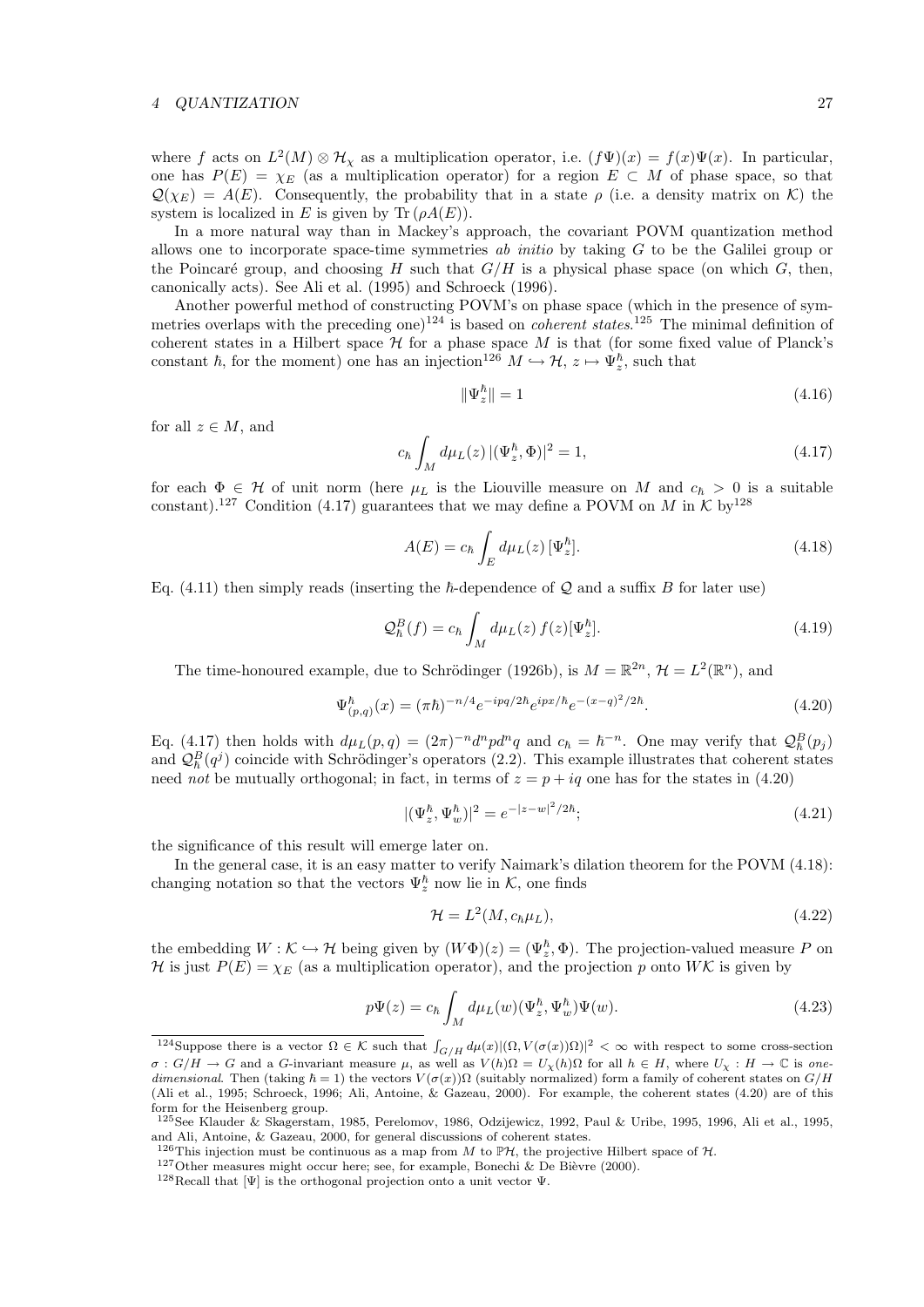Consequently, (4.19) is unitarily equivalent to (4.15), where f acts on  $L^2(M)$  as a multiplication operator.<sup>129</sup>

Thus  $(4.15)$  and  $(4.22)$  (or its possible extension  $(4.14)$ ) form the essence of phase space quantization.<sup>130</sup>

We close this subsection in the same fashion as the previous one, namely by pointing out the C<sup>\*</sup>-algebraic significance of POVM's. This is extremely easy: whereas a projection-valued measure on M in H is the same as a nondegenerate representation of  $C_0(M)$  in H, a POVM on M in a Hilbert space K is nothing but a nondegenerate *completely positive map*  $\varphi : C_0(M) \to \mathcal{B}(\mathcal{K})$ .<sup>131</sup> Consequently, Naimark's dilation theorem becomes a special case of Stinespring's (1955) theorem: if  $\mathcal{Q} : \mathcal{A} \to \mathcal{B}(\mathcal{K})$ is a completely positive map, there exists a Hilbert space H carrying a representation  $\pi$  of  $C_0(M)$ and an isometric injection  $\mathcal{K} \hookrightarrow \mathcal{H}$ , such that  $\mathcal{Q}(f) = |\mathcal{K}|\pi(f)|\mathcal{K}$  for all  $f \in C_0(M)$ . In terms of  $\mathcal{Q}(C_0(M))$ , the covariance condition (4.13) becomes  $U(x)\mathcal{Q}(f)U(x)^{-1} = \mathcal{Q}(L_x f)$ , just like (4.10).

#### 4.3 Deformation quantization

So far, we have used the word 'quantization' in a heuristic way, basing our account on historical continuity rather than on axiomatic foundations. In this subsection and the next we set the record straight by introducing two alternative ways of looking at quantization in an axiomatic way. We start with the approach that historically came last, but which conceptually is closer to the material just discussed. This is *deformation quantization*, originating in the work of Berezin (1974, 1975a, 1975b), Vey (1975), and Bayen et al. (1977). We here follow the  $C^*$ -algebraic approach to deformation quantization proposed by Rieffel (1989a, 1994), since it is not only mathematically transparent and rigorous, but also reasonable close to physical practice.<sup>132</sup> Due to the mathematical language used, this method of course naturally fits into the general  $C^*$ -algebraic approach to quantum physics.

The key idea of deformation quantization is that quantization should be defined through the property of having the correct classical limit. Consequently, Planck's "constant"  $\hbar$  is treated as a variable, so that for each of its values one should have a quantum theory. The key requirement is that this family of quantum theories converges to the underlying classical theory as  $\hbar \to 0.133$  The mathematical implementation of this idea is quite beautiful, in that the classical algebra of observables is "glued" to the family of quantum algebras of observables in such a way that the classical theory literally forms the boundary of the space containing the pertinent quantum theories (one for each value of  $\hbar > 0$ ). Technically, this is done through the concept of a *continuous field of*  $C^*$ -algebras.<sup>134</sup> What follows may sound unnecessarily technical, but the last 15 years have indicated that this yields exactly the right definition of quantization.

Let  $I \subset \mathbb{R}$  be the set in which  $\hbar$  takes values; one usually has  $I = [0, 1]$ , but when the phase space is compact,  $\hbar$  often takes values in a countable subset of  $(0, 1]$ .<sup>135</sup> The same situation occurs in the theory of infinite systems; see Section 6. In any case, I should contain zero as an accumulation point. A continuous field of  $C^*$ -algebras over I, then, consists of a  $C^*$ -algebra A, a collection of  $C^*$ -algebras  ${A_{\hbar}}_{\hbar\in I}$ , and a surjective morphism  $\varphi_{\hbar} : A \to A_{\hbar}$  for each  $\hbar \in I$ , such that:

1. The function  $\hbar \mapsto ||\varphi_{\hbar}(A)||_{\hbar}$  is in  $C_0(I)$  for all  $A \in \mathcal{A}$ ;<sup>136</sup>,

<sup>&</sup>lt;sup>129</sup>This leads to a close relationship between coherent states and Hilbert spaces with a reproducing kernel; see Landsman (1998) or Ali, Antoine, & Gazeau (2000).

 $^{130}\mathrm{See}$  also footnote 168 below.

<sup>&</sup>lt;sup>131</sup>A map  $\varphi : \mathcal{A} \to \mathcal{B}$  between C<sup>\*</sup>-algebras is called positive when  $\varphi(A) \geq 0$  whenever  $A \geq 0$ ; such a map is called completely positive if for all  $n \in \mathbb{N}$  the map  $\varphi_n : A \otimes M_n(\mathbb{C}) \to B \otimes M_n(\mathbb{C})$ , defined by linear extension of  $\varphi \otimes id$  on elementary tensors, is positive (here  $M_n(\mathbb{C})$  is the C<sup>∗</sup>-algebra of  $n \times n$  complex matrices). When A is commutative a nondegenerate positive map  $A \rightarrow B$  is automatically completely positive for any B.

<sup>132</sup>See also Landsman (1998) for an extensive discussion of the C∗-algebraic approach to deformation quantization. In other approaches to deformation quantization, such as the theory of star products,  $\hbar$  is a formal parameter rather than a real number. In particular, the meaning of the limit  $\hbar \to 0$  is obscure.

<sup>133</sup>Cf. the preamble to Section 5 for further comments on this limit.

<sup>134</sup>See Dixmier (1977), Fell & Doran (1988), and Kirchberg & Wassermann (1995) for three different approaches to the same concept. Our definition follows the latter; replacing  $I$  by an arbitrary locally compact Hausdorff space one finds the general definition.

<sup>135</sup>Cf. Landsman (1998) and footnote 199, but also see Rieffel (1989a) for the example of the noncommutative torus, where one quantizes a compact phase space for each  $h \in (0, 1]$ .

<sup>&</sup>lt;sup>136</sup>Here  $\|\cdot\|_{\hbar}$  is the norm in the C<sup>\*</sup>-algebra  $\mathcal{A}_{\hbar}$ .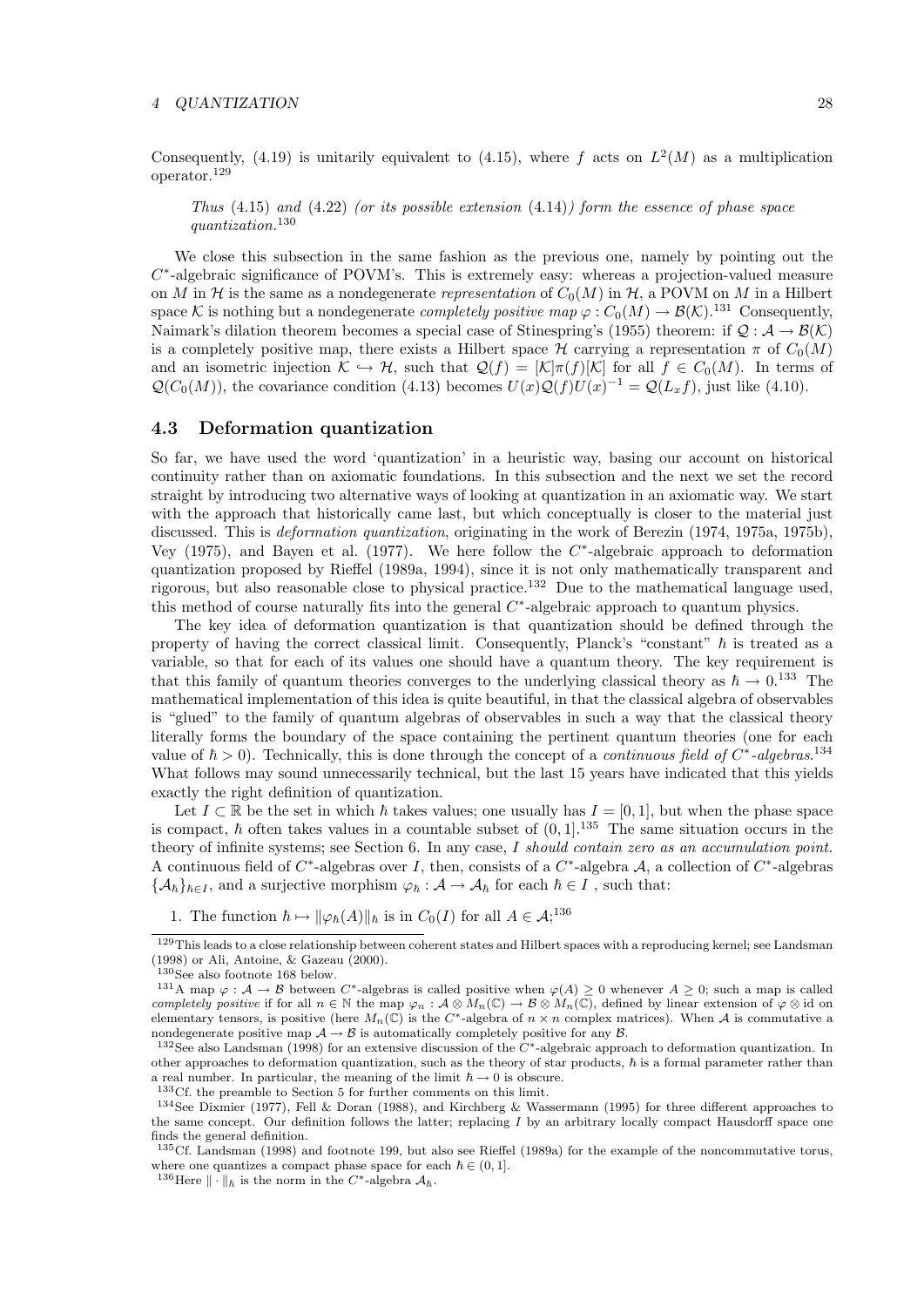- 2. The norm of any  $A \in \mathcal{A}$  is  $||A|| = \sup_{\hbar \in I} ||\varphi_{\hbar}(A)||;$
- 3. For any  $f \in C_0(I)$  and  $A \in \mathcal{A}$  there is an element  $fA \in \mathcal{A}$  for which  $\varphi_{\hbar}(fA) = f(\hbar)\varphi_{\hbar}(A)$  for all  $h \in I$ .

The idea is that the family  $(A_{\hbar})_{\hbar \in I}$  of C<sup>\*</sup>-algebras is glued together by specifying a topology on the bundle  $\prod_{\hbar \in [0,1]} \mathcal{A}_{\hbar}$  (disjoint union). However, this topology is in fact defined rather indirectly, via the specification of the space of continuous sections of the bundle.<sup>137</sup> Namely, a continuous section of the field is by definition an element  $\{A_{\hbar}\}_{{\hbar}\in I}$  of  $\prod_{{\hbar}\in I}\mathcal{A}_{\hbar}$  (equivalently, a map  ${\hbar}\mapsto A_{\hbar}$  where  $A_{\hbar}\in \mathcal{A}_{\hbar}$ ) for which there is an  $A \in \mathcal{A}$  such that  $A_{\hbar} = \varphi_{\hbar}(A)$  for all  $\hbar \in I$ . It follows that the  $C^*$ -algebra  $\mathcal{A}$  may actually be identified with the space of continuous sections of the field: if we do so, the morphism  $\varphi_h$ is just the evaluation map at  $\hbar$ .<sup>138</sup>

Physically,  $A_0$  is the commutative algebra of observables of the underlying classical system, and for each  $\hbar > 0$  the noncommutative C<sup>\*</sup>-algebra  $A_{\hbar}$  is supposed to be the algebra of observables of the corresponding quantum system at value  $\hbar$  of Planck's constant. The algebra  $\mathcal{A}_0$ , then, is of the form  $C_0(M)$ , where M is the phase space defining the classical theory. A phase space has more structure than an arbitrary topological space; it is a manifold on which a Poisson bracket { , } can be defined. For example, on  $M = \mathbb{R}^{2n}$  one has the familiar expression

$$
\{f,g\} = \sum_{j} \frac{\partial f}{\partial p_j} \frac{\partial g}{\partial q^j} - \frac{\partial f}{\partial q^j} \frac{\partial g}{\partial p_j}.
$$
\n(4.24)

Technically, M is taken to be a Poisson manifold. This is a manifold equipped with a Lie bracket  $\{ , \}$  on  $C^{\infty}(M)$  with the property that for each  $f \in C^{\infty}(M)$  the map  $g \mapsto \{ f,g \}$  defines a derivation of the commutative algebra structure of  $C^{\infty}(M)$  given by pointwise multiplication. Hence this map is given by a vector field  $\xi_f$ , called the *Hamiltonian vector field* of f (i.e. one has  $\xi_f g = \{f, g\}$ ). Symplectic manifolds are special instances of Poisson manifolds, characterized by the property that the Hamiltonian vector fields exhaust the tangent bundle. A Poisson manifold is foliated by its symplectic leaves: a given symplectic leaf L is characterized by the property that at each  $x \in L$  the tangent space  $T_xL \subset T_xM$  is spanned by the collection of all Hamiltonian vector fields at x. Consequently, the flow of any Hamiltonian vector field on  $M$  through a given point lies in its entirety within the symplectic leaf containing that point. The simplest example of a Poisson manifold is  $M = \mathbb{R}^{2n}$  with Poisson bracket  $(4.24)$ ; this manifold is even symplectic.<sup>139</sup>

After this preparation, our basic definition is this:<sup>140</sup>

A deformation quantization of a phase space M consists of a continuous field of  $C^*$ algebras  $(A_{\hbar})_{\hbar \in [0,1]}$  (with  $A_0 = C_0(M)$ ), along with a family of self-adjoint<sup>141</sup> linear maps  $\mathcal{Q}_{\hbar}: C_c^{\infty}(M) \to \mathcal{A}_{\hbar}, \hbar \in (0,1], \text{ such that:}$ 

1. For each  $f \in C_c^{\infty}(M)$  the map defined by  $0 \mapsto f$  and  $\hbar \mapsto \mathcal{Q}_{\hbar}(f)$   $(\hbar \neq 0)$  is a continuous section of the given continuous field;  $142$ 

<sup>141</sup>I.e.  $\mathcal{Q}_{\hbar}(\overline{f}) = \mathcal{Q}_{\hbar}(f)^*$ .

<sup>&</sup>lt;sup>137</sup>This is reminiscent of the Gelfand–Naimark theorem for commutative  $C^*$ -algebras, which specifies the topology on a locally compact Hausdorff space X via the  $C^*$ -algebra  $C_0(X)$ . Similarly, in the theory of (locally trivial) vector bundles the Serre–Swan theorem allows one to reconstruct the topology on a vector bundle  $E \stackrel{\pi}{\rightarrow} X$  from the space  $\Gamma_0(E)$  of continuous sections of E, seen as a (finitely generated projective)  $C_0(X)$ -module. See, for example, Gracia-Bondía, Várilly, & Figueroa (2001). The third condition in our definition of a continuous field of  $C^*$ -algebras makes A a  $C_0(I)$ -module in the precise sense that there exits a nondegenerate morphism from  $C_0(I)$  to the center of the multiplier of A. This property may also replace our condition 3.

<sup>&</sup>lt;sup>138</sup>The structure of  $\mathcal{A}$  as a  $C^*$ -algebra corresponds to the operations of pointwise scalar multiplication, addition, adjointing, and operator multiplication on sections.

 $139$ See Marsden & Ratiu (1994) for a mechanics-oriented introduction to Poisson manifolds; also cf. Landsman (1998) or Butterfield (2005) for the basic facts. A classical mathematical paper on Poisson manifolds is Weinstein (1983).

<sup>&</sup>lt;sup>140</sup>Here  $C_c^{\infty}(M)$  stands for the space of smooth functions on M with compact support; this is a norm-dense subalgebra of  $\mathcal{A}_0 = C_0(M)$ . The question whether the maps  $\mathcal{Q}_h$  can be extended from  $C_c^{\infty}(M)$  to  $C_0(M)$  has to be answered on a case by case basis. Upon such an extension, if it exists, condition (4.25) will lose its meaning, since the Poisson bracket  ${f, g}$  is not defined for all  $f, g \in C_0(M)$ .

<sup>142</sup>Equivalently, one could extend the family  $(Q_{\hbar})_{\hbar \in (0,1]}$  to  $\hbar = 0$  by  $Q_0 = id$ , and state that  $\hbar \mapsto Q_{\hbar}(f)$  is a continuous section. Also, one could replace this family of maps by a single map  $\mathcal{Q}: C_c^{\infty}(M) \to \mathcal{A}$  and define  $\mathcal{Q}_\hbar$  $\varphi_{\hbar} \circ \mathcal{Q} : C_c^{\infty}(M) \to \mathcal{A}_{\hbar}.$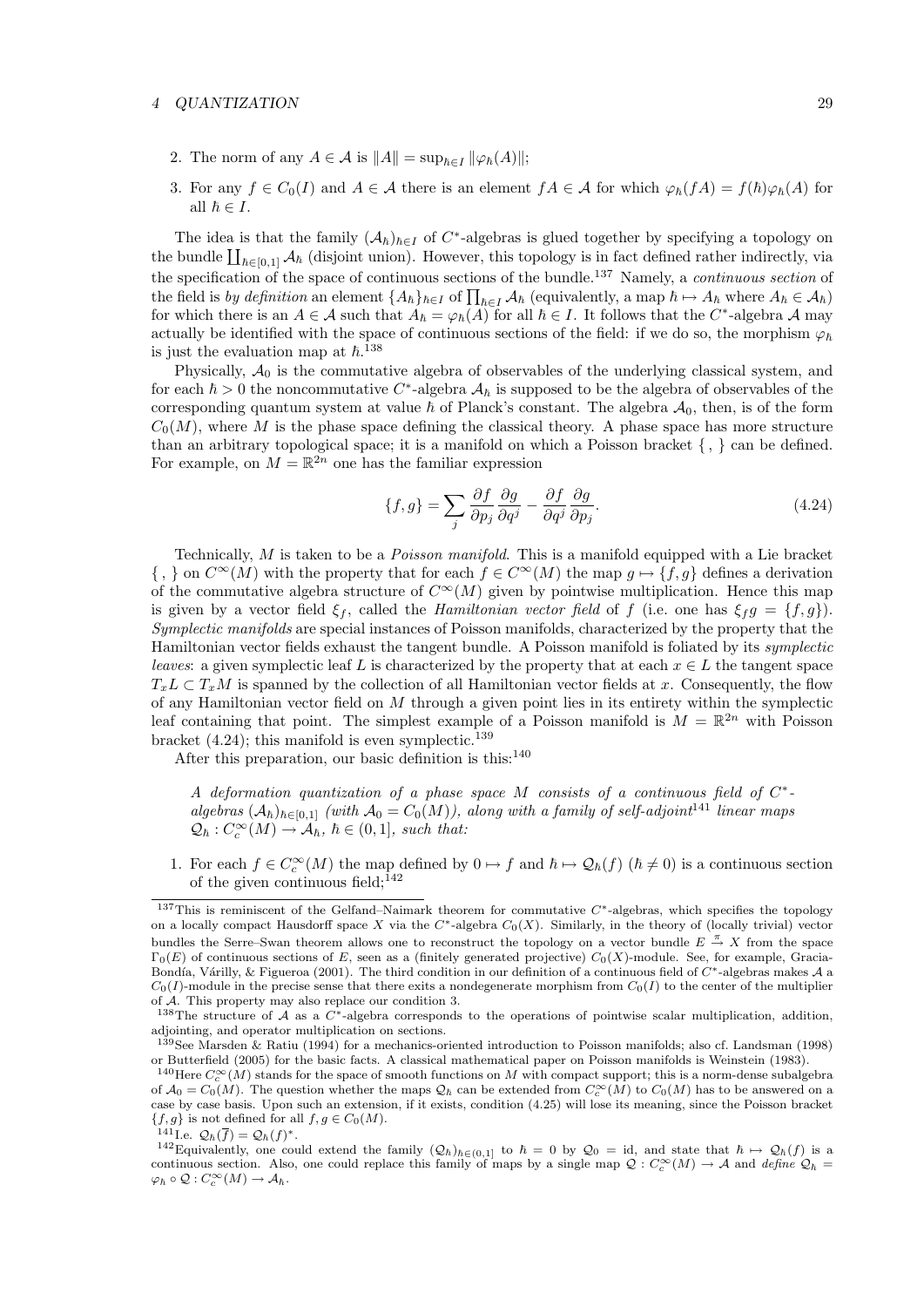2. For all  $f, g \in C_c^{\infty}(M)$  one has

$$
\lim_{\hbar \to 0} \left\| \frac{i}{\hbar} [\mathcal{Q}_{\hbar}(f), \mathcal{Q}_{\hbar}(g)] - \mathcal{Q}_{\hbar}(\{f, g\}) \right\|_{\hbar} = 0. \tag{4.25}
$$

Obvious continuity properties one might like to impose, such as

$$
\lim_{\hbar \to 0} \|\mathcal{Q}_{\hbar}(f)\mathcal{Q}_{\hbar}(g) - \mathcal{Q}_{\hbar}(fg)\| = 0, \tag{4.26}
$$

or

$$
\lim_{\hbar \to 0} \| \mathcal{Q}_{\hbar}(f) \| = \| f \|_{\infty}, \tag{4.27}
$$

turn out to be an automatic consequence of the definitions.<sup>143</sup> Condition  $(4.25)$ , however, transcends the  $C^*$ -algebraic setting, and is the key ingredient in proving (among other things) that the quantum dynamics converges to the classical dynamics;<sup>144</sup> see Section 5. The map  $\mathcal{Q}_\hbar$  is the quantization map at value  $\hbar$  of Planck's constant; we feel it is the most precise formulation of Heisenberg's original Umdeutung of classical observables known to date. It has the same interpretation as the heuristic symbol  $\mathcal{Q}_\hbar$  used so far: the operator  $\mathcal{Q}_\hbar(f)$  is the quantum-mechanical observable whose classical counterpart is  $f$ .

This has turned out to be an fruitful definition of quantization, firstly because most well-understood examples of quantization fit into it (Rieffel, 1994; Landsman, 1998), and secondly because it has suggested various fascinating new ones (Rieffel, 1989a; Natsume& Nest, 1999; Natsume, Nest, & Ingo, 2003). Restricting ourselves to the former, we note, for example, that (4.19) with (4.20) defines a deformation quantization of the phase space  $\mathbb{R}^{2n}$  (with standard Poisson bracket) if one takes  $\mathcal{A}_{\hbar}$ to be the C<sup>\*</sup>-algebra of compact operators on the Hilbert space  $L^2(\mathbb{R}^n)$ . This is called the Berezin quantization of  $\mathbb{R}^{2n}$  (as a phase space);<sup>145</sup> explicitly, for  $\Phi \in L^2(\mathbb{R}^n)$  one has

$$
\mathcal{Q}_{\hbar}^{B}(f)\Phi(x) = \int_{\mathbb{R}^{2n}} \frac{d^{n}p d^{n}q d^{n}y}{(2\pi\hbar)^{n}} f(p,q)\overline{\Psi_{(p,q)}^{\hbar}(y)}\Phi(y)\Psi_{(p,q)}^{\hbar}(x).
$$
\n(4.28)

This quantization has the distinguishing feature of positivity, $146$  a property not shared by its more famous sister called Weyl quantization.<sup>147</sup> The latter is a deformation quantization of  $\mathbb{R}^{2n}$  as well, having the same continuous field of C<sup>\*</sup>-algebras, but differing from Berezin quantization in its quantization map

$$
\mathcal{Q}_{\hbar}^{W}(f)\Phi(x) = \int_{\mathbb{R}^{2n}} \frac{d^{n}p d^{n}q}{(2\pi\hbar)^{n}} e^{ip(x-q)/\hbar} f\left(p, \frac{1}{2}(x+q)\right) \Phi(q). \tag{4.29}
$$

Although it lacks good positivity and hence continuity properties,<sup>148</sup> Weyl quantization enjoys better symmetry properties than Berezin quantization.<sup>149</sup> Despite these differences, which illustrate the lack of uniqueness of concrete quantization procedures, Weyl and Berezin quantization both reproduce Schrödinger's position and momentum operators (2.2).<sup>150</sup> Furthermore, if  $f \in L^1(\mathbb{R}^{2n})$ , then  $\mathcal{Q}_{\hbar}^B(f)$ and  $\mathcal{Q}_{\hbar}^{W}(f)$  are trace class, with

$$
\operatorname{Tr}\mathcal{Q}_{\hbar}^{B}(f) = \operatorname{Tr}\mathcal{Q}_{\hbar}^{W}(f) = \int_{\mathbb{R}^{2n}} \frac{d^{n}p d^{n}q}{(2\pi\hbar)^{n}} f(p,q). \tag{4.30}
$$

<sup>&</sup>lt;sup>143</sup>That they are automatic should not distract from the fact that especially (4.27) is a beautiful connection between classical and quantum mechanics. See footnote 87 for the meaning of  $||f||_{\infty}$ .

<sup>144</sup>This insight is often attributed to Dirac (1930), who was the first to recognize the analogy between the commutator in quantum mechanics and the Poisson bracket in classical mechanics.

<sup>&</sup>lt;sup>145</sup>In the literature, Berezin quantization on  $\mathbb{R}^{2n}$  is often called anti-Wick quantization (or ordering), whereas on compact complex manifolds it is sometimes called Toeplitz or Berezin–Toeplitz quantization. Coherent states based on other phase spaces often define deformation quantizations as well; see Landsman, 1998.

<sup>&</sup>lt;sup>146</sup>Cf. footnote 119. As a consequence, (4.28) is valid not only for  $f \in C_c^{\infty}(\mathbb{R}^{2n})$ , but even for all  $f \in L^{\infty}(\mathbb{R}^{2n})$ , and the extension of  $\mathcal{Q}_{\hbar}^B$  from  $C_c^{\infty}(\mathbb{R}^{2n})$  to  $L^{\infty}(\mathbb{R}^{2n})$  is continuous.

<sup>&</sup>lt;sup>147</sup>The original reference is Weyl (1931). See, for example, Dubin, Hennings, & Smith (2000) and Esposito, Marmo, & Sudarshan (2004) for a modern physics-oriented yet mathematically rigorous treatment. See also Rieffel (1994) and Landsman (1998) for a discussion from the perspective of deformation quantization.

<sup>&</sup>lt;sup>148</sup>Nonetheless, Weyl quantization may be extended from  $C_c^{\infty}(\mathbb{R}^{2n})$  to much larger function spaces using techniques from the theory of distributions (leaving the Hilbert space setting typical of quantum mechanics). The classical treatment is in Hörmander  $(1979, 1985a)$ .

<sup>&</sup>lt;sup>149</sup> Weyl quantization is covariant under the affine symplectic group  $Sp(n, \mathbb{R}) \ltimes \mathbb{R}^{2n}$ , whereas Berezin quantization is merely covariant under its subgroup  $O(2n) \ltimes \mathbb{R}^{2n}$ .

<sup>&</sup>lt;sup>150</sup>This requires a formal extension of the maps  $\mathcal{Q}_h^W$  and  $\mathcal{Q}_h^B$  to unbounded functions on M like  $p_j$  and  $q^j$ .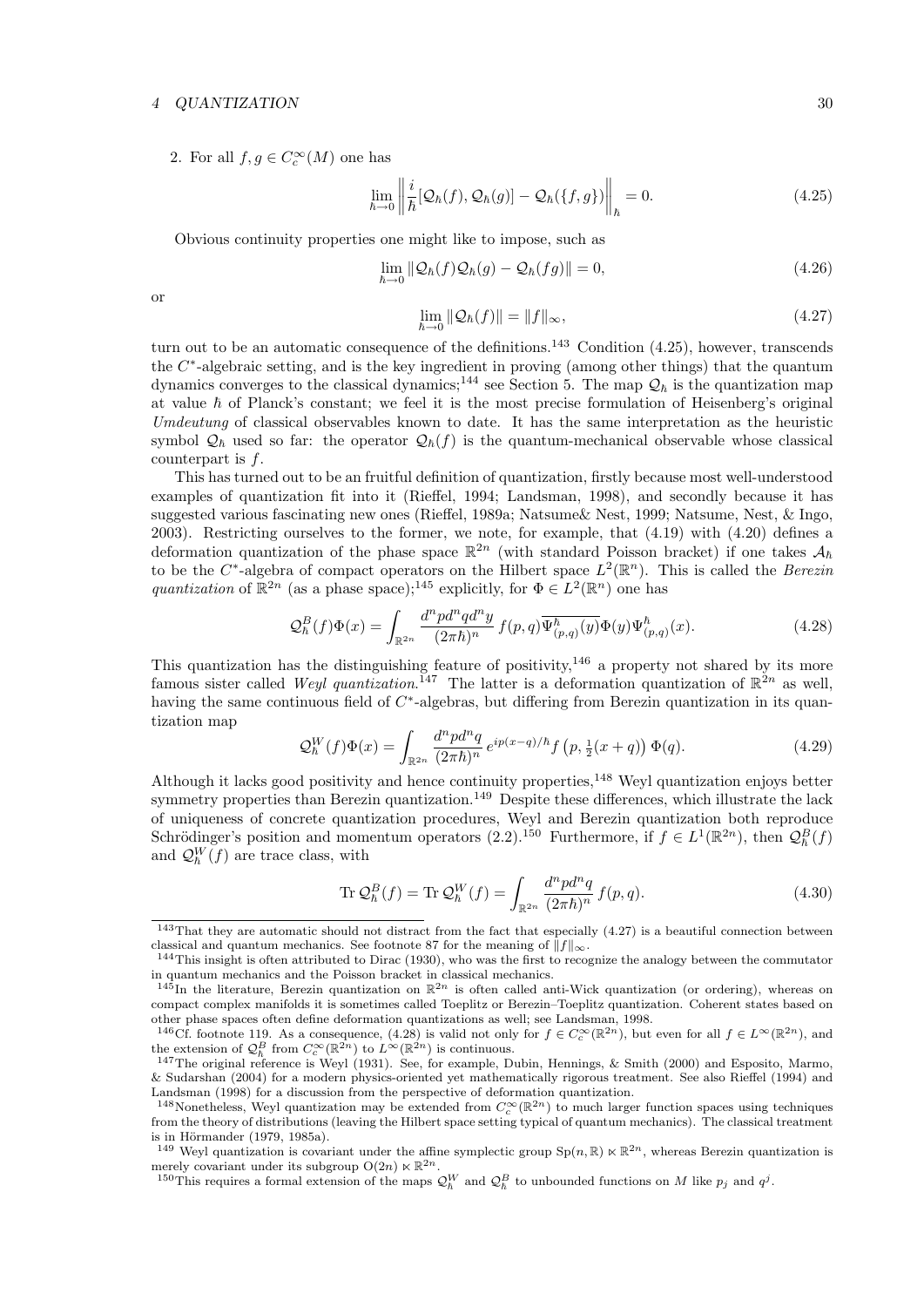Weyl and Berezin quantization are related by

$$
\mathcal{Q}_{\hbar}^{B}(f) = \mathcal{Q}_{\hbar}^{W}(e^{\frac{\hbar}{4}\Delta_{2n}}f),\tag{4.31}
$$

where  $\Delta_{2n} = \sum_{j=1}^{n} (\partial^2/\partial p_j^2 + \partial^2/\partial (q^j)^2)$ , from which it may be shown that Weyl and Berezin quantization are *asymptotically equal* in the sense that for any  $f \in C_c^{\infty}(\mathbb{R}^{2n})$  one has

$$
\lim_{\hbar \to 0} \| \mathcal{Q}_{\hbar}^{B}(f) - \mathcal{Q}_{\hbar}^{W}(f) \| = 0.
$$
\n(4.32)

Mackey's approach to quantization also finds its natural home in the setting of deformation quantization. Let a Lie group  $G$  act on a manifold  $Q$ , interpreted as a *configuration space*, as in Subsection 4.1. It turns out that the corresponding classical *phase space* is the manifold  $\mathfrak{g}^* \times Q$ , equipped with the so-called *semidirect product Poisson structure* (Marsden, Ratiu & Weinstein, 1984; Krishnaprasad & Marsden, 1987). Relative to a basis  $(T_a)$  of the Lie algebra g of G with structure constants  $C_{ab}^c$ (i.e.  $[T_a, T_b] = \sum_c C_{ab}^c T_c$ ), the Poisson bracket in question is given by

$$
\{f,g\} = \sum_{a} \left( \xi_a^M f \frac{\partial g}{\partial \theta_a} - \frac{\partial f}{\partial \theta_a} \xi_a^M g \right) - \sum_{a,b,c} C_{ab}^c \theta_c \frac{\partial f}{\partial \theta_a} \frac{\partial g}{\partial \theta_b},\tag{4.33}
$$

where  $\xi_a^M = \xi_{T_a}^M$ . To illustrate the meaning of this lengthy expression, we consider a few special cases. First, take  $f = X \in \mathfrak{g}$  and  $g = Y \in \mathfrak{g}$  (seen as linear functions on the dual  $\mathfrak{g}^*$ ). This yields

$$
\{X, Y\} = -[X, Y].
$$
\n(4.34)

Subsequently, assume that q depends on position q alone. This leads to

$$
\{X,g\} = -\xi_X^M g. \tag{4.35}
$$

Finally, assume that  $f = f_1$  and  $g = f_2$  depend on q only; this clearly gives

$$
\{f_1, f_2\} = 0.\t\t(4.36)
$$

The two simplest physically relevant examples, already considered at the quantum level in Subsection 4.1, are as follows. First, take  $G = \mathbb{R}^n$  (as a Lie group) and  $Q = \mathbb{R}^n$  (as a manifold), with G acting on Q by translation. Eqs. (4.34) - (4.36) then yield the Poisson brackets  $\{p_j, p_k\} = 0$ ,  $\{p_j, q^k\} = \delta_j^k$ , and  $\{q^j, q^k\} = 0$ , showing that in this case  $M = \mathfrak{g}^* \times Q = \mathbb{R}^{2n}$  is the standard phase space of a particle moving in  $\mathbb{R}^n$ ; cf. (4.24). Second, the case  $G = E(3)$  and  $Q = \mathbb{R}^3$  yields a phase space  $M = \mathbb{R}^3 \times \mathbb{R}^6$ , where  $\mathbb{R}^6$  is the phase space of a spinless particle just considered, and  $\mathbb{R}^3$  is an additional internal space containing spin as a classical degree of freedom. Indeed, beyond the Poisson brackets on  $\mathbb{R}^6$  just described, (4.34) - (4.36) give rise to the additional Poisson brackets  $\{J_i, J_j\} = \epsilon_{ijk} J_k, \{J_i, p_j\} = \epsilon_{ijk} p_k, \text{ and } \{J_i, q^j\} = \epsilon_{ijk} q^k.$ <sup>151</sup>

The analogy between  $(4.34)$ ,  $(4.35)$ ,  $(4.36)$  on the one hand, and  $(4.6)$ ,  $(4.8)$ ,  $(4.9)$ , respectively, on the other, is no accident: the Poisson brackets in question are the classical counterpart of the commutation relations just referred to. This observation is made precise by the fundamental theorem relating Mackey's systems of imprimitivity to deformation quantization (Landsman, 1993, 1998): one can equip the family of  $C^*$ -algebras

$$
\mathcal{A}_0 = C_0(\mathfrak{g}^* \times Q); \n\mathcal{A}_h = C^*(G, Q),
$$
\n(4.37)

where  $C^*(G, Q)$  is the transformation grouo  $C^*$ -algebra defined by the given G-action on Q (cf. the end of Subsection 4.1), with the structure of a continuous field, and one can define quantization maps  $\mathcal{Q}_\hbar : C_c^{\infty}(\mathfrak{g}^* \times Q) \to C^*(G, Q)$  so as to obtain a deformation quantization of the phase space  $\mathfrak{g}^* \times Q$ . It turns out that for special functions of the type  $X, Y \in \mathfrak{g}$ , and  $f = f(q)$  just considered, the equality

$$
\frac{i}{\hbar}[\mathcal{Q}_{\hbar}(f),\mathcal{Q}_{\hbar}(g)] - \mathcal{Q}_{\hbar}(\{f,g\}) = 0
$$
\n(4.38)

<sup>&</sup>lt;sup>151</sup>These are the classical counterparts of the commutation relations for angular momentum written down in footnote 104.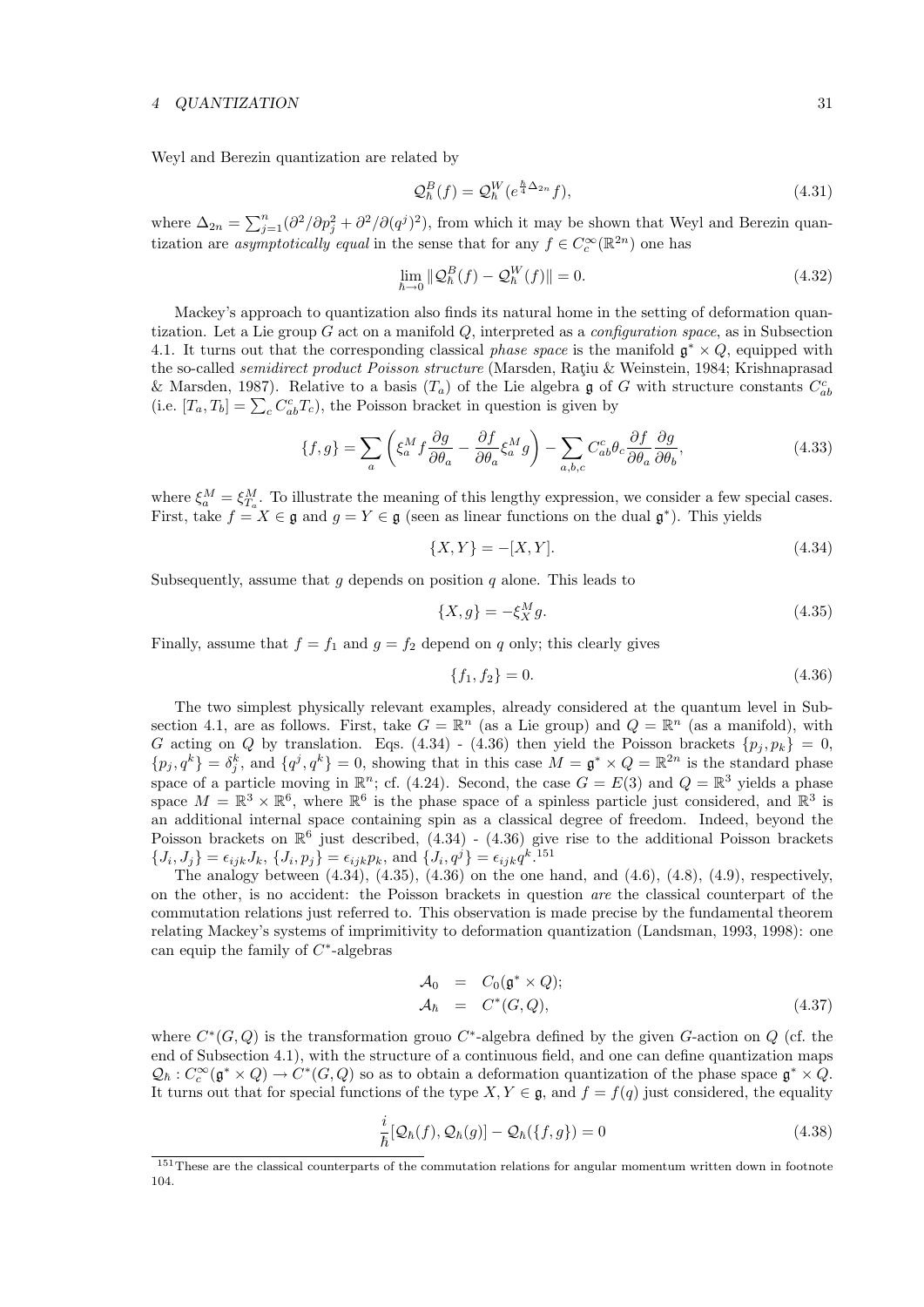holds exactly (and not merely asymptotically for  $\hbar \rightarrow 0$ , as required in the fundamental axiom (4.25) for deformation quantization).

This result clarifies the status of Mackey's quantization by systems of imprimitivity. The classical theory underlying the relations  $(4.4)$  is not the usual phase space  $T^*Q$  of a structureless particle moving on Q, but  $M = \mathfrak{g}^* \times Q$ . For simplicity we restrict ourselves to the transitive case  $Q = G/H$ (with canonical left G-action). Then M coincides with  $T^*Q$  only when  $H = \{e\}$  and hence  $Q = G_1^{152}$ in general, the phase space  $\mathfrak{g}^* \times (G/H)$  is locally of the form  $T^*(G/H) \times \mathfrak{h}^*$  (where  $\mathfrak{h}^*$  is the dual of the Lie algebra of  $H$ ). The internal degree of freedom described by  $\mathfrak{h}^*$  is a generalization of classical spin, which, as we have seen, emerges in the case  $G = E(3)$  and  $H = SO(3)$ . All this is merely a special case of a vast class of deformation quantizations described by Lie groupoids; see Bellisard & Vittot (1990), Landsman (1998, 1999b, 2005) and Landsman & Ramazan (2001).<sup>153</sup>

# 4.4 Geometric quantization

Because of its use of abstract  $C^*$ -algebras, deformation quantization is a fairly sophisticated and recent technique. Historically, it was preceded by a more concrete and traditional approach called geometric quantization.<sup>154</sup> Here the goal is to firstly "quantize" a phase space  $M$  by a concretely given Hilbert space  $\mathcal{H}(M)$ , and secondly to map the classical observables (i.e. the real-valued smooth functions on M) into self-adjoint operators on  $H$  (which after all play the role of observables in von Neumann's formalism of quantum mechanics).<sup>155</sup> In principle, this program should align geometric quantization much better with the fundamental role unbounded self-adjoint operators play in quantum mechanics than deformation quantization, but in practice geometric quantization continues to be plagued by problems.<sup>156</sup> However, it would be wrong to see deformation quantization and geometric quantization as competitors; as we shall see in the next subsection, they are natural allies, forming "complementary" parts of a conjectural quantization functor.

In fact, in our opinion geometric quantization is best compared and contrasted with phase space quantization in its concrete formulation of Subsection 4.2 (i.e. before its  $C^*$ -algebraic abstraction and subsequent absorption into deformation quantization as indicated in Subsection  $4.3$ ).<sup>157</sup> For geometric quantization equally well starts with the Hilbert space  $L^2(M)$ , <sup>158</sup> and subsequently attempts to construct  $\mathcal{H}(M)$  from it, though typically in a different way from (4.14).

Before doing so, however, the geometric quantization procedure first tries to define a linear map

<sup>&</sup>lt;sup>152</sup>For a Lie group G one has  $T^*G \cong \mathfrak{g}^* \times G$ .

<sup>153</sup>A similar analysis can be applied to Isham's (1984) quantization scheme mentioned in footnote 113. The unitary irreducible representations of the canonical group  $G_c$  stand in bijective correspondence with the nondegenerate representations of the group  $C^*$ -algebra  $C^*(G_c)$  (Pedersen, 1979), which is a deformation quantization of the Poisson manifold  $\mathfrak{g}_c^*$  (i.e. the dual of the Lie algebra of  $G_c$ ). This Poisson manifold contains the coadjoint orbits of  $G_c$  as "irreducible" classical phase spaces, of which only one is the cotangent bundle  $T^*(G/H)$  one initially thought one was quantizing (see Landsman (1998) for the classification of the coadjoint orbits of semidirect products). All other orbits are mere lumber that one should avoid. See also Robson (1996). If one is ready for groupoids, there is no need for the canonical group approach.

<sup>&</sup>lt;sup>154</sup> Geometric quantization was independently introduced by Kostant (1970) and Souriau (1969). Major later treatments on the basis of the original formalism are Guillemin & Sternberg (1977), Śniatycki (1980), Kirillov (1990), Woodhouse (1992), Puta (1993), Chernoff (1995), Kirillov (2004), and Ali & Englis (2004). The modern era (based on the use of Dirac operators and K-theory) was initiated by unpublished remarks by Bott in the early 1990s; see Vergne (1994) and Guillemin, Ginzburg & Karshon (2002). The postmodern (i.e. functorial) epoch was launched in Landsman (2003).

<sup>&</sup>lt;sup>155</sup>In geometric quantization phase spaces are always seen as symplectic manifolds (with the sole exception of Vaisman, 1991); the reason why it is unnatural to start with the more general class of Poisson manifolds will become clear in the next subsection.

<sup>156</sup> Apart from rather technical issues concerning the domains and self-adjointness properties of the operators defined by geometric quantization, the main point is that the various mathematical choices one has to make in the geometric quantization procedure cannot all be justified by physical arguments, although the physical properties of the theory depend on these choices. (The notion of a polarization is the principal case in point; see also footnote 169 below.) Furthermore, as we shall see, one cannot quantize sufficiently many functions in standard geometric quantization. Our functorial approach to geometric quantization in Subsection 4.5 was partly invented to alleviate these problems. <sup>157</sup>See also Tuynman (1987).

<sup>&</sup>lt;sup>158</sup>Defined with respect to the Liouville measure times a suitable factor  $c_h$ , as in (4.17) etc.; in geometric quantization this factor is not very important, as it is unusual to study the limit  $\hbar \to 0$ . For  $M = \mathbb{R}^{2n}$  the measure on M with respect to which  $L^2(M)$  is defined is  $d^n p d^n q/(2\pi\hbar)^n$ .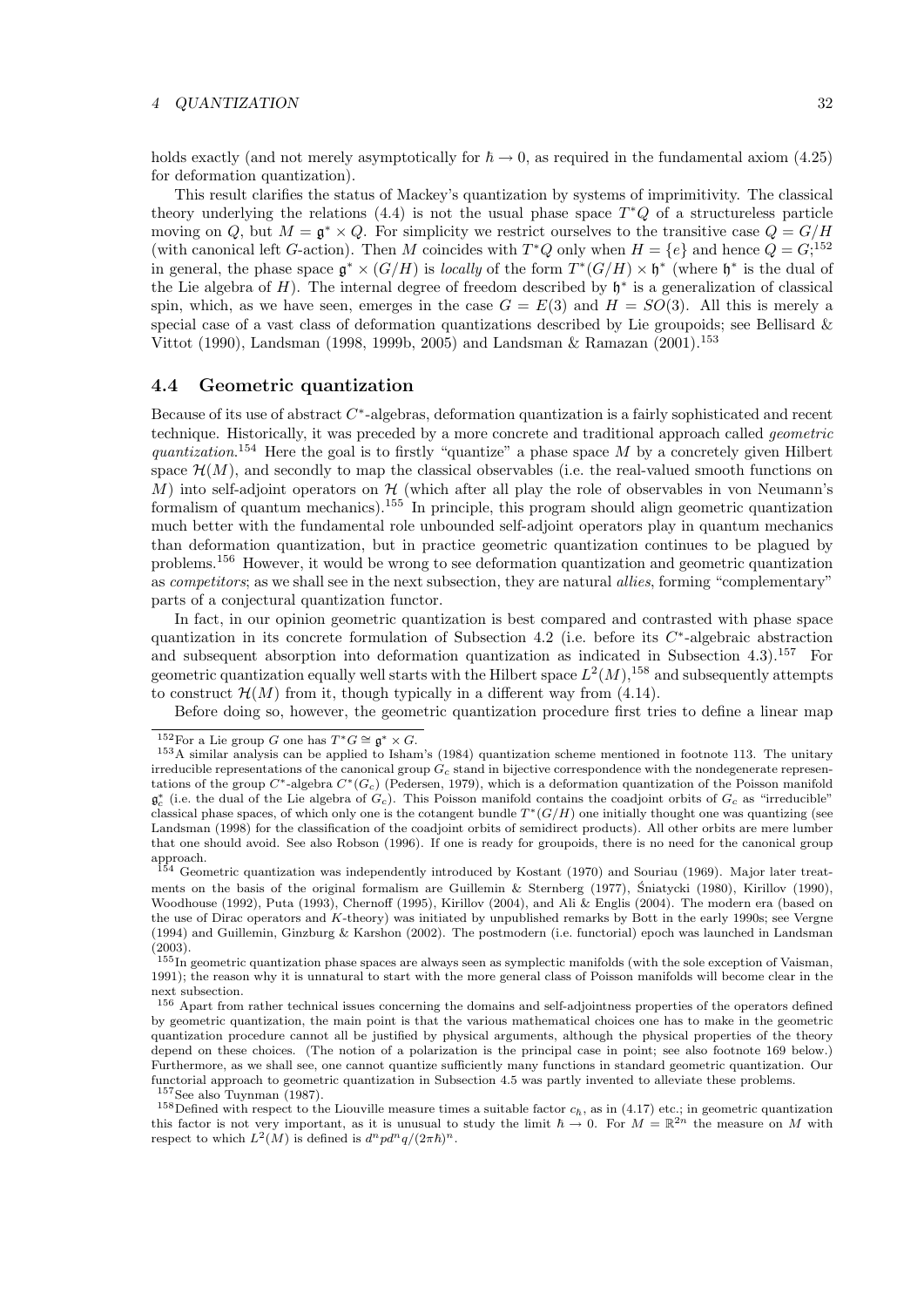$\mathcal{Q}_{\hbar}^{pre}$  from  $C^{\infty}(M)$  to the class of (generally unbounded) operators on  $L^2(M)$  that formally satisfies

$$
\frac{i}{\hbar}[\mathcal{Q}_{\hbar}^{pre}(f), \mathcal{Q}_{\hbar}^{pre}(g)] - \mathcal{Q}_{\hbar}^{pre}(\{f, g\}) = 0,
$$
\n(4.39)

i.e. (4.38) with  $\mathcal{Q} = \mathcal{Q}_\hbar^{pre}$ , as well as the nondegeneracy property

$$
\mathcal{Q}_{\hbar}^{pre}(\chi_M) = 1,\tag{4.40}
$$

where  $\chi_M$  is the function on M that is identically equal to 1, and the 1 on the right-hand side is the unit operator on  $L^2(M)$ . Such a map is called *prequantization*.<sup>159</sup> For  $M = \mathbb{R}^{2n}$  (equipped with its standard Poisson bracket (4.24)), a prequantization map is given (on  $\Phi \in L^2(M)$ ) by

$$
\mathcal{Q}_{\hbar}^{pre}(f)\Phi = -i\hbar\{f,\Phi\} + \left(f - \sum_{j} p_{j} \frac{\partial f}{\partial p_{j}}\right)\Phi.
$$
\n(4.41)

This expression is initially defined for  $\Phi \in C_c^{\infty}(M) \subset L^2(M)$ , on which domain  $\mathcal{Q}_{\hbar}^{pre}(f)$  is symmetric when f is real-valued;<sup>160</sup> note that the operator in question is unbounded even when f is bounded.<sup>161</sup> This looks complicated; the simpler expression  $\mathcal{Q}_{\hbar}(f)\Phi = -i\hbar\{f,\Phi\}$ , however, would satisfy (4.38) but not (4.40), and the goal of the second term in (4.41) is to satisfy the latter condition while preserving the former.<sup>162</sup> For example, one has

$$
\mathcal{Q}_{\hbar}^{pre}(q^{k}) = q^{k} + i\hbar \frac{\partial}{\partial p_{k}}
$$
\n
$$
\mathcal{Q}_{\hbar}^{pre}(p_{j}) = -i\hbar \frac{\partial}{\partial q^{j}}.
$$
\n(4.42)

For general phase spaces M one may construct a map  $\mathcal{Q}_{\hbar}^{pre}$  that satisfies (4.39) and (4.40) when M is "prequantizable"; a full explanation of this notion requires some differential geometry.<sup>163</sup> Assuming this to be the case, then for one thing prequantization is a very effective tool in constructing unitary group representations of the kind that are interesting for physics. Namely, suppose a Lie group  $G$  acts on the phase space M in "canonical" fashion. This means that there exists a map  $\mu : M \to \mathfrak{g}^*$ , called the momentum map, such that  $\xi_{\mu_X} = \xi_X^M$  for each  $X \in \mathfrak{g}^{164}$  and in addition  $\{\mu_X, \mu_Y\} = \mu_{[X,Y]}$ . See Abraham & Marsden (1985), Marsden & Ratiu (1994), Landsman (1998), Butterfield (2005), etc. On then obtains a representation  $\pi$  of the Lie algebra g of G by skew-symmetric unbounded operators on  $L^2(M)$  through

$$
\pi(X) = -i\hbar \mathcal{Q}_{\hbar}^{pre}(\mu_X),\tag{4.43}
$$

<sup>159</sup>The idea of prequantization predates geometric quantization; see van Hove (1951) and Segal (1960).

<sup>&</sup>lt;sup>160</sup>An operator A defined on a dense subspace  $\mathcal{D} \subset \mathcal{H}$  of a Hilbert space H is called *symmetric* when  $(A\Psi, \Phi) = (\Psi, A\Phi)$ for all  $\Psi, \Phi \in \mathcal{D}$ .

<sup>161</sup>As mentioned, self-adjointness is a problem in geometric quantization; we will not address this issue here. Berezin quantization is much better behaved than geometric quantization in this respect, since it maps bounded functions into bounded operators.

<sup>162</sup>One may criticize the geometric quantization procedure for emphasizing (4.39) against its equally natural counterpart  $Q(fg) = Q(f)Q(g)$ , which fails to be satisified by  $Q_h^{pre}$  (and indeed by any known quantization procedure, except the silly  $\mathcal{Q}(f) = f$  (as a multiplication operator on  $L^2(M)$ ).

<sup>&</sup>lt;sup>163</sup>A symplectic manifold  $(M, \omega)$  is called *prequantizable* at some fixed value of  $\hbar$  when it admits a complex line bundle L → M (called the prequantization line bundle) with connection  $\nabla$  such that  $F = -i\omega/\hbar$  (where F is the curvature of the connection, defined by  $F(X,Y) = [\nabla_X, \nabla_Y] - \nabla_{[X,Y]}$ . This is the case iff  $[\omega]/2\pi\hbar \in H^2(M,\mathbb{Z})$ , where  $[\omega]$  is the de Rham cohomology class of the symplectic form. If so, prequantization is defined by the formula  $\mathcal{Q}_{\hbar}^{pre}(f) = -i\hbar \nabla_{\xi_f} + f$ , where  $\xi_f$  is the Hamiltonian vector field of f (see Subsection 4.3). This expression is defined and symmetric on the space  $C_c^{\infty}(M, L) \subset L^2(M)$  of compactly supported smooth sections of L, and is easily checked to satisfy (4.39) and (4.40). To obtain (4.41) as a special case, note that for  $M = \mathbb{R}^{2n}$  with the canonical symplectic fo one has  $[\omega] = 0$ , so that L is the trivial bundle  $L = \mathbb{R}^{2n} \times \mathbb{C}$ . The connection  $\nabla = d + A$  with  $A = -\frac{i}{\hbar} \sum_{k} p_{k} dq^{k}$ satisfies  $\overline{F} = -i\omega/\hbar$ , and this eventually yields (4.41).

<sup>&</sup>lt;sup>164</sup>Here  $\mu_X \in C^{\infty}(M)$  is defined by  $\mu_X(x) = \langle \mu(x), X \rangle$ , and  $\xi_X^M$  is the vector field on M defined by the G-action (cf. footnote 103). Hence this condition means that  $\{\mu_X, f\}(y) = d/dt_{|t=0}[f(\exp(-tX)y)]$  for all  $f \in C^{\infty}(M)$  and all  $y \in M$ .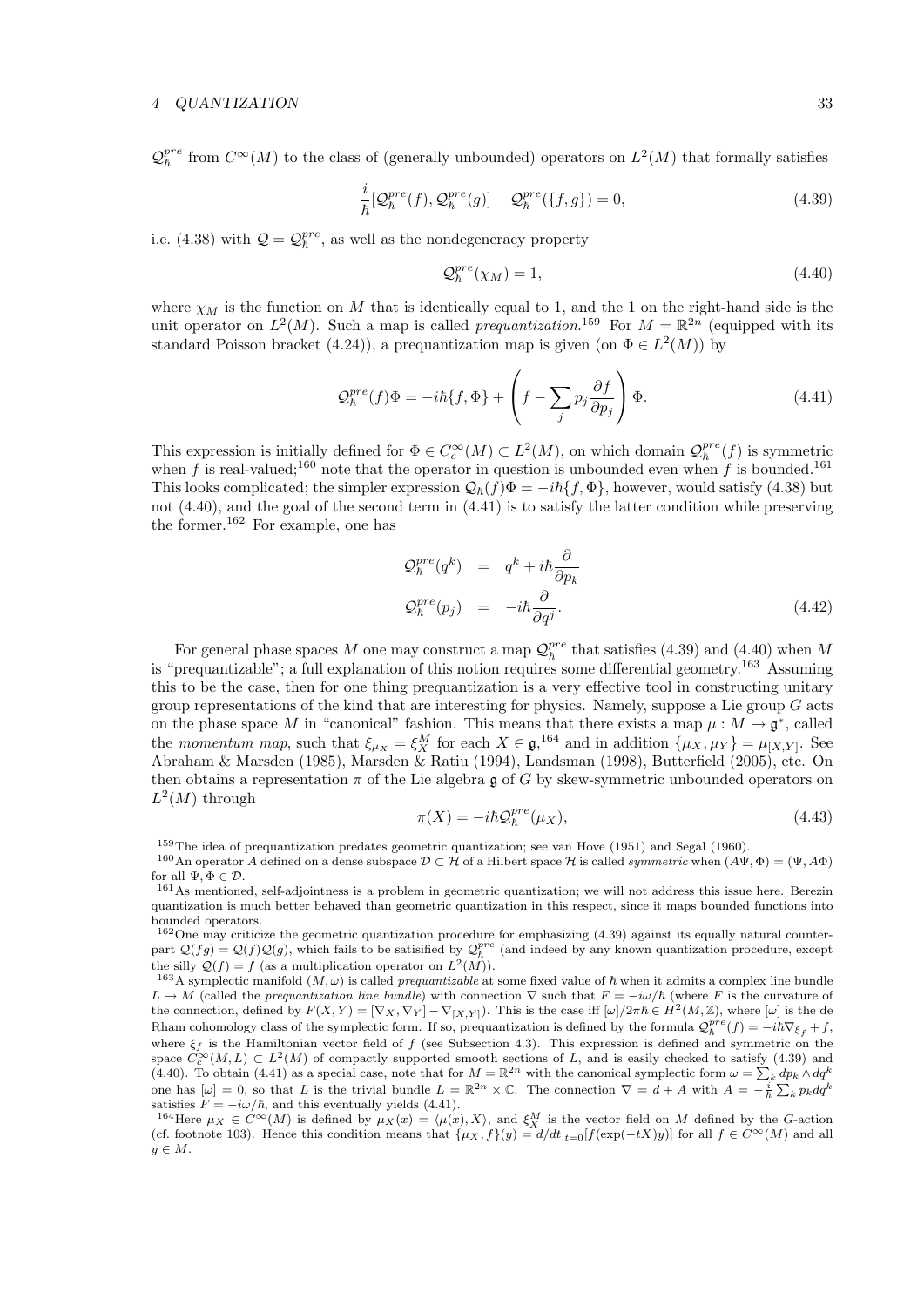which often exponentiates to a unitary representation of  $G$ .<sup>165</sup>

As the name suggests, prequantization is not yet quantization. For example, the prequantization of  $M = \mathbb{R}^{2n}$  does not reproduce Schrödinger's wave mechanics: the operators (4.42) are not unitarily equivalent to (2.2). In fact, as a carrier of the representation (4.42) of the canonical commutation relations (4.1), the Hilbert space  $L^2(\mathbb{R}^2)$  contains  $L^2(\mathbb{R}^n)$  (carrying the representation (2.2)) with infinite multiplicity (Ali & Emch, 1986). This situation is often expressed by the statement that "prequantization is reducible" or that the prequantization Hilbert space  $L^2(M)$  is 'too large', but both claims are misleading:  $L^2(M)$  is actually irreducible under the action of  $\mathcal{Q}_\hbar^{pre}(C^{\infty}(M))$  (Tuynman, 1998), and saying that for example  $L^2(\mathbb{R}^n)$  is "larger" than  $L^2(\mathbb{R}^n)$  is unmathematical in view of the unitary isomorphism of these Hilbert spaces. What is true is that in typical examples  $L^2(M)$  is generically reducible under the action of some Lie algebra where one would like it to be irreducible. This applies, for example, to (2.2), which defines a representation of the Lie algebra of the Heisenberg group. More generally, in the case where a phase space  $M$  carries a transitive action of a Lie group G, so that one would expect the quantization of this G-action by unitary operators on a Hilbert space to be irreducible,  $L^2(M)$  is typically highly reducible under the representation (4.43) of  $\mathfrak{g}$ .<sup>166</sup>

Phase space quantization encounters this problem as well. Instead of the complicated expression (4.41), through (4.11) it simply "phase space prequantizes"  $f \in C^{\infty}(M)$  on  $L^2(M)$  by f as a multiplication operator.<sup>167</sup> Under this action of  $C^{\infty}(M)$  the Hilbert space  $L^2(M)$  is of course highly reducible.<sup>168</sup> The identification of an appropriate subspace

$$
\mathcal{H}(M) = pL^2(M) \tag{4.44}
$$

of  $L^2(M)$  (where p is a projection) as the Hilbert space carrying the "quantization" of M (or rather of  $C^{\infty}(M)$ ) may be seen as a solution to this reducibility problem, for if the procedure is successful, the projection p is chosen such that  $pL^2(M)$  is irreducible under  $pC^{\infty}(M)p$ . Moreover, in this way practically any function on  $M$  can be quantized, albeit at the expense of  $(4.38)$  (which, as we have seen, gets replaced by its asymptotic version (4.25)). See Subsection 6.3 for a discussion of reducibility versus irreducibility of representations of algebras of observables in classical and quantum theory.

We restrict our treatment of geometric quantization to situations where it adopts the same strategy as above, in assuming that the final Hilbert space has the form  $(4.44)$  as well.<sup>169</sup> But it crucially differs from phase space quantization in that its first step is (4.41) (or its generalization to more general phase spaces) rather than just having  $f\Phi$  on the right-hand side.<sup>170</sup> Moreover, in geometric quantization one merely quantizes a *subspace* of the set  $C^{\infty}(M)$  of classical observables, consisting of those functions that satisfy

$$
[\mathcal{Q}_{\hbar}^{pre}(f), p] = 0. \tag{4.45}
$$

If a function  $f \in C^{\infty}(M)$  satisfies this condition, then one defines the "geometric quantization" of f as

$$
\mathcal{Q}_{\hbar}^{G}(f) = \mathcal{Q}_{\hbar}^{pre}(f) \upharpoonright \mathcal{H}(M). \tag{4.46}
$$

This is well defined, since because of (4.45) the operator  $\mathcal{Q}_{\hbar}^{pre}(f)$  now maps  $pL^2(M)$  onto itself. Hence (4.38) holds for  $\mathcal{Q}_{\hbar} = \mathcal{Q}_{\hbar}^G$  because of (4.39); in geometric quantization one simply refuses to quantize functions for which  $(4.38)$  is not valid.

 $\overline{165}$ An operator A defined on a dense subspace  $\mathcal{D} \subset \mathcal{H}$  of a Hilbert space  $\mathcal{H}$  is called skew-symmetric when  $(A\Psi, \Phi)$  =  $-(\Psi, A\Phi)$  for all  $\Psi, \Phi \in \mathcal{D}$ . If one has a unitary representation U of a Lie group G on H, then the derived representation  $dU$  of the Lie algebra  $g$  (see footnote 100) consists of skew-symmetric operators, making one hopeful that a given representation of g by skew-symmetric operators can be integrated (or exponentiated) to a unitary representation of G. See Barut & Raçka (1977) or Jørgensen & Moore (1984) and references therein.

<sup>166</sup>This can be made precise in the context of the so-called orbit method, cf. the books cited in footnote 154.

<sup>&</sup>lt;sup>167</sup>For unbounded f this operator is defined on the set of all  $\Phi \in L^2(M)$  for which  $f\Phi \in L^2(M)$ .

<sup>&</sup>lt;sup>168</sup> Namely, each (measurable) subset  $E \subset M$  defines a projection  $\chi_E$ , and  $\chi_E L^2(M)$  is stable under all multiplication operators f. One could actually decide not to be bothered by this problem and stop here, but then one is simply doing classical mechanics in a Hilbert space setting (Koopman, 1931). This formalism even turns out to be quite useful for ergodic theory (Reed & Simon, 1972).

 $169$  Geometric quantization has traditionally been based on the notion of a polarization (cf. the references in footnote 154). This device produces a final Hilbert space  $\mathcal{H}(M)$  which may not be a subspace of  $L^2(M)$ , except in the so-called (anti-) holomorphic case.

 $170$ It also differs from phase space quantization in the ideology that the projection p ought to be constructed solely from the geometry of M: hence the name 'geometric quantization'.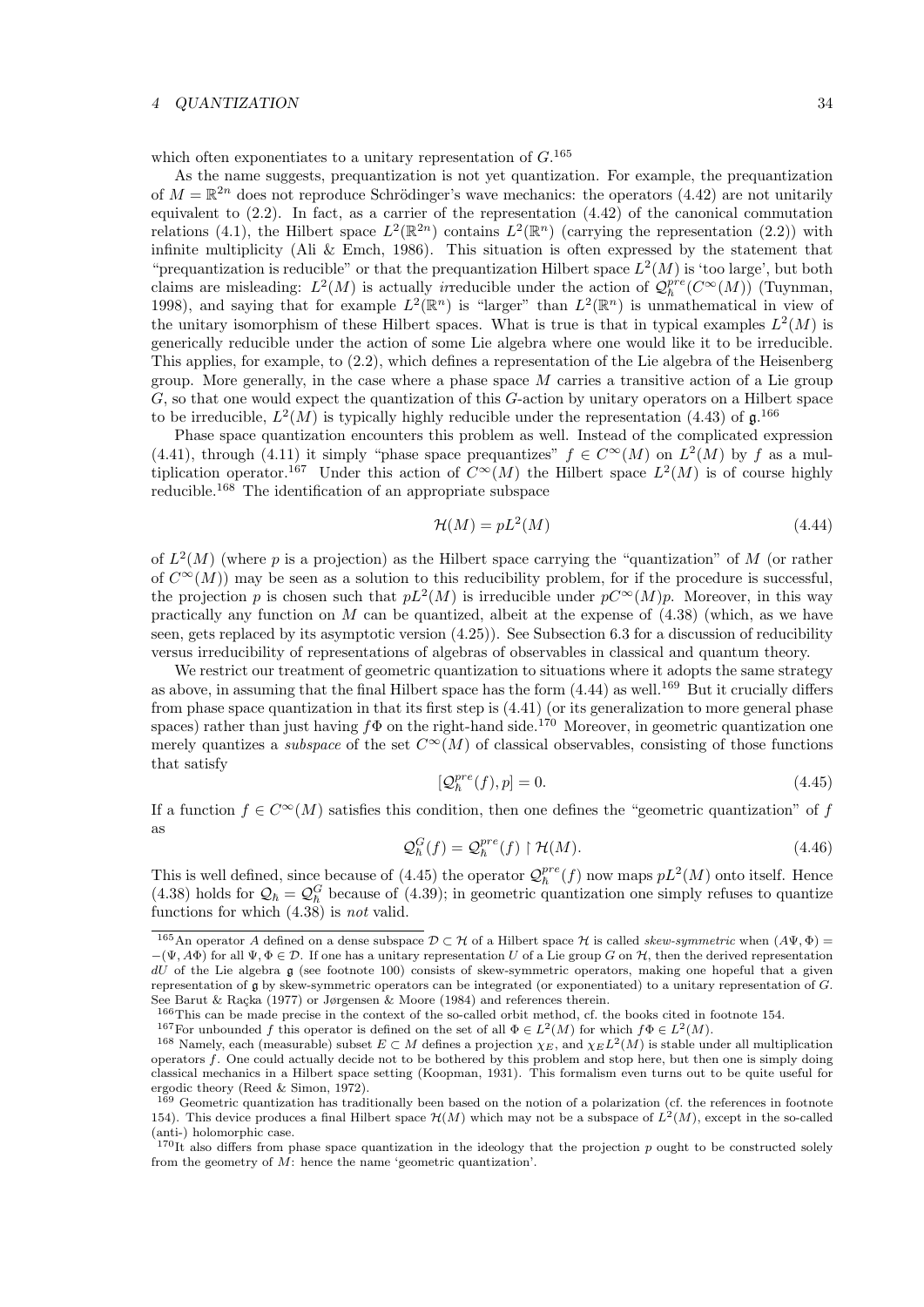Despite some impressive initial triumphs,<sup>171</sup> there is no general method that accomplishes the goals of geometric quantization with guaranteed success. Therefore, geometric quantization has remained something like a hacker's tool, whose applicability largely depends on the creativity of the user.

In any case, our familiar example  $M = \mathbb{R}^{2n}$  is well understood, and we illustrate the general spirit of the method in its setting, simplifying further by taking  $n = 1$ . It is convenient to replace the canonical coordinates  $(p, q)$  on M by  $z = p + iq$  and  $\overline{z} = p - iq$ , and the mathematical toolkit of geometric quantization makes it very natural to look at the space of solutions within  $L^2(\mathbb{R}^2)$  of the equations<sup>172</sup>

$$
\left(\frac{\partial}{\partial \overline{z}} + \frac{z}{4\hbar}\right) \Phi(z, \overline{z}) = 0.
$$
\n(4.47)

The general solution of these equations that lies in  $L^2(\mathbb{R}^2) = L^2(\mathbb{C})$  is

$$
\Phi(z,\overline{z}) = e^{-|z|^2/4\hbar} f(z),\tag{4.48}
$$

where  $f$  is a holomorphic function such that

$$
\int_{\mathbb{C}} \frac{dzd\overline{z}}{2\pi\hbar i} e^{-|z|^2/2\hbar} |f(z)|^2 < \infty. \tag{4.49}
$$

The projection p, then, is the projection onto the closed subspace of  $L^2(\mathbb{C})$  consisting of these solutions.<sup>173</sup> The Hilbert space  $pL^2(\mathbb{C})$  is unitarily equivalent to  $L^2(\mathbb{R})$  in a natural way (i.e. without the choice of a basis). The condition (4.45) boils down to  $\partial^2 f(z,\overline{z})/\partial \overline{z}_i \partial \overline{z}_j = 0$ ; in particular, the coordinate functions q and p are quantizable. Transforming to  $L^2(\mathbb{R})$ , one finds that the operators  $\mathcal{Q}_{\hbar}^G(q)$  and  $\mathcal{Q}_{\hbar}^G(p)$  coincide with Schrödinger's expressions (2.2). In particular, the Heisenberg group  $H_1$ , which acts with infinite multiplicity on  $L^2(\mathbb{C})$ , acts irreducibly on  $pL^2(\mathbb{C})$ .

### 4.5 Epilogue: functoriality of quantization

A very important aspect of quantization is its interplay with symmetries and constraints. Indeed, the fundamental theories describing Nature (viz. electrodynamics, Yang–Mills theory, general relativity, and possibly also string theory) are a priori formulated as constrained systems. The classical side of constraints and reduction is well understood,  $174$  a large class of important examples being codified by the procedure of symplectic reduction. A special case of this is Marsden–Weinstein reduction: if a Lie group G acts on a phase space M in canonical fashion with momentum map  $\mu : M \to \mathfrak{g}^*$ (cf. Subsection 4.4), one may form another phase space  $M/\!\!/ G = \mu^{-1}(0)/G$ .<sup>175</sup> Physically, in the case where G is a gauge group and M is the unconstrained phase space,  $\mu^{-1}(0)$  is the constraint hypersurface (i.e. the subspace of  $M$  on which the constraints defined by the gauge symmetry hold), and  $M/\sqrt{G}$  is the true phase space of the system that only contains physical degrees of freedom.

Unfortunately, the correct way of dealing with constrained quantum systems remains a source of speculation and controversy:<sup>176</sup> practically all rigorous results on quantization (like the ones discussed in the preceding subsections) concern unconstrained systems. Accordingly, one would like to quantize a constrained system by reducing the problem to the unconstrained case. This could be done provided

<sup>&</sup>lt;sup>171</sup>Such as the orbit method for nilpotent groups and the newly understood Borel–Weil method for compact groups, cf. Kirillov (2004) and most other books cited in footnote 154.

<sup>&</sup>lt;sup>172</sup>Using the formalism explained in footnote 163, we replace the 1-form  $A = -\frac{i}{\hbar} \sum_k p_k dq^k$  defining the connection  $\nabla = d + A$  by the gauge-equivalent form  $A = \frac{i}{2\hbar} (\sum_k q^k dp_k - \sum_k p_k dq^k) = -\frac{i}{\hbar} \sum_k p_k dq^k + \frac{i}{2\hbar} d(\sum_k p_k q^k)$ , which has the same curvature. In terms of this new A, which in complex coordinates reads  $A = \sum_k (z_k d\overline{z}_k - \overline{z}_k dz_k)/4\hbar$ , eq. (4.47) is just  $\nabla_{\partial/\partial \bar{z}}\Phi = 0$ . This is an example of the so-called holomorphic polarization in the formalism of geometric quantization.<br><sup>173</sup> The collection of all holomorphic functions on  $\mathbb C$  satisfying (4.49) is a Hilbert space with respect to the inner

product  $(f, g) = (2\pi\hbar i)^{-1} \int_{\mathbb{C}} dz d\overline{z} \exp(-|z|^2/2\hbar) \overline{f(z)} g(z)$ , called the Bargmann–Fock space  $\mathcal{H}_{BF}$ . This space may be embedded in  $L^2(\mathbb{C})$  by  $f(z) \mapsto \exp(-|z|^2/2\hbar) f(z)$ , and the image of this embedding is of course just  $pL^2(\mathbb{C})$ .

 $174$ See Gotay, Nester, & Hinds (1978), Binz, Sniatycki and Fischer (1988), Marsden (1992), Marsden & Ratiu (1994), Landsman (1998), Butterfield (2005), and Belot (2005).

<sup>&</sup>lt;sup>175</sup>Technically, M has to be a symplectic manifold, and if G acts properly and freely on  $\mu^{-1}(0)$ , then M/C is again a symplectic manifold.

<sup>&</sup>lt;sup>176</sup>Cf. Dirac (1964), Sundermeyer (1982), Gotay (1986), Duval et al. (1991), Govaerts (1991), Henneaux & Teitelboim (1992), and Landsman (1998) for various perspectives on the quantization of constrained systems.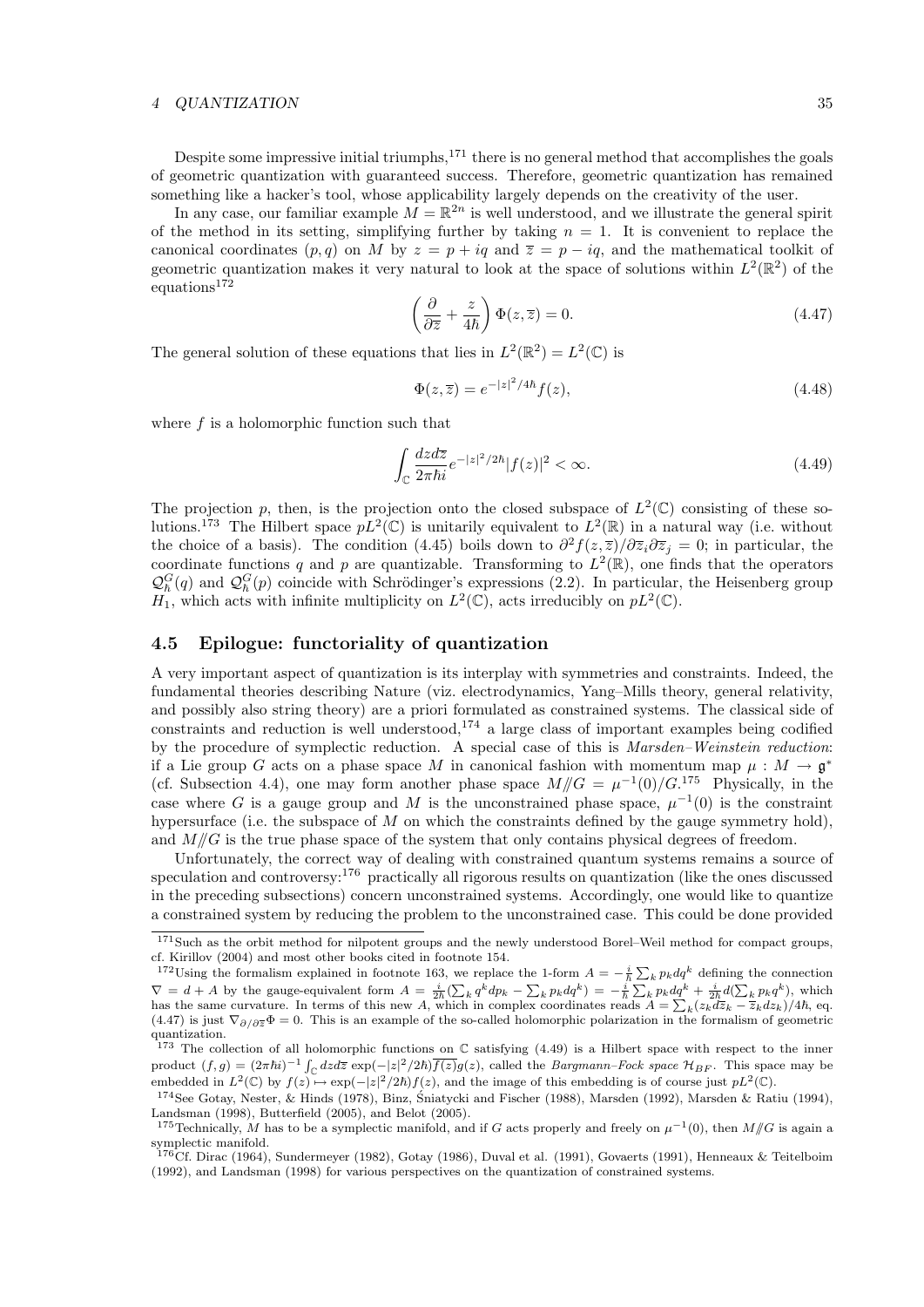the following scenario applies. One first quantizes the unconstrained phase space  $M$  (supposedly the easiest part of the problem), ans subsequently imposes a quantum version of symplectic reduction. Finally, one proves by abstract means that the quantum theory thus constructed is equal to the theory defined by first reducing at the classical level and then quantizing the constrained classical phase space (usually an impossible task to perform in practice).

Tragically, sufficiently powerful theorems stating that "quantization commutes with reduction" in this sense remain elusive.<sup>177</sup> So far, this has blocked, for example, a rigorous quantization of Yang– Mills theory in dimension 4; this is one of the Millenium Problems of the Clay Mathematical Institute, rewarded with 1 Million dollars.<sup>178</sup>

On a more spiritual note, the mathematician E. Nelson famously said that 'First quantization is a mystery, but second quantization is a functor.' The functoriality of 'second' quantization (a construction involving Fock spaces, see Reed & Simon, 1975) being an almost trivial matter, the deep mathematical and conceptual problem lies in the possible functoriality of 'first' quantization, which simply means quantization in the sense we have been discussing so far. This was initially taken to mean that canonical transformations  $\alpha$  of the phase space M should be 'quantized' by unitary operators  $U(\alpha)$  on  $\mathcal{H}(M)$ , in such a way  $U(\alpha) \mathcal{Q}_{\hbar}(f)U(\alpha)^{-1} = \mathcal{Q}(L_{\alpha}f)$  (cf. (4.10)). This is possible only in special circumstances, e.g., when  $M = \mathbb{R}^{2n}$  and  $\alpha$  is a linear symplectic map, and more generally when  $M = G/H$  is homogeneous and  $\alpha \in G$  (see the end of Subsection 4.2).<sup>179</sup> Consequently, the functoriality of quantization is widely taken to be a dead end.<sup>180</sup>

However, all no-go theorems establishing this conclusion start from wrong and naive categories, both on the classical and on the quantum side.<sup>181</sup> It appears very likely that one may indeed make quantization functorial by a more sophisticated choice of categories, with the additional bonus that deformation quantization and geometric quantization become unified: the former is the object part of the quantization functor, whereas the latter (suitably reinterpreted) is the arrow part. Amazingly, on this formulation the statement that 'quantization commutes with reduction' becomes a special case of the functoriality of quantization (Landsman, 2002, 2003).

To explain the main idea, we return to the geometric quantization of  $M = \mathbb{R}^2 \cong \mathbb{C}$  explained in the preceding subsection. The identification of  $pL^2(\mathbb{C})^{182}$  as the correct Hilbert space of the problem may be understood in a completely different way, which paves the way for the powerful reformulation of the geometric quantization program that will eventually define the quantization functor. Namely,  $\mathbb C$  supports a certain linear first-order differential operator  $\mathbb D$  that is entirely defined by its geometry as a phase space, called the *Dirac operator*.<sup>183</sup> This operator is given by<sup>184</sup>

$$
\mathcal{D} = 2 \begin{pmatrix} 0 & -\frac{\partial}{\partial z} + \frac{\overline{z}}{4\hbar} \\ \frac{\partial}{\partial \overline{z}} + \frac{\overline{z}}{4\hbar} & 0 \end{pmatrix},\tag{4.50}
$$

acting on  $L^2(\mathbb{C}) \otimes \mathbb{C}^2$  (as a suitably defined unbounded operator). This operator has the generic form

$$
\not\!\!D = \left(\begin{array}{cc} 0 & \not\!\!D_- \\ \not\!\!D_+ & 0 \end{array}\right)
$$

The *index* of such an operator is given by

$$
index(\mathcal{D}) = [ker(\mathcal{D}_{+})] - [ker(\mathcal{D}_{-})],
$$
\n(4.51)

.

<sup>178</sup>See http://www.claymath.org/millennium/

$$
^{184}\text{Relative to the Dirac matrices }\gamma^1=\left(\begin{array}{cc}0&i\\i&0\end{array}\right)\text{ and }\gamma^2=\left(\begin{array}{cc}0&-1\\1&0\end{array}\right).
$$

<sup>&</sup>lt;sup>177</sup> The so-called Guillemin–Sternberg conjecture (Guillemin & Sternberg, 1982) - now a theorem (Meinrenken, 1998, Meinrenken & Sjamaar, 1999) - merely deals with the case of Marsden–Weinstein reduction where G and M are compact. Mathematically impressive as the "quantization commutes with reduction" theorem already is here, it is a far call from gauge theories, where the groups and spaces are not only noncompact but even infinite-dimensional.

<sup>&</sup>lt;sup>179</sup>Canonical transformations can be quantized in approximate sense that becomes precise as  $\hbar \to 0$  by means of so-called Fourier integral operators; see Hörmander (1971, 1985b) and Duistermaat (1996).

<sup>180</sup>See Groenewold (1946), van Hove (1951), Gotay, Grundling, & Tuynman (1996), and Gotay (1999).

<sup>181</sup>Typically, one takes the classical category to consist of symplectic manifolds as objects and symplectomorphisms as arrows, and the quantum category to have C∗-algebras as objects and automorphisms as arrows. <sup>182</sup>Or the Bargmann–Fock space  $\mathcal{H}_{BF}$ , see footnote 173.

<sup>&</sup>lt;sup>183</sup> Specifically, this is the so-called Spin<sup>c</sup> Dirac operator defined by the complex structure of  $\mathbb{C}$ , *coupled to the* prequantization line bundle. See Guillemin, Ginzburg, & Karshon (2002).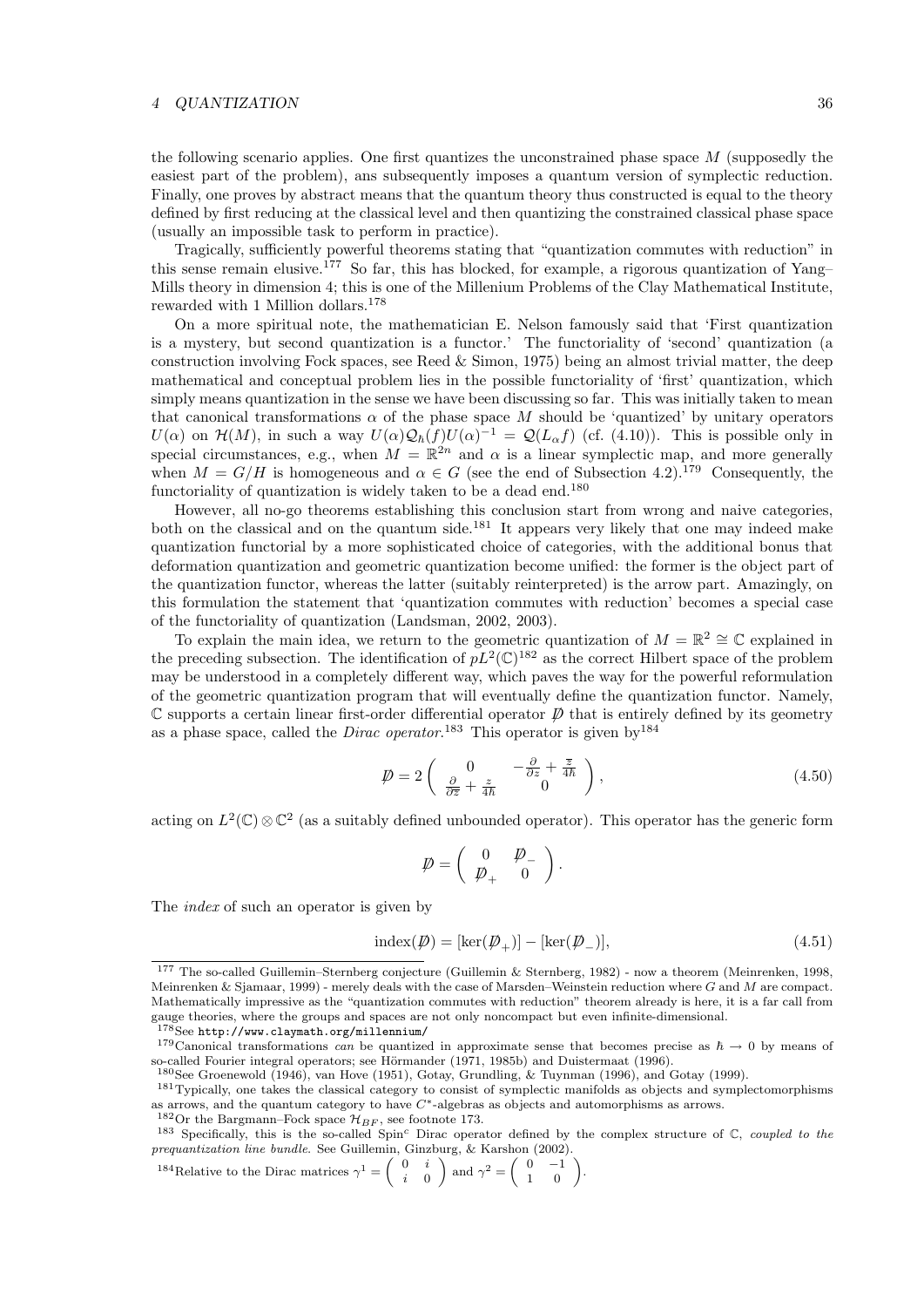#### QUANTIZATION 37

where  $[\ker(\mathcal{D}_{\pm})]$  stand for the (unitary) isomorphism class of  $\ker(\mathcal{D}_{\pm})$  seen as a representation space of a suitable algebra of operators.<sup>185</sup> In the case at hand, one has  $\ker(\mathcal{P}_+) = pL^2(\mathbb{C})$  (cf. (4.47) etc.) and ker( $\mathcal{D}_-$ ) = 0, <sup>186</sup> where we regard ker( $\mathcal{D}_+$ ) as a representation space of the Heisenberg group  $H_1$ . Consequently, the geometric quantization of the phase space  $\mathbb C$  is given modulo unitary equivalence by index( $\mathbb{D}$ ), seen as a "formal difference" of representation spaces of  $H_1$ .

This procedure may be generalized to arbitrary phase spaces  $M$ , where  $\bar{p}$  is a certain operator naturally defined by the phase space geometry of  $M$  and the demands of quantization.<sup>187</sup> This has turned out to be the most promising formulation of geometric quantization - at some cost.<sup>188</sup> For the original goal of quantizing a phase space by a Hilbert space has now been replaced by a much more abstract procedure, in which the result of quantization is a formal difference of certain isomorphism classes of representation spaces of the quantum algebra of observables. To illustrate the degree of abstraction involved here, suppose we ignore the action of the observables (such as position and momentum in the example just considered). In that case the isomorphism class  $[\mathcal{H}]$  of a Hilbert space H is entirely characterized by its dimension dim(H), so that (in case that ker( $\not\!\!D$ )  $\neq$  0) quantization (in the guise of index( $\mathcal{D}$ )) can even be a negative number! Have we gone mad?

Not quite. The above picture of geometric quantization is indeed quite irrelevant to physics, unless it is supplemented by deformation quantization. It is convenient to work at some fixed value of  $\hbar$  in this context, so that deformation quantization merely associates some  $C^*$ -algebra  $\mathcal{A}(P)$  to a given phase space  $P^{189}$  Looking for a categorical interpretation of quantization, it is therefore natural to assume that the objects of the classical category  $\mathfrak C$  are phase spaces  $P,^{190}$  whereas the objects of the quantum category  $\mathfrak{Q}$  are  $C^*$ -algebras.<sup>191</sup> The object part of the hypothetical quantization functor is to be deformation quantization, symbolically written as  $P \mapsto \mathcal{Q}(P)$ .

Everything then fits together if geometric quantization is reinterpreted as the arrow part of the conjectural quantization functor. To accomplish this, the arrows in the classical category  $\mathfrak C$  should not be taken to be maps between phase spaces, but *symplectic bimodules*  $P_1 \leftarrow M \rightarrow P_2$ .<sup>192</sup> More precisely, the arrows in  $\mathfrak C$  are suitable isomorphism classes of such bimodules.<sup>193</sup> Similarly, the arrows

<sup>&</sup>lt;sup>185</sup> The left-hand side of (4.51) should really be written as  $index(\mathcal{P}_{+})$ , since  $coker(\mathcal{P}_{+}) = ker(\mathcal{P}_{+}^{*})$  and  $\mathcal{P}_{+}^{*} = \mathcal{P}_{-}$ , but since the index is naturally associated to  $\not\!\!D$  as a whole, we abuse notation in writing index $(\not\!\!D)$  for index $(\not\!\!D)_+$ ). The usual index of a linear map  $L: V \to W$  between finite-dimensional vector spaces is defined as  $index(L) = dim(ker(L))$  $dim(coker(L))$ , where  $coker(L) = W/ran(L)$ . Elementary linear algebra yields  $index(L) = dim(V) - dim(W)$ . This is surprising because it is independent of L, whereas  $\dim(\ker(L))$  and  $\dim(\operatorname{coker}(L))$  quite sensitively depend on it. For, example, take  $V = W$  and  $L = \varepsilon \cdot 1$ . If  $\varepsilon \neq 0$  then  $\dim(\ker(\varepsilon \cdot 1)) = \dim(\operatorname{coker}(\varepsilon \cdot 1)) = 0$ , whereas for  $\varepsilon = 0$  one has dim(ker(0)) = dim(coker(0)) = dim(V)! Similarly, the usual definiton of geometric quantization through (4.47) etc. is unstable against perturbations of the underlying symplectic structure, whereas the refined definition through (4.51) is not. To pass to the latter from the above notion of an index, we first write  $index(L) = [ker(L)] - [coker(L)]$ ,<br>where [X] is the isomorphism class of a linear space X as a C-module. This expression is an element of  $K_0(\mathbb{C})$ , recover the earlier index through the realization that the class  $[X]$  is entirely determined by dim(X), along with and the corresponding isomorphism  $K_0(\mathbb{C}) \cong \mathbb{Z}$ . When a more complicated finite-dimensional C<sup>∗</sup>-algebra A acts on V and W with the property that ker(L) and coker(L) are stable under the A-action, one may define  $[\ker(L)] - [\operatorname{coker}(L)]$  and hence index(L) as an element of the so-called C<sup>∗</sup>-algebraic K-theory group  $K_0(\mathcal{A})$ . Under certain technical conditions, this notion of an index may be generalized to infinite-dimensional Hilbert spaces and C∗-algebras; see Baum, Connes & Higson (1994) and Blackadar (1998). The K-theoretic index is best understood when  $\mathcal{A} = C^*(G)$  is the group  $C^*$ -algebra of some locally compact group G. In the example  $M = \mathbb{R}^2$  one might take G to be the Heisenberg group  $H_1$ , so that index $(\not\!\!D) \in K_0(C^*(H_1)).$ 

 $\frac{186}{2}$ Since  $\left(-\frac{\partial}{\partial z} + \frac{\overline{z}}{4\hbar}\right)\Phi = 0$  implies  $\Phi(z,\overline{z}) = \exp(|z^2|/4\hbar)f(\overline{z})$ , which lies in  $L^2(\mathbb{C})$  iff  $f = 0$ .

 $^{187}$ Any symplectic manifold carries an almost complex structure compatible with the symplectic form, leading to a Spin<sup>c</sup> Dirac operator as described in footnote 183. See, again, Guillemin, Ginzburg, & Karshon (2002). If  $M = G/H$ , or, more generally, if M carries a canonical action of a Lie group G with compact quotient  $M/G$ , then index( $\not$ ) defines an element of  $K_0(C^*(G))$ . See footnote 185. In complete generality, index( $\emptyset$ ) ought to be an element of  $K_0(\mathcal{A})$ , where  $A$  is the  $C^*$ -algebra of observables of the quantum system.

<sup>&</sup>lt;sup>188</sup>On the benefit side, the invariance of the index under continuous deformations of  $\not\!\!D$  seems to obviate the ambiguity of traditional quantization procedures with respect to different 'operator orderings' not prescribed by the classical theory. <sup>189</sup>Here P is not necessarily symplectic; it may be a Poisson manifold, and to keep Poisson and symplectic manifolds

apart we denote the former by  $P$  from now on, preserving the notation  $M$  for the latter. <sup>190</sup>Strictly speaking, to be an object in this category a Poisson manifold P must be *integrable*; see Landsman (2001).

 $191$  For technical reasons involving K-theory these have to be separable. <sup>192</sup>Here M is a symplectic manifold and  $P_1$  and  $P_2$  are integrable Poisson manifolds; the map  $M \to P_2$  is anti-Poisson, whereas the map  $P_1 \leftarrow M$  is Poisson. Such bimodules (often called *dual pairs*) were introduced by Karasev (1989) and Weinstein (1983). In order to occur as arrows in  $\mathfrak{C}$ , symplectic bimodules have to satisfy a number of regularity conditions (Landsman, 2001).

<sup>193</sup>This is necessary in order to make arrow composition associative; this is given by a generalization of the symplectic reduction procedure.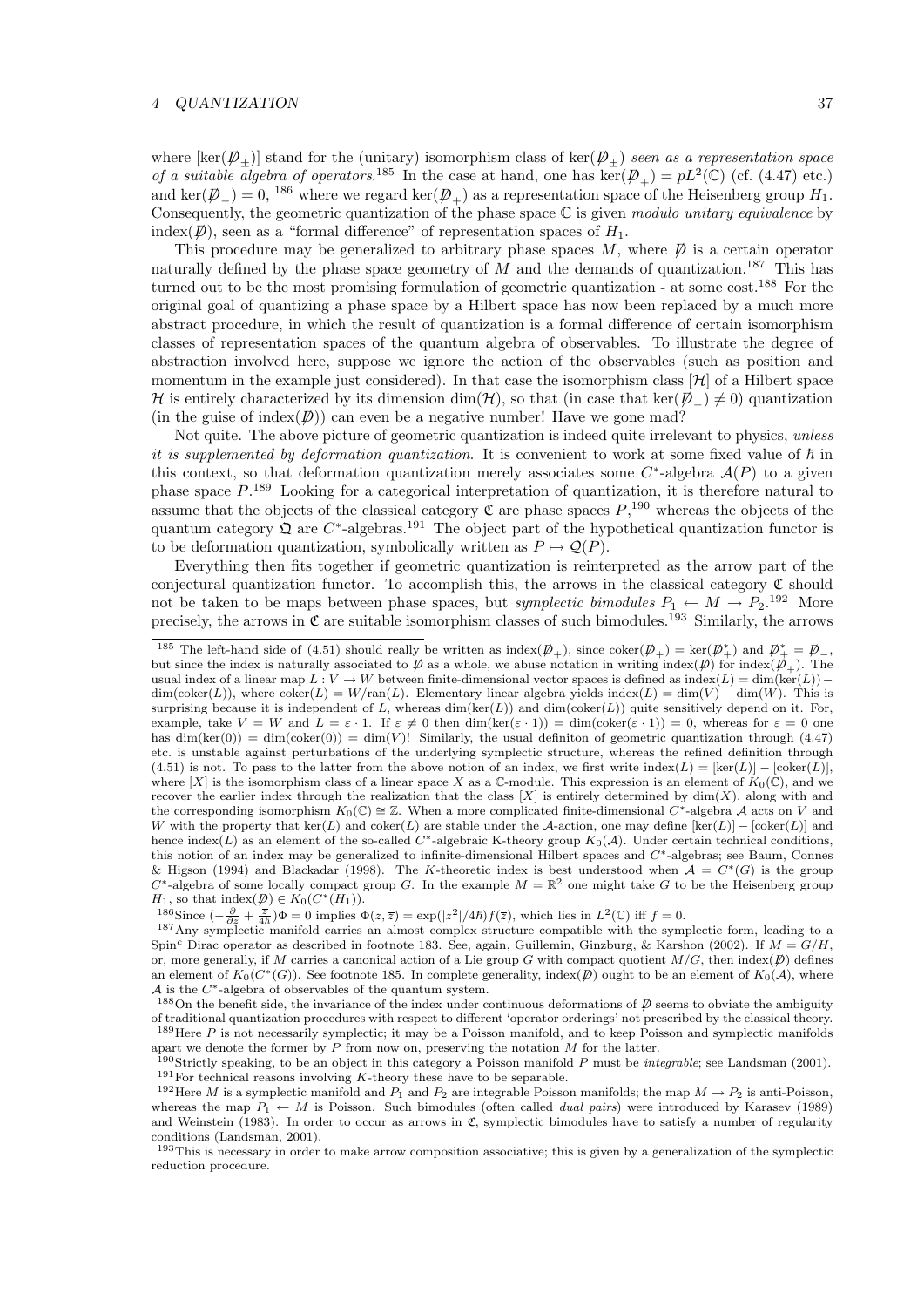in the quantum category  $\mathfrak{Q}$  are not morphisms of  $C^*$ -algebras, as might naively be expected, but certain isomorphism classes of bimodules for  $C^*$ -algebras, equipped with the additional structure of a generalized Dirac operator.<sup>194</sup>

Having already defined the object part of the quantization map  $\mathcal{Q}: \mathfrak{C} \to \mathfrak{Q}$  as deformation quantization, we now propose that the arrow part is geometric quantization, in the sense of a suitable generalization of  $(4.51)$ ; see Landsman (2003) for details. We then conjecture that  $\mathcal Q$  is a functor; in the cases where this can and has been checked, the functoriality of  $Q$  is precisely the statement that quantization commutes with reduction.<sup>195</sup>

Thus Heisenberg's idea of Umdeutung finds it ultimate realization in the quantization functor.

# 5 The limit  $\hbar \to 0$

It was recognized at an early stage that the limit  $\hbar \to 0$  of Planck's constant going to zero should play a role in the explanation of the classical world from quantum theory. Strictly speaking,  $\hbar$  is a dimensionful *constant*, but in practice one studies the semiclassical regime of a given quantum theory by forming a dimensionless combination of  $\hbar$  and other parameters; this combination then re-enters the theory as if it were a dimensionless version of  $\hbar$  that can indeed be varied. The oldest example is Planck's radiation formula  $(2.1)$ , with temperature T as the pertinent variable. Indeed, Planck's (1906) observation that in the limit  $\hbar \nu / kT \to 0$  his formula converges to the classical equipartition law  $E_{\nu}/N_{\nu} = kT$  may well be the first published statement involving the  $\hbar \to 0$  limit of quantum theory; for at fixed  $\nu$  this may either be interpreted as  $T \to \infty$  at fixed  $\hbar$ , or as  $\hbar \to 0$  at fixed T.

Another example is the Schrödinger equation (2.3) with Hamiltonian  $H = -\frac{\hbar^2}{2m}\Delta_x + V(x)$ , where m is the mass of the pertinent particle. Here one may pass to dimensionless parameters by introducing an energy scale  $\epsilon$  typical of H, like  $\epsilon = \sup_x |V(x)|$ , as well as a typical length scale  $\lambda$ , such as  $\lambda = \epsilon/\sup_x |\nabla V(x)|$  (if these quantities are finite). In terms of the dimensionless variable  $\tilde{x} = x/\lambda$ , the rescaled Hamiltonian  $\tilde{H} = H/\epsilon$  is then dimensionless and equal to  $\tilde{H} = -\tilde{\hbar}^2 \Delta_{\tilde{x}} + \tilde{V}(\tilde{x})$ , where the rescaled Hamiltonian  $H = H/\epsilon$  is then dimensionless and equal to  $H = -h^2 \Delta_{\tilde{x}} + V(x)$ , where  $\tilde{h} = \hbar/\lambda\sqrt{2m\epsilon}$  and  $\tilde{V}(\tilde{x}) = V(\lambda \tilde{x})/\epsilon$ . Here  $\tilde{h}$  is dimensionless, and one might study the regime where it is small (Gustafson & Sigal, 2003). Our last example will occur in the theory of large quantum systems, treated in the next Section. In what follows, whenever it is considered variable  $\hbar$  will denote such a dimensionless version of Planck's constant.

Although, as we will argue, the limit  $\hbar \to 0$  cannot by itself explain the classical world, it does give rise to a number of truly pleasing mathematical results. These, in turn, render almost inescapable the conclusion that the limit in question is indeed a relevant one for the recovery of classical physics from quantum theory. Thus the present section is meant to be a catalogue of those pleasantries that might be of direct interest to researchers in the foundations of quantum theory.

There is another, more technical use of the  $\hbar \to 0$  limit, which is to perform computations in quantum mechanics by approximating the time-evolution of states and observables in terms of associated classical objects. This endeavour is known as semiclassical analysis. Mathematically, this use of the  $\hbar \rightarrow 0$  limit is closely related to the goal of recovering classical mechanics from quantum mechanics, but conceptually the matter is quite different. We will attempt to bring the pertinent differences out in what follows.

### 5.1 Coherent states revisited

As Schrödinger (1926b) foresaw, coherent states play an important role in the limit  $\hbar \to 0$ . We recall from Subsection 4.2 that for some fixed value  $\hbar$  of Planck's constant coherent states in a Hilbert space H for a phase space M are defined by an injection  $M \hookrightarrow H$ ,  $z \mapsto \Psi_z^{\hbar}$ , such that (4.16) and (4.17) hold. In what follows, we shall say that  $\Psi_z^{\hbar}$  is *centered at*  $z \in M$ , a terminology justified by the key example (4.20).

 $194$ The category  $\Omega$  is nothing but the category KK introduced by Kasparov, whose objects are separable  $C^*$ -algebras, and whose arrows are the so-called Kasparov group  $KK(A, B)$ , composed with Kasparov's product  $KK(A, B)$  $KK(B, C) \rightarrow KK(A, C)$ . See Higson (1990) and Blackadar (1998).

<sup>&</sup>lt;sup>195</sup>A canonical G-action on a symplectic manifold M with momentum map  $\mu : M \to \mathfrak{g}^*$  gives rise to a dual pair  $pt \leftarrow M \rightarrow \mathfrak{g}^*$ , which in  $\mathfrak{C}$  is interpreted as an arrow from the space pt with one point to  $\mathfrak{g}^*$ . The composition of this arrow with the arrow  $\mathfrak{g}^* \leftarrow 0 \rightarrow pt$  from  $\mathfrak{g}^*$  to pt is  $pt \leftarrow M/G \rightarrow pt$ . If G is connected, functoriality of quantization on these two pairs is equivalent to the Guillemin–Sternberg conjecture (cf. footnote 177); see Landsman (2003).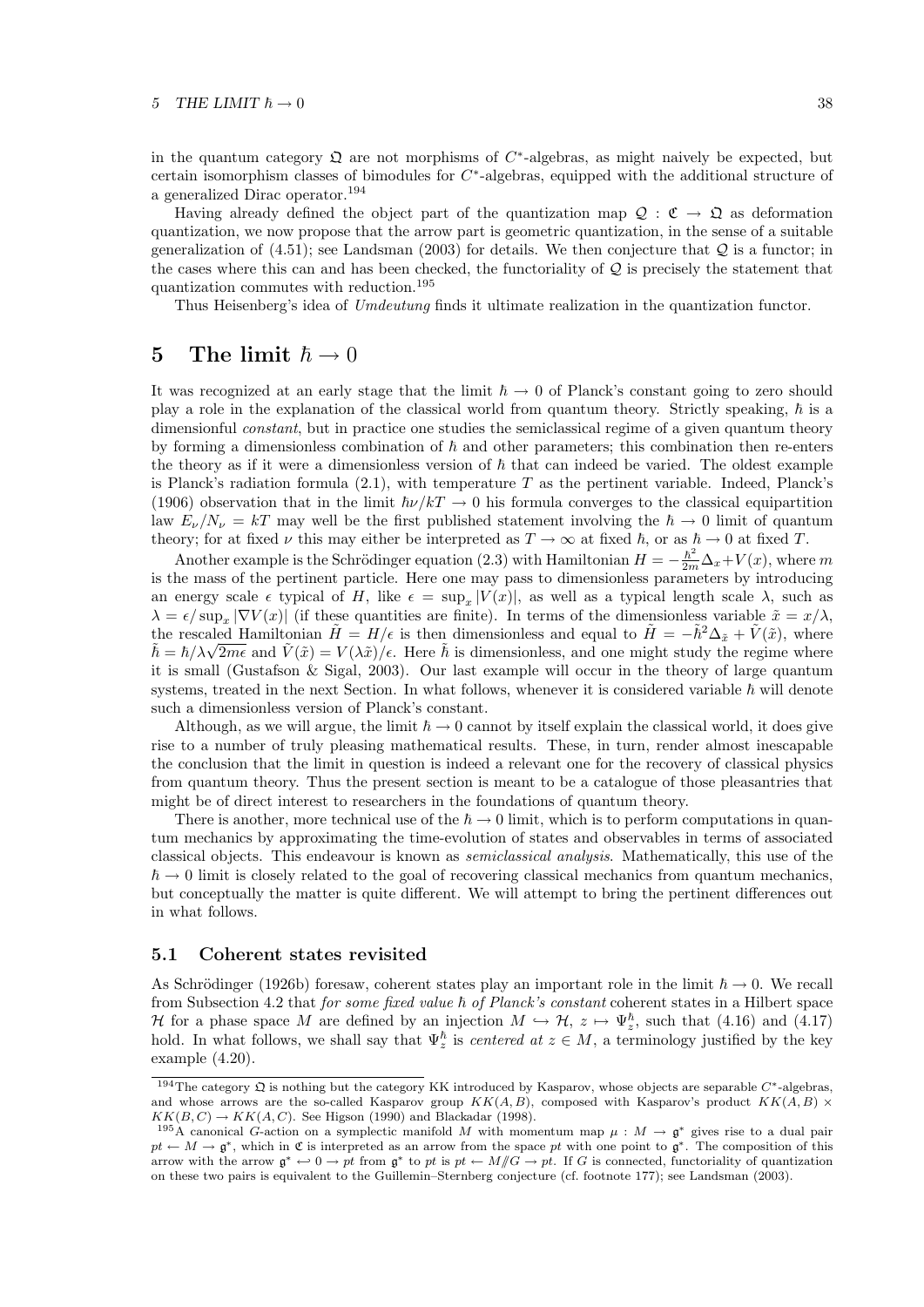To be relevant to the classical limit, coherent states must satisfy an additional property concerning their dependence on  $\hbar$ , which also largely clarifies their nature (Landsman, 1998). Namely, we require that for each  $f \in C_c(M)$  and each  $z \in M$  the following function from the set I in which  $\hbar$  takes values (i.e. usually  $I = [0, 1]$ , but in any case containing zero as an accumulation point) to  $\mathbb C$  is continuous:

$$
\hbar \quad \mapsto \quad c_{\hbar} \int_M d\mu_L(w) \, |(\Psi_w^{\hbar}, \Psi_z^{\hbar})|^2 f(w) \quad (\hbar > 0); \tag{5.1}
$$

$$
0 \quad \mapsto \quad f(z). \tag{5.2}
$$

In view of (4.19), the right-hand side of (5.2) is the same as  $(\Psi_{z}^{\hbar}, \mathcal{Q}_{\hbar}^{B}(f)\Psi_{z}^{\hbar})$ . In particular, this continuity condition implies

$$
\lim_{\hbar \to 0} (\Psi_z^{\hbar}, \mathcal{Q}_{\hbar}^B(f)\Psi_z^{\hbar}) = f(z). \tag{5.3}
$$

This means that the classical limit of the quantum-mechanical expectation value of the phase space quantization (4.19) of the classical observable f in a coherent state centered at  $z \in M$  is precisely the classical expectation value of  $f$  in the state  $z$ . This interpretation rests on the identification of classical states with probability measures on phase space  $M$ , under which points of  $M$  in the guise of Dirac measures (i.e. delta functions) are pure states. Furthermore, it can be shown (cf. Landsman, 1998) that the continuity of all functions (5.1) - (5.2) implies the property

$$
\lim_{\hbar \to 0} |(\Psi_w^{\hbar}, \Psi_z^{\hbar})|^2 = \delta_{wz},\tag{5.4}
$$

where  $\delta_{wz}$  is the ordinary Kronecker delta (i.e.  $\delta_{wz} = 0$  whenever  $w \neq z$  and  $\delta_{zz} = 1$  for all  $z \in M$ ). This has a natural physical interpretation as well: the classical limit of the quantum-mechanical transition probability between two coherent states centered at  $w, z \in M$  is equal to the classical (and trivial) transition probability between w and z. In other words, when  $\hbar$  becomes small, coherent states at different values of w and z become increasingly orthogonal to each other.<sup>196</sup> This has the interesting consequence that

$$
\lim_{\hbar \to 0} (\Psi_w^{\hbar}, \mathcal{Q}_{\hbar}^B(f)\Psi_z^{\hbar}) = 0 \quad (w \neq z). \tag{5.5}
$$

for all  $f \in C_c(M)$ . In particular, the following phenomenon of the Schrödinger cat type occurs in the classical limit: if  $w \neq z$  and one has continuous functions  $\hbar \mapsto c_w^{\hbar} \in \mathbb{C}$  and  $\hbar \mapsto c_z^{\hbar} \in \mathbb{C}$  on  $\hbar \in [0,1]$ such that

$$
\Psi_{w,z}^{\hbar} = c_w^{\hbar} \Psi_w^{\hbar} + c_z^{\hbar} \Psi_z^{\hbar} \tag{5.6}
$$

is a unit vector for  $\hbar \ge 0$  and also  $|c_w^0|^2 + |c_z^0|^2 = 1$ , then

$$
\lim_{\hbar \to 0} \left( \Psi_{w,z}^{\hbar}, \mathcal{Q}_{\hbar}^{B}(f) \Psi_{w,z}^{\hbar} \right) = |c_{w}^{0}|^{2} f(w) + |c_{z}^{0}|^{2} f(z). \tag{5.7}
$$

Hence the family of (typically) pure states  $\psi_{w,z}^{\hbar}$  (on the C<sup>\*</sup>-algebras  $\mathcal{A}_{\hbar}$  in which the map  $\mathcal{Q}_{\hbar}^B$  takes values)<sup>197</sup> defined by the vectors  $\Psi_{w,z}^{\hbar}$  in some sense converges to the mixed state on  $C_0(M)$  defined by the right-hand side of (5.7). This is made precise at the end of this subsection.

It goes without saying that Schrödinger's coherent states  $(4.20)$  satisfy our axioms; one may also verify (5.4) immediately from (4.21). Consequently, by (4.32) one has the same property (5.3) for Weyl quantization (as long as  $f \in \mathcal{S}(\mathbb{R}^{2n})$ ),<sup>198</sup> that is,

$$
\lim_{\hbar \to 0} (\Psi_z^{\hbar}, \mathcal{Q}_{\hbar}^W(f), \Psi_z^{\hbar}) = f(z). \tag{5.8}
$$

Similarly, (5.5) holds for  $\mathcal{Q}_{\hbar}^{W}$  as well.

<sup>196</sup>See Mielnik (1968), Cantoni (1975), Beltrametti & Cassinelli (1984), Landsman (1998), and Subsection 6.3 below for the general meaning of the concept of a transition probability.

<sup>&</sup>lt;sup>197</sup>For example, for  $\overline{M} = \mathbb{R}^{2n}$  each  $A_{\hbar}$  is equal to the C<sup>∗</sup>-algebra of compact operators on  $L^2(\mathbb{R}^n)$ , on which each vector state is certainly pure.

<sup>&</sup>lt;sup>198</sup>Here  $\mathcal{S}(\mathbb{R}^{2n})$  is the usual Schwartz space of smooth test functions with rapid decay at infinity.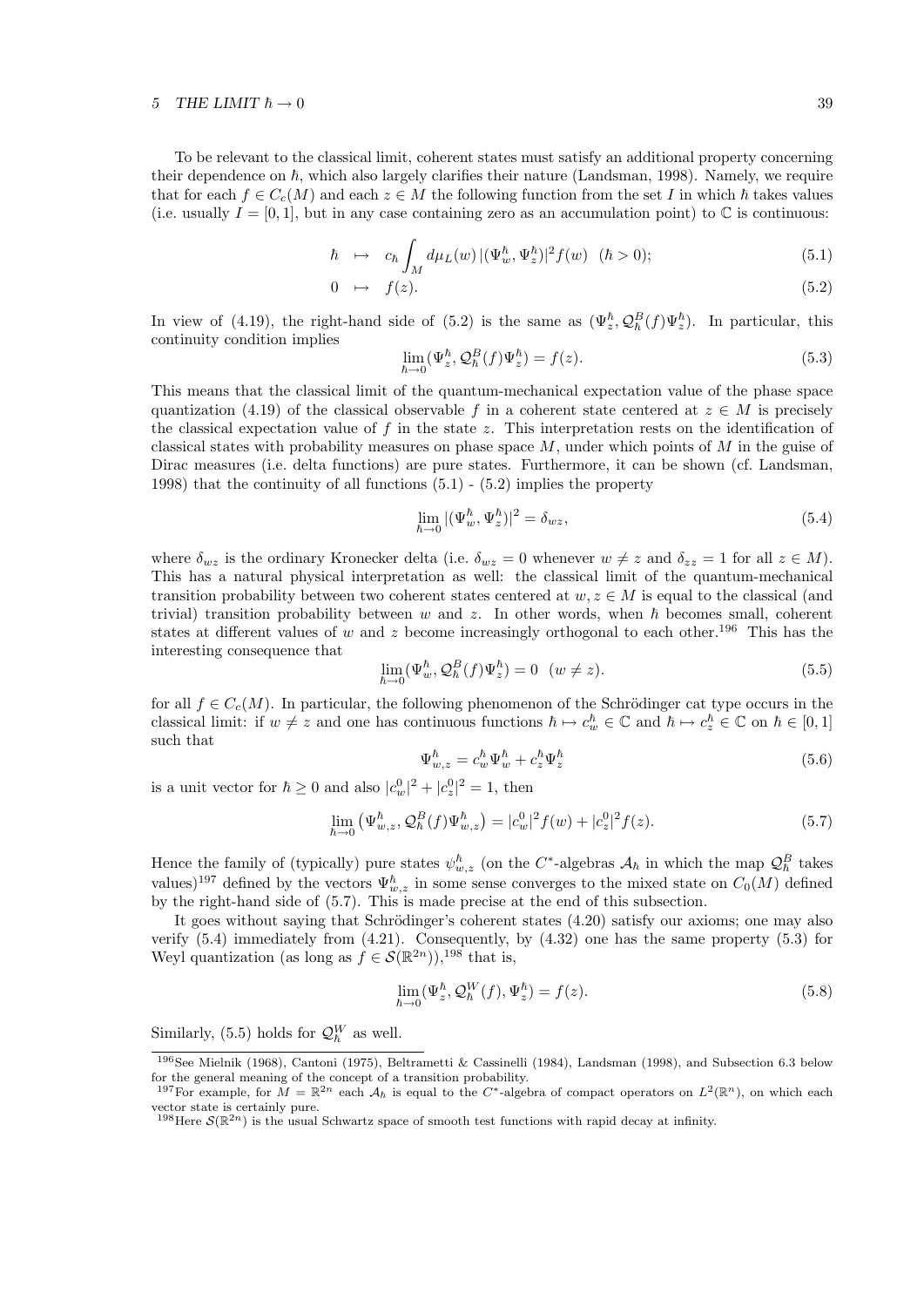In addition, many constructions referred to as coherent states in the literature (cf. the references in footnote 125) satisfy  $(4.16)$ ,  $(4.17)$ , and  $(5.4)$ ; see Landsman  $(1998)$ .<sup>199</sup> The general picture that emerges is that a coherent state centered at  $z \in M$  is the Umdeutung of z (seen as a classical pure state, as explained above) as a quantum-mechanical pure state.<sup>200</sup>

Despite their wide applicability (and some would say beauty), one has to look beyond coherent states for a complete picture of the  $\hbar \to 0$  limit of quantum mechanics. The appropriate generalization is the concept of a *continuous field of states.*<sup>201</sup> This is defined relative to a given deformation quantization of a phase space M; cf. Subsection 4.3. If one now has a state  $\omega_{\hbar}$  on  $A_{\hbar}$  for each  $\hbar \in [0,1]$  (or, more generally, for a discrete subset of [0, 1] containing 0 as an accumulation point), one may call the ensuing family of states a *continuous field* whenever the function  $\hbar \mapsto \omega_{\hbar}(\mathcal{Q}_{\hbar}(f))$  is continuous on [0, 1] for each  $f \in C_c^{\infty}(M)$ ; this notion is actually intrinsically defined by the continuous field of  $C^*$ -algebras, and is therefore independent of the quantization maps  $\mathcal{Q}_\hbar$ . In particular, one has

$$
\lim_{\hbar \to 0} \omega_{\hbar}(\mathcal{Q}_{\hbar}(f)) = \omega_0(f). \tag{5.9}
$$

Eq.  $(5.3)$  (or  $(5.8)$ ) shows that coherent states are indeed examples of continuous fields of states, with the additional property that each  $\omega_{\bar{h}}$  is pure. As an example where all states  $\omega_{\bar{h}}$  are mixed, we mention the convergence of quantum-mechanical partition functions to their classical counterparts in statistical mechanics along these lines; see Lieb (1973), Simon (1980), Duffield (1990), and Nourrigat & Royer (2004). Finally, one encounters the surprising phenomenon that pure quantum states may coverge to mixed classical ones. The first example of this has just been exhibited in (5.7); other cases in point are energy eigenstates and WKB states (see Subsections 5.4, 5.5, and 5.6 below).

### 5.2 Convergence of quantum dynamics to classical motion

Nonrelativistic quantum mechanics is based on the Schrödinger equation  $(2.3)$ , which more generally reads

$$
H\Psi(t) = i\hbar \frac{\partial \Psi}{\partial t}.
$$
\n(5.10)

The formal solution with initial value  $\Psi(0) = \Psi$  is

$$
\Psi(t) = e^{-\frac{it}{\hbar}H}\Psi.
$$
\n(5.11)

Here we have assumed that H is a given self-adjoint operator on the Hilbert space  $\mathcal H$  of the system, so that this solution indeed exists and evolves unitarily by Stone's theorem; cf. Reed & Simon (1972) and Simon (1976). Equivalently, one may transfer the time-evolution from states (Schrödinger picture) to operators (Heisenberg picture) by putting

$$
A(t) = e^{\frac{it}{\hbar}H} A e^{-\frac{it}{\hbar}H}.
$$
\n(5.12)

We here restrict ourselves to particle motion in  $\mathbb{R}^n$ , so that  $\mathcal{H} = L^2(\mathbb{R}^n)$ .<sup>202</sup> In that case, H is typically given by a formal expression like  $(2.3)$  (on some specific domain).<sup>203</sup> Now, the first thing

<sup>199</sup>For example, coherent states of the type introduced by Perelomov (1986) fit into our setting as follows (Simon, 1980). Let G be a compact connected Lie group, and  $\mathcal{O}_{\lambda}$  an integral coadjoint orbit, corresponding to a highest weight λ. (One may think here of  $G = SU(2)$  and  $\lambda = 0, 1/2, 1, ...$ ) Note that  $\mathcal{O}_{\lambda} \cong G/T$ , where T is the maximal torus in G with respect to which weights are defined. Let  $\mathcal{H}_{\lambda}^{\text{hw}}$  be the carrier space of the irreducible representation  $U_{\lambda}(G)$ with highest weight  $\lambda$ , containing the highest weight vector  $\Omega_{\lambda}$ . (For  $G = SU(2)$  one has  $\mathcal{H}_{j}^{\text{hw}} = \mathbb{C}^{2j+1}$ , the well-known Hilbert space of spin j, in which  $\Omega_j$  is the vector with spin j in the z-direction.) For  $\hbar = 1/k$ ,  $k \in \mathbb{N}$ , define  $\mathcal{H}_{\hbar} := \mathcal{H}_{\lambda/k}^{\text{hw}}$ . Choosing a section  $\sigma : \mathcal{O}_{\lambda} \to G$  of the projection  $G \to G/T$ , one then obtains coherent states  $x \mapsto U_{\lambda/\hbar}(\sigma(x))\Omega_{\lambda/\hbar}$ with respect to the Liouville measure on  $\mathcal{O}_\lambda$  and  $c_\hbar = \dim(\mathcal{H}_{\lambda/\hbar}^{\text{hw}})$ . These states are obviously not defined for all values of  $\hbar$  in  $(0, 1]$ , but only for the discrete set  $1/N$ .

 $200$ This idea is also confirmed by the fact that at least Schrödinger's coherent states are states of minimal uncertainty; cf. the references in footnote 125.

 $^{201}$ The use of this concept in various mathematical approaches to quantization is basically folklore. For the  $C^*$ -algebraic setting see Emch (1984), Rieffel (1989b), Werner (1995), Blanchard (1996), Landsman (1998), and Nagy (2000).

 $202$ See Hunziker & Sigal (2000) for a recent survey of N-body Schrödinger operators.

<sup>203</sup>One then has to prove self-adjointness (or the lack of it) on a larger domain on which the operator is closed; see the literature cited in footnote 43.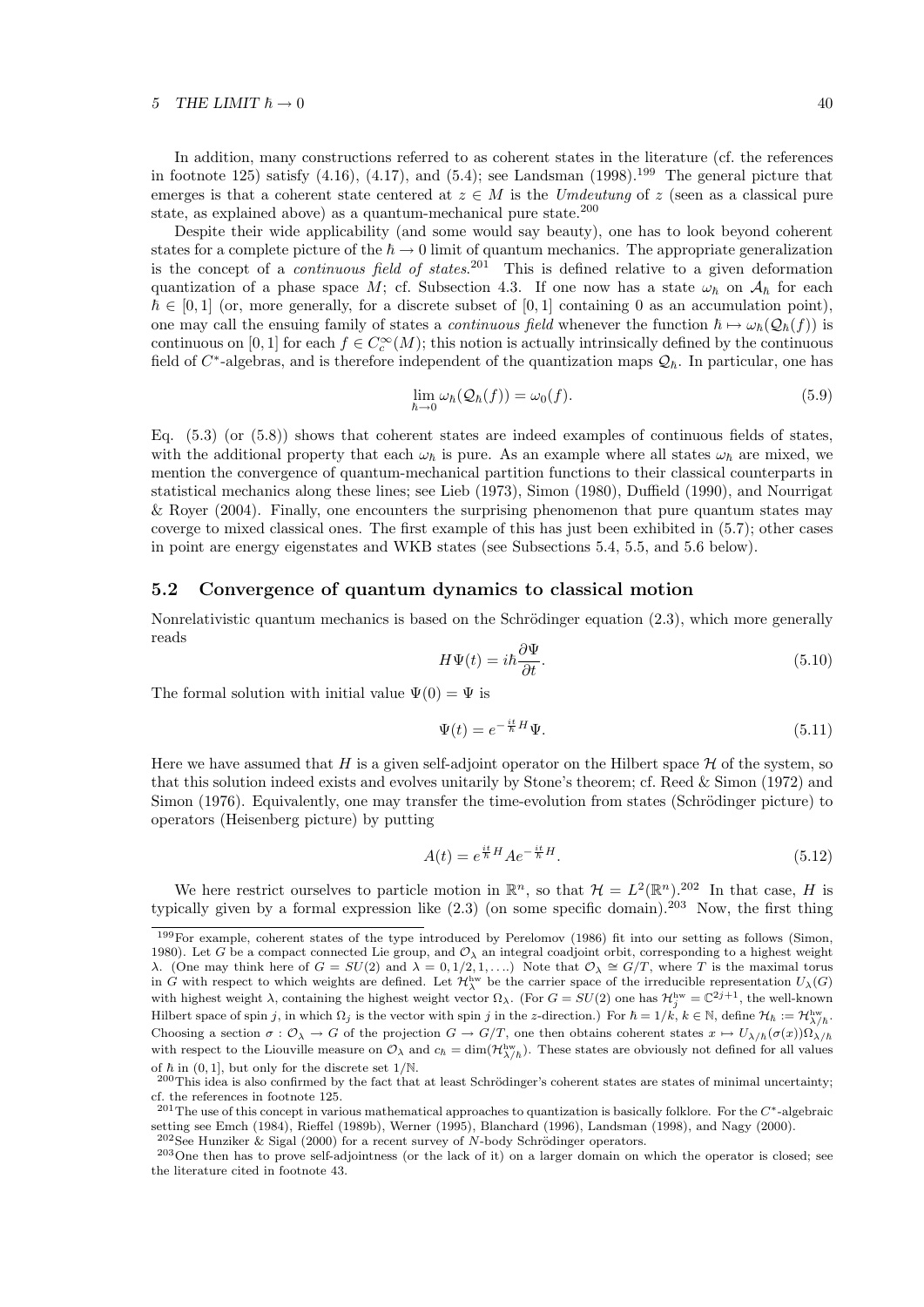that comes to mind is *Ehrenfest's Theorem* (1927), which states that for any (unit) vector  $\Psi \in L^2(\mathbb{R}^n)$ in the domain of  $\mathcal{Q}_{\hbar}(q^j) = x^j$  and  $\partial V(x)/\partial x^j$  one has

$$
m\frac{d^2}{dt^2}\langle x^j\rangle(t) = -\left\langle \frac{\partial V(x)}{\partial x^j} \right\rangle(t),\tag{5.13}
$$

with the notation

$$
\langle x^{j} \rangle(t) = (\Psi(t), x^{j} \Psi(t));
$$
  

$$
\langle \frac{\partial V(x)}{\partial x^{j}} \rangle(t) = (\Psi(t), \frac{\partial V(x)}{\partial x^{j}} \Psi(t)).
$$
 (5.14)

This looks like Newton's second law for the expectation value of x in the state  $\psi$ , with the tiny but crucial difference that Newton would have liked to see  $(\partial V/\partial x^j)(\langle x \rangle(t))$  on the right-hand side of (5.13). Furthermore, even apart from this point Ehrenfest's Theorem by no means suffices to have classical behaviour, since it gives no guarantee whatsoever that  $\langle x \rangle(t)$  behaves like a point particle. Much of what follows can be seen as an attempt to sharpen Ehrenfest's Theorem to the effect that it does indeed yield appropriate classical equations of motion for the expectation values of suitable operators.

We assume that the quantum Hamiltonian has the more general form

$$
H = h(\mathcal{Q}_{\hbar}(p_j), \mathcal{Q}_{\hbar}(q^j)),\tag{5.15}
$$

where h is the classical Hamiltonian (i.e. a function defined on classical phase space  $\mathbb{R}^{2n}$ ) and  $\mathcal{Q}_{\hbar}(p_j)$ and  $\mathcal{Q}_{\hbar}(q^j)$  are the operators given in (2.2). Whenever this expression is ambiguous (as in cases like  $h(p,q) = pq$ , one has to assume a specific quantization prescription such as Weyl quantization  $\mathcal{Q}_{\hbar}^{W}$ (cf. (4.29)), so that formally one has

$$
H = \mathcal{Q}_{\hbar}^{W}(h). \tag{5.16}
$$

In fact, in the literature to be cited an even larger class of quantum Hamiltonians is treated by the methods explained here. The quantum Hamiltonian H carries an explicit (and rather singular)  $\hbar$ dependence, and for  $\hbar \to 0$  one then expects (5.11) or (5.12) to be related in one way or another to the flow of the classical Hamiltonian  $h$ . This relationship was already foreseen by Schrödinger (1926a), and was formalized almost immediately after the birth of quantum mechanics by the well-known WKB approximation (cf. Landau & Lifshitz (1977) and Subsection 5.5 below). A mathematically rigorous understanding of this and analogous approximation methods only emerged much later, when a technique called microlocal analysis was adapted from its original setting of partial differential equations (Hörmander, 1965; Kohn & Nirenberg, 1965; Duistermaat, 1974, 1996; Guillemin & Sternberg, 1977; Howe, 1980; Hörmander, 1979, 1985a, 1985b; Grigis & Sjöstrand, 1994) to the study of the  $\hbar \to 0$  limit of quantum mechanics. This adaptation (often called semiclassical analysis) and its results have now been explained in various reviews written by the main players, notably Robert (1987, 1998), Helffer (1988), Paul & Uribe (1995), Colin de Verdière (1998), Ivrii (1998), Dimassi & Sjöstrand (1999), and Martinez (2002) (see also the papers in Robert (1992)). More specific references will be given below.<sup>204</sup>

As mentioned before, the relationship between  $H$  and  $h$  provided by semiclassical analysis is doubleedged. On the one hand, one obtains approximate solutions of (5.11) or (5.12), or approximate energy eigenvalues and energy eigenfunctions (sometimes called quasi-modes) for small values of  $\hbar$  in terms of classical data. This is how the results are usually presented; one computes specific properties of quantum theory in a certain regime in terms of an underlying classical theory. On the other hand, however, with some effort the very same results can often be reinterpreted as a partial explanation of the emergence of classical dynamics from quantum mechanics. It is the latter aspect of semiclassical analysis, somewhat understated in the literature, that is of interest to us. In this and the next three subsections we restrict ourselves to the simplest type of results, which nonetheless provide a good flavour of what can be achieved and understood by these means. By the same token, we just work with the usual flat phase space  $M = \mathbb{R}^{2n}$  as before.

The simplest of all results relating classical and quantum dynamics is this:<sup>205</sup>

 $^{204}$ For the heuristic theory of semiclassical asymptotics Landau & Lifshitz (1977) is a goldmine.

<sup>&</sup>lt;sup>205</sup>More generally, Egorov's Theorem states that for a large class of Hamiltonians one has  $\mathcal{Q}_\hbar^W(f)(t) = \mathcal{Q}_\hbar^W(f_t) + O(\hbar)$ . See, e.g., Robert (1987), Dimassi & Sjöstrand (1999), and Martinez (2002).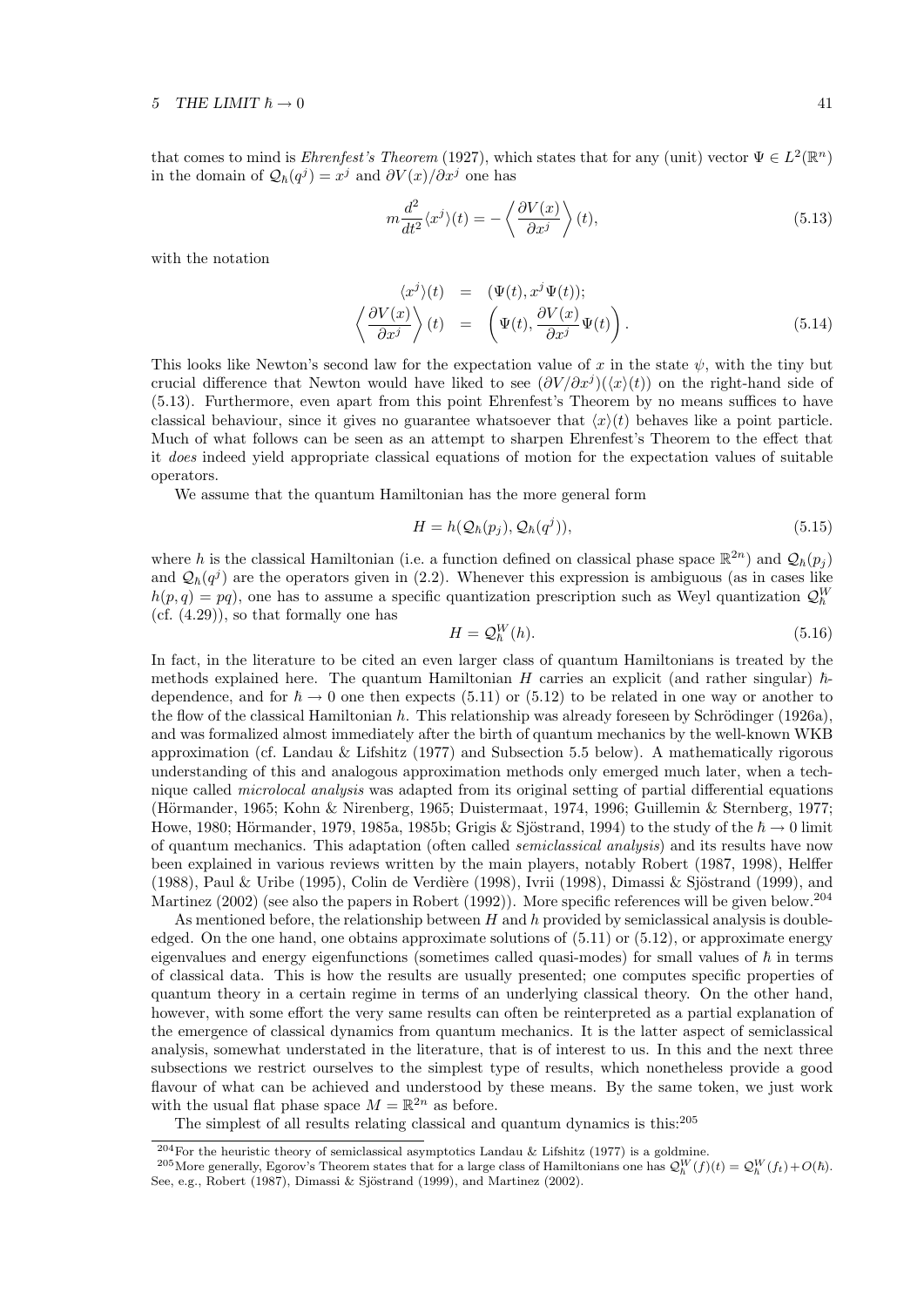If the classical Hamiltonian  $h(p,q)$  is at most quadratic in p and q, and the Hamiltonian in  $(5.12)$  is given by  $(5.16)$ , then

$$
\mathcal{Q}_{\hbar}^{W}(f)(t) = \mathcal{Q}_{\hbar}^{W}(f_{t}).\tag{5.17}
$$

Here  $f_t$  is the solution of the classical equation of motion  $df_t/dt = \{h, f_t\}$ ; equivalently, one may write

$$
f_t(p,q) = f(p(t), q(t)),
$$
\n(5.18)

where  $t \mapsto (p(t), q(t))$  is the classical Hamiltonian flow of h with initial condition  $(p(0), q(0)) = (p, q)$ . This holds for all decent f, e.g.,  $f \in \mathcal{S}(\mathbb{R}^{2n})$ .

This result explains quantum in terms of classical, but the converse may be achieved by combining  $(5.17)$  with  $(5.9)$ . This yields

$$
\lim_{\hbar \to 0} \omega_{\hbar}(\mathcal{Q}_{\hbar}(f)(t)) = \omega_0(f_t)
$$
\n(5.19)

for any continuous field of states  $(\omega_{\hbar})$ . In particular, for Schrödinger's coherent states (4.20) one obtains

$$
\lim_{\hbar \to 0} \left( \Psi^{\hbar}_{(p,q)}, \mathcal{Q}_{\hbar}(f)(t) \Psi^{\hbar}_{(p,q)} \right) = f_t(p,q). \tag{5.20}
$$

Now, whereas (5.17) merely reflects the good symmetry properties of Weyl quantization,<sup>206</sup> (and is false for  $\mathcal{Q}_{\hbar}^B$ , eq. (5.20) is actually valid for a large class of realistic Hamiltonians and for any deformation quantization map  $\mathcal{Q}_{\hbar}$  that is asymptotically equal to  $\mathcal{Q}_{\hbar}^W$  (cf. (4.32)). A result of this type was first established by Hepp (1974); further work in this direction includes Yajima (1979), Hogreve, Potthoff & Schrader (1983), Wang (1986), Robinson (1988a, 1988b), Combescure (1992), Arai (1995), Combescure & Robert (1997), Robert (1998), and Landsman (1998).

Impressive results are available also in the Schrödinger picture. The counterpart of  $(5.17)$  is that for any suitably smooth classical Hamiltonian  $h$  (even a time-dependent one) that is at most quadratic in the canonical coordinates p and q on phase space  $\mathbb{R}^{2n}$  one may construct generalized coherent states  $\Psi^{\hbar}_{(p,q,C)}$ , labeled by a set C of classical parameters dictated by the form of h, such that

$$
e^{-\frac{it}{\hbar}\mathcal{Q}_{\hbar}^{W}(h)}\Psi_{(p,q,C)}^{\hbar} = e^{iS(t)/\hbar}\Psi_{(p(t),q(t),C(t))}^{\hbar}.
$$
\n(5.21)

Here  $S(t)$  is the action associated with the classical trajectory  $(p(t), q(t))$  determined by h, and  $C(t)$ is a solution of a certain system of differential equations that has a classical interpretation as well (Hagedorn, 1998). Schrödinger's coherent states  $(4.20)$  are a special case for the standard harmonic oscillator Hamiltonian. For more general Hamiltonians one then has an asymptotic result (Hagedorn & Joye, 1999, 2000)<sup>207</sup>

$$
\lim_{\hbar \to 0} \left\| e^{-\frac{it}{\hbar} \mathcal{Q}_{\hbar}^{W}(h)} \Psi^{\hbar}_{(p,q,C)} - e^{iS(t)/\hbar} \Psi^{\hbar}_{(p(t),q(t),C(t))} \right\| = 0.
$$
\n(5.22)

Once again, at first sight such results merely contribute to the understanding of quantum dynamics in terms of classical motion. As mentioned, they may be converted into statements on the emergence of classical motion from quantum mechanics by taking expectation values of suitable  $\hbar$ -dependent obervables of the type  $\mathcal{Q}_{\hbar}^{W}(f)$ .

For finite  $\hbar$ , the second term in (5.22) is a good approximation to the first - the error even being as small as  $\mathcal{O}(\exp(-\gamma/\hbar))$  for some  $\gamma > 0$  as  $\hbar \to 0$  - whenever t is smaller than the so-called *Ehrenfest* time

$$
T_E = \lambda^{-1} \log(\hbar^{-1}),\tag{5.23}
$$

where  $\lambda$  is a typlical inverse time scale of the Hamiltonian (e.g., for chaotic systems it is the largest Lyapunov exponent).<sup>208</sup> This is the typical time scale on which semiclassical approximations to wave packet solutions of the time-dependent Schrödinger equation with a general Hamiltonian tend to be valid (Ehrenfest, 1927; Berry et al., 1979; Zaslavsky, 1981; Combescure & Robert, 1997; Bambusi,

 $^{206}$ Eq. (5.17) is equivalent to the covariance of Weyl quantization under the affine symplectic group; cf. footnote 149.  $^{207}$ See also Paul & Uribe (1995, 1996) as well as the references listed after (5.20) for analogous statements.

<sup>208</sup> Recall that throughout this section we assume that  $\hbar$  has been made dimensionless through an appropriate rescaling.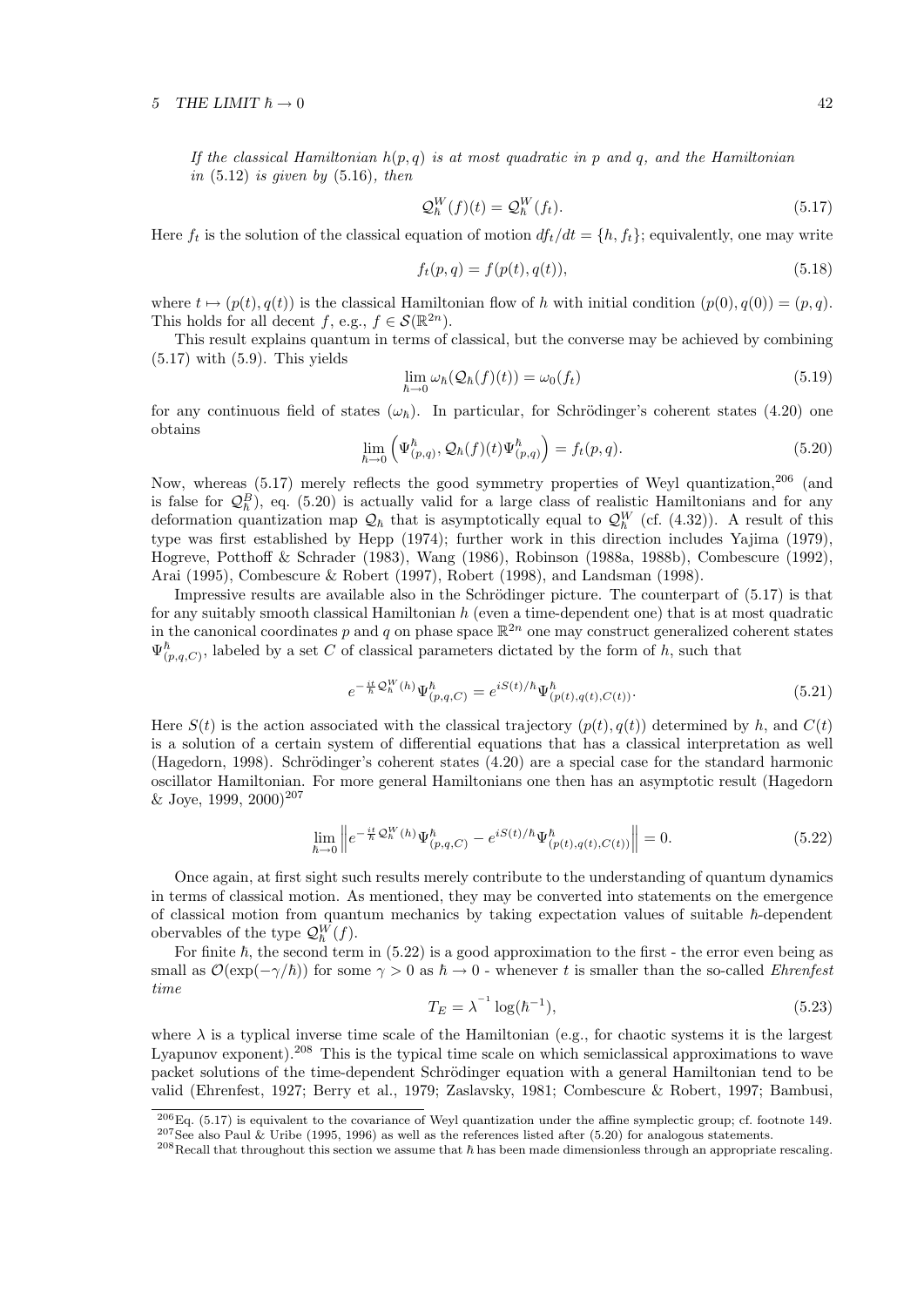Graffi, & Paul, 1999; Hagedorn & Joye, 2000).<sup>209</sup> For example, Ehrenfest (1927) himself estimated that for a mass of 1 gram a wave packet would double its width only in about  $10^{13}$  years under free motion. However, Zurek and Paz (1995) have estimated the Ehrenfest time for Saturn's moon Hyperion to be of the order of 20 years! This obviously poses a serious problem for the program of deriving (the appearance of) classical behaviour from quantum mechanics, which affects all interpretations of this theory.

Finally, we have not discussed the important problem of combining the limit  $t \to \infty$  with the limit  $\hbar \to 0$ ; this should be done in such a way that  $T_E$  is kept fixed. This double limit is of particular importance for quantum chaos; see Robert (1998) and most of the literature cited in Subsection 5.6.

### 5.3 Wigner functions

The  $\hbar \to 0$  limit of quantum mechanics is often discussed in terms of the so-called Wigner function, introduced by Wigner (1932).<sup>210</sup> Each unit vector (i.e. wave function)  $\Psi \in L^2(\mathbb{R}^n)$  defines such a function  $W^{\hbar}_{\Psi}$  on classical phase space  $M = \mathbb{R}^{2n}$  by demanding that for each  $f \in \mathcal{S}(\mathbb{R}^{2n})$  one has

$$
\left(\Psi, \mathcal{Q}_{\hbar}^W(f)\Psi\right) = \int_{\mathbb{R}^{2n}} \frac{d^n p d^n q}{(2\pi)^n} W_{\Psi}^{\hbar}(p,q) f(p,q). \tag{5.24}
$$

The existence of such a function may be proved by writing it down explicitly as

$$
W_{\Psi}^{\hbar}(p,q) = \int_{\mathbb{R}^n} d^n v \, e^{ipv} \overline{\Psi(q + \frac{1}{2}\hbar v)} \Psi(q - \frac{1}{2}\hbar v). \tag{5.25}
$$

In other words, the quantum-mechanical expectation value of the Weyl quantization of the classical observable f in a quantum state  $\Psi$  formally equals the classical expectation value of f with respect to the distribution  $W_{\Psi}$ . However, the latter may not be regarded as a probability distribution because it is not necessarily positive definite.<sup>211</sup> Despite this drawback, the Wigner function possesses some attractive properties. For example, one has

$$
\mathcal{Q}_{\hbar}^{W}(W_{\Psi}^{\hbar}) = \hbar^{-n}[\Psi]. \tag{5.26}
$$

This somewhat perverse result means that if the Wigner function defined by  $\Psi$  is seen as a classical observable (despite its manifest  $\hbar$ -dependence!), then its Weyl quantization is precisely ( $\hbar^{-n}$  times) the projection operator onto  $\Psi^{212}$  Furthermore, one may derive the following formula for the transition probability:<sup>213</sup>

$$
|(\Phi, \Psi)|^2 = \hbar^n \int_{\mathbb{R}^{2n}} \frac{d^n p d^n q}{(2\pi)^n} W^{\hbar}_{\Psi}(p, q) W^{\hbar}_{\Phi}(p, q). \tag{5.27}
$$

 $209$ One should distinguish here between two distinct approximation methods to the time-dependent Schrödinger equation. Firstly, one has the semiclassical propagation of a quantum-mechanical wave packet, i.e. its propagation as computed from the time-dependence of the parameters on which it depends according to the underlying classical equations of motion. It is shown in the references just cited that this approximates the full quantum-mechanical propagation of the wave packet well until  $t \sim T_E$ . Secondly, one has the time-dependent WKB approximation (for integrable systems) and its generalization to chaotic systems (which typically involve tens of thousands of terms instead of a single one). This second approximation is valid on a much longer time scale, typically  $t \sim \hbar^{-1/2}$  (O'Connor, Tomsovic, & Heller, 1992; Heller & Tomsovic, 1993; Tomsovic, & Heller, 1993, 2002; Vanicek & Heller, 2003). Adding to the confusion, Ballentine has claimed over the years that even the semiclassical propagation of a wave packet approximates its quantum-mechanical propagation for times much longer than the Ehrenfest time, typically  $t \sim \hbar^{-1/2}$  (Ballentine, Yang, & Zibin, 1994; Ballentine, 2002, 2003). This claim is based on the criterion that the quantum and classical (i.e. Liouville) probabilities are approximately equal on such time scales, but the validity of this criterion hinges on the "statistical" or "ensemble" interpretation of quantum mechanics. According to this interpretation, a pure state provides a description of certain statistical properties of an ensemble of similarly prepared systems, but need not provide a complete description of an individual system. See Ballentine (1970, 1986). Though once defended by von Neumann, Einstein and Popper, this interpretation has now completely fallen out of fashion.

 $^{210}$ The original context was quantum statistical mechanics; one may write down (5.24) for mixed states as well. See Hillery et al. (1984) for a survey.

<sup>&</sup>lt;sup>211</sup>Indeed, it may not even be in  $L^1(\mathbb{R}^{2n})$ , so that its total mass is not necessarily defined, let alone equal to 1. Conditions for the positivity of Wigner functions defined by pure states are given by Hudson (1974); see Bröcker  $&$ Werner (1995) for the case of mixed states.

<sup>&</sup>lt;sup>212</sup>In other words,  $W_{\Psi}$  is the Weyl symbol of the projection operator [Ψ].

<sup>&</sup>lt;sup>213</sup>This formula is well defined since  $\Psi \in L^2(\mathbb{R}^n)$  implies  $W^{\hbar}_{\Psi} \in L^2(\mathbb{R}^{2n})$ .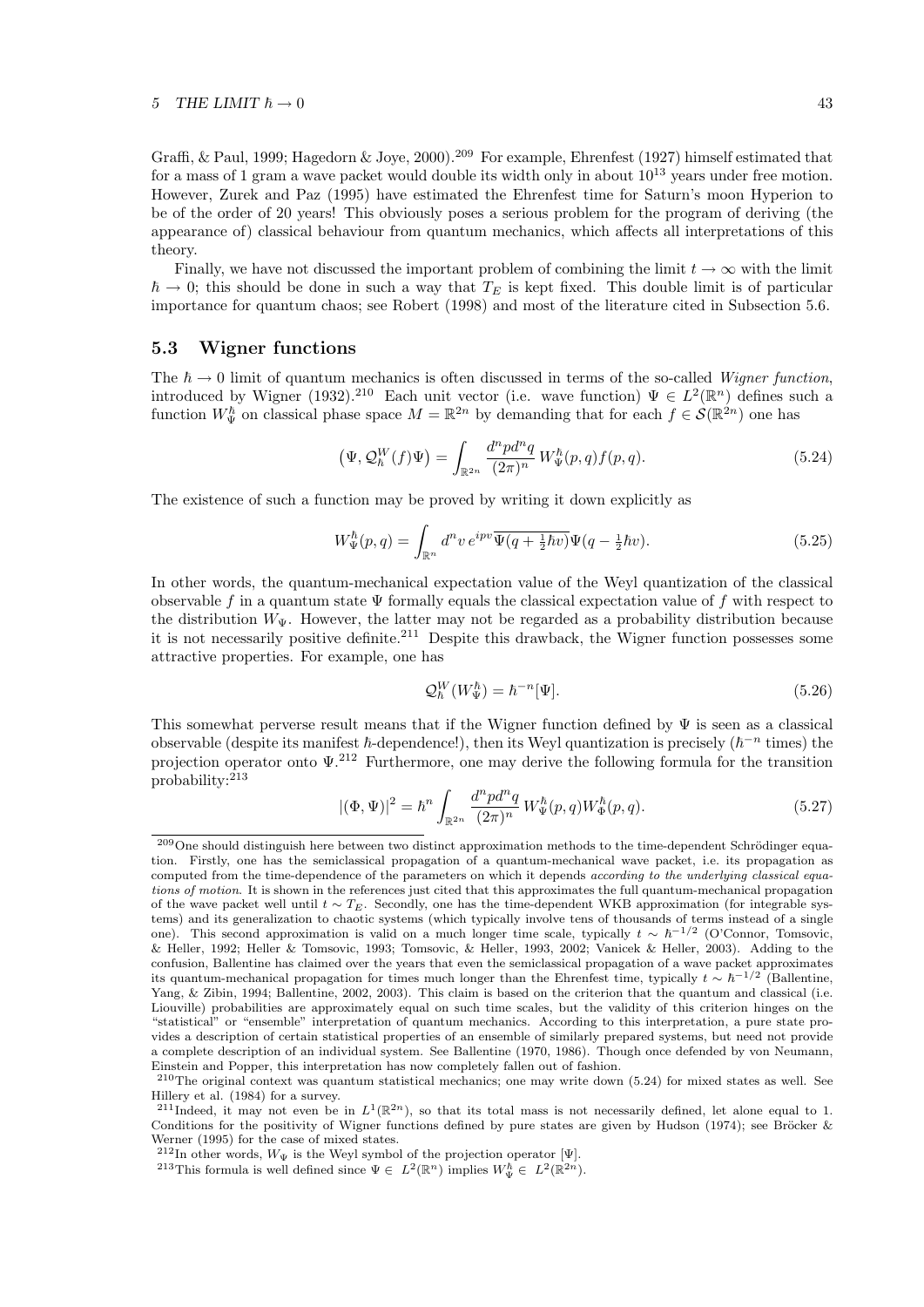This expression has immediate intuitive appeal, since the integrand on the right-hand side is supported by the area in phase space where the two Wigner functions overlap, which is well in tune with the idea of a transition probability.

The potential lack of positivity of a Wigner function may be remedied by noting that Berezin's deformation quantization scheme (see (4.28)) analogously defines functions  $B_{\Psi}^{\hbar}$  on phase space by means of

$$
\left(\Psi, \mathcal{Q}_{\hbar}^{B}(f)\Psi\right) = \int_{\mathbb{R}^{2n}} \frac{d^{n} p d^{n} q}{(2\pi)^{n}} B_{\Psi}^{\hbar}(p, q) f(p, q). \tag{5.28}
$$

Formally, (4.28) and (5.28) immediately yield

$$
B^{\hbar}_{\Psi}(p,q) = |(\Psi^{\hbar}_{(p,q)}, \Psi)|^2
$$
\n(5.29)

in terms of Schrödinger's coherent states  $(4.20)$ . This expression is manifestly positive definite. The existence of  $B_{\Psi}^{\hbar}$  may be proved rigorously by recalling that the Berezin quantization map  $f \mapsto \mathcal{Q}_{\hbar}^B(f)$ is positive from  $C_0(\mathbb{R}^{2n})$  to  $\mathcal{B}(L^2(\mathbb{R}^n))$ . This implies that for each (unit) vector  $\Psi \in L^2(\mathbb{R}^n)$  the map  $f \mapsto (\Psi, \mathcal{Q}_{\hbar}^B(f)\Psi)$  is positive from  $C_c(\mathbb{R}^{2n})$  to  $\mathbb{C}$ , so that (by the Riesz theorem of measure theory) there must be a measure  $\mu_{\Psi}$  on  $\mathbb{R}^{2n}$  such that  $(\Psi, \mathcal{Q}_{\hbar}^{B}(f)\Psi) = \int d\mu_{\Psi} f$ . This measure, then, is precisely given by  $d\mu_{\Psi}(p,q) = (2\pi)^{-n} d^{n} p d^{n} q B_{\Psi}^{\hbar}(p,q)$ . If  $(\Psi, \Psi) = 1$ , then  $\mu_{\Psi}$  is a probability measure. Accordingly, despite its  $\hbar$ -dependence,  $B_{\Psi}^{\hbar}$  defines a bona fide classical probability distribution on phase space, in terms of which one might attempt to visualize quantum mechanics to some extent.

For finite values of  $\hbar$ , the Wigner and Berezin distribution functions are different, because the quantization maps  $\mathcal{Q}_{\hbar}^W$  and  $\mathcal{Q}_{\hbar}^B$  are. The connection between  $B_{\Psi}^{\hbar}$  and  $W_{\Psi}^{\hbar}$  is easily computed to be

$$
B_{\Psi}^{\hbar} = W_{\Psi}^{\hbar} * g^{\hbar},\tag{5.30}
$$

where  $g^{\hbar}$  is the Gaussian function

$$
g^{\hbar}(p,q) = (2/\hbar)^n \exp(-(p^2+q^2)/\hbar).
$$
\n(5.31)

This is how physicists look at the Berezin function,  $2^{14}$  viz. as a Wigner function smeared with a Gaussian so as to become positive. But since  $g^{\hbar}$  converges to a Dirac delta function as  $\hbar \to 0$  (with respect to the measure  $(2\pi)^{-n}d^{n}p d^{n}q$  in the sense of distributions), it is clear from (5.30) that as distributions one has $^{215}$ 

$$
\lim_{\hbar \to 0} \left( B_{\Psi}^{\hbar} - W_{\Psi}^{\hbar} \right) = 0. \tag{5.32}
$$

See also (4.32). Hence in the study of the limit  $\hbar \to 0$  there is little advantage in the use of Wigner functions; quite to the contrary, in limiting procedures their generic lack of positivity makes them more difficult to handle than Berezin functions.<sup>216</sup> For example, one would like to write the asymptotic behaviour (5.8) of coherent states in the form  $\lim_{\hbar\to 0} W^{\hat{h}}_{\Psi_{\hat{z}}^{\hat{h}}} = \delta_z$ . Although this is indeed true in the sense of distributions, the corresponding limit

$$
\lim_{\hbar \to 0} B_{\Psi_z^{\hbar}}^{\hbar} = \delta_z,\tag{5.33}
$$

exists in the sense of (probability) measures, and is therefore defined on a much larges class of test functions.<sup>217</sup> Here and in what follows, we abuse notation: if  $\mu^0$  is some probability measure on  $\mathbb{R}^{2n}$  and  $(\Psi^{\hbar})$  is a sequence of unit vectors in  $L^2(\mathbb{R}^n)$  indexed by  $\hbar$  (and perhaps other labels), then  $B_{\Psi^h}^{\hbar} \to \mu^0$  for  $\hbar \to 0$  by definition means that for any  $f \in C_c^{\infty}(\mathbb{R}^{2n})$  one has  $2^{18}$ 

$$
\lim_{\hbar \to 0} \left( \Psi^{\hbar}, \mathcal{Q}_{\hbar}^{B}(f) \Psi^{\hbar} \right) = \int_{\mathbb{R}^{2n}} d\mu^{0} f. \tag{5.34}
$$

<sup>&</sup>lt;sup>214</sup>The 'Berezin' functions  $B^{\hbar}_{\Psi}$  were introduced by Husimi (1940) from a different point of view, and are therefore actually called Husimi functions by physicists.

<sup>&</sup>lt;sup>215</sup> Eq. (5.32) should be interpreted as a limit of the distribution on  $\mathcal{D}(\mathbb{R}^{2n})$  or  $\mathcal{S}(\mathbb{R}^{2n})$  defined by  $B^{\hbar}_{\Psi} - W^{\hbar}_{\Psi}$ . Both functions are continuous for  $\hbar > 0$ , but lose this property in the limit  $\hbar \to 0$ , generally converging to distributions.

<sup>216</sup>See, however, Robinett (1993) and Arai (1995). It should be mentioned that (5.32) expresses the asymptotic equivalence of Wigner and Berezin functions as distributions on  $\hbar$ -independent test functions. Even in the limit  $\hbar \to 0$ one is sometimes interested in studying  $O(\hbar)$  phenomena, in which case one should make a choice.

<sup>&</sup>lt;sup>217</sup>Namely those in  $C_0(\mathbb{R}^{2n})$  rather than in  $\mathcal{D}(\mathbb{R}^{2n})$  or  $\mathcal{S}(\mathbb{R}^{2n})$ .

<sup>&</sup>lt;sup>218</sup>Since  $\mathcal{Q}_{\hbar}^B$  may be extended from  $C_c^{\infty}(\mathbb{R}^{2n})$  to  $L^{\infty}(\mathbb{R}^{2n})$ , one may omit the stipulation that  $\mu^0$  be a probability measure in this definition if one requires convergence for all  $f \in L^{\infty}(\mathbb{R}^{2n})$ , or just for all f in the unitization of the  $C^*$ -algebra  $C_0(\mathbb{R}^{2n})$ .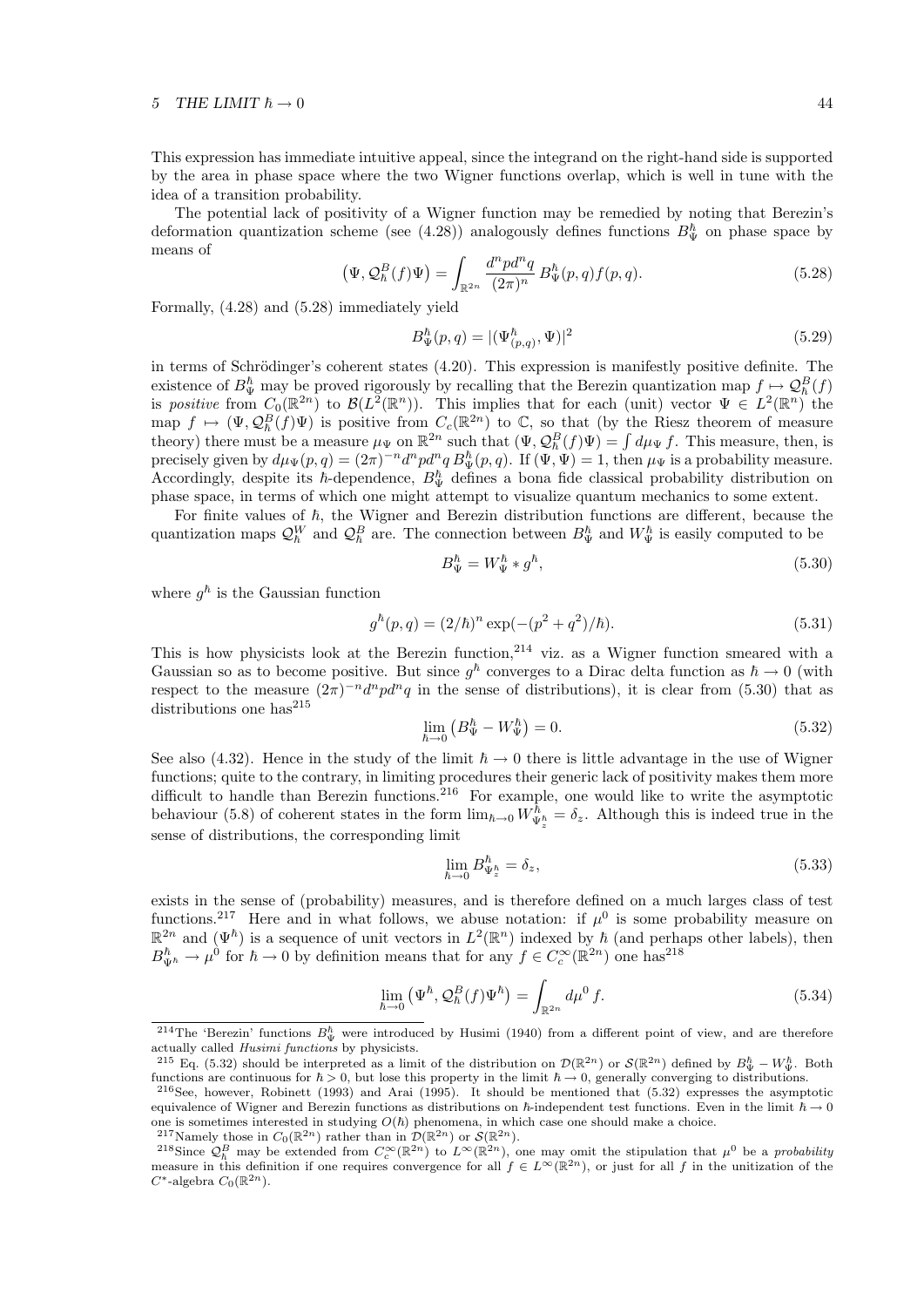### 5.4 The classical limit of energy eigenstates

Having dealt with coherent states in (5.33), in this subsection we discuss the much more difficult problem of computing the limit measure  $\mu^0$  for eigenstates of the quantum Hamiltonian H. Thus we assume that H has eigenvalues  $E_n^{\hbar}$  labeled by  $n \in \mathbb{N}$  (defined with or without 0 according to convenience), and also depending on  $h$  because of the explicit dependence of H on this parameter. The associated eigenstates  $\Psi_{n}^{\hbar}$  then by definition satisfy

$$
H\Psi_{\mathsf{n}}^{\hbar} = E_{n}^{\hbar}\Psi_{\mathsf{n}}^{\hbar}.\tag{5.35}
$$

Here we incorporate the possibility that the eigenvalue  $E_n^{\hbar}$  is degenerate, so that the label n extends *n*. For example, for the one-dimensional harmonic oscillator one has  $E_n^{\hbar} = \hbar \omega (n + \frac{1}{2})$   $(n = 0, 1, 2, ...)$ without multiplicity, but for the hydrogen atom the Bohrian eigenvalues  $E_n^{\hbar} = -m_e^2 e^4/2\hbar^2 n^2$  (where  $m_e$  is the mass of the electron and e is its charge) are degenerate, with the well-known eigenfunctions  $\Psi^{\hbar}_{(n,l,m)}$  (Landau & Lifshitz, 1977). Hence in this case one has  $n = (n, l, m)$  with  $n = 1, 2, 3, \ldots$ subject to  $l = 0, 1, \ldots, n-1$ , and  $m = -l, \ldots, l$ .

In any case, it makes sense to let  $n \to \infty$ ; this certainly means  $n \to \infty$ , and may in addition involve sending the other labels in n to infinity (subject to the appropriate restrictions on  $n \to \infty$ , as above). One then expects classical behaviour à la Bohr if one simultaneously lets  $\hbar \to 0$  whilst  $E_n^{\hbar} \to E^0$  converges to some 'classical' value  $E^0$ . Depending on how one lets the possible other labels behave in this limit, this may also involve similar asymptotic conditions on the eigenvalues of operators commuting with  $H$  - see below for details in the integrable case. We denote the collection of such eigenvalues (including  $E_n^{\hbar}$ ) by  $\mathsf{E}_n^{\hbar}$ . (Hence in the case where the energy levels  $E_n^{\hbar}$  are nondegenerate, the label E is just E.) In general, we denote the collective limit of the eigenvalues  $E_n^{\hbar}$  as  $\hbar \to 0$  and  $n \to \infty$  by  $E^0$ .

For example, for the hydrogen atom one has the additional operators  $J^2$  of total angular momentum as well as the operator  $J_3$  of angular momentum in the z-direction. The eigenfunction  $\Psi^{\hbar}_{(n,l,m)}$  of H with eigenvalue  $E_n^{\hbar}$  is in addition an eigenfunction of  $J^2$  with eigenvalue  $j_{\hbar}^2 = \hbar^2 l(l+1)$  and of  $J_3$ with eigenvalue  $j_3^{\tilde{h}} = \hbar m$ . Along with  $n \to \infty$  and  $\hbar \to 0$ , one may then send  $l \to \infty$  and  $m \to \pm \infty$ in such a way that  $j_h^2$  and  $j_3^h$  approach specific constants.

The object of interest, then, is the measure on phase space obtained as the limit of the Berezin functions (5.29), i.e.

$$
\mu_{\mathsf{E}}^0 = \lim_{\hbar \to 0, \mathsf{n} \to \infty} B_{\Psi_{\mathsf{n}}^{\hbar}}^{\hbar}.
$$
\n(5.36)

Although the pioneers of quantum mechanics were undoubtedly interested in quantities like this, it was only in the 1970s that rigorous results were obtained. Two cases are well understood: in this subsection we discuss the *integrable* case, leaving chaotic and more generally *ergodic* motion to Subsection 5.6.

In the physics literature, it was argued that for an integrable system the limiting measure  $\mu_{\text{E}}^0$  is concentrated (in the form of a  $\delta$ -function) on the invariant torus associated to  $E^0$  (Berry, 1977a).<sup>219</sup> Independently, mathematicians began to study a quantity very similar to  $\mu_{\mathsf{E}}^0$ , defined by limiting sequences of eigenfunctions of the Laplacian on a Riemannian manifold  $M$ . Here the underlying classical flow is Hamiltonian as well, the corresponding trajectories being the geodesics of the given metric (see, for example, Klingenberg (1982), Abraham & Marsden (1985), Katok & Hasselblatt (1995), or Landsman (1998)).<sup>220</sup> The ensuing picture largely confirms the folklore of the physicists:

# In the integrable case the limit measure  $\mu_{\mathsf{E}}^0$  is concentrated on invariant tori.

See Charbonnel (1986, 1988), Zelditch (1990, 1996a), Toth (1996, 1999), Nadirashvili, Toth, & Yakobson (2001), and Toth & Zelditch (2002, 2003a, 2003b).<sup>221</sup> Finally, as part of the transformation of microlocal analysis to semiclassical analysis (cf. Subsection 5.2), these results were adapted to quantum mechanics (Paul & Uribe, 1995, 1996).

<sup>&</sup>lt;sup>219</sup>This conclusion was, in fact, reached from the Wigner function formalism. See Ozorio de Almeida (1988) for a review of work of Berry and his collaborators on this subject.

 $220$ The simplest examples of integrable geodesic motion are *n*-tori, where the geodesics are projections of lines, and the sphere, where the geodesics are great circles (Katok & Hasselblatt, 1995).

<sup>&</sup>lt;sup>221</sup>These papers consider the limit  $n \to \infty$  without  $\hbar \to 0$ ; in fact, a physicist would say that they put  $\hbar = 1$ . In that case  $E_n \to \infty$ ; in this procedure the physicists' microscopic  $E \sim \mathcal{O}(\hbar)$  and macroscopic  $E \sim \mathcal{O}(1)$  regimes correspond to  $E \sim \mathcal{O}(1)$  and  $E \to \infty$ , respectively.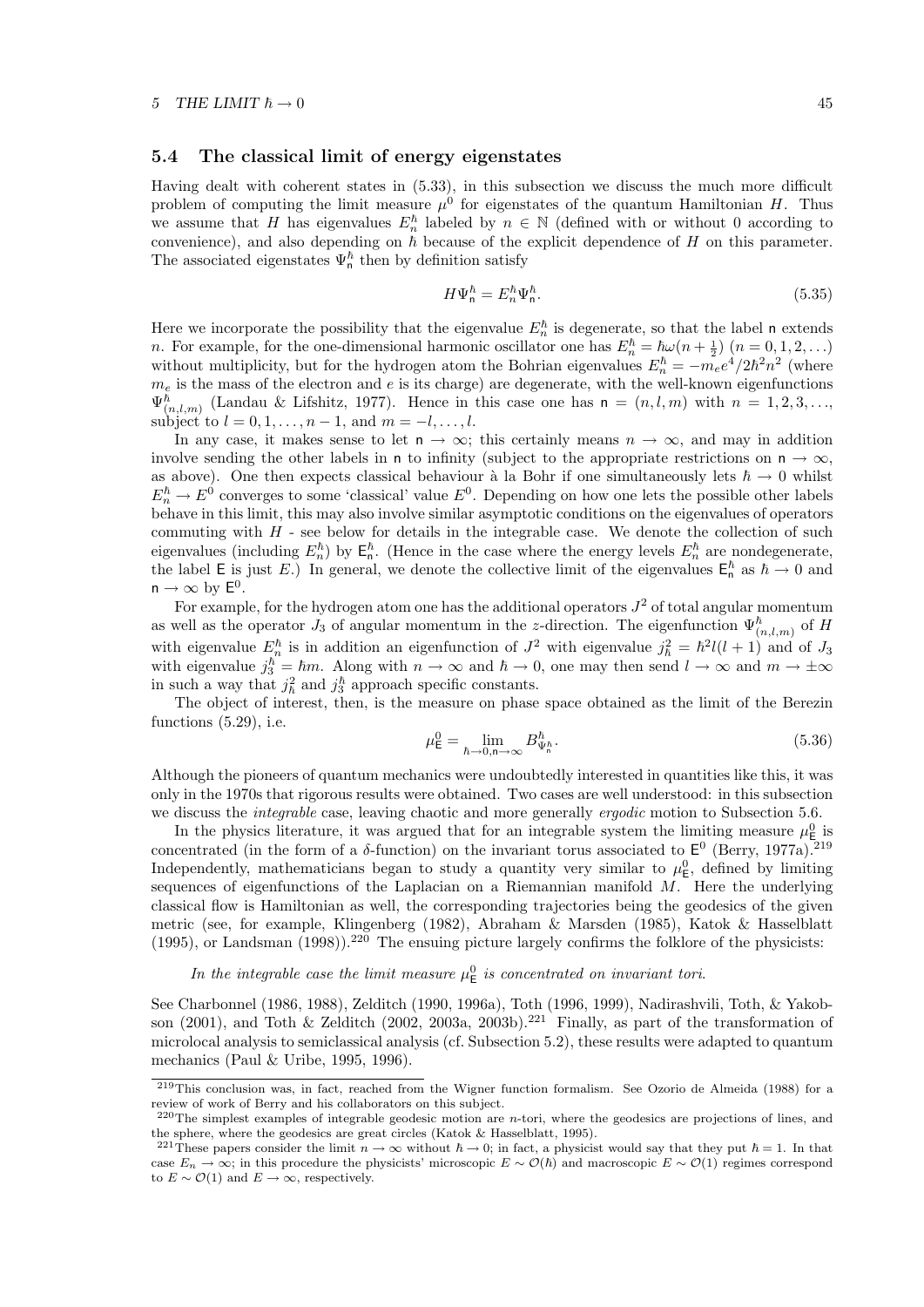Let us now give some details for integrable systems (of Liouville type); these include the hydrogen atom as a special case. Integrable systems are defined by the property that on a 2p-dimensional phase space M one has p independent<sup>222</sup> classical observables  $(f_1 = h, f_2, \ldots, f_p)$  whose mutual Poisson brackets all vanish (Arnold, 1989). One then hopes that an appropriate quantization scheme  $\mathcal{Q}_\hbar$ exists under which the corresponding quantum observables  $(Q_{\hbar}(f_1) = H, Q_{\hbar}(f_2), \ldots, Q_{\hbar}(f_p))$  are all self-adjoint and mutually commute (on a common core).<sup>223</sup> This is indeed the case for the hydrogen atom, where  $(f_1, f_2, f_3)$  may be taken to be  $(h, j^2, j_3)$  (where  $j^2$  is the total angular momentum and j<sub>3</sub> is its z-component),<sup>224</sup> H is given by (5.16),  $J^2 = \mathcal{Q}_{\hbar}^W(j^2)$ , and  $J_3 = \mathcal{Q}_{\hbar}^W(j_3)$ . In general, the energy eigenfunctions  $\Psi_{n}^{\hbar}$  will be joint eigenfunctions of the operators  $(Q_{\hbar}(f_{1}), \ldots, Q_{\hbar}(f_{p}))$ , so that  $\mathsf{E}_{\mathsf{n}}^{\hbar} = (E_{n_1}^{\hbar}, \ldots, E_{n_p}^{\hbar}),$  with  $\mathcal{Q}_{\hbar}(f_k)\Psi_{\mathsf{n}}^{\hbar} = E_{n_k}^{\hbar}\Psi_{\mathsf{n}}^{\hbar}.$  We assume that the submanifolds  $\cap_{k=1}^p f_k^{-1}(x_k)$  are compact and connected for each  $x \in \mathbb{R}^p$ , so that they are tori by the Liouville–Arnold Theorem (Abraham & Marsden, 1985, Arnold, 1989).

Letting  $\hbar \to 0$  and  $\mathsf{n} \to \infty$  so that  $E_{n_k}^{\hbar} \to E_k^0$  for some point  $E^0 = (E_1^0, \ldots, E_p^0) \in \mathbb{R}^p$ , it follows that the limiting measure  $\mu_{\mathsf{E}}^0$  as defined in (5.36) is concentrated on the invariant torus  $\bigcap_{k=1}^p f_k^{-1}(E_k^0)$ . This torus is generically p-dimensional, but for singular points  $E^0$  it may be of lower dimension. In particular, in the exceptional circumstance where the invariant torus is one-dimensional,  $\mu_{\text{E}}^0$  is concentrated on a classical orbit. Of course, for  $p = 1$  (where any Hamiltonian system is integrable) this singular case is generic. Just think of the foliation of  $\mathbb{R}^2$  by the ellipses that form the closed orbits of the harmonic oscillator motion.<sup>225</sup>

What remains, then, of Bohr's picture of the hydrogen atom in this light?<sup>226</sup> Quite a lot, in fact, confirming his remarkable physical intuition. The energy levels Bohr calculated are those given by the Schrödinger equation, and hence remain correct in mature quantum mechanics. His orbits make literal sense only in the "correspondence principle" limit  $\hbar \to 0$ ,  $n \to \infty$ , where, however, the situation is even better than one might expect for integrable systems: because of the high degree of symmetry of the Kepler problem (Guillemin & Sternberg, 1990), one may construct energy eigenfunctions whose limit measure  $\mu^0$  concentrates on any desired classical orbit (Nauenberg, 1989).<sup>227</sup> In order to recover a travelling wave packet, one has to form wave packets from a very large number of energy eigenstates with very high quantum numbers, as explained in Subsection 2.4. For finite n and  $\hbar$  Bohr's orbits seem to have no meaning, as already recognized by Heisenberg  $(1969)$  in his pathfinder days!<sup>228</sup>

### 5.5 The WKB approximation

One might have expected a section on the  $\hbar \to 0$  limit of quantum mechanics to be centered around the WKB approximation, as practically all textbooks base their discussion of the classical limit on this notion. Although the scope of this method is actually rather limited, it is indeed worth saying a few

 $226$ We ignore coupling to the electromagnetic field here; see footnote 27.

<sup>&</sup>lt;sup>222</sup>I.e.  $df_1 \wedge \cdots \wedge df_p \neq 0$  everywhere. At this point we write 2p instead of 2n for the dimension of phase space in order to avoid notational confusion.

<sup>223</sup>There is no general theory of quantum integrable systems. Olshanetsky & Perelomov (1981, 1983) form a good starting point.

<sup>&</sup>lt;sup>224</sup>In fact, if  $\mu$  is the momentum map for the standard SO(3)-action on  $\mathbb{R}^3$ , then  $j^2 = \sum_{k=1}^3 \mu_k^2$  and  $j_3 = \mu_3$ .

<sup>&</sup>lt;sup>225</sup> It may be enlightening to consider geodesic motion on the sphere; this example may be seen as the hydrogen atom without the radial degree of freedom (so that the degeneracy in question occurs in the hydrogen atom as well). If one sends  $l \to \infty$  and  $m \to \infty$  in the spherical harmonics  $Y_l^m$  (which are eigenfunctions of the Laplacian on the sphere) in such a way that  $\lim_{m\rightarrow\infty} m/l = \cos \varphi$ , then the invariant tori are generically two-dimensional, and occur when  $\cos \varphi \neq \pm 1$ ; an invariant torus labeled by such a value of  $\varphi \neq 0, \pi$  comprises all great circles (regarded as part of phase space by adding to each point of the geodesic a velocity of unit length and direction tangent to the geodesic) whose angle with the z-axis is  $\varphi$  (more precisely, the angle in question is the one between the normal of the plane through the given great circle and the z-axis). For  $\cos \varphi = \pm 1$  (i.e.  $m = \pm l$ ), however, there is only one great circle with  $\varphi = 0$  namely the equator (the case  $\varphi = \pi$  corresponds to the same equator traversed in the opposite direction). Hence in this case the invariant torus is one-dimensional. The reader may be surprised that the invariant tori explicitly depend on the choice of variables, but this feature is typical of so-called degenerate systems; see Arnold (1989), §51.

<sup>&</sup>lt;sup>227</sup>Continuing footnote 225, for a given principal quantum number n one forms the eigenfunction  $\Psi_{(n,n-1,n-1)}^{\hbar}$  by multiplying the spherical harmonic  $Y_{n-1}^{n-1}$  with the appropriate radial wave function. The limiting measure (5.36) as  $n \to \infty$  and  $\hbar \to 0$  is then concentrated on an orbit (rather than on an invariant torus). Now, beyond what it possible for general integrable systems, one may use the  $SO(4)$  symmetry of the Kepler problem and the construction in footnote 199 for the group-theoretic coherent states of Perelomov (1986) to find the desired eigenfunctions. See also De Bièvre  $(1992)$  and De Bièvre et al.  $(1993)$ .

<sup>228</sup>The later Bohr also conceded this through his idea that causal descriptions are complementary to space-time pictures; see Subsection 3.3.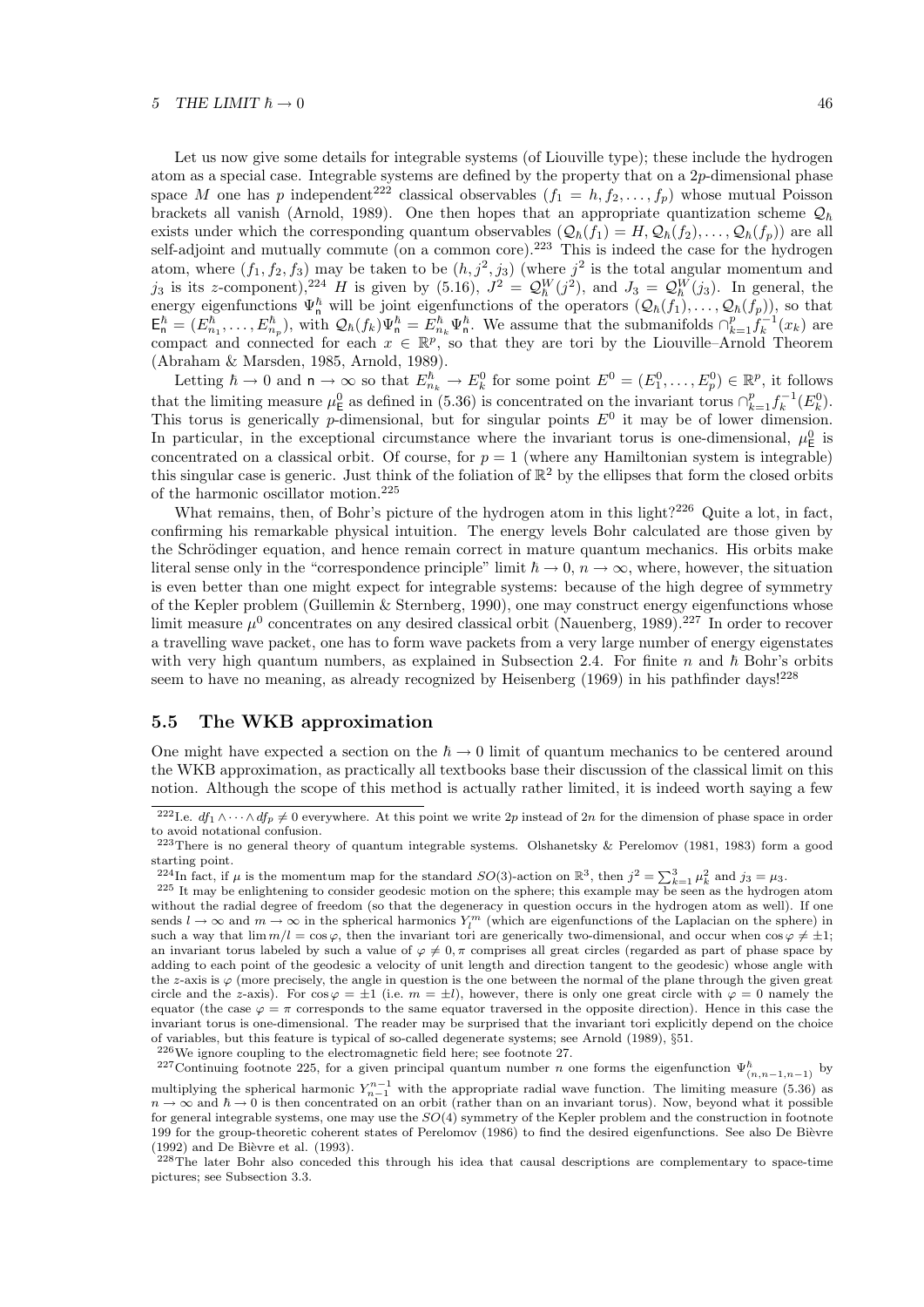words about it. For simplicity we restrict ourselves to the time-independent case.<sup>229</sup> In its original formulation, the time-independent WKB method involves an attempt to approximate solutions of the time-independent Schrödinger equation  $H\Psi = E\Psi$  by wave functions of the type

$$
\Psi(x) = a_{\hbar}(x)e^{\frac{i}{\hbar}S(x)},\tag{5.37}
$$

where  $a_h$  admits an expansion in  $\hbar$  as a power series. Assuming the Hamiltonian H is of the form  $(5.15)$ , plugging the Ansatz  $(5.37)$  into the Schrödinger equation, and expanding in  $\hbar$ , yields in lowest order the classical (time-independent) Hamilton–Jacobi equation

$$
h\left(\frac{\partial S}{\partial x}, x\right) = E,\tag{5.38}
$$

supplemented by the so-called (homogeneous) transport equation<sup>230</sup>

$$
\left(\frac{1}{2}\Delta S + \sum_{k} \frac{\partial S}{\partial x^{k}} \frac{\partial}{\partial x^{k}}\right) a_{0} = 0.
$$
\n(5.39)

In particular, E should be a classically allowed value of the energy. Even when it applies (see below), in most cases of interest the Ansatz  $(5.37)$  is only valid locally  $(in x)$ , leading to problems with caustics. These problems turn out to be an artefact of the use of the coordinate representation that lies behind the choice of the Hilbert space  $\mathcal{H} = L^2(\mathbb{R}^n)$ , and can be avoided (Maslov & Fedoriuk, 1981): the WKB method really comes to its own in a geometric reformulation in terms of symplectic geometry. See Arnold (1989), Bates & Weinstein (1995), and Dimassi & Sjöstrand (1999) for (nicely complementary) introductory treatments, and Guillemin & Sternberg (1977), Hörmander (1985a, 1985b), and Duistermaat (1974, 1996) for advanced accounts.

The basic observation leading to this reformulation is that in the rare cases that  $S$  is defined globally as a smooth function on the configuration space  $\mathbb{R}^n$ , it defines a submanifold  $\mathcal L$  of the phase space  $M = \mathbb{R}^{2n}$  by  $\mathcal{L} = \{(p = dS(x), q = x), x \in \mathbb{R}^n\}$ . This submanifold is *Lagrangian* in having two defining properties: firstly,  $\mathcal L$  is *n*-dimensional, and secondly, the restriction of the symplectic form (i.e.  $\sum_k dp_k \wedge dq^k$ ) to  $\mathcal L$  vanishes. The Hamilton–Jacobi equation (5.38) then guarantees that the Lagrangian submanifold  $\mathcal{L} \subset M$  is contained in the surface  $\Sigma_E = h^{-1}(E)$  of constant energy E in M. Consequently, any solution of the Hamiltonian equations of motion that starts in  $\mathcal L$  remains in  $\mathcal L$ .

In general, then, the starting point of the WKB approximation is a Lagrangian submanifold  $\mathcal{L} \subset \Sigma_F \subset M$ , rather than some function S that defines it locally. By a certain adaptation of the geometric quantization procedure, one may, under suitable conditions, associate a unit vector  $\Psi_{\mathcal{L}}$  in a suitable Hilbert space to  $\mathcal{L}$ , which for small  $\hbar$  happens to be a good approximation to an eigenfunction of  $H$  at eigenvalue  $E$ . This strategy is successful in the integrable case, where the nondegenerate tori (i.e. those of maximal dimension n) provide such Lagrangian submanifolds of  $M$ ; the associated unit vector  $\Psi_{\mathcal{L}}$  then turns out to be well defined precisely when  $\mathcal{L}$  satisfies (generalized) Bohr–Sommerfeld quantization conditions. In fact, this is how the measures  $\mu_{\text{E}}^0$  in (5.36) are generally computed in the integrable case.

If the underlying classical system is not integrable, it may still be close enough to integrability for invariant tori to be defined. Such systems are called quasi-integrable or perturbations of integrable systems, and are described by the Kolmogorov–Arnold–Moser (KAM) theory; see Gallavotti (1983), Abraham & Marsden (1985), Ozorio de Almeida (1988), Arnold (1989), Lazutkin (1993), Gallavotti, Bonetto & Gentile (2004), and many other books. In such systems the WKB method continues to provide approximations to the energy eigenstates relevant to the surviving invariant tori (Colin de Verdière, 1977; Lazutkin, 1993; Popov, 2000), but already loses some of its appeal.

In general systems, notably chaotic ones, the WKB method is almost useless. Indeed, the following theorem of Werner (1995) shows that the measure  $\mu_{\mathsf{E}}^0$  defined by a WKB function (5.37) is concentrated on the Lagrangian submanifold  $\mathcal L$  defined by  $S$ :

 $229$ Cf. Robert (1998) and references therein for the time-dependent case.

<sup>&</sup>lt;sup>230</sup>Only stated here for a classical Hamiltonian  $h(p,q) = p^2/2m + V(q)$ . Higher-order terms in  $\hbar$  yield further, inhomogeneous transport equations for the expansion coefficients  $a_j(x)$  in  $a_h = \sum_j a_j h^j$ . These can be solved in a recursive way, starting with (5.39).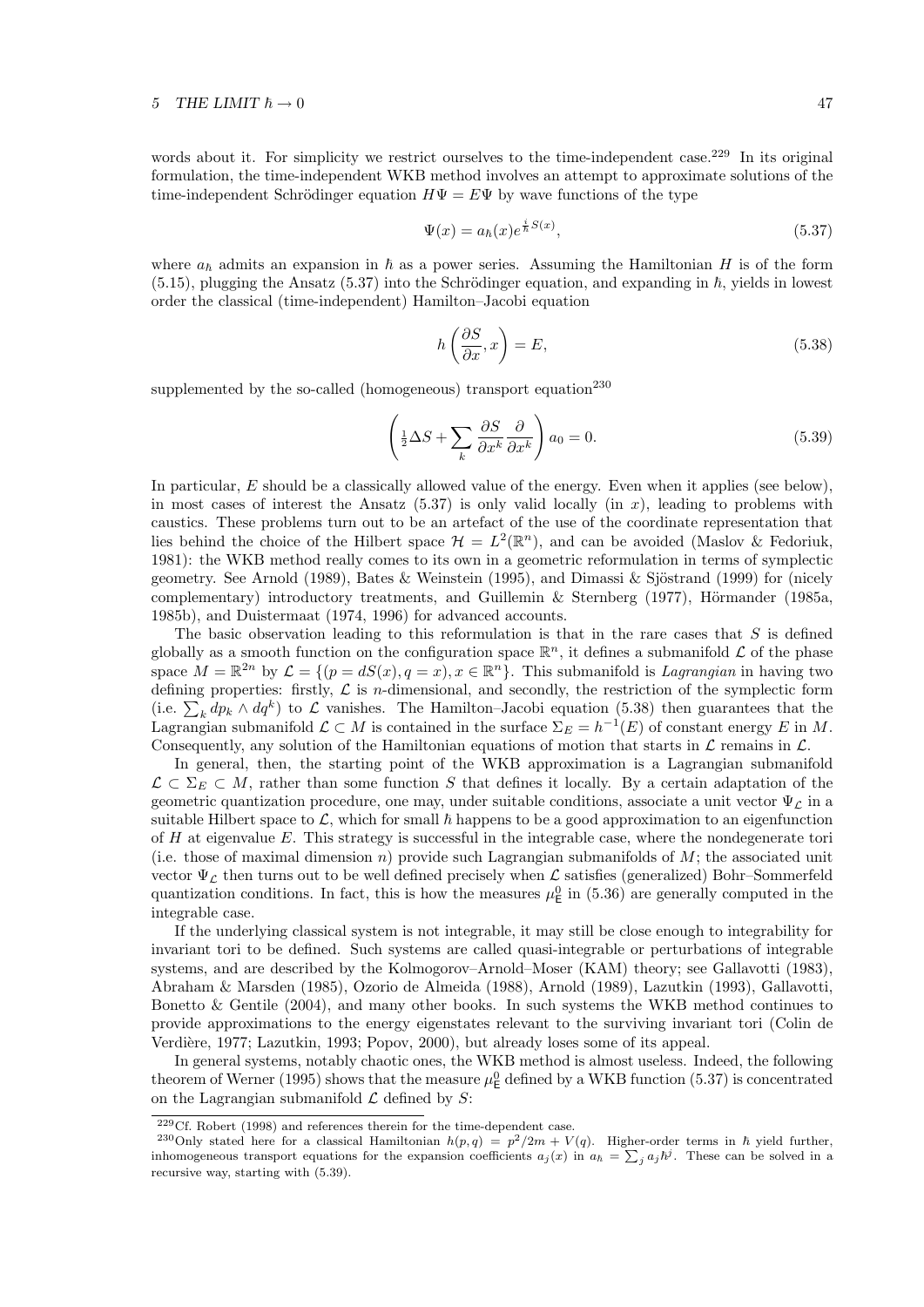Let  $a_{\hbar}$  be in  $L^2(\mathbb{R}^n)$  for each  $\hbar > 0$  with pointwise limit  $a_0 = \lim_{\hbar \to 0} a_{\hbar}$  also in  $L^2(\mathbb{R}^n)$ , 231 and suppose that S is almost everywhere differentiable. Then for each  $f \in C_c^{\infty}(\mathbb{R}^{2n})$ .

$$
\lim_{\hbar \to 0} \left( a_{\hbar} e^{\frac{i}{\hbar} S}, \mathcal{Q}_{\hbar}^{B}(f) a_{\hbar} e^{\frac{i}{\hbar} S} \right) = \int_{\mathbb{R}^n} d^n x \, |a_0(x)|^2 f\left( \frac{\partial S}{\partial x}, x \right). \tag{5.40}
$$

As we shall see shortly, this behaviour is impossible for ergodic systems, and this is enough to seal the fate of WKB for chaotic systems in general (except perhaps as a hacker's tool).

Note, however, that for a given energy level  $E$  the discussion so far has been concerned with properties of the classical trajectories on  $\Sigma_E$  (where they are constrained to remain by conservation of energy). Now, it belongs to the essence of quantum mechanics that other parts of phase space than  $\Sigma_E$  might be relevant to the spectral properties of H as well. For example, for a classical Hamiltonian of the simple form  $h(p,q) = p^2/2m + V(q)$ , this concerns the so-called *classically forbidden area*  ${q \in \mathbb{R}^n \mid V(q) > E}$  (and any value of p). Here the classical motion can have no properties like integrability or ergodicity, because it does not exist. Nonetheless, and perhaps counterintuitively, it is precisely here that a slight adaptation of the WKB method tends to be most effective. For  $q = x$ in the classically forbidden area, the Ansatz (5.37) should be replaced by

$$
\Psi(x) = a_{\hbar}(x)e^{-\frac{S(x)}{\hbar}},\tag{5.41}
$$

where this time S obeys the Hamilton–Jacobi equation 'for imaginary time',  $^{232}$  i.e.

$$
h\left(i\frac{\partial S}{\partial x},x\right) = E,\tag{5.42}
$$

and the transport equation (5.39) is unchanged. For example, it follows that in one dimension (with a Hamiltonian of the type (2.3)) the WKB function (5.41) assumes the form

$$
\Psi(x) \sim e^{-\frac{\sqrt{2m}}{\hbar} \int^{|x|} dy \sqrt{V(y) - E}}
$$
\n(5.43)

in the forbidden region, which explains both the famous tunnel effect in quantum mechanics (i.e. the propagation of the wave function into the forbidden region) and the fact that this effect disappears in the limit  $\hbar \to 0$ . However, even here the use of WKB methods has now largely been superseded by techniques developed by Agmon (1982); see, for example, Hislop & Sigal (1996) and Dimassi & Sjöstrand (1999) for reviews.

### 5.6 Epilogue: quantum chaos

Chaos in classical mechanics was probably known to Newton and was famously highlighted by Poincaré  $(1892-1899),^{233}$  but its relevance for (and potential threat to) quantum theory was apparently first recognized by Einstein (1917) in a paper that was 'completely ignored for 40 years' (Gutzwiller, 1992).<sup>234</sup> Currently, the study of quantum chaos is one of the most thriving businesses in all of physics, as exemplified by innumerable conference proceedings and monographs on the subject, ranging from the classic by Gutzwiller (1990) to the online *opus magnum* by Cvitanovic et al. (2005).<sup>235</sup> Nonetheless, the subject is still not completely understood, and provides a fascinating testing ground for the interplay between classical and quantum mechanics.

One should distinguish between various different goals in the field of quantum chaos. The majority of papers and books on quantum chaos is concerned with the semiclassical analysis of some concretely given quantum system having a chaotic system as its classical limit. This means that one tries to

<sup>&</sup>lt;sup>231</sup>This assumption is not made in Werner (1995), who directly assumes that  $\Psi = a_0 \exp(iS/\hbar)$  in (5.37).

<sup>&</sup>lt;sup>232</sup>This terminology comes from the Lagrangian formalism, where the classical action  $S = \int dt L(t)$  is replaced by iS through the substitution  $t = -i\tau$  with  $\tau \in \mathbb{R}$ .

 $^{233}\rm{See}$  also Diacu & Holmes (1996) and Barrow-Green (1997) for historical background.

 $^{234}$ It was the study of the very same Helium atom that led Heisenberg to believe that a fundamentally new 'quantum' mechanics was needed to replace the inadequate old quantum theory of Bohr and Sommerfeld. See Mehra & and Rechenberg (1982b) and Cassidy (1992). Another microscopic example of a chaotic system is the hydrogen atom in an external magnetic field.

 $^{235}$ Other respectable books include, for example, Guhr, Müller-Groeling & Weidenmüller (1998), Haake (2001) and Reichl (2004).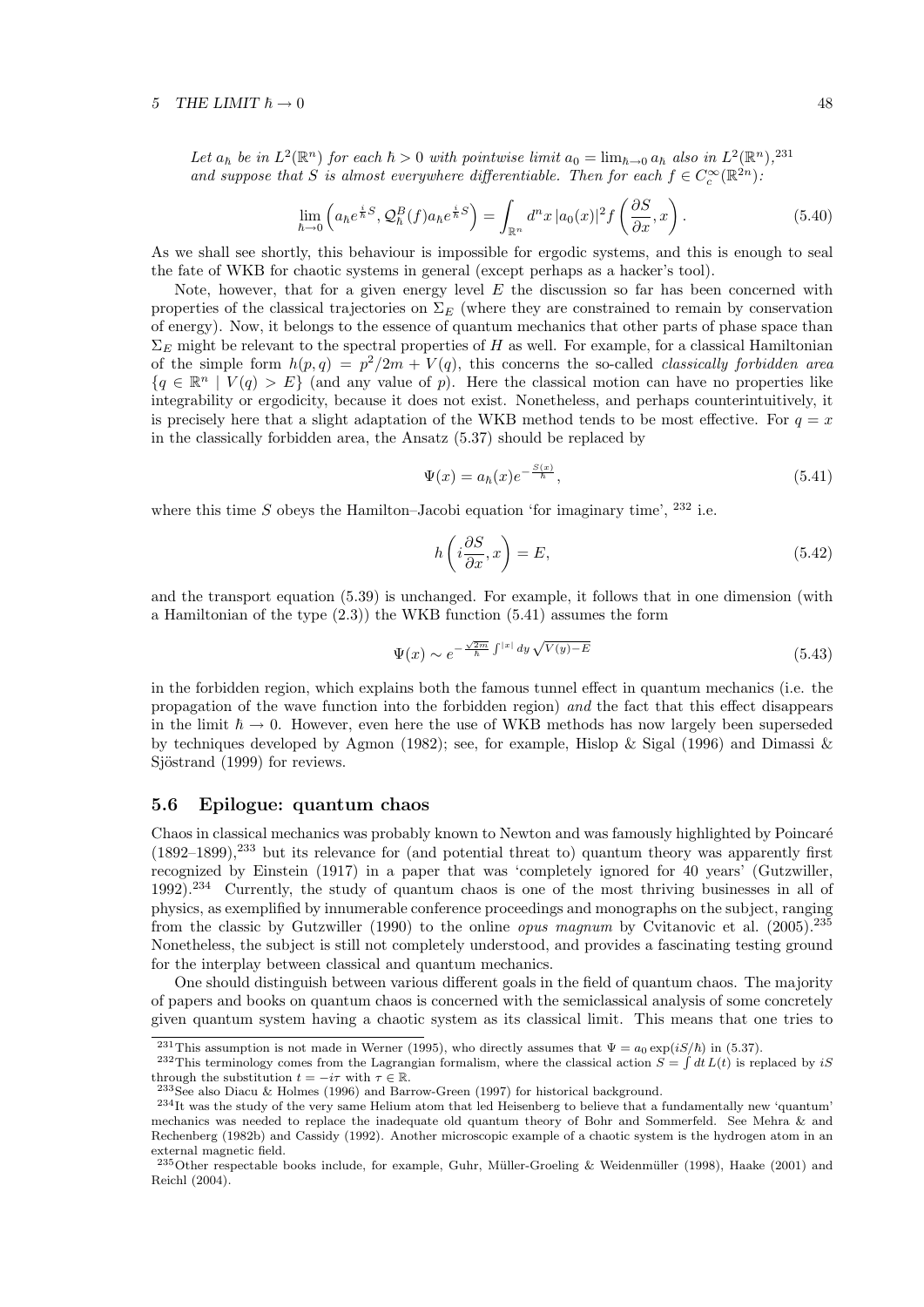approximate (for small  $\hbar$ ) a suitable quantum-mechanical expression in terms of data associated with the underlying classical motion. Michael Berry even described this goal as the "Holy Grail" of quantum chaos. The methods described in Subsection 5.2 contribute to this goal, but are largely independent of the nature of the dynamics. In this subsection we therefore concentrate on techniques and results specific to chaotic motion.

Historically, the first new tool in semiclassical approximation theory that specifically applied to chaotic systems was the so-called *Gutzwiller trace formula*.<sup>236</sup> Roughly speaking, this formula approximates the eigenvalues of the quantum Hamiltonian in terms of the periodic (i.e. closed) orbits of the underlying classical Hamiltonian.<sup>237</sup> The Gutzwiller trace formula does not start from the wave function (as the WKB approximation does), but from the *propagator*  $K(x, y, t)$ . Physicists write this as  $K(x, y, t) = \langle x | \exp(-itH/\hbar)|y \rangle$ , whereas mathematicians see it as the Green's function in the formula

$$
e^{-\frac{it}{\hbar}H}\Psi(x) = \int d^n y K(x, y, t)\Psi(y),\tag{5.44}
$$

where  $\Psi \in L^2(\mathbb{R}^n)$ . Its (distributional) Laplace transform

$$
G(x, y, E) = \frac{1}{i\hbar} \int_0^\infty dt \, K(x, y, t) e^{\frac{itE}{\hbar}}
$$
(5.45)

contains information about both the spectrum and the eigenfunctions; for if the former is discrete, one has

$$
G(x, y, E) = \sum_{j} \frac{\Psi_j(x)\Psi_j(y)}{E - E_j}.
$$
\n
$$
(5.46)
$$

It is possible to approximate  $K$  or  $G$  itself by an expression of the type

$$
K(x, y, t) \sim (2\pi i\hbar)^{-n/2} \sum_{P} \sqrt{|\det V_P|} e^{\frac{i}{\hbar}S_P(x, y, t) - \frac{1}{2}i\pi\mu_P},
$$
\n(5.47)

where the sum is over all classical paths P from y to x in time t (i.e. paths that solve the classical equations of motion). Such a path has an associated action  $S_P$ , Maslov index  $\mu_P$ , and Van Vleck (1928) determinant det  $V_P$  (Arnold, 1989). For chaotic systems one typically has to include tens of thousands of paths in the sum, but if one does so the ensuing approximation turns out to be remarkably successful (Heller & Tomsovic, 1993; Tomsovic & Heller, 1993). The Gutzwiller trace formula is a semiclassical approximation to

$$
g(E) = \int d^n x \, G(x, x, E) = \sum_j \frac{1}{E - E_j},\tag{5.48}
$$

for a quantum Hamiltonian with discrete spectrum and underlying classical Hamiltonian having chaotic motion. It has the form

$$
g(E) \sim g_0(E) + \frac{1}{i\hbar} \sum_{P} \sum_{k=1}^{\infty} \frac{T_P}{2 \sinh(k\chi_P/2)} e^{\frac{ik}{\hbar}S_P(E) - \frac{1}{2}i\pi\mu_P},
$$
(5.49)

where  $g_0$  is a smooth function giving the mean density of states. This time, the sum is over all (prime) periodic paths P of the classical Hamiltonian at energy E with associated action  $S_P(E) = \oint p dq$ (where the momentum p is determined by P, given E), period  $T_P$ , and stability exponent  $\chi_P$  (this is a measure of how rapidly neighbouring trajectories drift away from P). Since the frustration expressed by Einstein (1917), this was the first indication that semiclassical approximations had some bearing on chaotic systems.

<sup>236</sup>This attribution is based on Gutzwiller (1971). A similar result was independently derived by Balian & Bloch (1972, 1974). See also Gutzwiller (1990) and Brack & Bhaduri (2003) for mathematically heuristic but otherwise excellent accounts of semiclassical physics based on the trace formula. Mathematically rigorous discussions and proofs may be found in Colin de Verdi`ere (1973), Duistermaat & Guillemin (1975), Guillemin & Uribe (1989), Paul & Uribe (1995), and Combescure, Ralston, & Robert (1999).

<sup>237</sup>Such orbits are dense but of Liouville measure zero in chaotic classical systems. Their crucial role was first recognized by Poincaré (1892–1899).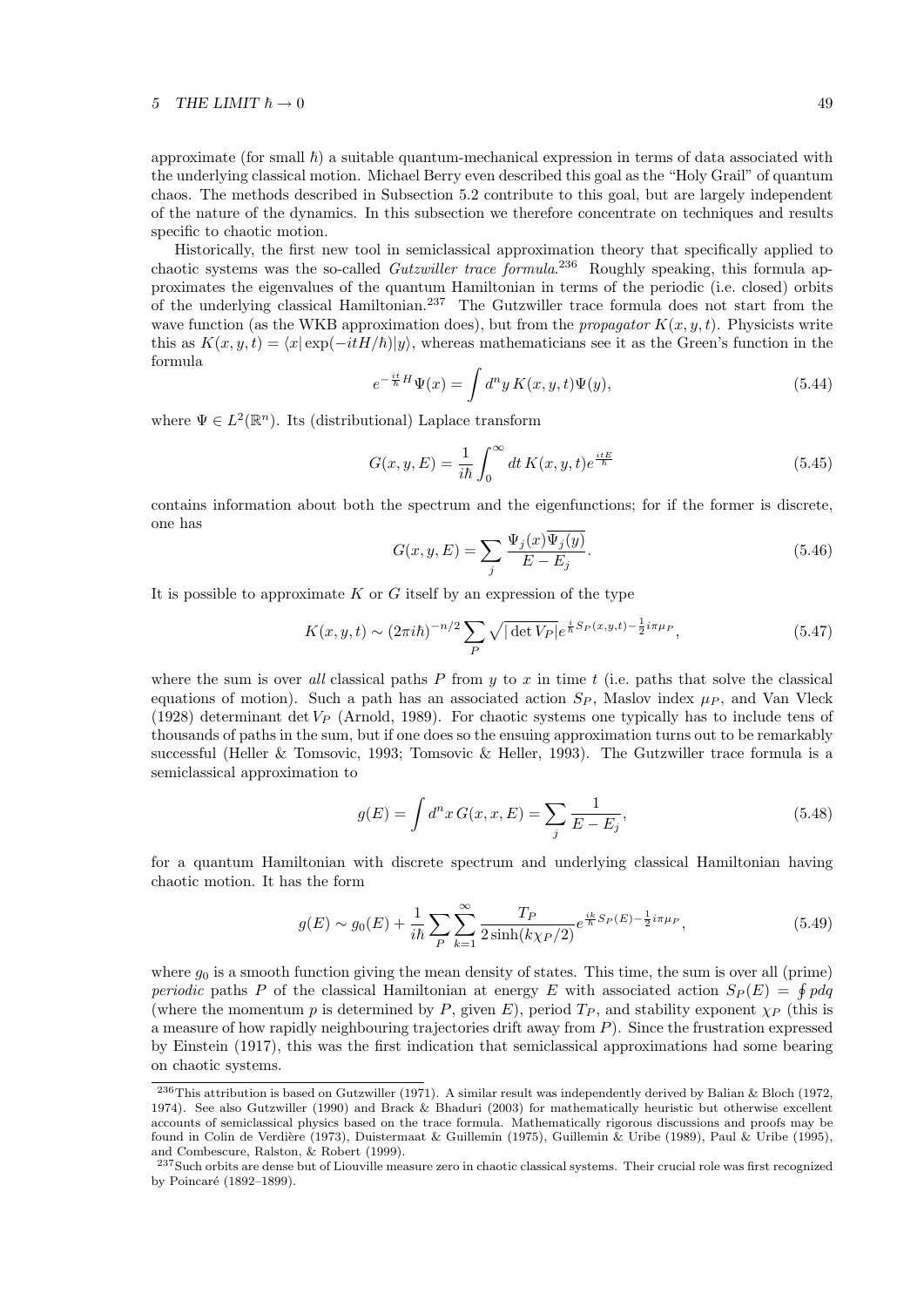Another important development concerning energy levels was the formulation of two key conjectures:<sup>238</sup>

- If the classical dynamics defined by the classical Hamiltonian  $h$  is integrable, then the spectrum of H is "uncorrelated" or "random" (Berry & Tabor, 1977).
- If the classical dynamics defined by  $h$  is chaotic, then the spectrum of  $H$  is "correlated" or "regular" (Bohigas, Giannoni, & Schmit, 1984).

The notions of correlation and randomness used here can be made precise using notions like the distribution of level spacings and the pair correlation function of eigenvalues; see Zelditch (1996a) and De Bièvre (2001) for introductory treatments, and most of the literature cited in this subsection for further details.<sup>239</sup>

We now consider energy eigenfunctions instead of eigenvalues, and return to the limit measure (5.36). In the non (quasi-) integrable case, the key result is that

for ergodic classical motion, $^{240}$  the limit measure  $\mu_\mathsf{E}^0$  coincides with the (normalized) Liouville measure induced on the constant energy surface  $\Sigma_E \equiv h^{-1}(E)$ .<sup>241</sup>

This result was first suggested in the mathematical literature for ergodic geodetic motion on compact hyperbolic Riemannian manifolds (Snirelman, 1974), where it was subsequently proved with increasing generality (Colin de Verdière, 1985; Zelditch, 1987).<sup>242</sup> For certain other ergodic systems this property was proved by Zelditch (1991), Gérard & Leichtnam (1993), Zelditch & Zworski (1996), and others; to the best of our knowledge a completely general proof remains to be given.

An analogous version for Schrödinger operators on  $\mathbb{R}^n$  was independently stated in the physics literature (Berry, 1977b, Voros, 1979), and was eventually proved under certain assumptions on the potential by Helffer, Martinez & Robert (1987), Charbonnel (1992), and Paul & Uribe (1995). Under suitable assumptions one therefore has

$$
\lim_{\hbar \to 0, \mathbf{n} \to \infty} \left( \Psi_{\mathbf{n}}^{\hbar}, \mathcal{Q}_{\hbar}^{B}(f) \Psi_{\mathbf{n}}^{\hbar} \right) = \int_{\Sigma_{E}} d\mu_{E} f \tag{5.50}
$$

for any  $f \in C_c^{\infty}(\mathbb{R}^{2n})$ , where again  $\mu_E$  is the (normalized) Liouville measure on  $\Sigma_E \subset \mathbb{R}^{2n}$  (assuming this space to be compact). In particular, in the ergodic case  $\mu_{\text{E}}^0$  only depends on  $E^0$  and is the same for (almost) every sequence of energy eigenfunctions  $(\Psi_n^{\hbar})$  as long as  $E_n^{\hbar} \to E^0$ . <sup>243</sup> Thus the support of the limiting measure is uniformly spread out over the largest part of phase space that is dynamically possible.

The result that for ergodic classical motion  $\mu_{\mathsf{E}}^0$  is the Liouville measure on  $\Sigma_E$  under the stated condition leaves room for the phenomenon of 'scars', according to which in chaotic systems the limiting measure is sometimes concentrated on periodic classical orbits. This terminology is used in two somewhat different ways in the literature. 'Strong' scars survive in the limit  $\hbar \to 0$  and concentrate

<sup>238</sup>Strictly speaking, both conjectures are wrong; for example, the harmonic oscillator yields a counterexamples to the first one. See Zelditch (1996a) for further information. Nonetheless, the conjectures are believed to be true in a deeper sense.

<sup>&</sup>lt;sup>239</sup>This aspect of quantum chaos has applications to number theory and might even lead to a proof of the Riemann hypothesis; see, for example, Sarnak (1999), Berry & Keating (1999), and many other recent papers. Another relevant connection, related to the one just mentioned, is between energy levels and random matrices; see especially Guhr, Müller-Groeling & Weidenmüller (1998). For the plain relevance of all this to practical physics see Mirlin (2000).

 $^{240}$ Ergodicity is the weakest property that any chaotic dynamical system possesses. See Katok & Hasselblatt (1995), Emch & Liu (2002), Gallavotti, Bonetto & Gentile (2004), and countless other books.

<sup>&</sup>lt;sup>241</sup>The unnormalized Liouville measure  $\mu_E^u$  on  $\Sigma_E$  is defined by  $\mu_E^u(B) = \int_B dS_E(x) (\Vert dh(x) \Vert)^{-1}$ , where  $dS_E$  is the surface element on  $\Sigma_E$  and  $B \subset \Sigma_E$  is a Borel set. If  $\Sigma_E$  is compact, the normalized Liouville measure  $\mu_E$  on  $\Sigma_E$  is given by  $\mu_E(B) = \mu_E^u(B)/\mu_E^u(\Sigma_E)$ . It is a probability measure on  $\Sigma_E$ , reflecting the fact that the eigenvectors  $\Psi_n^h$  are normalized to unit length so as to define quantum-mechanical states.

<sup>&</sup>lt;sup>242</sup>In the Riemannian case with  $\hbar = 1$  the cosphere bundle  $S^*Q$  (i.e. the subbundle of the cotangent bundle  $T^*Q$ consisting of one-forms of unit length) plays the role of  $\Sigma_E$ . Low-dimensional examples of ergodic geodesic motion are provided by compact hyperbolic spaces. Also cf. Zelditch (1992a) for the physically important case of a particle moving in an external gauge field. See also the appendix to Lazutkin (1993) by A.I. Shnirelman, and Nadirashvili, Toth, & Yakobson (2001) for reviews.

<sup>&</sup>lt;sup>243</sup> The result is not necessarily valid for all sequences  $(\Psi_n^{\hbar})$  with the given limiting behaviour, but only for 'almost all' such sequences (technically, for a class of sequences of density 1). See, for example, De Bièvre (2001) for a simple explanation of this.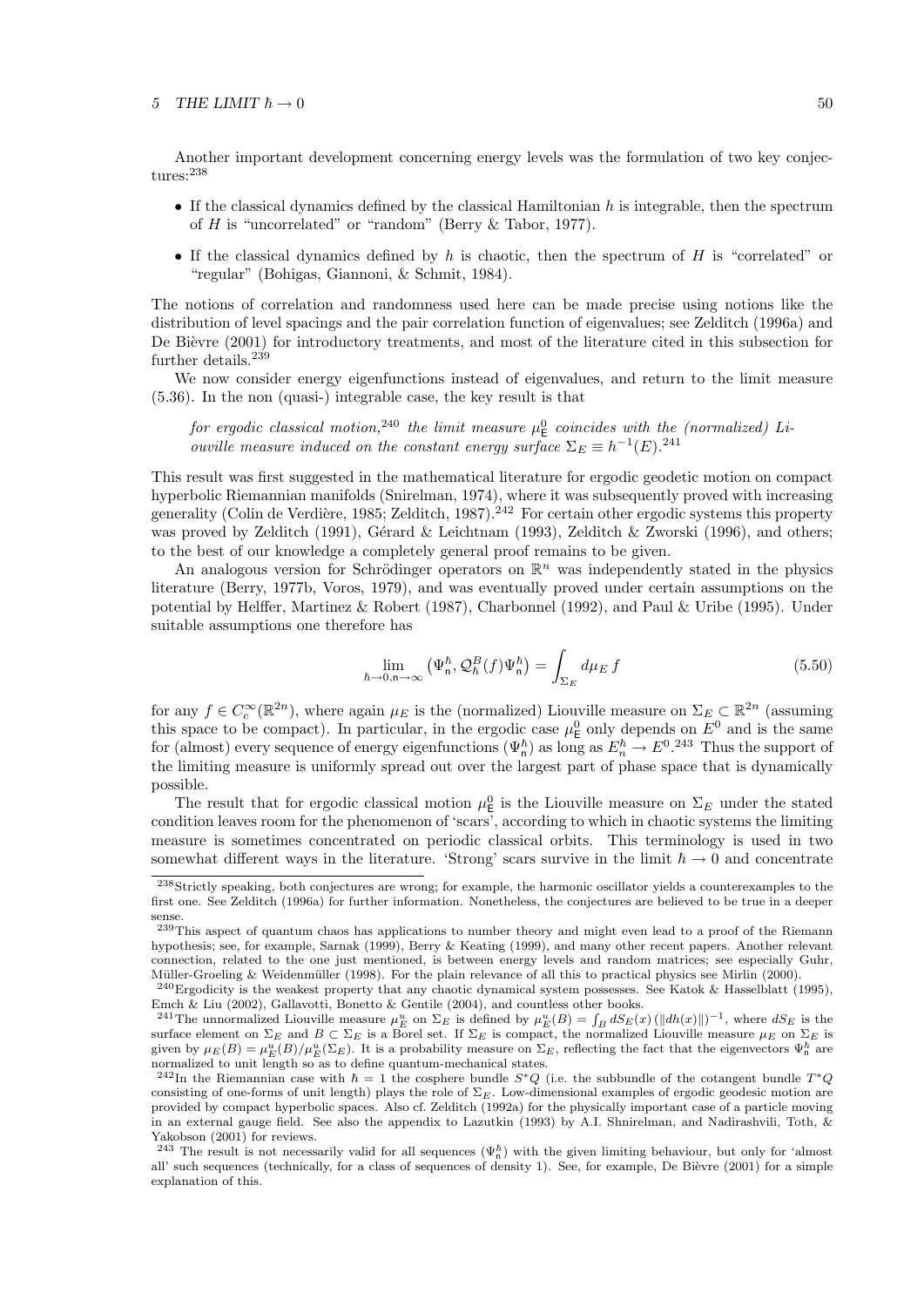on stable closed orbits;<sup>244</sup> they may come from 'exceptional' sequences of eigenfunctions.<sup>245</sup> These are mainly considered in the mathematical literature; cf. Nadirashvili, Toth, & Yakobson (2001) and references therein.

In the physics literature, on the other hand, the notion of a scar usually refers to an anomalous concentration of the functions  $B_{\Psi_h^h}^{\hbar}$  (cf. (5.29)) near unstable closed orbits for finite values of  $\hbar$ ; see n Heller & Tomsovic (1993), Tomsovic & Heller (1993), Kaplan & Heller (1998a,b), and Kaplan (1999) for surveys. Such scars turn out to be crucial in attempts to explain the energy spectrum of the associated quantum system. The reason why such scars do not survive the (double) limit in (5.36) is that this limit is defined with respect to  $\hbar$ -independent smooth test functions. Physically, this means that one averages over more and more De Broglie wavelengths as  $\hbar \to 0$ , eventually losing information about the single wavelength scale (Kaplan, 1999). Hence to pick them up in a mathematically sound way, one should redefine (5.36) as a pointwise limit (Duclos & Hogreve, 1993, Paul & Uribe, 1996, 1998). In any case, there is no contradiction between the mathematical results cited and what physicists have found.

Another goal of quantum chaos is the identification of chaotic phenomena within a given quantummechanical model. Here the slight complication arises that one cannot simply copy the classical definition of chaos in terms of diverging trajectories in phase space, since (by unitarity of timeevolution) in quantum mechanics  $\|\Psi(t) - \Phi(t)\|$  is constant in time t for solutions of the Schrödinger equation. However, this just indicates that should intrinsic quantum chaos exist, it has to be defined differently from classical chaos.<sup>246</sup> This has now been largely accomplished in the algebraic formulation of quantum theory (Benatti, 1993; Emch et al., 1994;, Zelditch, 1996b,c; Belot & Earman, 1997; Alicki & Fannes, 2001; Narnhofer, 2001). The most significant recent development in this direction in the "heuristic" literature has been the study of the quantity

$$
M(t) = |(e^{-\frac{it}{\hbar}(H+\Sigma)}\Psi, e^{-\frac{it}{\hbar}H}\Psi)|^2,
$$
\n(5.51)

where  $\Psi$  is a coherent state (or Gaussian wave packet), and  $\Sigma$  is some perturbation of the Hamiltonian  $H$  (Peres, 1984). In what is generally regarded as a breakthrough in the field, Jalabert & Pastawski (2001) discovered that in a certain regime  $M(t)$  is independent of the detailed form of  $\Sigma$  and decays as  $\sim \exp(-\lambda t)$ , where  $\lambda$  is the (largest) Lyapunov exponent of the underlying classical system. See Cucchietti (2004) for a detailed account and further development.

In any case, the possibility that classical chaos appears in the  $\hbar \to 0$  limit of quantum mechanics is by no means predicated on the existence of intrinsic quantum chaos in the above sense.<sup>247</sup> For even in the unlikely case that quantum dynamics would turn out to be intrinsically non-chaotic, its classical limit is sufficiently singular to admit kinds of classical motion without a qualitative counterpart in quantum theory. This possibility is not only confirmed by most of the literature on quantum chaos (little of which makes any use of notions of intrinsic quantum chaotic motion), but even more so by the possibility of incomplete motion. This is a type of dynamics in which the flow of the Hamiltonian vector field is only defined until a certain time  $t_f < \infty$  (or from an initial time  $t_i > -\infty$ ), which means that the equations of motion have no solution for  $t > t_f$  (or  $t < t_i$ ).<sup>248</sup> The point, then, is that

<sup>&</sup>lt;sup>244</sup>An orbit  $\gamma \subset M$  is called *stable* when for each neighbourhood U of  $\gamma$  there is neighbourhood  $V \subset U$  of  $\gamma$  such that  $z(t) \in U$  for all  $z \in V$  and all t.

 $245\,\mathrm{Cf}$  footnote 243.

<sup>246</sup>As pointed out by Belot & Earman (1997), the Koopman formulation of classical mechanics (cf. footnote 168) excludes classical chaos if this is formulated in terms of trajectories in Hilbert space. The transition from classical to quantum notions of chaos can be smoothened by first reformulating the classical definition of chaos (normally put in terms of properties of trajectories in phase space).

<sup>247</sup>Arguments by Ford (1988) and others to the effect that quantum mechanics is wrong because it cannot give rise to chaos in its classical limit have to be discarded for the reasons given here. See also Belot & Earman (1997). In fact, using the same argument, such authors could simultaneously have 'proved' the opposite statement that any classical dynamics that arises as the classical limit of a quantum theory with non-degenerate spectrum must be ergodic. For the naive definition of quantum ergodic flow clearly is that quantum time-evolution sweeps out all states at some energy  $E$ ; but for non-degenerate spectra this is a tautology by definition of an eigenfunction!

 $^{8}$  The simplest examples are incomplete Riemannian manifolds  $Q$  with geodesic flow; within this class, the case  $Q = (0, 1)$  with flat metric is hard to match in simplicity. Clearly, the particle reaches one of the two boundary points in finite time, and does not know what to do (or even whether its exists) afterwards. Other examples come from potentials V on  $Q = \mathbb{R}^n$  with the property that the classical dynamics is incomplete; see Reed & Simon (1975) and Gallavotti (1983). On a somewhat different note, the Universe itself has incomplete dynamics because of the Big Bang and possible Big Crunch.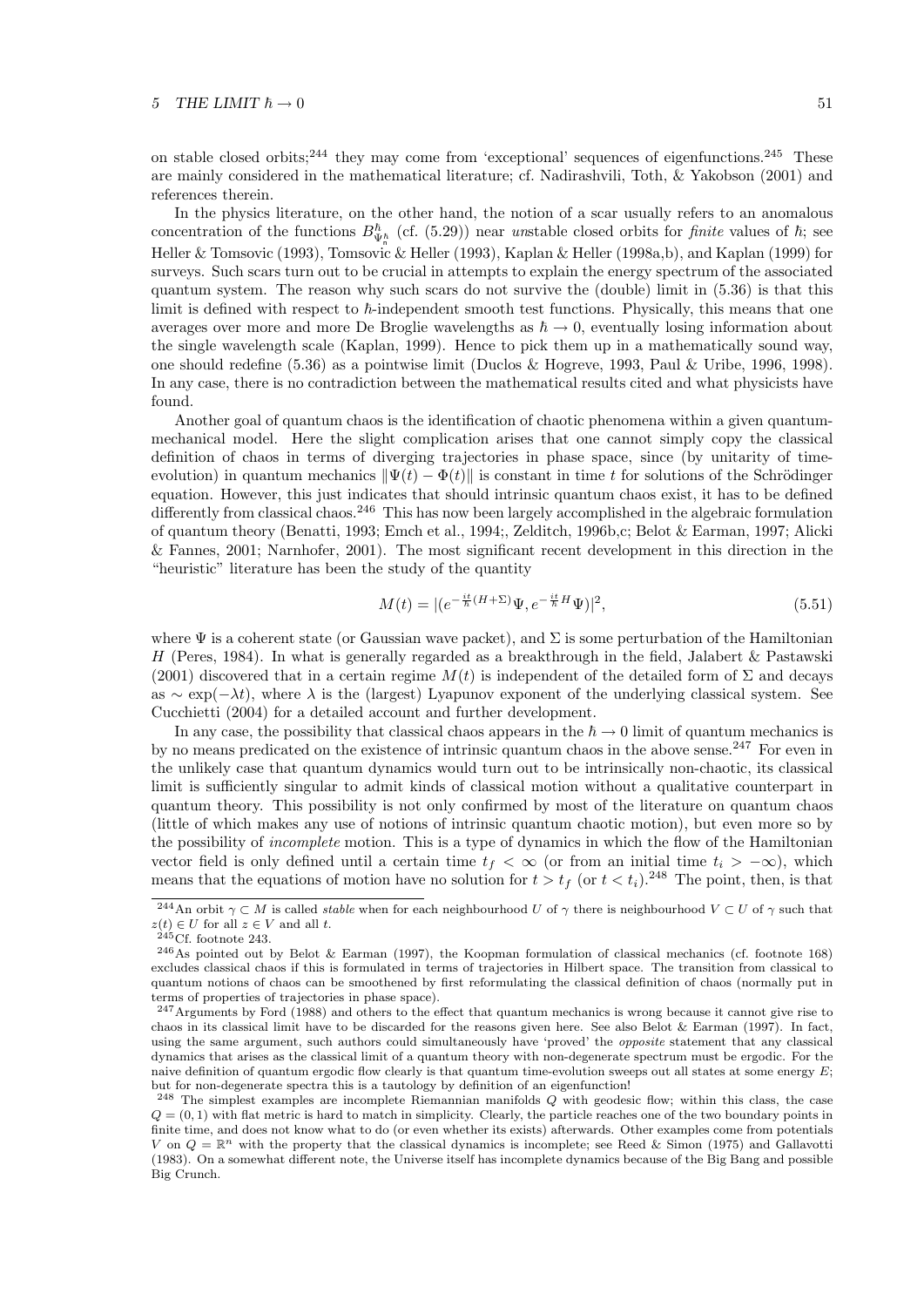unitary quantum dynamics, though intrinsically complete, may very well have incomplete motion as its classical limit.<sup>249</sup>

# 6 The limit  $N \to \infty$

In this section we show to what extent classical physics may approximately emerge from quantum theory when the size of a system becomes large. Strictly classical behaviour would be an idealization reserved for the limit where this size is infinite, which we symbolically denote by "lim  $N \to \infty$ ". As we shall see, mathematically speaking this limit is a special case of the limit  $\hbar \to 0$  discussed in the previous chapter. What is more, we shall show that formally the limit  $N \to \infty$  even falls under the heading of continuous fields of  $C^*$ -algebras and deformation quantization (see Subsection 4.3.) Thus the 'philosophical' nature of the idealization involved in assuming that a system is infinite is much the same as that of assuming  $\hbar \to 0$  in a quantum system of given (finite) size; in particular, the introductory comments in Section 1 apply here as well.

An analogous discussion pertains to the derivation of thermodynamics from statistical mechanics (Emch & Liu, 2002). For example, in theory phase transitions only occur in infinite systems, but in *practice* one sees them every day. Thus it appears to be valid to approximate a pot of  $10^{23}$  boiling water molecules by an infinite number of such molecules. The basic point is that the distinction between microscopic and macroscopic regimes is unsharp unless one admits infinite systems as an idealization, so that one can simply say that microscopic systems are finite, whereas macroscopic systems are infinite. This procedure is eventually justified by the results it produces.

Similarly, in the context of quantum theory classical behaviour is simply not found in finite systems (when  $\hbar > 0$  is fixed), whereas, as we shall see, it is found in infinite ones. Given the observed classical nature of the macroscopic world,<sup>250</sup> at the end of the day one concludes that the idealization in question is apparently a valid one. One should not be confused by the fact that the error in the number of particles this approximation involves (viz.  $\infty - 10^{23} = \infty$ ) is considerably larger than the number of particles in the actual system. If all of the  $10^{23}$  particles in question were *individually* tracked down, the approximation is indeed a worthless ones, but the point is rather that the limit  $N \to \infty$  is valid whenever averaging over  $N = 10^{23}$  particles is well approximated by averaging over an arbitrarily larger number  $N$  (which, then, one might as well let go to infinity). Below we shall give a precise version of this argument.

Despite our opening comments above, the quantum theory of infinite systems has features of its own that deserve a separate section. Our treatment is complementary to texts such as Thirring (1983), Strocchi (1985), Bratteli & Robinson (1987), Haag (1992), Araki (1999), and Sewell (1986, 2002), which should be consulted for further information on infinite quantum systems. The theory in Subsections 6.1 and 6.5 is a reformulation in terms of continuous field of  $C^*$ -algebras and deformation quantization of the more elementary parts of a remarkable series of papers on so-called quantum

<sup>&</sup>lt;sup>249</sup> The quantization of the Universe is unknown at present, but geodesic motion on Riemannian manifolds, complete or not, is quantized by  $H = -\frac{\hbar^2}{2m}\Delta$  (perhaps with an additional term proportional to the Ricci scalar R, see Landsman (1998)), where  $\Delta$  is the Laplacian, and quantization on  $Q = \mathbb{R}^n$  is given by the Schrödinge or not the classical dynamics is complete. In these two cases, and probably more generally, the incompleteness of the classical motion is often (but not always) reflected by the lack of essential self-adjointness of the quantum Hamiltonian on its natural initial domain  $C_c^{\infty}(Q)$ . For example, if Q is complete as a Riemannian manifold, then  $\Delta$  is essentially self-adjoint on  $C_c^{\infty}(Q)$  (Chernoff, 1973, Strichartz, 1983), and if Q is incomplete then the Laplacian usually fails to be essentially self-adjoint on this domain (but see Horowitz & Marolf (1995) for counterexamples). One may refer to the latter property as quantum-mechanical incompleteness (Reed & Simon, 1975), although a Hamiltonian that fails to be essentially self-adjoint on  $C_c^{\infty}(Q)$  can often be extended (necessarily in a non-unique way) to a self-adjoint operator by a choice of boundary conditions (possibly at infinity). By Stone's theorem, the quantum dynamics defined by each self-adjoint extension is unitary (and therefore defined for all times). Similarly, although no general statement can be made relating (in)complete classical motion in a potential to (lack of) essential selfadjointness of the corresponding Schrödinger operator, it is usually the case that completeness implies essential selfadjointness, and vice versa. See Reed & Simon (1975), Appendix to §X.1, where the reader may also find examples of classically incomplete but quantummechanically complete motion, and vice versa. Now, here is the central point for the present discussion: as probably first noted by Hepp (1974), different self-adjoint extensions have the same classical limit (in the sense of (5.20) or similar criteria), namely the given *incomplete* classical dynamics. This proves that complete quantum dynamics can have incomplete motion as its classical limit. However, much remains to be understood in this area. See also Earman (2005).

<sup>250</sup>With the well-known mesoscopic exceptions (Leggett, 2002; Brezger et al., 2002; Chiorescu et al., 2003; Marshall et al., 2003; Devoret et al., 2004).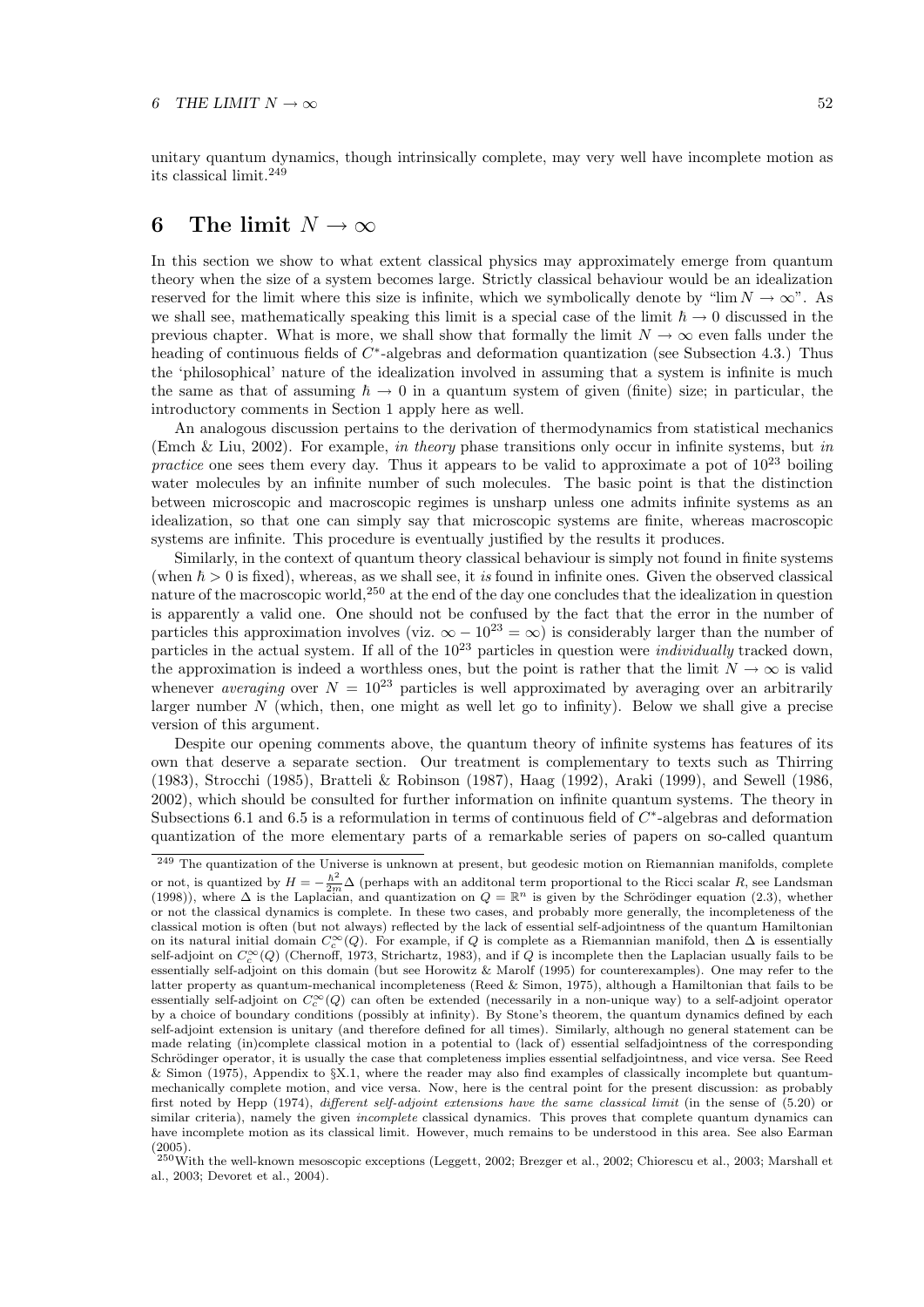mean-field systems by Raggio & Werner (1989, 1991), Duffield & Werner (1992a,b,c), and Duffield, Roos, & Werner (1992). These models have their origin in the treatment of the BCS theory of superconductivity due to Bogoliubov (1958) and Haag (1962), with important further contributions by Thirring & Wehrl (1967), Thirring (1968), Hepp (1972), Hepp & Lieb (1973), Rieckers (1984), Morchio & Strocchi (1987), Duffner & Rieckers (1988), Bona (1988, 1989, 2000), Unnerstall (1990a, 1990b), Bagarello & Morchio (1992), Sewell (2002), and others.

### 6.1 Macroscopic observables

The large quantum systems we are going to study consist of  $N$  copies of a single quantum system with unital algebra of observables  $A_1$ . Almost all features already emerge in the simplest example  $\mathcal{A}_1 = M_2(\mathbb{C})$  (i.e. the complex  $2 \times 2$  matrices), so there is nothing wrong with having this case in mind as abstraction increases. $251$  The aim of what follows is to describe in what precise sense macroscopic observables (i.e. those obtained by averaging over an infinite number of sites) are "classical".

From the single C<sup>\*</sup>-algebra  $A_1$ , we construct a continuous field of C<sup>\*</sup>-algebras  $A^{(c)}$  over

$$
I = 0 \cup 1/N = \{0, \dots, 1/N, \dots, \frac{1}{3}, \frac{1}{2}, 1\} \subset [0, 1],
$$
\n(6.1)

as follows. We put

$$
\mathcal{A}_0^{(c)} = C(\mathcal{S}(\mathcal{A}_1));
$$
\n
$$
\mathcal{A}_{1/N}^{(c)} = \mathcal{A}_1^N,
$$
\n(6.2)

where  $\mathcal{S}(\mathcal{A}_1)$  is the state space of  $\mathcal{A}_1$  (equipped with the weak<sup>\*</sup>-topology)<sup>252</sup> and  $\mathcal{A}_1^N = \hat{\otimes}^N \mathcal{A}_1$  is the (spatial) tensor product of N copies of  $A_1$ .<sup>253</sup> This explains the suffix c in  $A^{(c)}$ : it refers to the fact that the limit algebra  $\mathcal{A}_0^{(c)}$  is classical or commutative.

For example, take  $\mathcal{A}_1 = M_2(\mathbb{C})$ . Each state is given by a density matrix, which is of the form

$$
\rho(x,y,z) = \frac{1}{2} \begin{pmatrix} 1+z & x-iy \\ x+iy & 1-z \end{pmatrix},\tag{6.3}
$$

for some  $(x, y, z) \in \mathbb{R}^3$  satisfying  $x^2 + y^2 + z^2 \leq 1$ . Hence  $\mathcal{S}(M_2(\mathbb{C}))$  is isomorphic (as a compact convex set) to the three-ball  $B^3$  in  $\mathbb{R}^3$ . The pure states are precisely the points on the boundary,  $2^{54}$ i.e. the density matrices for which  $x^2 + y^2 + z^2 = 1$  (for these and these alone define one-dimensional projections).<sup>255</sup>

In order to define the continuous sections of the field, we introduce the symmetrization maps  $j_{NM}: \mathcal{A}_1^M \to \mathcal{A}_1^N$ , defined by

$$
j_{NM}(A_M) = S_N(A_M \otimes 1 \otimes \cdots \otimes 1),\tag{6.4}
$$

<sup>251</sup>In the opposite direction of greater generality, it is worth noting that the setting below actually incorporates quantum systems defined on general lattices in  $\mathbb{R}^n$  (such as  $\mathbb{Z}^n$ ). For one could relabel things so as to make  $\mathcal{A}_{1/N}$ below the algebra of observables of all lattice points  $\Lambda$  contained in, say, a sphere of radius N. The limit  $N \to \infty$  then corresponds to the limit  $\Lambda \to \mathbb{Z}^n$ .

 $^{252}\text{In}$  this topology one has  $\omega_{\lambda} \to \omega$  when  $\omega_{\lambda}(A) \to \omega(A)$  for each  $A \in \mathcal{A}_1$ .

 $^{253}$ When  $A_1$  is finite-dimensional the tensor product is unique. In general, one needs the so-called spatial tensor product at this point. For example, for  $n = 2$  (and the rest by iterating the following procedure), the C<sup>∗</sup>-algebra  $\mathcal{A}_1 \hat{\otimes} \mathcal{A}_1$  is defined as the completion of the algebraic tensor product  $\mathcal{A}_1 \otimes \mathcal{A}_1$  in the minimal C<sup>∗</sup>-cross-norm. This may be done by picking a faithful (i.e. injective) representation  $\pi : A_1 \to \mathcal{B}(\mathcal{H})$  and completing  $A_1 \otimes A_1 \cong \pi(A_1) \otimes \pi(A_1) \subset \mathcal{B}(\mathcal{H} \otimes \mathcal{H})$ in the operator norm on  $\mathcal{B}(\mathcal{H}\otimes\mathcal{H})$ . The choice of the spatial tensor product guarantees that the tensor product state  $\omega_1 \otimes \cdots \otimes \omega_N$  on  $\otimes^N A_1$  (defined on elementary tensors by  $\omega_1 \otimes \cdots \otimes \omega_N (A_1 \otimes \cdots \otimes A_N) = \omega_1(A_1) \cdots \omega_N(A_N)$ ) extends to a state on  $\hat{\otimes}^N A_1$  by continuity. This property is crucial for what follows. See Takesaki (2003) or the convenient Appendix T to Wegge-Olsen (1993).

<sup>&</sup>lt;sup>254</sup> The extreme boundary  $\partial_e K$  of a convex set K consists of all  $\omega \in K$  for which  $\omega = p\rho + (1-p)\sigma$  for some  $p \in (0,1)$ and  $\rho, \sigma \in K$  implies  $\rho = \sigma = \omega$ . If  $K = S(\mathcal{A})$  is the state space of a C<sup>\*</sup>-algebra  $\mathcal{A}$ , the extreme boundary consists of the pure states on A (the remainder of  $S(A)$  consisting of mixed states). If K is embedded in a vector space, the extreme boundary  $\partial_e K$  may or may not coincide with the geometric boundary  $\partial K$  of K. In the case  $K = B^3 \subset \mathbb{R}^3$  it does, but for an equilateral triangle in  $\mathbb{R}^2$  it does not, since  $\partial_e K$  merely consists of the corners of the triangle whereas the geometric boundary includes the sides as well.

<sup>&</sup>lt;sup>255</sup>Eq. (6.3) has the form  $\rho(x, y, z) = \frac{1}{2}(x\sigma_x + y\sigma_y + z\sigma_z)$ , where the  $\sigma_i$  are the Pauli matrices. This yields an isomorphism between  $\mathbb{R}^3$  and the Lie algebra of  $SO(3)$  in its spin- $\frac{1}{2}$  representation  $\mathcal{D}_{1/2}$  on  $\mathbb{C}^2$ . This isomorphism intertwines the defining action of  $SO(3)$  on  $\mathbb{R}^3$  with its adjoint action on  $M_2(\mathbb{C})$ . I.e., for any rotation R one has  $\rho(R\mathbf{x}) = \mathcal{D}_{1/2}(R)\rho(\mathbf{x})\mathcal{D}_{1/2}(R)^{-1}$ . This will be used later on (see Subsection 6.5).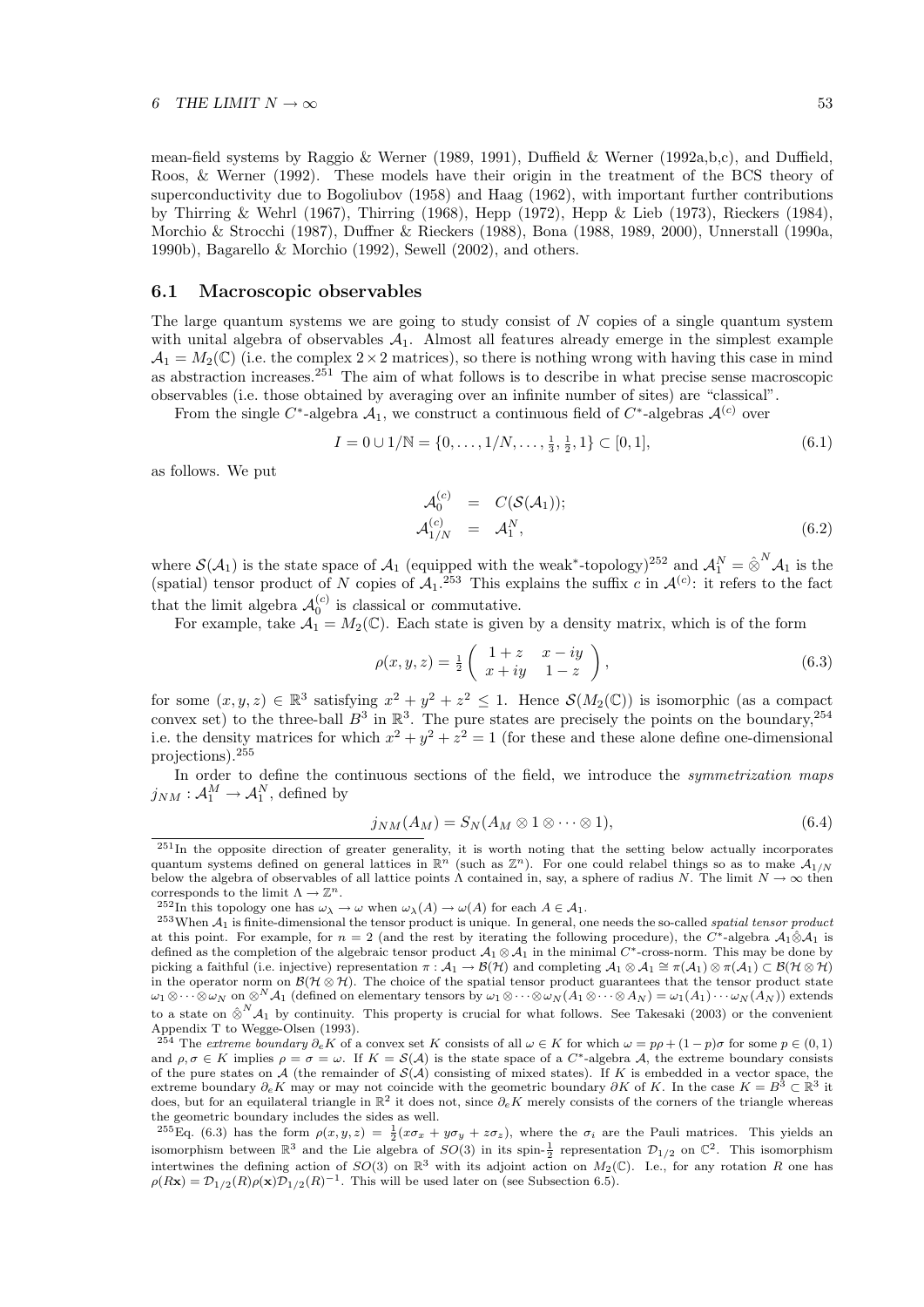where one has  $N-M$  copies of the unit  $1 \in \mathcal{A}_1$  so as to obtain an element of  $\mathcal{A}_1^N$ . The symmetrization operator  $S_N$ :  $\mathcal{A}_1^N \to \mathcal{A}_1^N$  is given by (linear and continuous) extension of

$$
S_N(B_1 \otimes \cdots \otimes B_N) = \frac{1}{N!} \sum_{\sigma \in \mathfrak{S}_N} B_{\sigma(1)} \otimes \cdots \otimes B_{\sigma(N)},
$$
(6.5)

where  $\mathfrak{S}_N$  is the permutation group (i.e. symmetric group) on N elements and  $B_i \in \mathcal{A}_1$  for all  $i = 1, ..., N$ . For example,  $j_{N1} : A_1 \to A_1^N$  is given by

$$
j_{N1}(B) = \overline{B}^{(N)} = \frac{1}{N} \sum_{k=1}^{N} 1 \otimes \cdots \otimes B_{(k)} \otimes 1 \cdots \otimes 1,
$$
\n(6.6)

where  $B_{(k)}$  is B seen as an element of the k'th copy of  $A_1$  in  $A_1^N$ . As our notation  $\overline{B}^{(N)}$  indicates, this is just the 'average' of B over all copies of  $A_1$ . More generally, in forming  $j_{NM}(A_M)$  an operator  $A_M \in \mathcal{A}_1^M$  that involves M sites is averaged over  $N \geq M$  sites. When  $N \to \infty$  this means that one forms a macroscopic average of an M-particle operator.

We say that a sequence  $A = (A_1, A_2, \dots)$  with  $A_N \in \mathcal{A}_1^N$  is symmetric when

$$
A_N = j_{NM}(A_M) \tag{6.7}
$$

for some fixed M and all  $N \geq M$ . In other words, the tail of a symmetric sequence entirely consists of 'averaged' or 'intensive' observables, which become macroscopic in the limit  $N \to \infty$ . Such sequences have the important property that they commute in this limit; more precisely, if A and  $A'$  are symmetric sequences, then

$$
\lim_{N \to \infty} \|A_N A'_N - A'_N A_N\| = 0.
$$
\n(6.8)

As an enlightening special case we take  $A_N = j_{N1}(B)$  and  $A'_N = j_{N1}(C)$  with  $B, C \in A_1$ . One immediately obtains from the relation  $[B_{(k)}, C_{(l)}] = 0$  for  $k \neq l$  that

$$
\left[\overline{B}^{(N)}, \overline{C}^{(N)}\right] = \frac{1}{N} \overline{\left[B, C\right]}^{(N)}.
$$
\n(6.9)

For example, if  $\mathcal{A}_1 = M_2(\mathbb{C})$  and if for B and C one takes the spin- $\frac{1}{2}$  operators  $S_j = \frac{\hbar}{2}$  $\frac{\hbar}{2}\sigma_j$  for  $j=1,2,3$ (where  $\sigma_j$  are the Pauli matrices), then

$$
\left[\overline{S}_{j}^{(N)}, \overline{S}_{k}^{(N)}\right] = i\frac{\hbar}{N} \epsilon_{jkl} \overline{S}_{l}^{(N)}.
$$
\n(6.10)

This shows that averaging one-particle operators leads to commutation relations formally like those of the one-particle operators in question, but with Planck's constant  $\hbar$  replaced by a variable  $\hbar/N$ . For constant  $\hbar = 1$  this leads to the interval (6.1) over which our continuous field of C<sup>\*</sup>-algebras is defined; for any other constant value of  $\hbar$  the field would be defined over  $I = 0\cup\hbar/N$ , which of course merely changes the labeling of the  $C^*$ -algebras in question.

We return to the general case, and denote a section of the field with fibers (6.2) by a sequence  $A = (A_0, A_1, A_2, \dots),$  with  $A_0 \in \mathcal{A}_0^{(c)}$  and  $A_N \in \mathcal{A}_1^N$  as before (i.e. the corresponding section is  $0 \mapsto A_0$  and  $1/N \mapsto A_N$ ). We then complete the definition of our continuous field by declaring that a sequence A defines a continuous section iff:

- $(A_1, A_2, \dots)$  is approximately symmetric, in the sense that for any  $\varepsilon > 0$  there is an  $N_{\varepsilon}$  and a symmetric sequence  $A'$  such that  $||A_N - A'_N|| < \varepsilon$  for all  $N \ge N_{\varepsilon};^{256}$
- $A_0(\omega) = \lim_{N \to \infty} \omega^N(A_N)$ , where  $\omega \in S(\mathcal{A}_1)$  and  $\omega^N \in S(\mathcal{A}_1^N)$  is the tensor product of N copies of  $\omega$ , defined by (linear and continuous) extension of

$$
\omega^N(B_1 \otimes \cdots \otimes B_N) = \omega(B_1) \cdots \omega(B_N). \tag{6.11}
$$

This limit exists by definition of an approximately symmetric sequence.<sup>257</sup>

<sup>256</sup>A symmetric sequence is evidently approximately symmetric.

<sup>&</sup>lt;sup>257</sup>If  $(A_1, A_2, \dots)$  is symmetric with (6.7), one has  $\omega^N(A_N) = \omega^M(A_M)$  for  $N > M$ , so that the tail of the sequence  $(\omega^N(A_N))$  is even independent of N. In the approximately symmetric case one easily proves that  $(\omega^N(A_N))$  is a Cauchy sequence.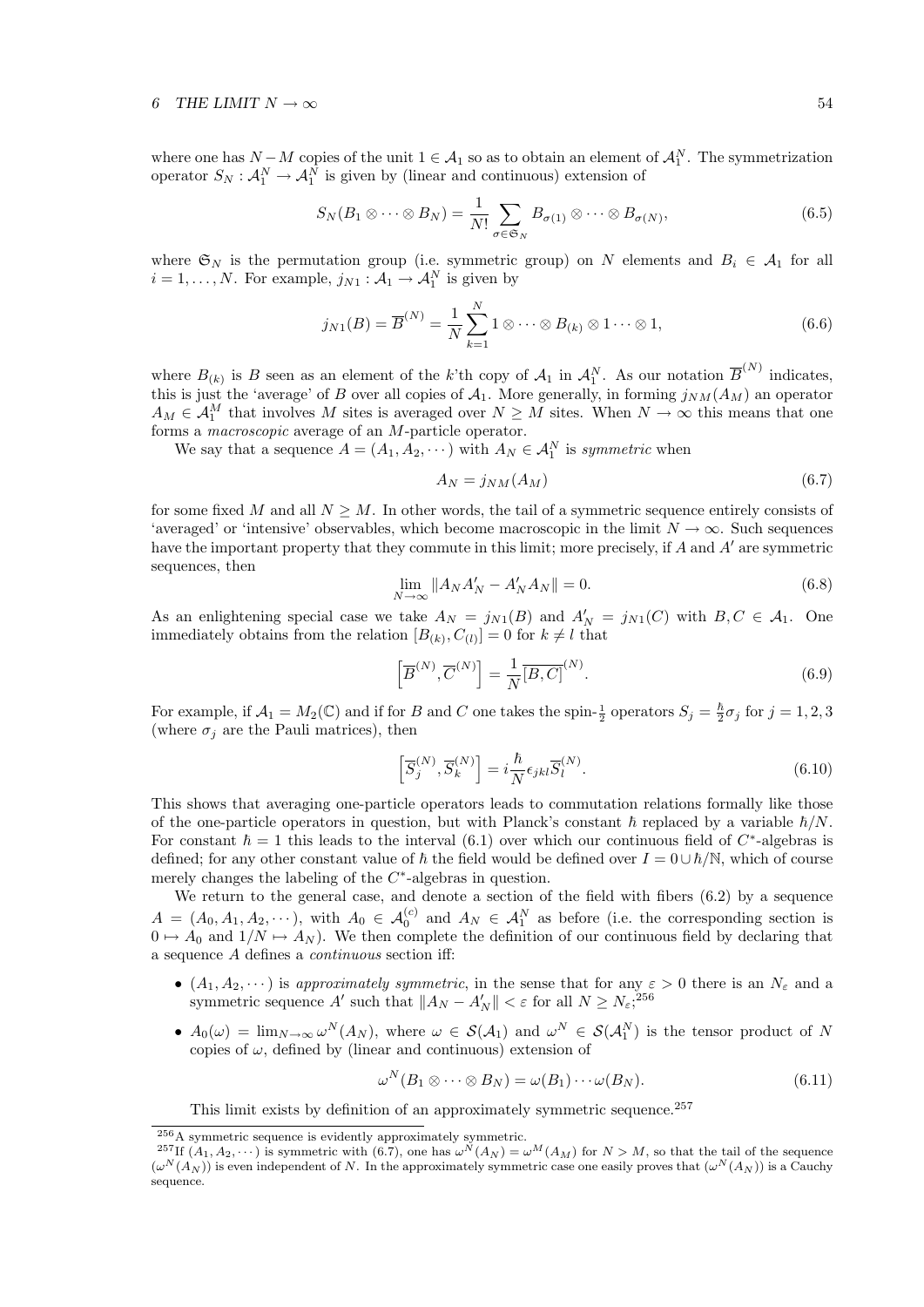It is not difficult to prove that this choice of continuous sections indeed defines a continuous field of  $C^*$ -algebras over  $I = 0 \cup 1/N$  with fibers (6.2). The main point is that

$$
\lim_{N \to \infty} \|A_N\| = \|A_0\| \tag{6.12}
$$

whenever  $(A_0, A_1, A_2, \dots)$  satisfies the two conditions above.<sup>258</sup> This is easy to show for symmetric sequences,  $259$  and follows from this for approximately symmetric ones.

Consistent with (6.8), we conclude that in the limit  $N \to \infty$  the macroscopic observables organize themselves in a commutative C<sup>\*</sup>-algebra isomorphic to  $C(\mathcal{S}(\mathcal{A}_1)).$ 

### 6.2 Quasilocal observables

In the  $C^*$ -algebraic approach to quantum theory, infinite systems are usually described by means of inductive limit  $C^*$ -algebras and the associated quasilocal observables (Thirring, 1983; Strocchi, 1985; Bratteli & Robinson, 1981, 1987; Haag, 1992; Araki, 1999; Sewell, 1986, 2002). To arrive at these notions in the case at hand, we proceed as follows (Duffield & Werner, 1992c).

A sequence  $A = (A_1, A_2, \dots)$  (where  $A_N \in \mathcal{A}_1^N$ , as before) is called *local* when for some fixed M and all  $N \geq M$  one has  $A_N = A_M \otimes 1 \otimes \cdots \otimes 1$  (where one has  $N - M$  copies of the unit  $1 \in \mathcal{A}_1$ ); cf. (6.4). A sequence is said to be *quasilocal* when for any  $\varepsilon > 0$  there is an  $N_{\varepsilon}$  and a local sequence A' such that  $||A_N - A'_N|| < \varepsilon$  for all  $N \ge N_{\varepsilon}$ . On this basis, we define the *inductive limit* C<sup>\*</sup>-algebra

$$
\overline{\cup_{N \in \mathbb{N}} \mathcal{A}_1^N} \tag{6.13}
$$

of the family of  $C^*$ -algebras  $(\mathcal{A}_1^N)$  with respect to the inclusion maps  $\mathcal{A}_1^N \hookrightarrow \mathcal{A}_1^{N+1}$  given by  $A_N \mapsto$  $A_N \otimes 1$ . As a set, (6.13) consists of all equivalence classes  $[A] \equiv A_0$  of quasilocal sequences A under the equivalence relation  $A \sim B$  when  $\lim_{N \to \infty} ||A_N - B_N|| = 0$ . The norm on  $\cup_{N \in \mathbb{N}} A_1^N$  is

$$
||A_0|| = \lim_{N \to \infty} ||A_N||,
$$
\n(6.14)

and the rest of the  $C^*$ -algebraic structure is inherited from the quasilocal sequences in the obvious way (e.g.,  $A_0^* = [A^*]$  with  $A^* = (A_1^*, A_2^*, \cdots)$ , etc.). As the notation suggests, each  $A_1^N$  is contained in  $\cup_{N\in\mathbb{N}}\mathcal{A}_1^N$  as a  $C^*$ -subalgebra by identifying  $A_N\in\mathcal{A}_1^N$  with the local (and hence quasilocal) sequence  $A = (0, \dots, 0, A_N \otimes 1, A_N \otimes 1 \otimes 1, \dots),$  and forming its equivalence class  $A_0$  in  $\cup_{N \in \mathbb{N}} A_1^N$  as just explained.<sup>260</sup> The assumption underlying the common idea that  $(6.13)$  is "the" algebra of observables of the infinite system under study is that by locality or some other human limitation the infinite tail of the system is not accessible, so that the observables must be arbitrarily close (i.e. in norm) to operators of the form  $A_N \otimes 1 \otimes 1, \cdots$  for some finite N.

This leads us to a second continuous field of  $C^*$ -algebras  $\mathcal{A}^{(q)}$  over  $0 \cup 1/\mathbb{N}$ , with fibers

$$
\mathcal{A}_0^{(q)} = \overline{\cup_{N \in \mathbb{N}} \mathcal{A}_1^N};
$$
\n
$$
\mathcal{A}_{1/N}^{(q)} = \mathcal{A}_1^N.
$$
\n(6.15)

Thus the suffix q reminds one of that fact that the limit algebra  $\mathcal{A}_0^{(q)}$  consists of quasilocal or quantummechanical observables. We equip the collection of  $C^*$ -algebras (6.15) with the structure of a continuous field of  $C^*$ -algebras  $\mathcal{A}^{(q)}$  over  $0 \cup 1/\mathbb{N}$  by declaring that the continuous sections are of the form

<sup>&</sup>lt;sup>258</sup>Given (6.12), the claim follows from Prop. II.1.2.3 in Landsman (1998) and the fact that the set of functions  $A_0$ on  $S(\mathcal{A}_1)$  arising in the said way are dense in  $C(S(\mathcal{A}_1))$  (equipped with the supremum-norm). This follows from the Stone–Weierstrass theorem, from which one infers that the functions in question even exhaust  $\mathcal{S}(\mathcal{A}_1)$ .

<sup>&</sup>lt;sup>259</sup>Assume (6.7), so that  $||A_N|| = ||j_{NN}(A_N)||$  for  $N \geq M$ . By the C<sup>∗</sup>-axiom  $||A^*A|| = ||A^2||$  it suffices to prove (6.12) for  $A_0^* = A_0$ , which implies  $A_M^* = A_M$  and hence  $A_N^* = A_N$  for all  $N \geq M$ . One then has  $||A_N|| = \sup\{|\rho(A_N)|, \rho \in \mathbb{R}\}$  $\mathcal{S}(\mathcal{A}_1^N)$ . Because of the special form of  $A_N$  one may replace the supremum over the set  $\mathcal{S}(\mathcal{A}_1^N)$  of all states on  $\mathcal{A}_1^N$ ) of all states on  $\mathcal{A}_1^N$  by the supremum over the set  $S^p(A_1^N)$  of all permutation invariant states, which in turn may be replaced by the supremum over the extreme boundary  $\partial \overline{\mathcal{S}^p}(\mathcal{A}_1^N)$  of  $\mathcal{S}^p(\mathcal{A}_1^N)$ . It is well known (Størmer, 1969; see also Subsection 6.2) that the latter consists of all states of the form  $\rho = \omega^N$ , so that  $||A_N|| = \sup\{|\omega^N(A_N)|, \omega \in S(\mathcal{A}_1)\}\.$  This is actually equal to  $||A_M|| = \sup\{|\omega^M(A_M)|\}\.$  Now the norm in  $\mathcal{A}_0^{(c)}$  is  $||A_0|| = \sup\{|A_0(\omega)|, \omega \in \mathcal{S}(\mathcal{A}_1)\}\.$  and by definition of  $A_0$  one has  $A_0(\omega) = \omega^M(A_M)$ . Hence (6.12) follows.

 $^{260}$ Of course, the entries  $A_1, \cdots A_{N-1}$ , which have been put to zero, are arbitrary.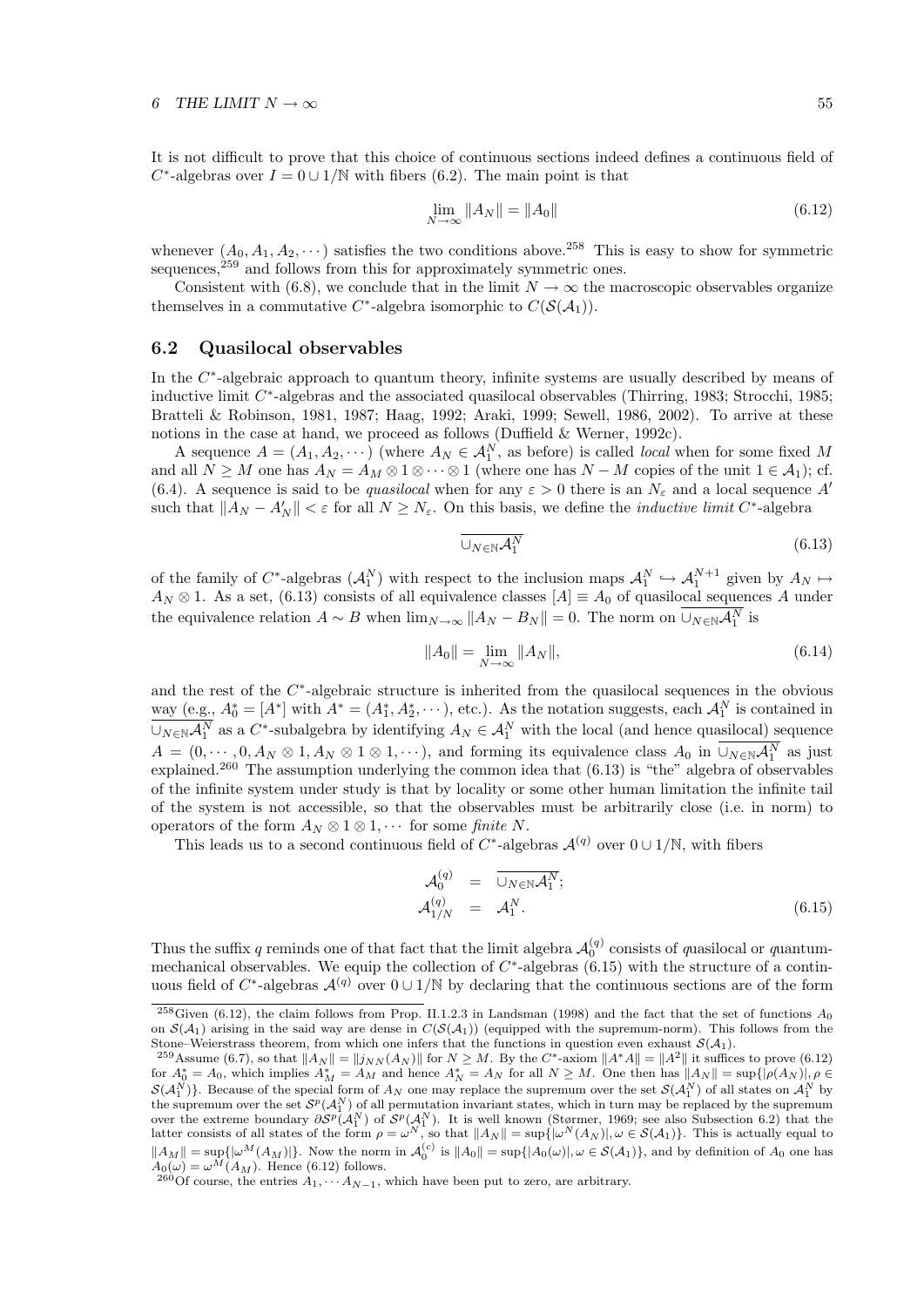$(A_0, A_1, A_2, \dots)$  where  $(A_1, A_2, \dots)$  is quasilocal and  $A_0$  is defined by this quasilocal sequence as just explained.<sup>261</sup> For  $N < \infty$  this field has the same fibers

$$
\mathcal{A}_{1/N}^{(q)} = \mathcal{A}_{1/N}^{(c)} = \mathcal{A}_1^N \tag{6.16}
$$

as the continuous field A of the previous subsection, but the fiber  $\mathcal{A}_0^{(q)}$  is completely different from  $\mathcal{A}_0^{(c)}$ . In particular, if  $\mathcal{A}_1$  is noncommutative then so is  $\mathcal{A}_0^{(q)}$ , for it contains all  $\mathcal{A}_1^N$ .

The relationship between the continuous fields of  $C^*$ -algebras  $\mathcal{A}^{(q)}$  and  $\mathcal{A}^{(c)}$  may be studied in two different (but related) ways. First, we may construct concrete representations of all  $C^*$ -algebras  $\mathcal{A}_1^N$ ,  $N < \infty$ , as well as of  $\mathcal{A}_0^{(c)}$  and  $\mathcal{A}_0^{(q)}$  on a single Hilbert space; this approach leads to superselections rules in the traditional sense. This method will be taken up in the next subsection. Second, we may look at those families of states  $(\omega_1, \omega_{1/2}, \cdots, \omega_{1/N}, \cdots)$  (where  $\omega_{1/N}$  is a state on  $\mathcal{A}_1^N$ ) that admit limit states  $\omega_0^{(c)}$  and  $\omega_0^{(q)}$  on  $\mathcal{A}_0^{(c)}$  and  $\mathcal{A}_0^{(q)}$ , respectively, such that the ensuing families of states  $(\omega_0^{(c)}, \omega_1, \omega_{1/2}, \cdots)$  and  $(\omega_0^{(q)}, \omega_1, \omega_{1/2}, \cdots)$  are *continuous* fields of states on  $\mathcal{A}^{(c)}$  and on  $\mathcal{A}^{(q)}$ , respectively (cf. the end of Subsection 5.1).

Now, any state  $\omega_0^{(q)}$  on  $\mathcal{A}_0^{(q)}$  defines a state  $\omega_{0|1/N}^{(q)}$  on  $\mathcal{A}_1^N$  by restriction, and the ensuing field of states on  $\mathcal{A}^{(q)}$  is clearly continuous. Conversely, any continuous field  $(\omega_0^{(q)}, \omega_1, \omega_{1/2}, \ldots, \omega_{1/N}, \ldots)$ of states on  $\mathcal{A}^{(q)}$  becomes arbitrarily close to a field of the above type for N large.<sup>262</sup> However, the restrictions  $\omega_{0|1/N}^{(q)}$  of a given state  $\omega_0^{(q)}$  on  $\mathcal{A}_0^{(q)}$  to  $\mathcal{A}_1^N$  may not converge to a state  $\omega_0^{(c)}$  on  $\mathcal{A}_0^{(c)}$  for  $N \to \infty$ . States  $\omega_0^{(q)}$  on  $\overline{\cup_{N \in \mathbb{N}} A_1^N}$  that do have this property will here be called *classical*. In other words,  $\omega_{0|1/N}^{(q)}$  is classical when there exists a probability measure  $\mu_0$  on  $\mathcal{S}(\mathcal{A}_1)$  such that

$$
\lim_{N \to \infty} \int_{\mathcal{S}(\mathcal{A}_1)} d\mu_0(\rho) \left( \rho^N(A_N) - \omega_{0|1/N}^{(q)}(A_N) \right) = 0 \tag{6.17}
$$

for each (approximately) symmetric sequence  $(A_1, A_2, \ldots)$ . To analyze this notion we need a brief intermezzo on general  $C^*$ -algebras and their representations.

- A folium in the state space  $\mathcal{S}(\mathcal{B})$  of a  $C^*$ -algebra  $\mathcal B$  is a convex, norm-closed subspace  $\mathcal F$  of  $\mathcal{S}(\mathcal{B})$ with the property that if  $\omega \in \mathcal{F}$  and  $B \in \mathcal{B}$  such that  $\omega(B^*B) > 0$ , then the "reduced" state  $\omega_B: A \mapsto \omega(B^*AB)/\omega(B^*B)$  must be in  $\mathcal F$  (Haag, Kadison, & Kastler, 1970).<sup>264</sup> For example, if  $\pi$  is a representation of  $\beta$  on a Hilbert space  $\mathcal{H}$ , then the set of all density matrices on  $\mathcal{H}$  (i.e. the  $\pi$ -normal states on  $\mathcal{B}$ <sup>265</sup> comprises a folium  $\mathcal{F}_{\pi}$ . In particular, each state  $\omega$  on  $\mathcal{B}$  defines a folium  $\mathcal{F}_{\omega} \equiv \mathcal{F}_{\pi_{\omega}}$  through its GNS-representation  $\pi_{\omega}$ .
- Two representations  $\pi$  and  $\pi'$  are called *disjoint*, written  $\pi \perp \pi'$ , if no subrepresentation of  $\pi$  is (unitarily) equivalent to a subrepresentation of  $\pi'$  and vice versa. They are said to be *quasi*equivalent, written  $\pi \sim \pi'$ , when  $\pi$  has no subrepresentation disjoint from  $\pi'$ , and vice versa.<sup>266</sup> Quasi-equivalence is an equivalence relation  $\sim$  on the set of representations. See Kadison & Ringrose (1986), Ch. 10.
- Similarly, two states  $\rho, \sigma$  are called either quasi-equivalent  $(\rho \sim \sigma)$  or disjoint  $(\rho \perp \sigma)$  when the corresponding GNS-representations have these properties.
- A state  $\omega$  is called *primary* when the corresponding von Neumann algebra  $\pi_{\omega}(\mathcal{B})''$  is a factor.<sup>267</sup> Equivalently,  $\omega$  is primary iff each subrepresentation of  $\pi_{\omega}(\mathcal{B})$  is quasi-equivalent to  $\pi_{\omega}(\mathcal{B})$ , which

 $\overline{^{261}$ The fact that this defines a continuous field follows from (6.14) and Prop. II.1.2.3 in Landsman (1998); cf. footnote 258.

<sup>&</sup>lt;sup>262</sup>For any fixed quasilocal sequence  $(A_1, A_2, \dots)$  and  $\varepsilon > 0$ , there is an  $N_{\varepsilon}$  such that  $|\omega_{1/N}(A_N) - \omega_{0|1/N}^{(q)}(A_N)| < \varepsilon$ for all  $N > N_{\varepsilon}$ .

<sup>263</sup>See footnote 283 below for an example

<sup>&</sup>lt;sup>264</sup>See also Haag (1992). The name 'folium' is very badly chosen, since  $S(\beta)$  is by no means foliated by its folia; for example, a folium may contain subfolia.

<sup>&</sup>lt;sup>265</sup>A state  $\omega$  on B is called  $\pi$ -normal when it is of the form  $\omega(B) = \text{Tr} \rho \pi(B)$  for some density matrix  $\rho$ . Hence the  $\pi$ -normal states are the normal states on the von Neumann algebra  $\pi(\mathcal{B})^{\prime\prime}$ .

<sup>&</sup>lt;sup>266</sup>Equivalently, two representations π and π' are disjoint iff no π-normal state is  $\pi'$ -normal and vice versa, and quasi-equivalent iff each  $\pi$ -normal state is  $\pi'$ -normal and vice versa.

<sup>&</sup>lt;sup>267</sup>A von Neumann algebra M acting on a Hilbert space is called a *factor* when its center  $M \cap M'$  is trivial, i.e. consists of multiples of the identity.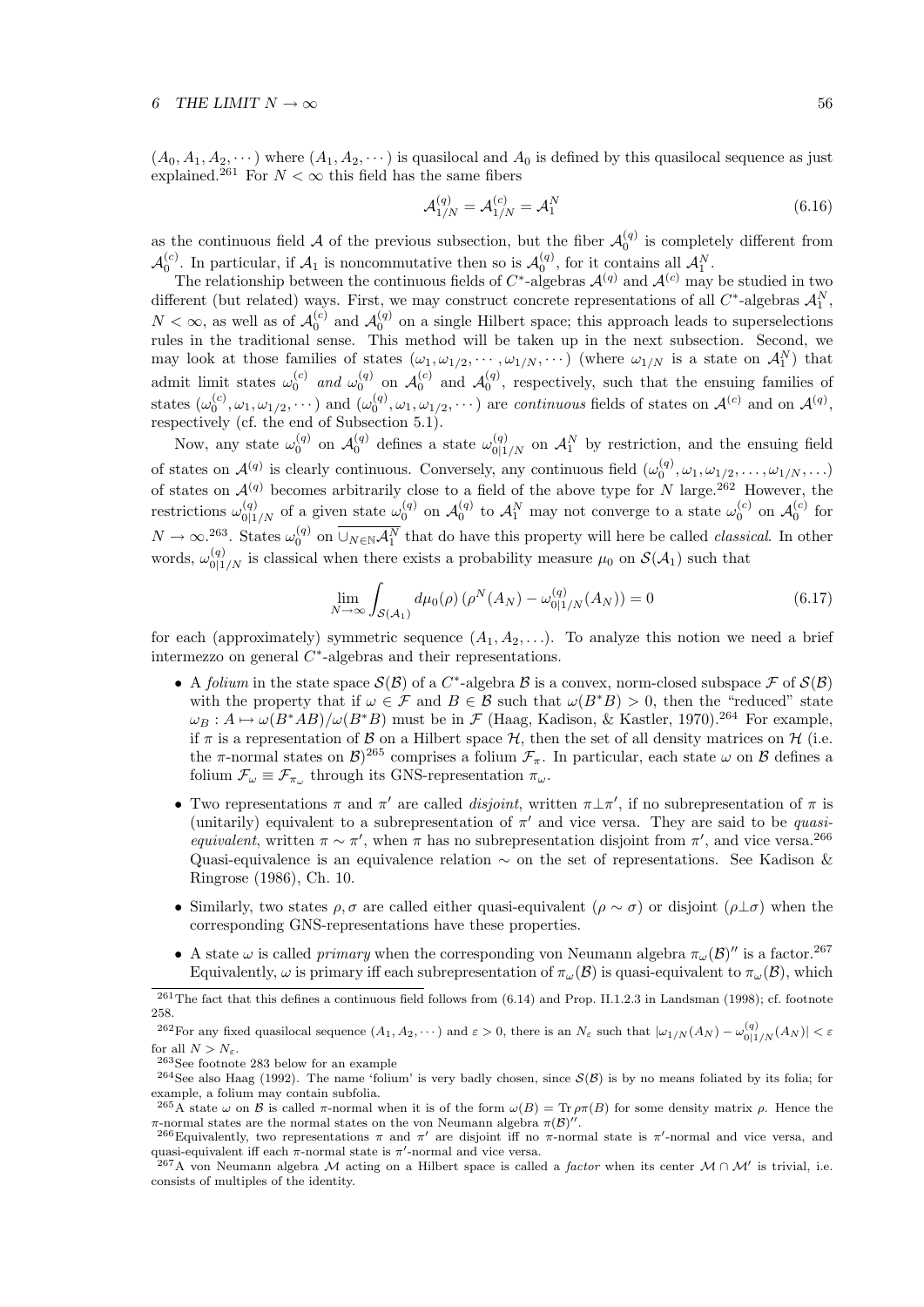is the case iff  $\pi_{\omega}(\mathcal{B})$  admits no (nontrivial) decomposition as the direct sum of two disjoint subrepresentations.

Now, there is a bijective correspondence between folia in  $\mathcal{S}(\mathcal{B})$  and quasi-equivalence classes of representations of B, in that  $\mathcal{F}_{\pi} = \mathcal{F}_{\pi'}$  iff  $\pi \sim \pi'$ . Furthermore (as one sees from the GNS-construction), any folium  $\mathcal{F} \subset \mathcal{S}(\mathcal{B})$  is of the form  $\mathcal{F} = \mathcal{F}_{\pi}$  for some representation  $\pi(\mathcal{B})$ . Note that if  $\pi$  is injective (i.e. faithful), then the corresponding folium is dense in  $\mathcal{S}(\mathcal{B})$  in the weak<sup>\*</sup>-topology by Fell's Theorem. So in case that  $\beta$  is simple,<sup>268</sup> any folium is weak<sup>\*</sup>-dense in the state space.

Two states need not be either disjoint or quasi-equivalent. This dichotomy does apply, however, within the class of primary states. Hence two primary states are either disjoint or quasi-equivalent. If  $\omega$  is primary, then each state in the folium of  $\pi_{\omega}$  is primary as well, and is quasi-equivalent to  $ω$ . If, on the other hand, *ρ* and *σ* are primary and disjoint, then  $\mathcal{F}_ρ ∩ \mathcal{F}_σ = ∅$ . Pure states are, of course, primary.<sup>269</sup> Furthermore, in thermodynamics pure phases are described by primary KMS states (Emch & Knops, 1970; Bratteli & Robinson, 1981; Haag, 1992; Sewell, 2002). This apparent relationship between primary states and "purity" of some sort is confirmed by our description of macroscopic observables:<sup>270</sup>

- If  $\omega_0^{(q)}$  is a classical primary state on  $\mathcal{A}_0^{(q)} = \overline{\cup_{N \in \mathbb{N}} \mathcal{A}_1^N}$ , then the corresponding limit state  $\omega_0^{(c)}$ on  $A_0^{(c)} = C(S(A_1))$  is pure (and hence given by a point in  $S(A_1)$ ).
- If  $\rho_0^{(q)}$  and  $\sigma_0^{(q)}$  are classical primary states on  $\mathcal{A}_0^{(q)}$ , then

$$
\rho_0^{(c)} = \sigma_0^{(c)} \quad \Leftrightarrow \quad \rho_0^{(q)} \sim \sigma_0^{(q)}; \tag{6.18}
$$

$$
\rho_0^{(c)} \neq \sigma_0^{(c)} \quad \Leftrightarrow \quad \rho_0^{(q)} \perp \sigma_0^{(q)}.\tag{6.19}
$$

As in (6.17), a general classical state  $\omega_0^{(q)}$  with limit state  $\omega_0^{(c)}$  on  $C(\mathcal{S}(\mathcal{A}_1))$  defines a probability measure  $\mu_0$  on  $\mathcal{S}(\mathcal{A}_1)$  by

$$
\omega_0^{(c)}(f) = \int_{\mathcal{S}(\mathcal{A}_1)} d\mu_0 f,\tag{6.20}
$$

which describes the probability distribution of the macroscopic observables in that state. As we have seen, this distribution is a delta function for primary states. In any case, it is insensitive to the microscopic details of  $\omega_0^{(q)}$  in the sense that local modifications of  $\omega_0^{(q)}$  do not affect the limit state  $\omega_0^{(c)}$  (Sewell, 2002). Namely, it easily follows from (6.8) and the fact that the GNS-representation is cyclic that one can strengthen the second claim above:

# Each state in the folium  $\mathcal{F}_{\omega_0^{(q)}}$  of a classical state  $\omega_0^{(q)}$  is automatically classical and has the same limit state on  $\mathcal{A}_0^{(c)}$  as  $\omega_0^{(q)}$ .

To make this discussion a bit more concrete, we now identify an important class of classical states on  $\cup_{N\in\mathbb{N}}\mathcal{A}_1^N$ . We say that a state  $\omega$  on this C<sup>\*</sup>-algebra is *permutation-invariant* when each of its restrictions to  $\mathcal{A}_1^N$  is invariant under the natural action of the symmetric group  $\mathfrak{S}_N$  on  $\mathcal{A}_1^N$  (i.e.  $\sigma \in \mathfrak{S}_N$  maps an elementary tensor  $A_N = B_1 \otimes \cdots \otimes B_N \in \mathcal{A}_1^N$  to  $B_{\sigma(1)} \otimes \cdots \otimes B_{\sigma(N)}$ , cf. (6.5)). The structure of the set  $\mathcal{S}^{\mathfrak{S}}$  of all permutation-invariant states in  $\mathcal{S}(\mathcal{A}_0^{(q)})$  has been analyzed by Størmer (1969). Like any compact convex set, it is the (weak<sup>∗</sup> -closed) convex hull of its extreme boundary  $\partial_{e}S^{\mathfrak{S}}$ . The latter consists of all infinite product states  $\omega = \rho^{\infty}$ , where  $\rho \in \mathcal{S}(\mathcal{A}_1)$ . I.e. if  $A_0 \in \mathcal{A}_0^{(q)}$  is an equivalence class  $[A_1, A_2, \cdots]$ , then

$$
\rho^{\infty}(A_0) = \lim_{N \to \infty} \rho^N(A_N); \tag{6.21}
$$

cf. (6.11). Equivalently, the restriction of  $\omega$  to any  $\mathcal{A}_1^N \subset \mathcal{A}_0^{(q)}$  is given by  $\otimes^N \rho$ . Hence  $\partial_{\varepsilon} \mathcal{S}^{\mathfrak{S}}$  is isomorphic (as a compact convex set) to  $\mathcal{S}(\mathcal{A}_1)$  in the obvious way, and the primary states in  $\mathcal{S}^{\mathfrak{S}}$  are precisely the elements of  $\partial_e \mathcal{S}^{\mathfrak{S}}$ .

<sup>&</sup>lt;sup>268</sup>In the sense that it has no *closed* two-sided ideals. For example, the matrix algebra  $M_n(\mathbb{C})$  is simple for any n, as is its infinite-dimensional analogue, the C∗-algebra of all compact operators on a Hilbert space. The C∗-algebra of quasilocal observables of an infinite quantum systems is typically simple as well.

<sup>&</sup>lt;sup>269</sup>Since the corresponding GNS-representation  $\pi_{\omega}$  is irreducible,  $\pi_{\omega}(\mathcal{B})'' = \mathcal{B}(\mathcal{H}_{\omega})$  is a factor.

<sup>270</sup>These claims easily follow from Sewell (2002), §2.6.5, which in turn relies on Hepp (1972).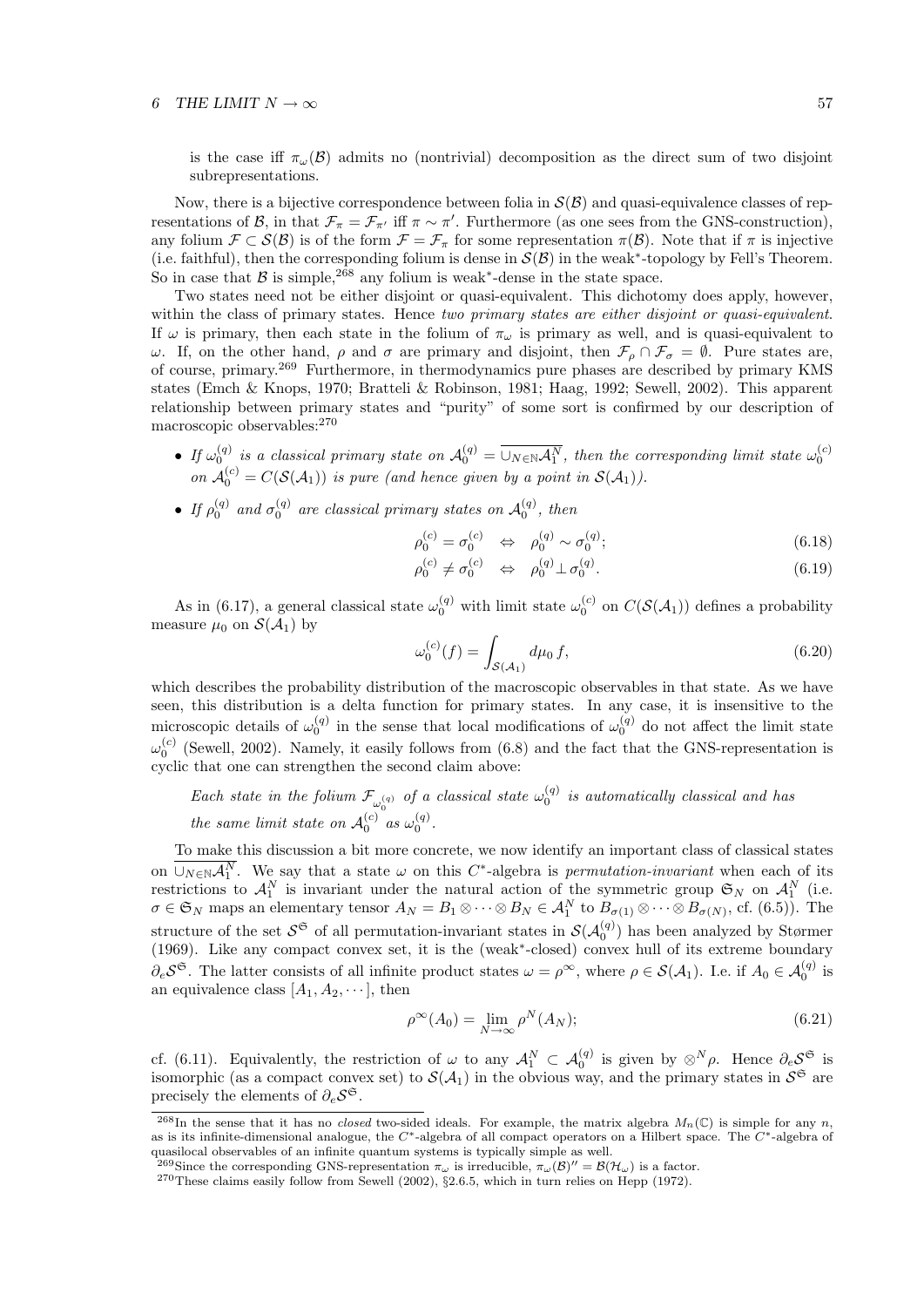A general state  $\omega_0^{(q)}$  in  $S^{\mathfrak{S}}$  has a unique decomposition<sup>271</sup>

$$
\omega_0^{(q)}(A_0) = \int_{\mathcal{S}(\mathcal{A}_1)} d\mu(\rho) \,\rho^{\infty}(A_0),\tag{6.22}
$$

where  $\mu$  is a probability measure on  $\mathcal{S}(\mathcal{A}_1)$  and  $A_0 \in \mathcal{A}_0^{(q)}$ . The following beautiful illustration of the abstract theory (Unnerstall, 1990a,b) is then clear from (6.17) and (6.22):

If  $\omega_0^{(q)}$  is permutation-invariant, then it is classical. The associated limit state  $\omega_0^{(c)}$  on  $\mathcal{A}_0^{(c)}$  is characterized by the fact that the measure  $\mu_0$  in (6.20) coincides with the measure  $\mu$  in  $(6.22).^{273}$ 

## 6.3 Superselection rules

Infinite quantum systems are often associated with the notion of a superselection rule (or sector), which was originally introduced by Wick, Wightman, & Wigner (1952) in the setting of standard quantum mechanics on a Hilbert space  $H$ . The basic idea may be illustrated in the example of the boson/fermion (or "univalence") superselection rule.<sup>274</sup> Here one has a *projective* unitary representation  $\mathcal D$  of the rotation group  $SO(3)$  on H, for which  $\mathcal{D}(R_{2\pi}) = \pm 1$  for any rotation  $R_{2\pi}$  of  $2\pi$  around some axis. Specifically, on bosonic states  $\Psi_B$  one has  $\mathcal{D}(R_{2\pi})\Psi_B = \Psi_B$ , whereas on fermionic states  $\Psi_F$  the rule is  $\mathcal{D}(R_{2\pi})\Psi_F = -\Psi_F$ . Now the argument is that a rotation of  $2\pi$  accomplishes nothing, so that it cannot change the physical state of the system. This requirement evidently holds on the subspace  $\mathcal{H}_B \subset \mathcal{H}$ of bosonic states in H, but it is equally well satisfied on the subspace  $\mathcal{H}_F \subset \mathcal{H}$  of fermionic states, since  $\Psi$  and  $z\Psi$  with  $|z|=1$  describe the same physical state. However, if  $\Psi = c_B \Psi_B + c_F \Psi_F$  (with  $|c_B|^2 + |c_F|^2 = 1$ , then  $\mathcal{D}(R_{2\pi})\Psi = c_B \Psi_B - c_F \Psi_F$ , which is not proportional to  $\Psi$  and apparently describes a genuinely different physical state from Ψ.

The way out is to deny this conclusion by declaring that  $\mathcal{D}(R_{2\pi})\Psi$  and  $\Psi$  do describe the same physical state, and this is achieved by postulating that no physical observables A (in their usual mathematical guise as operators on H) exist for which  $(\Psi_B, A\Psi_F) \neq 0$ . For in that case one has

$$
(c_B \Psi_B \pm c_F \Psi_F, A(c_B \Psi_B \pm c_F \Psi_F)) = |c_B|^2 (\Psi_B, A\Psi_B) + |c_F|^2 (\Psi_F, A\Psi_F)
$$
(6.23)

for any *observable A*, so that  $(\mathcal{D}(R_{2\pi})\Psi, A\mathcal{D}(R_{2\pi})\Psi) = (\Psi, A\Psi)$  for any  $\Psi \in \mathcal{H}$ . Since any quantummechanical prediction ultimately rests on expectation values  $(\Psi, A\Psi)$  for physical observables A, the conclusion is that a rotation of  $2\pi$  indeed does nothing to the system. This is codified by saying that superpositions of the type  $c_B \Psi_B + c_F \Psi_F$  are incoherent (whereas superpositions  $c_1 \Psi_1 + c_2 \Psi_2$  with  $\Psi_1, \Psi_2$  both in either  $\mathcal{H}_B$  or in  $\mathcal{H}_F$  are *coherent*). Each of the subspaces  $\mathcal{H}_B$  and  $\mathcal{H}_F$  of  $\mathcal{H}$  is said to be a superselection sector, and the statement that  $(\Psi_B, A\Psi_F) = 0$  for any observbale A and  $\Psi_B \in \mathcal{H}_B$ and  $\Psi_F \in \mathcal{H}_F$  is called a *superselection rule.*<sup>275</sup>

The price one pays for this solution is that states of the form  $c_B \Psi_B + c_F \Psi_F$  with  $c_B \neq 0$  and  $c_F \neq 0$ are mixed, as one sees from (6.23). More generally, if  $\mathcal{H} = \oplus_{\lambda \in \Lambda} \mathcal{H}_{\lambda}$  with  $(\Psi, A\Phi) = 0$  whenever A is an observable,  $\Psi \in \mathcal{H}_{\lambda}$ ,  $\Phi \in \mathcal{H}_{\lambda'}$ , and  $\lambda \neq \lambda'$ , and if in addition for each  $\lambda$  and each pair  $\Psi, \Phi \in \mathcal{H}_{\lambda}$ there exists an observable A for which  $(\Psi, A\Phi) \neq 0$ , then the subspaces  $\mathcal{H}_{\lambda}$  are called superselection sectors in  $H$ . Again a key consequence of the occurrence of superselection sectors is that unit vectors of the type  $\Psi = \sum_{\lambda} c_{\lambda} \Psi_{\lambda}$  with  $\Psi \in \mathcal{H}_{\lambda}$  (and  $c_{\lambda} \neq 0$  for at least two  $\lambda$ 's) define mixed states

$$
\psi(A) = (\Psi, A\Psi) = \sum_{\lambda} |c_{\lambda}|^{2} (\Psi_{\lambda}, A\Psi_{\lambda}) = \sum_{\lambda} |c_{\lambda}|^{2} \psi_{\lambda}(A).
$$

<sup>&</sup>lt;sup>271</sup>This follows because  $S^{\mathfrak{S}}$  is a so-called Bauer simplex (Alfsen, 1970). This is a compact convex set K whose extreme boundary  $\partial_e K$  is closed and for which every  $\omega \in K$  has a unique decomposition as a probability measure supported by  $\partial_e K$ , in the sense that  $a(\omega) = \int_{\partial_e K} d\mu(\rho) a(\rho)$  for any continuous affine function a on K. For a unital C<sup>\*</sup>-algebra A the continuous affine functions on the state space  $K = \mathcal{S}(\mathcal{A})$  are precisely the elements A of A, reinterpreted as functions  $\hat{A}$ on  $\mathcal{S}(\mathcal{A})$  by  $\hat{\mathcal{A}}(\omega) = \omega(\mathcal{A})$ . For example, the state space  $\mathcal{S}(\mathcal{A})$  of a commutative unital  $C^*$ -algebra  $\mathcal{A}$  is a Bauer simplex, which consists of all (regular Borel) probability measures on the pre state space  $\mathcal{P}(\mathcal{A})$ .

<sup>272</sup>This is a quantum analogue of De Finetti's representation theorem in classical probability theory (Heath & Sudderth, 1976; van Fraassen, 1991); see also Hudson & Moody (1975/76) and Caves et al. (2002).

<sup>&</sup>lt;sup>273</sup>In fact, each state in the folium  $\mathcal{F}^{\mathfrak{S}}$  in  $\mathcal{S}(\mathcal{A}_0^{(q)})$  corresponding to the (quasi-equivalence class of) the representation  $\bigoplus_{\substack{\omega \in \mathcal{S}^{\mathfrak{S}}}} \pi_{\omega}$  is classical.

See also Giulini (2003) for a modern mathematical treatment.

<sup>&</sup>lt;sup>275</sup>In an ordinary selection rule between  $\Psi$  and  $\Phi$  one merely has  $(\Psi, H\Phi) = 0$  for the Hamiltonian H.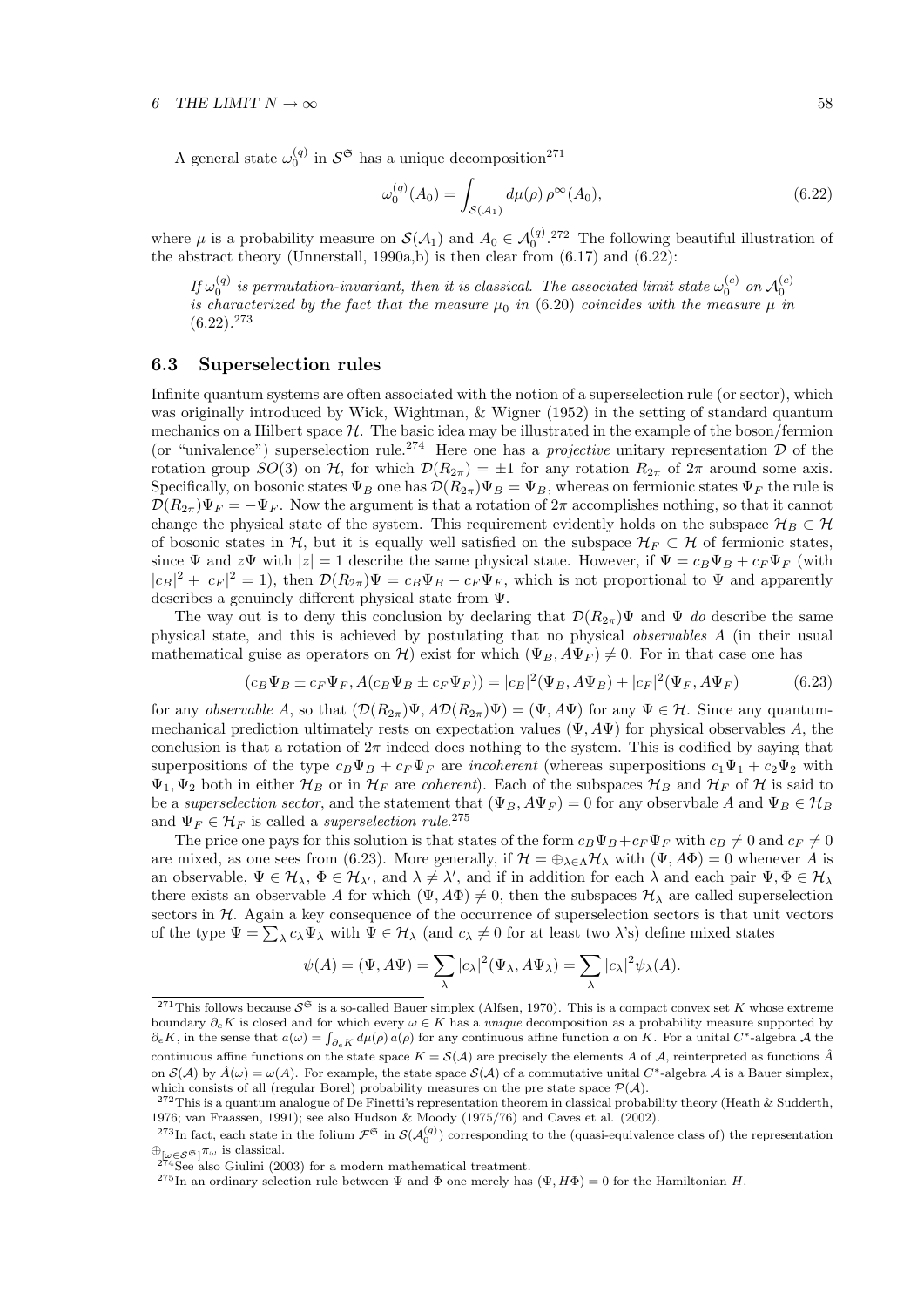This procedure is rather ad hoc. A much deeper approach to superselection theory was developed by Haag and collaborators; see Roberts & Roepstorff (1969) for an introduction. Here the starting point is the abstract  $C^*$ -algebra of observables  $A$  of a given quantum system, and superselection sectors are reinterpreted as equivalence classes (under unitary isomorphism) of irreducible representations of A (satisfying a certain selection criterion - see below). The connection between the concrete Hilbert space approach to superselection sectors discussed above and the abstract  $C^*$ -algebraic approach is given by the following lemma (Hepp,  $1972$ ):<sup>276</sup>

Two pure states  $\rho$ ,  $\sigma$  on a  $C^*$ -algebra A define different sectors iff for each representation  $\pi(\mathcal{A})$  on a Hilbert space H containing unit vectors  $\Psi_{\rho}, \Psi_{\sigma}$  such that  $\rho(A) = (\Psi_{\rho}, \pi(A)\Psi_{\rho})$ and  $\sigma(A) = (\Psi_{\sigma}, \pi(A)\Psi_{\sigma})$  for all  $A \in \mathcal{A}$ , one has  $(\Psi_{\sigma}, \pi(A)\Psi_{\sigma}) = 0$  for all  $A \in \mathcal{A}$ .

In practice, however, most irreducible representations of a typical  $C^*$ -algebra  $\mathcal A$  used in physics are physically irrelevant mathematical artefacts. Such representations may be excluded from consideration by some selection criterion. What this means depends on the context. For example, in quantum field theory this notion is made precise in the so-called DHR theory (reviewed by Roberts (1990), Haag (1992), Araki (1999), and Halvorson (2005)). In the class of theories discussed in the preceding two subsections, we take the algebra of observables  $A$  to be  $A_0^{(q)}$  - essentially for reasons of human limitation - and for pedagogical reasons define (equivalence classes of) irreducible representations of  $\mathcal{A}_0^{(q)}$  as superselection sectors, henceforth often just called sectors, only when they are equivalent to the GNS-representation given by a permutation-invariant pure state on  $\mathcal{A}_0^{(q)}$ . In particular, such a state is classical. On this selection criterion, the results in the preceding subsection trivially imply that there is a bijective correspondence between pure states on  $\mathcal{A}_1$  and sectors of  $\mathcal{A}_0^{(q)}$ . The sectors of the commutative C<sup>\*</sup>-algebra  $\mathcal{A}_0^{(c)}$  are just the points of  $\mathcal{S}(\mathcal{A}_1)$ ; note that a *mixed* state on  $\mathcal{A}_1$  defines a pure state on  $\mathcal{A}_0^{(c)}$ ! The role of the sectors of  $\mathcal{A}_1$  in connection with those of  $\mathcal{A}_0^{(c)}$  will be clarified in Subsection 6.5.

Whatever the model or the selection criterion, it is enlightening (and to some extent even in accordance with experimental practice) to consider superselection sectors entirely from the perspective of the pure states on the algebra of observables  $A$ , removing  $A$  itself and its representations from the scene. To do so, we equip the space  $\mathcal{P}(\mathcal{A})$  of pure states on  $\mathcal{A}$  with the structure of a transition probability space (von Neumann, 1981; Mielnik, 1968).<sup>277</sup> A *transition probability* on a set  $P$  is a function

$$
p: \mathcal{P} \times \mathcal{P} \to [0, 1] \tag{6.24}
$$

that satisfies

$$
p(\rho, \sigma) = 1 \iff \rho = \sigma \tag{6.25}
$$

and

$$
p(\rho, \sigma) = 0 \iff p(\sigma, \rho) = 0. \tag{6.26}
$$

A set with such a transition probability is called a transition probability space. Now, the pure state space  $\mathcal{P}(\mathcal{A})$  of a C<sup>\*</sup>-algebra  $\mathcal A$  carries precisely this structure if we define<sup>278</sup>

$$
p(\rho, \sigma) := \inf \{ \rho(A) \mid A \in \mathcal{A}, 0 \le A \le 1, \sigma(A) = 1 \}. \tag{6.27}
$$

To give a more palatable formula, note that since pure states are primary, two pure states  $\rho, \sigma$  are either disjoint ( $\rho \perp \sigma$ ) or else (quasi, hence unitarily) equivalent ( $\rho \sim \sigma$ ). In the first case, (6.27) yields

$$
p(\rho, \sigma) = 0 \quad (\rho \perp \sigma). \tag{6.28}
$$

Ine the second case it follows from Kadison's transitivity theorem (cf. Thm. 10.2.6 in Kadison & Ringrose (1986)) that the Hilbert space  $\mathcal{H}_{\rho}$  from the GNS-representation  $\pi_{\rho}(\mathcal{A})$  defined by  $\rho$  contains a unit vector  $\Omega_{\sigma}$  (unique up to a phase) such that

$$
\sigma(A) = (\Omega_{\sigma}, \pi_{\rho}(A)\Omega_{\sigma}).
$$
\n(6.29)

<sup>&</sup>lt;sup>276</sup>Hepp proved a more general version of this lemma, in which 'Two pure states  $\rho$ ,  $\sigma$  on a  $C^*$ -algebra  $\beta$  define different sectors iff...' is replaced by 'Two states  $\rho$ ,  $\sigma$  on a  $C^*$ -algebra  $\beta$  are disjoint iff...

 $277$ See also Beltrametti & Cassinelli (1984) or Landsman (1998) for concise reviews.

<sup>&</sup>lt;sup>278</sup>This definition applies to the case that  $\hat{A}$  is unital; see Landsman (1998) for the general case. An analogous formula defines a transition probability on the extreme boundary of any compact convex set.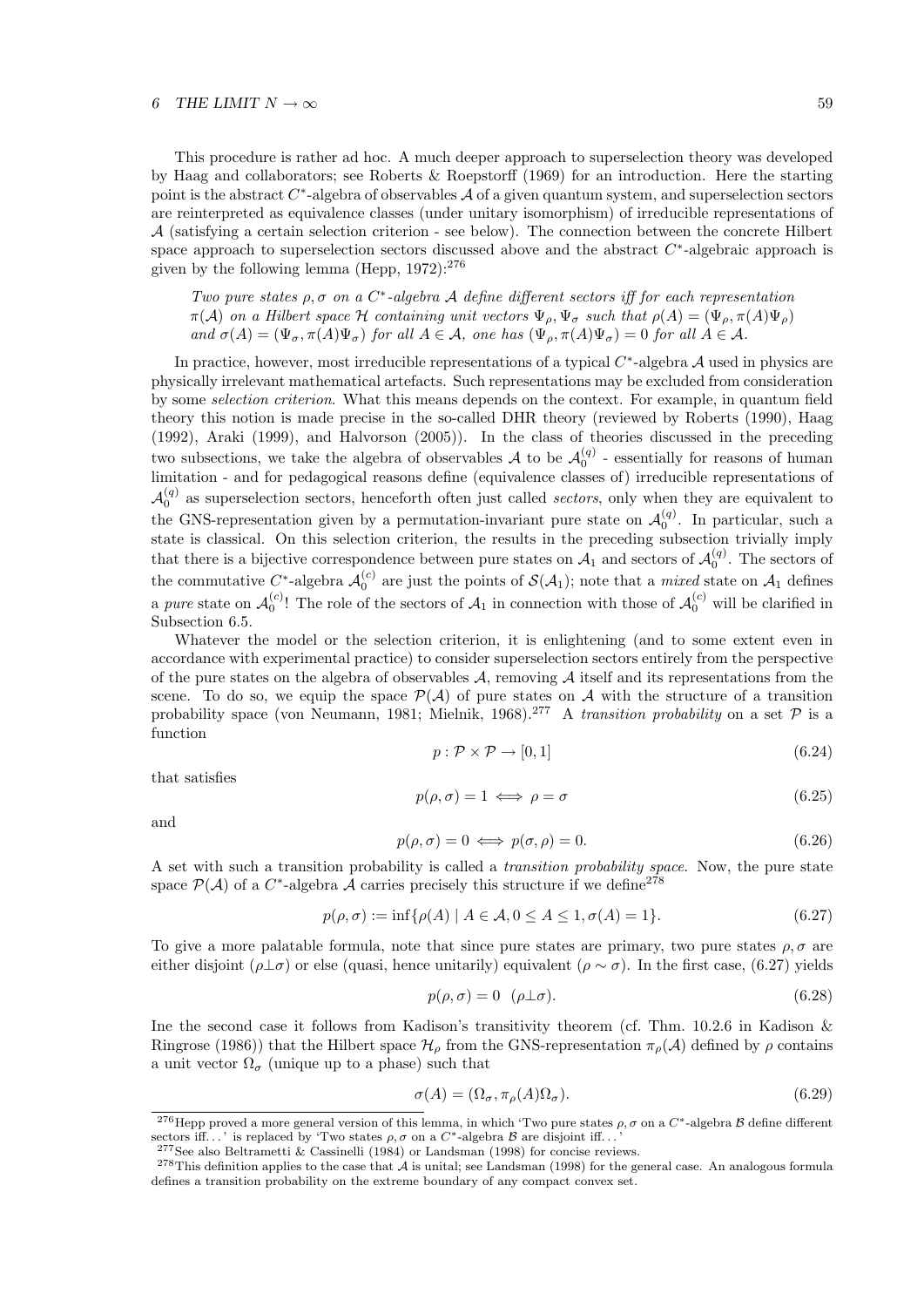For  $\mathcal{A} = M_2(\mathbb{C})$  one obtains

Eq. (6.27) then leads to the well-known expression

$$
p(\rho, \sigma) = |(\Omega_{\rho}, \Omega_{\sigma})|^2 \quad (\rho \sim \sigma). \tag{6.30}
$$

In particular, if  $A$  is commutative, then

$$
p(\rho, \sigma) = \delta_{\rho\sigma}.\tag{6.31}
$$

$$
p(\rho, \sigma) = \frac{1}{2}(1 + \cos \theta_{\rho\sigma}),
$$
\n(6.32)

where  $\theta_{\rho\sigma}$  is the angular distance between  $\rho$  and  $\sigma$  (seen as points on the two-sphere  $S^2 = \partial_e B^3$ , cf. (6.3) etc.), measured along a great circle.

Superselection sectors may now be defined for any transition probability spaces  $P$ . A family of subsets of P is called *orthogonal* if  $p(\rho, \sigma) = 0$  whenever  $\rho$  and  $\sigma$  do not lie in the same subset. The space  $P$  is called *reducible* if it is the union of two (nonempty) orthogonal subsets; if not, it is said to be *irreducible.* A *component* of P is a subset  $C \subset P$  such that C and  $P \setminus C$  are orthogonal. An irreducible component of  $P$  is called a *(superselection) sector*. Thus  $P$  is the disjoint union of its sectors. For  $\mathcal{P} = \mathcal{P}(\mathcal{A})$  this reproduces the algebraic definition of a superselection sector (modulo the selection criterion) via the correspondence between states and representations given by the GNS-constructions. For example, in the commutative case  $\mathcal{A} \cong C(X)$  each point in  $X \cong \mathcal{P}(\mathcal{A})$  is its own little sector.

### 6.4 A simple example: the infinite spin chain

Let us illustrate the occurrence of superselection sectors in a simple example, where the algebra of observables is  $\mathcal{A}_0^{(q)}$  with  $\mathcal{A}_1 = M_2(\mathbb{C})$ . Let  $\mathcal{H}_1 = \mathbb{C}^2$ , so that  $\mathcal{H}_1^N = \otimes^N \mathbb{C}^2$  is the tensor product of N copies of  $\mathbb{C}^2$ . It is clear that  $\mathcal{A}_1^N$  acts on  $\mathcal{H}_1^N$  in a natural way (i.e. componentwise). This defines an irreducible representation  $\pi_N$  of  $\mathcal{A}_1^N$ , which is indeed its unique irreducible representation (up to unitary equivalence). In particular, for  $N < \infty$  the quantum system whose algebra of observables is  $\mathcal{A}_1^N$  (such as a chain with N two-level systems) has no superselection rules. We define the  $N \to \infty$  limit " $(M_2(\mathbb{C}))^{\infty}$ " of the C\*-algebras  $(M_2(\mathbb{C}))^N$  as the inductive limit  $\mathcal{A}_0^{(q)}$  for  $\mathcal{A}_1 = M_2(\mathbb{C})$ , as introduced in Subsection 6.2; see (6.13). The definition of "⊗ $\infty$ C<sup>2</sup>" is slightly more involved, as follows (von Neumann, 1938).

For any Hilbert space  $\mathcal{H}_1$ , let  $\Psi$  be a sequence  $(\Psi_1, \Psi_2, \ldots)$  with  $\Psi_n \in \mathcal{H}_1$ . The space  $H_1$  of such sequences is a vector space in the obvious way. Now let  $\Psi$  and  $\Phi$  be two such sequences, and write  $(\Psi_n, \Phi_n) = \exp(i\alpha_n) |(\Psi_n, \Phi_n)|$ . If  $\sum_n |\alpha_n| = \infty$ , we define the (pre-) inner product  $(\Psi, \Phi)$  to be zero. If  $\sum_{n} |\alpha_n| < \infty$ , we put  $(\Psi, \Phi) = \prod_{n} (\Psi_n, \Phi_n)$  (which, of course, may still be zero!). The (vector space) quotient of  $H_1$  by the space of sequences  $\Psi$  for which  $(\Psi, \Psi) = 0$  can be completed to a Hilbert space  $\mathcal{H}_{1}^{\infty}$  in the induced inner product, called the *complete* infinite tensor product of the Hilbert space  $\mathcal{H}_1$  (over the index set N).<sup>279</sup> We apply this construction with  $\mathcal{H}_1 = \mathbb{C}^2$ . If  $(e_i)$  is some basis of  $\mathbb{C}^2$ , an orthonormal basis of  $\mathcal{H}_1^{\infty}$  then consists of all different infinite strings  $e_{i_1} \otimes \cdots e_{i_n} \otimes \cdots$ , where  $e_{i_n}$  is  $e_i$  regarded as a vector in  $\mathbb{C}^2$ . <sup>280</sup> We denote the multi-index  $(i_1, \ldots, i_n, \ldots)$  simply by I, and the corresponding basis vector by  $e_I$ .

This Hilbert space  $\mathcal{H}_1^{\infty}$  carries a natural faithful representation  $\pi$  of  $\mathcal{A}_0^{(q)}$ : if  $A_0 \in \mathcal{A}_0^{(q)}$  is an equivalence class  $[A_1, A_2, \dots]$ , then  $\pi(A_0)e_I = \lim_{N \to \infty} A_N e_i$ , where  $A_N$  acts on the first N components of  $e_I$  and leaves the remainder unchanged.<sup>281</sup> Now the point is that although each  $\mathcal{A}_1^N$  acts irreducibly on  $\mathcal{H}_1^N$ , the representation  $\pi(\mathcal{A}_0^{(q)})$  on  $\mathcal{H}_1^{\infty}$  thus constructed is highly reducible. The reason for this is that by definition (quasi-) local elements of  $\mathcal{A}_0^{(q)}$  leave the infinite tail of a vector in  $\mathcal{H}_1^{\infty}$  (almost) unaffected, so that vectors with different tails lie in different superselection sectors. Without the quasi-locality condition on the elements of  $\mathcal{A}_0^{(q)}$ , no superselection rules would arise. For example, in terms of the usual basis

$$
\left\{ \uparrow = \left( \begin{array}{c} 1 \\ 0 \end{array} \right), \downarrow = \left( \begin{array}{c} 0 \\ 1 \end{array} \right) \right\} \tag{6.33}
$$

<sup>&</sup>lt;sup>279</sup>Each fixed  $\Psi \in \mathcal{H}_1$  defines an *incomplete* tensor product  $\mathcal{H}_{\Psi}^{\infty}$ , defined as the closed subspace of  $\mathcal{H}_1^{\infty}$  consisting of all  $\Phi$  for which  $\sum_{n} |(\Psi_n, \Phi_n) - 1| < \infty$ . If  $\mathcal{H}_1$  is separable, then so is  $\mathcal{H}_{\Psi}^{\infty}$  (in contrast to  $\mathcal{H}_1^{\infty}$ , which is an uncountable direct sum of the  $\mathcal{H}_{\Psi}^{\infty}$ ).

<sup>&</sup>lt;sup>280</sup>The cardinality of the set of all such strings equals that of R, so that  $\mathcal{H}_1^{\infty}$  is non-separable, as claimed.

<sup>&</sup>lt;sup>281</sup>Indeed, this yields an alternative way of defining  $\cup_{N\in\mathbb{N}}\mathcal{A}_1^N$  as the norm closure of the union of all  $\mathcal{A}_1^N$  acting on  $\mathcal{H}_1^\infty$  in the stated way.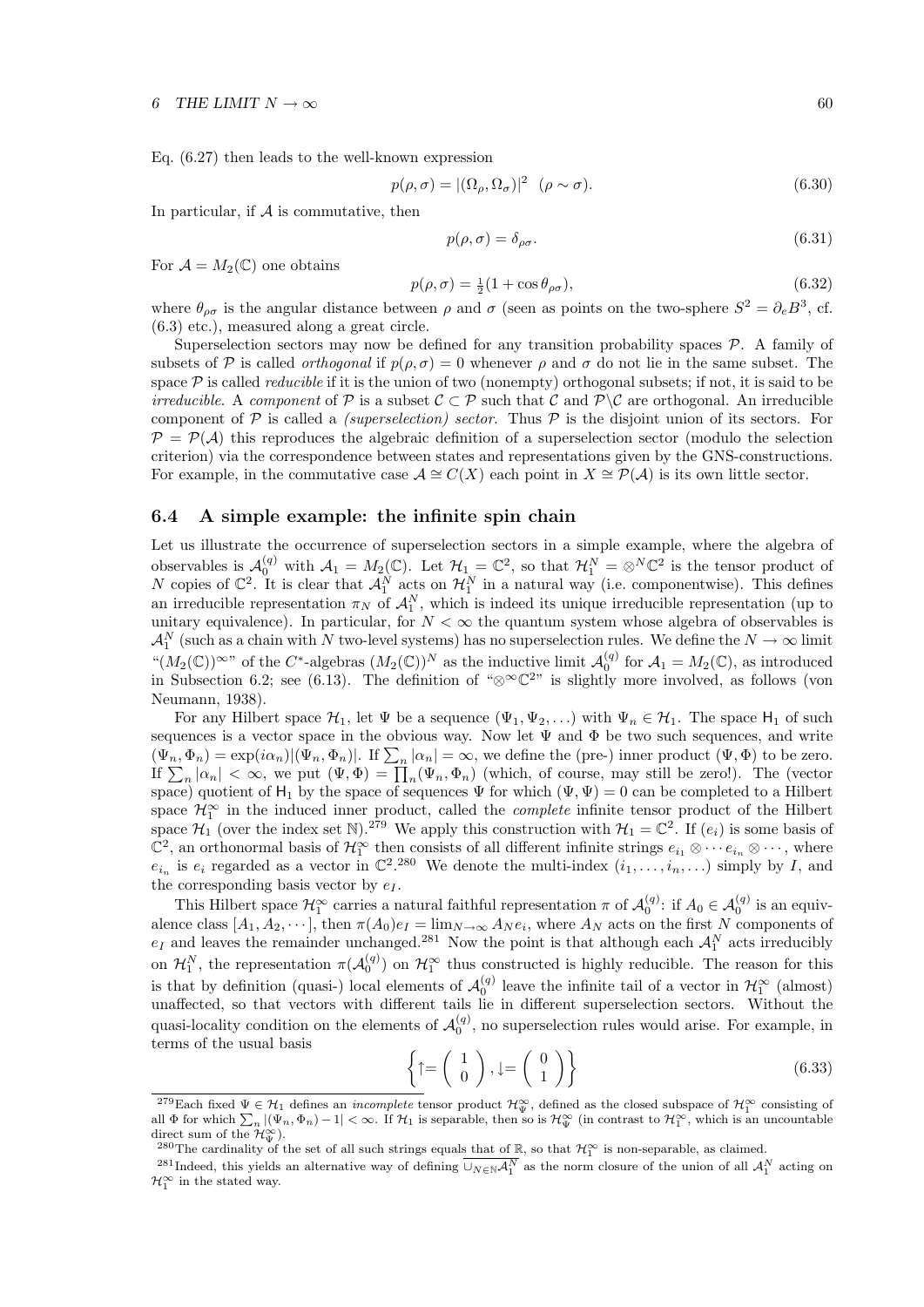of  $\mathbb{C}^2$ , the vectors  $\Psi_{\uparrow} = \uparrow \otimes \uparrow \cdots \uparrow \cdots$  (i.e. an infinite product of 'up' vectors) and  $\Psi_{\downarrow} = \downarrow \otimes \downarrow \cdots \downarrow \cdots$ (i.e. an infinite product of 'down' vectors) lie in different sectors. The reason why the inner product  $(\Psi_{\uparrow}, \pi(A)\Psi_{\downarrow})$  vanishes for any  $A \in \mathcal{A}_0^{(q)}$  is that for local observables A one has  $\pi(A) = A_M \otimes 1 \otimes \cdots 1 \cdots$ for some  $A_M$   $\in$   $\mathcal{B}(\mathcal{H}_M)$ ; the inner product in question therefore involves infinitely many factors  $(\uparrow, 1 \downarrow) = (\uparrow, \downarrow) = 0$ . For quasilocal A the operator  $\pi(A)$  might have a small nontrivial tail, but the inner product vanishes nonetheless by an approximation argument.

More generally, elementary analysis shows that  $(\Psi_u, \pi(A)\Psi_v) = 0$  whenever  $\Psi_u = \otimes^{\infty} u$  and  $\Psi_v = \otimes^{\infty} v$  for unit vectors  $u, v \in \mathbb{C}^2$  with  $u \neq v$ . The corresponding vector states  $\psi_u$  and  $\psi_v$  on  $\mathcal{A}_0^{(q)}$ (i.e.  $\psi_u(A) = (\Psi_u, \pi(A)\Psi_u)$  etc.) are obviously permutation-invariant and hence classical. Identifying  $\mathcal{S}(M_2(\mathbb{C}))$  with  $B^3$ , as in (6.3), the corresponding limit state  $(\psi_u)_0$  on  $\mathcal{A}_0^{(c)}$  defined by  $\psi_u$  is given by (evaluation at) the point  $\tilde{u} = (x, y, z)$  of  $\partial_{e}B^{3} = S^{2}$  (i.e. the two-sphere) for which the corresponding density matrix  $\rho(\tilde{u})$  is the projection operator onto u. It follows that  $\psi_u$  and  $\psi_v$  are disjoint; cf. (6.19). We conclude that each unit vector  $u \in \mathbb{C}^2$  determines a superselection sector  $\pi_u$ , namely the GNS-representation of the corresponding state  $\psi_u$ , and that each such sector is realized as a subspace  $\mathcal{H}_u$  of  $\mathcal{H}_1^{\infty}$  (viz.  $\mathcal{H}_u = \pi(\mathcal{A}_0^{(q)})\Psi_u$ ). Moreover, since a permutation-invariant state on  $\mathcal{A}_0^{(q)}$  is pure iff it is of the form  $\psi_u$ , we have found all superselection sectors of our system. Thus in what follows we may concentrate our attention on the subspace (of  $\mathcal{H}_1^{\infty}$ ) and subrepresentation (of  $\pi$ )

$$
\mathcal{H}_{\mathfrak{S}} = \oplus_{\tilde{u} \in S^2} \mathcal{H}_u; \n\pi_{\mathfrak{S}}(\mathcal{A}_0^{(q)}) = \oplus_{\tilde{u} \in S^2} \pi_u(\mathcal{A}_0^{(q)}),
$$
\n(6.34)

where  $\pi_u$  is simply the restriction of  $\pi$  to  $\mathcal{H}_u \subset \mathcal{H}_1^{\infty}$ .

In the presence of superselection sectors one may construct operators that distinguish different sectors whilst being a multiple of the unit in each sector. In quantum field theory these are typically global charges, and in our example the macroscopic observables play this role. To see this, we return to Subsection 6.1. It is not difficult to show that for any approximately symmetric sequence  $(A_1, A_2, \dots)$ the limit

$$
\overline{A} = \lim_{N \to \infty} \pi_{\mathfrak{S}}(A_N) \tag{6.35}
$$

exists in the strong operator topology on  $\mathcal{B}(\mathcal{H}_{\mathfrak{S}})$  (Bona, 1988). Moreover, if  $A_0 \in \mathcal{A}_0^{(c)} = C(\mathcal{S}(\mathcal{A}_1))$  is the function defined by the given sequence,<sup>282</sup> then the map  $A_0 \mapsto \overline{A}$  defines a faithful representation of  $\mathcal{A}_0^{(c)}$  on  $\mathcal{H}_{\mathfrak{S}}$ , which we call  $\pi_{\mathfrak{S}}$  as well (by abuse of notation). An easy calculation in fact shows that  $\pi_{\mathfrak{S}}(A_0)\Psi = A_0(\tilde{u})\Psi$  for  $\Psi \in \mathcal{H}_u$ , or, in other words,

$$
\pi_{\mathfrak{S}}(A_0) = \oplus_{\tilde{u} \in S^2} A_0(\tilde{u}) 1_{\mathcal{H}_u}.
$$
\n(6.36)

Thus the  $\pi_{\mathfrak{S}}(A_0)$  indeed serve as the operators in question.

To illustrate how delicate all this is, it may be interesting to note that even for symmetric sequences the limit  $\lim_{N\to\infty} \pi(A_N)$  does not exist on  $\mathcal{H}_1^{\infty}$ , not even in the strong topology.<sup>283</sup> On the positive side, it can be shown that  $\lim_{N\to\infty} \pi(A_N)\Psi$  exists as an element of the von Neumann algebra  $\pi(\mathcal{A}_0^{(q)})''$ whenever the vector state  $\psi$  defined by  $\Psi$  lies in the folium  $\mathcal{F}^{\mathfrak{S}}$  generated by all permutation-invariant states (Bona, 1988; Unnerstall, 1990a).

This observation is part of a general theory of macroscopic observables in the setting of von Neumann algebras (Primas, 1983; Rieckers, 1984; Amann, 1986, 1987; Morchio & Strocchi, 1987; Bona, 1988, 1989; Unnerstall, 1990a, 1990b; Breuer, 1994; Atmanspacher, Amann, & Müller-Herold, 1999), which complements the purely  $C^*$ -algebraic approach of Raggio & Werner (1989, 1991), Duffield & Werner (1992a,b,c), and Duffield, Roos, & Werner (1992) explained so far.<sup>284</sup> In our opinion,

<sup>&</sup>lt;sup>282</sup>Recall that  $A_0(\omega) = \lim_{N \to \infty} \omega^N(A_N)$ .<br><sup>283</sup> Exp. oxymple let us take

<sup>283</sup> For example, let us take the sequence  $A_N = j_{N1}(\text{diag}(1,-1))$  and the vector Ψ =↑↓↓↑↑↑↑↓↓↓↓↓↓↓↓↑↑↑↑↑↑↑↑↑↑↑↑↑↑↑↑ · · · , where a sequence of 2<sup>N</sup> factors of ↑ is followed by 2N+1 factors of  $\downarrow$ , etc. Then the sequence  $\{\pi(A_N)\Psi\}_{N\in\mathbb{N}}$  in  $\mathcal{H}_1^{\infty}$  diverges: the subsequence where N runs over all numbers 2<sup>n</sup> with n odd converges to  $\frac{1}{3}\Psi$ , whereas the subsequence where N runs over all  $2^n$  with n even converges to  $-\frac{1}{3}\Psi$ .<br><sup>284</sup>Realistic models have been studied in the context of both the C<sup>∗</sup>-algebraic and the von Neumann al

by Rieckers and his associates. See, for example, Honegger & Rieckers (1994), Gerisch, Münzner, & Rieckers (1999), Gerisch, Honegger, & Rieckers (2003), and many other papers. For altogether different approaches to macroscopic observables see van Kampen (1993), Wan & Fountain (1998), Harrison & Wan (1997), Wan et al. (1998), Fröhlich, Tsai, & Yau (2002), and Poulin (2004).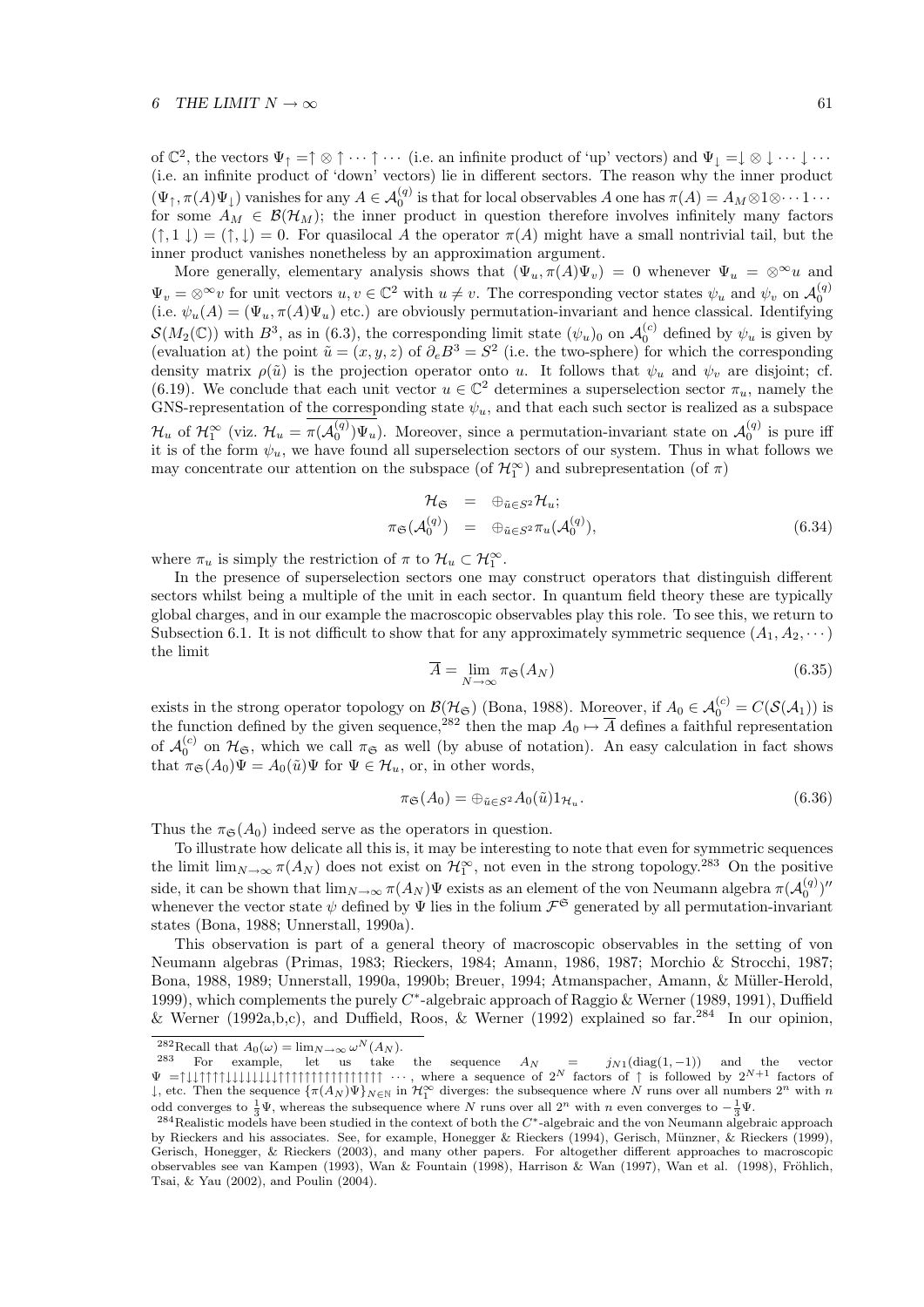the latter has the advantage that conceptually the passage to the limit  $N \to \infty$  (and thereby the idealization of a large system as an infinite one) is very satisfactory, especially in our reformulation in terms of continuous fields of  $C^*$ -algebras. Here the commutative  $C^*$ -algebra  $\mathcal{A}_0^{(c)}$  of macroscopic observables of the infinite system is glued to the noncommutative algebras  $\mathcal{A}_1^N$  of the corresponding finite systems in a continuous way, and the continuous sections of the ensuing continuous field of  $C^*$ algebras  $\mathcal{A}^{(c)}$  exactly describe how *macroscopic* quantum observables of the finite systems converge to classical ones. Microscopic quantum observables of the pertinent finite systems, on the other hand, converge to quantum observables of the infinite quantum system, and this convergence is described by the continuous sections of the continuous field of  $C^*$ -algebras  $\mathcal{A}^{(q)}$ . This entirely avoids the language of superselection rules, which rather displays a shocking discontinuity between finite and infinite systems: for superselection rules do not exist in finite systems!<sup>285</sup>

### 6.5 Poisson structure and dynamics

We now pass to the discussion of time-evolution in infinite systems of the type considered so far. We start with the observation that the state space  $\mathcal{S}(\mathcal{B})$  of a finite-dimensional C<sup>\*</sup>-algebra  $\mathcal{B}$  (for simplicity assumed unital in what follows) is a Poisson manifold (cf. Subsection 4.3) in a natural way. A similar statement holds in the infinite-dimensional case, and we carry the reader through the necessary adaptations of the main argument by means of footnotes.<sup>286</sup> We write  $K = \mathcal{S}(\mathcal{B})$ .

Firstly, an element  $A \in \mathcal{B}$  defines a linear function  $\hat{A}$  on  $\mathcal{B}^*$  and hence on K (namely by restriction) through  $\hat{A}(\omega) = \omega(A)$ . For such functions we define the Poisson bracket by

$$
\{\hat{A}, \hat{B}\} = i\widehat{[A, B]}.\tag{6.37}
$$

Here the factor i has been inserted in order to make the Poisson bracket of two real-valed functions real-valued again; for  $\hat{A}$  is real-valued on K precisely when A is self-adjoint, and if  $A^* = A$  and  $B^* = B$ , then  $i[A, B]$  is self-adjoint (whereras  $[A, B]$  is skew-adjoint). In general, for  $f, g \in C^{\infty}(K)$ we put

$$
\{f, g\}(\omega) = i\omega([df_{\omega}, dg_{\omega}]),\tag{6.38}
$$

interpreted as follows.<sup>287</sup> Let  $\mathcal{B}_{\mathbb{R}}$  be the self-adjoint part of  $\mathcal{B}$ , and interpret K as a subspace of  $\mathcal{B}_{\mathbb{R}}^*$ ; since a state  $\omega$  satisfies  $\omega(A^*) = \overline{\omega(A)}$  for all  $A \in \mathcal{B}$ , it is determined by its values on self-adjoint elements. Subsequently, we identify the tangent space at  $\omega$  with

$$
T_{\omega}K = \{ \rho \in \mathcal{B}_{\mathbb{R}}^* \mid \rho(1) = 0 \} \subset \mathcal{B}_{\mathbb{R}}^* \tag{6.39}
$$

and the cotangent space at  $\omega$  with the quotient (of real Banach spaces)

$$
T_{\omega}^* K = \mathcal{B}_{\mathbb{R}}^{**} / \mathbb{R} \mathbf{1},\tag{6.40}
$$

where the unit  $1 \in \mathcal{B}$  is regarded as an element of  $\mathcal{B}^{**}$  through the canonical embedding  $\mathcal{B} \subset \mathcal{B}^{**}$ . Consequently, the differential forms df and dg at  $\omega \in K$  define elements of  $\mathcal{B}_{\mathbb{R}}^{**}/\mathbb{R}$ 1. The commutator in (6.38) is then defined as follows: one lifts  $df_\omega \in \mathcal{B}_{\mathbb{R}}^{**}/\mathbb{R}1$  to  $\mathcal{B}_{\mathbb{R}}^{**}$ , and uses the natural isomorphism

<sup>&</sup>lt;sup>285</sup>We here refer to superselection rules in the traditional sense of inequivalent irreducible representations of *simple*  $C^*$ -algebras. For topological reasons certain finite-dimensional systems are described by (non-simple)  $C^*$ -algebras that do admit inequivalent irreducible representations (Landsman, 1990a,b).

<sup>&</sup>lt;sup>286</sup>Of which this is the first. When B is infinite-dimensional, the state space  $S(\mathcal{B})$  is no longer a manifold, let alone a Poisson manifold, but a Poisson space (Landsman, 1997, 1998). This is a generalization of a Poisson manifold, which turns a crucial property of the latter into a *definition*. This property is the foliation of a Poisson manifold by its symplectic leaves (Weinstein, 1983), and the corresponding definition is as follows: A Poisson space P is a Hausdorff space of the form  $P = \bigcup_{\alpha} S_{\alpha}$  (disjoint union), where each  $S_{\alpha}$  is a symplectic manifold (possibly infinite-dimensional) and each injection  $\iota_{\alpha}: S_{\alpha} \to P$  is continuous. Furthermore, one has a linear subspace  $F \subset C(P, \mathbb{R})$  that separates points and has the property that the restriction of each  $f \in F$  to each  $S_{\alpha}$  is smooth. Finally, if  $f, g \in F$  then  $\{f, g\} \in F$ , where the Poisson bracket is defined by  $\{f,g\}(\iota_{\alpha}(\sigma)) = \{\iota_{\alpha}^* f, \iota_{\alpha}^* g\}_{\alpha}(\sigma)$ . Clearly, a Poisson manifold M defines a Poisson space if one takes  $P = M$ ,  $F = C^{\infty}(M)$ , and the  $S_{\alpha}$  to be the symplectic leaves defined by the given Poisson bracket. Thus we refer to the manifolds  $S_{\alpha}$  in the above definition as the *symplectic leaves* of P as well.

<sup>&</sup>lt;sup>287</sup>In the infinite-dimensional case  $C^{\infty}(K)$  is defined as the intersection of the smooth functions on K with respect to its Banach manifold structure and the space  $C(K)$  of weak<sup>\*</sup>-continuous functions on K. The differential forms df and dg in (6.38) also require an appropriate definition; see Duffield & Werner (1992a), Bona (2000), and Odzijewicz & Ratiu (2003) for the technicalities.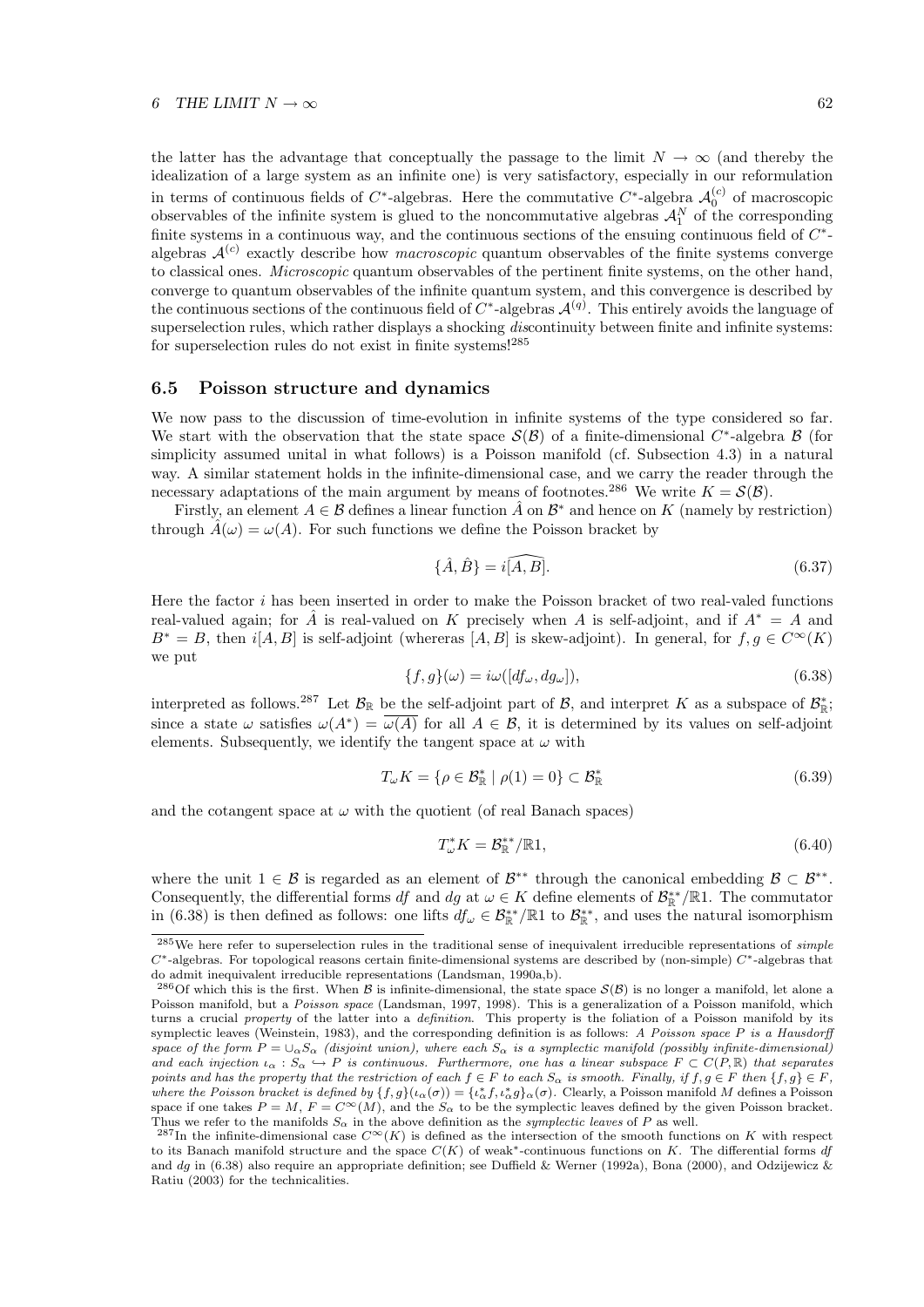$\mathcal{B}^{**} \cong \mathcal{B}$  typical of finite-dimensional vector spaces.<sup>288</sup> The arbitrariness in this lift is a multiple of 1, which drops out of the commutator. Hence  $i[df_{\omega}, dg_{\omega}]$  is an element of  $\mathcal{B}_{\mathbb{R}}^{**} \cong \mathcal{B}_{\mathbb{R}}$ , on which the value of the functional  $\omega$  is defined.<sup>289</sup> This completes the definition of the Poisson bracket; one easily recovers (6.37) as a special case of (6.38).

The symplectic leaves of the given Poisson structure on K have been determined by Duffield  $\&$ Werner  $(1992a).^{290}$  Namely:

Two states  $\rho$  and  $\sigma$  lie in the same symplectic leaf of  $S(\mathcal{B})$  iff  $\rho(A) = \sigma(UAU^*)$  for some unitary  $U \in \mathcal{B}$ .

When  $\rho$  and  $\sigma$  are pure, this is the case iff the corresponding GNS-representations  $\pi_{\rho}(\mathcal{B})$  and  $\pi_{\sigma}(\mathcal{B})$ are unitarily equivalent,<sup>291</sup> but in general the implication holds only in one direction: if  $\rho$  and  $\sigma$  lie in the same leaf, then they have unitarily equivalent GNS-representations.<sup>292</sup>

It follows from this characterization of the symplectic leaves of  $K = \mathcal{S}(\mathcal{B})$  that the pure state space  $\partial_e K = \mathcal{P}(\mathcal{B})$  inherits the Poisson bracket from K, and thereby becomes a Poisson manifold in its own right.<sup>293</sup> This leads to an important connection between the superselection sectors of  $\beta$  and the Poisson structure on  $\mathcal{P}(\mathcal{B})$  (Landsman, 1997, 1998):

### The sectors of the pure state space  $\mathcal{P}(\mathcal{B})$  of a C<sup>\*</sup>-algebra  $\mathcal B$  as a transition probability space coincide with its symplectic leaves as a Poisson manifold.

For example, when  $\mathcal{B} \cong C(X)$  is commutative, the space  $\mathcal{S}(C(X))$  of all (regular Borel) probability measures on X acquires a Poisson bracket that is identically zero, as does its extreme boundary X. It follows from  $(6.31)$  that the sectors in X are its points, and so are its symplectic leaves (in view of their definition and the vanishing Poisson bracket). The simplest noncommutative case is  $\mathcal{B} = M_2(\mathbb{C}),$ for which the symplectic leaves of the state space  $K = \mathcal{S}(M_2(\mathbb{C})) \cong B^3$  (cf. (6.3)) are the spheres with constant radius.<sup>294</sup> The sphere with radius 1 consists of points in  $B^3$  that correspond to pure states on  $M_2(\mathbb{C})$ , all interior symplectic leaves of K coming from mixed states on  $M_2(\mathbb{C})$ .

The coincidence of sectors and symplectic leaves of  $\mathcal{P}(\mathcal{B})$  is a compatibility condition between the transition probability structure and the Poisson structure. It is typical of the specific choices (6.27) and (6.38), respectively, and hence of quantum theory. In classical mechanics one has the freedom of equipping a manifold M with an arbitrary Poisson structure, and yet use  $C_0(M)$  as the commutative  $C^*$ -algebra of observables. The transition probability  $(6.31)$  (which follows from  $(6.27)$ ) in the commutative case) are clearly the correct ones in classical physics, but since the symplectic leaves of M can be almost anything, the coincidence in question does not hold.

However, there exists a compatibility condition between the transition probability structure and the Poisson structure, which is shared by classical and quantum theory. This is the property of unitarity of a Hamiltonian flow, which in the present setting we formulate as follows.<sup>295</sup> First, in quantum theory with algebra of observables  $\mathcal{B}$  we define time-evolution (in the sense of an automorphic action of the abelian group R on B, i.e. a one-parameter group  $\alpha$  of automorphisms on B) to be *Hamiltonian* 

 $^{288}$ In the infinite-dimensional case one uses the canonical identification between  $\mathcal{B}^{**}$  and the enveloping von Neumann algebra of  $\beta$  to define the commutator.

<sup>&</sup>lt;sup>289</sup>If B is infinite-dimensional, one here regards  $B^*$  as the predual of the von Neumann algebra  $B^{**}$ .

<sup>&</sup>lt;sup>290</sup>See also Bona (2000) for the infinite-dimensional special case where B is the C<sup>∗</sup>-algebra of compact operators. <sup>291</sup>Cf. Thm. 10.2.6 in Kadison & Ringrose (1986).

<sup>&</sup>lt;sup>292</sup>An important step of the proof is the observation that the Hamiltonian vector field  $\xi_f(\omega) \in T_\omega K \subset \mathcal{A}_{\mathbb{R}}^*$  of  $f \in$  $C^{\infty}(K)$  is given by  $\langle \xi_f(\omega), B \rangle = i[d\omega, B],$  where  $B \in \mathcal{B}_{\mathbb{R}} \subset \mathcal{B}_{\mathbb{R}}^{**}$  and  $df_{\omega} \in \mathcal{B}_{\mathbb{R}}^{**}/\mathbb{R}$ . (For example, this gives  $\{\hat{A}, \hat{B} = i\widehat{[A,B]} = \{\hat{A},\hat{B}\}\$  by (6.37), as it should be.) If  $\varphi_t^h$  denotes the Hamiltonian flow of h at time t, it follows (cf. Duffield, Roos, & Werner (1992), Prop. 6.1 or Duffield & Werner (1992a), Prop. 3.1) that  $\langle \varphi_h^t(\omega), B \rangle = \langle \omega, U_t^h B (U_t^h)^* \rangle$ for some unitary  $U_t^h \in \mathcal{B}$ . For example, if  $h = \hat{A}$  then  $U_t^h = \exp(itA)$ .

<sup>&</sup>lt;sup>293</sup>More generally, a Poisson space. The structure of  $\mathcal{P}(B)$  as a Poisson space was introduced by Landsman (1997, 1998) without recourse to the full state space or the work of Duffield & Werner (1992a).

 $^{294}$ Equipped with a multiple of the so-called Fubini–Study symplectic structure; see Landsman (1998) or any decent book on differential geometry for this notion. This claim is immediate from footnote 255. More generally, the pure state space of  $M_n(\mathbb{C})$  is the projective space  $\mathbb{P}\mathbb{C}^n$ , which again becomes equipped with the Fubini–Study symplectic structure. This is even true for  $n = \infty$  if one defines  $M_{\infty}(\mathbb{C})$  as the C<sup>\*</sup>-algebra of compact operators on a separable Hilbert space H: in that case one has  $\mathcal{P}(M_{\infty}(\mathbb{C})) \cong \mathbb{P}H$ . Cf. Cantoni (1977), Cirelli, Lanzavecchia, & Mania (1983, 1990), Landsman (1998), Ashtekar & Schilling (1999), Marmo et al. (2005), etc.

<sup>295</sup>All this can be boosted into an axiomatic structure into which both classical and quantum theory fit; see Landsman (1997, 1998).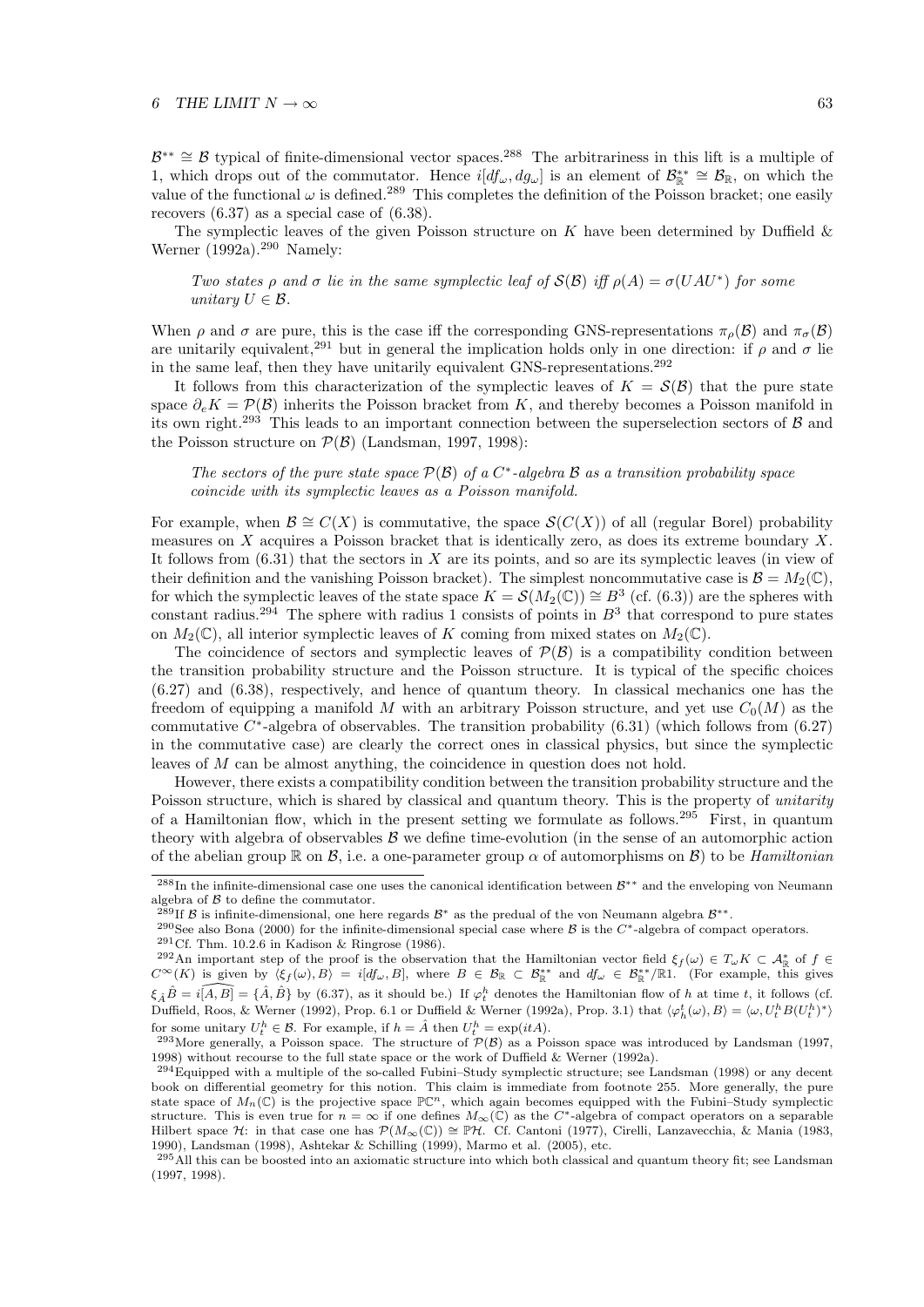when  $A(t) = \alpha_t(A)$  satisfies the Heisenberg equation  $i\hbar dA/dt = [A, H]$  for some self-adjoint element  $H \in \mathcal{B}$ . The corresponding flow on  $\mathcal{P}(\mathcal{B})$  - i.e.  $\omega_t(A) = \omega(A(t))$  - is equally well said to be Hamiltonian in that case. In classical mechanics with Poisson manifold  $M$  we similarly say that a flow on  $M$  is Hamiltonian when it is the flow of a Hamiltonian vector field  $\xi_h$  for some  $h \in C^{\infty}(M)$ . (Equivalently, the time-evolution of the observables  $f \in C^{\infty}(M)$  is given by  $df/dt = \{h, f\}$ ; cf. (5.18) etc.) The point is that in either case the flow is unitary in the sense that

$$
p(\rho(t), \sigma(t)) = p(\rho, \sigma) \tag{6.41}
$$

for all t and all  $\rho, \sigma \in P$  with  $P = \mathcal{P}(\mathcal{B})$  (equipped with the transition probabilities (6.27) and the Poisson bracket (6.38)) or  $P = M$  (equipped with the transition probabilities (6.31) and any Poisson bracket).<sup>296</sup>

In both cases  $P = \mathcal{P}(\mathcal{B})$  and  $P = M$ , a Hamiltonian flow has the property (which is immediate from the definition of a symplectic leaf) that for all (finite) times t a point  $\omega(t)$  lies in the same symplectic leaf of P as  $\omega = \omega(0)$ . In particular, in quantum theory  $\omega(t)$  and  $\omega$  must lie in the same sector. In the quantum theory of infinite systems an automorphic time-evolution is rarely Hamiltonian, but one reaches a similar conclusion under a weaker assumption. Namely, if a given one-parameter group of automorphisms  $\alpha$  on  $\beta$  is *implemented* in the GNS-representation  $\pi_{\omega}(\beta)$  for some  $\omega \in \mathcal{P}(\beta)$ ,<sup>297</sup> then  $\omega(t)$  and  $\omega$  lie in the same sector and hence in the same symplectic leaf of  $\mathcal{P}(\mathcal{B})$ .

To illustrate these concepts, let us return to our continuous field of  $C^*$ -algebras  $\mathcal{A}^{(c)}$ ; cf. (6.2). It may not come as a great surprise that the canonical  $C^*$ -algebraic transition probabilities (6.27) on the pure state space of each fiber algebra  $A_{1/N}^{(c)}$  for  $N < \infty$  converge to the classical transition probabilities (6.31) on the commutative limit algebra  $\mathcal{A}_0^{(c)}$ . Similarly, the C<sup>\*</sup>-algebraic Poisson structure (6.38) on each  $\mathcal{P}(\mathcal{A}_{1/N}^{(c)})$  converges to zero. However, we know from the limit  $\hbar \to 0$  of quantum mechanics that in generating classical behaviour on the limit algebra of a continuous field of  $C^*$ -algebras one should rescale the commutators; see Subsection 4.3 and Section 5. Thus we replace the Poisson bracket (6.38) for  $\mathcal{A}_{1/N}^{(c)}$  by

$$
\{f, g\}(\omega) = iN\omega([df_{\omega}, dg_{\omega}]).
$$
\n(6.42)

Thus rescaled, the Poisson brackets on the spaces  $\mathcal{P}(\mathcal{A}_{1/N}^{(c)})$  turn out to converge to the canonical Poisson bracket (6.38) on  $\mathcal{P}(\mathcal{A}_0^{(c)})=\mathcal{S}(\mathcal{A}_1)$ , instead of the zero bracket expected from the commutative nature of the limit algebra  $\mathcal{A}_0^{(c)}$ . Consequently, the symplectic leaves of the *full* state space  $\mathcal{S}(\mathcal{A}_1)$  of the fiber algebra  $\mathcal{A}_1^{(c)}$  become the symplectic leaves of the *pure* state space  $\mathcal{S}(\mathcal{A}_1)$  of the fiber algebra  $\mathcal{A}_0^{(c)}$ . This is undoubtedly indicative of the origin of classical phase spaces and their Poisson structures in quantum theory.

More precisely, we have the following result (Duffield & Werner, 1992a):

If  $A = (A_0, A_1, A_2, \dots)$  and  $A' = (A'_0, A'_1, A'_2, \dots)$  are continuous sections of  $\mathcal{A}^{(c)}$  defined by symmetric sequences,<sup>298</sup> then the sequence

$$
(\{A_0, A'_0\}, i[A_1, A'_1], \dots, iN[A_N, A'_N], \dots)
$$
\n(6.43)

defines a continuous section of  $\mathcal{A}^{(c)}$ .

This follows from an easy computation. In other words, although the sequence of commutators  $[A_N, A'_N]$  converges to zero, the rescaled commutators  $i[N[A_N, A'_N] \in \mathcal{A}_N$  converge to the macroscopic observable  $\{A_0, A'_0\} \in \mathcal{A}_0^{(c)} = C(\mathcal{S}(\mathcal{A}_1))$ . Although it might seem perverse to reinterpret this result

 $\frac{296}{\text{In quantum theory the flow is defined for any } t$ . In classical dynamics, (6.41) holds for all t for which  $\rho(t)$  and  $\sigma(t)$ are defined, cf. footnote 248.<br><sup>297</sup>This assumption means that there exists a unitary representation  $t \mapsto U_t$  of R on  $\mathcal{H}_{\omega}$  such that  $\pi_{\omega}(\alpha_t(A)) =$ 

 $U_t \pi_\omega(A) U_t^*$  for all  $A \in \mathcal{B}$  and all  $t \in \mathbb{R}$ .

<sup>&</sup>lt;sup>298</sup>The result does not hold for all continuous sections (i.e. for all approximately symmetric sequences), since, for example, the limiting functions  $A_0$  and  $A'_0$  may not be differentiable, so that their Poisson bracket does not exist. This problem occurs in all examples of deformation quantization. However, the class of sequences for which the claim is valid is larger than the symmetric ones alone. A sufficient condition on A and B for (6.43) to make sense is that  $A_N =$  $\sum_{M\leq N} j_{NM}(A_M^{(N)})$  (with  $A_M^{(N)} \in \mathcal{A}_1^M$ ), such that  $\lim_{N\to\infty} A_M^{(N)}$  exists (in norm) and  $\sum_{M=1}^{\infty} M \sup_{N\geq M} {\{\Vert A_M^{(N)} \Vert\}}$  $\infty$ . See Duffield & Werner (1992a).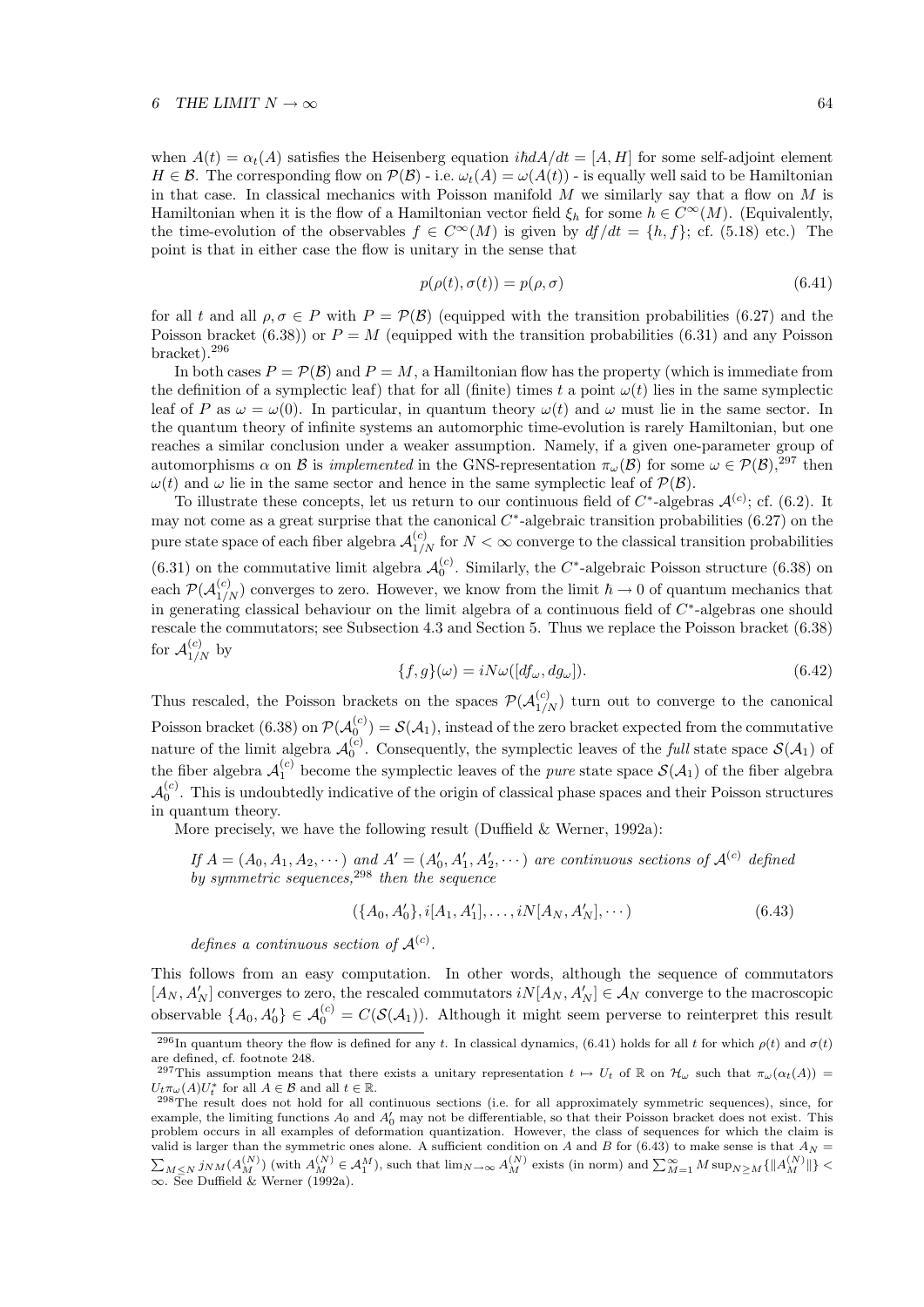on the classical limit of a large quantum system in terms of quantization (which is the opposite of taking the classical limit), it is formally possible to do so (cf. Section 4.3) if we put

$$
\hbar = \frac{1}{N}.\tag{6.44}
$$

Using the axiom of choice if necessary, we devise a procedure that assigns a continuous section  $A =$  $(A_0, A_1, A_2, \dots)$  of our field to a given function  $A_0 \in \mathcal{A}_0^{(c)}$ . We write this as  $A_N = \mathcal{Q}_{\frac{1}{N}}(A_0)$ , and similarly  $A'_N = Q_{\frac{1}{N}}(A'_0)$ . This choice need not be such that the sequence (6.43) is assigned to  $\{A_0, A'_0\}$ , but since the latter is the unique limit of (6.43), it must be that

$$
\lim_{N \to \infty} \left\| iN \left[ \mathcal{Q}_{\frac{1}{N}}(A_0), \mathcal{Q}_{\frac{1}{N}}(A'_0) \right] - \mathcal{Q}_{\frac{1}{N}}(\{A_0, A'_0\}) \right\| = 0. \tag{6.45}
$$

Also note that  $(4.27)$  is just  $(6.12)$ . Consequently (cf.  $(4.25)$  and surrounding text):

The continuous field of  $C^*$ -algebras  $\mathcal{A}^{(c)}$  defined by (6.2) and approximately symmetric sequences (and their limits) as continuous sections yields a deformation quantization of the phase space  $\mathcal{S}(\mathcal{A}_1)$  (equipped with the Poisson bracket (6.38)) for any quantization map Q.

For the dynamics this implies:

Let  $H = (H_0, H_1, H_2, \dots)$  be a continuous section of  $\mathcal{A}^{(c)}$  defined by a symmetric sequence,<sup>299</sup> and let  $A = (A_0, A_1, A_2, \cdots)$  be an arbitrary continuous section of  $\mathcal{A}^{(c)}$  (i.e. an approximately symmetric sequence). Then the sequence

$$
(A_0(t), e^{iH_1t}A_1e^{-iH_1t}, \cdots e^{iNH_Nt}A_Ne^{-iNH_Nt}, \cdots), \qquad (6.46)
$$

where  $A_0(t)$  is the solution of the equations of motion with classical Hamiltonian  $H_0$ ,  $300$ defines a continuous section of  $\mathcal{A}^{(c)}$ .

In other words, for bounded symmetric sequences of Hamiltonians  $H_N$  the quantum dynamics restricted to macroscopic observables converges to the classical dynamics with Hamiltonian  $H_0$ . Compare the positions of  $\hbar$  and N in (5.12) and (6.46), respectively, and rejoice in the reconfirmation of  $(6.44)$ .

In contrast, the quasilocal observables are *not* well behaved as far as the  $N \to \infty$  limit of the dynamics defined by such Hamiltonians is concerned. Namely, if  $(A_0, A_1, \dots)$  is a section of the continuous field  $\mathcal{A}^{(q)}$ , and  $(H_1, H_2, \cdots)$  is any bounded symmetric sequence of Hamiltonians, then the sequence

$$
(e^{iH_1t}A_1e^{-iH_1t},\cdots e^{iNH_Nt}A_Ne^{-iNH_Nt},\cdots)
$$

has no limit for  $N \to \infty$ , in that it cannot be extended by some  $A_0(t)$  to a continuous section of  $\mathcal{A}^{(q)}$ . Indeed, this was the very reason why macroscopic observables were originally introduced in this context (Rieckers, 1984; Morchio & Strocchi, 1987; Bona, 1988; Unnerstall, 1990a; Raggio & Werner, 1989; Duffield & Werner, 1992a). Instead, the natural finite-N Hamiltonians for which the limit  $N \to \infty$  of the time-evolution on  $\mathcal{A}_1^N$  exists as a one-parameter automorphism group on  $\mathcal{A}^{(q)}$  satisfy an appropriate locality condition, which excludes the global averages defining symmetric sequences.

### 6.6 Epilogue: Macroscopic observables and the measurement problem

In a famous paper, Hepp (1972) suggested that macroscopic observables and superselection rules should play a role in the solution of the measurement problem of quantum mechanics. He assumed that a macroscopic apparatus may be idealized as an infinite quantum system, whose algebra of observables  $\mathcal{A}_A$  has disjoint pure states. Referring to our discussion in Subsection 2.5 for context and notation, Hepp's basic idea (for which he claimed no originality) was that as a consequence of the measurement

<sup>299</sup>Once again, the result in fact holds for a larger class of Hamiltonians, namely the ones satisfying the conditions specified in footnote 298 (Duffield & Werner, 1992a). The assumption that each Hamiltonian  $H_N$  lies in  $\mathcal{A}_1^N$  and hence is bounded is natural in lattice models, but is undesirable in general.

 $^{300}\mathrm{See}$  (5.18) and surrounding text.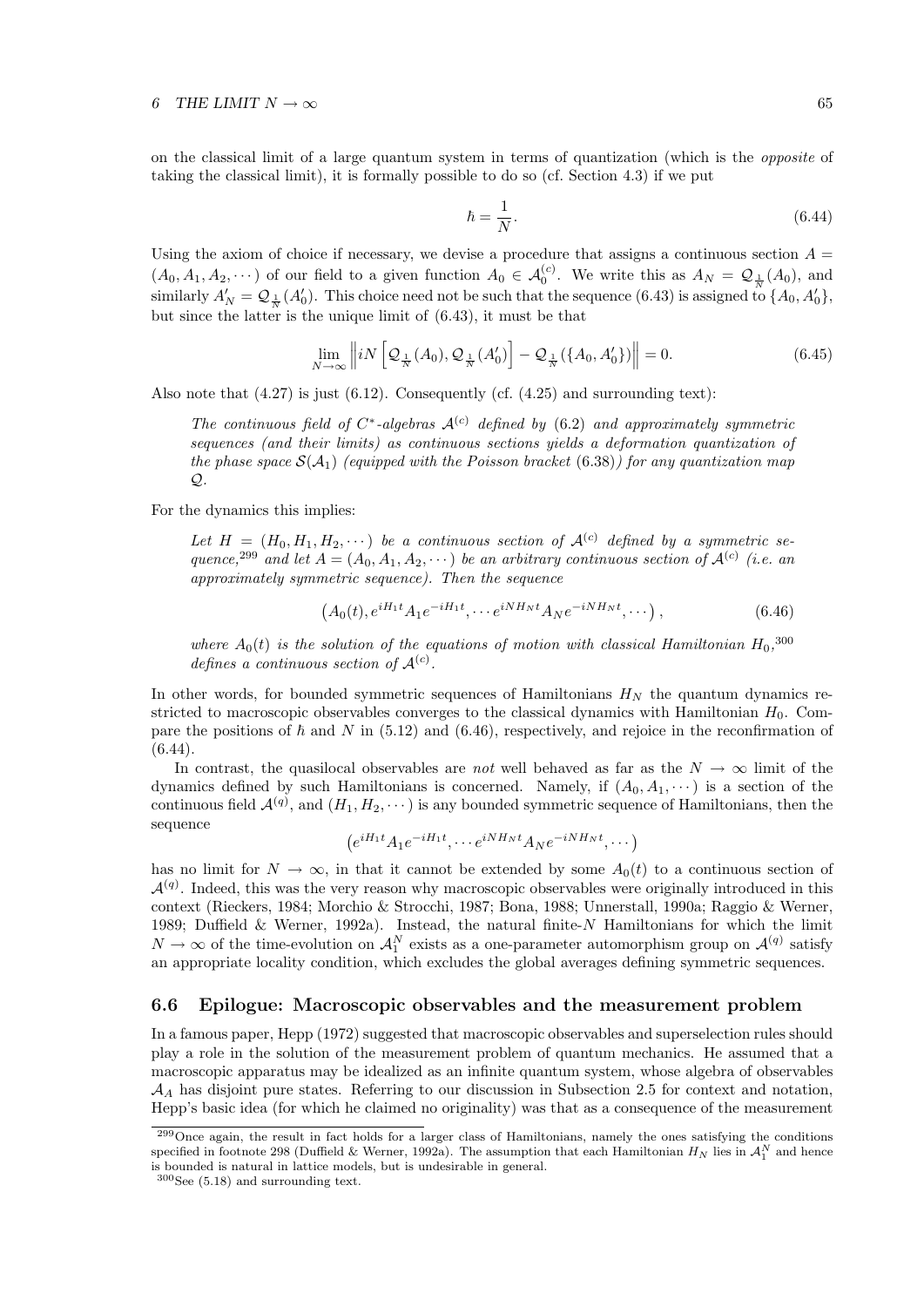process the initial state vector  $\Omega_I = \sum_n c_n \Psi_n \otimes I$  of system plus apparatus evolves into a final state vector  $\Omega_F = \sum_n c_n \Psi_n \otimes \Phi_n$ , in which each  $\Phi_n$  lies in a different superselection sector of the Hilbert space of the apparatus (in other words, the corresponding states  $\varphi_n$  on  $\mathcal{A}_A$  are mutually disjoint). Consequently, although the initial state  $\omega_I$  is pure, the final state  $\omega_F$  is mixed. Moreover, because of the disjointness of the  $\omega_n$  the final state  $\omega_F$  has a unique decomposition  $\omega_F = \sum_n |c_n|^2 \psi_n \otimes \varphi_n$ into pure states, and therefore admits a bona fide ignorance interpretation. Hepp therefore claimed with some justification that the measurement "reduces the wave packet", as desired in quantum measurement theory.

Even apart from the usual conceptual problem of passing from the collective of all terms in the final mixture to one actual measurement outcome, Hepp himself indicated a serious mathematical problem with this program. Namely, if the initial state is pure it must lie in a certain superselection sector (or equivalence class of states); but then the final state must lie in the very same sector if the time-evolution is Hamiltonian, or, more generally, automorphic (as we have seen in the preceding subsection). Alternatively, it follows from a more general lemma Hepp (1972) himself proved:

If two states  $\rho, \sigma$  on a C<sup>\*</sup>-algebra B are disjoint and  $\alpha : \mathcal{B} \to \mathcal{B}$  is an automorphism of B, then  $\rho \circ \alpha$  and  $\sigma \circ \alpha$  are disjoint, too.

To reach the negative conclusion above, one takes  $\beta$  to be the algebra of observables of system and apparatus jointly, and computes back in time by choosing  $\alpha = \alpha_{t_F-t_I}^{-1}$ , where  $\alpha_t$  is the one-parameter automorphism group on  $\beta$  describing the joint time-evolution of system and apparatus (and  $t_I$  and  $t_F$  are the initial and final times of the measurement, respectively). However, Hepp pointed out that this conclusion may be circumvented if one admits the possibility that a measurement takes infinitely long to complete. For the limit  $A \mapsto \lim_{t\to\infty} \alpha_t(A)$  (provided it exists in a suitable sense, e.g., weakly) does not necessarily yield an automorphism of  $\beta$ . Hence a state - evolving in the Schrödinger picture by  $\omega_t(A) \equiv \omega(\alpha_t(A))$  - may leave its sector in infinite time, a possibility Hepp actually demonstrated in a range of models; see also Frigerio (1974), Whitten-Wolfe & Emch (1976), Araki (1980), Bona (1980), Hannabuss (1984), Bub (1988), Landsman (1991), and many other papers.

Despite the criticism that has been raised against the conclusion that a quantum-mechanical measurement requires an infinite apparatus and must take infinite time (Bell, 1975; Robinson, 1994; Landsman, 1995), and despite the fact that this procedure is quite against the spirit of von Neumann (1932), in whose widely accepted description measurements are practically instantaneous, this conclusion resonates well with the modern idea that quantum theory is universally valid and the classical world has no absolute existence; cf. the Introduction. Furthermore, a quantum-mechanical measurement is nothing but a specific interaction, comparable with a scattering process; and it is quite uncontroversial that such a process takes infinite time to complete. Indeed, what would it mean for scattering to be over after some finite time? Which time? As we shall see in the next section, the theory of decoherence requires the limit  $t \to \infty$  as well, and largely for the same mathematical reasons. There as well as in Hepp's approach, the limiting behaviour actually tends to be approached very quickly (on the pertinent time scale), and one needs to let  $t \to \infty$  merely to make terms  $\sim \exp(-\gamma t)$ (with  $\gamma > 0$ ) zero rather than just very small. See also Primas (1997) for a less pragmatic point of view on the significance of this limit.

A more serious problem with Hepp's approach lies in his assumption that the time-evolution on the quasilocal algebra of observables of the infinite measurement apparatus (which in our class of examples would be  $\mathcal{A}_0^{(q)}$  is automorphic. This, however, is by no means always the case; cf. the references listed near the end of Subsection 6.5. As we have seen, for certain natural Hamiltonian (and hence automorphic) time-evolutions at finite N the dynamics has no limit  $N \to \infty$  on the algebra of quasilocal observables - let alone an automorphic one.

Nonetheless, Hepp's conclusion remains valid if we use the algebra  $\mathcal{A}_0^{(c)}$  of macroscopic observables, on which (under suitable assumptions - see Subsection 6.5) Hamiltonian time-evolution on  $\mathcal{A}_1^N$  does have a limit as  $N \to \infty$ . For, as pointed out in Subsection 6.3, each superselection sector of  $\mathcal{A}_0^{(q)}$  defines and is defined by a pure state on  $A_1$ , which in turn defines a sector of  $A_0^{(c)}$ . Now the latter sector is simply a point in the pure state space  $\mathcal{S}(\mathcal{A}_1)$  of the commutative  $C^*$ -algebra  $\mathcal{A}_0^{(c)}$ , so that Hepp's lemma quoted above boils down to the claim that if  $\rho \neq \sigma$ , then  $\rho \circ \alpha \neq \sigma \circ \alpha$  for any automorphism  $\alpha$ . This, of course, is a trivial property of any Hamiltonian time-evolution, and it follows once again that a transition from a pure pre-measurement state to a mixed post-measurement state on  $\mathcal{A}_0^{(c)}$  is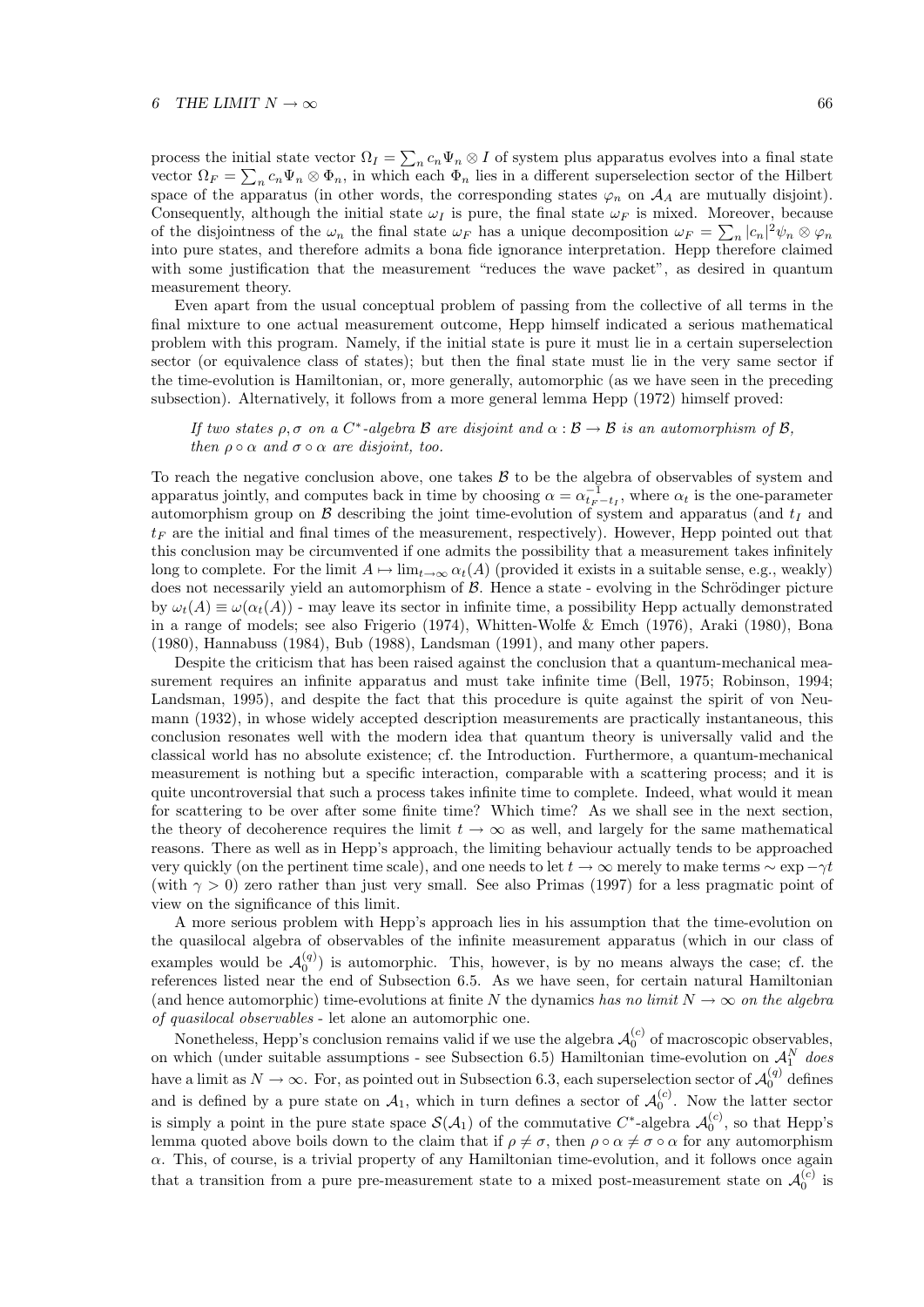impossible in finite time. To avoid this conclusion, one should simply avoid the limt  $N \to \infty$ , which is the root of the  $t \to \infty$  limit; see Janssens (2004).

What, then, does all this formalism mean for Schrödinger's cat? In our opinion, it confirms the impression that the appearance of a paradox rests upon an equivocation. Indeed, the problem arises because one oscillates between two mutually exclusive interpretations.<sup>301</sup>

Either one is a bohemian theorist who, in vacant or in pensive mood, puts off his or her glasses and merely contemplates whether the cat is dead or alive. Such a person studies the cat exclusively from the point of view of its macroscopic observables, so that he or she has to use a post-measurement state  $\omega_F^{(c)}$  $_{F}^{(c)}$  on the algebra  $\mathcal{A}_{0}^{(c)}$ . If  $\omega_{F}^{(c)}$  $E_F^{(c)}$  is pure, it lies in  $\mathcal{P}(\mathcal{A}_1)$  (unless the pre-measurement state was mixed). Such a state corresponds to a single superselection sector  $\omega_F^{(q)}$  $A_F^{(q)}$  of  $\mathcal{A}_0^{(q)}$ , so that the cat is dead or alive. If, on the other hand,  $\omega_F^{(c)}$  $\mathcal{F}_F^{(c)}$  is mixed (which is what occurs if Schrödinger has his way), there is no problem in the first place: at the level of macroscopic observables one merely has a statistical description of the cat.

 $Or$  one is a hard-working experimental physicist of formidable power, who investigates the detailed microscopic constitution of the cat. For him or her the cat is always in a pure state on  $\mathcal{A}_1^N$  for some large  $N$ . This time the issue of life and death is not a matter of lazy observation and conclusion, but one of sheer endless experimentation and computation. From the point of view of such an observer, nothing is wrong with the cat being in a coherent superposition of two states that are actually quite close to each other microscopically - at least for the time being.

Either way, the riddle does not exist.

# 7 Why classical states and observables?

'We have found a strange footprint on the shores of the unknown. We have devised profound theories, one after another, to account for its origins. At last, we have succeeded in reconstructing the creature that made the footprint. And lo! It is our own.' (Eddington, 1920, pp. 200–201)

The conclusion of Sections 5 and 6 is that quantum theory may give rise to classical behaviour in certain states and with respect to certain observables. For example, we have seen that in the limit  $\hbar \to 0$  coherent states and operators of the form  $\mathcal{Q}_{\hbar}(f)$ , respectively, are appropriate, whereas in the limit  $N \to \infty$  one should use classical states (nomen est omen!) as defined in Subsection 6.2 and macroscopic observables. If, instead, one uses superpositions of such states, or observables with the wrong limiting behaviour, no classical physics emerges. Thus the question remains why the world at large should happen to be in such states, and why we turn out to study this world with respect to the observables in question. This question found its original incarnation in the measurement problem (cf. Subsection 2.5), but this problem is really a figure-head for a much wider difficulty.

Over the last 25 years,<sup>302</sup> two profound and original answers to this question have been proposed.

### 7.1 Decoherence

The first goes under the name of decoherence. Pioneering papers include Zeh (1970), Zurek (1981,  $1982$ ,  $303$  and Joos & Zeh (1985), and some recent reviews are Bub (1999), Auletta (2001), Joos et al. (2003), Zurek (2003), Blanchard & Olkiewicz (2003), Bacciagaluppi (2004) and Schlosshauer (2004).<sup>304</sup> More references will be given in due course. The existence (and excellence) of these reviews obviates the need for a detailed treatment of decoherence in this article, all the more so since at the time of writing this approach appears to be in a transitional stage, conceptually as well as mathematically (as will be evident from what follows). Thus we depart from the layout of our earlier chapters and restrict ourselves to a few personal comments.

<sup>301</sup>Does complementarity re-enter through the back door?

<sup>302</sup>Though some say the basic idea of decoherence goes back to Heisenberg and Ludwig.

<sup>303</sup>See also Zurek (1991) and the subsequent debate in Physics Today (Zurek, 1993), which drew wide attention to decoherence.

<sup>304</sup>The website http://almaak.usc.edu/∼tbrun/Data/decoherence−list.html contains an extensive list of references on decoherence.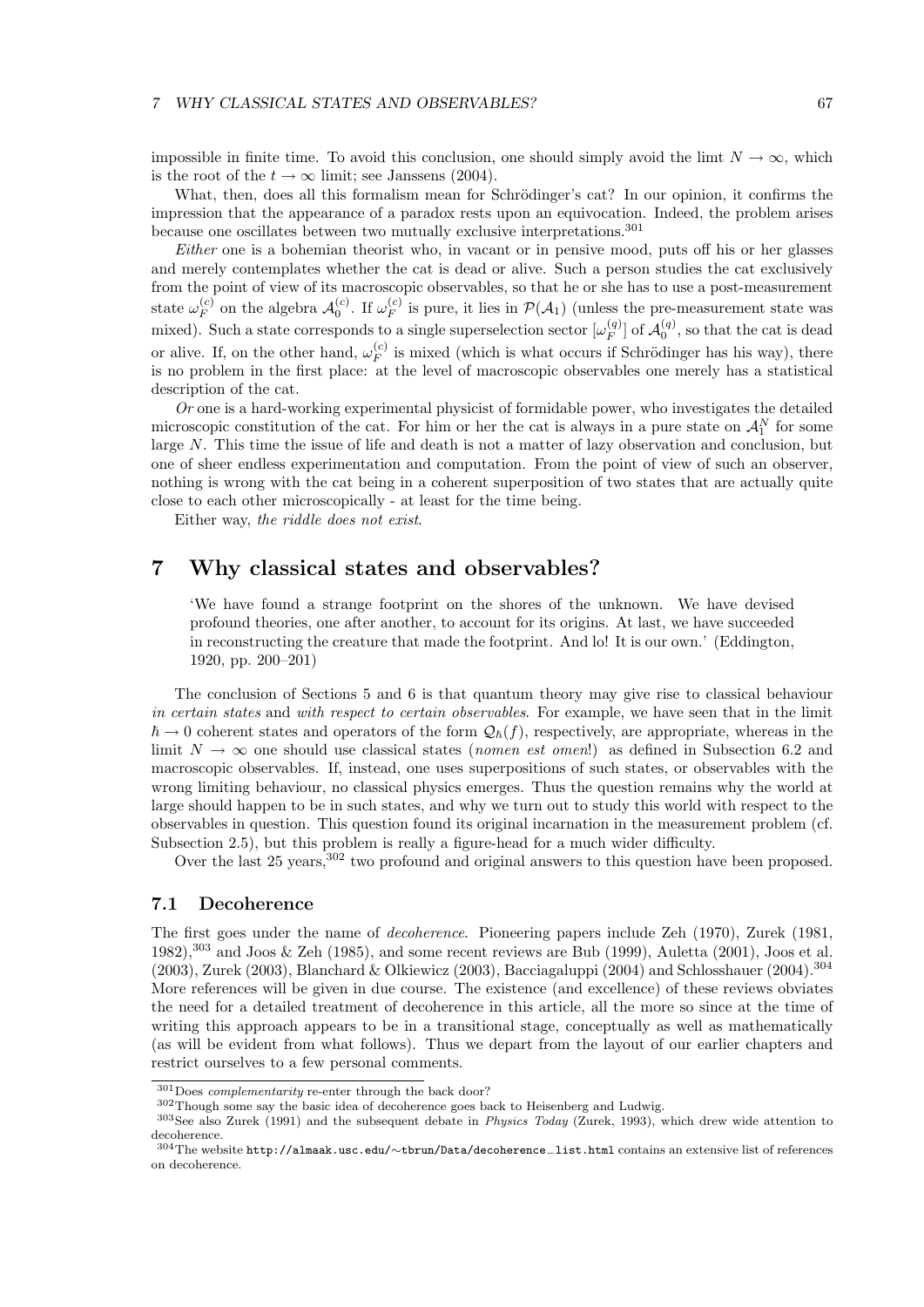### 7 WHY CLASSICAL STATES AND OBSERVABLES? 68

1. Mathematically, decoherence boils down to the idea of adding one more link to the von Neumann chain (see Subsection 2.5) beyond  $S + A$  (i.e. the system and the apparatus). Conceptually, however, there is a major difference between decoherence and older approaches that took such a step: whereas previously (e.g., in the hands of von Neumann, London & Bauer, Wigner, etc.)<sup>305</sup> the chain converged towards the observer, in decoherence it diverges away from the observer. Namely, the third and final link is now taken to be the environment (taken in a fairly literal sense in agreement with the intuitive meaning of the word). In particular, in realistic models the environment is treated as an infinite system (necessitating the limit  $N \to \infty$ ), which has the consequence that (in simple models where the pointer has discrete spectrum) the postmeasurement state  $\sum_n c_n \Psi_n \otimes \Psi_n \otimes \chi_n$  (in which the  $\chi_n$  are mutually orthogonal) is only reached in the limit  $t \to \infty$ . However, as already mentioned in Subsection 6.6, infinite time is only needed mathematically in order to make terms of the type  $\sim \exp(-\gamma t \text{ (with } \gamma > 0)$  zero rather than just very small: in many models the inner products  $(\chi_n, \chi_m)$  are actually negligible for  $n \neq m$  within surprisingly short time scales.<sup>306</sup>

If only in view of the need for limits of the type  $N \to \infty$  (for the environment) and  $t \to \infty$ , in our opinion decoherence is best linked to stance 1 of the Introduction: its goal is to explain the approximate appearance of the classical world from quantum mechanics seen as a universally valid theory. However, decoherence has been claimed to support almost any opinion on the foundations of quantum mechanics; cf. Bacciagaluppi (2004) and Schlosshauer (2004) for a critical overview and also see Point 3 below.

2. Originally, decoherence entered the scene as a proposed solution to the measurement problem (in the precise form stated at the end of Subsection 2.5). For the restriction of the state  $\sum_n c_n \Psi_n \otimes$  $\Phi_n \otimes \chi_n$  to  $S + A$  (i.e. its trace over the degrees of freedom of the environment) is mixed in the limit  $t \to \infty$ , which means that the quantum-mechanical interference between the states  $\Psi_n \otimes \Phi_n$ for different values of  $n$  has become 'delocalized' to the environment, and accordingly is irrelevant if the latter is not observed (i.e. omitted from the description). Unfortunately, the application of the ignorance interpretation of the mixed post-measurement state of  $S+A$  is illegal even from the point of view of stance 1 of the Introduction. The ignorance interpretation is only valid if the environment is kept within the description and is classical (in having a commutative  $C^*$ -algebra of observables). The latter assumption (Primas, 1983), however, makes the decoherence solution to the measurement problem circular.<sup>307</sup>

In fact, as quite rightly pointed out by Bacciagaluppi (2004), decoherence actually *aggravates* the measurement problem. Where previously this problem was believed to be man-made and relevant only to rather unusual laboratory situations (important as these might be for the foundations of physics), it has now become clear that "measurement" of a quantum system by the environment (instead of by an experimental physicist) happens everywhere and all the time: hence it remains even more miraculous than before that there is a single outcome after each such measurement. Thus decoherence as such does not provide a solution to the measurement problem (Leggett,  $2002;^{308}$  Adler, 2003; Joos & Zeh, 2003), but is in actual fact parasitic on such a solution.

3. There have been various responses to this insight. The dominant one has been to combine decoherence with some interpretation of quantum mechanics: decoherence then finds a home, while conversely the interpretation in question is usually enhanced by decoherence. In this context, the most popular of these has been the many-worlds interpretation, which, after decades of obscurity and derision, suddenly started to be greeted with a flourish of trumpets in the wake of the popularity of decoherence. See, for example, Saunders (1993, 1995), Joos et al. (2003)

 $305$ See Wheeler & Zurek (1983).

<sup>306</sup>Cf. Tables 3.1 and 3.2 on pp. 66–67 of Joos et al. (2003).

 $307$ On the other hand, treating the environment as if it were classical might be an improvement on the Copenhagen ideology of treating the measurement apparatus as if it were classical (cf. Section 3).

<sup>308</sup>In fact, Leggett's argument only applies to strawman 3 of the Introduction and loses its force against stance 1. For his argument is that decoherence just removes the evidence for a given state (of Schrödinger's cat type) to be a superposition, and accuses those claiming that this solves the measurement problem of committing the logical fallacy that removal of the evidence for a crime would undo the crime. But according to stance 1 the crime is only defined relative to the evidence! Leggett is quite right, however, in insisting on the 'from " and" to "or" problem' mentioned at the end of the Introduction.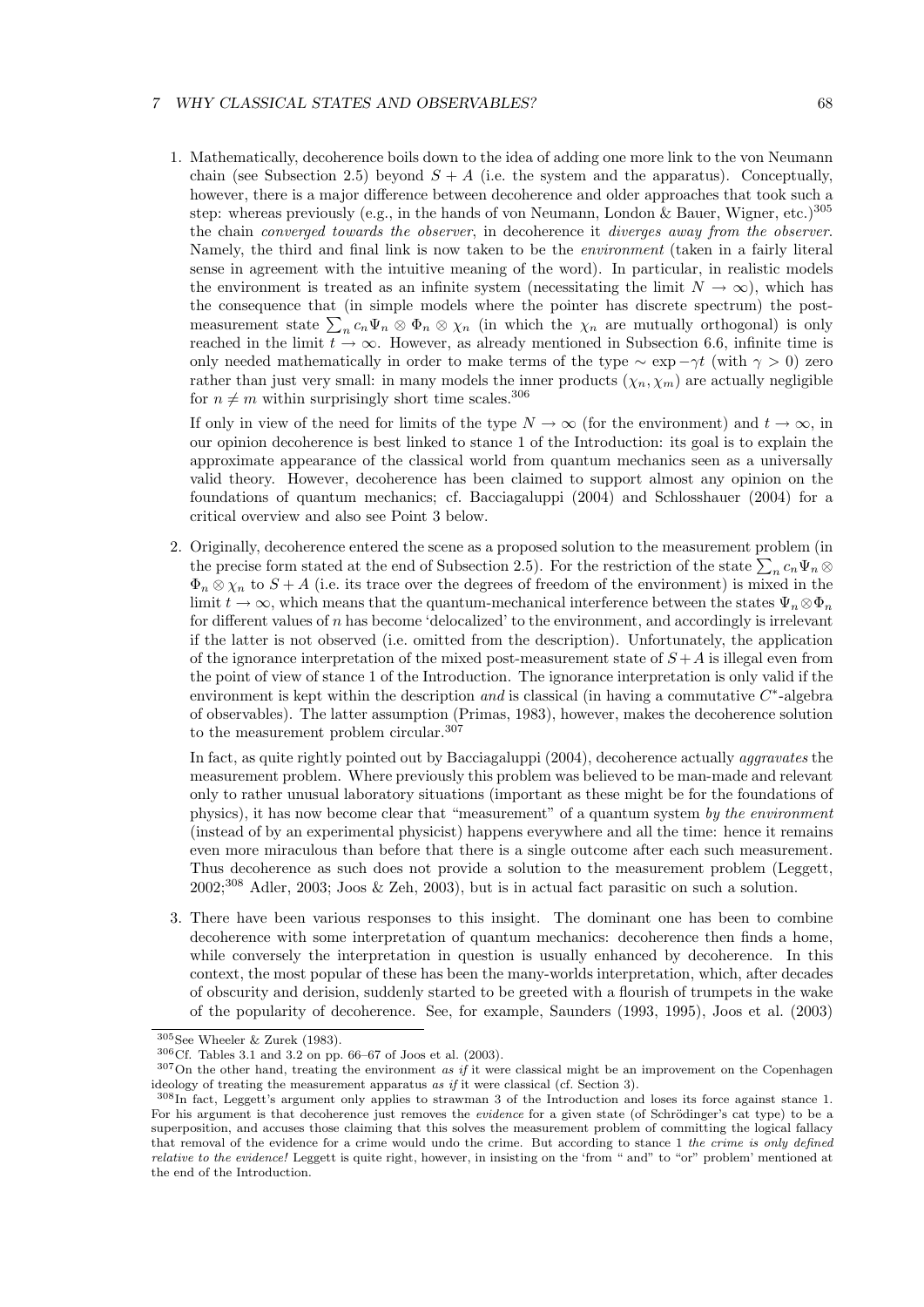and Zurek (2003). In quantum cosmology circles, the consistent histories approach has been a popular partner to decoherence, often in combination with many worlds; see below. The importance of decoherence in the modal interpretation has been emphasized by Dieks (1989b) and Bene & Dieks (2002), and practically all authors on decoherence find the opportunity to pay some lip-service to Bohr in one way or another. See Bacciagaluppi (2004) and Schlosshauer (2004) for a critical assessment of all these combinations.

In our opinion, none of the established interpretations of quantum mechanics will do the job, leaving room for genuinely new ideas. One such idea is the return of the environment: instead of "tracing it out", as in the original setting of decoherence theory, the environment should not be ignored! The essence of measurement has now been recognized to be the redundancy of the outcome (or "record") of the measurement in the environment. It is this very redundancy of information about the underlying quantum object that "objectifies" it, in that the information becomes accessible to a large number of observers without necessarily disturbing the object<sup>309</sup> (Zurek, 2003; Ollivier, Poulin, & Zurek, 2004; Blume-Kohout & Zurek, 2004, 2005). This insight (called "Quantum Darwinism") has given rise to the "existential" interpretation of quantum mechanics due to Zurek (2003).

- 4. Another response to the failure of decoherence (and indeed all other approaches) to solve the measurement problem (in the sense of failing to win a general consensus) has been of a somewhat more pessimistic (or, some would say, pragmatic) kind: all attempts to explain the quantum world are given up, yielding to the point of view that 'the appropriate aim of physics at the fundamental level then becomes the representation and manipulation of information' (Bub, 2004). Here 'measuring instruments ultimately remain black boxes at some level', and one concludes that all efforts to understand measurement (or, for that matter, EPR-correlations) are futile and pointless.<sup>310</sup>
- 5. Night thoughts of a quantum physicist, then?<sup>311</sup> Not quite. Turning vice into virtue: rather than solving the measurement problem, the true significance of the decoherence program is that it gives conditions under which there is no measurement problem! Namely, foregoing an explanation of the transition from the state  $\sum_n c_n \Psi_n \otimes \Phi_n \otimes \chi_n$  of  $S + A + \mathcal{E}$  to a single one of the states  $\Psi_n \otimes \Phi_n$  of  $S+A$ , at the heart of decoherence is the claim that each of the latter states is robust against coupling to the environment (provided the Hamiltonian is such that  $\Psi_n \otimes \Phi_n$ tensored with some initial state  $I_{\mathcal{E}}$  of the environment indeed evolves into  $\Psi_n \otimes \Phi_n \otimes \chi_n$ , as assumed so far). This implies that each state  $\Psi_n \otimes \Phi_n$  remains pure after coupling to the environment and subsequent restriction to the original system plus apparatus, so that at the end of the day the environment has had no influence on it. In other words, the real point of decoherence is the phenomenon of *einselection* (for *environment-induced superselection*), where a state is 'einselected' precisely when (given some interaction Hamiltonian) it possesses the stability property just mentioned. The claim, then, is that einselected states are often classical, or at least that classical states (in the sense mentioned at the beginning of this section) are classical precisely because they are robust against coupling to the environment. Provided this scenario indeed gives rise to the classical world (which remains to be shown in detail), it gives a dynamical explanation of it. But even short of having achieved this goal, the importance of the notion of einselection cannot be overstated; in our opinion, it is the most important and powerful idea in quantum theory since entanglement (which einselection, of course, attempts to undo!).
- 6. The measurement problem, and the associated distinction between system and apparatus on the one hand and environment on the other, can now be *omitted* from decoherence theory. Continuing the discussion in Subsection 3.4, the goal of decoherence should simply be to find the robust or einselected states of a object  $\mathcal O$  coupled to an environment  $\mathcal E$ , as well as the induced dynamics thereof (given the time-evolution of  $\mathcal{O} + \mathcal{E}$ ). This search, however, must include the

<sup>309</sup>Such objectification is claimed to yield an 'operational definition of existence' (Zurek, 2003, p. 749.).

<sup>310</sup>It is indeed in describing the transformation of quantum information (or entropy) to classical information during measurement that decoherence comes to its own and exhibits some of its greatest strength. Perhaps for this reason such thinking pervades also Zurek (2003).

 $311$ Kent, 2000. Pun on the title of McCormmach (1982).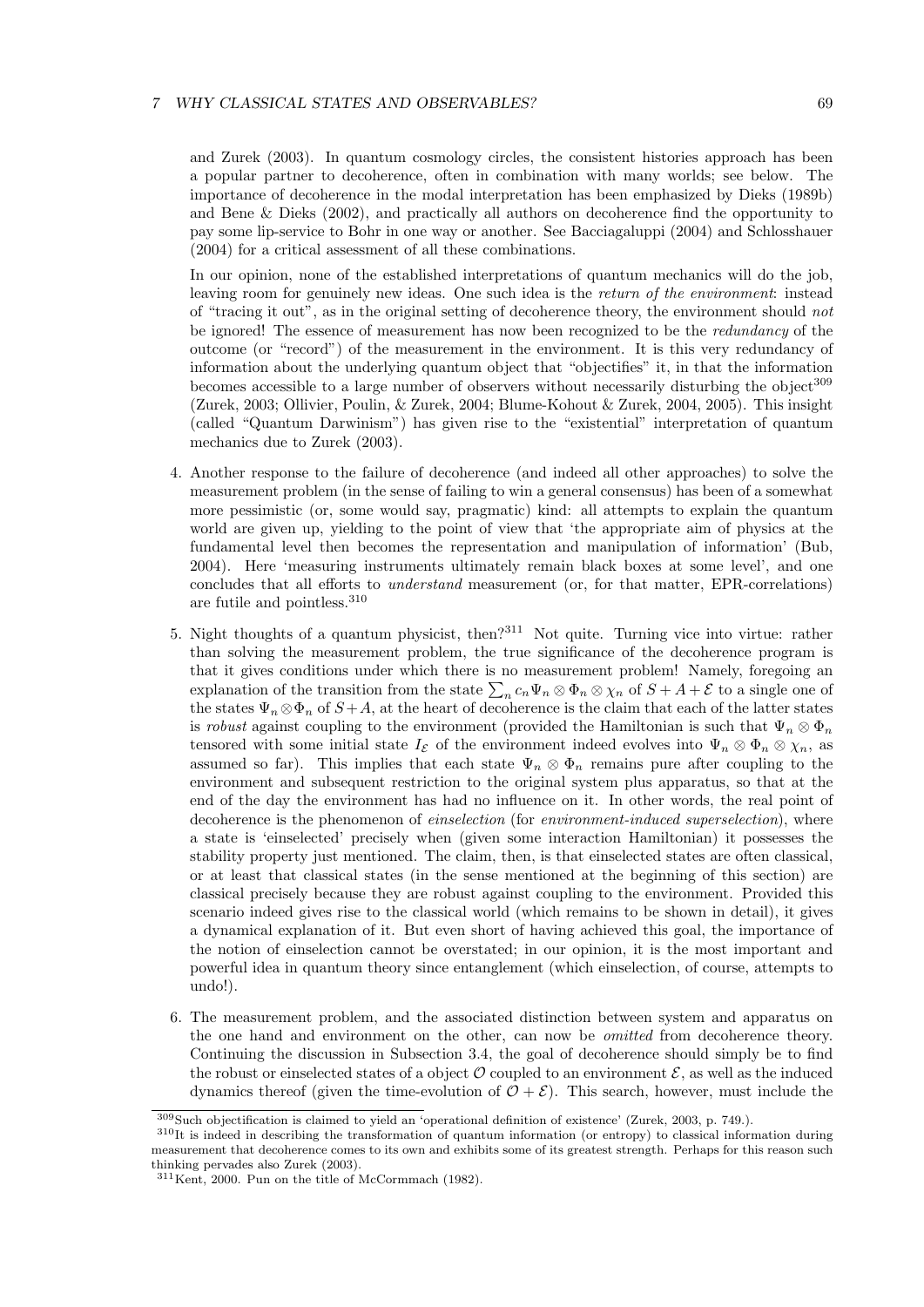correct *identification* of the object  $\mathcal{O}$  within the total  $\mathcal{S} + \mathcal{E}$ , namely as a subsystem that actually has such robust states. Thus the Copenhagen idea that the Heisenberg cut between object and apparatus be movable (cf. Subsection 3.2) will not, in general, extend to the "Primas–Zurek" cut between object and environment. In traditional physics terminology, the problem is to find the right "dressing" of a quantum system so as to make at least some of its states robust against coupling to its environment (Amann & Primas, 1997; Brun & Hartle, 1999; Omnès, 2002). In other words: What is a system? To mark this change in perspective, we now change notation from  $\mathcal{O}$  (for "object") to  $\mathcal{S}$  (for "system"). Various tools for the solution of this problem within the decoherence program have now been developed - with increasing refinement and also increasing reliance on concepts from information theory (Zurek, 2003) - but the right setting for it seems the formalism of consistent histories, see below.

- 7. Various dynamical regimes haven been unearthed, each of which leads to a different class of robust states (Joos et al., 2003; Zurek, 2003; Schlosshauer, 2004). Here  $H_S$  is the system Hamiltonian,  $H_I$  is the interaction Hamiltonian between system and environment, and  $H_{\mathcal{E}}$  is the environment Hamiltonian. As stated, no reference to measurement, object or apparatus need be made here.
	- In the regime  $H_S \ll H_I$ , for suitable Hamiltonians the robust states are the traditional pointer states of quantum measurement theory. This regime conforms to von Neumann's (1932) idea that quantum measurements be almost instantaneous. If, moreover,  $H_{\mathcal{E}} \ll H_{I}$ as well - with or without a measurement context - then the decoherence mechanism turns out to be universal in being independent of the details of  $\mathcal E$  and  $H_{\mathcal E}$  (Strunz, Haake, & Braun, 2003).
	- If  $H_S \approx H_I$ , then (at least in models of quantum Brownian motion) the robust states are coherent states (either of the traditional Schrödinger type, or of a more general nature as defined in Subsection 5.1); see Zurek, Habib, & Paz (1993) and Zurek (2003). This case is, of course, of supreme importance for the physical relevance of the results quoted in our Section 5 above, and - if only for this reason - decoherence theory would benefit from more interaction with mathematically rigorous results on quantum stochastic analysis. $312$
	- Finally, if  $H_S >> H_I$ , then the robust states turn out to be eigenstates of the system Hamiltonian  $H_S$  (Paz & Zurek, 1999; Ollivier, Poulin & Zurek, 2004). In view of our discussion of such states in Subsections 5.5 and 5.6, this shows that robust states are not necessarily classical. It should be mentioned that in this context decoherence theory largely coincides with standard atomic physics, in which the atom is taken to be the system  $S$  and the radiation field plays the role of the environment  $\mathcal{E}$ ; see Gustafson & Sigal (2003) for a mathematically minded introductory treatment and Bach, Fröhlich,  $\&$  Sigal (1998, 1999) for a full (mathematical) meal.
- 8. Further to the above clarification of the role of energy eigenstates, decoherence also has had important things to say about quantum chaos (Zurek, 2003; Joos et al., 2003). Referring to our discussion of wave packet revival in Subsection 2.4, we have seen that in atomic physics wave packets do not behave classically on long time scales. Perhaps surprisingly, this is even true for certain chaotic macroscopic systems: cf. the case of Hyperion mentioned in the Introduction and at the end of Subsection 5.2. Decoherence now replaces the underlying superposition by a classical probability distribution, which reflects the chaotic nature of the limiting classical dynamics. Once again, the transition from the pertinent pure state of system plus environment to a single observed system state remains clouded in mystery. But granted this transition, decoherence sheds new light on classical chaos and circumvents at least the most flagrant clashes with observation.<sup>313</sup>
- 9. Robustness and einselection form the state side or Schrödinger picture of decoherence. Of course, there should also be a corresponding observable side or Heisenberg picture of decoherence. But

<sup>312</sup>Cf. Davies (1976), Accardi, Frigerio, & Lu (1990), Parthasarathy (1992), Streater (2000), Kümmerer (2002), Maassen (2003), etc.

 $313$ It should be mentioned, though, that any successful mechanism explaining the transition from quantum to classical should have this feature, so that at the end of the day decoherence might turn out to be a red herring here.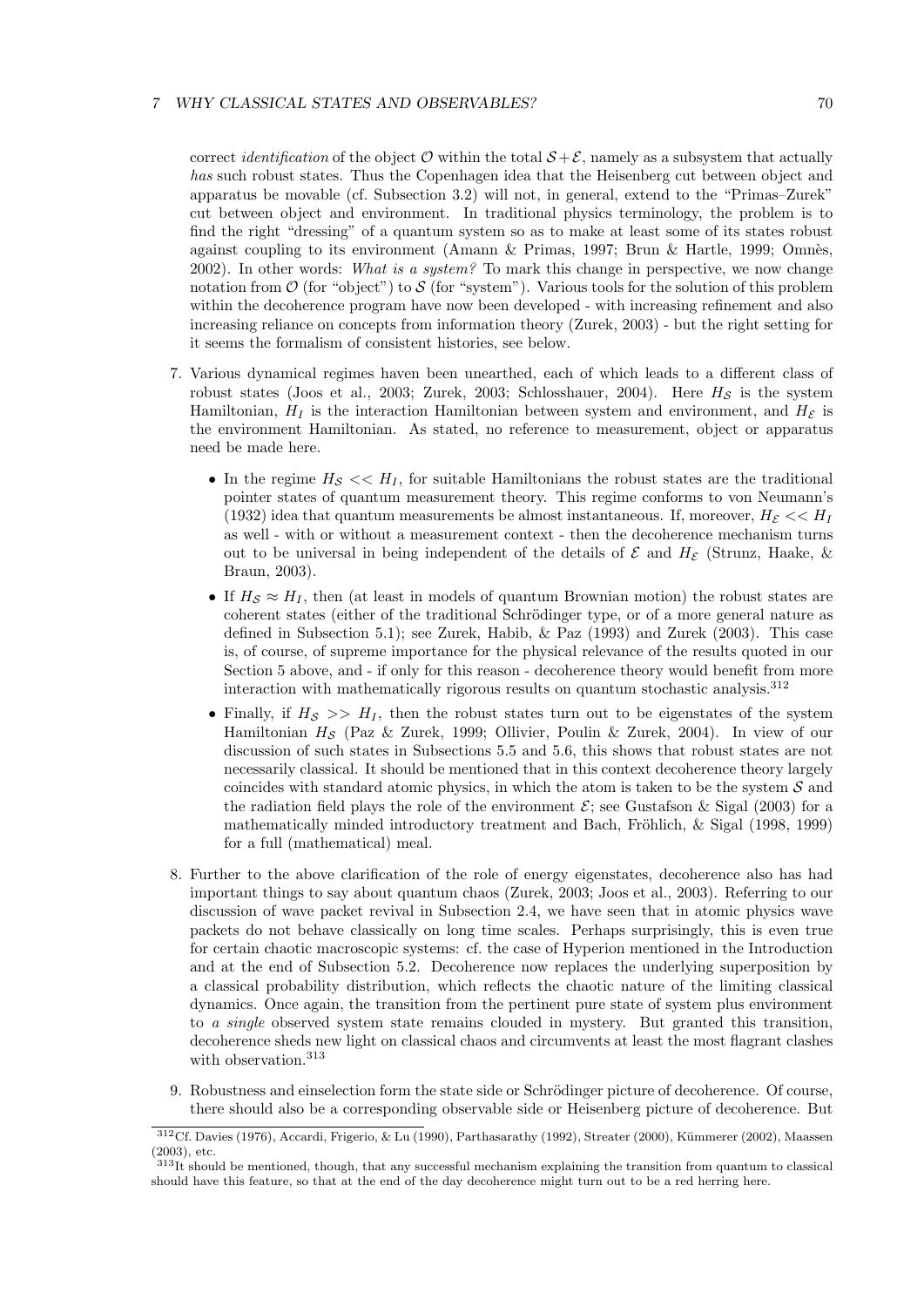#### 7 WHY CLASSICAL STATES AND OBSERVABLES? 71

the transition between the two pictures is more subtle than in the quantum mechanics of closed systems. In the Schrödinger picture, the whole point of einselection is that most pure states simply disappear from the scene. This may be beautifully visualized on the example of a twolevel system with Hilbert space  $\mathcal{H}_{\mathcal{S}} = \mathbb{C}^2$  (Zurek, 2003). If  $\uparrow$  and  $\downarrow$  (cf. (6.33)) happen to be the robust vector states of the system after coupling to an appropriate environment, and if we identify the corresponding density matrices with the north-pole  $(0, 0, 1) \in B<sup>3</sup>$  and the south-pole  $(0, 0, -1) \in B<sup>3</sup>$ , respectively (cf. (6.3)), then following decoherence all other states move towards the axis connecting the north- and south poles (i.e. the intersection of the z-axis with  $B^3$ ) as  $t \to \infty$ . In the Heisenberg picture, this disappearance of all pure states except two corresponds to the reduction of the full algebra of observables  $M_2(\mathbb{C})$  of the system to its diagonal (and hence commutative) subalgebra  $\mathbb{C}\oplus\mathbb{C}$  in the same limit. For it is only the latter algebra that contains enough elements to distinguish ↑ and ↓ without containing observables detecting interference terms between these pure states.

10. To understand this in a more abstract and general way, we recall the mathematical relationship between pure states and observables (Landsman, 1998). The passage from a  $C^*$ -algebra  $\mathcal A$  of observables of a given system to its pure states is well known: as a set, the pure state space  $\mathcal{P}(\mathcal{A})$  is the extreme boundary of the total state space  $\mathcal{S}(\mathcal{A})$  (cf. footnote 254). In order to reconstruct A from  $\mathcal{P}(\mathcal{A})$ , the latter needs to be equipped with the structure of a transition probability space (see Subsection 6.3) through (6.27). Each element  $A \in \mathcal{A}$  defines a function  $\hat{A}$  on  $\mathcal{P}(\mathcal{A})$  by  $\hat{A}(\omega) = \omega(A)$ . Now, in the simple case that A is finite-dimensional (and hence a direct sum of matrix algebras), one can show that each function  $\hat{A}$  is a finite linear combination of the form  $\hat{A} = \sum_i p_{\omega_i}$ , where  $\omega_i \in \mathcal{P}(\mathcal{A})$  and the elementary functions  $p_\rho$  on  $\mathcal{P}(\mathcal{A})$  are defined by  $p_{\rho}(\sigma) = p(\rho, \sigma)$ . Conversely, each such linear combination defines a function  $\hat{A}$  for some  $A \in \mathcal{A}$ . Thus the elements of  $\mathcal{A}$  (seen as functions on the pure state space  $\mathcal{P}(\mathcal{A})$ ) are just the transition probabilities and linear combinations thereof. The algebraic structure of  $A$  may then be reconstructed from the structure of  $\mathcal{P}(\mathcal{A})$  as a Poisson space with a transition probability (cf. Subsection 6.5). In this sense  $\mathcal{P}(\mathcal{A})$  uniquely determines the algebra of observables of which it is the pure state space. For example, the space consisting of two points with classical transition probabilities (6.31) leads to the commutative algebra  $\mathcal{A} = \mathbb{C} \oplus \mathbb{C}$ , whereas the unit two-sphere in  $\mathbb{R}^3$  with transition probabilities (6.32) yields  $\mathcal{A} = M_2(\mathbb{C})$ .

This reconstruction procedure may be generalized to arbitrary  $C^*$ -algebras (Landsman, 1998), and defines the precise connection between the Schrödinger picture and the Heisenberg picture that is relevant to decoherence. These pictures are equivalent, but in practice the reconstruction procedure may be difficult to carry through.

11. For this reason it is of interest to have a direct description of decoherence in the Heisenberg picture. Such a description has been developed by Blanchard & Olkiewicz (2003), partly on the basis of earlier results by Olkiewicz (1999a,b, 2000). Mathematically, their approach is more powerful than the Schrödinger picture on which most of the literature on decoherence is based. Let  $\mathcal{A}_{\mathcal{S}} = \mathcal{B}(\mathcal{H}_{\mathcal{S}})$  and  $\mathcal{A}_{\mathcal{E}} = \mathcal{B}(\mathcal{H}_{\mathcal{E}})$ , and assume one has a total Hamiltonian H acting on  $\mathcal{H}_S \otimes \mathcal{H}_E$  as well as a fixed state of the environment, represented by a density matrix  $\rho_{\mathcal{E}}$  (often taken to be a thermal equilibrium state). If  $\rho_S$  is a density matrix on  $\mathcal{H}_S$  (so that the total state is  $\rho_S \otimes \rho_E$ ), the Schrödinger picture approach to decoherence (and more generally to the quantum theory of open systems) is based on the time-evolution

$$
\rho_{\mathcal{S}}(t) = \text{Tr}_{\mathcal{H}_{\mathcal{E}}} \left( e^{-\frac{it}{\hbar}H} \rho_{\mathcal{S}} \otimes \rho_{\mathcal{E}} e^{\frac{it}{\hbar}H} \right). \tag{7.1}
$$

The Heisenberg picture, on the other hand, is based on the associated operator time-evolution for  $A \in \mathcal{B}(\mathcal{H}_\mathcal{S})$  given by

$$
A(t) = \text{Tr}_{\mathcal{H}_{\mathcal{E}}} \left( \rho_{\mathcal{E}} e^{\frac{it}{\hbar}H} A \otimes 1 e^{-\frac{it}{\hbar}H} \right),\tag{7.2}
$$

since this yields the equivalence of the Schrödinger and Heisenberg pictures expressed by

$$
\text{Tr}_{\mathcal{H}_{\mathcal{S}}}(\rho_{\mathcal{S}}(t)A) = \text{Tr}_{\mathcal{H}_{\mathcal{S}}}(\rho_{\mathcal{S}}A(t)).\tag{7.3}
$$

More generally, let  $\mathcal{A}_{\mathcal{S}}$  and  $\mathcal{A}_{\mathcal{E}}$  be unital C<sup>\*</sup>-algebras with spatial tensor product  $\mathcal{A}_{\mathcal{S}} \otimes \mathcal{A}_{\mathcal{E}}$ , equipped with a time-evolution  $\alpha_t$  and a fixed state  $\omega_{\mathcal{E}}$  on  $\mathcal{A}_{\mathcal{E}}$ . This defines a conditional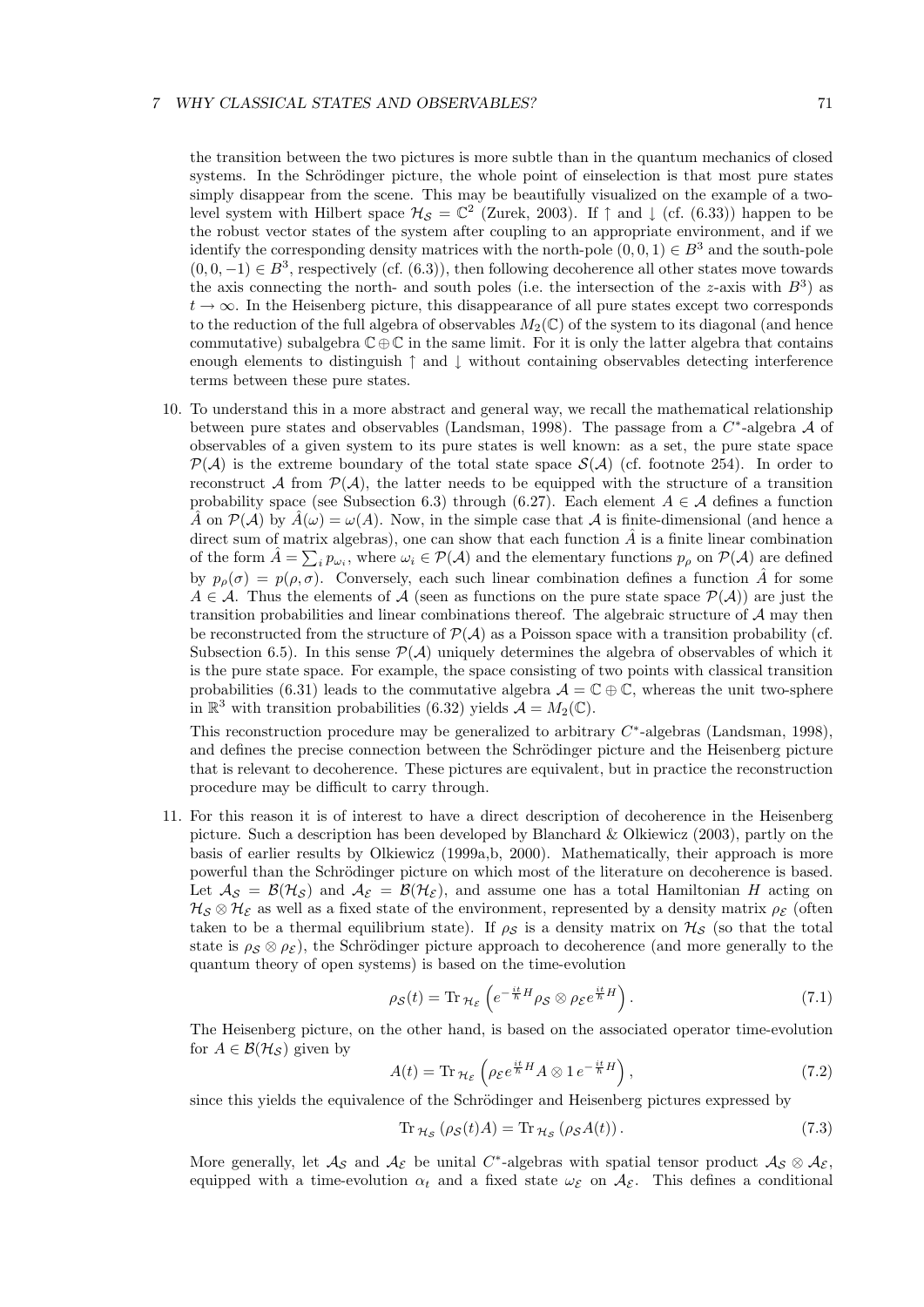#### 7 WHY CLASSICAL STATES AND OBSERVABLES? 72

expectation  $P_{\mathcal{E}} : \mathcal{A}_{\mathcal{S}} \otimes \mathcal{A}_{\mathcal{E}} \to \mathcal{A}_{\mathcal{S}}$  by linear and continuous extension of  $P_{\mathcal{E}}(A \otimes B) = A \omega_{\mathcal{E}}(B)$ , and consequently a reduced time-evolution  $A \mapsto A(t)$  on  $\mathcal{A}_{\mathcal{S}}$  via

$$
A(t) = P_{\mathcal{E}}(\alpha_t(A \otimes 1)). \tag{7.4}
$$

See, for example, Alicki & Lendi (1987); in our context, this generality is crucial for the potential emergence of continuous classical phase spaces; see below.<sup>314</sup> Now the key point is that decoherence is described by a decomposition  $\mathcal{A}_{\mathcal{S}} = \mathcal{A}_{\mathcal{S}}^{(1)} \oplus \mathcal{A}_{\mathcal{S}}^{(2)}$  as a vector space (not as a  $C^*$ -algebra), where  $\mathcal{A}_{\mathcal{S}}^{(1)}$  $S^{(1)}$  is a C<sup>\*</sup>-algebra, with the property that  $\lim_{t\to\infty} A(t) = 0$  (weakly) for all  $A \in \mathcal{A}_{\mathcal{S}}^{(2)}$ , whereas  $A \mapsto A(t)$  is an automorphism on  $\mathcal{A}_{S}^{(1)}$  $S_S^{(1)}$  for each *finite t*. Consequently,  $\mathcal{A}_S^{(1)}$  $\mathcal{S}^{(1)}$  is the effective algebra of observables after decoherence, and it is precisely the pure states on  $\mathcal{A}_{\mathcal{S}}^{(1)}$  $\mathcal{S}^{(1)}$  that are robust or einselected in the sense discussed before.

12. For example, if  $\mathcal{A}_{\mathcal{S}} = M_2(\mathbb{C})$  and the states  $\uparrow$  and  $\downarrow$  are robust under decoherence, then  $\mathcal{A}_{\mathcal{S}}^{(1)} =$  $\mathbb{C} \oplus \mathbb{C}$  and  $\mathcal{A}_{\mathcal{S}}^{(2)}$  $\mathcal{S}^{(2)}$  consists of all  $2 \times 2$  matrices with zeros on the diagonal. In this example  ${\cal A}^{(1)}_{S}$  $\mathcal{S}^{(1)}$  is commutative hence classical, but this may not be the case in general. But if it is, the automorphic time-evolution on  $\mathcal{A}_{\mathcal{S}}^{(1)}$  $\mathcal{S}^{(1)}$  induces a classical flow on its structure space, which should be shown to be Hamiltonian using the techniques of Section 6.<sup>315</sup> In any case, there will be some sort of classical behaviour of the decohered system whenever  $\mathcal{A}_{S}^{(1)}$  $\mathcal{S}^{(1)}$  has a nontrivial center.<sup>316</sup> If this center is discrete, then the induced time-evolution on it is necessarily trivial, and one has the typical measurement situation where the center in question is generated by the projections on the eigenstates of a pointer observable with discrete spectrum. This is generic for the case where  $A_{\mathcal{S}}$  is a type I factor. However, type II and III factors may give rise to continuous classical systems with nontrivial time-evolution; see Lugiewicz & Olkiewicz (2002, 2003). We cannot do justice here to the full technical details and complications involved here. But we would like to emphasize that further to quantum field theory and the theory of the thermodynamic limit, the present context of decoherence should provide important motivation for specialists in the foundations of quantum theory to learn the theory of operator algebras.<sup>317</sup>

### 7.2 Consistent histories

Whilst doing so, one is well advised to work even harder and simultaneously familiarize oneself with consistent histories. This approach to quantum theory was pioneered by Griffiths (1984) and was subsequently taken up by Omnès (1992) and others. Independently, Gell-Mann and Hartle (1990, 1993) arrived at analogous ideas. Like decoherence, the consistent histories method has been the subject of lengthy reviews (Hartle, 1995) and even books (Omnès, 1994, 1999; Griffiths, 2002) by the founders. See also the reviews by Kiefer (2003) and Halliwell (2004), the critiques by Dowker & Kent (1996), Kent (1998), Bub (1999), and Bassi & Ghirardi (2000), as well as the various mathematical reformulations and reinterpretations of the consistent histories program (Isham, 1994, 1997; Isham & Linden, 1994, 1995; Isham, Linden & Schreckenberg (1994); Isham & Butterfield, 2000; Rudolph, 1996a,b, 2000; Rudolph & Wright, 1999).

The relationship between consistent histories and decoherence is somewhat peculiar: on the one hand, decoherence is a natural mechanism through which appropriate sets of histories become (approximately) consistent, but on the other hand these approaches appear to have quite different points of departure. Namely, where decoherence starts from the idea that (quantum) systems are naturally coupled to their environments and therefore have to be treated as *open* systems, the aim of consistent histories is to deal with *closed* quantum systems such as the Universe, without a priori talking about measurements or observers. However, this distinction is merely historical: as we have seen in item 6 in the previous subsection, the dividing line between a system and its environment should be seen as a dynamical entity to be drawn according to certain stability criteria, so that even in decoherence

 $314$ For technical reasons Blanchard & Olkiewicz (2003) assume  $\mathcal{A}_{\mathcal{S}}$  to be a von Neumann algebra with trivial center.

<sup>&</sup>lt;sup>315</sup>Since on the assumption in the preceding footnote  $A_{\rm S}^{(1)}$  is a commutative von Neumann algebra one should define the structure space in an indirect way; see Blanchard & Olkiewicz (2003).

<sup>&</sup>lt;sup>316</sup>This is possible even when  $A_{\mathcal{S}}$  is a factor!

<sup>317</sup>See the references in footnote 7.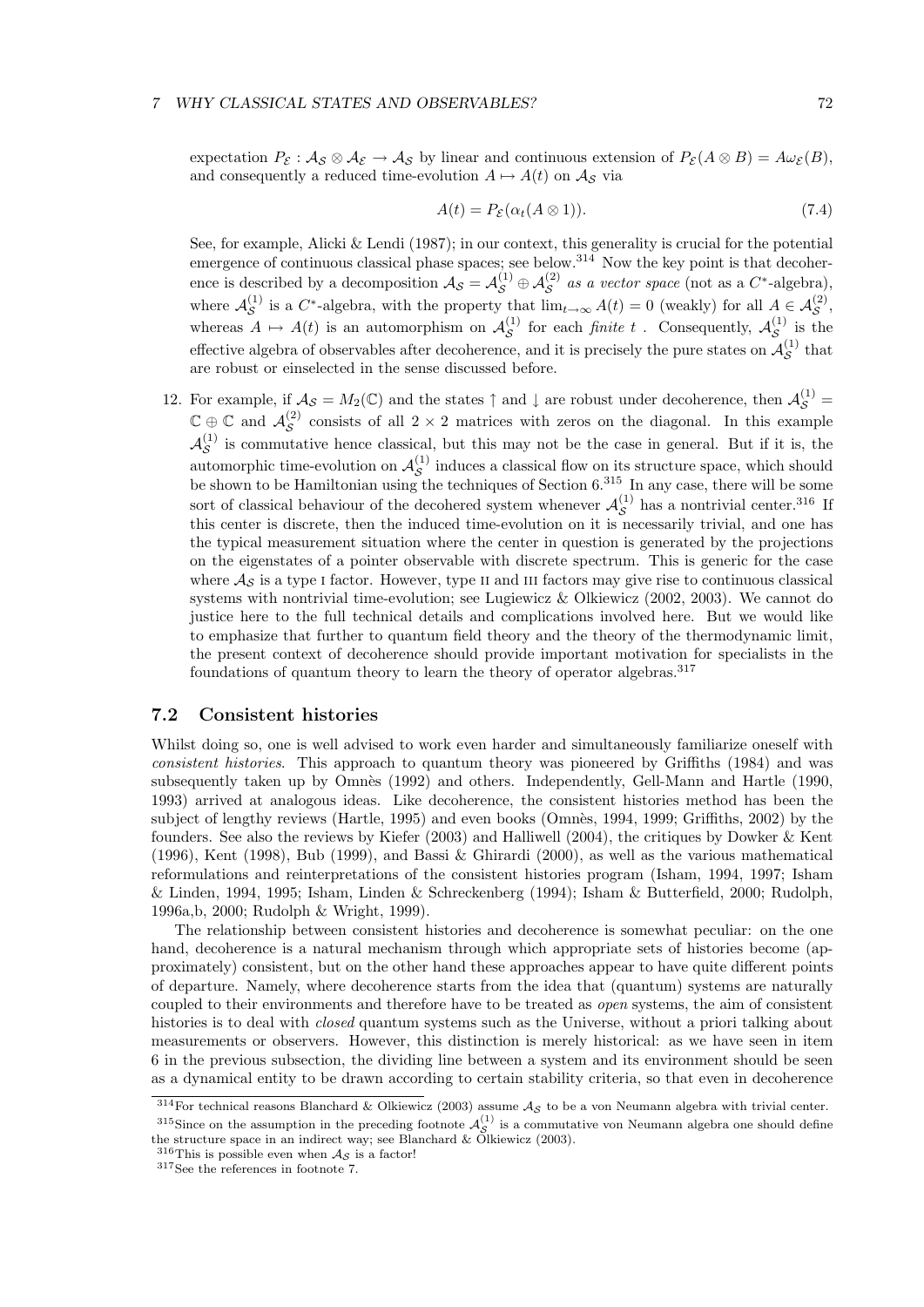theory one should really study the system plus its environment as a whole from the outset.<sup>318</sup> And this is precisely what consistent historians do.

As in the preceding subsection, and for exactly the same reasons, we format our treatment of consistent histories as a list of items open to discussion.

1. The starting point of the consistent histories formulation of quantum theory is conventional: one has a Hilbert space  $\mathcal{H}$ , a state  $\rho$ , taken to be the initial state of the total system under consideration (realized as a density matrix on  $H$ ) and a Hamiltonian  $H$  (defined as a self-adjoint operator on  $\mathcal{H}$ ). What is unconventional is that this total system may well be the entire Universe. Each property  $\alpha$  of the total system is mathematically represented by a projection  $P_{\alpha}$  on  $\mathcal{H}$ ; for example, if  $\alpha$  is the property that the energy takes some value  $\epsilon$ , then the operator  $P_{\alpha}$  is the projection onto the associated eigenspace (assuming  $\epsilon$  belongs to the discrete spectrum of  $H$ ). In the Heisenberg picture,  $P_{\alpha}$  evolves in time as  $P_{\alpha}(t)$  according to (5.12); note that  $P_{\alpha}(t)$  is once again a projection.

A history  $\mathbb{H}_A$  is a chain of properties (or propositions)  $(\alpha_1(t_1), \ldots, \alpha_n(t_n))$  indexed by n different times  $t_1 < \ldots < t_n$ ; here A is a multi-label incorporating both the properties  $(\alpha_1, \ldots, \alpha_n)$  and the times  $(t_1, \ldots, t_n)$ . Such a history indicates that each property  $\alpha_i$  holds at time  $t_i$ ,  $i = 1, \ldots, n$ . Such a history may be taken to be a collection  $\{\alpha(t)\}_{t\in\mathbb{R}}$  defined for all times, but for simplicity one usually assumes that  $\alpha(t) \neq 1$  (where 1 is the trivial property that always holds) only for a finite set of times t; this set is precisely  $\{t_1, \ldots, t_n\}$ . An example suggested by Heisenberg (1927) is to take  $\alpha_i$  to be the property that a particle moving through a Wilson cloud chamber may be found in a cell  $\Delta_i \subset \mathbb{R}^6$  of its phase space; the history  $(\alpha_1(t_1), \ldots, \alpha_n(t_n))$  then denotes the state of affairs in which the particle is in cell  $\Delta_1$  at time  $t_1$ , subsequently is in cell  $\Delta_2$  at time  $t_2$ , etcetera. Nothing is stated about the particle's behaviour at intermediate times. Another example of a history is provided by the double slit experiment, where  $\alpha_1$  is the particle's launch at the source at  $t_1$  (which is usually omitted from the description),  $\alpha_2$  is the particle passing through (e.g.) the upper slit at  $t_2$ , and  $\alpha_3$  is the detection of the particle at some location L at the screen at  $t_3$ . As we all know, there is a potential problem with this history, which will be clarified below in the present framework.

The fundamental claim of the consistent historians seems to be that quantum theory should do no more (or less) than making predictions about the probabilities that histories occur. What these probabilities actually mean remains obscure (except perhaps when they are close to zero or one, or when reference is made to some measurement context; see Hartle (2005)), but let us first see when and how one can define them. The only potentially meaningful mathematical expression (within quantum mechanics) for the probability of a history  $\mathbb{H}_A$  with respect to a state  $\rho$  is (Groenewold, 1952; Wigner, 1963)

$$
p(\mathbb{H}_A) = \text{Tr}\left(C_A \rho C_A^*\right),\tag{7.5}
$$

where

$$
C_A = P_{\alpha_n}(t_n) \cdots P_{\alpha_1}(t_1). \tag{7.6}
$$

Note that  $C_A$  is generally not a projection (and hence a property) itself (unless all  $P_{\alpha_i}$  mutually commute). In particular, when  $\rho = [\Psi]$  is a pure state (defined by some unit vector  $\Psi \in \mathcal{H}$ ), one simply has

$$
p(\mathbb{H}_A) = ||C_A \Psi||^2 = ||P_{\alpha_n}(t_n) \cdots P_{\alpha_1}(t_1) \Psi||^2.
$$
\n(7.7)

When  $n = 1$  this just yields the Born rule. Conversely, see Isham (1994) for a derivation of (7.5) from the Born rule.<sup>319</sup>

2. Whatever one might think about the metaphysics of quantum mechanics, a probability makes no sense whatsoever when it is only attributed to a single history (except when it is exactly zero or one). The least one should have is something like a sample space (or event space) of histories, each (measurable) subset of which is assigned some probability such that the usual

<sup>318</sup>This renders the distinction between "open" and "closed" systems a bit of a red herring, as even in decoherence theory the totality of the system plus its environment is treated as a closed system.

<sup>319</sup>See also Zurek (2004) for a novel derivation of the Born rule, as well as the ensuing discussion in Schlosshauer (2004).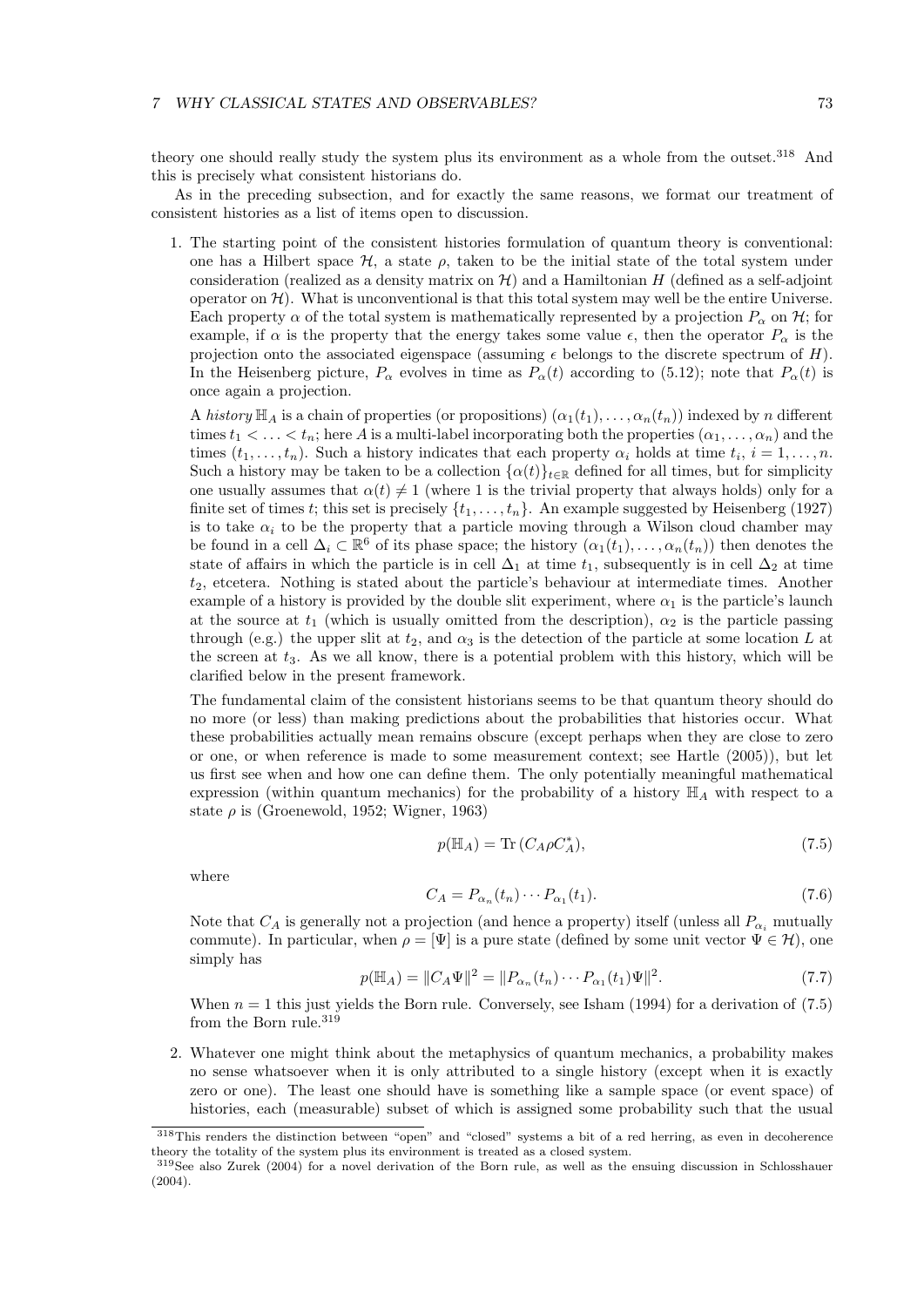### 7 WHY CLASSICAL STATES AND OBSERVABLES? 74

(Kolmogorov) rules are satisfied. This is a (well-known) problem even for a single time t and a single projection  $P_{\alpha}$  (i.e.  $n = 1$ ). In that case, the problem is solved by finding a self-adjoint operator A of which  $P_{\alpha}$  is a spectral projection, so that the sample space is taken to be the spectrum  $\sigma(A)$  of A, with  $\alpha \subset \sigma(A)$ . Given  $P_{\alpha}$ , the choice of A is by no means unique, of course; different choices may lead to different and incompatible sample spaces. In practice, one usually starts from A and derives the  $P_{\alpha}$  as its spectral projections  $P_{\alpha} = \int_{\alpha} dP(\lambda)$ , given that the spectral resolution of A is  $A = \int_{\mathbb{R}} dP(\lambda) \lambda$ . Subsequently, one may then either *coarse-grain* or fine-grain this sample space. The former is done by finding a partition  $\sigma(A) = \coprod_i \alpha_i$  (disjoint union), and only admitting elements of the  $\sigma$ -algebra generated by the  $\alpha_i$  as events (along with the associated spectral projection  $P_{\alpha_i}$ ), instead of all (measurable) subsets of  $\sigma(A)$ . To perform fine-graining, one supplements  $A$  by operators that commute with  $A$  as well as with each other, so that the new sample space is the joint spectrum of the ensuing family of mutually commuting operators.

In any case, in what follows it turns out to be convenient to work with the projections  $P_{\alpha}$  instead of the subsets  $\alpha$  of the sample space; the above discussion then amounts to extending the given projection on H to some Boolean sublattice of the lattice  $P(H)$  of all projections on  $H^{320}$  Any state  $\rho$  then defines a probability measure on this sublattice in the usual way (Beltrametti & Cassinelli, 1984).

3. Generalizing this to the multi-time case is not a trivial task, somewhat facilitated by the following device (Isham, 1994). Put  $\mathcal{H}^N = \otimes^N \mathcal{H}$ , where N is the cardinality of the set of all times  $t_i$ relevant to the histories in the given collection,<sup>321</sup> and, for a given history  $\mathbb{H}_A$ , define

$$
\mathbb{C}_A = P_{\alpha_n}(t_n) \otimes \cdots \otimes P_{\alpha_1}(t_1). \tag{7.8}
$$

Here  $P_{\alpha_i}(t_i)$  acts on the copy of  $\mathcal H$  in the tensor product  $\mathcal H^N$  labeled by  $t_i$ , so to speak. Note that  $\mathbb{C}_A$  is a projection on  $\mathcal{H}^N$  (whereas  $C_A$  in (7.6) is generally not a projection on  $\mathcal{H}$ ). Furthermore, given a density matrix  $\rho$  on H as above, define the *decoherence functional d* as a map from pairs of histories into C by

$$
d(\mathbb{H}_A, \mathbb{H}_B) = \text{Tr}\left(C_A \rho C_B^*\right). \tag{7.9}
$$

The main point of the consistent histories approach may now be summarized as follows: a collection  $\{\mathbb{H}_{A}\}_{A\in\mathbb{A}}$  of histories can be regarded as a sample space on which a state  $\rho$  defines a probability measure via (7.5), which of course amounts to

$$
p(\mathbb{H}_A) = d(\mathbb{H}_A, \mathbb{H}_A),\tag{7.10}
$$

provided that:

- (a) The operators  $\{\mathbb{C}_A\}_{A\in\mathbb{A}}$  form a Boolean sublattice of the lattice  $\mathcal{P}(\mathcal{H}^N)$  of all projections on  $\mathcal{H}^{\tilde{N}}$ .
- (b) The real part of  $d(\mathbb{H}_A, \mathbb{H}_B)$  vanishes whenever  $\mathbb{H}_A$  is disjoint from  $\mathbb{H}_B$ .<sup>322</sup>

In that case, the set  $\{\mathbb{H}_{A}\}_{A\in\mathbb{A}}$  is called *consistent*. It is important to realize that the possible consistency of a given set of histories depends (trivially) not only on this set, but in addition on the dynamics and on the initial state.

Consistent sets of histories generalize families of commuting projections at a single time. There is no great loss in replacing the second condition by the vanishing of  $d(\mathbb{H}_4, \mathbb{H}_B)$  itself, in which case the histories  $\mathbb{H}_A$  and  $\mathbb{H}_B$  are said to *decohere*.<sup>323</sup> For example, in the double slit experiment

<sup>&</sup>lt;sup>320</sup>This sublattice is supposed to the unit of  $\mathcal{P}(\mathcal{H})$ , i.e. the unit operator on  $\mathcal{H}$ , as well as the zero projection. This comment also applies to the Boolean sublattice of  $\mathcal{P}(\mathcal{H}^N)$  discussed below.

<sup>&</sup>lt;sup>321</sup>See the mathematical references above for the case  $N = \infty$ .

<sup>&</sup>lt;sup>322</sup>This means that  $\mathbb{C}_A \mathbb{C}_B = 0$ ; equivalently,  $P_{\alpha_i}(t_i) P_{\beta_i}(t_i) = 0$  for at least one time  $t_i$ . This condition guarantees that the probability (7.10) is additive on disjoint histories.

<sup>323</sup> Consistent historians use this terminology in a different way from decoherence theorists. By definition, any two histories involving only a single time are consistent (or, indeed, "decohere") iff condition (a) above holds; condition (b) is trivially satisfied in that case, and becomes relevant only when more than one time is considered. However, in decoherence theory the reduced density matrix at some given time does not trivially "decohere" at all; the whole point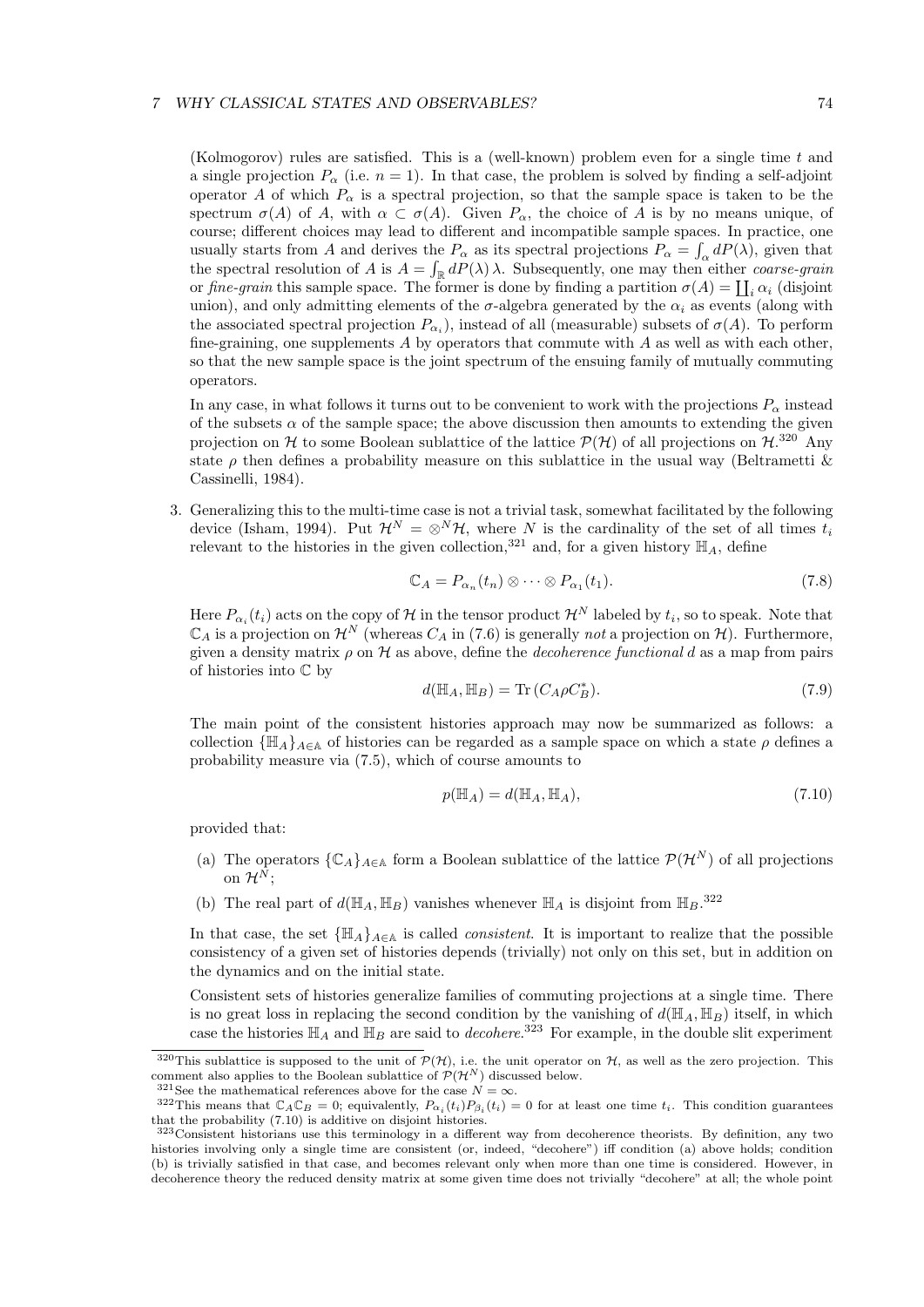the pair of histories  $\{\mathbb{H}_A, \mathbb{H}_B\}$  where  $\alpha_1 = \beta_1$  is the particle's launch at the source at  $t_1, \alpha_2$  $(\beta_2)$  is the particle passing through the upper (lower) slit at  $t_2$ , and  $\alpha_3 = \beta_3$  is the detection of the particle at some location  $L$  at the screen, is not consistent. It becomes consistent, however, when the particle's passage through either one of the slits is recorded (or measured) without the recording device being included in the histories (if it is, nothing would be gained). This is reminiscent of the von Neumann chain in quantum measurement theory, which indeed provides an abstract setting for decoherence (cf. item 1 in the preceding subsection). Alternatively, the set can be made consistent by omitting  $\alpha_2$  and  $\beta_2$ . See Griffiths (2002) for a more extensive discussion of the double slit experiment in the language of consistent histories.

More generally, coarse-graining by simply leaving out certain properties is often a promising attempt to make a given inconsistent set consistent; if the original history was already consistent, it can never become inconsistent by doing so. Fine-graining (by embedding into a larger set), on the other hand, is a dangerous act in that it may render a consistent set inconsistent.

- 4. What does it all mean? Each choice of a consistent set defines a "universe of discourse" within which one can apply classical probability theory and classical logic (Omnès,  $1992$ ). In this sense the consistent historians are quite faithful to the Copenhagen spirit (as most of them acknowledge): in order to understand it, the quantum world has to be looked at through classical glasses. In our opinion, no convincing case has ever been made for the absolute necessity of this Bohrian stance (cf. Subsection 3.1), but accepting it, the consistent histories approach is superior to Copenhagen in not relying on measurement as an a priori ingredient in the interpretation of quantum mechanics.<sup>324</sup> It is also more powerful than the decoherence approach in turning the notion of a system into a dynamical variable: different consistent sets describe different systems (and hence different environments, defined as the rest of the Universe); cf. item 6 in the previous subsection.<sup>325</sup> In other words, the choice of a consistent set boils down to a choice of "relevant variables" against "irrelevant" ones omitted from the description. As indeed stressed in the literature, the act of identification of a certain consistent set as a universe of discourse is itself nothing but a coarse-graining of the Universe as a whole.
- 5. But these conceptual successes come with a price tag. Firstly, consistent sets turn out not to exist in realistic models (at least if the histories in the set carry more than one time variable). This has been recognized from the beginning of the program, the response being that one has to deal with approximately consistent sets for which (the real part of)  $d(\mathbb{H}_{A}, \mathbb{H}_{B})$  is merely very small. Furthermore, even the definition of a history often cannot be given in terms of projections. For example, in Heisenberg's cloud chamber example (see item 1 above), because of his very own uncertainty principle it is impossible to write down the corresponding projections  $P_{\alpha_i}$ . A natural candidate would be  $P_{\alpha} = Q_{\hbar}^{B}(\chi_{\Delta})$ , cf. (4.19) and (4.28), but in view of (4.21) this operator fails to satisfy  $P_{\alpha}^2 = P_{\alpha}$ , so that it is not a projection (although it does satisfy the second defining property of a projection  $P^*_{\alpha} = P_{\alpha}$ ). This merely reflects the usual property  $\mathcal{Q}(f)^2 \neq \mathcal{Q}(f^2)$  of any quantization method, and necessitates the use of approximate projections (Omnès, 1997). Indeed, this point calls for a reformulation of the entire consistent histories approach in terms of positive operators instead of projections (Rudolph, 1996a,b).

These are probably not serious problems; indeed, the recognition that classicality emerges from quantum theory only in an approximate sense (conceptually as well as mathematically) is a profound one (see the Introduction), and it rather should be counted among its blessings that the consistent histories program has so far confirmed it.

6. What is potentially more troubling is that consistency by no means implies classicality beyond the ability (within a given consistent set) to assign classical probabilities and to use classical logic. Quite to the contrary, neither Schrödinger cat states nor histories that look classical at each time

of the (original) decoherence program was to provide models in which this happens (if only approximately) because of the coupling of the system with its environment. Having said this, within the context of models there are close links between consistency (or decoherence) of multi-time histories and decoherence of reduced density matrices, as the former is often (approximately) achieved by the same kind of dynamical mechanisms that lead to the latter.

<sup>324</sup>See Hartle (2005) for an analysis of the connection between consistent histories and the Copenhagen interpretation and others.

 $325$ Technically, as the commutant of the projections occurring in a given history.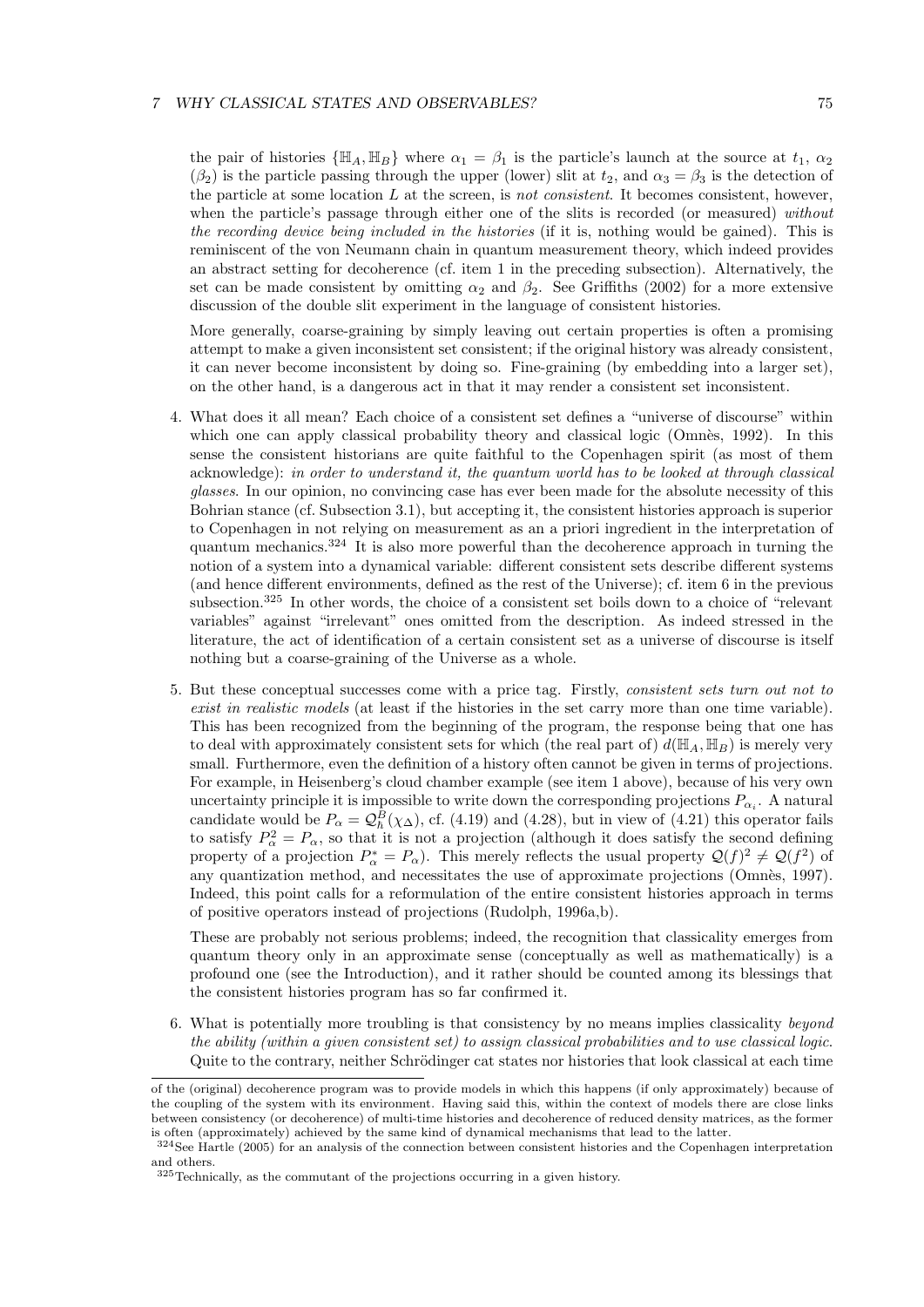but follow utterly unclassical trajectories in time are forbidden by the consistency conditions alone (Dowker & Kent, 1996). But is this a genuine problem, except to those who still believe that the earth is at the centre of the Universe and/or that humans are privileged observers? It just seems to be the case that - at least according to the consistent historians - the ontological landscape laid out by quantum theory is far more "inhuman" (or some would say "obscure") than the one we inherited from Bohr, in the sense that most consistent sets bear no obvious relationship to the world that we observe. In attempting to make sense of these, no appeal to "complementarity" will do now: for one, the complementary pictures of the quantum world called for by Bohr were classical in a much stronger sense than generic consistent sets are, and on top of that Bohr asked us to only think about two such pictures, as opposed to the innumerable consistent sets offered to us. Our conclusion is that, much as decoherence does not solve the measurement problem but rather aggravates it (see item 2 in the preceding subsection), also consistent histories actually make the problem of interpreting quantum mechanics more difficult than it was thought to be before. In any case, it is beyond doubt that the consistent historians have significantly deepened our understanding of quantum theory - at the very least by providing a good bookkeeping device!

- 7. Considerable progress has been made in the task of identifying at least some (approximately) consistent sets that display (approximate) classical behaviour in the full sense of the word (Gell-Mann & Hartle, 1993; Omnès, 1992, 1997; Halliwell, 1998, 2000, 2004; Brun & Hartle, 1999; Bosse & Hartle, 2005). Indeed, in our opinion studies of this type form the main concrete outcome of the consistent histories program. The idea is to find a consistent set  $\{H_A\}_{A\in\mathbb{A}}$  with three decisive properties:
	- (a) Its elements (i.e. histories) are strings of propositions with a classical interpretation;
	- (b) Any history in the set that delineates a classical trajectory (i.e. a solution of appropriate classical equations of motion) has probability (7.10) close to unity, and any history following a classically impossible trajectory has probability close to zero;
	- (c) The description is sufficiently coarse-grained to achieve consistency, but is sufficiently finegrained to turn the deterministic equations of motion following from (b) into a closed system.

When these goals are met, it is in this sense (no more, no less) that the consistent histories program can claim with some justification that it has indicated (or even explained) 'How the quantum Universe becomes classical' (Halliwell, 2005).

Examples of propositions with a classical interpretation are quantized classical observables with a recognizable interpretation (such as the operators  $\mathcal{Q}_{\hbar}^B(\chi_{\Delta})$  mentioned in item 5), macroscopic observables of the kind studied in Subsection 6.1, and hydrodynamic variables (i.e. spatial integrals over conserved currents). These represent three different levels of classicality, which in principle are connected through mutual fine- or coarse-grainings.<sup>326</sup> The first are sufficiently coarse-grained to achieve consistency only in the limit  $\hbar \to 0$  (cf. Section 5), whereas the latter two are already coarse-grained by their very nature. Even so, also the initial state will have to be "classical" in some sense in order te achieve the three targets (a) - (c).

All this is quite impressive, but we would like to state our opinion that neither decoherence nor consistent histories can stand on their own in explaining the appearance of the classical world. Promising as these approaches are, they have to be combined at least with limiting techniques of the type described in Sections 5 and 6 - not to speak of the need for a new metaphysics! For even if it is granted that decoherence yields the disappearance of superpositions of Schrödinger cat type, or that consistent historians give us consistent sets none of whose elements contain such superpositions among their properties, this by no means suffices to explain the emergence of classical phase spaces and flows thereon determined by classical equations of motion. Since so far the approaches cited in Sections 5 and 6 have hardly been combined with the decoherence and/or the consistent histories program, a full explanation of the classical world from quantum theory is still in its infancy. This is

<sup>326</sup>The study of these connections is relevant to the program laid out in this paper, but really belongs to classical physics per se; think of the derivation of the Navier–Stokes equations from Newton's equations.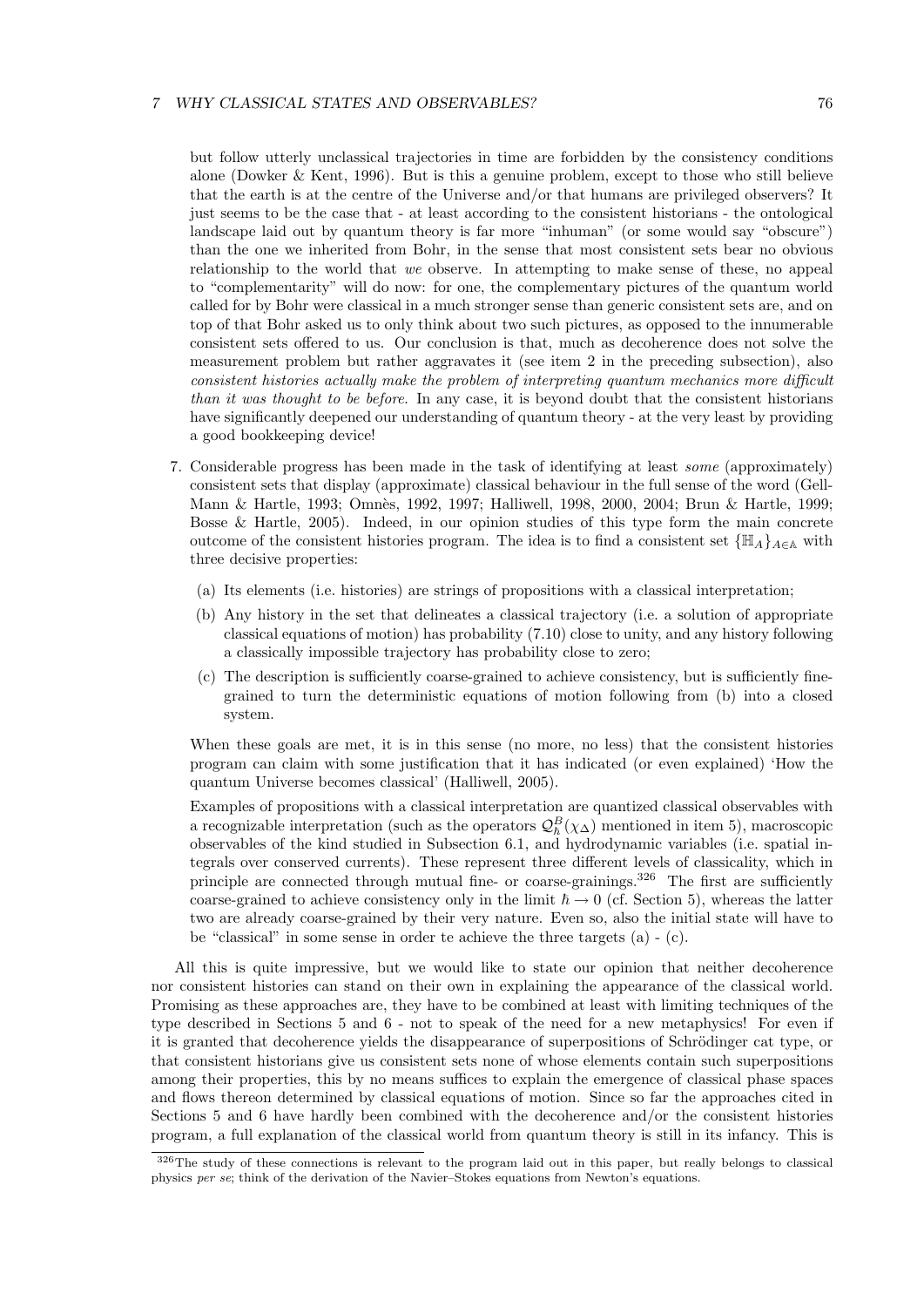not merely true at the technical level, but also conceptually; what has been done so far only represents a modest beginning. On the positive side, here lies an attractive challenge for mathematically minded researchers in the foundations of physics!

# 8 Epilogue

As a sobering closing note, one should not forget that whatever one's achievements in identifying a "classical realm" in quantum mechanics, the theory continues to incorporate another realm, the pure quantum world, that the young Heisenberg first gained access to, if not through his mathematics, then perhaps through the music of his favourite composer, Beethoven. This world beyond ken has never been better described than by Hoffmann (1810) in his famous essay on Beethoven's instrumental music, and we find it appropriate to end this paper by quoting at some length from it: $327$ 

Should one, whenever music is discussed as an independent art, not always be referred to instrumental music which, refusing the help of any other art (of poetry), expresses the unique essence of art that can only be recognized in it? It is the most romantic of all arts, one would almost want to say, the only truly romantic one, for only the infinite is its source. Orpheus' lyre opened the gates of the underworld. Music opens to man an unknown realm, a world that has nothing in common with the outer sensual world that surrounds him, a realm in which he leaves behind all of his feelings of certainty, in order to abandon himself to an unspeakable longing. (. . . )

Beethoven's instrumental music opens to us the realm of the gigantic and unfathomable. Glowing rays of light shoot through the dark night of this realm, and we see gigantic shadows swaying back and forth, encircling us closer and closer, destroying us  $(\dots)$  Beethoven's music moves the levers of fear, of shudder, of horror, of pain and thus awakens that infinite longing that is the essence of romanticism. Therefore, he is a purely romantic composer, and may it not be because of it, that to him, vocal music that does not allow for the character of infinite longing - but, through words, achieves certain effects, as they are not present in the realm of the infinite - is harder?(...)

What instrumental work of Beethoven confirms this to a higher degree than his magnificent and profound Symphony in c-Minor. Irresistibly, this wonderful composition leads its listeners in an increasing climax towards the realm of the spirits and the infinite. $(\dots)$  Only that composer truly penetrates into the secrets of harmony who is able to have an effect on human emotions through them; to him, relationships of numbers, which, to the Grammarian, must remain dead and stiff mathematical examples without genius, are magic potions from which he lets a miraculous world emerge.  $(\dots)$ 

Instrumental music, wherever it wants to only work through itself and not perhaps for a certain dramatic purpose, has to avoid all unimportant punning, all dallying. It seeks out the deep mind for premonitions of joy that, more beautiful and wonderful than those of this limited world, have come to us from an unknown country, and spark an inner, wonderful flame in our chests, a higher expression than mere words - that are only of this earth - can spark.

<sup>327</sup>Translation copyright: Ingrid Schwaegermann (2001).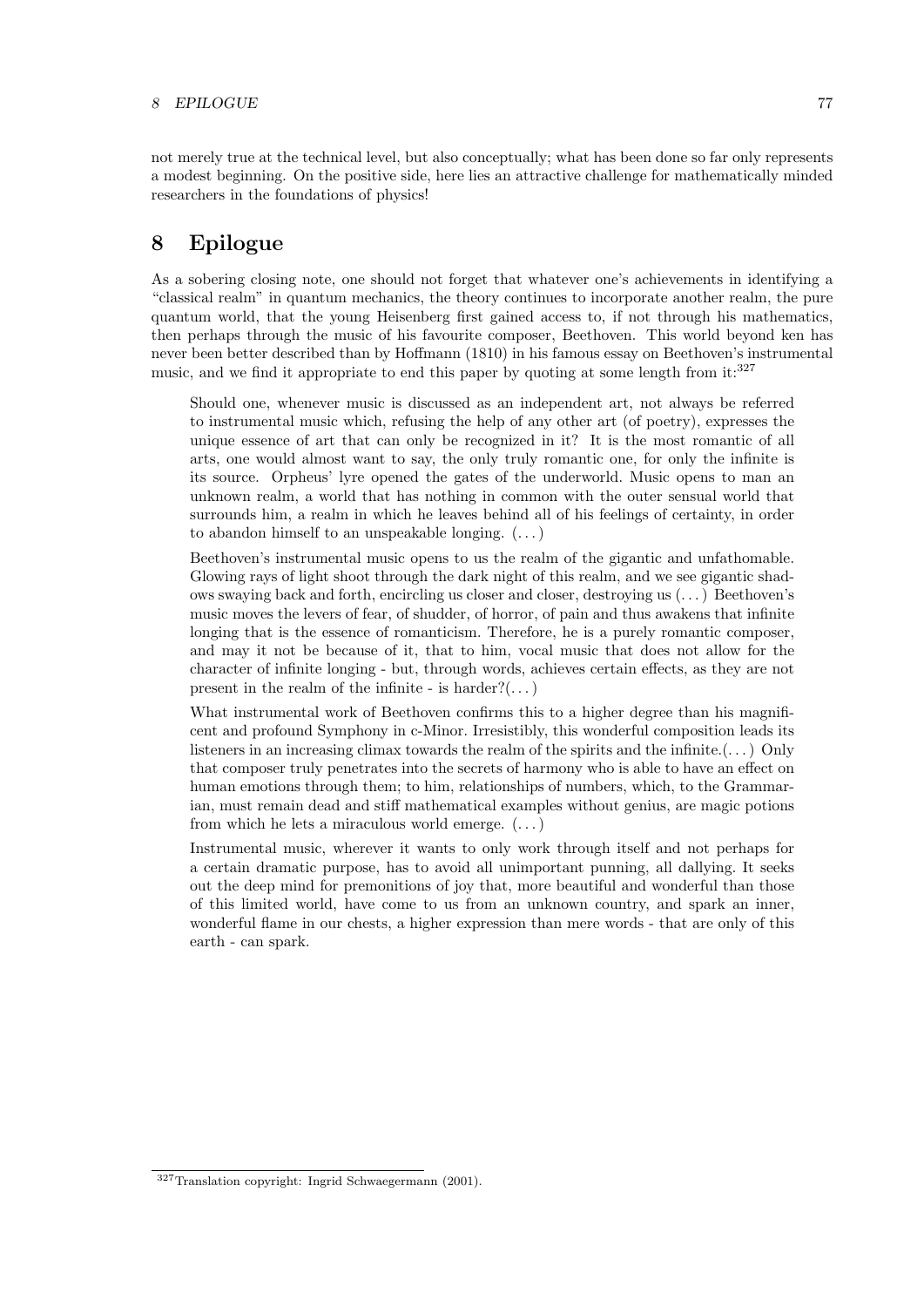## 9 References

Abraham, R. & Marsden, J.E. (1985). Foundations of Mechanics, 2nd ed. Addison Wesley, Redwood City.

Accardi, L., Frigerio, A., & Lu, Y. (1990). The weak coupling limit as a quantum functional central limit. Communications in Mathematical Physics 131, 537–570.

Adler, S.L. (2003). Why decoherence has not solved the measurement problem: A response to P.W. Anderson. Studies in History and Philosophy of Modern Physics 34B, 135–142.

Agmon, S. (1982). Lectures on Exponential Decay of Solutions of Second-Order Elliptic Equations. Princeton: Princeton University Press.

Albeverio, S.A. & Høegh-Krohn, R.J. (1976). Mathematical Theory of Feynman Path Integrals. Berlin: Springer-Verlag.

Alfsen, E.M. (1970). Compact Convex Sets and Boundary Integrals. Berlin: Springer.

Ali, S.T., Antoine, J.-P., Gazeau, J.-P. & Mueller, U.A. (1995). Coherent states and their generalizations: a mathematical overview. Reviews in Mathematical Physics 7, 1013–1104.

Ali, S.T., Antoine, J.-P., & Gazeau, J.-P. (2000). Coherent States, Wavelets and their Generalizations. New York: Springer-Verlag.

Ali, S.T. & Emch, G.G. (1986). Geometric quantization: modular reduction theory and coherent states. Journal of Mathematical Physics 27, 2936–2943.

Ali, S.T & Englis, M. (2004). Quantization methods: a guide for physicists and analysts. arXiv:math-ph/0405065.

Alicki, A. & Fannes, M. (2001). Quantum Dynamical Systems. Oxford: Oxford University Press.

Alicki, A. & Lendi, K. (1987). Quantum Dynamical Semigroups and Applications. Berlin: Springer.

Amann, A. (1986). Observables in W<sup>\*</sup>-algebraic quantum mechanics. Fortschritte der Physik 34, 167–215.

Amann, A. (1987). Broken symmetry and the generation of classical observables in large systems. Helvetica Physica Acta 60, 384–393.

Amann, A. & Primas, H. (1997). What is the referent of a non-pure quantum state? Experimental Metaphysics: Quantum Mechanical Studies in Honor of Abner Shimony, S. Cohen, R.S., Horne, M.A., & Stachel, J. (Eds.). Dordrecht: Kluwer Academic Publishers.

Arai, T. (1995). Some extensions of the semiclassical limit  $\hbar \to 0$  for Wigner functions on phase space. Journal of Mathematical Physics 36, 622–630.

Araki, H. (1980). A remark on the Machida-Namiki theory of measurement. Progress in Theoretical Physics 64, 719–730.

Araki, H. (1999). Mathematical Theory of Quantum Fields. New York: Oxford University Press.

Arnold, V.I. (1989). Mathematical Methods of Classical Mechanics. Second edition. New York: Springer-Verlag.

Ashtekar, A. & Schilling, T.A. (1999). Geometrical formulation of quantum mechanics. On Einstein's Path (New York, 1996), pp. 23–65. New York: Springer.

Atmanspacher, H., Amann, A., & Müller-Herold, U. (Eds.). (1999). On Quanta, Mind and Matter: Hans Primas in Context. Dordrecht: Kluwer Academic Publishers.

Auletta, G. (2001). Foundations and Interpretation of Quantum Mechanics. Singapore: World Scientific.

Bacciagaluppi, G. (2004). The Role of Decoherence in Quantum Theory. Stanford Encyclopedia of Philosophy, (Winter 2004 Edition), Zalta, E.N. (Ed.). Online only at http://plato.stanford.edu/archives/win2004/entries/qm-decoherence/.

Bach, V., Fröhlich, J., & Sigal, I.M. (1998). Quantum electrodynamics of confined nonrelativistic particles. Advances in Mathematics 137, 299–395.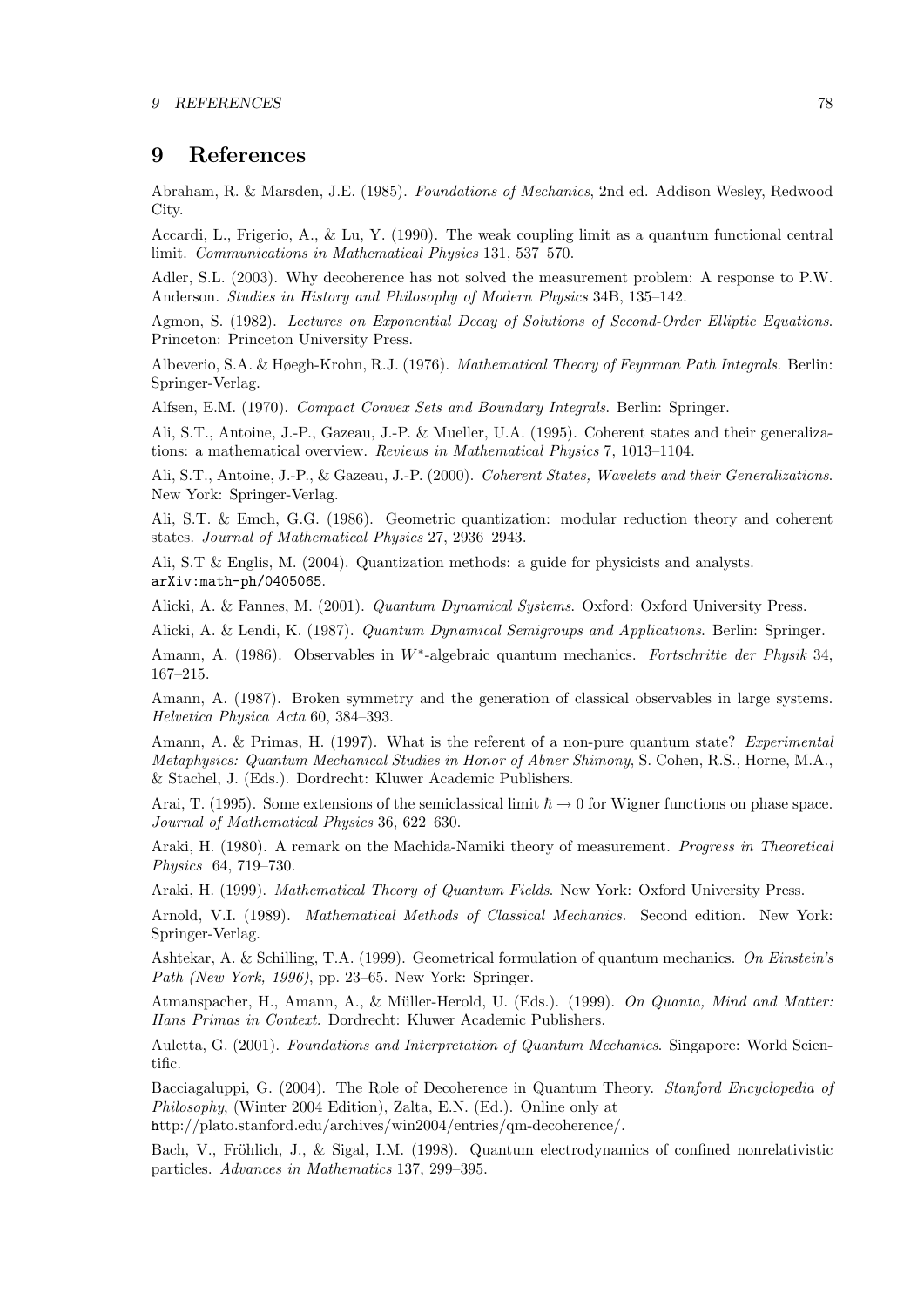Bach, V., Fröhlich, J., & Sigal, I.M. (1999). Spectral analysis for systems of atoms and molecules coupled to the quantized radiation field. Communications in Mathematical Physics 207, 249–290.

Baez, J. (1987). Bell's inequality for C<sup>\*</sup>-algebras. Letters in Mathematical Physics 13, 135–136.

Bagarello, F. & Morchio, G. (1992). Dynamics of mean-field spin models from basic results in abstract differential equations. Journal of Statistical Physics 66, 849–866.

Ballentine, L.E. (1970). The statistical interpretation of quantum mechanics. Reviews of Modern Physics 42, 358–381.

Ballentine, L.E. (1986). Probability theory in quantum mechanics. American Journal of Physics 54, 883–889.

Ballentine, L.E. (2002). Dynamics of quantum-classical differences for chaotic systems. Physical Review A65, 062110-1–6.

Ballentine, L.E. (2003). The classical limit of quantum mechanics and its implications for the foundations of quantum mechanics. Quantum Theory: Reconsideration of Foundations – 2, pp. 71–82. Khrennikov, A. (Ed.). Växjö: Växjö University Press.

Ballentine, L.E., Yang, Y. & Zibin, J.P. (1994). Inadequacy of Ehrenfest's theorem to characterize the classical regime. Physical Review A50, 2854–2859.

Balian, R. & Bloch, C. (1972). Distribution of eigenfrequencies for the wave equation in a finite domain. III. Eigenfrequency density oscillations. Annals of Physics 69, 76–160.

Balian, R. & Bloch, C. (1974). Solution of the Schrödinger equation in terms of classical paths. Annals of Physics 85, 514–545.

Bambusi, D., Graffi, S., & Paul, T. (1999). Long time semiclassical approximation of quantum flows: a proof of the Ehrenfest time. Asymptotic Analysis 21, 149–160.

Barrow-Green, J. (1997). Poincaré and the Three Body Problem. Providence, RI: (American Mathematical Society.

Barut, A.O. & Raçka, R. (1977). Theory of Group Representations and Applications. Warszawa: PWN.

Bassi, A. & Ghirardi, G.C. (2000). Decoherent histories and realism. Journal of Statistical Physics 98, 457–494. Reply by Griffiths, R.B. (2000). ibid. 99, 1409–1425. Reply to this reply by Bassi, A. & Ghirardi, G.C. (2000). ibid. 99, 1427.

Bates, S. & Weinstein, A. (1995). Lectures on the Geometry of Quantization. Berkeley Mathematics Lecture Notes 8. University of California, Berkeley. Re-issued by the American Mathematical Society.

Batterman, R.W. (2002). The Devil in the Details: Asymptotic Reasoning in Explanation, Reduction, and Emergence. Oxford: Oxford University Press.

Baum, P., Connes, A. & Higson, N. (1994). Classifying space for proper actions and K-theory of group C<sup>\*</sup>-algebras. Contemporary Mathematics 167, 241-291.

Bayen, F., Flato, M., Fronsdal, C., Lichnerowicz, A. & Sternheimer, D. (1978). Deformation theory and quantization I, II. Annals of Physics 110, 61–110, 111–151.

Bell, J.S. (1975). On wave packet reduction in the Coleman–Hepp model. Helvetica Physica Acta 48, 93–98.

Bell, J.S. (1987). Speakable and Unspeakable in Quantum Mechanics. Cambridge: Cambridge University Press.

Bell, J.S. (2001). John S. Bell on the Foundations of Quantum Mechanics. Singapore: World Scientific.

Beller, M. (1999). Quantum Dialogue. Chicago: University of Chicago Press.

Bellissard, J. & Vittot, M. (1990). Heisenberg's picture and noncommutative geometry of the semiclassical limit in quantum mechanics. Annales de l'Institut Henri Poincaré - Physique Théorique 52, 175–235.

Belot, G. (2005). Mechanics: geometrical. This volume.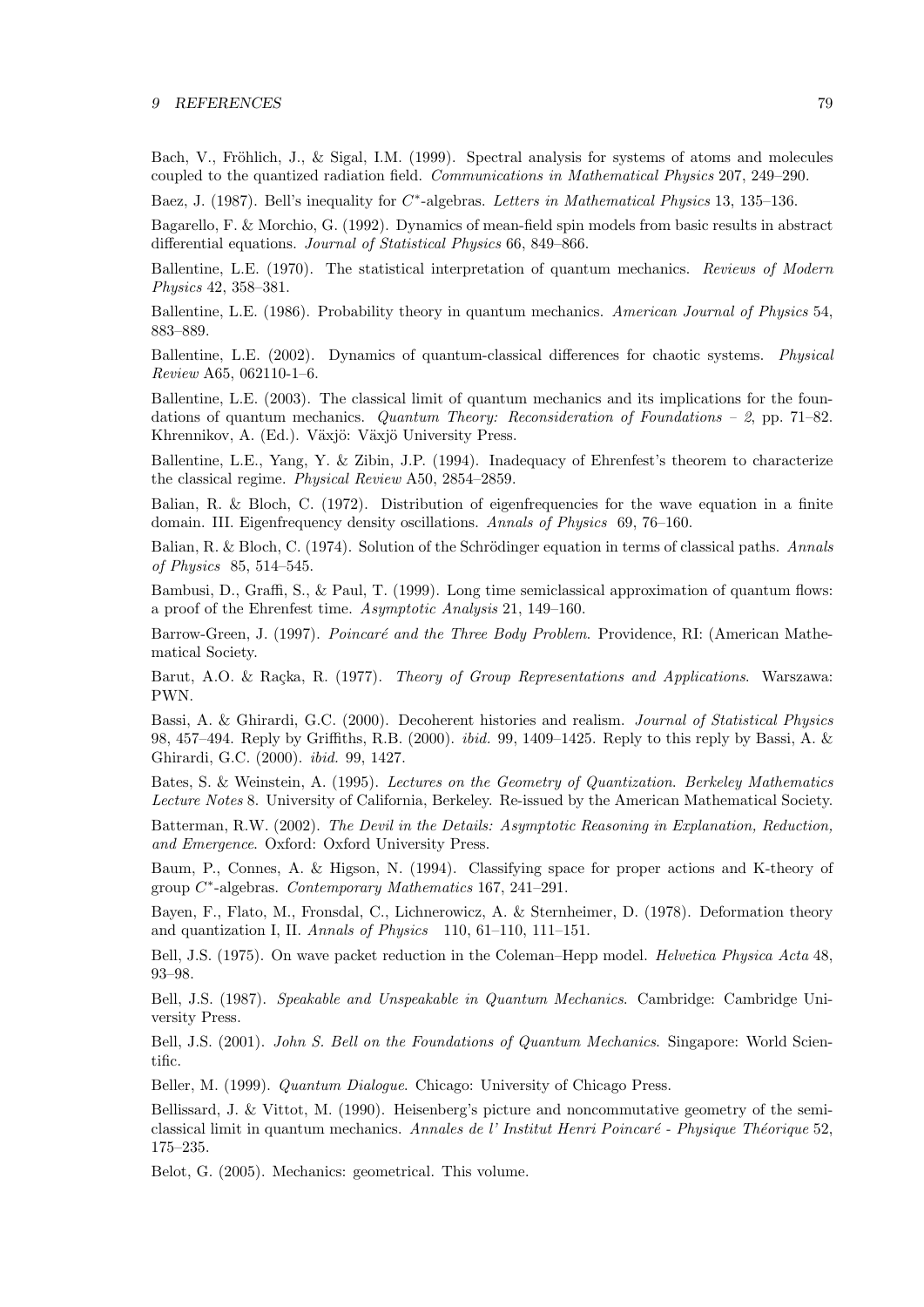Belot, G. & Earman, J. (1997). Chaos out of order: quantum mechanics, the correspondence principle and chaos. Studies in History and Philosophy of Modern Physics 28B, 147–182.

Beltrametti, E.G. & Cassinelli, G. (1984). The Logic of Quantum Mechanics. Cambridge: Cambridge University Press.

Benatti, F. (1993). Deterministic Chaos in Infinite Quantum Systems. Berlin: Springer-Verlag.

Bene, G. & Dieks, D. (2002). A Perspectival Version of the Modal Interpretation of Quantum Mechanics and the Origin of Macroscopic Behavior. Foundations of Physics 32, 645-671.

Berezin, F.A. (1974). Quantization. Mathematical USSR Izvestia 8, 1109–1163.

Berezin, F.A. (1975a). Quantization in complex symmetric spaces. Mathematical USSR Izvestia 9, 341–379.

Berezin, F.A. (1975b). General concept of quantization. Communications in Mathematical Physics 40, 153–174.

Berry, M.V. (1977a). Semi-classical mechanics in phase space: a study of Wigner's function. Philosophical Transactions of the Royal Society 287, 237–271.

Berry, M.V. (1977b). Regular and irregular semi-classical wavefunctions. *Journal of Physics* A10, 2083–2091.

Berry, M.V., Balazs, N.L., Tabor, M., & Voros, A. (1979). Quantum maps. Annals of Physics 122, 26–63.

Berry, M.V. & Tabor, M. (1977). Level clustering in the regular spectrum. Proceedings of the Royal Society A356, 375–394.

Berry, M.V. & Keating, J.P. (1999). The Riemann zeros and eigenvalue asymptotics. *SIAM Review* 41, 236–266.

Binz, E., J., Sniatycki, J. & Fischer, H. (1988). The Geometry of Classical Fields. Amsterdam: North–Holland.

Birkhoff, G. & von Neumann, J. (1936). The logic of quantum mechanics. Annals of Mathematics (2) 37, 823–843.

Bitbol, M. (1996). Schrödinger's Philosophy of Quantum Mechanics. Dordrecht: Kluwer Academic Publishers.

Bitbol, M. & Darrigol, O. (Eds.) (1992). Erwin Schrödinger: Philosophy and the Birth of Quantum Mechanics. Dordrecht: Kluwer Academic Publishers.

Blackadar, B. (1998). K-Theory for Operator Algebras. Second edition. Cambridge: Cambridge University Press.

Blair Bolles, E. (2004). Einstein Defiant: Genius versus Genius in the Quantum Revolution. Washington: Joseph Henry Press.

Blanchard, E. (1996). Deformations de C<sup>\*</sup>-algebras de Hopf. Bulletin de la Société mathématique de France 124, 141–215.

Blanchard, Ph. & Olkiewicz, R. (2003). Decoherence induced transition from quantum to classical dynamics. Reviews in Mathematical Physics 15, 217–243.

Bohigas, O., Giannoni, M.-J., & Schmit, C. (1984). Characterization of chaotic quantum spectra and universality of level fluctuation laws. Physical Review Letters 52, 1–4.

Blume-Kohout, R. & Zurek, W.H. (2004). A simple example of "Quantum Darwinism": Redundant information storage in many-spin environments. Foundations of Physics, to appear. arXiv:quant-ph/0408147.

Blume-Kohout, R. & Zurek, W.H. (2005). Quantum Darwinism: Entanglement, branches, and the emergent classicality of redundantly stored quantum information. *Physical Review* A, to appear. arXiv:quant-ph/0505031.

Bohr, N. (1927) The quantum postulate and the recent development of atomic theory. Atti del Congress Internazionale dei Fisici (Como, 1927). Reprinted in Bohr (1934), pp. 52–91.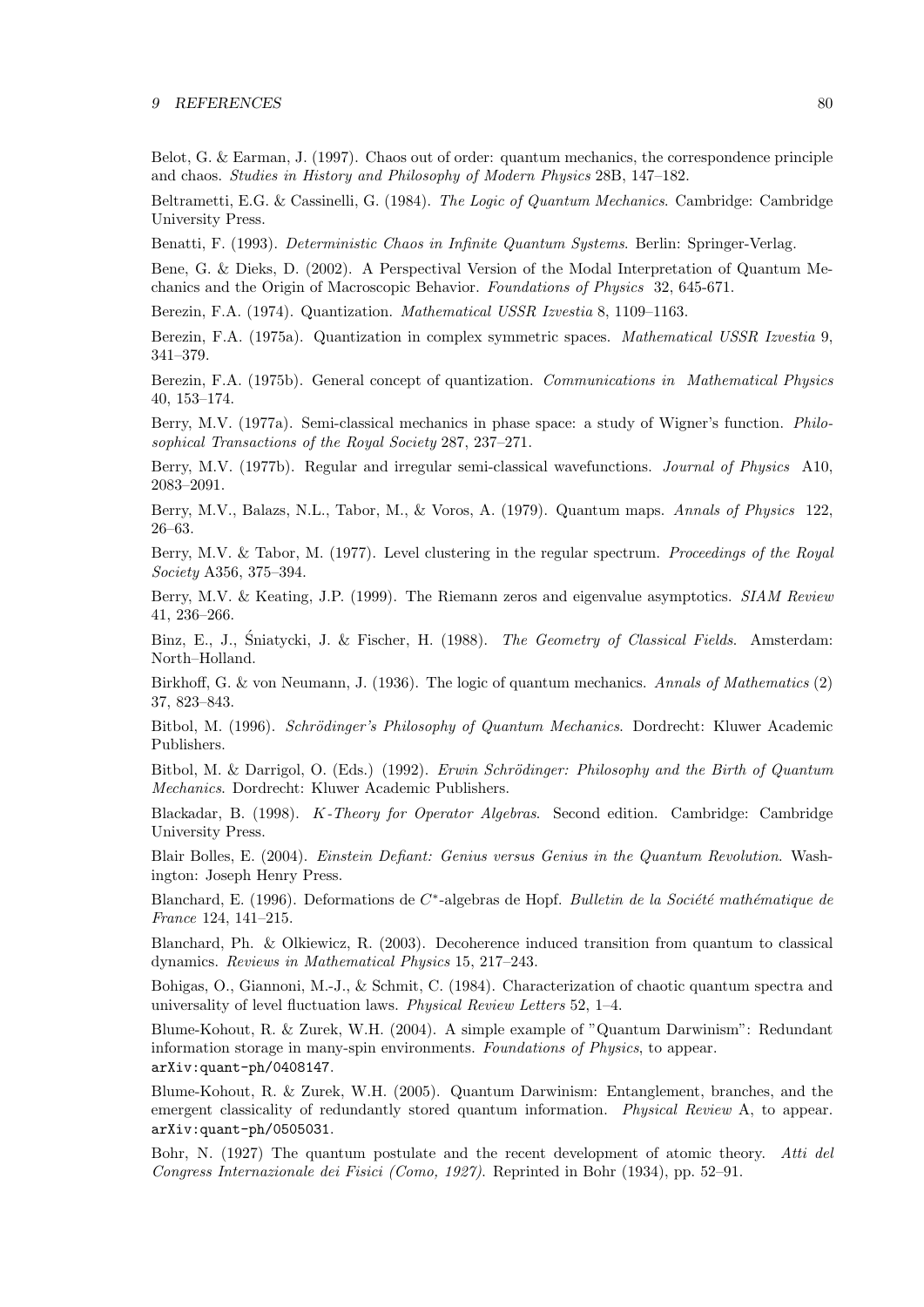Bohr, N. (1934). Atomic Theory and the Description of Nature. Cambridge: Cambridge University Press.

Bohr, N. (1935). Can quantum-mechanical description of physical reality be considered complete? Physical Review 48, 696–702.

Bohr, N. (1937). Causality and complementarity. Philosophy of Science 4, 289–298.

Bohr, N. (1949). Discussion with Einstein on epistemological problems in atomic physics. Albert Einstein: Philosopher-Scientist, pp. 201–241. P.A. Schlipp (Ed.). La Salle: Open Court.

Bohr, N. (1958). Atomic Physics and Human Knowlegde. New York: Wiley.

Bohr, N. (1985). Collected Works. Vol. 6: Foundations of Quantum Physics i (1926–1932). Kalckar, J. (Ed.). Amsterdam: North-Holland.

Bohr, N. (1996). Collected Works. Vol. 7: Foundations of Quantum Physics II (1933-1958). Kalckar, J. (Ed.). Amsterdam: North-Holland.

Bogoliubov, N.N. (1958). On a new method in the theory of superconductivity. Nuovo Cimento 7, 794–805.

Bona, P. (1980). A solvable model of particle detection in quantum theory. Acta Facultatis Rerum Naturalium Universitatis Comenianae Physica XX, 65–94.

Bona, P. (1988). The dynamics of a class of mean-field theories. Journal of Mathematical Physics 29, 2223–2235.

Bona, P. (1989). Equilibrium states of a class of mean-field theories. Journal of Mathematical Physics 30, 2994–3007.

Bona, P. (2000). Extended quantum mechanics. Acta Physica Slovaca 50, 1–198.

Bonechi, F. & De Bièvre, S. (2000). Exponential mixing and  $\ln \hbar$  time scales in quantized hyperbolic maps on the torus. Communications in Mathematical Physics 211, 659–686.

Bosse, A.W. & Hartle, J.B. (2005). Representations of spacetime alternatives and their classical limits. arXiv:quant-ph/0503182.

Brack, M. & Bhaduri, R.K. Semiclassical Physics. Boulder: Westview Press.

Bratteli, O. & Robinson, D.W. (1987). Operator Algebras and Quantum Statistical Mechanics. Vol. I: C<sup>\*</sup>- and W<sup>\*</sup>-Algebras, Symmetry Groups, Decomposition of States. 2nd Ed. Berlin: Springer.

Bratteli, O. & Robinson, D.W. (1981). Operator Algebras and Quantum Statistical Mechanics. Vol. II: Equilibrium States, Models in Statistical Mechanics. Berlin: Springer.

Brezger, B., Hackermüller, L., Uttenthaler, S., Petschinka, J., Arndt, M., & Zeilinger, A. (2002). Matter-Wave Interferometer for Large Molecules. Physical Review Letters 88, 100404.

Breuer T. (1994). Classical Observables, Measurement, and Quantum Mechanics. Ph.D. Thesis, University of Cambridge.

Bröcker, T. & Werner, R.F. (1995). Mixed states with positive Wigner functions. Journal of Mathematical Physics 36, 62–75.

Brun, T.A. & Hartle, J.B. (1999). Classical dynamics of the quantum harmonic chain. Physical Review D60, 123503-1–20.

Brush, S.G. (2002). Cautious revolutionaries: Maxwell, Planck, Hubble. American Journal of Physics 70, 119-127.

Bub, J. (1988). How to Solve the Measurement Problem of Quantum Mechanics. Foundations of Physics 18, 701–722.

Bub, J. (1999). Interpreting the Quantum World. Cambridge: Cambridge University Press.

Bub, J. (2004). Why the quantum? Studies in History and Philosophy of Modern Physics 35B, 241–266.

Busch, P., Grabowski, M. & Lahti, P.J. (1998). Operational Quantum Physics, 2nd corrected ed. Berlin: Springer.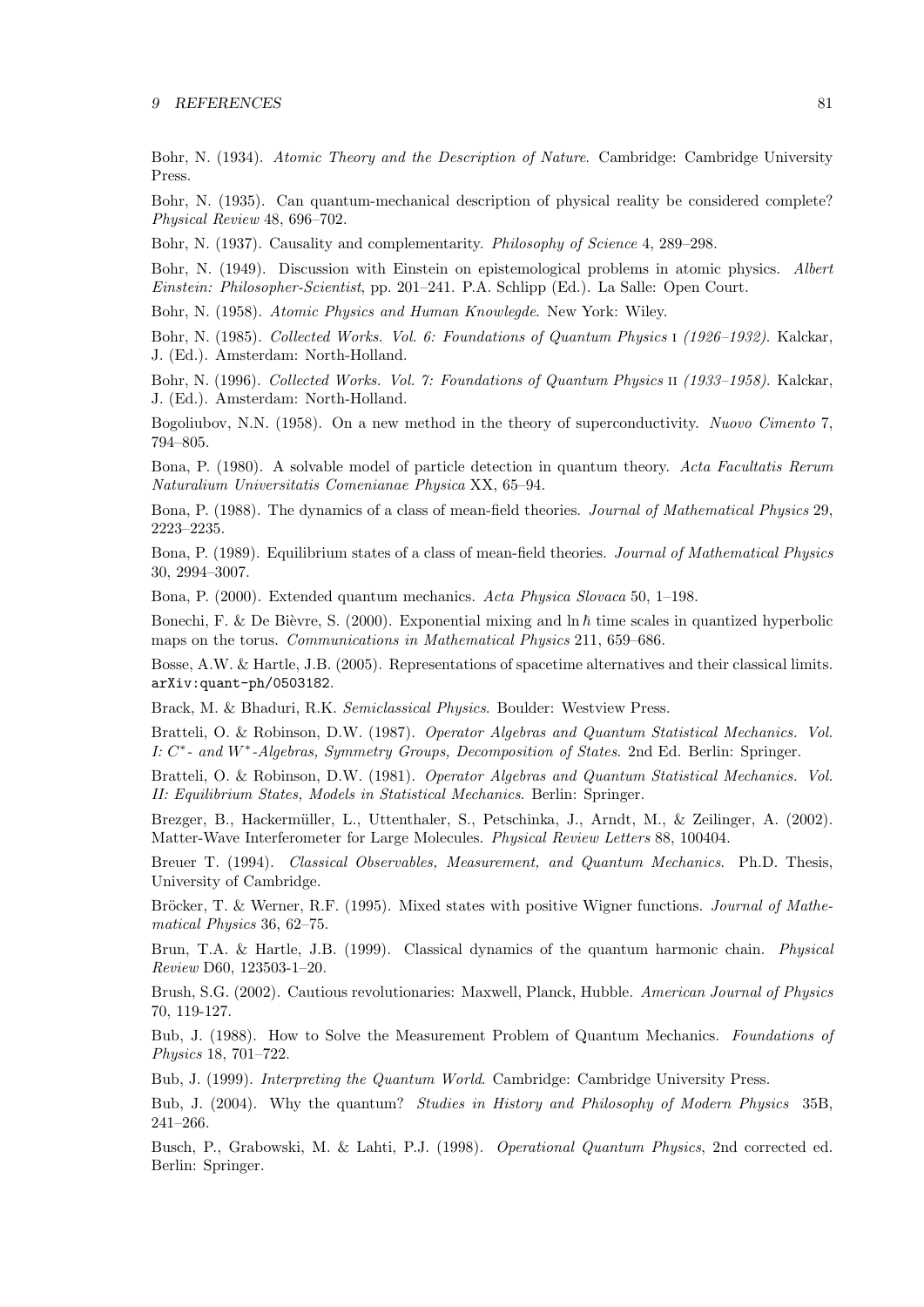Busch, P., Lahti, P.J., & Mittelstaedt, P. (1991). The Quantum Theory of Measurement. Berlin: Springer.

Butterfield, J. (2002). Some Worlds of Quantum Theory. R.Russell, J. Polkinghorne et al (Ed.). Quantum Mechanics (Scientific Perspectives on Divine Action vol 5), pp. 111-140. Rome: Vatican Observatory Publications, 2. arXiv:quant-ph/0105052; PITT-PHIL-SCI00000204.

Butterfield, J. (2005). On symmetry, conserved quantities and symplectic reduction in classical mechanics. This volume.

Büttner, L., Renn, J., & Schemmel, M. (2003). Exploring the limits of classical physics: Planck, Einstein, and the structure of a scientific revolution. Studies in History and Philosophy of Modern Physics 34B, 37–60.

Camilleri, K. (2005). Heisenberg and Quantum Mechanics: The Evolution of a Philosophy of Nature. Ph.D. Thesis, University of Melbourne.

Cantoni, V. (1975). Generalized "transition probability". Communications in Mathematical Physics 44, 125–128.

Cantoni, V. (1977). The Riemannian structure on the states of quantum-like systems. Communications in Mathematical Physics 56, 189–193.

Carson, C. (2000). Continuities and discontinuities in Planck's Akt der Verzweiflung. Annalen der Physik 9, 851–960.

Cassidy, D.C. (1992). Uncertainty: the Life and Science of Werner Heisenberg. New York: Freeman.

Castrigiano, D.P.L. & Henrichs, R.W. (1980). Systems of covariance and subrepresentations of induced representations. Letters in Mathematical Physics 4, 169-175.

Cattaneo, U. (1979). On Mackey's imprimitivity theorem. Commentari Mathematici Helvetici 54, 629-641.

Caves, C.M., Fuchs, C.A., & Schack, R. (2002). Unknown quantum states: the quantum de Finetti representation. Quantum information theory. Journal of Mathematical Physics 43, 4537–4559.

Charbonnel, A.M. (1986). Localisation et développement asymptotique des éléments du spectre conjoint d' opérateurs psuedodifférentiels qui commutent. Integral Equations Operator Theory 9, 502–536.

Charbonnel, A.M. (1988). Comportement semi-classiques du spectre conjoint d'opérateurs psuedodifférentiels qui commutent. Asymptotic Analysis 1, 227–261.

Charbonnel, A.M. (1992). Comportement semi-classiques des systèmes ergodiques. Annales de l' Institut Henri Poincaré - Physique Théorique 56, 187–214.

Chernoff, P.R. (1973). Essential self–adjointness of powers of generators of hyperbolic equations. Journal of Functional Analysis 12, 401–414.

Chernoff, P.R. (1995). Irreducible representations of infinite dimensional transformation groups and Lie algebras I. Journal of Functional Analysis 130, 255–282.

Chevalley, C. (1991). Introduction: Le dessin et la couleur. Niels Bohr: Physique Atomique et Connaissance Humaine. (French translation of Bohr, 1958). Bauer, E. & Omnès, R. (Eds.), pp. 17–140. Paris: Gallimard.

Chevalley, C. (1999). Why do we find Bohr obscure? Epistemological and Experimental Perspectives on Quantum Physics, pp. 59–74. Greenberger, D., Reiter, W.L., & Zeilinger, A. (Eds.). Dordrecht: Kluwer Academic Publishers.

Chiorescu, I., Nakamura, Y., Harmans, C.J.P.M., & Mooij, J.E. (2003). Coherent Quantum Dynamics of a Superconducting Flux Qubit. Science 299, Issue 5614, 1869–1871.

Cirelli, R., Lanzavecchia, P., & Mania, A. (1983). Normal pure states of the von Neumann algebra of bounded operators as a Kähler manifold. Journal of Physics A16, 3829-3835.

Cirelli, R., Mania, A., & Pizzochero, L. (1990). Quantum mechanics as an infinite-dimensional Hamiltonian system with uncertainty structure. I, II. Journal of Mathematical Physics 31, 2891–2897, 2898–2903.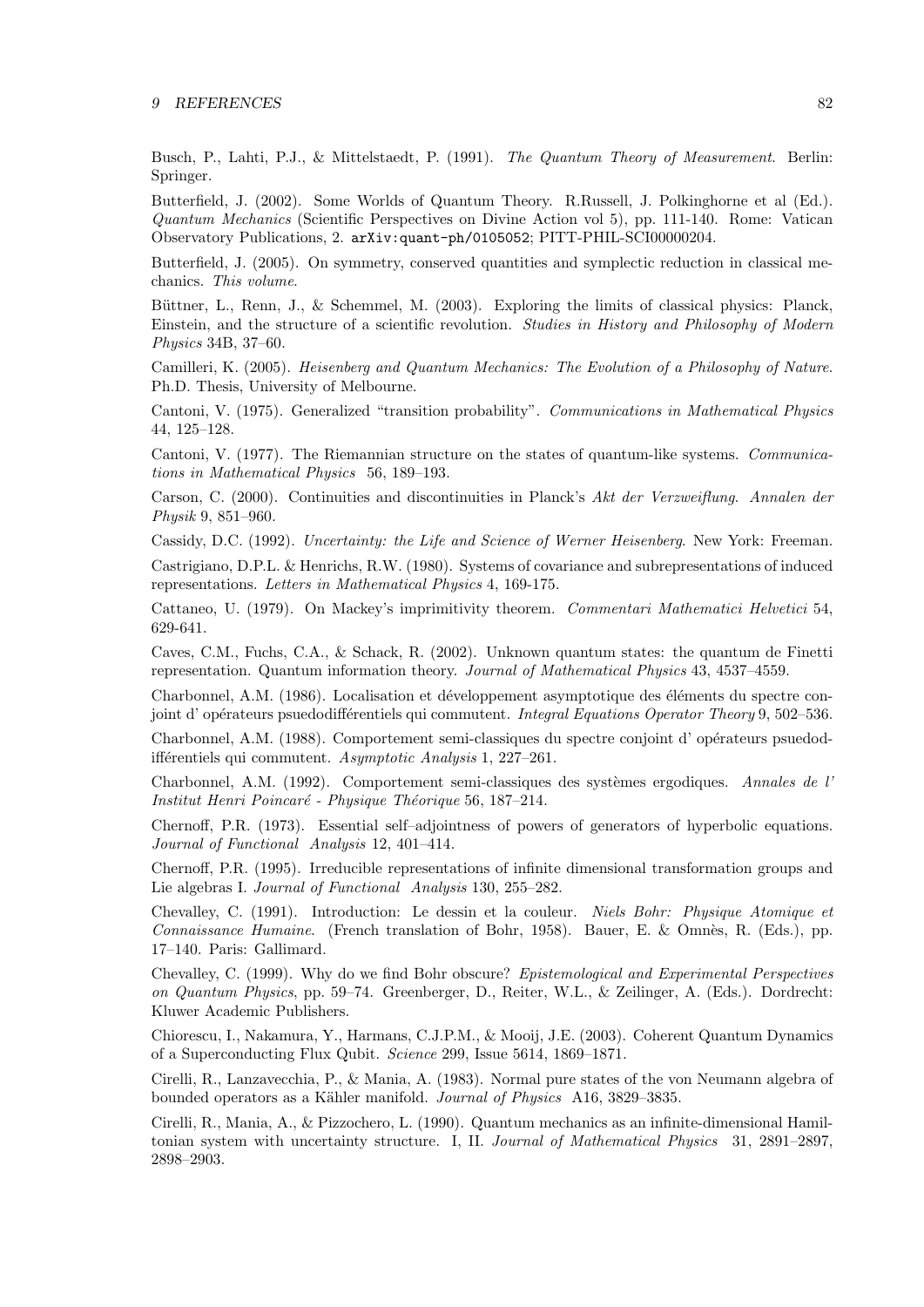Colin de Verdière, Y. (1973). Spectre du laplacien et longueurs des géodésiques périodiques. I, II. Compositio Mathematica 27, 83–106, 159–184.

Colin de Verdière, Y. (1977). Quasi-modes sur les variétés Riemanniennes. Inventiones Mathematicae 43, 15–52.

Colin de Verdière, Y. (1985). Ergodicité et fonctions propres du Laplacien. Communications in Mathematical Physics 102, 497–502.

Colin de Verdière, Y. (1998). Une introduction la mcanique semi-classique. *l'Enseignement Mathe*matique (2) 44, 23–51.

Combescure, M. (1992). The squeezed state approach of the semiclassical limit of the time-dependent Schrödinger equation. Journal of Mathematical Physics 33, 3870-3880.

Combescure, M., Ralston, J., & Robert, D. (1999). A proof of the Gutzwiller semiclassical trace formula using coherent states decomposition. Communications in Mathematical Physics 202, 463– 480.

Combescure, M. & Robert, D. (1997). Semiclassical spreading of quantum wave packets and applications near unstable fixed points of the classical flow. Asymptotic Analysis 14, 377–404.

Corwin, L. & Greenleaf, F.P. (1989). Representations of Nilpotent Lie Groups and Their Applications, Part I. Cambridge: Cambridge University Press.

Cucchietti, F.M. (2004). The Loschmidt Echo in Classically Chaotic Systems: Quantum Chaos, Irreversibility and Decoherence. Ph.D. Thesis, Universidad Nacional de Córdobo. arXiv:quant-ph/0410121.

Cushing, J.T. (1994). Quantum Mechanics: Historical Contingency and the Copenhagen Hegemony. Chicago: University of Chicago Press.

Cvitanovic, P. et al. (2005). Classical and Quantum Chaos. http://ChaosBook.org.

Cycon, H. L., Froese, R. G., Kirsch, W., & Simon, B. (1987). Schrödinger Operators with Application to Quantum Mechanics and Global Geometry. Berlin: Springer-Verlag.

Darrigol, O. (1992). From c-Numbers to q-Numbers. Berkeley: University of California Press.

Darrigol, O. (2001). The Historians' Disagreements over the Meaning of Planck's Quantum. Centaurus 43, 219–239.

Davies, E.B. (1976). Quantum Theory of Open Systems. London: Academic Press.

De Bièvre, S. (1992). Oscillator eigenstates concentrated on classical trajectories. Journal of Physics A25, 3399-3418.

De Bièvre, S. (2001). Quantum chaos: a brief first visit. Contemporary Mathematics 289, 161–218.

De Bièvre, S. (2003). Local states of free bose fields. Lectures given at the Summer School on Large Coulomb Systems, Nordfjordeid.

De Bièvre, S., Irac-Astaud, M, & Houard, J.C. (1993). Wave packets localised on closed classical trajectories. Differential Equations and Applications in Mathematical Physics, pp. 25–33. Ames, W.F. & Harrell, E.M., & Herod, J.V. (Eds.). New York: Academic Press.

De Muynck, W.M. (2002) Foundations of Quantum Mechanics: an Empiricist Approach. Dordrecht: Kluwer Academic Publishers.

Devoret, M.H., Wallraff, A., & Martinis, J.M. (2004). Superconducting Qubits: A Short Review. arXiv:cond-mat/0411174.

Diacu, F. & Holmes, P. (1996). Celestial Encounters. The Origins of Chaos and Stability. Princeton: Princeton University Press.

Dickson, M. (2002). Bohr on Bell: a proposed reading of Bohr and its implications for Bell's theorem. Non-locality and Modality, pp. 19–36. Placek, T. & Butterfield, J. (Eds.). Dordrecht: Kluwer Academic Publishers.

Dickson, M. (2005). Non-relativistic quantum mechanics. This Volume.

Dieks, D. (1989a). Quantum mechanics without the projection postulate and its realistic interpretation. Foundations of Physics 19, 1397–1423.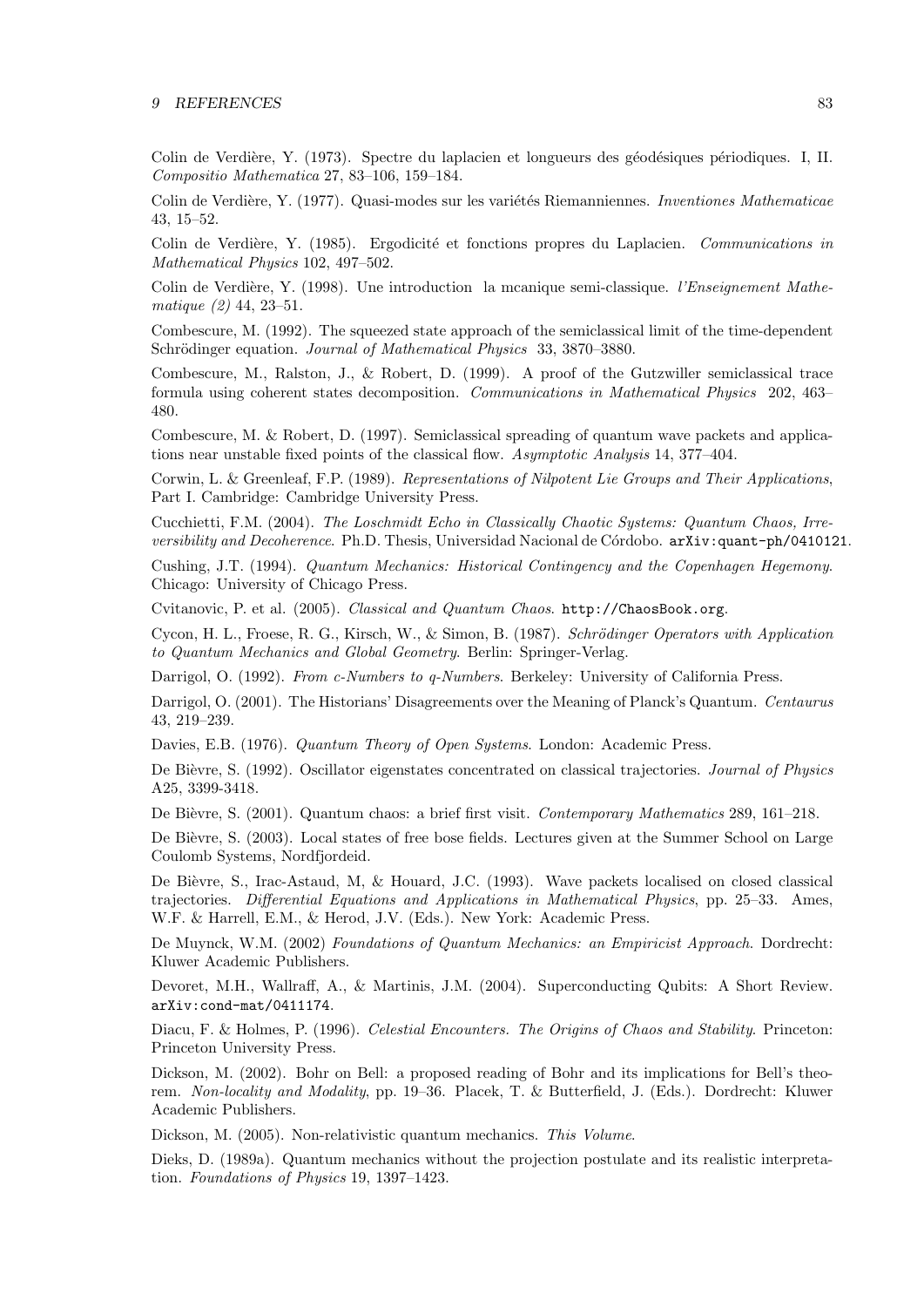### 9 REFERENCES 84

Dieks, D. (1989b). Resolution of the measurement problem through decoherence of the quantum state. Physics Letters 142A, 439–446.

Dimassi, M. & Sjöstrand, J. (1999). Spectral Asymptotics in the Semi-Classical Limit. Cambridge: Cambridge University Press.

Dirac, P.A.M. (1926). The fundamental equations of quantum mechanics. Proceedings of the Royal Society A109, 642–653.

Dirac, P.A.M. (1930). The Principles of Quantum Mechanics. Oxford: Clarendon Press.

Dirac, P.A.M. (1964). Lectures on Quantum Mechanics. New York: Belfer School of Science, Yeshiva University.

Dixmier, J. (1977). C<sup>\*</sup>-Algebras. Amsterdam: North-Holland.

Doebner, H.D. & J. Tolar (1975). Quantum mechanics on homogeneous spaces. *Journal of Mathe*matical Physics 16, 975–984.

Dowker, F. & Kent, A. (1996). On the Consistent Histories Approach to Quantum Mechanics. Journal of Statistical Physics 82, 1575–1646.

Dubin, D.A., Hennings, M.A., & Smith, T.B. (2000). Mathematical Aspects of Weyl Quantization and Phase. Singapore: World Scientific.

Duclos, P. & Hogreve, H. (1993). On the semiclassical localization of the quantum probability. Journal of Mathematical Physics 34, 1681–1691.

Duffield, N.G. (1990). Classical and thermodynamic limits for generalized quantum spin systems. Communications in Mathematical Physics 127, 27–39.

Duffield, N.G. & Werner, R.F. (1992a). Classical Hamiltonian dynamics for quantum Hamiltonian mean-field limits. Stochastics and Quantum Mechanics: Swansea, Summer 1990, pp. 115–129. Truman, A. & Davies, I.M. (Eds.). Singapore: World Scientific.

Duffield, N.G. & Werner, R.F. (1992b). On mean-field dynamical semigroups on  $C^*$ -algebras. Reviews in Mathematical Physics 4, 383–424.

Duffield, N.G. & Werner, R.F. (1992c). Local dynamics of mean-field quantum systems. Helvetica Physica Acta 65, 1016–1054.

Duffield, N.G., Roos, H., & Werner, R.F. (1992). Macroscopic limiting dynamics of a class of inhomogeneous mean field quantum systems. Annales de l'Institut Henri Poincaré - Physique Théorique 56, 143–186.

Duffner, E. & Rieckers, A. (1988). On the global quantum dynamics of multilattice systems with nonlinear classical effects. Zeitschrift für Naturforschung A43, 521–532.

Duistermaat, J.J. (1974). Oscillatory integrals, Lagrange immersions and unfolding of singularities. Communications in Pure and Applied Mathematics 27, 207–281.

Duistermaat, J.J. & Guillemin, V. (1975). The spectrum of positive elliptic operators and periodic bicharacteristics. Inventiones Mathematicae 29, 39–79.

Duistermaat, J.J. (1996). Fourier Integral Operators. Original Lecture Notes from 1973. Basel: Birkhäuser.

Duval, C., Elhadad, J., Gotay, M.J., Sniatycki, J., & Tuynman, G.M. (1991). Quantization and ´ bosonic BRST theory. Annals of Physics 206, 1–26.

Earman, J. (1986). A Primer on Determinism. Dordrecht: Reidel.

Earman, J. (2005). Aspects of determinism in modern physics. This volume.

Echterhoff, S., Kaliszewski, S., Quigg, J., & Raeburn, I. (2002). A categorical approach to imprimitivity theorems for C\*-dynamical systems.  $arXiv:math.DA/0205322$ .

Eddington, A.S. (1920). Space, Time, and Gravitation: An Outline of the General Relativity Theory. Cambridge: Cambridge University Press.

Effros, E.G. & Hahn, F. (1967). Locally compact transformation groups and  $C^*$ - algebras. Memoirs of the American Mathematical Society 75.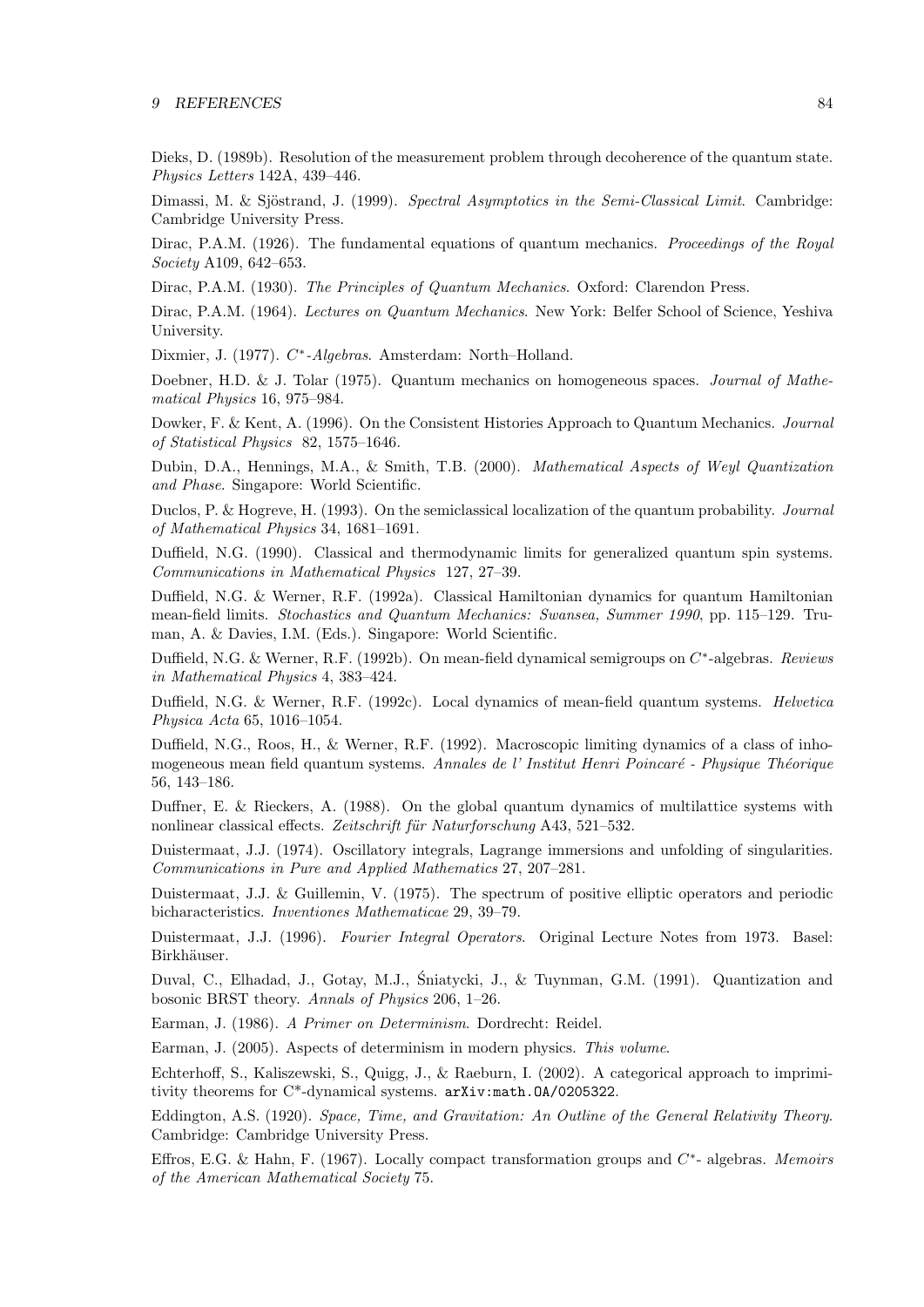### 9 REFERENCES 85

Ehrenfest, P. (1927). Bemerkung über die angenäherte Gultigkeit der klassischen Mechanik innerhalb der Quantenmechanik. Zeitschrift für Physik 45, 455–457.

Einstein, A. (1917). Zum Quantensatz von Sommerfeld und Epstein. Verhandlungen der deutschen Physikalischen Geselschaft (2) 19, 82–92.

Emch, G.G. & Knops, H.J.F. (1970). Pure thermodynamical phases as extremal KMS states. Journal of Mathematical Physics 11, 3008–3018.

Emch, G.G. (1984) Mathematical and conceptual foundations of 20th-century physics. Amsterdam: North-Holland.

Emch, G.G. & Liu, C. (2002). The Logic of Thermostatistical Physics. Berlin: Springer-Verlag.

Emch, G.G., Narnhofer, H., Thirring, W., & Sewell, G. (1994). Anosov actions on noncommutative algebras. Journal of Mathematical Physics 35, 5582–5599.

d'Espagnat, B. (1995). Veiled Reality: An Analysis of Present-Day Quantum Mechanical Concepts. Reading (MA): Addison-Wesley.

Esposito, G., Marmo, G., & Sudarshan, G. (2004). From Classical to Quantum Mechanics: An Introduction to the Formalism, Foundations and Applications. Cambridge: Cambridge University Press.

Enz, C.P. (2002). No Time to be Brief: A Scientific Biography of Wolfgang Pauli. Oxford: Oxford University Press.

Everett, H. III (1957). "Relative state" formulation of quantum mechanics. Reviews in Modern Physics 29, 454–462.

Faye, J. (1992). Niels Bohr: His Heritage and Legacy. An Anti-Realist View of Quantum Mechanics. Dordrecht: Kluwer Academic Publishers.

Faye, J. & Folse, H. (Eds.) (1994). Niels Bohr and Contemporary Philosophy. Dordrecht: Kluwer Academic Publishers.

Fell, J.M.G. & Doran, R.S. (1988). Representations of \*-Algebras, Locally Compact Groups and Banach <sup>∗</sup> -Algebraic Bundles, Vol. 2. Boston: Academic Press.

Feyerabend, P. (1981). Niels Bohr's world view. Realism, Rationalism & Scientific Method: Philosophical Papers Vol. 1, pp. 247–297. Cambridge: Cambridge University Press.

Fleming, G. & Butterfield, J. (2000). Strange positions. From Physics to Philosophy, pp. 108–165. Butterfield, J. & Pagonis, C. (Eds.). Cambridge: Cambridge University Press.

Folse, H.J. (1985). The Philosophy of Niels Bohr. Amsterdam: North-Holland.

Ford, J. (1988). Quantum chaos. Is there any? Directions in Chaos, Vol. 2, pp. 128–147. Bai-Lin, H. (Ed.). Singapore: World Scientific.

French, A.P., & Kennedy, P.J. (Eds.). (1985). Niels Bohr: A Centenary Volume. Cambridge (MA): Harvard University Press.

Frigerio, A. (1974). Quasi-local observables and the problem of measurement in quantum mechanics. Annales de l'Institut Henri Poincaré A3, 259–270.

Fröhlich, J., Tsai, T.-P., & Yau, H.-T. (2002). On the point-particle (Newtonian) limit of the nonlinear Hartree equation. Communications in Mathematical Physics 225, 223–274.

Gallavotti, G. (1983). The Elements of Mechanics. Berlin: Springer-Verlag.

Gallavotti, G., Bonetto, F., & Gentile, G. (2004). Aspects of Ergodic, Qualitative and Statistical Theory of Motion. New York: Springer.

Gell-Mann, M. & Hartle, J.B. (1990). Quantum mechanics in the light of quantum cosmology. Complexity, Entropy, and the Physics of Information, pp. 425–458. Zurek, W.H. (Ed.). Reading, Addison-Wesley.

Gell-Mann, M. & Hartle, J.B. (1993). Classical equations for quantum systems. Physical Review D47, 3345–3382.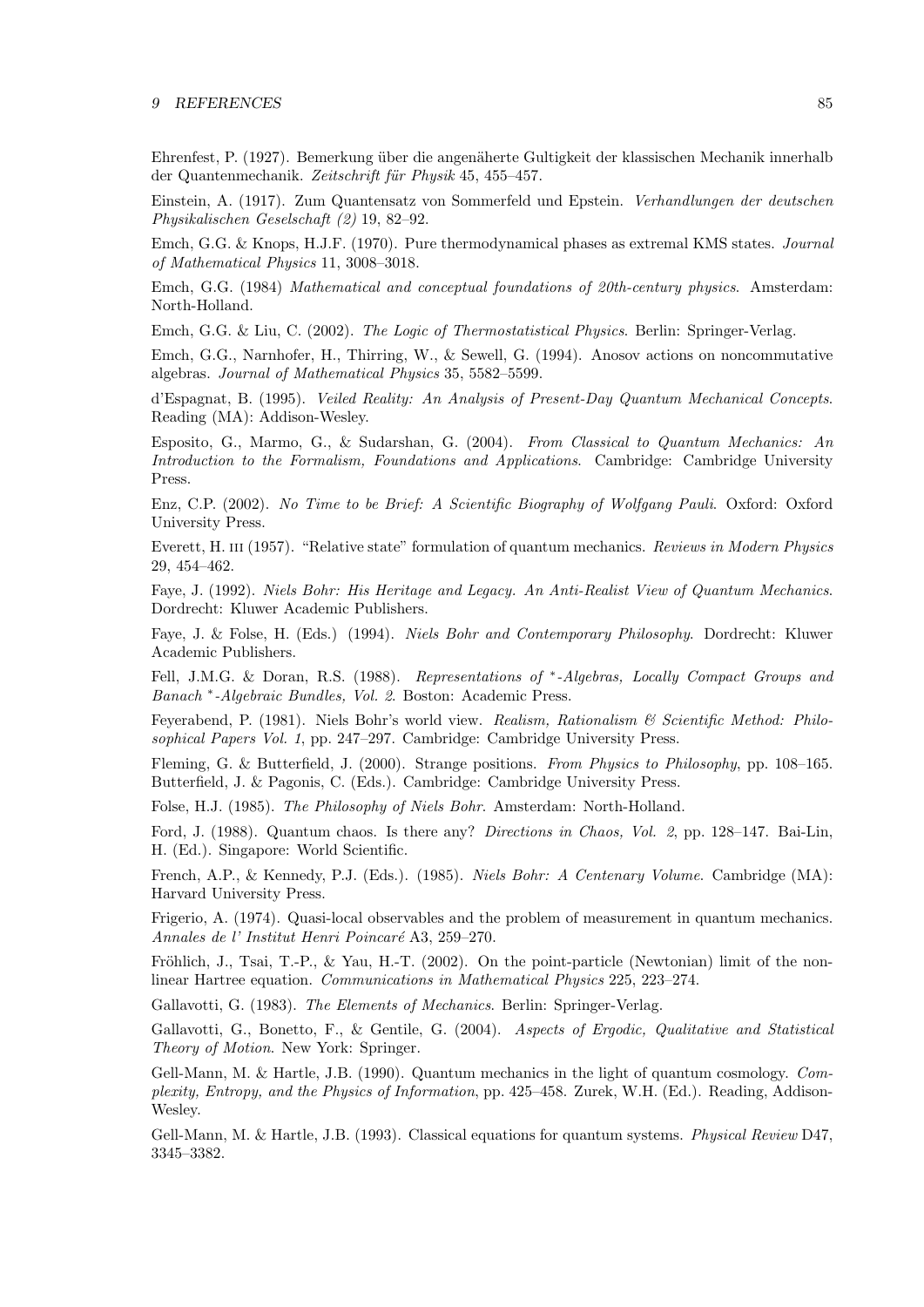Gérard, P. & Leichtnam, E. (1993). Ergodic properties of eigenfunctions for the Dirichlet problem. Duke Mathematical Journal 71, 559–607.

Gerisch, T., Münzner, R., & Rieckers, A. (1999). Global  $C^*$ -dynamics and its KMS states of weakly inhomogeneous bipolaronic superconductors. Journal of Statistical Physics 97, 751–779.

Gerisch, T., Honegger, R., & Rieckers, A. (2003). Algebraic quantum theory of the Josephson microwave radiator. Annales Henri Poincaré 4, 1051–1082.

Geyer, B., Herwig, H., & Rechenberg, H. (Eds.) (1993). Werner Heisenberg: Physiker und Philosoph. Leipzig: Spektrum.

Giulini, D. (2003). Superselection rules and symmetries. *Decoherence and the Appearance of a Clas*sical World in Quantum Theory, pp. 259–316. Joos, E. et al. (Eds.). Berlin: Springer.

Glimm, J. & Jaffe, A. (1987). Quantum Physics. A Functional Integral Point of View. New York: Springer-Verlag.

Gotay, M.J. (1986). Constraints, reduction, and quantization. Journal of Mathematical Physics 27, 2051–2066.

Gotay, M.J. (1999). On the Groenewold-Van Hove problem for  $\mathbb{R}^{2n}$ . Journal of Mathematical Physics 40, 2107–2116.

Gotay, M.J., Grundling, H.B., & Tuynman, G.M. (1996). Obstruction results in quantization theory. Journal of Nonlinear Science 6, 469–498.

Gotay, M.J., Nester, J.M., & Hinds, G. (1978). Presymplectic manifolds and the Dirac–Bergmann theory of constraints. Journal of Mathematical Physics 19, 2388–2399.

Götsch, J. (1992). Erwin Schrödinger's World View: The Dynamics of Knowlegde and Reality. Dordrecht: Kluwer Academic Publishers.

Govaerts, J. (1991). Hamiltonian Quantization and Constrained Dynamics. Leuven: Leuven University Press.

Gracia-Bondía, J.M., Várilly, J.C., & Figueroa, H. (2001). Elements of Noncommutative Geometry. Boston: Birkhäuser.

Griesemer, M., Lieb, E.H., & Loss, M. (2001). Ground states in non-relativistic quantum electrodynamics. Inventiones Mathematicae 145, 557–595.

Griffiths, R.B. (1984). Consistent histories and the interpretation of quantum mechanics. *Journal of* Statistical Physics 36, 219–272.

Griffiths, R.B. (2002). Consistent Quantum Theory. Cambridge: Cambridge University Press.

Grigis, A. & Sjöstrand, J. (1994). *Microlocal Analysis for Differential Operators*. Cambridge: Cambridge University Press.

Groenewold, H.J. (1946). On the principles of elementary quantum mechanics. Physica 12, 405–460.

Groenewold, H.J. (1952). Proceedings Koninklijke Nederlandse Akademie van Wetenschappen B55, 219.

Guhr, T., Müller-Groeling, H., & Weidenmüller, H. (1998). Random matrix theories in quantum physics: common concepts. Physics Reports 299, 189–425.

Guillemin, V., Ginzburg, V. & Karshon, Y. (2002). Moment Maps, Cobordisms, and Hamiltonian Group Actions. Providence (RI): American Mathematical Society.

Guillemin, V. & Sternberg, S. (1977). Geometric Asymptotics. Providence (RI): American Mathematical Society.

Guillemin, V. & Sternberg, S. (1990). Variations on a Theme by Kepler. Providence (RI): American Mathematical Society.

Guillemin, V. & Uribe, A. (1989). Circular symmetry and the trace formula. Inventiones Mathematicae 96, 385–423.

Gustafson, S.J. & Sigal, I.M. (2003). Mathematical concepts of quantum mechanics. Berlin: Springer.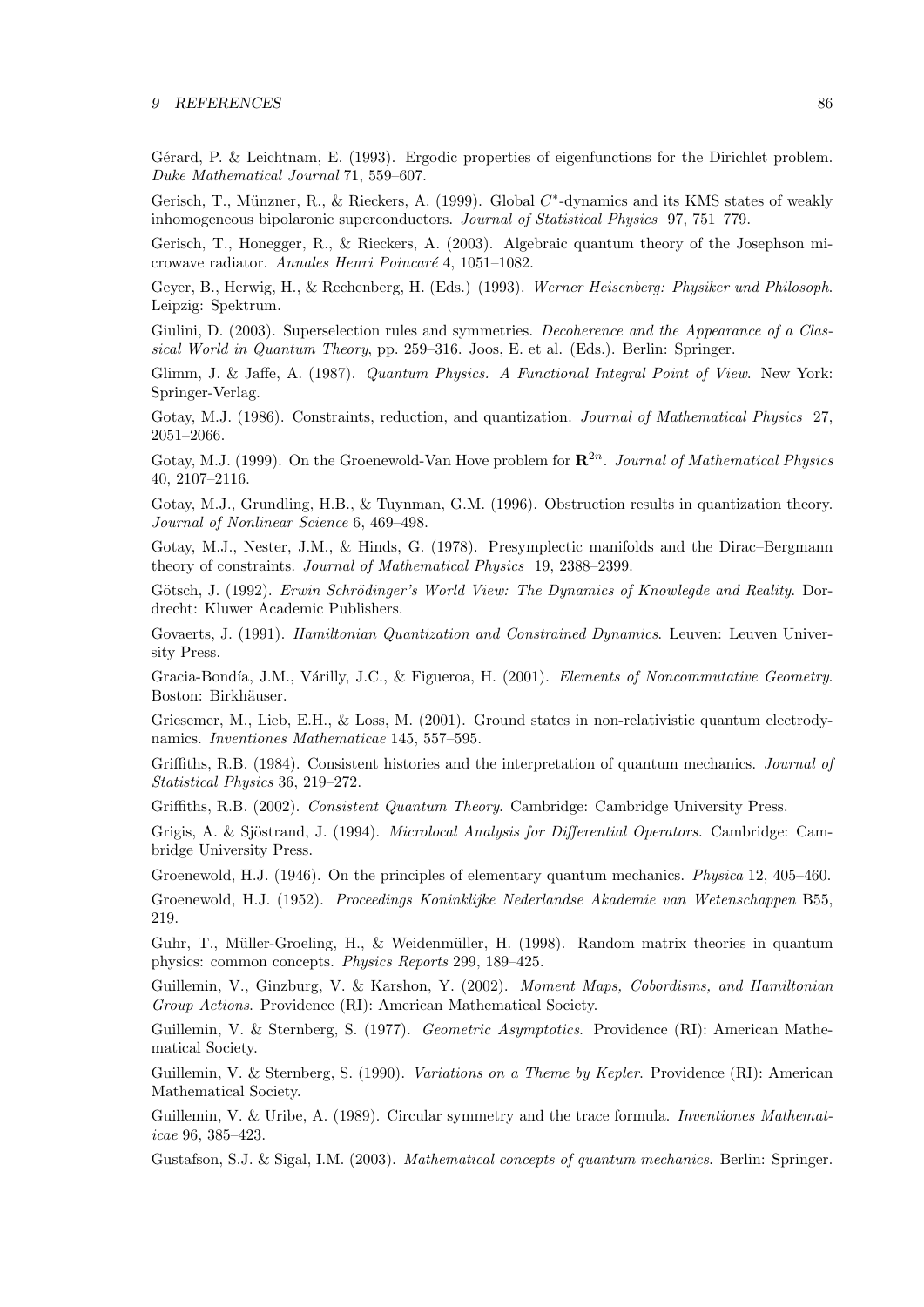#### 9 REFERENCES 87

Gutzwiller, M.C. (1971). Periodic orbits and classical quantization conditions. Journal of Mathematical Physics 12, 343–358.

Gutzwiller, M.C. (1990). Chaos in Classical and Quantum Mechanics. New York: Springer-Verlag.

Gutzwiller, M.C. (1992). Quantum chaos. Scientific American 266, 78–84.

Gutzwiller, M.C. (1998). Resource letter ICQM-1: The interplay between classical and quantum mechanics. American Journal of Physics 66, 304–324.

Haag, R. (1962). The mathematical structure of the Bardeen–Cooper–Schrieffer model. Nuovo Cimento 25, 287–298.

Haag, R., Kadison, R., & Kastler, D. (1970). Nets of  $C^*$ -algebras and classification of states. Communications in Mathematical Physics 16, 81–104.

Haag, R. (1992). Local Quantum Physics: Fields, Particles, Algebras. Heidelberg: Springer-Verlag.

Haake, F. (2001). Quantum Signatures of Chaos. Second Edition. New York: Springer-Verlag.

Hagedorn, G.A. (1998). Raising and lowering operators for semiclassical wave packets. Annals of Physics 269, 77–104.

Hagedorn, G.A. & Joye, A. (1999). Semiclassical dynamics with exponentially small error estimates. Communications in Mathematical Physics 207, 439–465.

Hagedorn, G.A. & Joye, A. (2000). Exponentially accurate semiclassical dynamics: propagation, localization, Ehrenfest times, scattering, and more general states. Annales Henri Poincaré 1, 837– 883.

Halliwell, J.J. (1998). Decoherent histories and hydrodynamic equations. Physical Review D58, 105015-1–12.

Halliwell, J.J. (2000). The emergence of hydrodynamic equations from quantum theory: a decoherent histories analysis. International Journal of Theoretical Physics 39, 1767–1777.

Halliwell, J.J. (2004).Some recent developments in the decoherent histories approach to quantum theory. Lecture Notes in Physics 633, 63–83.

Halliwell, J.J. (2005). How the quantum Universe becomes classical. arXiv:quant-ph/0501119.

Halvorson, H. (2004). Complementarity of representations in quantum mechanics. Studies in History and Philosophy of Modern Physics B35, 45–56.

Halvorson, H. (2005). Algebraic quantum field theory. This volume.

Halvorson, H. & Clifton, R. (1999). Maximal beable subalgebras of quantum-mechanical observables. International Journal of Theoretical Physics 38, 2441–2484.

Halvorson, H. & Clifton, R. (2002). Reconsidering Bohr's reply to EPR. Non-locality and Modality, pp. 3–18. Placek, T. & Butterfield, J. (Eds.). Dordrecht: Kluwer Academic Publishers.

Hannabuss, K.C. (1984). Dilations of a quantum measurement. Helvetica Physica Acta 57, 610–620.

Harrison, F.E. & Wan, K.K. (1997). Macroscopic quantum systems as measuring devices: dc SQUIDs and superselection rules. Journal of Physics A30, 4731–4755.

Hartle, J.B. (1995). Spacetime quantum mechanics and the quantum mechanics of spacetime. Gravitation et Quantifications (Les Houches, 1992), pp. 285–480. Amsterdam: North-Holland.

Hartle, J.B. (2005). What connects different interpretations of quantum mechanics? Quo Vadis Quantum Mechanics, pp. 73-82. Elitzur, A., Dolev, S., & Kolenda, N. (Eds.). Heidelberg: Springer-Verlag. arXiv:quant-ph/0305089.

Heath, D. & Sudderth, W. (1976). De Finetti's theorem on exchangeable variables. American Statistics 30, 188–189.

Heelan, P. (1965). Quantum Mechanics and Objectivity: A Study of the Physical Philosophy of Werner Heisenberg. Den Haag: Martinus Nijhoff.

Heilbron, J. (2000). The Dilemmas of an Upright Man: Max Planck as a Spokesman for German Science. Second Edition. Los Angeles: University of California Press.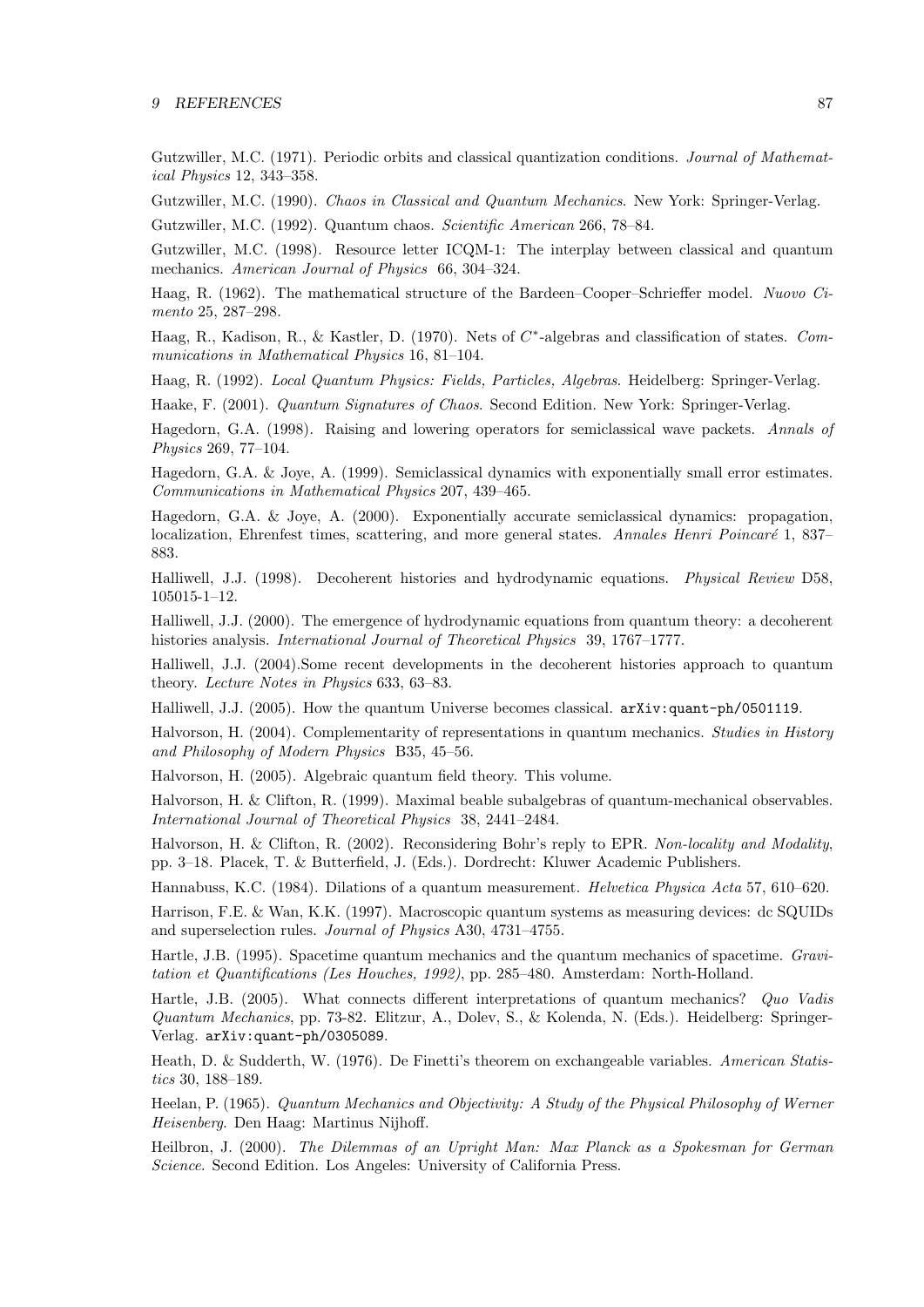Heisenberg, W. (1925). Über die quantentheoretische Umdeutung kinematischer und mechanischer Beziehungen. Zeitschrift für Physik 33, 879-893.

Heisenberg, W. (1927). Über den anschaulichen Inhalt der quantentheoretischen Kinematik und Mechanik. Zeitschrift für Physik 43, 172–198.

Heisenberg, W. (1930). The Physical Principles of the Quantum Theory. Chicago: University of Chicago Press.

Heisenberg, W. (1942). Ordnung der Wirklichkeit. In Heisenberg (1984a), pp. 217–306. Also available at http://werner-heisenberg.unh.edu/Ordnung.htm.

Heisenberg, W. (1958). Physics and Philosophy: The Revolution in Modern Science. London: Allen & Unwin.

Heisenberg, W. (1969). Der Teil und das Ganze: Gespräche im Umkreis der Atomphysik. München: Piper. English translation as Heisenberg (1971).

Heisenberg, W. (1971). *Physics and Beyond*. New York: Harper and Row. Translation of Heisenberg (1969).

Heisenberg, W. (1984a). Gesammelte Werke. Series C: Philosophical and Popular Writings, Vol 1: Physik und Erkenntnis 1927–1955. Blum, W., Dürr, H.-P., & Rechenberg, H. (Eds.). München: Piper.

Heisenberg, W. (1984b). Gesammelte Werke. Series C: Philosophical and Popular Writings, Vol II: Physik und Erkenntnis 1956–1968. Blum, W., Dürr, H.-P., & Rechenberg, H. (Eds.). München: Piper.

Heisenberg, W. (1985). Gesammelte Werke. Series C: Philosophical and Popular Writings, Vol III: Physik und Erkenntnis 1969–1976. Blum, W., Dürr, H.-P., & Rechenberg, H. (Eds.). München: Piper.

Helffer, B. (1988) Semi-classical Analysis for the Schrödinger Operator and Applications. Lecture Notes in Mathematics 1336. Berlin: Springer-Verlag.

Heller, E.J. & Tomsovic, S. (1993). Postmodern quantum mechanics. Physics Today July, 38–46.

Hendry, J. (1984). The Creation of Quantum Mechanics and the Bohr-Pauli Dialogue. Dordrecht: D. Reidel.

Henneaux, M. & Teitelboim, C. (1992). Quantization of Gauge Systems. Princeton: Princeton University Press.

Hepp, K. (1972). Quantum theory of measurement and macroscopic observables. Helvetica Physica Acta 45, 237–248.

Hepp, K. (1974). The classical limit of quantum mechanical correlation functions. Communications in Mathematical Physics 35, 265–277.

Hepp, K. & Lieb, E. (1974). Phase transitions in reservoir driven open systems with applications to lasers and superconductors. Helvetica Physica Acta 46, 573–602.

Higson, N. (1990). A primer on KK-theory. Operator Theory: Operator Algebras and Applications. Proceedings Symposia in Pure Mathematical, 51, Part 1, pp. 239–283. Providence, RI: American Mathematical Society

Hillery, M., O'Connel, R.F., Scully, M.O., & Wigner, E.P. (1984). Distribution functions in physics – Fundamentals. Physics Reports 106, 121–167.

Hislop, P. D. & Sigal, I. M. (1996). Introduction to Spectral Theory. With Applications to Schrödinger Operators. New York: Springer-Verlag.

Hoffmann, E.T.A. (1810). *Musikalische Novellen und Aufsätze*. Leipzig: Insel-Bücherei.

Holevo, A.S. (1982). Probabilistic and Statistical Aspects of Quantum Theory. Amsterdam: North-Holland Publishing Co.

Hogreve, H., Potthoff, J., & Schrader, R. (1983). Classical limits for quantum particles in external Yang–Mills potentials. Communications in Mathematical Physics 91, 573–598.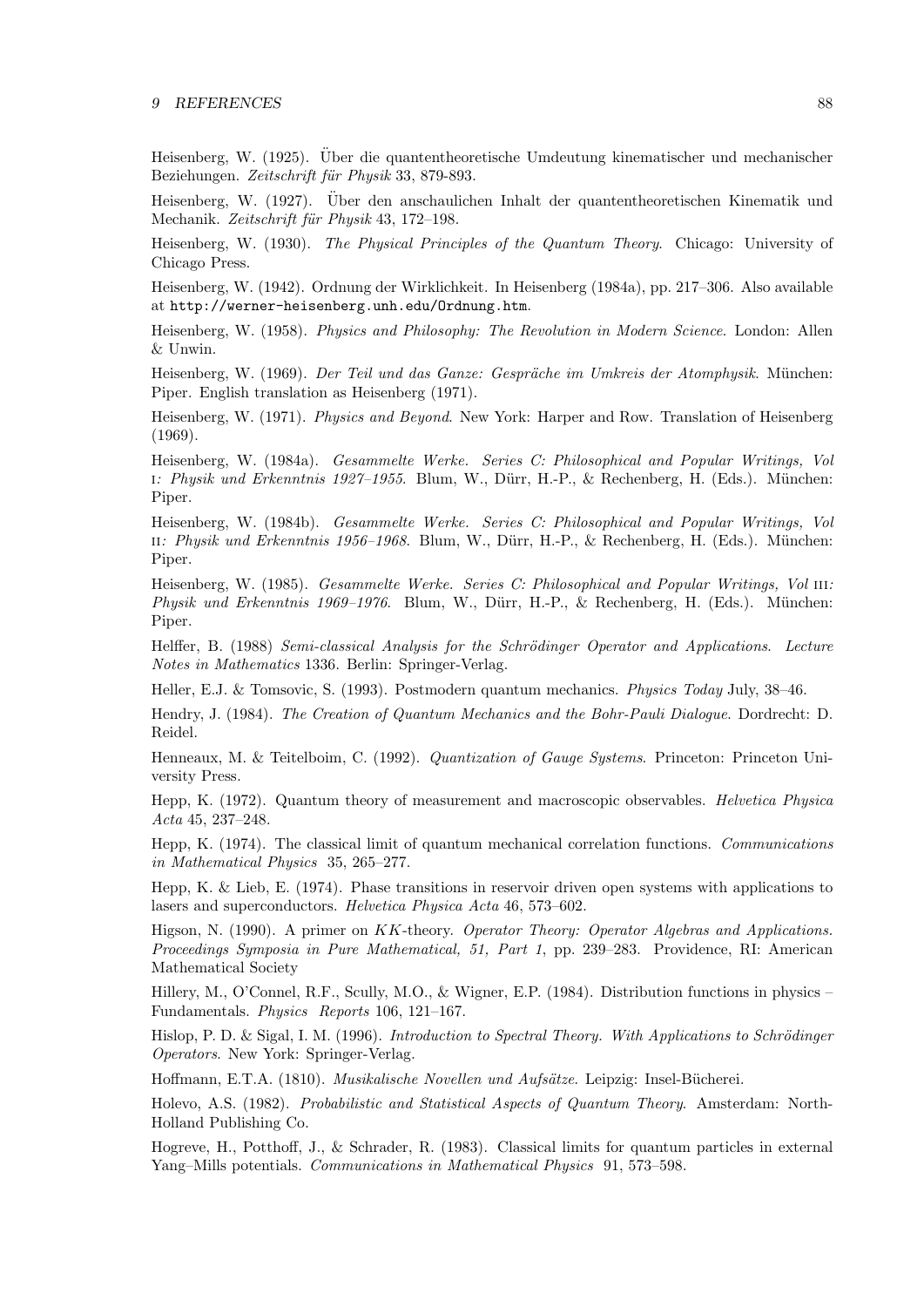Honegger, R. & Rieckers, A. (1994). Quantized radiation states from the infinite Dicke model. Publications of the Research Institute for Mathematical Sciences (Kyoto) 30, 111–138.

Honner, J. (1987). The Description of Nature: Niels Bohr and the Philosophy of Quantum Physics. Oxford: Oxford University Press.

Hörmander, L. (1965). Pseudo-differential operators. Communications in Pure Applied Mathematical 18, 501–517

Hörmander, L. (1979). The Weyl calculus of pseudo-differential operators. Communications in Pure Applied Mathematical 32, 359–443.

Hörmander, L. (1985a). The Analysis of Linear Partial Differential Operators, Vol. III. Berlin: Springer-Verlag.

Hörmander, L. (1985b). The Analysis of Linear Partial Differential Operators, Vol. IV. Berlin: Springer-Verlag.

Horowitz, G.T. & Marolf, D. (1995). Quantum probes of spacetime singularities. Physical Review D52, 5670–5675.

Hörz, H. (1968). Werner Heisenberg und die Philosophie. Berin: VEB Deutscher Verlag der Wissenschaften.

Howard, D. (1990). 'Nicht sein kann was nicht sein darf', or the Prehistory of EPR, 1909-1935: Einstein's early worries about the quantum mechanics of composite systems. Sixty-Two Years of Uncertainty, pp. 61–11. Miller, A.I. (Ed.). New York: Plenum.

Howard, D. (1994). What makes a classical concept classical? Towards a reconstruction of Niels Bohr's philosophy of physics. Niels Bohr and Contemporary Philosophy, pp. 201–229. Faye, J. & Folse, H. (Eds.). Dordrecht: Kluwer Academic Publishers.

Howard, D. (2004). Who Invented the Copenhagen Interpretation? Philosophy of Science 71, 669-682.

Howe, R. (1980). Quantum mechanics and partial differential equations. Journal of Functional Analysis 38, 188–254

Hudson, R.L. (1974). When is the Wigner quasi-probability density non-negative? Reports of Mathematical Physics 6, 249–252.

Hudson, R.L. & Moody, G.R. (1975/76). Locally normal symmetric states and an analogue of de Finetti's theorem. Z. Wahrscheinlichkeitstheorie und Verw. Gebiete 33, 343–351

Hunziker, W. & Sigal, I. M. (2000). The quantum N-body problem. Journal of Mathematical Physics 41, 3448–3510.

Husimi, K. (1940). Some formal properties of the density matrix. Progress of the Physical and Mathematical Society of Japan 22, 264–314.

Isham, C.J. (1984). Topological and global aspects of quantum theory. Relativity, Groups and Topology, II (Les Houches, 1983), 1059–1290. Amsterdam: North-Holland.

Isham, C.J. (1994). Quantum logic and the histories approach to quantum theory. Journal of Mathematical Physics 35, 2157–2185.

Isham, C.J. (1997). Topos theory and consistent histories: the internal logic of the set of all consistent sets. International Journal of Theoretical Physics 36, 785–814.

Isham, C.J. & Butterfield, J. (2000). Some possible roles for topos theory in quantum theory and quantum gravity. Foundations of Physics 30, 1707–1735.

Isham, C.J. & Linden, N. (1994). Quantum temporal logic and decoherence functionals in the histories approach to generalized quantum theory. Journal of Mathematical Physics 35, 5452–5476.

Isham, C.J. & Linden, N. (1995). Continuous histories and the history group in generalized quantum theory. Journal of Mathematical Physics 36, 5392–5408.

Isham, C.J., Linden, N., & Schreckenberg, S. (1994). The classification of decoherence functionals: an analog of Gleason's theorem. Journal of Mathematical Physics 35, 6360–6370.

Ivrii, V. (1998). *Microlocal Analysis and Precise Spectral Asymptotics*. New York: Springer-Verlag.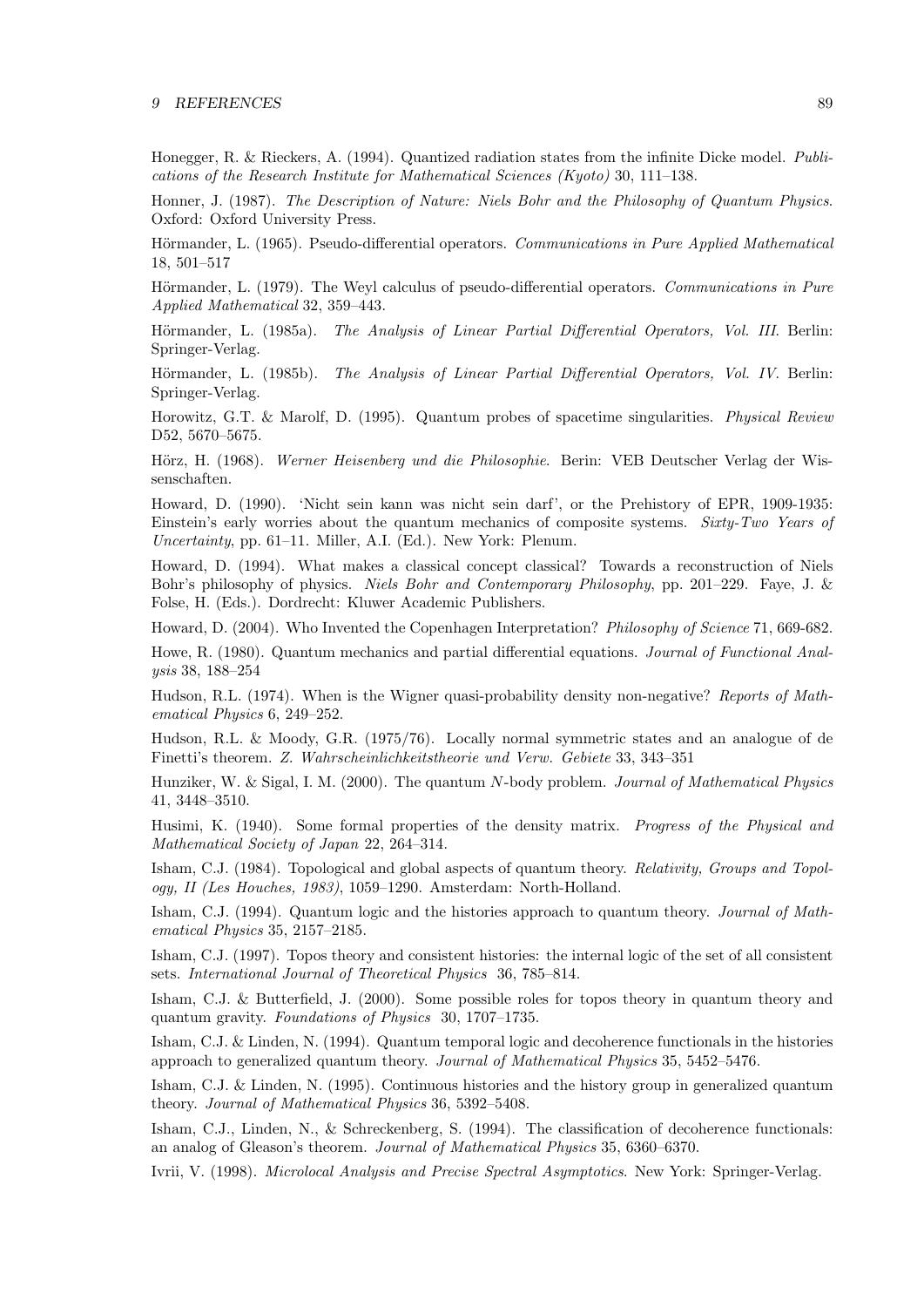Jalabert, R.O. & Pastawski, H.M. (2001). Environment-Independent Decoherence Rate in Classically Chaotic Systems. Physical Review Letters 86, 2490–2493.

Jammer, M. (1966). The Conceptual Development of Quantum Mechanics. New York: McGraw-Hill. Jammer, M. (1974). The Philosophy of Quantum Mechanics. New York: Wiley.

Janssens, B. (2004). Quantum Measurement: A Coherent Description. M.Sc. Thesis, Radboud Universiteit Nijmegen.

Jauch, J.M. (1968). Foundations of Quantum Mechanics. Reading (MA): Addison-Wesley.

Joos, E. & Zeh, H.D. (1985). The emergence of classical properties through interaction with the environment. Zeitschrift für Physik B59, 223-243.

Joos, E., Zeh, H.D., Kiefer, C., Giulini, D., Kupsch, J., & Stamatescu, I.-O. (2003). Decoherence and the Appearance of a Classical World in Quantum Theory. Berlin: Springer-Verlag.

Jørgensen, P.E.T. & Moore, R.T. (1984). Operator Commutation Relations. Dordrecht: Reidel.

Kaplan, L. & Heller, E.J. (1998a). Linear and nonlinear theory of eigenfunction scars. Annals of Physics 264, 171–206.

Kaplan, L. & Heller, E.J. (1998b). Weak quantum ergodicity. Physica D 121, 1–18.

Kaplan, L. (1999). Scars in quantum chaotic wavefunctions. Nonlinearity 12, R1–R40.

Katok, A. & Hasselblatt, B. (1995). Introduction to the Modern Theory of Dynamical Systems. Cambridge: Cambridge University Press.

Kadison, R.V. & Ringrose, J.R. (1983). Fundamentals of the theory of operator algebras. Vol. 1: Elementary Theory. New York: Academic Press.

Kadison, R.V. & Ringrose, J.R. (1986). Fundamentals of the theory of operator algebras. Vol. 2: Advanced Theory. New York: Academic Press.

Karasev, M.V. (1989). The Maslov quantization conditions in higher cohomology and analogs of notions developed in Lie theory for canonical fibre bundles of symplectic manifolds. I, II. Selecta Mathematica Formerly Sovietica 8, 213–234, 235–258.

Kent, A. (1990). Against Many-Worlds Interpretations. International Journal of Modern Physics A5 (1990) 1745.

Kent, A. (1997). Consistent sets yield contrary inferences in quantum theory. Physical Review Letters 78, 2874–2877. Reply by Griffiths, R.B. & Hartle, J.B. (1998). ibid. 81, 1981. Reply to this reply by Kent, A. (1998). ibid. 81, 1982.

Kent, A. (1998). Quantum histories. Physica Scripta T76, 78–84.

Kent, A. (2000). Night thoughts of a quantum physicist. *Philosophical Transactions of the Royal* Society of London A 358, 75–88.

Kiefer, C. (2003). Consistent histories and decoherence. *Decoherence and the Appearance of a Classical* World in Quantum Theory, pp. 227–258. Joos, E. et al. (Eds.). Berlin: Springer-Verlag.

Kirchberg, E. & Wassermann, S. (1995). Operations on continuous bundles of  $C^*$ -algebras. Mathematische Annalen 303, 677–697.

Kirillov, A.A. (1990). Geometric Quantization. Dynamical Systems IV, pp. 137–172. Arnold, V.I. & S.P. Novikov (Eds.). Berlin: Springer-Verlag.

Kirillov, A.A. (2004). Lectures on the Orbit Method. Providence, RI: American Mathematical Society.

Klauder, J.R. & B.-S. Skagerstam (Eds.). (1985). Coherent States. Singapore: World Scientific.

Klingenberg, W. (1982). Riemannian Geometry. de Gruyter, Berlin.

Kohn, J.J. & Nirenberg, L. (1965). An algebra of pseudo-differential operators. Communications in Pure and Applied Mathematics 18 269–305.

Koopman, B.O. (1931). Hamiltonian systems and transformations in Hilbert space. Proceedings of the National Academy of Sciences 18, 315–318.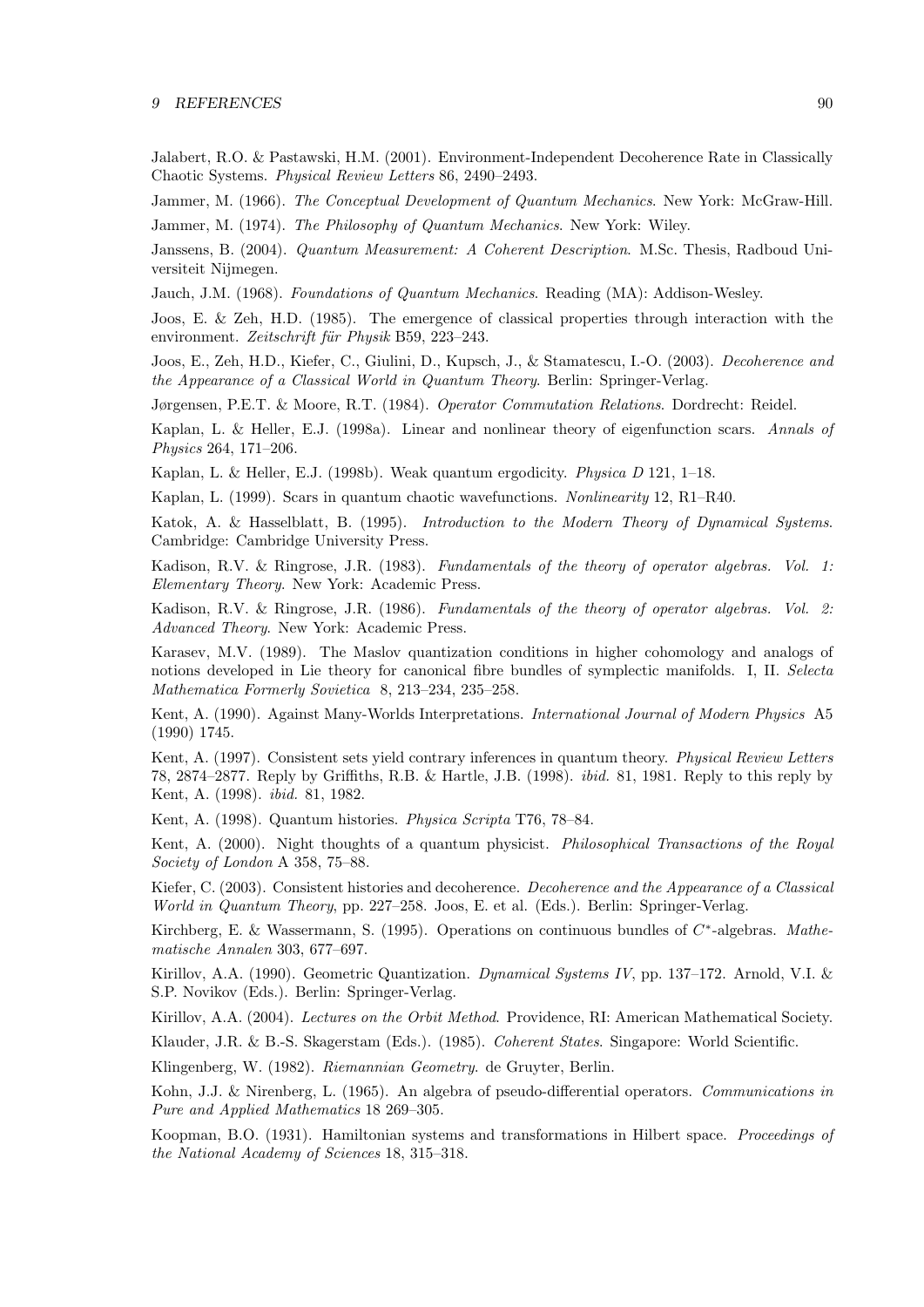Kostant, B. (1970). Quantization and unitary representations. Lecture Notes in Mathematics 170, 87–208.

Krishnaprasad, P. S. & Marsden, J. E. (1987). Hamiltonian structures and stability for rigid bodies with flexible attachments. Archive of Rational Mechanics and Analysis 98, 71–93.

Kuhn, T. S. (1978). Black-body Theory and the Quantum Discontinuity: 18941912. New York: Oxford University Press.

Kümmerer, B. (2002). Quantum Markov processes. Coherent Evolution in Noisy Environment (Lecture Notes in Physics Vol. 611), Buchleitner, A. & Hornberger, K. (Eds.), pp. 139-198. Berlin: Springer-Verlag.

Lahti, P. & Mittelstaedt, P. (Eds.) (1987). The Copenhagen Interpretation 60 Years After the Como Lecture. Singapore: World Scientific.

Landau, L.D. & Lifshitz, E.M. (1977). Quantum Mechanics: Non-relativistic Theory. 3d Ed. Oxford: Pergamon Press.

Landsman, N.P. (1990a). Quantization and superselection sectors I. Transformation group  $C^*$ -algebras. Reviews in Mathematical Physics 2, 45–72.

Landsman, N.P. (1990b). Quantization and superselection sectors II. Dirac Monopole and Aharonov– Bohm effect. Reviews in Mathematical Physics 2, 73–104.

Landsman, N.P. (1991). Algebraic theory of superselection sectors and the measurement problem in quantum mechanics. International Journal of Modern Physics A30, 5349–5371.

Landsman, N.P. (1992) Induced representations, gauge fields, and quantization on homogeneous spaces. Reviews in Mathematical Physics 4, 503–528.

Landsman, N.P. (1993). Deformations of algebras of observables and the classical limit of quantum mechanics. Reviews in Mathematical Physics 5, 775–806.

Landsman, N.P. (1995). Observation and superselection in quantum mechanics. Studies in History and Philosophy of Modern Physics 26B, 45–73.

Landsman, N.P. (1997). Poisson spaces with a transition probability. Reviews in Mathematical Physics 9, 29–57.

Landsman, N.P. (1998). Mathematical Topics Between Classical and Quantum Mechanics. New York: Springer-Verlag.

Landsman, N.P. (1999a). Quantum Mechanics on phase Space. Studies in History and Philosophy of Modern Physics 30B, 287–305.

Landsman, N.P. (1999b). Lie groupoid  $C^*$ -algebras and Weyl quantization. Communications in Mathematical Physics 206, 367–381.

Landsman, N.P. (2001). Quantized reduction as a tensor product. *Quantization of Singular Sym*plectic Quotients, pp. 137–180. Landsman, N.P., Pflaum, M.J., & Schlichenmaier, M. (Eds.). Basel: Birkhäuser.

Landsman, N.P. (2002). Quantization as a functor. Contemporary Mathematics 315, 9–24.

Landsman, N.P. (2003). Functorial quantization and the Guillemin–Sternberg conjecture. *Proceed*ings of the XXth Workshop on Geometric Methods in Physics, pp. 23–45. Ali, S.T. et al. (Eds). arXiv:math-ph/0307059.

Landsman, N.P. (2005). Lie Groupoids and Lie algebroids in physics and noncommutative geometry. Journal of Geom. Physics , to appear.

Landsman, N.P. & Ramazan, B. (2001). Quantization of Poisson algebras associated to Lie algebroids. Contemporary Mathematics 282, 159–192.

Laurikainen, K.V. (1988). Beyond the Atom: The Philosophical Thought of Wolfgang Pauli. Berlin: Springer-Verlag.

Lazutkin, V.F. (1993). KAM Theory and Semiclassical Approximations to Eigenfunctions. Berlin: Springer-Verlag.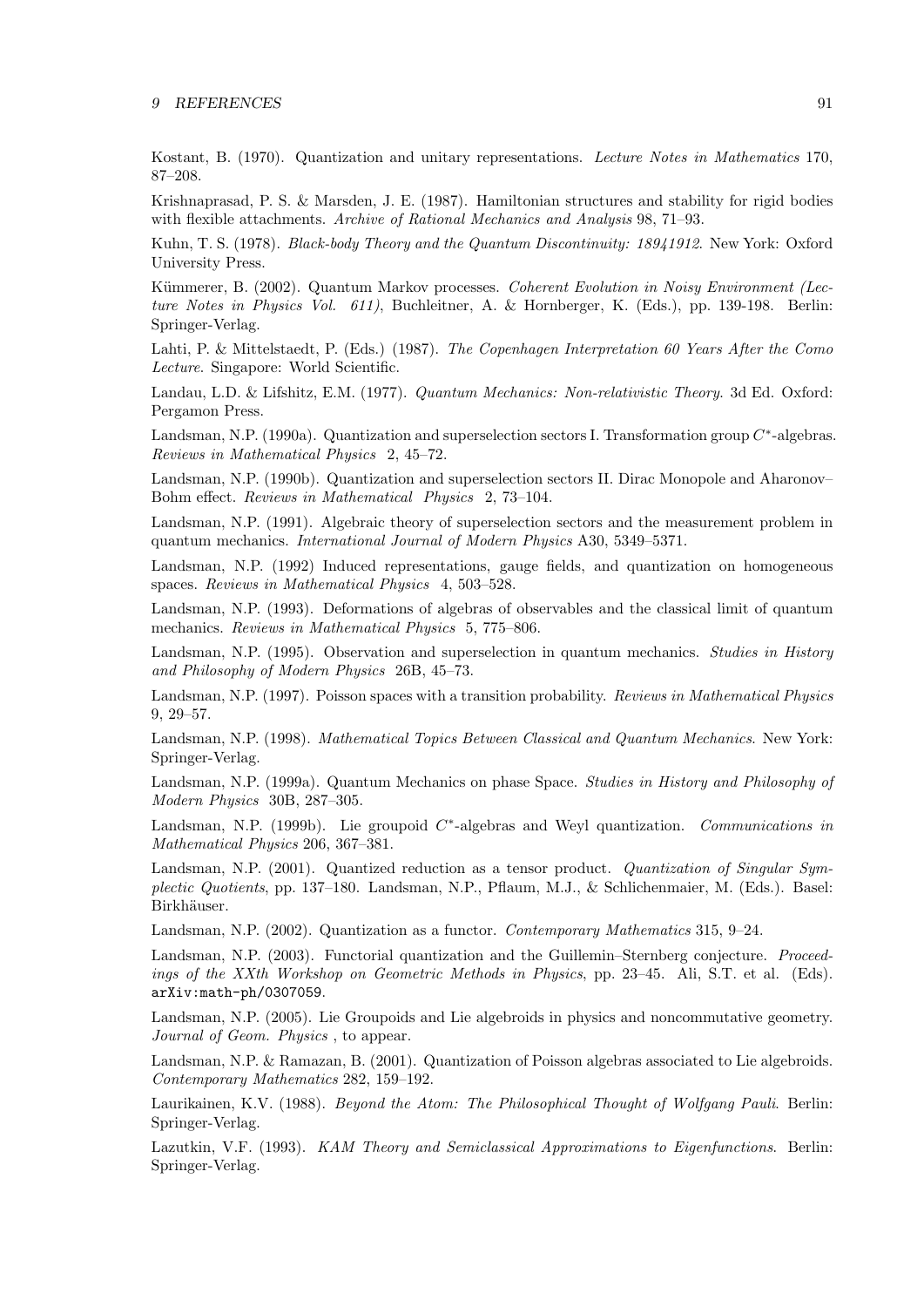Leggett, A.J. (2002). Testing the limits of quantum mechanics: motivation, state of play, prospects. Journal of Physics: Condensed Matter 14, R415–R451.

Liboff, R.L. (1984). The correspondence principle revisited. *Physics Today* February, 50–55.

Lieb, E.H. (1973). The classical limit of quantum spin systems. Communications in Mathematical Physics 31, 327–340.

Littlejohn, R.G. (1986). The semiclassical evolution of wave packets. *Physics Reports* 138, 193–291.

Ludwig, G. (1985). An Axiomatic Basis for Quantum Mechanics. Volume 1: Derivation of Hilbert Space Structure. Berlin: Springer-Verlag.

Lugiewicz, P. & Olkiewicz, R. (2002). Decoherence in infinite quantum systems. Journal of Physics A35, 6695–6712.

Lugiewicz, P. & Olkiewicz, R. (2003). Classical properties of infinite quantum open systems. Communications in Mathematical Physics 239, 241–259.

Maassen, H. (2003). Quantum probability applied to the damped harmonic oscillator. Quantum Probability Communications, Vol. XII (Grenoble, 1998), pp. 23–58. River Edge, NJ: World Scientific Publishing.

Mackey, G.W. (1962). The Mathematical Foundations of Quantum Mechanics. New York: Benjamin.

Mackey, G.W. (1968). Induced Representations of Groups and Quantum Mechanics. New York: W. A. Benjamin; Turin: Editore Boringhieri.

Mackey, G.W. (1978). Unitary Group Representations in Physics, Probability, and Number Theory. Reading, Mass.: Benjamin/Cummings Publishing Co.

Mackey, G.W. (1992). The Scope and History of Commutative and Noncommutative Harmonic Analysis. Providence, RI: American Mathematical Society.

Majid, S. (1988). Hopf algebras for physics at the Planck scale. Classical & Quantum Gravity 5, 1587–1606.

Majid, S. (1990). Physics for algebraists: noncommutative and noncocommutative Hopf algebras by a bicrossproduct construction. Journal of Algebra 130, 17–64.

Marmo, G., Scolarici, G., Simoni, A., & Ventriglia, F. (2005). The quantum-classical transition: the fate of the complex structure. International Journal of Geometric Methods in Physics 2, 127–145.

Marsden, J.E. (1992). Lectures on Mechanics. Cambridge: Cambridge University Press.

Marsden, J.E. & T.S. Ratiu (1994). *Introduction to Mechanics and Symmetry*. New York: Springer-Verlag.

Marsden, J.E., Ratiu, T., & Weinstein, A. (1984). Semidirect products and reduction in mechanics. Transactions of the American Mathematical Society 281, 147–177.

Marshall, W., Simon, C., Penrose, R., & Bouwmeester, D. (2003). Towards quantum superpositions of a mirror. Physical Review Letters 91, 130401-1–4.

Martinez, A. (2002). An Introduction to Semiclassical and Microlocal Analysis. New York: Springer-Verlag.

Maslov, V.P. & Fedoriuk, M.V. (1981). Semi-Classical Approximation in Quantum Mechanics. Dordrecht: Reidel.

McCormmach, R. (1982). Night Thoughts of a Classical Physicist. Cambridge (MA): Harvard University Press.

Mehra, J. & and Rechenberg, H. (1982a). The Historical Development of Quantum Theory. Vol. 1: The Quantum Theory of Planck, Einstein, Bohr, and Sommerfeld: Its Foundation and the Rise of Its Difficulties. New York: Springer-Verlag.

Mehra, J. & and Rechenberg, H. (1982b). The Historical Development of Quantum Theory. Vol. 2: The Discovery of Quantum Mechanics . New York: Springer-Verlag.

Mehra, J. & and Rechenberg, H. (1982c). The Historical Development of Quantum Theory. Vol. 3: The formulation of matrix mechanics and its modifications, 1925-1926. New York: Springer-Verlag.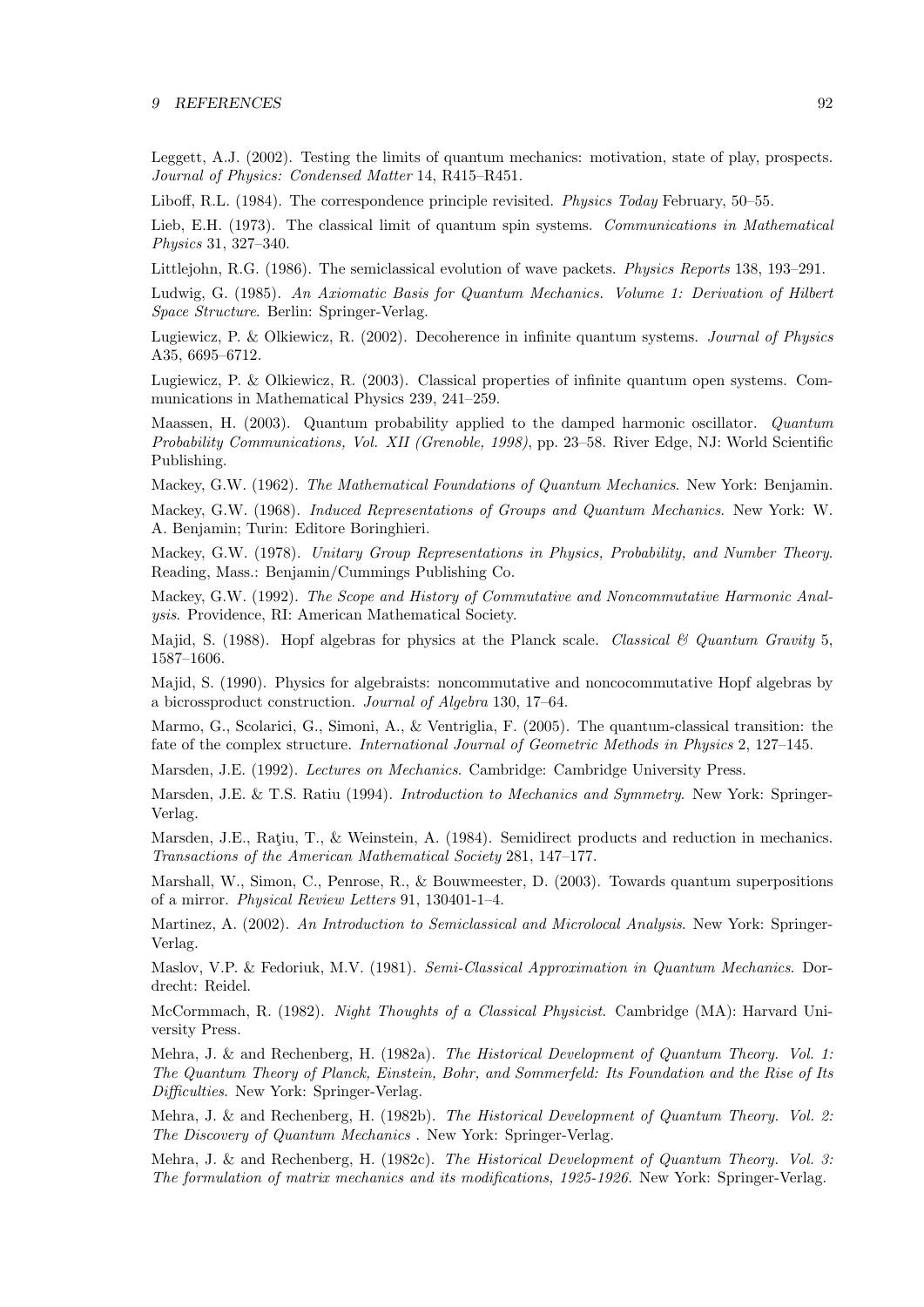Mehra, J. & and Rechenberg, H. (1982d). The Historical Development of Quantum Theory. Vol. 4: The fundamental equations of quantum mechanics 1925-1926. The reception of the new quantum mechanics. New York: Springer-Verlag.

Mehra, J. & and Rechenberg, H. (1987). The Historical Development of Quantum Theory. Vol. 5: Erwin Schrödinger and the Rise of Wave Mechanics. New York: Springer-Verlag.

Mehra, J. & and Rechenberg, H. (2000). The Historical Development of Quantum Theory. Vol. 6: The Completion of Quantum Mechanics 1926–1941. Part 1: The probabilistic Interpretation and the Empirical and Mathematical Foundation of Quantum Mechanics, 1926-1936. New York: Springer-Verlag.

Mehra, J. & and Rechenberg, H. (2001). The Historical Development of Quantum Theory. Vol. 6: The Completion of Quantum Mechanics 1926–1941. Part 2: The Conceptual Completion of Quantum Mechanics. New York: Springer-Verlag.

Meinrenken, E. (1998). Symplectic surgery and the Spin<sup>c</sup>-Dirac operator. Adv. Mathematical 134, 240–277.

Meinrenken, E. & Sjamaar, R. (1999). Singular reduction and quantization. Topology 38, 699–762.

Mermin, N.D. (2004). What's wrong with this quantum world? Physics Today 57 (2), 10.

Mielnik, B. (1968). Geometry of quantum states. Communications in Mathematical Physics 9, 55–80.

Miller, A.I. (1984). *Imagery in Scientific Thought: Creating 20th-Century Physics.* Boston: Birkhäuser.

Mirlin, A.D. (2000). Statistics of energy levels and eigenfunctions in disordered systems. Physics Reports 326, 259–382.

Mittelstaedt, P. (2004). The Interpretation of Quantum Mechanics and the Measurement Process. Cambridge: Cambridge University Press.

Moore, G.E. (1939). Proof of an external world. *Proceedings of the British Academy* 25, 273–300. Reprinted in Philosophical Papers (George, Allen and Unwin, London, 1959) and in Selected Writings (Routledge, London, 1993).

Moore, W. (1989). Schrödinger: Life and Thought. Cambridge: Cambridge University Press.

Morchio, G. & Strocchi, F. (1987). Mathematical structures for long-range dynamics and symmetry breaking. Journal of Mathematical Physics 28, 622–635.

Muller, F.A. (1997). The equivalence myth of quantum mechanics I, II. Studies in History and Philosophy of Modern Physics 28 35–61, 219–247.

Murdoch, D. (1987). Niels Bohrs Philosophy of Physics. Cambridge: Cambridge University Press.

Nadirashvili, N., Toth, J., & Yakobson, D. (2001). Geometric properties of eigenfunctions. Russian Mathematical Surveys 56, 1085–1105.

Nagy, G. (2000). A deformation quantization procedure for C<sup>\*</sup>-algebras. Journal of Operator Theory 44, 369–411.

Narnhofer, H. (2001). Quantum K-systems and their abelian models. Foundations of Probability and Physics, pp. 274–302. River Edge, NJ: World Scientific.

Natsume, T. & Nest, R. (1999). Topological approach to quantum surfaces. Communications in Mathematical Physics 202, 65–87.

Natsume, T., Nest, R., & Ingo, P. (2003). Strict quantizations of symplectic manifolds. Letters in Mathematical Physics 66, 73–89.

Nauenberg, M. (1989). Quantum wave packets on Kepler elliptic orbits. Physical Review A40, 1133– 1136.

Nauenberg, M., Stroud, C., & Yeazell, J. (1994). The classical limit of an atom. Scientific American June, 24–29.

Neumann, J. von (1931). Die Eindeutigkeit der Schrödingerschen Operatoren. Mathematische Annalen 104, 570–578.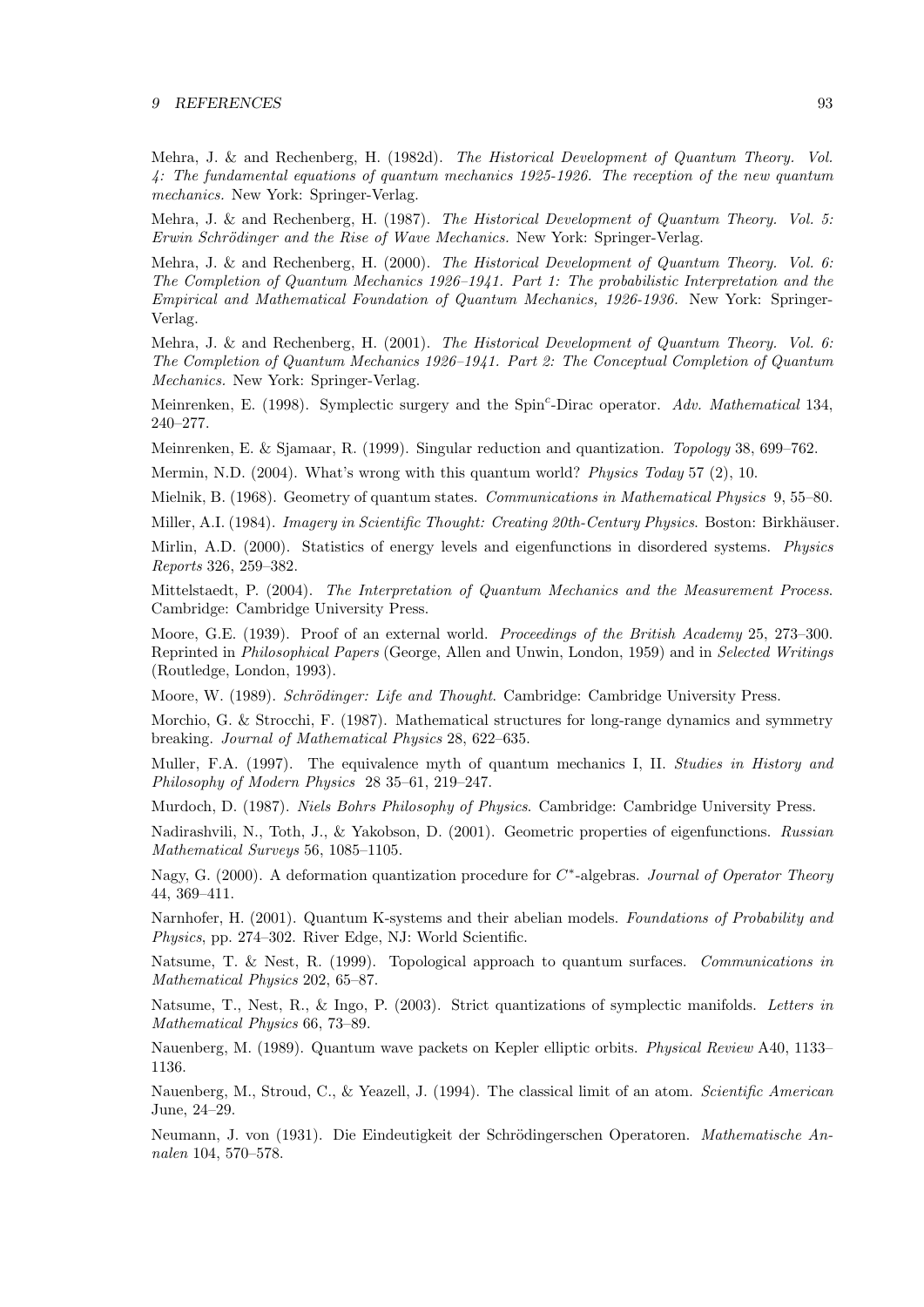Neumann, J. von (1932). Mathematische Grundlagen der Quantenmechanik. Berlin: Springer–Verlag. English translation (1955): Mathematical Foundations of Quantum Mechanics. Princeton: Princeton University Press.

Neumann, J. von (1938). On infinite direct products. Compositio Mathematica 6, 1–77.

Neumann, J. von (1981). Continuous geometries with a transition probability. Memoirs of the American Mathematical Society 252, 1–210. (Edited by I.S. Halperin. MS from 1937).

Neumann, H. (1972). Transformation properties of observables. *Helvetica Physica Acta* 25, 811-819.

Nourrigat, J. & Royer, C. (2004). Thermodynamic limits for Hamiltonians defined as pseudodifferential operators. Communications in Partial Differential Equations 29, 383–417.

O'Connor, P.W., Tomsovic, S., & Heller, E.J. (1992). Semiclassical dynamics in the strongly chaotic regime: breaking the log time barrier. Physica D55, 340–357.

Odzijewicz, A. (1992). Coherent states and geometric quantization. Communications in Mathematical Physics 150, 385–413.

Odzijewicz, A. & Ratiu, T.S. (2003). Banach Lie-Poisson spaces and reduction. Communications in Mathematical Physics 243, 1–54.

Olkiewicz, R. (1999a). Dynamical semigroups for interacting quantum and classical systems. Journal of Mathematical Physics 40, 1300–1316.

Olkiewicz, R. (1999b). Environment-induced superselection rules in Markovian regime. Communications in in Mathematical Physics 208, 245–265.

Olkiewicz, R. (2000). Structure of the algebra of effective observables in quantum mechanics. Annals of Physics 286, 10–22.

Ollivier, H., Poulin, D., & Zurek, W.H. (2004). Environment as witness: selective proliferation of information and emergence of objectivity. arXiv: quant-ph/0408125.

Olshanetsky, M.A. & Perelomov, A.M. (1981). Classical integrable finite-dimensional systems related to Lie algebras. Physics Reports 71, 313–400.

Olshanetsky, M.A. & Perelomov, A.M. (1983). Quantum integrable systems related to Lie algebras. Physics Reports 94, 313–404.

Omnès, R. (1992). Consistent interpretations of quantum mechanics. Reviews of Modern Physics 64, 339–382.

Omnès, R. (1994). The Interpretation of Quantum Mechanics. Princeton: Princeton University Press.

Omnès, R. (1997). Quantum-classical correspondence using projection operators. Journal of Mathematical Physics 38, 697–707.

Omnès, R. (1999). Understanding Quantum Mechanics. Princeton: Princeton University Press.

Ørsted, B. (1979). Induced representations and a new proof of the imprimitivity theorem. Journal of Functional Analysis 31, 355–359.

Ozorio de Almeida, A.M. (1988). Hamiltonian Systems: Chaos and Quantization. Cambridge: Cambridge University Press.

Pais, A. (1982). Subtle is the Lord: The Science and Life of Albert Einstein. Oxford: Oxford University Press.

Pais, A. (1991). Niels Bohrs Times: In Physics, Philosophy, and Polity. Oxford: Oxford University Press.

Pais, A. (1997). A Tale of Two Continents: A Physicist's Life in a Turbulent World. Princeton: Princeton University Press.

Pais, A. (2000). The Genius of Science. Oxford: Oxford University Press.

Parthasarathy, K.R. (1992). An Introduction to Quantum Stochastic Calculus. Basel: Birkhäuser.

Paul, T. & Uribe, A. (1995). The semi-classical trace formula and propagation of wave packets. Journal of Functional Analysis 132, 192–249.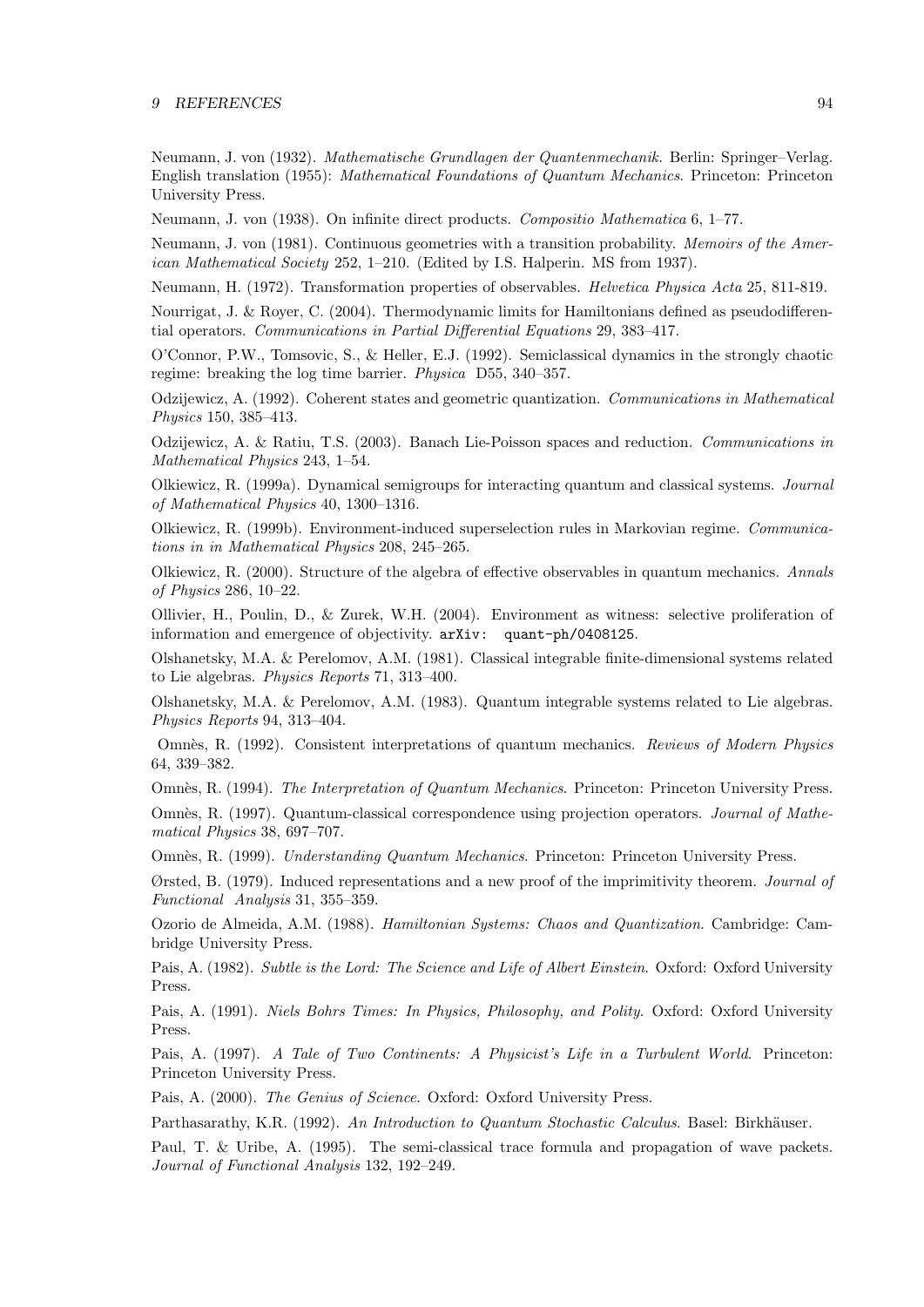Paul, T. & Uribe, A. (1996). On the pointwise behavior of semi-classical measures. Communications in Mathematical Physics 175, 229–258.

Paul, T. & Uribe, A. (1998). A. Weighted trace formula near a hyperbolic trajectory and complex orbits. Journal of Mathematical Physics 39, 4009–4015.

Pauli, W. (1925). Über den Einfluß der Geschwindigkeitsabhängigkeit der Elektronenmasse auf den Zeemaneffekt. Zeitschrift für Physik 31, 373–385.

Pauli, W. (1933). Die allgemeinen Prinzipien der Wellenmechanik. Flügge, S. (Ed.). Handbuch der Physik, Vol. V, Part I. Translated as Pauli, W. (1980). General Principles of Quantum Mechanics. Berlin: Springer-Verlag.

Pauli, W. (1949). Die philosophische Bedeutung der Idee der Komplementarität. Reprinted in von Meyenn, K. (Ed.) (1984). Wolfang Pauli: Physik und Erkenntnistheorie, pp. 10–23. Braunschweig: Vieweg Verlag. English translation in Pauli (1994).

Pauli, W. (1979). Wissenschaftlicher Briefwechsel mit Bohr, Einstein, Heisenberg. Vol 1: 1919–1929. Hermann, A., von Meyenn, K., & Weisskopf, V. (Eds.). New York: Springer-Verlag.

Pauli, W. (1985). Wissenschaftlicher Briefwechsel mit Bohr, Einstein, Heisenberg. Vol 2: 1930–1939. von Meyenn, K. (Ed.). New York: Springer-Verlag.

Pauli, W. (1994). Writings on Physics and Philosophy. Enz, C.P. & von Meyenn, K. (Eds.). Berlin: Springer-Verlag.

Paz, J.P. & Zurek, W.H. (1999). Quantum limit of decoherence: environment induced superselection of energy eigenstates. Physical Review Letters 82, 5181–5185.

Pedersen, G.K. (1979.) C<sup>\*</sup>-algebras and their Automorphism Groups. London: Academic Press.

Pedersen, G.K. (1989). Analysis Now. New York: Springer-Verlag.

Perelomov, A. (1986.) Generalized Coherent States and their Applications. Berlin: Springer-Verlag.

Peres, A. (1984). Stability of quantum motion in chaotic and regular systems. Physical Review A30, 1610–1615.

Peres, A. (1995). Quantum Theory: Concepts and Methods. Dordrecht: Kluwer Academic Publishers.

Petersen, A. (1963). The Philosophy of Niels Bohr. Bulletin of the Atomic Scientists 19, 8–14.

Planck, M. (1906). *Vorlesungen Über die Theorie der Wärmestrahlung* Leipzig: J.A. Barth.

Poincaré, H. (1892–1899). Les Méthodes Nouvelles de la Méchanique Céleste. Paris: Gauthier-Villars.

Popov, G. (2000). Invariant tori, effective stability, and quasimodes with exponentially small error terms. I & II. Annales Henri Poincaré 1, 223–248 & 249–279.

Poulin, D. (2004). Macroscopic observables. arXiv:quant-ph/0403212.

Poulsen, N.S. (1970). Regularity Aspects of the Theory of Infinite-Dimensional Representations of Lie Groups. Ph.D Thesis, MIT.

Primas, H. (1983). Chemistry, Quantum Mechanics and Reductionism. Second Edition. Berlin: Springer-Verlag.

Primas, H. (1997). The representation of facts in physical theories. Time, Temporality, Now, pp. 241-263. Atmanspacher, H. & Ruhnau, E. (Eds.). Berlin: Springer-Verlag.

Prugovecki, E. (1971). Quantum Mechanics in Hilbert Space. New York: Academic Press.

Puta, M. (1993). Hamiltonian Dynamical Systems and Geometric Quantization. Dordrecht: D. Reidel.

Raggio, G.A. (1988). A remark on Bell's inequality and decomposable normal states. Letters in Mathematical Physics 15, 27–29.

Raggio, G.A. & Werner, R.F. (1989). Quantum statistical mechanics of general mean field systems. Helvetica Physica Acta 62, 980–1003.

Raggio, G.A. & Werner, R.F. (1991). The Gibbs variational principle for inhomogeneous mean field systems. Helvetica Physica Acta 64, 633–667.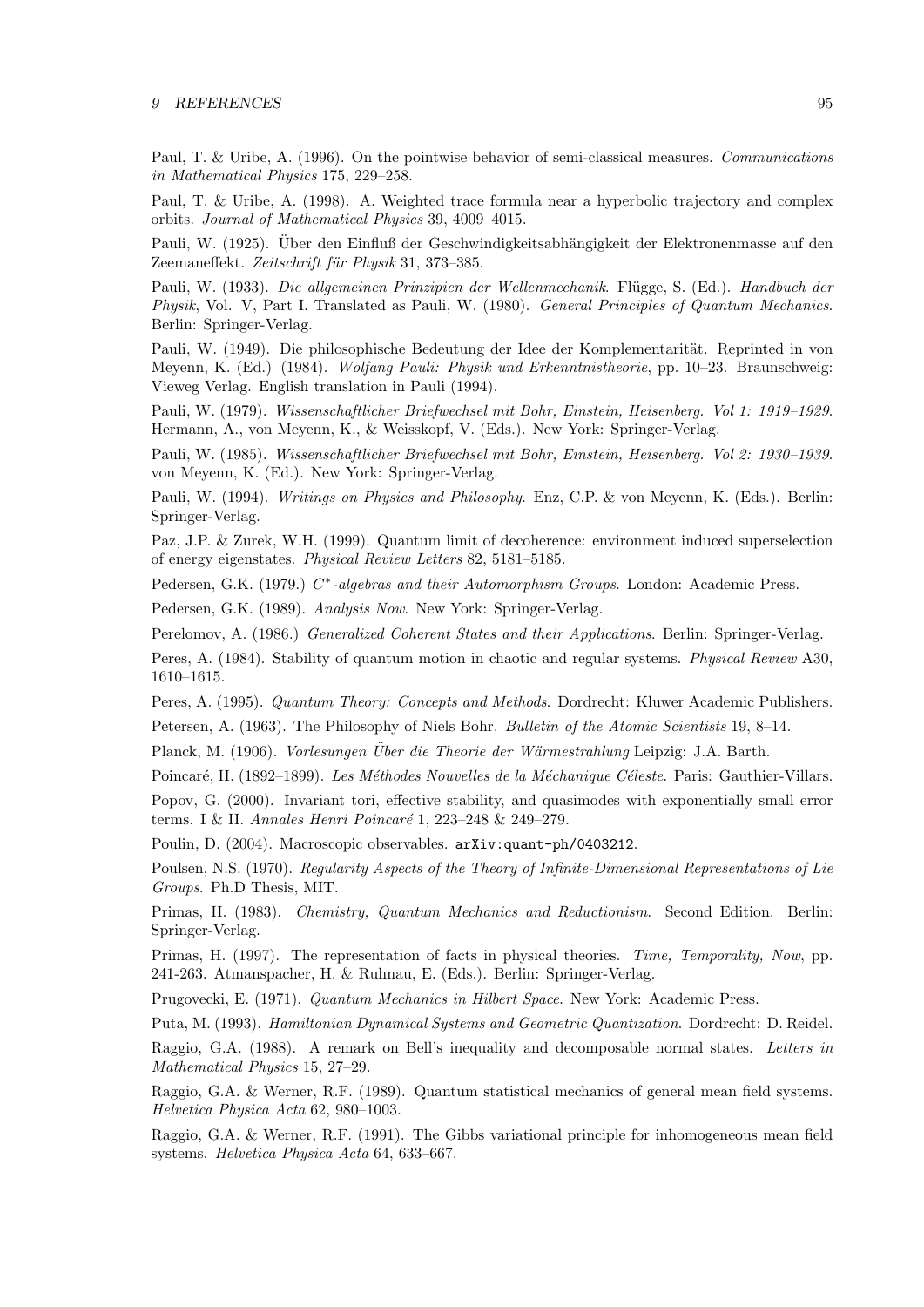Raimond, R.M., Brune, M., & Haroche, S. (2001). Manipulating quantum entanglement with atoms and photons in a cavity. Reviews of Modern Physics 73, 565–582.

Rédei, M. (1998). Quantum logic in algebraic approach. Dordrecht: Kluwer Academic Publishers.

Rédei, M. & Stöltzner, M. (Eds.). (2001). John von Neumann and the Foundations of Modern Physics. Dordrecht: Kluwer Academic Publishers.

Reed, M. & Simon, B. (1972). Methods of Modern Mathematical Physics. Vol I. Functional Analysis. New York: Academic Press.

Reed, M. & Simon, B. (1975). Methods of Modern Mathematical Physics. Vol II. Fourier Analysis, Self-adjointness. New York: Academic Press.

Reed, M. & Simon, B. (1979). Methods of Modern Mathematical Physics. Vol III. Scattering Theory. New York: Academic Press.

Reed, M. & Simon, B. (1978). Methods of Modern Mathematical Physics. Vol IV. Analysis of Operators. New York: Academic Press.

Reichl, L.E. (2004). The Transition to Chaos in Conservative Classical Systems: Quantum Manifestations. Second Edition. New York: Springer-Verlag.

Rieckers, A. (1984). On the classical part of the mean field dynamics for quantum lattice systems in grand canonical representations. Journal of Mathematical Physics 25, 2593–2601.

Rieffel, M.A. (1989a). Deformation quantization of Heisenberg manifolds. Communications in Mathematical Physics 122, 531–562.

Rieffel, M.A. (1989b). Continuous fields of C<sup>\*</sup>-algebras coming from group cocycles and actions. Mathematical Annals 283, 631–643.

Rieffel, M.A. (1994). Quantization and C<sup>\*</sup>-algebras. Contemporary Mathematics 167, 66-97.

Riesz, F. & Sz.-Nagy, B. (1990). Functional Analysis. New York: Dover.

Robert, D. (1987) Autour de l'Approximation Semi-Classique. Basel: Birkhäuser.

Robert, D. (Ed.). (1992) Méthodes Semi-Classiques. Astérisque 207, 1-212, ibid. 210, 1-384.

Robert, D. (1998). Semi-classical approximation in quantum mechanics. A survey of old and recent mathematical results. Helvetica Physica Acta 71, 44–116.

Roberts, J.E. (1990). Lectures on algebraic quantum field theory. The Algebraic Theory of Superselection Sectors. Introduction and Recent Results, pp. 1–112. Kastler, D. (Ed.). River Edge, NJ: World Scientific Publishing Co.

Roberts, J.E. & Roepstorff, G. (1969). Some basic concepts of algebraic quantum theory. Communications in Mathematical Physics 11, 321–338.

Robinett, R.W. (2004). Quantum wave packet revival. Physics Reports 392, 1-119.

Robinson, D. (1994). Can Superselection Rules Solve the Measurement Problem? British Journal for the Philosophy of Science 45, 79-93.

Robinson, S.L. (1988a). The semiclassical limit of quantum mechanics. I. Time evolution. Journal of Mathematical Physics 29, 412–419.

Robinson, S.L. (1988b). The semiclassical limit of quantum mechanics. II. Scattering theory. Annales de l'Institut Henri Poincaré A48, 281-296.

Robinson, S.L. (1993). Semiclassical mechanics for time-dependent Wigner functions. Journal of Mathematical Physics 34, 2185–2205.

Robson, M.A. (1996). Geometric quantization of reduced cotangent bundles. Journal of Geometry and Physics 19, 207–245.

Rudolph, O. (1996a). Consistent histories and operational quantum theory. International Journal of Theoretical Physics 35, 1581–1636.

Rudolph, O. (1996b). On the consistent effect histories approach to quantum mechanics. Journal of Mathematical Physics 37, 5368–5379.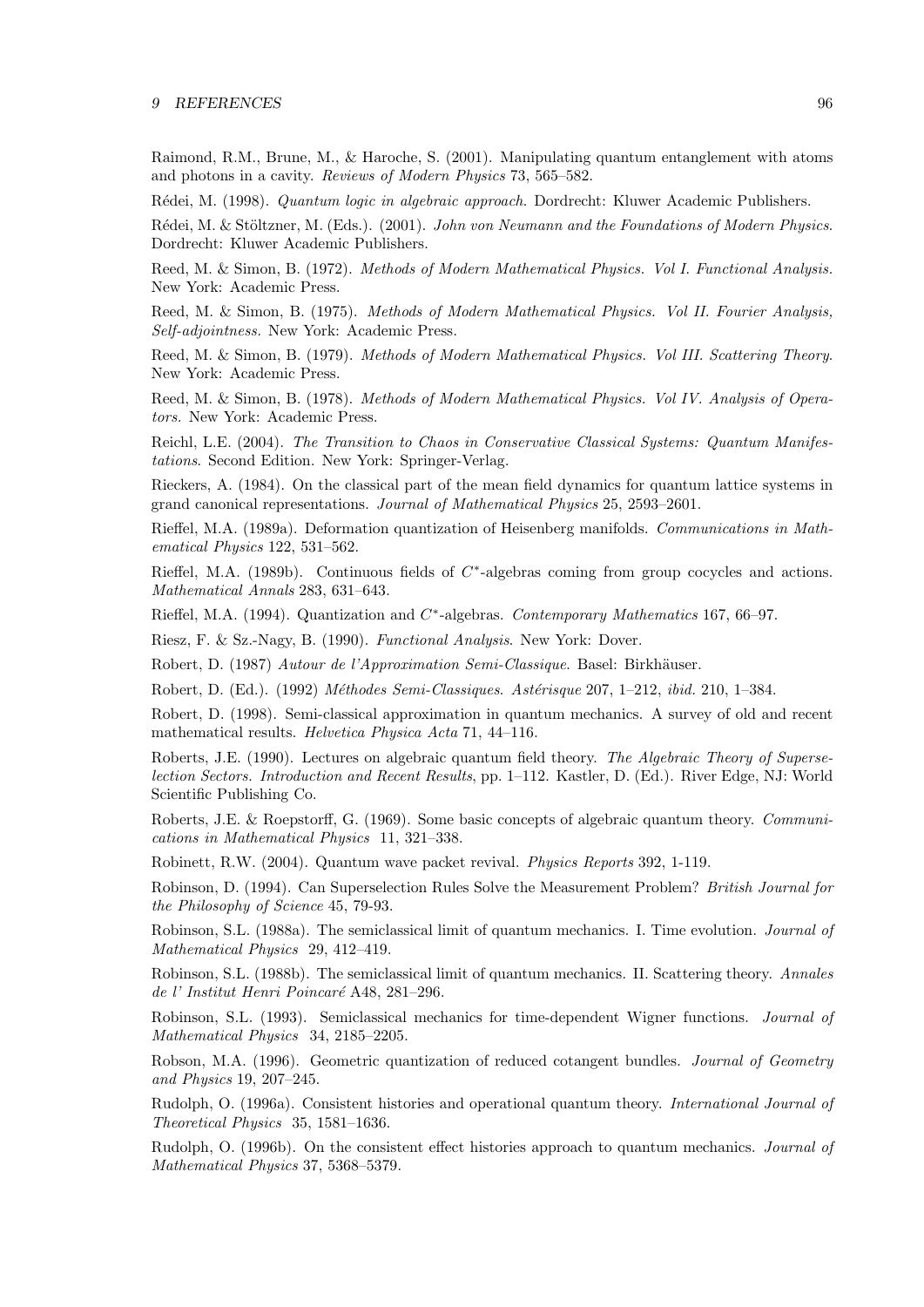Rudolph, O. (2000). The representation theory of decoherence functionals in history quantum theories. International Journal of Theoretical Physics 39, 871–884.

Rudolph, O. & Wright, J.D. M. (1999). Homogeneous decoherence functionals in standard and history quantum mechanics. Communications in Mathematical Physics 204, 249–267.

Sarnak, P. (1999). Quantum chaos, symmetry and zeta functions. I. & II. Quantum Chaos. Current Developments in Mathematics, 1997 (Cambridge, MA), pp. 127–144 & 145–159. Boston: International Press.

Saunders, S. (1993). Decoherence, relative states, and evolutionary adaptation. Foundations of Physics 23, 1553–1585.

Saunders, S. (1995) Time, quantum mechanics, and decoherence. Synthese 102, 235–266.

Saunders, S. (2004). Complementarity and Scientific Rationality. arXiv:quant-ph/0412195.

Scheibe, E. (1973). The Logical Analysis of Quantum Mechanics. Oxford: Pergamon Press.

Scheibe, E. (1991). J. v. Neumanns und J. S. Bells Theorem. Ein Vergleich. Philosophia Naturalis 28, 35–53. English translation in Scheibe, E. (2001). Between Rationalism and Empiricism: Selected Papers in the Philosophy of Physics. New York: Springer-Verlag.

Scheibe, E. (1999). Die Reduktion Physikalischer Theorien. Ein Beitrag zur Einheit der Physik. Teil II: Inkommensurabilität und Grenzfallreduktion. Berlin: Springer-Verlag.

Schlosshauer, M. (2004). Decoherence, the measurement problem, and interpretations of quantum mechanics. Reviews of Modern Physics 76, 1267–1306.

Schmüdgen, K. (1990). Unbounded Operator Algebras and Representation Theory. Basel: Birkhäuser Verlag.

Schrödinger, E. (1926a). Quantisierung als Eigenwertproblem. I.-IV. Annalen der Physik 79, 361–76, 489–527, *ibid.* 80, 437–90, *ibid.* 81, 109–39. English translation in Schrödinger (1928).

Schrödinger, E. (1926b). Der stetige Übergang von der Mikro-zur Makromekanik. Die Naturwis $senschaften$  14, 664–668. English translation in Schrödinger (1928).

Schrödinger, E. (1926c). Über das Verhaltnis der Heisenberg–Born–Jordanschen Quantenmechanik zu der meinen. Annalen der Physik 79, 734–56. English translation in Schrödinger (1928).

Schrödinger, E. (1928). Collected Papers on Wave Mechanics. London: Blackie and Son.

Schroeck, F.E., Jr. (1996). Quantum Mechanics on Phase Space. Dordrecht: Kluwer Academic Publishers.

Scutaru, H. (1977). Coherent states and induced representations. Letters in Mathematical Physics 2, 101-107.

Segal, I.E. (1960). Quantization of nonlinear systems. Journal of Mathematical Physics 1, 468–488.

Sewell, G. L. (1986). Quantum Theory of Collective Phenomena. New York: Oxford University Press.

Sewell, G. L. (2002). Quantum Mechanics and its Emergent Macrophysics. Princeton: Princeton University Press.

Simon, B. (1976). Quantum dynamics: from automorphism to Hamiltonian. Studies in Mathematical Phyiscs: Essays in Honour of Valentine Bargmann, pp. 327–350. Lieb, E.H., Simon, B. & Wightman, A.S. (Eds.). Princeton: Princeton University Press.

Simon, B. (1980). The classical limit of quantum partition functions. Communications in Mathematical Physics 71, 247–276.

Simon, B. (2000) Schrödinger operators in the twentieth century. Journal of Mathematical Physics 41, 3523–3555.

Sniatycki, J. (1980). *Geometric Quantization and Quantum Mechanics*. Berlin: Springer-Verlag.

Snirelman, A.I. (1974). Ergodic properties of eigenfunctions. Uspekhi Mathematical Nauk 29, 181–182.

Souriau, J.-M. (1969). Structure des systèmes dynamiques. Paris: Dunod. Translated as Souriau, J.-M. (1997).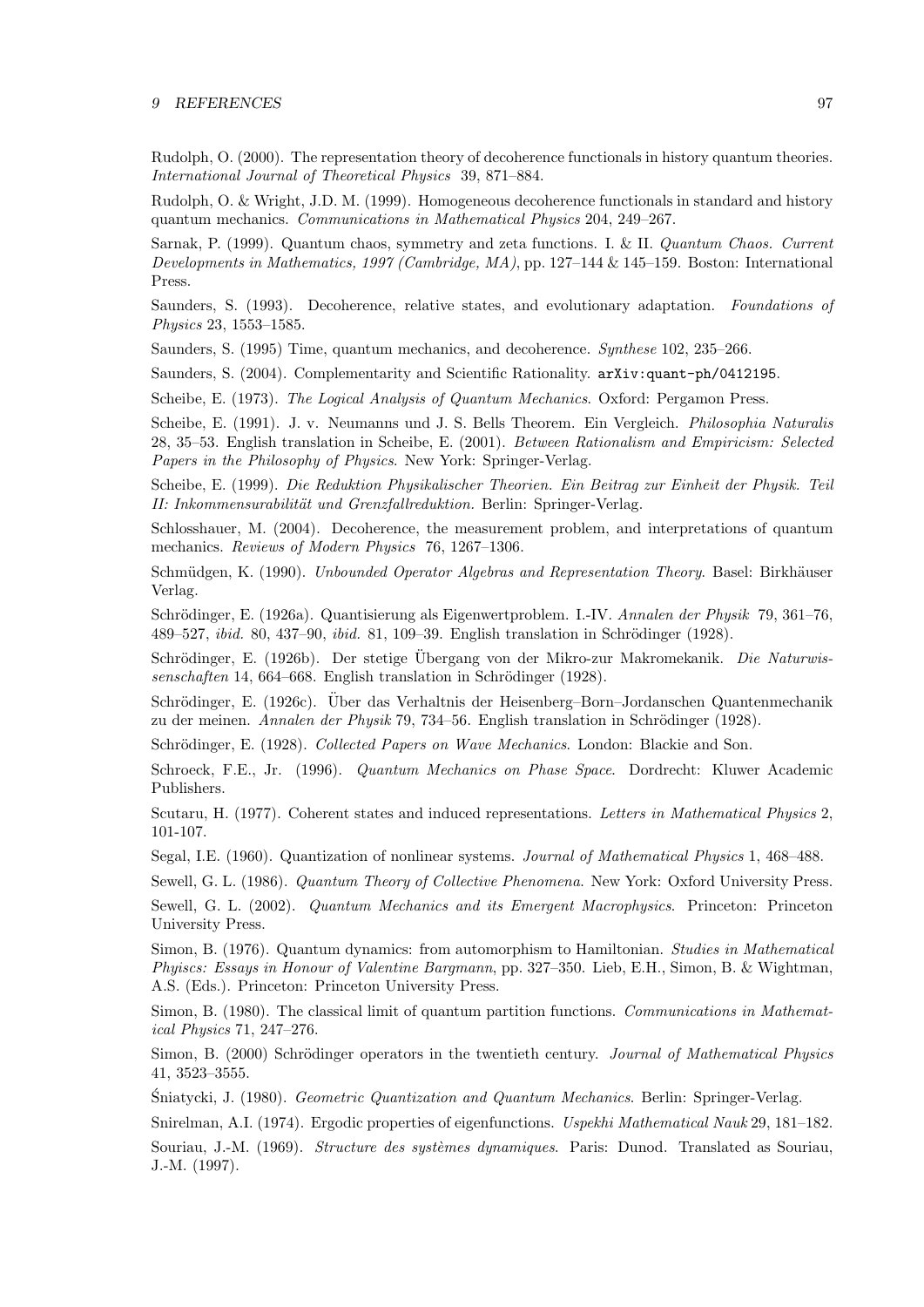Souriau, J.-M. (1997). Structure of Dynamical Systems. A Symplectic View of Physics. Boston: Birkhäuser.

Steiner, M. (1998). The Applicability of Mathematics as a Philosophical Problem. Cambridge (MA): Harvard University Press.

Stinespring, W. (1955). Positive functions on  $C^*$ -algebras. Proceedings of the American Mathematical Society 6, 211–216.

Størmer, E. (1969). Symmetric states of infinite tensor products of  $C^*$ -algebras. Jornal of Functional Analysis 3, 48–68.

Strawson, P.F. (1959). Individuals: An Essay in Descriptive Metaphysics. London: Methuen.

Streater, R.F. (2000). Classical and quantum probability. Journal of Mathematical Physics 41, 3556– 3603.

Strichartz, R.S. (1983). Analysis of the Laplacian on a complete Riemannian manifold. Journal of Functional Analysis 52, 48–79.

Strocchi, F. (1985). Elements of Quantum mechanics of Infinite Systems. Singapore: World Scientific.

Strunz, W.T., Haake, F., & Braun, D. (2003). Universality of decoherence for macroscopic quantum superpositions. Physical Review A 67, 022101–022114.

Summers, S.J. & Werner, R. (1987). Bells inequalities and quantum field theory, I, II. Journal of Mathematical Physics 28, 2440–2447, 2448–2456.

Sundermeyer, K. (1982). Constrained Dynamics. Berlin: Springer-Verlag.

Takesaki, M. (2003). Theory of Operator Algebras. Vols. I-III. New York: Springer-Verlag.

Thirring, W. & Wehrl, A. (1967). On the mathematical structure of the BCS model. I. Communications in Mathematical Physics 4, 303–314.

Thirring, W. (1968). On the mathematical structure of the BCS model. II. Communications in Mathematical Physics 7, 181–199.

Thirring, W. (1981). A Course in Mathematical Physics. Vol. 3: Quantum Mechanics of Atoms and Molecules. New York: Springer-Verlag.

Thirring, W. (1983). A Course in Mathematical Physics. Vol. 4: Quantum Mechanics of Large Systems. New York: Springer-Verlag.

Tomsovic, S. & Heller, E.J. (1993). Long-time semiclassical dynamics of chaos: The stadium billiard. Physical Review E47, 282–299.

Tomsovic, S. & Heller, E.J. (2002). Comment on" Ehrenfest times for classically chaotic systems". Physical Review E65, 035208-1–2.

Toth, J.A. (1996). Eigenfunction localization in the quantized rigid body. Journal of Differential Geometry 43, 844–858.

Toth, J.A. (1999). On the small-scale mass concentration of modes. Communications in Mathematical Physics 206, 409–428.

Toth, J.A. & Zelditch, S. (2002). Riemannian manifolds with uniformly bounded eigenfunctions. Duke Mathematical Journal 111, 97–132.

Toth, J.A. & Zelditch, S. (2003a).  $L^p$  norms of eigenfunctions in the completely integrable case. Annales Henri Poincaré 4, 343-368.

Toth, J.A. & Zelditch, S. (2003b). Norms of modes and quasi-modes revisited. Contemporary Mathematics 320, 435–458.

Tuynman, G.M. (1987). Quantization: towards a comparison between methods. Journal of Mathematical Physics 28, 2829–2840.

Tuynman, G.M. (1998). Prequantization is irreducible. Indagationes Mathematicae (New Series) 9, 607–618.

Unnerstall, T. (1990a). Phase-spaces and dynamical descriptions of infinite mean-field quantum systems. Journal of Mathematical Physics 31, 680–688.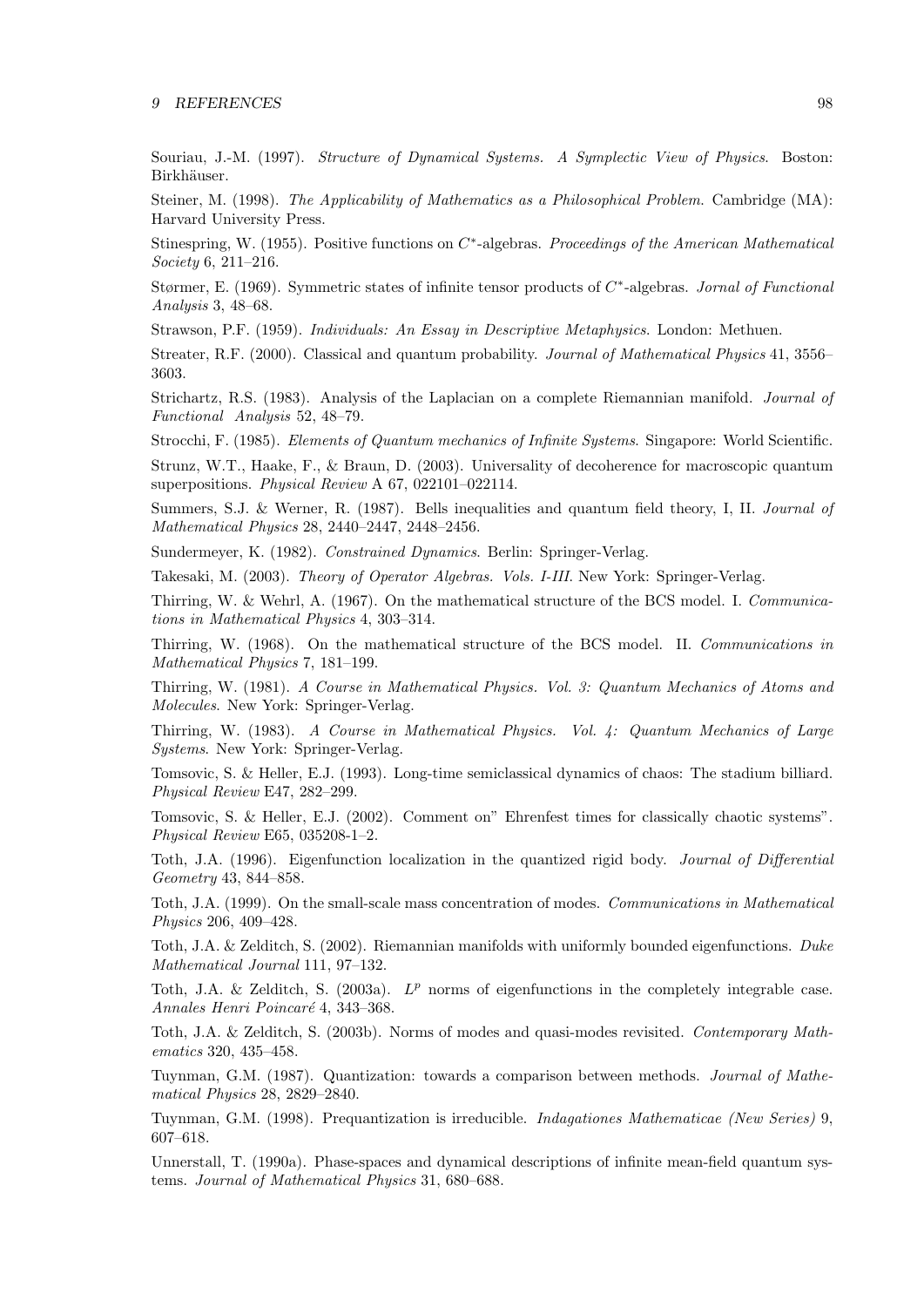Unnerstall, T. (1990b). Schrödinger dynamics and physical folia of infinite mean-field quantum systems. Communications in Mathematical Physics 130, 237–255.

Vaisman, I. (1991). On the geometric quantization of Poisson manifolds. Journal of Mathematical Physics 32, 3339–3345.

van Fraassen, B.C. (1991). Quantum Mechanics: An Empiricist View. Oxford: Oxford University Press.

van Hove, L. (1951). Sur certaines représentations unitaires d'un groupe infini de transformations. Memoires de l'Académie Royale de Belgique, Classe des Sciences 26, 61-102.

Van Vleck, J.H. (1928). The Correspondence Principle in the Statistical Interpretation of Quantum Mechanics. Proceedings of the National Academy of Sciences 14, 178–188.

van der Waerden, B.L. (Ed.). (1967). Sources of Quantum Mechanics. Amsterdam: North-Holland.

van Kampen, N. (1993). Macroscopic systems in quantum mechanics. Physica A194, 542–550.

Vanicek, J. & Heller, E.J. (2003). Semiclassical evaluation of quantum fidelity Physical Review E68, 056208-1–5.

Vergne, M. (1994). Geometric quantization and equivariant cohomology. First European Congress in Mathematics, Vol. 1, pp. 249–295. Boston: Birkhäuser.

Vermaas, P. (2000). A Philosopher's Understanding of Quantum Mechanics: Possibilities and Impossibilities of a Modal Interpretation. Cambridge: Cambridge University Press.

Vey, J. (1975). Déformation du crochet de Poisson sur une variété symplectique. Commentarii Mathematici Helvetici 50, 421–454.

Voros, A. (1979). Semi-classical ergodicity of quantum eigenstates in the Wigner representation. Stochastic Behaviour in Classical and Quantum Hamiltonian Systems. Lecture Notes in Physics 93, 326–333.

Wallace, D. (2002). Worlds in the Everett interpretation. Studies in History and Philosophy of Modern Physics 33B, 637–661.

Wallace, D. (2003). Everett and structure. *Studies in History and Philosophy of Modern Physics* 34B, 87–105.

Wan, K.K. & Fountain, R.H. (1998). Quantization by parts, maximal symmetric operators, and quantum circuits. International Journal of Theoretical Physics 37, 2153–2186.

Wan, K.K., Bradshaw, J., Trueman, C., & Harrison, F.E. (1998). Classical systems, standard quantum systems, and mixed quantum systems in Hilbert space. Foundations of Physics 28, 1739–1783.

Wang, X.-P. (1986). Approximation semi-classique de l'equation de Heisenberg. Communications in Mathematical Physics 104, 77–86.

Wegge-Olsen, N.E. (1993). K-theory and C<sup>\*</sup>-algebras. Oxford: Oxford University Press.

Weinstein, A. (1983). The local structure of Poisson manifolds. Journal of Differential Geometry 18, 523–557.

Werner, R.F. (1995). The classical limit of quantum theory.  $arXiv:quant-ph/9504016$ .

Weyl, H. (1931). The Theory of Groups and Quantum Mechanics. New York: Dover.

Wheeler, J.A.  $(1985)$ . Physics in Copenhagen in 1934 and 1935. In French & Kennedy (1985), pp. 221–226.

Wheeler, J.A. & and Zurek, W.H. (Eds.) (1983). *Quantum Theory and Measurement*. Princeton: Princeton University Press.

Whitten-Wolfe, B. & Emch, G.G. (1976). A mechanical quantum measuring process. Helvetica Physica Acta 49, 45-55.

Wick, C.G., Wightman, A.S., & Wigner, E.P. (1952). The intrinsic parity of elementary particles. Physical Review 88, 101–105.

Wightman, A.S. (1962) On the localizability of quantum mechanical systems. Reviews of Modern Physics 34, 845-872.